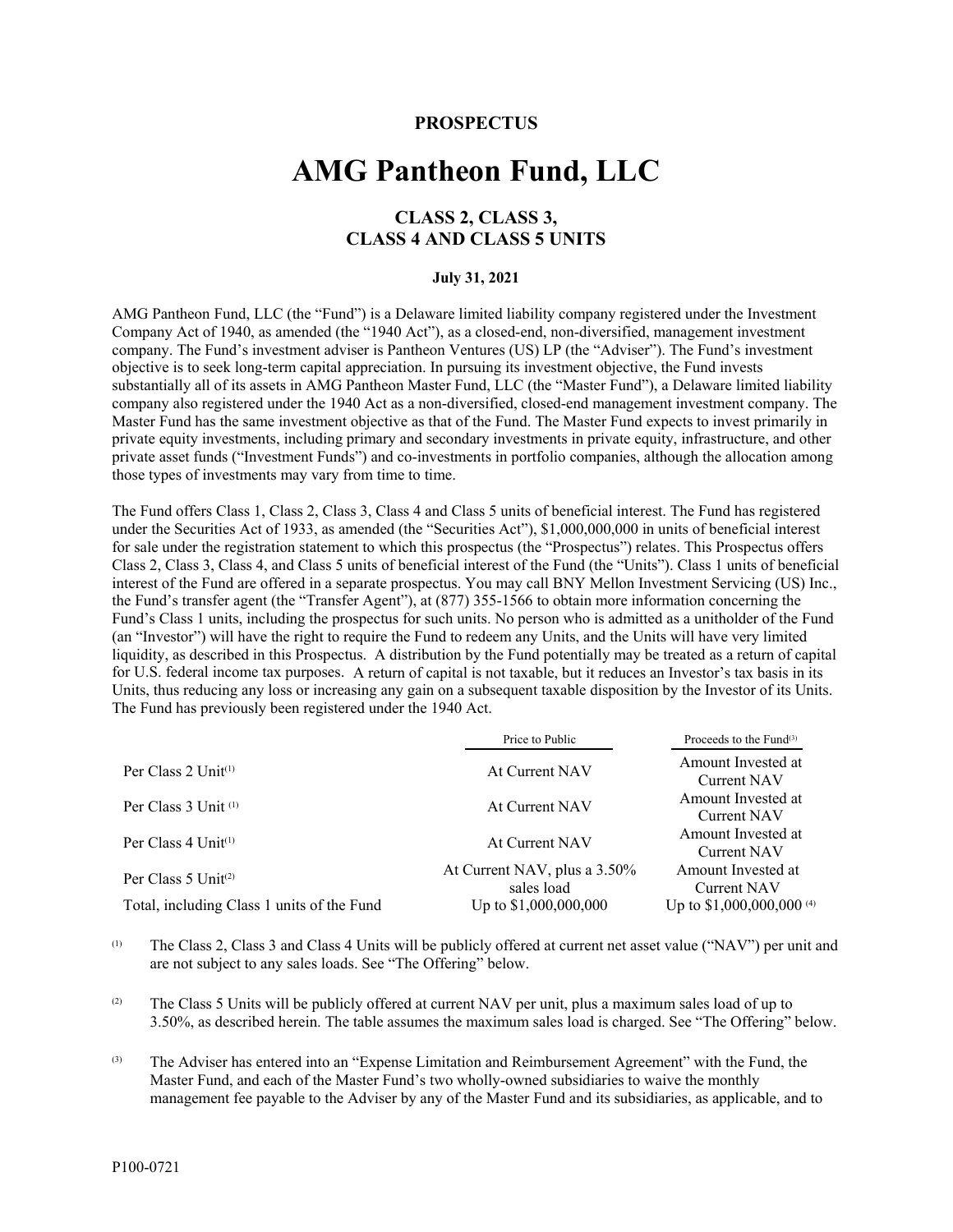pay or reimburse the Fund's expenses such that the Fund's total annual operating expenses (exclusive of certain "Excluded Expenses" listed on page 17) do not exceed 1.45% per annum of the Fund's net assets as of the end of each calendar month (the "Expense Cap"). The Expense Limitation and Reimbursement Agreement shall remain in effect until such time that the Adviser ceases to be the investment adviser of the Fund or upon mutual agreement among the Adviser and the Board of the Fund. See "Expense Limitation and Reimbursement Agreement" below.

(4) Total proceeds to the Fund assume the sale of all Units registered under the registration statement to which this Prospectus relates.

AMG Distributors, Inc. (the "Distributor") acts as the distributor for the Units and serves in that capacity on a best efforts basis, subject to various conditions. Pantheon Securities, LLC, a wholly-owned subsidiary of Pantheon Ventures Inc., acts as sub-distributor for the Units.

PURCHASERS OF UNITS OF THE FUND WILL BECOME BOUND BY THE TERMS AND CONDITIONS OF THE LIMITED LIABILITY COMPANY AGREEMENT OF THE FUND (THE "LLC AGREEMENT"). A COPY OF THE LLC AGREEMENT IS ATTACHED AS APPENDIX A TO THIS PROSPECTUS.

Investments in the Fund may be made only by "Eligible Investors" as defined in this Prospectus. See "Application For Investment - Eligible Investors."

AN INVESTMENT IN THE FUND SHOULD BE CONSIDERED A SPECULATIVE INVESTMENT THAT ENTAILS SUBSTANTIAL RISKS, INCLUDING BUT NOT LIMITED TO:

- **LOSS OF CAPITAL.**
- **THE UNITS WILL NOT BE LISTED ON ANY SECURITIES EXCHANGE AND IT IS NOT ANTICIPATED THAT A SECONDARY MARKET FOR THE UNITS WILL DEVELOP.**
- **THE UNITS ARE SUBJECT TO SUBSTANTIAL RESTRICTIONS ON TRANSFERABILITY AND RESALE AND MAY NOT BE TRANSFERRED OR RESOLD EXCEPT AS PERMITTED UNDER THE LLC AGREEMENT.**
- **ALTHOUGH THE FUND MAY OFFER TO REPURCHASE UNITS FROM TIME TO TIME, UNITS ARE NOT REDEEMABLE AT AN INVESTOR'S SOLE OPTION NOR ARE THEY EXCHANGEABLE FOR UNITS OR SHARES OF ANY OTHER FUND. AS A RESULT, AN INVESTOR MAY NOT BE ABLE TO SELL OR OTHERWISE LIQUIDATE HIS OR HER UNITS OR MAY LIQUIDATE HIS OR HER UNITS BELOW THE PRICE OF THE INVESTOR'S INITIAL PURCHASE PRICE.**
- **UNITS ARE APPROPRIATE ONLY FOR THOSE INVESTORS WHO CAN TOLERATE A HIGH DEGREE OF RISK AND DO NOT REQUIRE A LIQUID INVESTMENT AND FOR WHOM AN INVESTMENT IN THE FUND DOES NOT CONSTITUTE A COMPLETE INVESTMENT PROGRAM.**
- **IT IS ANTICIPATED THAT THE FUND WILL REPURCHASE NO MORE THAN 5% OF ITS NET ASSETS PER QUARTER.**

See "Types of Investments and Related Risk Factors."

This Prospectus sets forth information that you should know about the Fund before investing. You are advised to read this Prospectus carefully and to retain it for future reference. Additional information about the Fund, including the Fund's statement of additional information ("SAI"), dated July 31, 2021, as revised or supplemented from time to time, has been filed with the SEC. The SAI is incorporated by reference into this Prospectus in its entirety. The table of contents of the SAI appears on page 105 of this Prospectus. You can obtain a copy of the SAI and the Fund's annual and semi-annual reports without charge by writing to or calling the Transfer Agent at (877) 355-1566. You can obtain the SAI, material incorporated by reference herein and other information about the Fund on the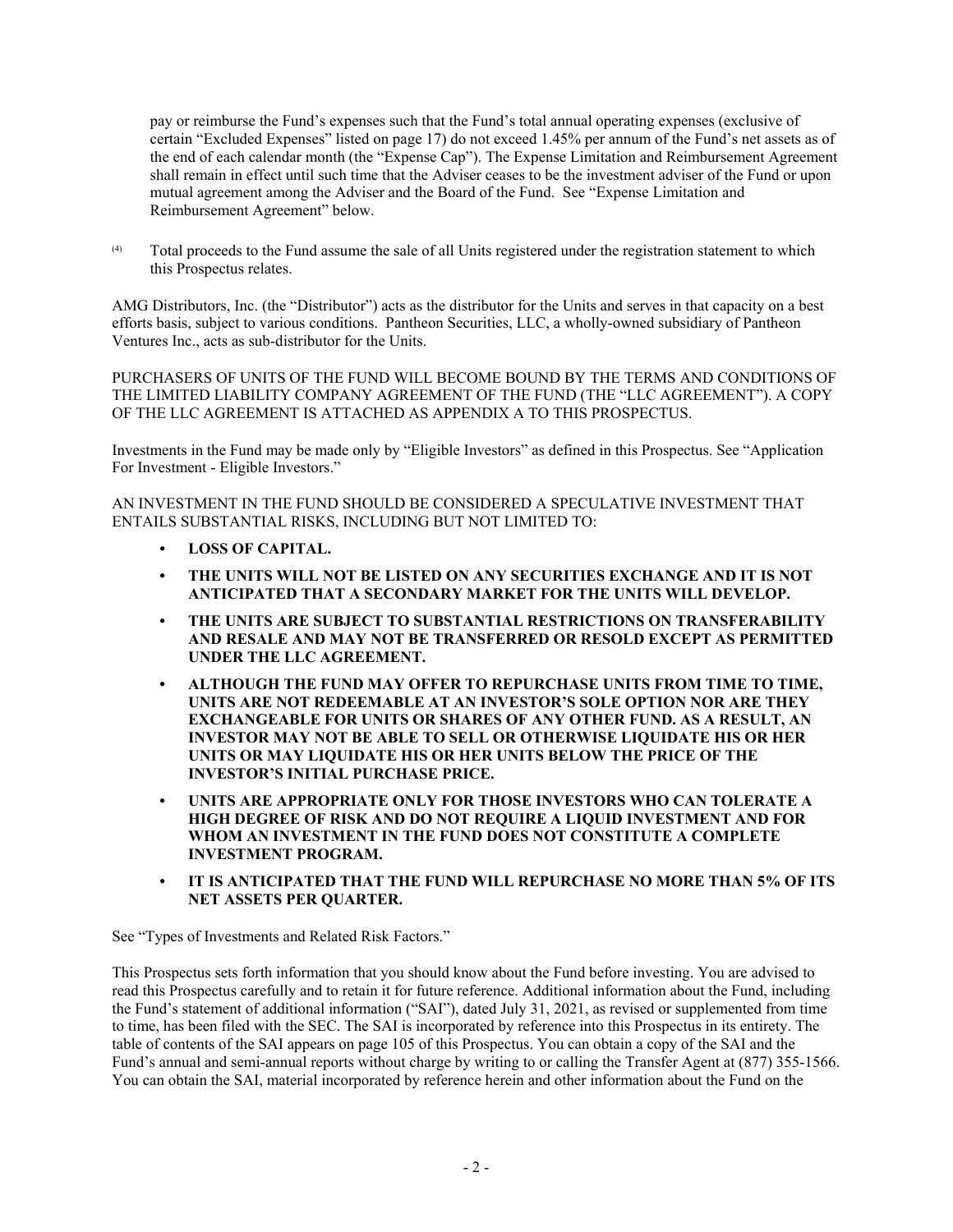SEC's website (http://www.sec.gov). Additionally, quarterly and monthly performance, semi-annual and annual reports and other information regarding the Fund may be found on the Fund's investor web portal.

# **None of the Securities and Exchange Commission (the "SEC"), the Commodity Futures Trading Commission, or any state securities commission has approved or disapproved the Fund's Units or passed upon the adequacy of the disclosure in this Prospectus. Any representation to the contrary is a criminal offense.**

No broker-dealer, salesperson, or other person is authorized to give an Investor any information or to represent anything not contained in this Prospectus. As an Investor, you must not rely on any unauthorized information or representations that anyone provides to you, including information not contained in this Prospectus, the SAI or the accompanying exhibits. The information contained in this Prospectus is current only as of the date of this Prospectus.

The stated minimum initial investment in the Fund is \$5,000,000 for the Class 2 Units, \$25,000,000 for the Class 3 Units, \$50,000,000 for the Class 4 Units, and \$50,000 for the Class 5 units, and the minimum additional investment in the Fund is \$10,000, which minimums may be reduced by the Fund in the discretion of the Adviser or AMG Funds LLC (the "Sponsor") based on consideration of various factors, including the Investor's overall relationship with the Adviser or Sponsor, the Investor's holdings in other funds affiliated with the Adviser or Sponsor, and such other matters as the Adviser or Sponsor may consider relevant at the time. See "Summary of Terms—Application for Units." Investors should review the prospectus for Class 1 units of the Fund to determine whether they are eligible to invest in such units.

Investors purchasing Class 5 Units may be charged a sales load of up to 3.50% of the Investor's subscription. Purchases of Class 5 Units will be subject to a sales load in the amounts set forth below:

| <b>Investment Amount</b> | <b>Sales Load</b> |
|--------------------------|-------------------|
| Less than $$250,000$     | 3.50%             |
| $$250,000 - $499,999$    | 2.50%             |
| $$500,000 - $999,999$    | $2.00\%$          |
| $$1,000,000$ or more     | $0.00\%$          |

In making an investment decision, investors must rely upon their own examination of the Fund and the terms of the offering, including the merits and risks involved. Units of the Fund are not deposits or obligations of, or guaranteed or endorsed by, any bank or other insured financial institution, and are not federally insured by the Federal Deposit Insurance Corporation, the Federal Reserve Board or any other government agency. The Distributor may elect to reduce, otherwise modify or waive the sales load with respect to certain investors. See "Application for Investment Program."

Prospective investors should not construe the contents of this Prospectus as legal, tax, or financial advice. Each prospective investor should consult with his or her own professional advisers as to the legal, tax, financial, or other matters relevant to the suitability of an investment in the Fund.

The date of this Prospectus is July 31, 2021.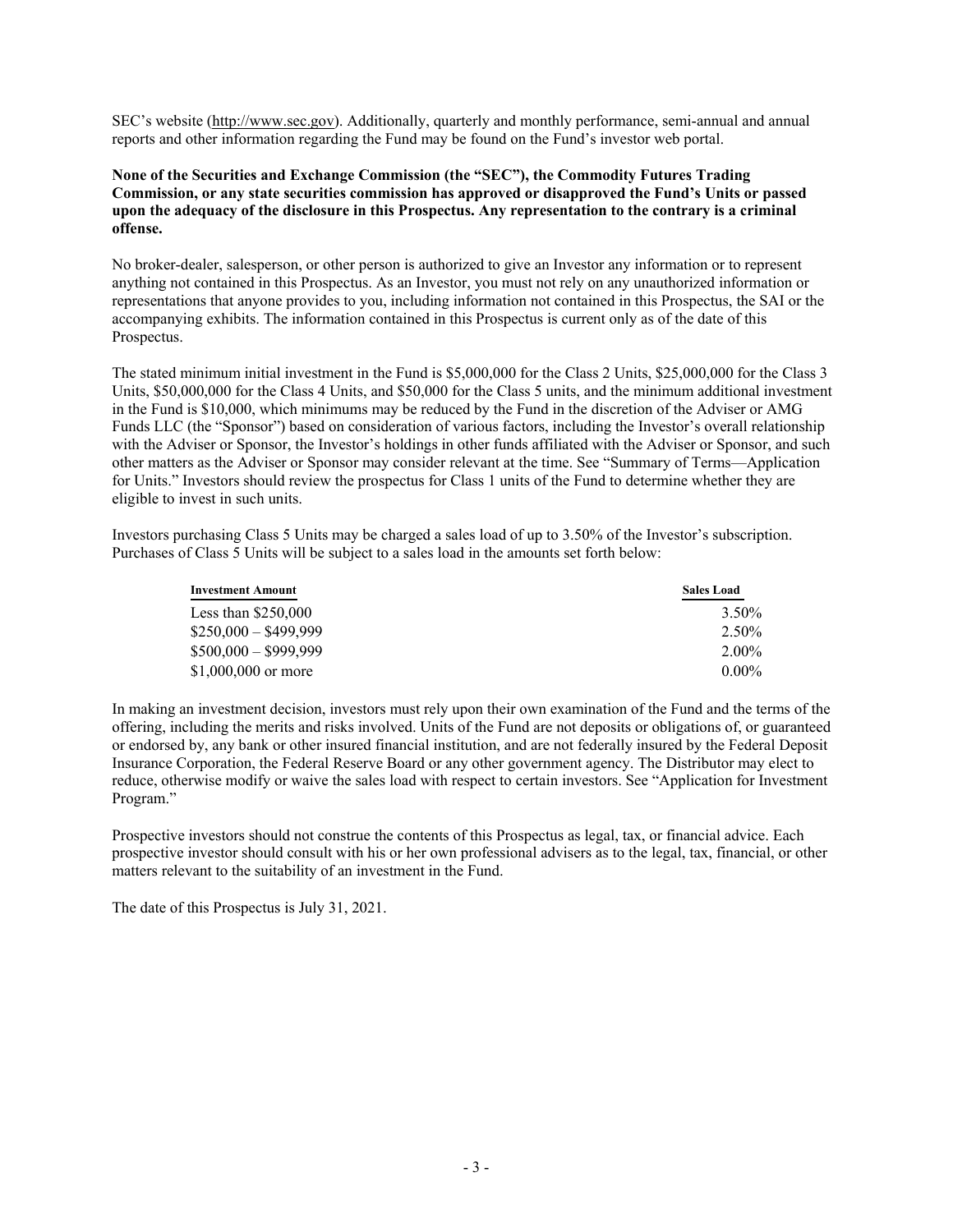# **TABLE OF CONTENTS**

| <b>SUMMARY OF TERMS</b>                         | 5     |
|-------------------------------------------------|-------|
| <b>SUMMARY OF FUND EXPENSES</b>                 | 30    |
| <b>FINANCIAL HIGHLIGHTS</b>                     | 33    |
| PRIVACY POLICY                                  | 38    |
| <b>USE OF PROCEEDS</b>                          | 38    |
| <b>THE FUND</b>                                 | 39    |
| <b>STRUCTURE</b>                                | 39    |
| <b>INVESTMENT PROGRAM</b>                       | 39    |
| TYPES OF INVESTMENTS AND RELATED RISK FACTORS   | 49    |
| <b>CONFLICTS OF INTEREST</b>                    | 69    |
| <b>MANAGEMENT OF THE FUND</b>                   | 71    |
| <b>FEES AND EXPENSES</b>                        | 77    |
| <b>DESCRIPTION OF UNITS</b>                     | 80    |
| DISTRIBUTION POLICY; DIVIDENDS                  | 81    |
| APPLICATION FOR INVESTMENT                      | 82    |
| REPURCHASES OF UNITS AND TRANSFERS              | 84    |
| <b>CALCULATION OF NET ASSET VALUE</b>           | 88    |
| <b>CERTAIN TAX CONSIDERATIONS</b>               | 89    |
| ERISA CONSIDERATIONS                            | 100   |
| ADDITIONAL INFORMATION                          | 102   |
| TABLE OF CONTENTS OF THE SAI                    | 105   |
| APPENDIX A: LIMITED LIABILITY COMPANY AGREEMENT | $A-1$ |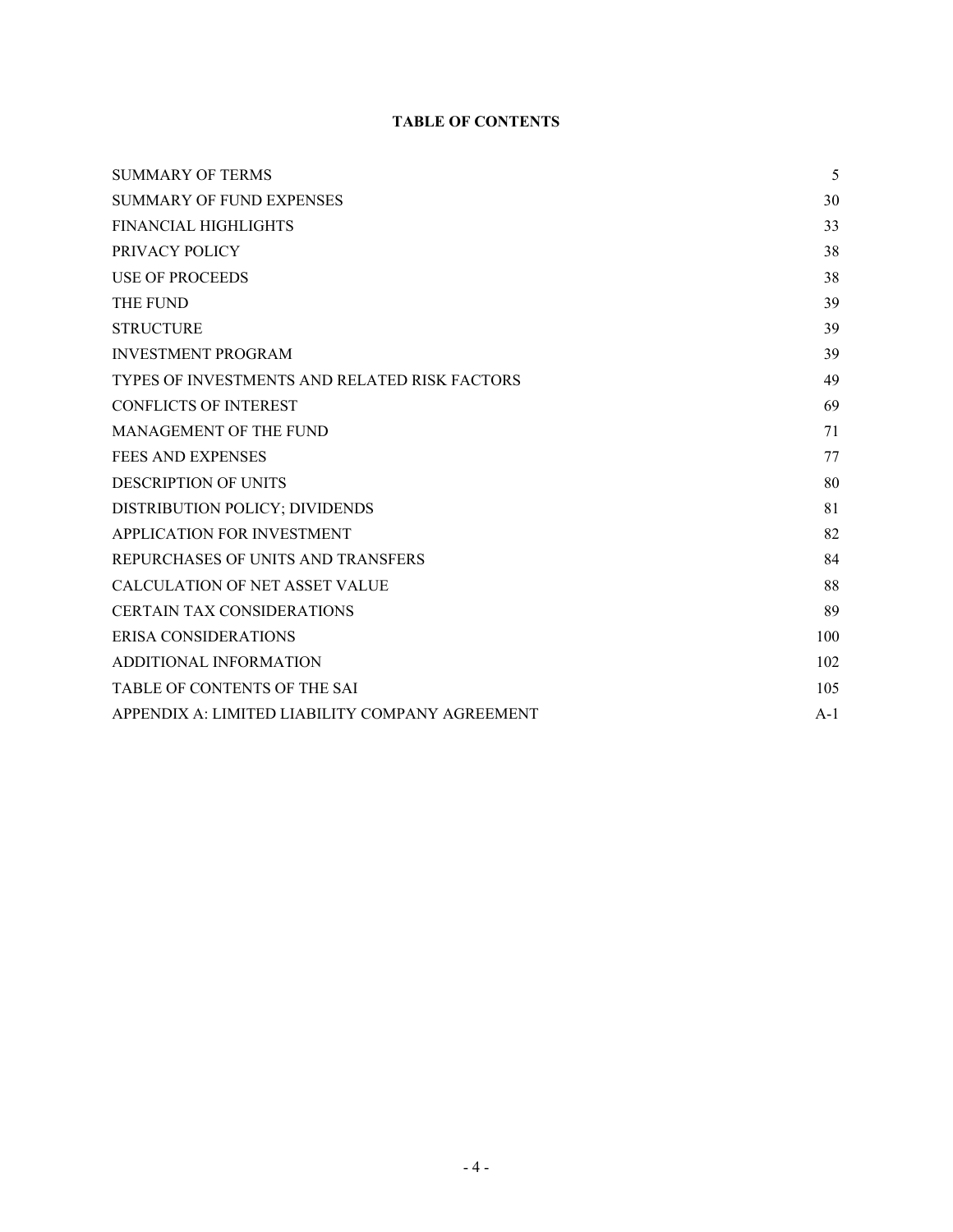# **AMG PANTHEON FUND, LLC**

#### **Class 2, Class 3, Class 4 and Class 5 Units**

#### **SUMMARY OF TERMS**

This is only a summary and does not contain all of the information that a prospective Investor (as defined below) should consider before investing in AMG Pantheon Fund, LLC (the "Fund"). Before investing, a prospective Investor in the Fund should carefully read the more detailed information appearing elsewhere in this prospectus (the "Prospectus") and the Fund's statement of additional information (the "SAI"), each of which should be retained for future reference by any prospective Investor.

| <b>The Fund</b>                               | The Fund is a Delaware limited liability company that is registered under the<br>Investment Company Act of 1940, as amended (the "1940 Act"), as a closed-end, non-<br>diversified management investment company. The Fund's investment adviser is<br>Pantheon Ventures (US) LP (the "Adviser"). The Fund has elected and intends each<br>year to qualify and be eligible to be treated as a regulated investment company (a<br>"RIC") under the Internal Revenue Code of 1986, as amended (the "Code").                                                                                                                                                                                                                                                                                          |
|-----------------------------------------------|---------------------------------------------------------------------------------------------------------------------------------------------------------------------------------------------------------------------------------------------------------------------------------------------------------------------------------------------------------------------------------------------------------------------------------------------------------------------------------------------------------------------------------------------------------------------------------------------------------------------------------------------------------------------------------------------------------------------------------------------------------------------------------------------------|
|                                               | The Fund is an appropriate investment only for "accredited investors" (as defined in<br>Regulation D under the Securities Act of 1933, as amended (the "Securities Act"))<br>("Investors") who can tolerate a high degree of risk and do not require a liquid<br>investment.                                                                                                                                                                                                                                                                                                                                                                                                                                                                                                                      |
|                                               | The Fund offers Class 1, Class 2, Class 3, Class 4 and Class 5 units of beneficial<br>interest, each of which is subject to different investment minimums and fees and<br>expenses, which may affect performance. Each class of units (each, a "Class") has<br>certain differing characteristics, particularly in terms of the sales load that Investors in<br>that class may bear, and the distribution fees and investor servicing fees that each<br>class may be charged. This Prospectus relates to Class 2, Class 3, Class 4, and Class 5<br>units of the Fund (the "Units"). Class 1 units of the Fund are offered in a separate<br>prospectus.                                                                                                                                             |
| <b>Investment Objective</b><br>and Strategies | The Fund's investment objective is to seek long-term capital appreciation. In pursuing<br>its investment objective, the Fund invests substantially all of its assets in AMG<br>Pantheon Master Fund, LLC (the "Master Fund"), a Delaware limited liability<br>company also registered under the 1940 Act as a non-diversified, closed-end<br>management investment company. The Master Fund has the same investment<br>objective and identical investment policies as those of the Fund. This form of<br>investment structure is commonly known as a "master-feeder fund" arrangement. In<br>addition to units of the Master Fund, the Fund may hold a portion of its assets in cash<br>to pay for current operating expenses. The Adviser also acts as investment adviser to<br>the Master Fund. |
|                                               | Under normal circumstances, the Master Fund expects to invest, directly or indirectly,<br>primarily in any of (i) private equity investments of any type, including primary and<br>secondary investments in private equity, infrastructure and other private asset funds<br>("Investment Funds") and investments in companies that are typically made alongside<br>one or more Investment Funds ("Co-Investment Opportunities"), (ii) exchange-traded<br>funds ("ETFs") designed to track equity indexes and (iii) cash, cash equivalents and<br>other short-term investments. The allocation among these types of investments may<br>vary from time to time, especially during the initial years of the Master Fund's<br>investment operations.                                                  |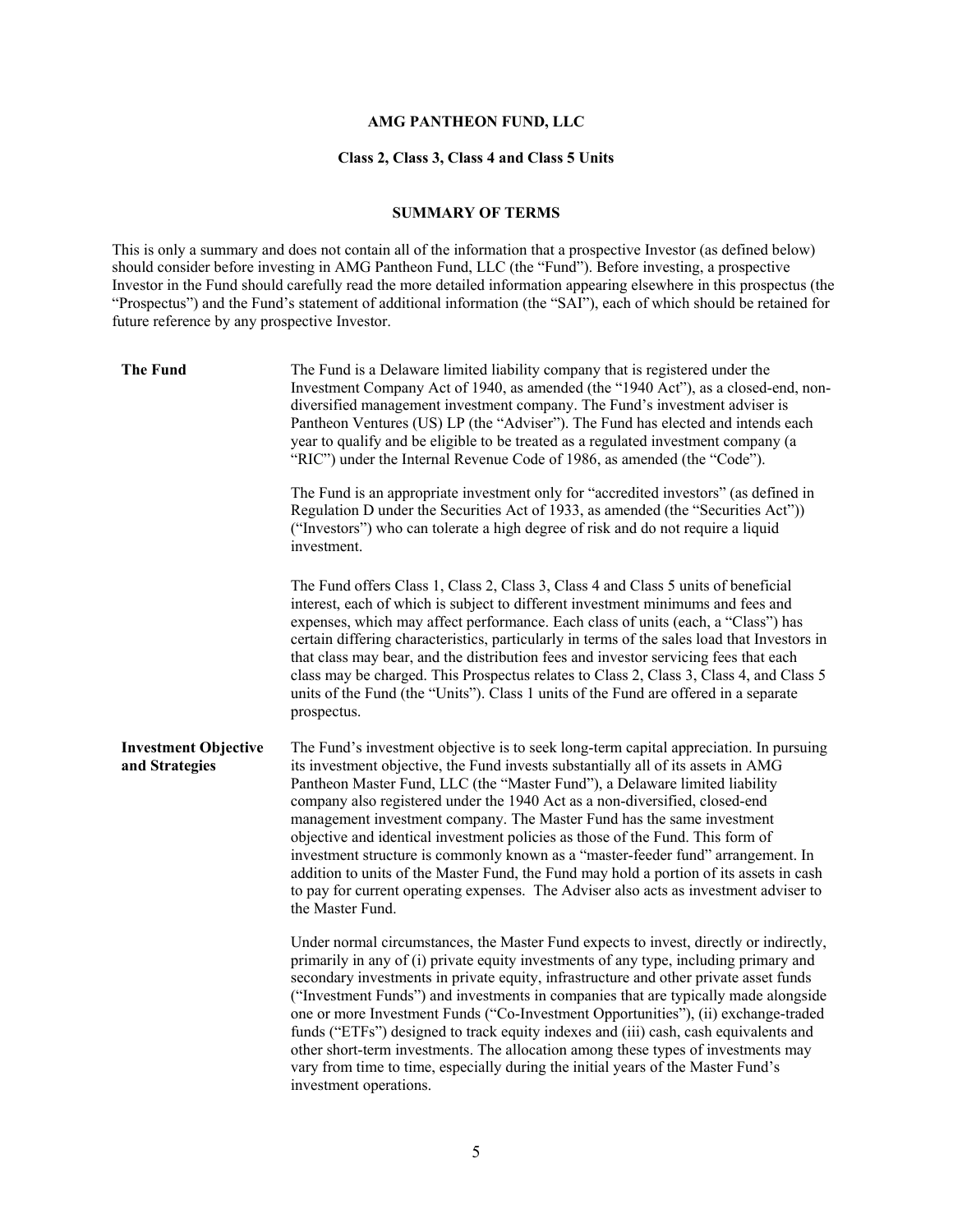The Master Fund may make investments directly or indirectly through its two whollyowned subsidiaries (each a "Subsidiary" and together, the "Subsidiaries"). Each Subsidiary has the same investment objective and strategies as the Master Fund and, like the Fund and the Master Fund, is managed by the Adviser. The Master Fund may invest up to 25% of its total assets in a wholly-owned subsidiary organized as a Delaware limited liability company (the "Corporate Subsidiary"). The Master Fund's investment in the Corporate Subsidiary permits the Master Fund to pursue its investment objective and strategies in a potentially tax-efficient manner. The Master Fund may also invest all or a portion of its assets in a second wholly-owned subsidiary organized as a Delaware limited liability company (the "Lead Fund"). The Lead Fund was organized for the purpose of facilitating the Master Fund's use of a revolving credit facility (as discussed below).

Except as otherwise provided, references to the Fund's investments also will refer to the Master Fund's investments and each Subsidiary's investments, in each case, for the convenience of the reader.

The Adviser believes that the Fund's investment program will offer a unique approach to private equity investing for "accredited investors" (as used in this Prospectus, "Eligible Investors") who previously have not had access to high quality private equity investment funds and co-investments in portfolio companies. In pursuing the Fund's investment objective, the Adviser will allocate capital in the private equity portion of its portfolio across primary and secondary investments in Investment Funds and co-investments in portfolio companies. The Adviser will seek to invest across a broad spectrum of Investment Funds (e.g., buyout, growth capital, special situations, credit, private infrastructure, real estate, real assets, and other private asset funds), determined by a diverse selection of geographies (e.g., North America, Europe, Asia, and emerging markets) and vintage years (i.e., the year in which an Investment Fund begins investing).

Notwithstanding the foregoing, while the Master Fund seeks opportunities to deploy capital in any way consistent with its investment objectives and strategies, the Adviser to date has invested the private equity portion of its portfolio primarily in coinvestments and/or secondaries of Investment Funds. The Master Fund is not currently allocating capital to real estate investments but reserves the right to hold such investments in the future. At any given time, the Master Fund's geographic diversification may be overweighted to one geography, with a corresponding underweighting of, or potentially even the exclusion of, other geographies. In addition, the Master Fund's ability to access certain types of investment opportunities, including secondary investments, may be limited by legal, regulatory or tax considerations related to the Master Fund's status as a registered investment company, resulting in periods during which the Master Fund may not have any exposure to such investments.

The Fund has been structured with the intent of seeking to alleviate or reduce a number of the burdens typically associated with private equity investing, such as funding capital calls on short notice, reinvesting distribution proceeds, meeting large minimum commitment amounts, and receiving tax reporting on potentially late Schedule K-1s. To maintain liquidity and to fund Investment Fund capital calls, the Master Fund may invest in exchange-traded funds ("ETFs") designed to track equity indexes and, to a lesser extent, in cash and short-term securities. In addition, the Master Fund may use derivative instruments, primarily equity options and swaps, for hedging purposes to help protect the value of its ETF investments. Furthermore, the Master Fund may hold a substantial portion of the Master Fund's assets in ETFs, cash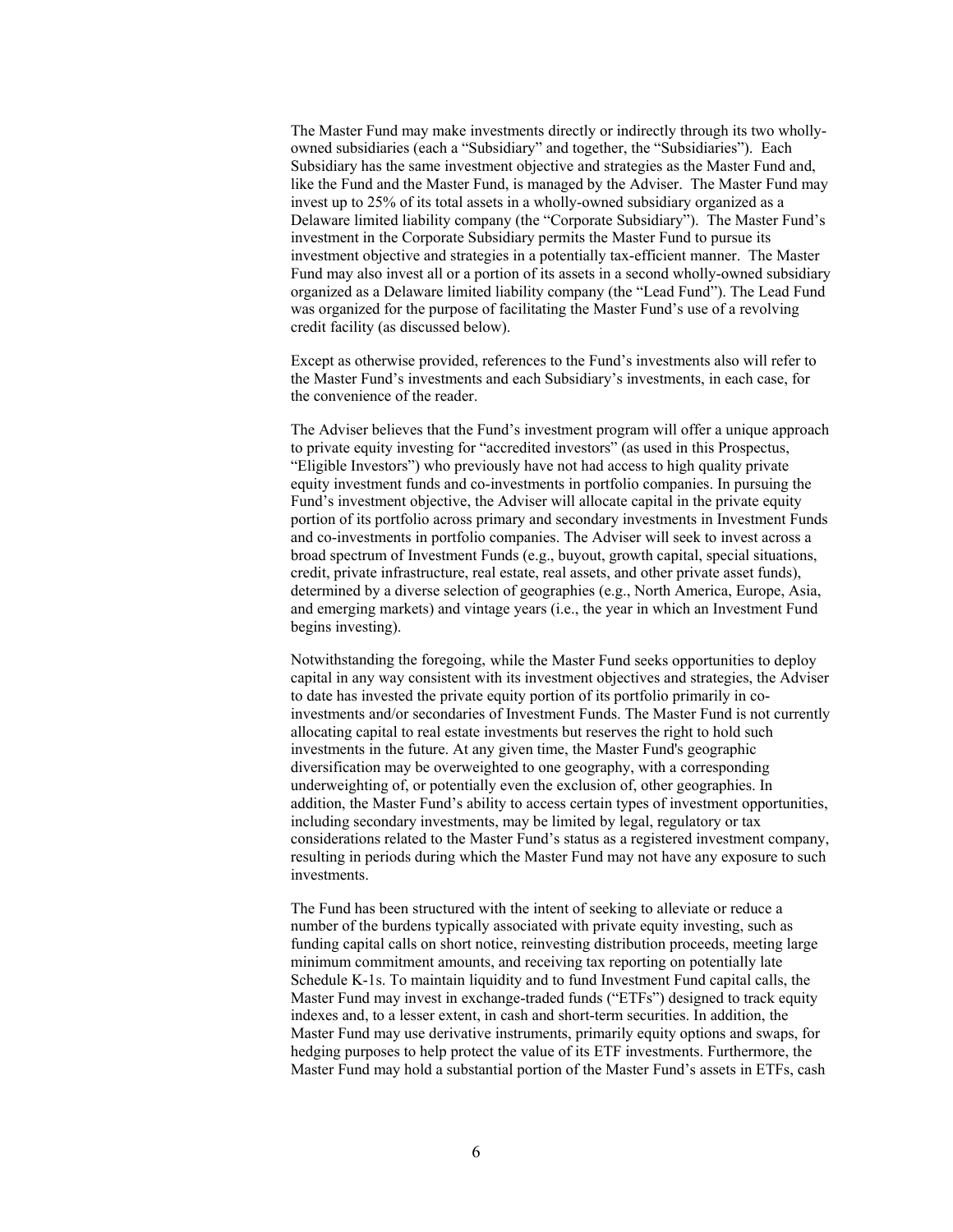and short term investments as it seeks desirable investments for the private equity portion of the Master Fund's portfolio.

In addition to the foregoing, the Master Fund may utilize a revolving credit facility to satisfy repurchase requests, to meet capital calls and to otherwise provide the Master Fund with temporary liquidity.

The Master Fund has obtained an exemptive order from the SEC that permits the Master Fund to invest alongside affiliates, including certain public or private funds managed by the Adviser and its affiliates, subject to certain terms and conditions.

#### **The Fund**

The Fund is a specialized investment vehicle that incorporates both features of an unregistered private investment fund and features of a closed-end investment company that is registered under the 1940 Act. The Fund is similar to an unregistered private investment fund in that (i) Units will be sold in comparatively large minimum denominations solely to high net worth individual and institutional investors, and will be subject to restrictions on transfer; and (ii) the Fund will pay, and Investors will bear, an asset-based investment management fee, and will be subject indirectly to asset-based fees, carried interests, and incentive allocations charged by the underlying Investment Funds in which the Master Fund may invest.

Each underlying Investment Fund is, or will be, managed by the general partner or manager (or equivalent) of the Investment Fund (such general partner, manager, or equivalent in respect of any Investment Fund being hereinafter referred to as the "Investment Fund Manager" of such Investment Fund) under the direction of the portfolio managers or investment teams selected by the Investment Fund Manager.

Private equity is a common term for investments that are typically made in non-public companies through privately negotiated transactions. Private equity investors generally seek to acquire quality assets at attractive valuations and use operational expertise to enhance value and improve portfolio company performance. Buyout funds acquire private and public companies, as well as divisions of larger companies. Private equity specialists then seek to uncover value enhancing opportunities in portfolio companies, unlock the value of the portfolio company and reposition it for sale at a multiple of invested equity.

The Master Fund may allocate assets to Investment Funds that focus on buyout, growth capital, special situations, credit, real estate, real assets, private infrastructure investments, and/or other private assets. Control investments in established, cash flow positive companies are usually classified as buyouts. Buyout investments may focus on small-, mid-, large-, or mega-capitalization companies, and such investments collectively represent a substantial majority of the capital deployed in the overall private equity market. The use of debt financing, or leverage, is prevalent in buyout transactions—particularly in the large- and mega-cap segment. Growth capital typically involves minority investments in established companies with strong growth characteristics and typically does not utilize much, if any, leverage. Companies that receive growth capital investments typically are profitable businesses that need capital for organic and acquisition growth strategies and shareholder liquidity. Special situations investments may include debt investments that provide a middle level of financing below the senior debt level and above the equity level. A typical special situations investment may include a loan to a borrower, together with equity in the form of warrants, common stock, preferred stock or some other form of equity investment. In addition, special situations investments may include other forms of investment not described herein, such as distressed debt, infrastructure, energy or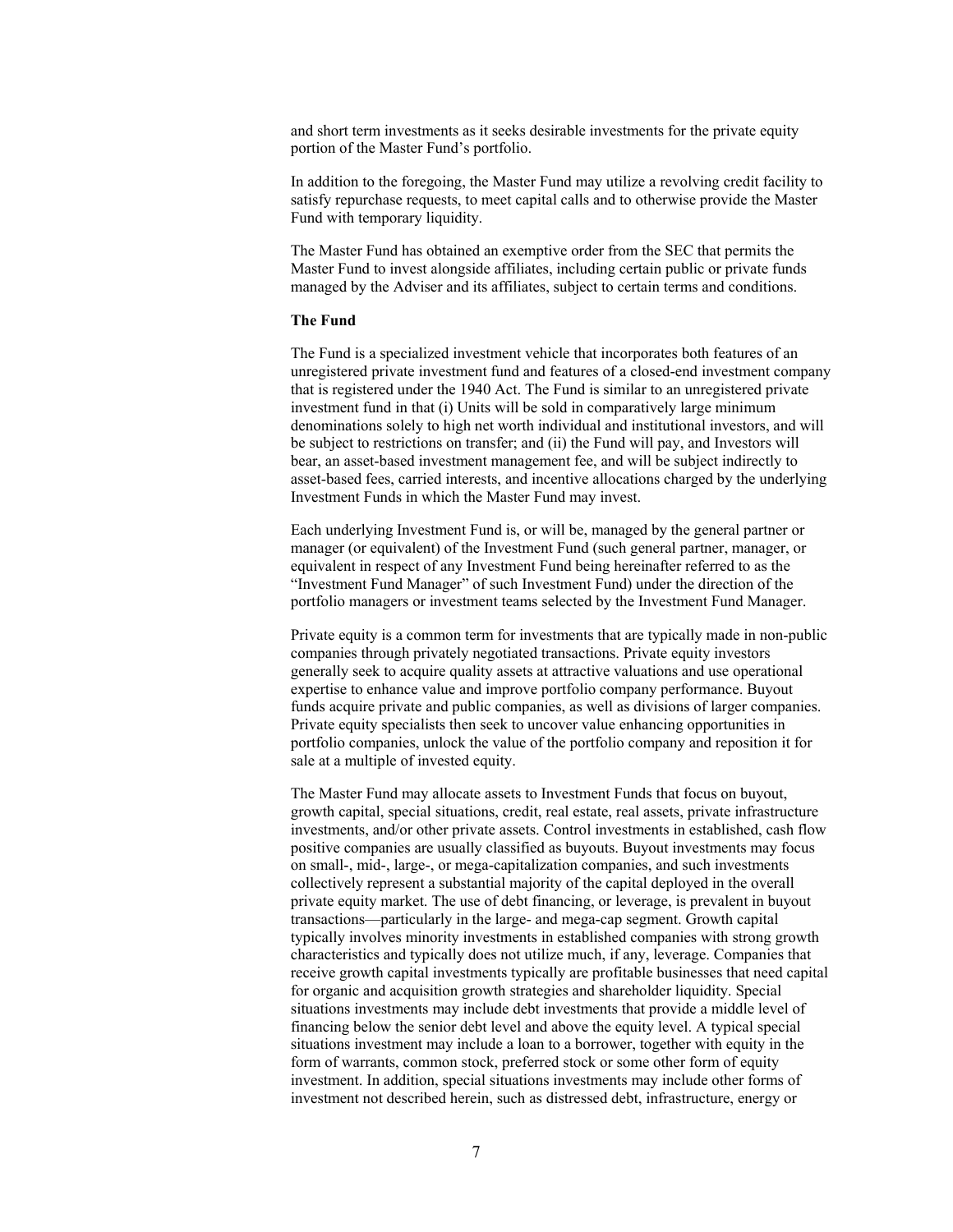utility investments and turnaround investments. The credit investments to which the Master Fund may allocate its assets may include low grade or unrated debt securities (i.e., "high yield" or "junk" bonds). Credit investments may include investments in senior secured bank loans through structured vehicles and other investment products. Real estate investments may include single-property real estate opportunities in the United States and abroad and large-cap companies with real estate portfolios. Private infrastructure investments may include companies and funds that focus on utilities infrastructure (e.g., conventional and renewable power and transmission, electricity, gas and water networks) and/or transportation infrastructure (e.g., airports, ports, railways, and roads). Investments in real assets may provide exposure to real estate, commodities, natural resources (such as agriculture and timber), infrastructure, and precious metals. The Master Fund is not currently allocating capital to real estate investments but reserves the right to hold such investments in the future. Other private asset investments may include opportunities in other assets.

Types of private equity investments that the Master Fund may make include:

- *Primary Investments*. Primary investments (primaries) are interests or investments in newly established private equity funds. Most private equity fund sponsors raise new funds only every two to four years, and many topperforming funds are closed to new investors. Because of the limited windows of opportunity for making primary investments in particular funds, strong relationships with leading fund sponsors are highly important for primary investors. Primary investors subscribe for interests during an initial fundraising period, and their capital commitments are then used to fund investments in a number of individual operating companies during a defined investment period. Primary investments are usually ten to thirteen years in duration, while underlying investments in portfolio companies generally have a three- to seven-year duration, if not longer.
- *Secondary Investments*. Secondary investments (secondaries) are interests in existing private equity funds that are acquired in privately negotiated transactions, typically after the end of the private equity fund's fundraising period. Because secondaries typically already have invested in portfolio companies, they are viewed as more mature investments than primaries and further along in their development pattern.
- *Direct Investment/Co-Investments*. Direct investments involve acquiring an interest in securities issued by an operating company. Such investments are typically made as co-investments alongside private equity funds, and are usually structured such that the lead investor holds a controlling interest. Direct investments and co-investments, unlike investments in Investment Funds, generally do not bear an additional layer of fees or bear significantly reduced fees. The Fund expects that a pro rata portion of any additional fees borne by the Master Fund as a result of direct investments and/or coinvestments would be paid by the Fund and other investors in the Master Fund to the third party sponsoring such direct investments and/or coinvestments and such additional fees are included as Acquired Fund Fees and Expenses in the Fund's Total Annual Expenses.

#### **Investment Strategies**

The principal elements of the Adviser's private equity investment strategy include: (i) allocating the assets of the Master Fund across Investment Funds, portfolio companies, and other assets, although the private equity portion of the Master Fund's portfolio to date has been invested primarily in portfolio companies (co-investments)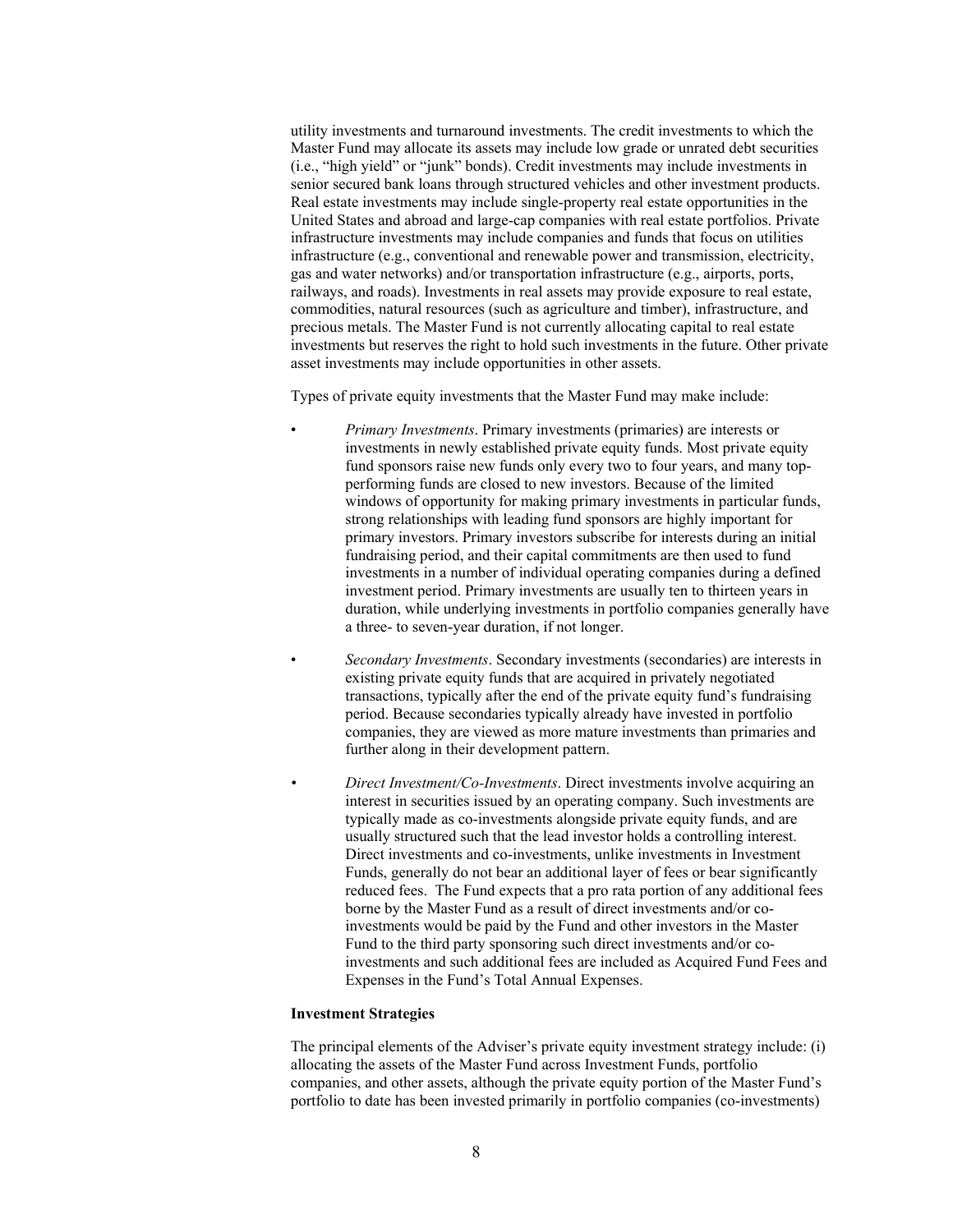and/or secondaries; (ii) seeking to secure access to attractive investment opportunities that the Adviser believes offer attractive value; (iii) seeking to manage the Master Fund's investment level and liquidity using the Adviser's commitment strategy; and (iv) seeking to manage risk through ongoing monitoring of the Master Fund's portfolio.

*Allocation*. Just as in public equity markets, the Adviser believes that asset allocation across private equity market segments is a cornerstone of long-term portfolio performance. The Adviser seeks to implement a proactive approach to portfolio construction driven by diversification across managers, stages, vintages, geographies, and industries.

*Access*. The Fund through the Master Fund will provide Investors with access to Investment Funds, and direct investments that are generally unavailable to the investing public due to resource requirements and high investment minimums.

*Commitment Strategy*. Private equity investments are complicated by the fact that commitments to Investment Funds are generally not immediately invested. Instead, amounts of capital committed to investment in the Investment Funds are drawn down and invested over time, as underlying investments are identified by the relevant Investment Fund Manager—a process that may take a period of several years. As a result, without an appropriate commitment strategy, a significant investment position could be difficult to achieve. "Commitment strategy" refers to the Adviser's strategy for managing this process of committing capital to underlying investments. The Adviser intends to manage the Master Fund's commitment strategy with a view towards balancing liquidity while maintaining a high level of investment. The Adviser will seek to address this challenge using a commitment strategy designed to provide an appropriate investment level. As disclosed above, the Master Fund to date has been comprised mainly of co-investments and secondary investments and will evolve over time to include primary investments. Furthermore, the Master Fund may commit to invest in private equity investments—both primaries and secondaries—in an aggregate amount that exceeds the Master Fund's then-current assets (i.e., to "overcommit") to provide an appropriate investment level.

The commitment strategy will aim to sustain a high level of investment where possible by making commitments based on anticipated future distributions from investments. The commitment strategy will also take other anticipated cash flows into account, such as those relating to new subscriptions, borrowing through a credit facility, the tender of Units by Investors and any distributions made to Investors. To forecast portfolio cash flows, the Adviser will utilize a model that incorporates historical data, actual portfolio observations, insights from the Investment Fund Managers and forecasts by the Adviser. The commitment strategy—and, specifically, the "over-commitment" strategy—carries a degree of risk. See "Types of Investments and Related Risk Factors—Commitment Strategy."

*Primary Investments*. Primary investments, or "primaries," refer to investments in newly established private equity funds that have not yet begun operation. Primary investments are made during an initial fundraising period in the form of capital commitments, which are then called down by the Investment Fund and utilized to finance its investments in portfolio companies during a predefined period. Primary investments in Investment Funds typically range in duration from ten to thirteen years, while underlying investments in portfolio companies generally have a three to seven year range of duration, if not longer. Most private equity sponsors raise new funds only every two to four years, and many top-performing funds may be closed to new investors. Because of the limited windows of opportunity for making primary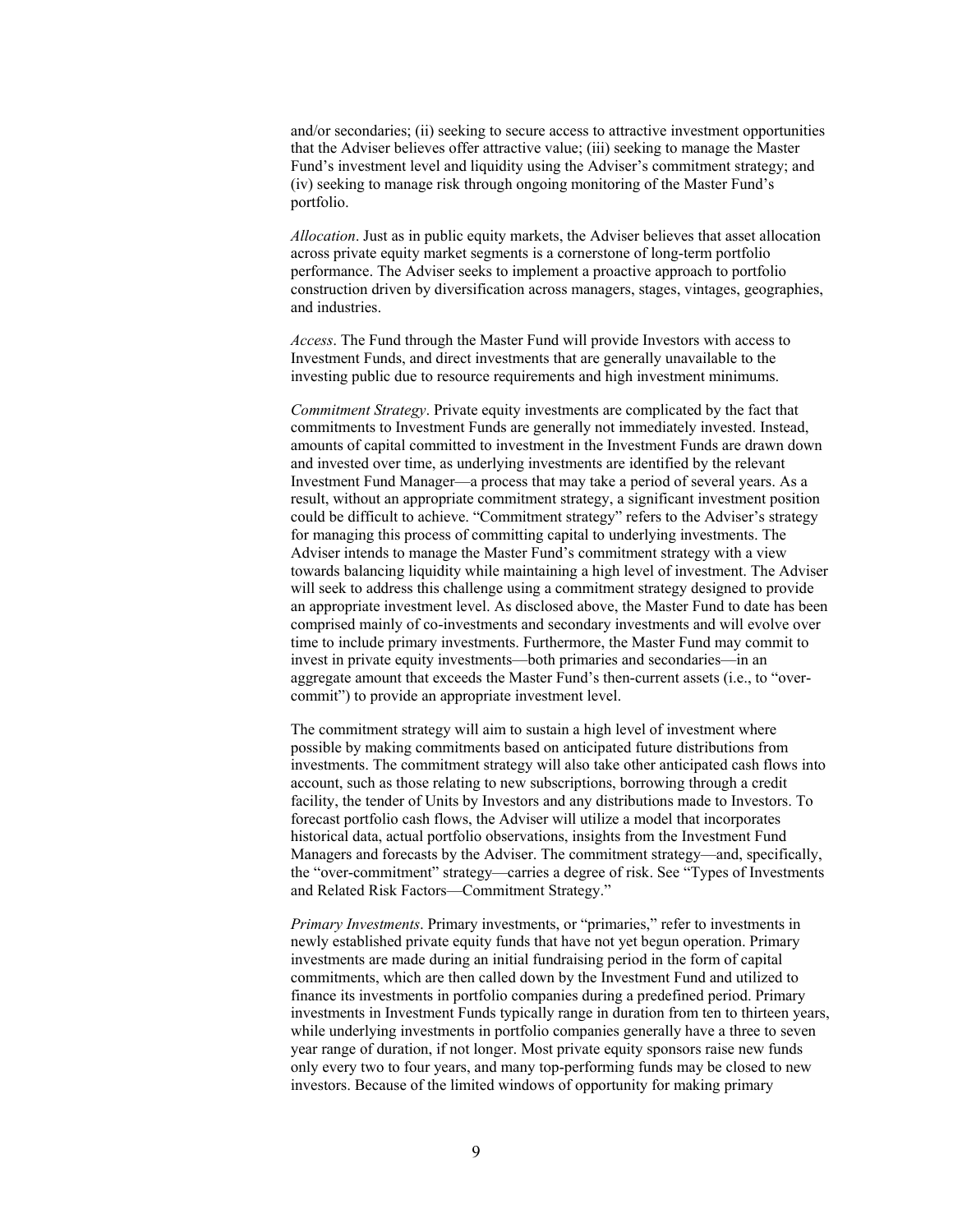investments in particular funds, strong relationships with leading fund sponsors are highly important for primary investors.

Primary investments typically exhibit a value development pattern, commonly known as the "J-curve," in which the net asset value typically declines moderately during the early years of the private equity fund's life as investment-related fees and expenses are incurred before investment gains have been realized. As the private equity fund matures and as portfolio companies are sold, the pattern typically reverses, with increasing net asset value and distributions. There can be no assurance, however, that any or all primary investments made by the Master Fund will exhibit this pattern of investment returns.

*Secondary Investments*. Secondary investments, or "secondaries," refer to investments in existing private equity funds through the acquisition of an existing interest in a private equity fund from a third-party investor in a privately negotiated transaction. The buyer of the existing investment agrees to take on future funding obligations in exchange for future returns and distributions. A secondary investment will often take place at a discount to an Investment Fund's net asset value and the Master Fund may, if deemed necessary or appropriate, for liquidity or portfolio management reasons, seek to sell Investment Fund positions on private equity secondary markets that may be at a discount to NAV. Because secondaries typically already have invested in portfolio companies, they are viewed as more mature investments than primaries and further along in their development pattern. As a result, their investment returns may not exhibit a pronounced J-curve pattern expected to be achieved by primaries in their early stages. In addition, secondaries can typically provide earlier distributions than primaries. There can be no assurance, however, that any or all secondary investments made by the Master Fund will exhibit this pattern of investment development. In addition, the Master Fund's ability to access secondary investments may be limited by legal, regulatory or tax considerations related to the Master Fund's status as a registered investment company, resulting in periods during which the Master Fund may not have any exposure to such investments.

*Vintage Year*. "Vintage year" refers to the year in which an Investment Fund begins investing in portfolio companies. An Investment Fund's vintage year may be used to compare its performance to that of other private equity funds of the same vintage year.

*Risk Management*. The long-term nature of private equity investments requires a commitment to ongoing risk management. The Adviser seeks to maintain close contact with the Investment Fund Managers with whom it invests, and to monitor the performance of Investment Funds and developments at the individual portfolio companies in which the Master Fund invests directly and that are material positions in the Investment Funds held by the Master Fund. By tracking commitments, capital calls, distributions, valuations, and other pertinent details, the Adviser will seek to recognize potential issues and to take appropriate action.

The Adviser intends to use a range of techniques to reduce the risk associated with the commitment strategy. These techniques may include, without limitation, (i) diversifying commitments across several geographies and vintage years; (ii) allocating capital among primary investments, secondary investments, and co-investment opportunities; (iii) actively managing cash and liquid assets; (iv) actively monitoring cash flows; (v) seeking to establish a credit line to provide liquidity to satisfy tender requests and capital call obligations, consistent with the limitations and requirements of the 1940 Act; (vi) seeking to invest in ETFs, cash, and short-term securities to provide liquidity to satisfy tender requests and capital calls, consistent with the limitations and requirements of the 1940 Act; and (vii) seeking the use of derivative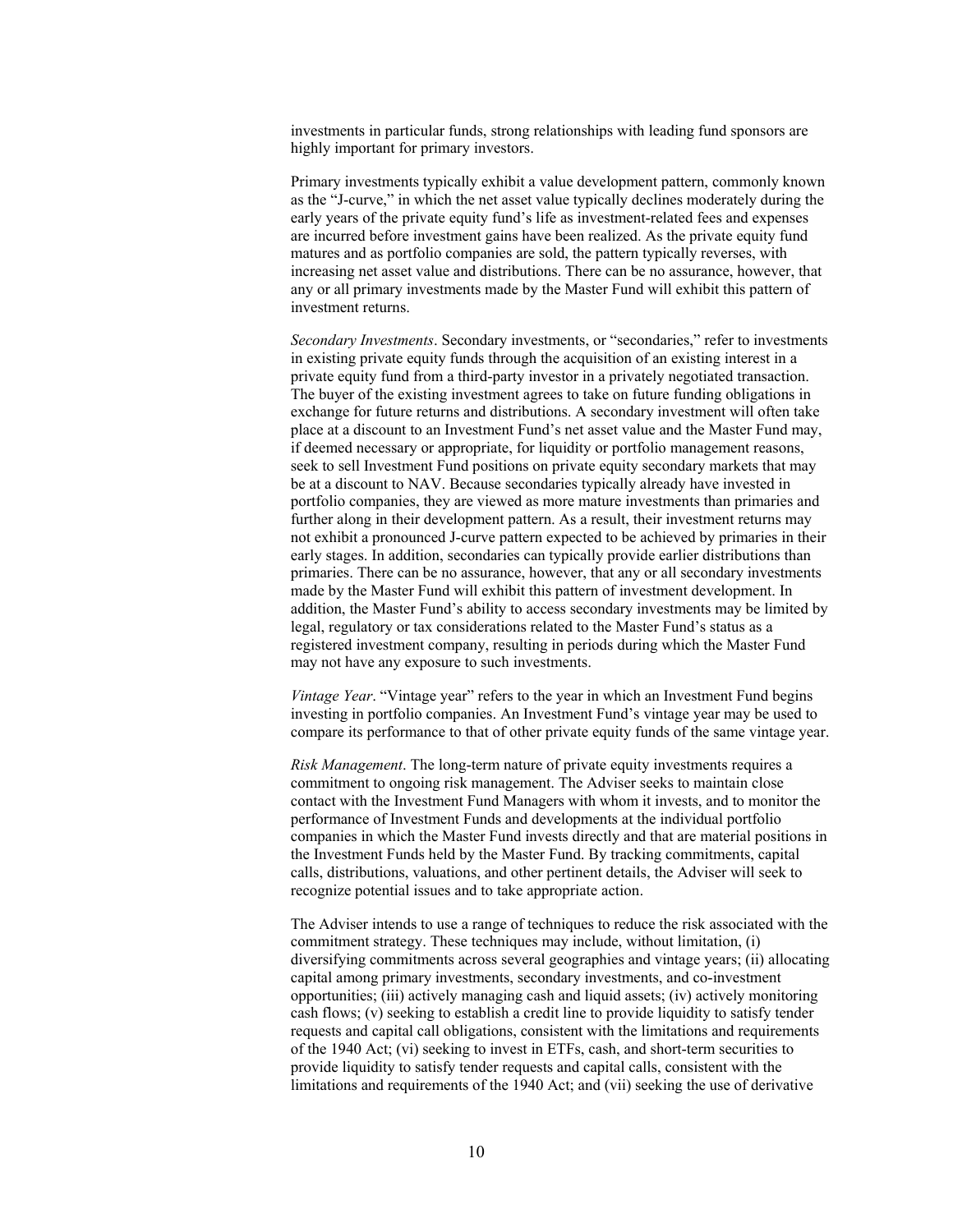instruments, primarily equity options and swaps, for hedging purposes to help protect the value of the ETF investments.

To enhance the Master Fund's liquidity, particularly in times of possible net outflows through the tender of Units by Investors, the Adviser may from time to time sell certain of the Master Fund's assets (including, during adverse market conditions, selling investments in Investment Funds at a discount).

The Master Fund expects that a portion of its holdings will consist of liquid assets for purposes of liquidity management. The Fund may borrow for investment purposes. The 1940 Act requires a registered investment company to satisfy an asset coverage requirement of 300% of its indebtedness, including amounts borrowed, measured at the time indebtedness occurs (the "Asset Coverage Requirement"). This means that the value of the Fund's total indebtedness may not exceed one-third of the value of its total assets, including the value of the assets purchased with the proceeds of its indebtedness. The 1940 Act also generally restricts the Fund from declaring cash distributions on, or repurchasing, shares unless senior securities representing indebtedness have an asset coverage of not less than 300% after giving effect to such distribution or repurchase. The Fund also may borrow money from banks or other lenders for temporary purposes in an amount not to exceed 5% of the Fund's assets, measured at the time of borrowing. Such temporary borrowings are not subject to the Asset Coverage Requirement in connection with the Fund's borrowings for investment purposes. Investments or trading practices that involve contractual obligations to pay in the future are subject to the Asset Coverage Requirement unless the Fund designates liquid assets in an amount the Fund believes to be equal to the Fund's contractual obligations (marked-to-market on a daily basis) or appropriately "covers" such obligations with offsetting positions.

The Adviser and its personnel use a range of resources to identify and source the availability of promising Investment Funds and co-investments. The Adviser's diligence process focuses on risk management, investment, and operational diligence. The Adviser incorporates both bottom-up and top-down analyses in the investment process, which is designed to identify those investments with the greatest potential to deliver superior performance, while being mindful of the need for adequate diversification and risk management. The bottom-up process seeks to identify the relevant strengths and weaknesses of each potential Investment Fund Manager, while the top-down process seeks to analyze whether each manager fits within the agreed overall target allocations for the strategy. The Adviser will select investment strategies and Investment Funds on the basis of availability, pricing in the case of secondaries, and various qualitative and quantitative criteria, including the Adviser's analysis of actual and projected cash flows and past performance of an Investment Fund during various time periods and market cycles; and the Investment Fund Managers' reputation, experience, expertise, and adherence to investment philosophy. During this diligence process, the Adviser reviews offering documents, financial statements, regulatory filings and client correspondence, and may conduct interviews with senior personnel of existing Investment Fund Managers. In particular, the Adviser expects to regularly communicate with Investment Fund Managers and other personnel about the Investment Funds in which the Master Fund has invested or may invest, or about particular investment strategies, categories of private equity, risk management and general market trends. This interaction facilitates ongoing portfolio analysis and may help to address potential issues, such as loss of key team members or proposed changes in constituent documents. It also provides ongoing due diligence feedback, as additional investments, secondary investments and new primary investments with a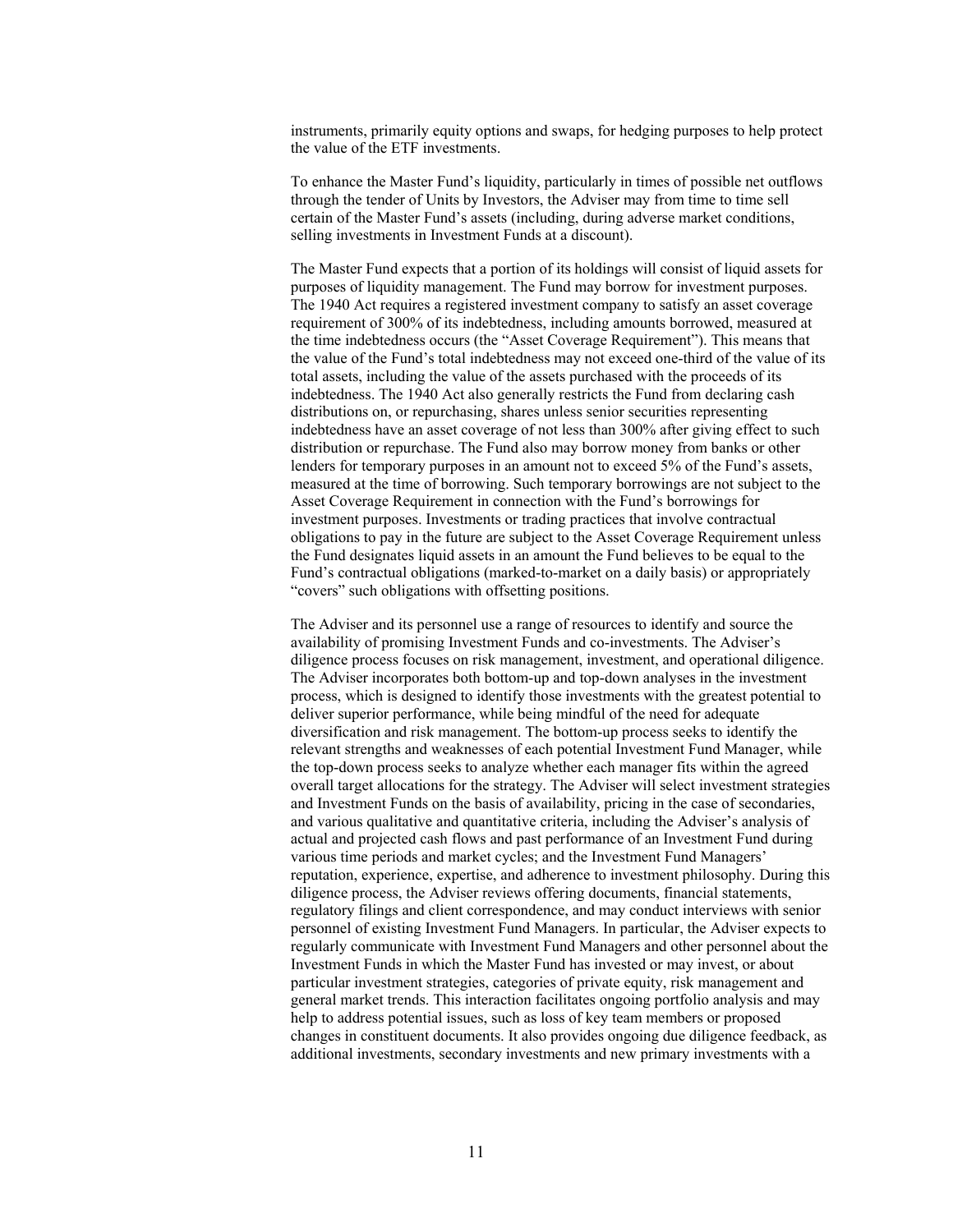particular Investment Fund Manager are considered. The Adviser may also perform background and reference checks on Investment Fund personnel.

After making an investment in an Investment Fund, and as part of its ongoing diligence process, the Adviser will seek to: track operating information and other pertinent details; participate in periodic conference calls with Investment Fund Managers and onsite visits where appropriate; review audited and unaudited reports; and monitor turnover in senior Investment Fund personnel and changes in policies. In conjunction with the due diligence process, the tax treatment and legal terms of the investment are considered.

In allocating the Master Fund's capital, the Adviser will attempt to benefit from the strong performance track record of various Investment Funds and Investment Fund Managers, combined with access to new and existing Investment Funds and coinvestments. The Adviser will seek to limit the Master Fund's investment in any one Investment Fund or co-investment to no more than 25% of the Master Fund's gross assets (measured at the time of investment).

The Adviser may invest the Master Fund's assets in Investment Funds that engage in investment strategies other than those described in this Prospectus, and may sell the Master Fund's portfolio holdings at any time.

The Fund invests substantially all of its assets in interests of the Master Fund ("Master Fund Interests"). The Fund is a non-diversified, closed-end management investment company for purposes of the 1940 Act. Each of the Fund and the Master Fund intends each year to qualify and be eligible to be treated as a RIC under the Code. To qualify and to be treated as a RIC under the Code, each of the Fund and the Master Fund must, among other things: (i) derive in each taxable year at least 90% of its gross income from (a) dividends, interest, payments with respect to certain securities loans, and gains from the sale or other disposition of stocks, securities or foreign currencies, or other income derived with respect to its business of investing in such stocks, securities or currencies, and (b) net income from interests in "qualified publicly traded partnerships" (as defined in the Code); (ii) diversify its holdings so that, at the end of each quarter of the taxable year, (a) at least 50% of the value of its total assets is represented by cash and cash items (including receivables), U.S. government securities, the securities of other RICs and other securities, with such other securities of any one issuer limited for the purposes of this calculation to an amount not greater than 5% of the value of its total assets and not greater than 10% of the outstanding voting securities of such issuer, and (b) not more than 25% of the value of its total assets is invested, including through corporations in which the Fund has a 20% or more voting stock interest, in the securities (other than U.S. government securities or the securities of other RICs) of a single issuer, two or more issuers that it controls and that are engaged in the same, similar or related trades or businesses or one or more qualified publicly traded partnerships; and (iii) distribute with respect to each taxable year at least 90% of the sum of its investment company taxable income (as that term is defined in the Code without regard to the deduction for dividends paid — generally taxable ordinary income and the excess, if any, of net short-term capital gains over net long-term capital losses) and net tax-exempt income, for such year. With respect to these limitations and restrictions imposed by the Code, the Master Fund will be required to look through to the income, assets and investments of certain Investment Funds. See "Types of Investments and Related Risk Factors—Tax Risks."

The Investment Funds are not subject to the Master Fund's or the Fund's investment restrictions and are generally subject to few investment limitations.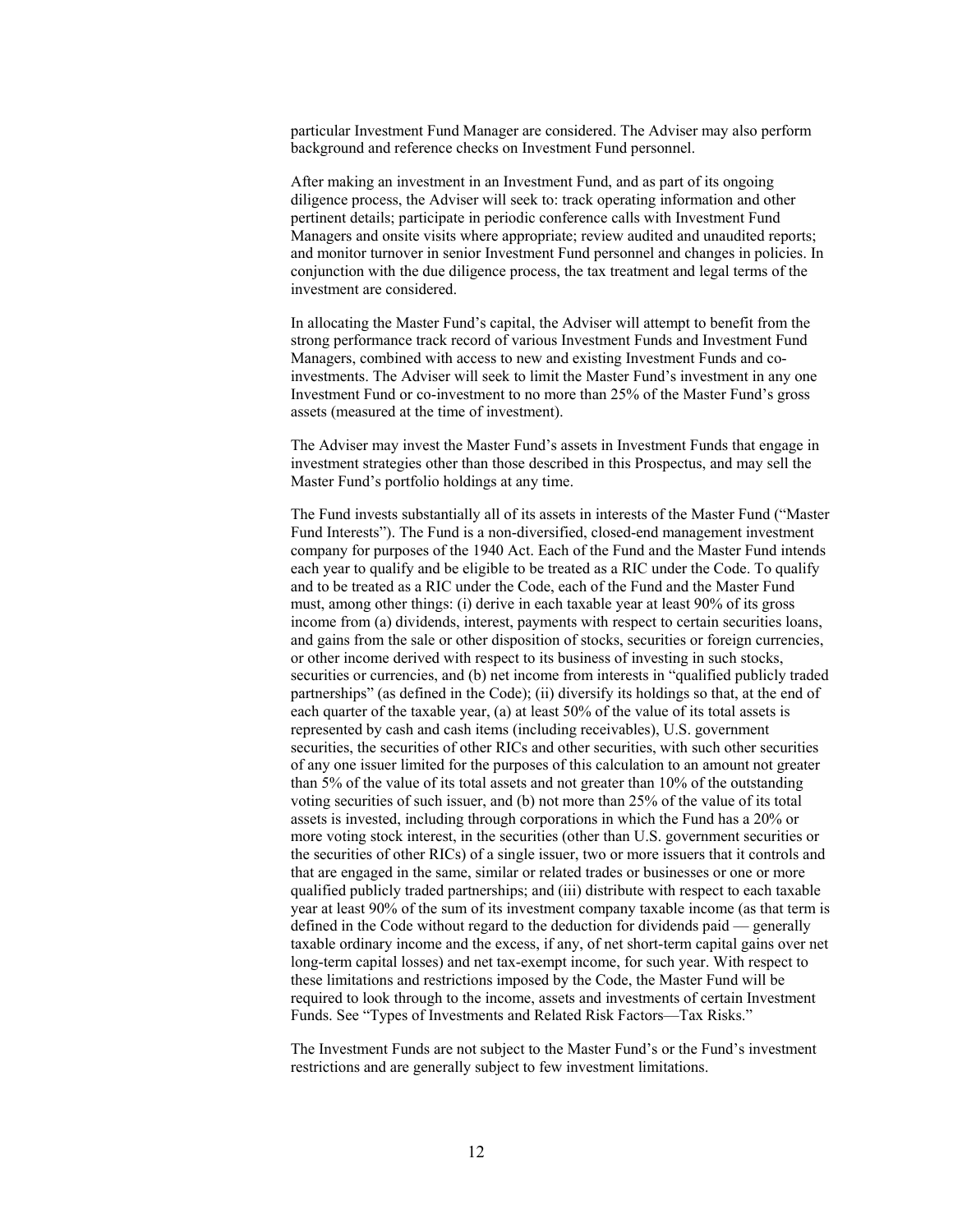| <b>Borrowing</b>                                             | The Fund and the Master Fund are each authorized to borrow money in connection<br>with its investment activities, subject to the limits of the Asset Coverage Requirement.<br>The Fund and the Master Fund may borrow money through a credit facility or other<br>arrangements for investment purposes, to pay operating expenses, to satisfy<br>repurchase requests from Investors, and to otherwise provide the Fund and the Master<br>Fund with temporary liquidity. The Master Fund has entered into a credit facility for<br>such purposes.                                                                                                                                                                                                                                                                                                                                                                                                                                                                                                                                                                                                                                                                                                                                                                                                                                                                                                                           |
|--------------------------------------------------------------|----------------------------------------------------------------------------------------------------------------------------------------------------------------------------------------------------------------------------------------------------------------------------------------------------------------------------------------------------------------------------------------------------------------------------------------------------------------------------------------------------------------------------------------------------------------------------------------------------------------------------------------------------------------------------------------------------------------------------------------------------------------------------------------------------------------------------------------------------------------------------------------------------------------------------------------------------------------------------------------------------------------------------------------------------------------------------------------------------------------------------------------------------------------------------------------------------------------------------------------------------------------------------------------------------------------------------------------------------------------------------------------------------------------------------------------------------------------------------|
|                                                              | The Investment Funds may utilize leverage in their investment activities. However,<br>the Investment Funds' borrowings are not subject to the Asset Coverage Requirement.<br>Accordingly, the Fund and the Master Fund, through investments in the Investment<br>Funds, may be exposed to the risk of highly leveraged investment programs. See<br>"Types of Investments and Related Risk Factors."                                                                                                                                                                                                                                                                                                                                                                                                                                                                                                                                                                                                                                                                                                                                                                                                                                                                                                                                                                                                                                                                        |
| <b>Distribution Policy</b>                                   | The Fund generally will pay dividends on the Units at least annually in amounts<br>representing substantially all of the Fund's net investment income, if any, earned each<br>year. The Fund reserves the right also to distribute substantially all net capital gain<br>realized on investments to Investors at least annually.                                                                                                                                                                                                                                                                                                                                                                                                                                                                                                                                                                                                                                                                                                                                                                                                                                                                                                                                                                                                                                                                                                                                           |
|                                                              | Dividends and capital gain distributions paid by the Fund on a class of Units will be<br>reinvested in additional Units of that class unless an Investor opts out (elects not to<br>reinvest in the relevant class of Units). Investors may elect initially not to reinvest by<br>indicating that choice in such Investor's Subscription Booklet (as defined below).<br>Thereafter, Investors are free to change their election at any time by contacting the<br>Transfer Agent (or, alternatively, by contacting their financial advisor, provided the<br>financial advisor informs the Transfer Agent and provides sufficient supporting<br>documentation). Units purchased through reinvestment will be issued at their net asset<br>value on the ex-dividend date (which is generally expected to be the last business day<br>of a month). There is no sales load or other charge for reinvestment. The Fund<br>reserves the right, in its sole discretion, to suspend or limit at any time the ability of<br>Investors to reinvest distributions. A distribution by the Fund potentially may be<br>treated as a return of capital for U.S. federal income tax purposes. A return of capital<br>is not taxable, but it reduces an Investor's tax basis in its Units, thus reducing any loss<br>or increasing any gain on a subsequent taxable disposition by the Investor of its Units.<br>See "Taxes – Taxation of Investors – Distributions by the Fund" in the SAI. |
| <b>Potential Benefits of</b><br><b>Investing in the Fund</b> | Through the Fund, Eligible Investors will have access to Investment Fund Managers,<br>whose services typically are not available to the investing public or who may<br>otherwise restrict the number and type of persons whose money will be managed, and<br>to co-investment opportunities. Investing in the Fund also permits Investors to invest<br>with Investment Fund Managers without being subject to the high minimum<br>investment requirements typically imposed by such Investment Fund Managers.<br>Investment minimums for primary investments in Investment Funds typically range<br>between \$5 million and \$20 million.                                                                                                                                                                                                                                                                                                                                                                                                                                                                                                                                                                                                                                                                                                                                                                                                                                  |
|                                                              | The Master Fund's investments in secondaries—which typically already have invested<br>in portfolio companies and, therefore, are viewed as more mature investments than<br>primaries and further along in their development pattern—may reduce the impact of<br>the J-curve associated with private equity investing. The J-curve is a value<br>development pattern in which the net asset value of a private equity fund typically<br>declines moderately during the early years of the fund's life as investment-related fees<br>and expenses are incurred before investment gains have been realized.                                                                                                                                                                                                                                                                                                                                                                                                                                                                                                                                                                                                                                                                                                                                                                                                                                                                   |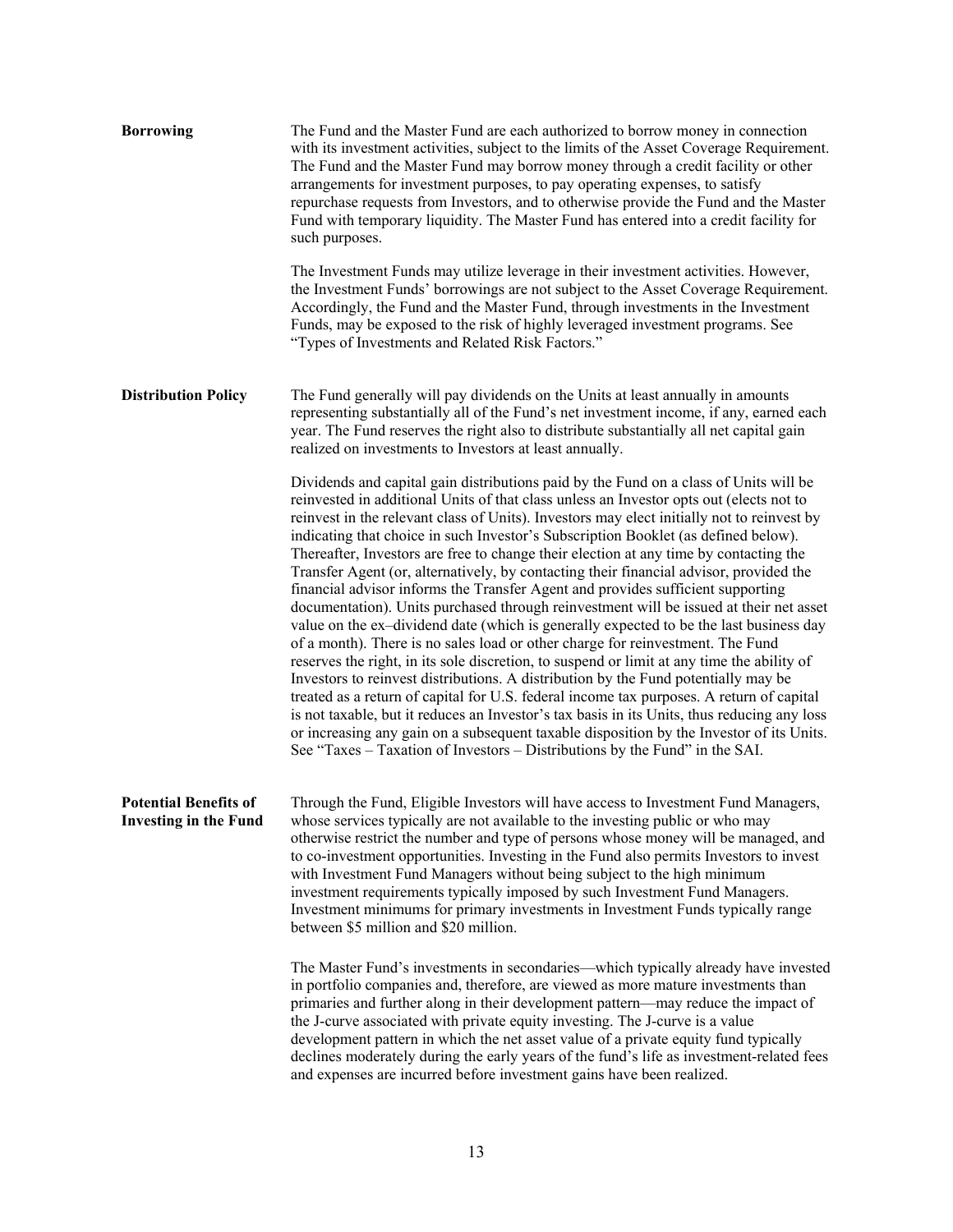|                           | As described above, the Fund has been structured with the intent of seeking to<br>alleviate or reduce a number of the burdens typically associated with private equity<br>investing, such as funding capital calls on short notice, reinvesting distribution<br>proceeds, meeting large minimum commitment amounts and receiving tax reporting<br>on potentially late Schedule K-1s. Because the Fund intends to qualify as a RIC under<br>Subchapter M of the Code, it is expected to provide simpler tax reports to Investors on<br>Form 1099-DIV. In addition, if the Fund qualifies as a RIC, the Fund potentially will<br>block unrelated business taxable income for benefit plan investors and other investors<br>that are generally otherwise exempt from payment of U.S. federal income tax. In order<br>to qualify as a RIC, the Master Fund may structure its investments in a manner that<br>results in tax inefficiencies, including the acceleration of income, the conversion of<br>character of income, or the incurrence of an additional layer of income tax.                                                                                                                                                                                                                                                                                                                                             |
|---------------------------|-----------------------------------------------------------------------------------------------------------------------------------------------------------------------------------------------------------------------------------------------------------------------------------------------------------------------------------------------------------------------------------------------------------------------------------------------------------------------------------------------------------------------------------------------------------------------------------------------------------------------------------------------------------------------------------------------------------------------------------------------------------------------------------------------------------------------------------------------------------------------------------------------------------------------------------------------------------------------------------------------------------------------------------------------------------------------------------------------------------------------------------------------------------------------------------------------------------------------------------------------------------------------------------------------------------------------------------------------------------------------------------------------------------------------------|
| <b>The Offering</b>       | The Fund offers Class 2, Class 3 and Class 4 Units on a continuous basis at the net<br>asset value per Unit. The Fund offers Class 5 Units on a continuous basis at the net<br>asset value per Unit, plus a maximum sales load of up to 3.50%. The sales load will be<br>deducted out of the Investor's subscription amount, and will not constitute part of an<br>Investor's capital contribution to the Fund or part of the assets of the Fund. The Fund<br>commenced investment operations on October 1, 2014 (the Initial Closing Date). The<br>Fund has registered under the Securities Act \$1,000,000,000 in Class 1, Class 2, Class<br>3, Class 4 and Class 5 units for sale. Class 1 units of the Fund are offered in a separate<br>prospectus. Units may be purchased as of the first business day of each month based<br>upon the Fund's net asset value, as of the close of business on the business day<br>immediately preceding such date, plus any applicable sales load. Each date on which<br>Units are delivered is referred to as a "Closing Date." Each prospective Investor will<br>be required to complete a subscription booklet (the "Subscription Booklet") certifying<br>that the Units being purchased are being acquired by an Eligible Investor (as defined<br>below). Subscriptions received by the Fund will be held in a non-interest-bearing<br>escrow account by the Fund's escrow agent. |
| <b>Board of Directors</b> | The Board of Directors (the "Board" or the "Directors") has overall responsibility for<br>monitoring and overseeing the Fund's investment program and its management and<br>operations. A majority of the Directors are not "interested persons" (as defined by the<br>1940 Act) of the Fund or the Adviser ("Independent Directors"). The Master Fund's<br>Board of Directors (the "Master Fund Board"), which currently has the same<br>composition as the Board, has overall responsibility for monitoring and overseeing the<br>Master Fund's investment program and its management and operations. See<br>"Management of the Fund."                                                                                                                                                                                                                                                                                                                                                                                                                                                                                                                                                                                                                                                                                                                                                                                    |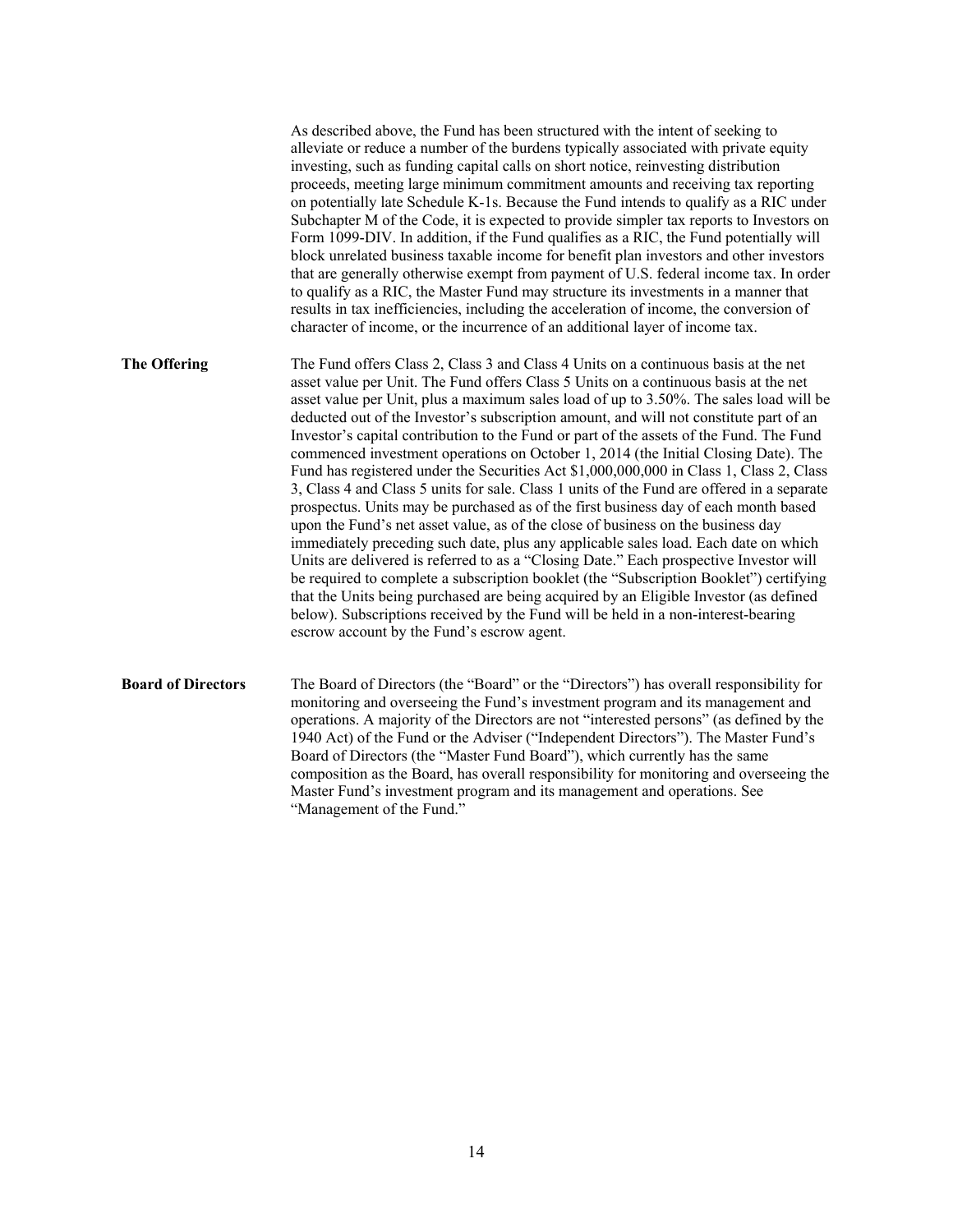| <b>The Adviser</b>    | Pantheon Ventures (US) LP serves as the Fund's and Master Fund's investment<br>adviser (the "Adviser"). The Adviser is a limited partnership organized under the laws<br>of the State of Delaware and is registered as an investment adviser under the<br>Investment Advisers Act of 1940, as amended (the "Advisers Act"). Affiliated<br>Managers Group, Inc., a publicly-traded company, indirectly owns a majority of the<br>interests of the Adviser.                                                                                                                                                                                                                                                                                                                                                                                                                                                                                                                                                                                                                                                                                                                                                                                                                                                                                                                                                                                                                                                                                                                                                                                                                                                                                                                                                                                                                                                                                                                                                                                                                                                                                                                                                                                                                                                                                                                                                                                                                                                                                                                                                                                                                                                           |
|-----------------------|---------------------------------------------------------------------------------------------------------------------------------------------------------------------------------------------------------------------------------------------------------------------------------------------------------------------------------------------------------------------------------------------------------------------------------------------------------------------------------------------------------------------------------------------------------------------------------------------------------------------------------------------------------------------------------------------------------------------------------------------------------------------------------------------------------------------------------------------------------------------------------------------------------------------------------------------------------------------------------------------------------------------------------------------------------------------------------------------------------------------------------------------------------------------------------------------------------------------------------------------------------------------------------------------------------------------------------------------------------------------------------------------------------------------------------------------------------------------------------------------------------------------------------------------------------------------------------------------------------------------------------------------------------------------------------------------------------------------------------------------------------------------------------------------------------------------------------------------------------------------------------------------------------------------------------------------------------------------------------------------------------------------------------------------------------------------------------------------------------------------------------------------------------------------------------------------------------------------------------------------------------------------------------------------------------------------------------------------------------------------------------------------------------------------------------------------------------------------------------------------------------------------------------------------------------------------------------------------------------------------------------------------------------------------------------------------------------------------|
|                       | The Fund has entered into an investment management agreement (the "Investment<br>Management Agreement") with the Adviser. The Investment Management Agreement<br>may be continued from year to year if its continuation is approved annually by the<br>Board, including a majority of the Independent Directors. The Board, or the Fund's<br>Investors, may terminate the Investment Management Agreement on sixty (60) days'<br>prior written notice to the Adviser. The Adviser may terminate the Investment<br>Management Agreement on sixty (60) days' prior written notice to the Fund.                                                                                                                                                                                                                                                                                                                                                                                                                                                                                                                                                                                                                                                                                                                                                                                                                                                                                                                                                                                                                                                                                                                                                                                                                                                                                                                                                                                                                                                                                                                                                                                                                                                                                                                                                                                                                                                                                                                                                                                                                                                                                                                        |
|                       | The Master Fund and each Subsidiary have entered into similar investment advisory<br>agreements with the Adviser with substantially the same terms (other than<br>compensation) and substantially the same renewal and termination process.                                                                                                                                                                                                                                                                                                                                                                                                                                                                                                                                                                                                                                                                                                                                                                                                                                                                                                                                                                                                                                                                                                                                                                                                                                                                                                                                                                                                                                                                                                                                                                                                                                                                                                                                                                                                                                                                                                                                                                                                                                                                                                                                                                                                                                                                                                                                                                                                                                                                         |
| <b>Management Fee</b> | Through its investment in the Master Fund, the Fund bears a proportionate share of<br>the investment management fee paid by the Master Fund and each Subsidiary to the<br>Adviser in consideration of the advisory and other services provided by the Adviser to<br>the Master Fund and each Subsidiary. In consideration for such services, the Master<br>Fund will pay the Adviser a management fee measured as of the end of each month at<br>the annual rate of 0.70% of the Master Fund's net asset value, calculated prior to<br>giving effect to the payment of such management fee and prior to the deduction of any<br>other asset-based fees (e.g., any administration fee) payable by the Master Fund to<br>either the Adviser or AMG Funds LLC, the Fund's administrator (the "Administrator"<br>and the "Sponsor"), and prior to giving effect to any purchases or repurchases of<br>interests of the Master Fund or any distributions by the Master Fund occurring as of or<br>around the end of such month. In consideration for such services, each Subsidiary will<br>pay the Adviser a management fee measured at the end of each month at the annual<br>rate of 0.70% of such Subsidiary's net asset value, calculated prior to giving effect to<br>the payment of such management fee and prior to the deduction of any other asset-<br>based fees (e.g., any administration fee) payable by such Subsidiary to either the<br>Adviser or the Sponsor, and prior to giving effect to any distributions by such<br>Subsidiary occurring as of or around the end of such month. Furthermore, in<br>consideration of the management fee payable to the Adviser under the investment<br>management agreement between the Adviser and each Subsidiary, the Adviser has<br>agreed to waive the portion of the management fee that the Adviser otherwise would<br>have been entitled to receive with respect to any particular month from the Master<br>Fund in an amount equal to the investment management fee paid to the Adviser under<br>such Subsidiary's investment management agreement with the Adviser with respect to<br>such month. The management fee is paid to the Adviser out of the assets of the Master<br>Fund and each Subsidiary and, therefore, decreases the net profits or increases the net<br>losses of the Fund. Subject to the above, for purposes of determining the management<br>fee payable to the Adviser for any month, net asset value is calculated as the value of<br>the total assets of the Master Fund or applicable Subsidiary (including any assets<br>attributable to leverage) minus accrued liabilities (other than liabilities representing<br>leverage). |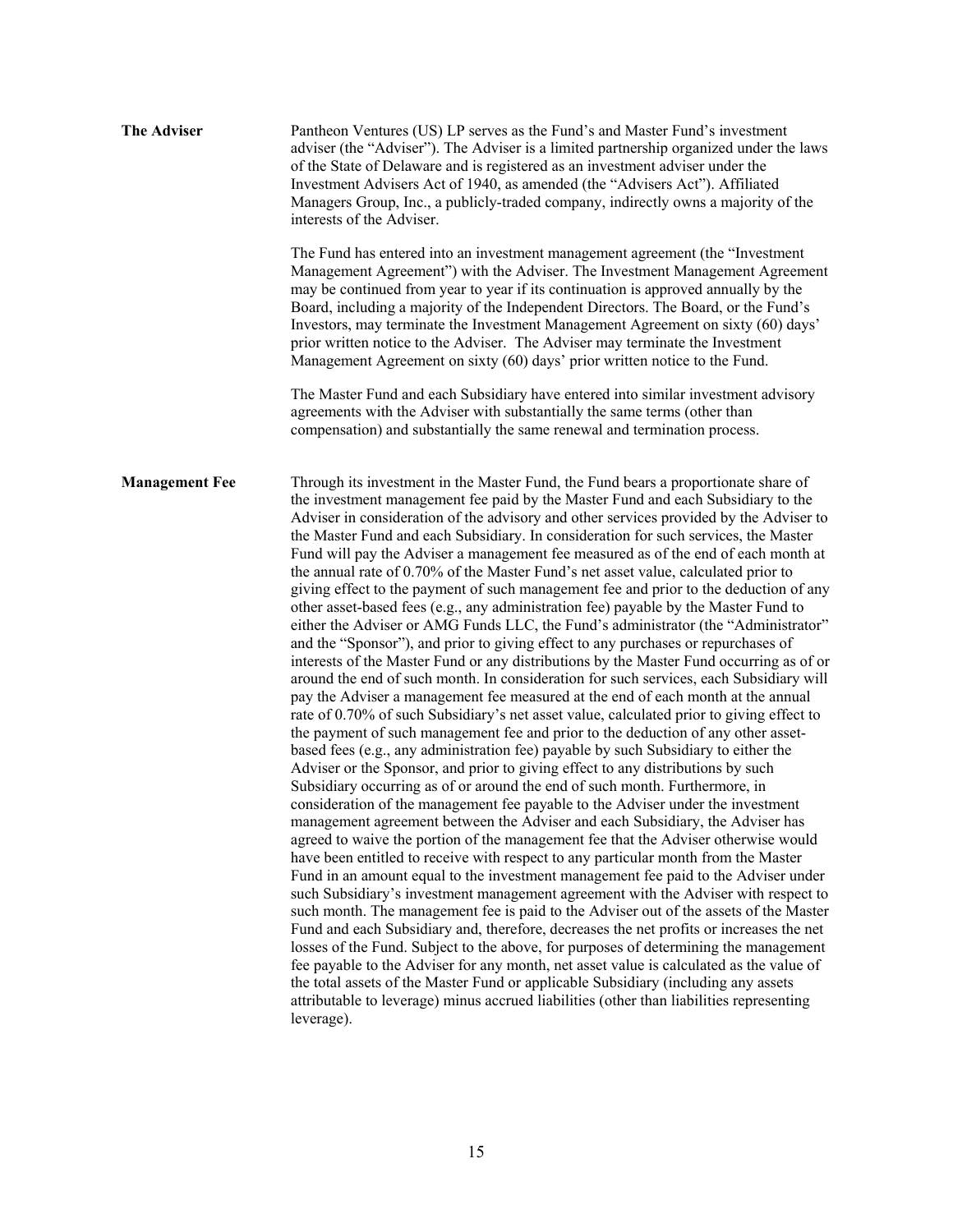|                                                             | The management fee is in addition to the asset-based fees, carried interests, expenses,<br>incentive allocations, or fees charged by the Investment Funds and indirectly borne by<br>Fund Investors.                                                                                                                                                                                                                                                                                                                                                                                                                                                                                                                                                                                                                                                                                                                                                                                                                                                                                                                                                                                                                                                                                                                                                                                                                                                                                                                                                                                                                                                                                                                                                                                                                                                                                                                                                                                                                                                                                                                                                                                                                                                                                                                                                                                                                                                                                                                                                                                                                                                                                                                                                                                                                                                                                                                                                                                                                                                                                                                                                                                                                                                       |
|-------------------------------------------------------------|------------------------------------------------------------------------------------------------------------------------------------------------------------------------------------------------------------------------------------------------------------------------------------------------------------------------------------------------------------------------------------------------------------------------------------------------------------------------------------------------------------------------------------------------------------------------------------------------------------------------------------------------------------------------------------------------------------------------------------------------------------------------------------------------------------------------------------------------------------------------------------------------------------------------------------------------------------------------------------------------------------------------------------------------------------------------------------------------------------------------------------------------------------------------------------------------------------------------------------------------------------------------------------------------------------------------------------------------------------------------------------------------------------------------------------------------------------------------------------------------------------------------------------------------------------------------------------------------------------------------------------------------------------------------------------------------------------------------------------------------------------------------------------------------------------------------------------------------------------------------------------------------------------------------------------------------------------------------------------------------------------------------------------------------------------------------------------------------------------------------------------------------------------------------------------------------------------------------------------------------------------------------------------------------------------------------------------------------------------------------------------------------------------------------------------------------------------------------------------------------------------------------------------------------------------------------------------------------------------------------------------------------------------------------------------------------------------------------------------------------------------------------------------------------------------------------------------------------------------------------------------------------------------------------------------------------------------------------------------------------------------------------------------------------------------------------------------------------------------------------------------------------------------------------------------------------------------------------------------------------------------|
| <b>Other Fees and</b><br><b>Expenses</b>                    | The Fund, and, therefore, Investors, will bear all expenses incurred in the business of<br>the Fund other than those specifically required to be borne by the Adviser pursuant to<br>the Investment Management Agreement, and, through its investment in the Master<br>Fund, a pro-rata portion of the operating expenses of the Master Fund (and each<br>Subsidiary), including any charges, allocations and fees to which the Fund is subject<br>as an investor in the Investment Funds. The Fund will also bear certain ongoing<br>offering costs associated with the Fund's continuous offering of Units. The Fund, by<br>investing in the Investment Funds, will indirectly bear its pro rata share of the<br>expenses incurred in the business of the Investment Funds. The Investment Funds in<br>which the Fund intends to invest generally charge a management fee of 1.00% to<br>2.00%, and approximately 20% of net profits as a carried interest allocation. See<br>"Summary of Fund Expenses" and "Fees and Expenses."                                                                                                                                                                                                                                                                                                                                                                                                                                                                                                                                                                                                                                                                                                                                                                                                                                                                                                                                                                                                                                                                                                                                                                                                                                                                                                                                                                                                                                                                                                                                                                                                                                                                                                                                                                                                                                                                                                                                                                                                                                                                                                                                                                                                                        |
| <b>Expense Limitation</b><br>and Reimbursement<br>Agreement | The Adviser has entered into an "Expense Limitation and Reimbursement Agreement"<br>with the Fund, the Master Fund and each Subsidiary (for purposes of this section, the<br>Master Fund and the Subsidiaries are referred to collectively as the "Underlying<br>Funds") to waive the management fees payable by the Underlying Funds and pay or<br>reimburse the Fund's expenses (whether borne directly or indirectly through and in<br>proportion to the Fund's direct or indirect interest in the Underlying Funds) such that<br>the Fund's total annual operating expenses (exclusive of certain "Excluded Expenses"<br>listed below) do not exceed 1.45% per annum of the Fund's net assets as of the end of<br>each calendar month (the "Expense Cap"). "Excluded Expenses" is defined to include<br>(i) the Fund's proportional share of (a) fees, expenses, allocations, carried interests,<br>etc. of the private equity investment funds and co-investments in portfolio companies<br>in which any Underlying Fund invests (including all acquired fund fees and expenses);<br>(b) transaction costs, including legal costs and brokerage commissions, of any<br>Underlying Fund associated with the acquisition and disposition of primary interests,<br>secondary interests, co-investments, ETF investments, and other investments; (c)<br>interest payments incurred by any Underlying Fund, (d) fees and expenses incurred in<br>connection with any credit facilities obtained by any Underlying Fund; (e) taxes of<br>any Underlying Fund; (f) extraordinary expenses of any Underlying Fund (as<br>determined in the sole discretion of the Adviser), which may include non-recurring<br>expenses such as, for example, litigation expenses and shareholder meeting expenses;<br>(g) fees and expenses billed directly to a Subsidiary by any accounting firm for<br>auditing, tax and other professional services provided to the Subsidiary; and (h) fees<br>and expenses billed directly to a Subsidiary for custody and fund administration<br>services provided to the Subsidiary; and (ii) (a) any investment management fee paid<br>by the Fund; (b) acquired fund fees and expenses of the Fund; (c) transaction costs,<br>including legal costs and brokerage commissions, of the Fund; (d) interest payments<br>incurred by the Fund; (e) fees and expenses incurred in connection with any credit<br>facilities obtained by the Fund; (f) the Distribution and/or Service Fees (as applicable)<br>paid by the Fund; (g) taxes of the Fund; and (h) extraordinary expenses of the Fund<br>(as determined in the sole discretion of the Adviser), which may include non-recurring<br>expenses such as, for example, litigation expenses and shareholder meeting expenses.<br>Expenses that are subject to the Expense Limitation and Reimbursement Agreement<br>include, but are not limited to, each Underlying Fund's investment management fee,<br>the Funds' administration, custody, transfer agency, recordkeeping, fund accounting<br>and investor services fees, the Funds' professional fees (outside of professional fees<br>related to transactions), the Funds' organizational costs and fees and expenses of Fund |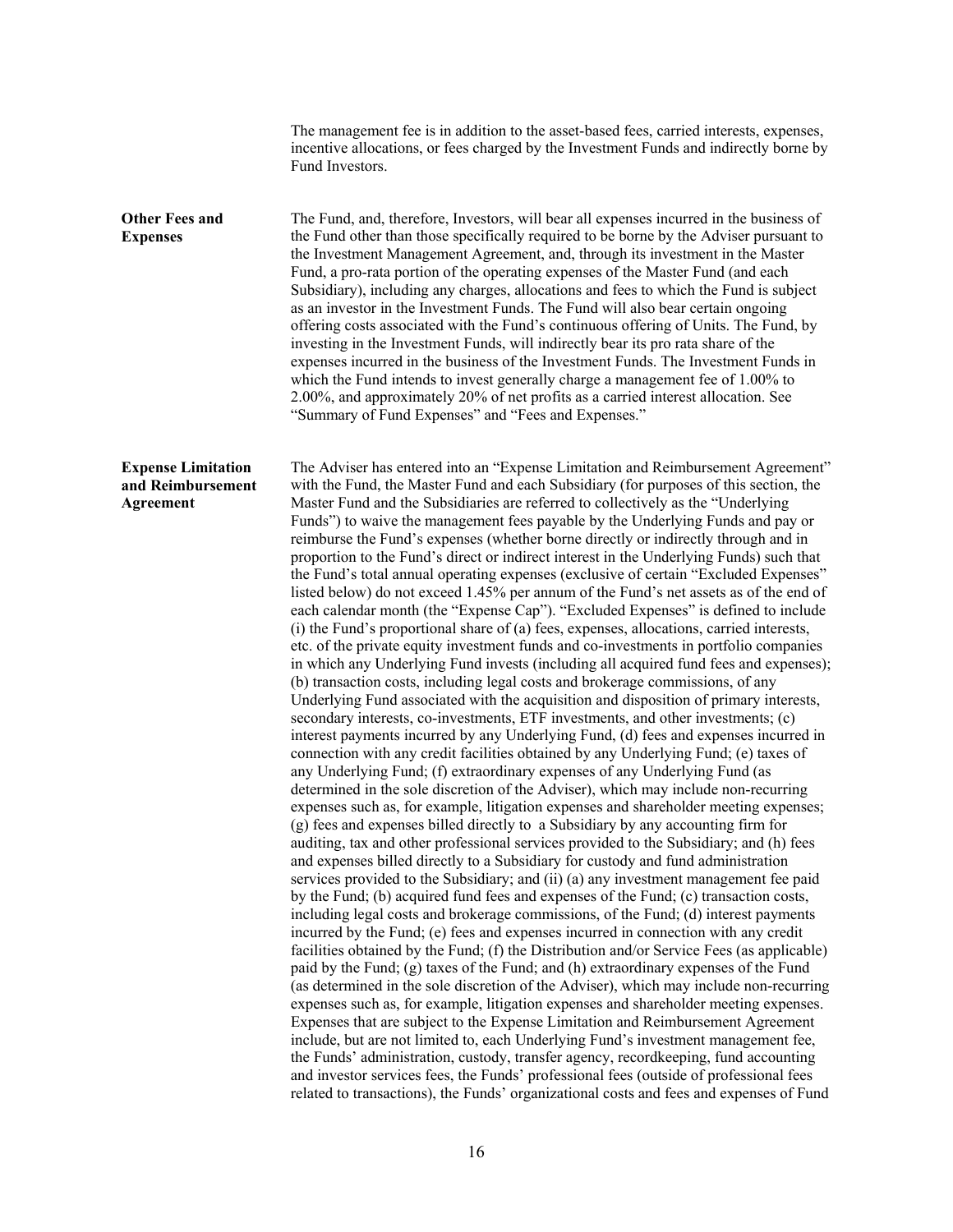|                              | Directors. To the extent that the Fund's total annual operating expenses for any month<br>exceed the Expense Cap, the Adviser will pay or reimburse the Fund for expenses<br>and/or waive the management fees payable by any of the Underlying Funds to the<br>extent necessary to eliminate such excess. The Fund, or, with respect to the waived<br>management fees, the applicable Underlying Funds, will be obligated to pay the<br>Adviser all such amounts paid, waived, or reimbursed by the Adviser pursuant to the<br>Expense Cap, provided that (A) the amount of such additional payment in any year,<br>together with all expenses of the Fund (whether borne directly or indirectly through<br>and in proportion to the Fund's direct or indirect interest in the Underlying Funds), in<br>the aggregate, would not cause the Fund's total annual operating expenses, whether<br>borne directly or indirectly through and in proportion to the Fund's direct or indirect<br>interest in the Underlying Funds, exclusive of Excluded Expenses, in any such year to<br>exceed the lesser of any expense limitation in place at the time of payment or the<br>expense limitation in place at the time of waiver or reimbursement, (B) the amount of<br>such additional payment shall be borne pro rata by all Fund Investors or, with respect<br>to each Underlying Fund, by all such Underlying Fund's unitholders, as applicable,<br>and (C) no such additional payments by the Fund, or, with respect to any waived<br>management fees, the applicable Underlying Fund, will be made with respect to<br>amounts paid, waived, or reimbursed by the Adviser more than thirty-six (36) months<br>after the date such amounts are paid, waived, or reimbursed by the Adviser. The<br>Expense Limitation and Reimbursement Agreement shall remain in effect until such<br>time that the Adviser ceases to be the investment adviser of the Fund or upon mutual<br>agreement among the Adviser and the Board of the Fund. |
|------------------------------|-----------------------------------------------------------------------------------------------------------------------------------------------------------------------------------------------------------------------------------------------------------------------------------------------------------------------------------------------------------------------------------------------------------------------------------------------------------------------------------------------------------------------------------------------------------------------------------------------------------------------------------------------------------------------------------------------------------------------------------------------------------------------------------------------------------------------------------------------------------------------------------------------------------------------------------------------------------------------------------------------------------------------------------------------------------------------------------------------------------------------------------------------------------------------------------------------------------------------------------------------------------------------------------------------------------------------------------------------------------------------------------------------------------------------------------------------------------------------------------------------------------------------------------------------------------------------------------------------------------------------------------------------------------------------------------------------------------------------------------------------------------------------------------------------------------------------------------------------------------------------------------------------------------------------------------------------------------------------------------------------------------------------------------|
| <b>Conflicts of Interest</b> | The Adviser, the Investment Fund Managers, and their respective affiliates may<br>conduct investment activities for their own accounts and other accounts they manage<br>that may give rise to conflicts of interest that may be disadvantageous to the Fund.                                                                                                                                                                                                                                                                                                                                                                                                                                                                                                                                                                                                                                                                                                                                                                                                                                                                                                                                                                                                                                                                                                                                                                                                                                                                                                                                                                                                                                                                                                                                                                                                                                                                                                                                                                     |
| <b>Distribution of Units</b> | In addition to the distribution of Units through AMG Distributors, Inc., the Fund's<br>distributor (the "Distributor"), the Fund itself may also accept offers to purchase Units<br>that it receives directly from Investors. The Class 2, Class 3 and Class 4 Units will be<br>publicly offered at current NAV per unit. The Class 5 Units will be publicly offered at<br>current NAV per unit, plus a maximum sales load of up to 3.50%. The sales load will<br>be deducted out of the Investor's subscription amount, and will not constitute part of<br>an Investor's capital contribution to the Fund or part of the assets of the Fund. The<br>Fund is not obligated to sell any Units to anyone.<br>The Fund will pay the Distributor an ongoing fee (the "Distribution and/or Service"<br>Fee") at an annual rate of 0.50% of the net assets of the Class 2 Units, 0.25% of the<br>net assets of the Class 3 Units, and 1.00% of the net assets of the Class 5 Units as of<br>the end of each month, calculated prior to giving effect to the payment of the<br>Distribution and/or Service Fee and prior to the deduction of any other asset-based<br>fees (e.g., the management fee and any administration fee), for distribution and<br>investor services provided to Investors of each applicable Class (such as responding to<br>Investor inquiries and providing information regarding investments in the Fund;<br>processing purchase, exchange, and redemption requests by beneficial owners; placing<br>orders with the Fund or its service providers; providing sub-accounting with respect to<br>Units beneficially owned by Investors; and processing dividend payments for the<br>Fund on behalf of Investors). The Fund will also pay the Distributor an ongoing<br>distribution and/or service fee with respect to the Class 1 units of the Fund, which are<br>offered in a separate prospectus. The Distributor may pay all or a portion of the                                                           |
|                              | Distribution and/or Service Fee to one or more sub-distributors ("Sub-Distributors")<br>and to selling agents and other financial intermediaries ("Selling Agents") that provide                                                                                                                                                                                                                                                                                                                                                                                                                                                                                                                                                                                                                                                                                                                                                                                                                                                                                                                                                                                                                                                                                                                                                                                                                                                                                                                                                                                                                                                                                                                                                                                                                                                                                                                                                                                                                                                  |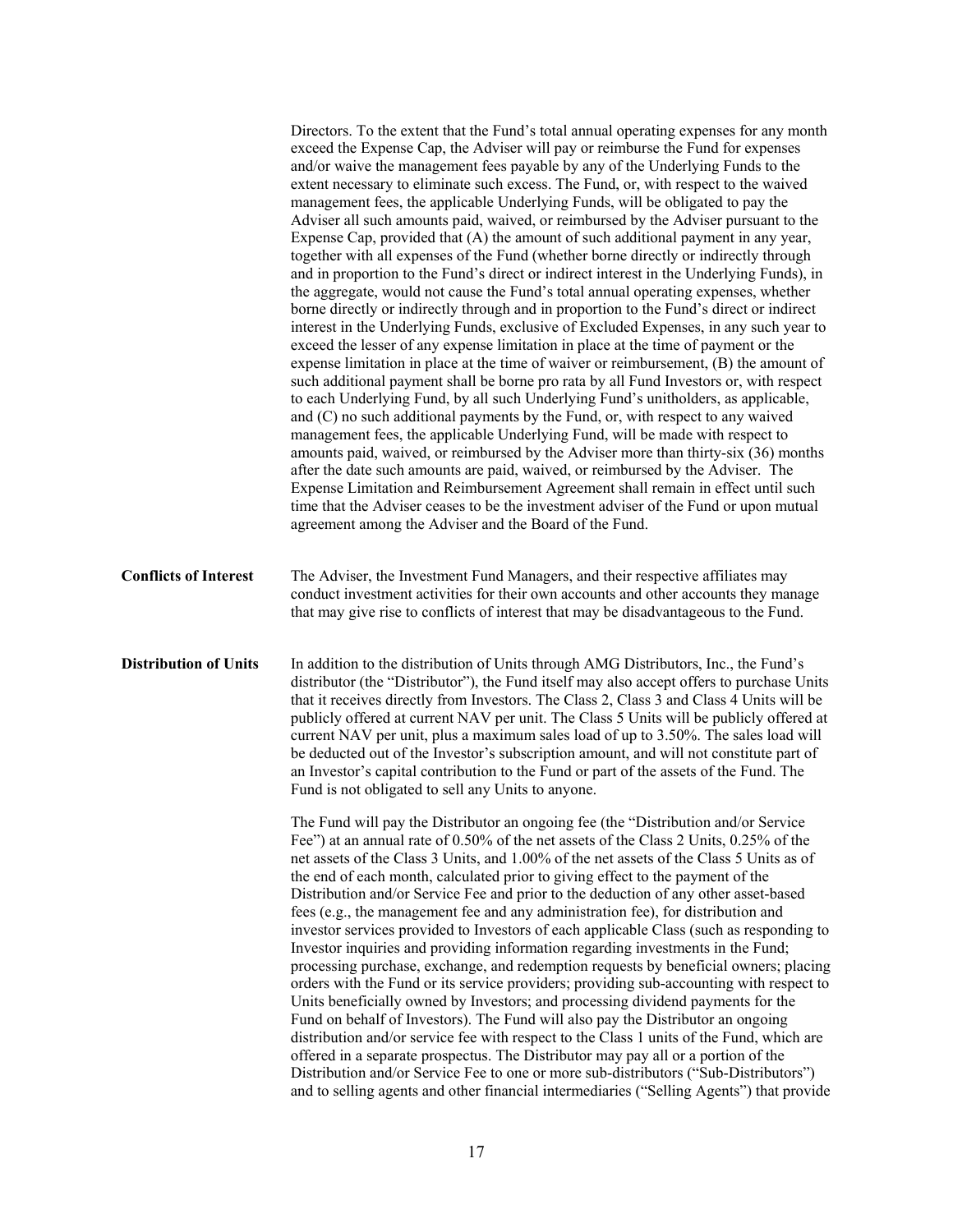|                                                    | distribution and investor services to Investors. The Distributor has appointed<br>Pantheon Securities, LLC as a Sub-Distributor under a sub-distribution agreement<br>pursuant to which Pantheon Securities, LLC may carry out certain of the Distributor's<br>obligations in return for a portion of the Distribution and/or Service Fee.                                                                                                                                                                                                                                                                                                                                                                               |
|----------------------------------------------------|--------------------------------------------------------------------------------------------------------------------------------------------------------------------------------------------------------------------------------------------------------------------------------------------------------------------------------------------------------------------------------------------------------------------------------------------------------------------------------------------------------------------------------------------------------------------------------------------------------------------------------------------------------------------------------------------------------------------------|
|                                                    | In addition, the Adviser or Distributor may compensate certain Selling Agents, out of<br>its own assets and not as an additional charge to the Fund or the Master Fund, in<br>connection with the sale and distribution of the Units and also in connection with<br>various other services including those related to the support and conduct of due<br>diligence, Investor account maintenance, the provision of information and support<br>services to clients, and the inclusion on preferred provider lists. Such Selling Agents<br>may be affiliated with the Fund, the Master Fund or the Adviser.                                                                                                                 |
| <b>Eligible Investors</b>                          | To purchase Units of the Fund, a prospective Investor will be required to certify that<br>the Units are being acquired directly or indirectly for the account of an "accredited<br>investor" as defined in Rule $501(a)$ of Regulation D promulgated under the Securities<br>Act. Existing Investors seeking to purchase additional Units will be required to qualify<br>as Eligible Investors at the time of the additional purchase.                                                                                                                                                                                                                                                                                   |
|                                                    | Investors may only purchase Units through the Distributor or through a registered<br>investment adviser (a "RIA") that has entered into an arrangement with the Distributor<br>for such RIA to offer Class 2, Class 3 and Class 4 Units in conjunction with a "wrap"<br>fee, asset allocation or other managed asset program sponsored by such RIA. Any<br>such RIA may impose additional eligibility requirements for Investors who purchase<br>Units through such RIA. Notwithstanding the foregoing, the Sponsor, Adviser, and<br>Distributor retain the discretion to accept direct subscriptions for Units.                                                                                                         |
|                                                    | Investors should review the prospectus for Class 1 units of the Fund to determine<br>whether they are eligible to invest in such units.                                                                                                                                                                                                                                                                                                                                                                                                                                                                                                                                                                                  |
|                                                    | Each prospective Investor must submit a completed Subscription Booklet certifying,<br>among other things, that the Investor is an Eligible Investor and will not transfer the<br>Units purchased except in the limited circumstances permitted. If a Subscription<br>Booklet is not accepted by the Fund by the Closing Date, the subscription will not be<br>accepted at such Closing Date and will be held in a non-interest-bearing escrow<br>account by the Fund's escrow agent until the next Closing Date following its<br>acceptance.                                                                                                                                                                             |
|                                                    | An investment in the Fund involves a considerable amount of risk. An Investor may<br>lose money. Before making an investment decision, a prospective Investor should (i)<br>consider the suitability of this investment with respect to the Investor's investment<br>objectives and personal situation and (ii) consider factors such as the Investor's<br>personal net worth, income, age, risk tolerance and liquidity needs. The Fund is an<br>illiquid investment. Investors have no right to require the Fund to redeem their Units<br>of the Fund.                                                                                                                                                                 |
| <b>Exchange of Units</b><br><b>Between Classes</b> | An Investor is permitted to exchange units between Classes of the Fund, provided that<br>the Investor's aggregate investment meets the minimum initial investment<br>requirements in the applicable Class, that the units of the applicable Class are eligible<br>for sale in the Investor's state of residence and that the units are otherwise available<br>for offer and sale. Investors should review the prospectus for Class 1 units of the Fund<br>to determine whether they are eligible to invest in such units. When an individual<br>Investor cannot meet the initial investment requirements of the applicable Class,<br>exchanges of units from one Class to the applicable Class will be permitted if such |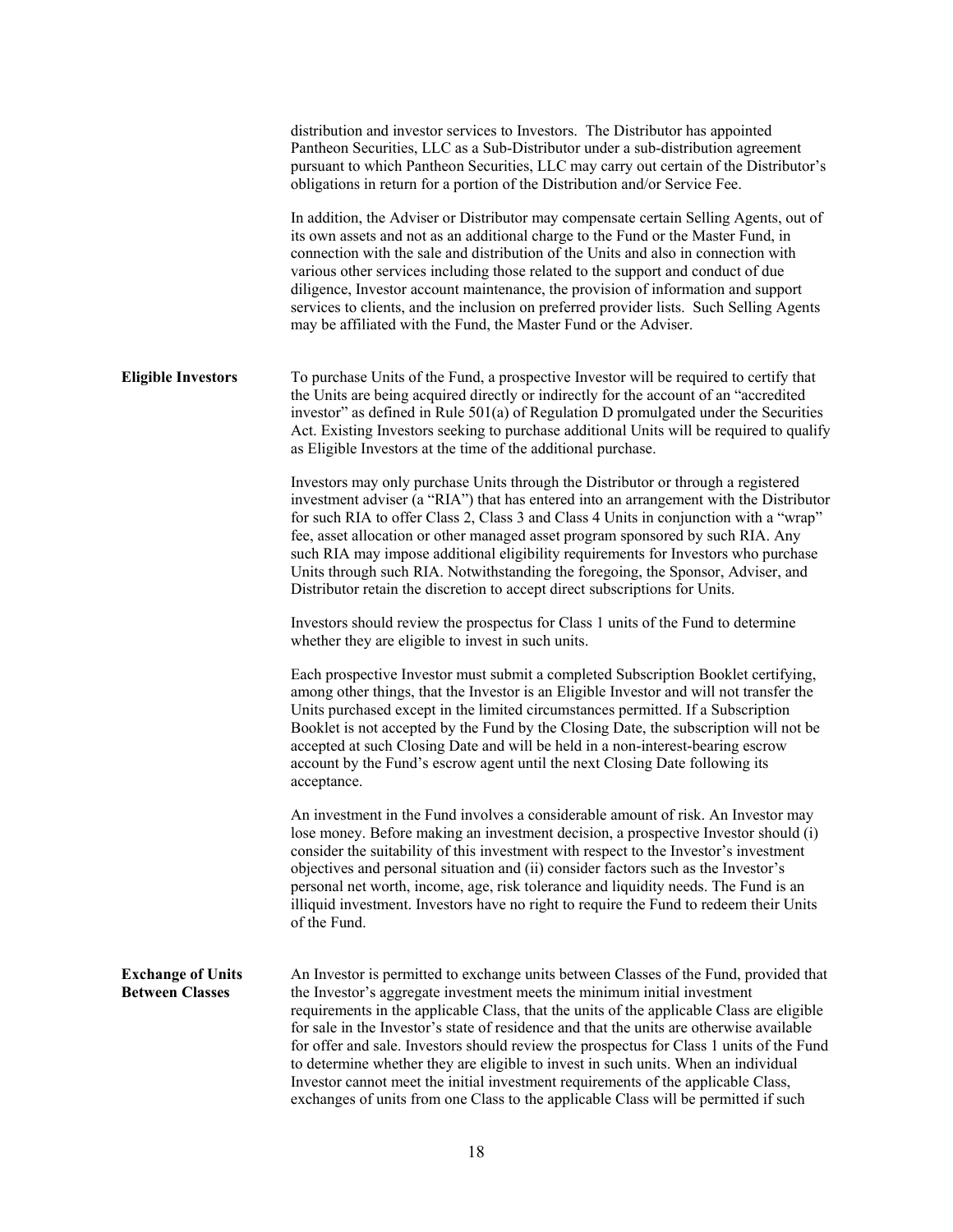Investor's investment is made by an intermediary that has discretion over the account and that has invested other clients' assets in the Fund which when aggregated together with such Investor's investment meet the initial investment requirements for the applicable Class. Investors will not be charged any fees by the Fund for such exchanges, nor shall any intermediary charge any fees for such exchanges. Additionally, the time period for determining the imposition of any early repurchase fee associated with the repurchase of an Investor's units will not be affected by an exchange transaction. Ongoing fees and expenses incurred by a given Class will differ from those of other Classes, and an Investor receiving new units in an intra-Fund exchange may be subject to higher or lower total expenses following such exchange. Exchange transactions will be effected only into an identically registered account. For U.S. federal income tax purposes such exchanges between two Classes of the Fund's units will not reduce an Investor's interest in the Fund. Investors should consult their tax advisors as to the federal, state, local and foreign tax consequences of an intra-Fund exchange. Such exchange transactions must be effected according to other applicable law. The Fund also reserves the right to revise or terminate the exchange privilege, limit the amount or number of exchanges or reject any exchange.

**Valuation** The Investment Funds will invest a large percentage of their assets in certain securities and other financial instruments that do not have readily ascertainable market prices. Procedures approved by the Board of the Fund and the Master Fund provide that valuations for Investment Funds will be determined based in part on estimated valuations provided by Investment Fund Managers and also on valuation recommendations provided by the Adviser pursuant to a valuation methodology that incorporates general private equity pricing principles and, for certain securities, may also incorporate a proprietary valuation model with a fundamental overlay, under the ultimate direction and approval of a pricing committee comprised of all Directors, including the Independent Directors, of the Fund (the "Pricing Committee"). Investment Fund Managers typically provide estimated valuations on a quarterly basis whereas the Adviser will consider valuations on an ongoing basis and will recommend valuations on a monthly basis using its valuation methodology. However, while any model that may be used would be designed to assist in confirming or adjusting valuation recommendations, the Adviser will not be able to confirm with certainty the accuracy of the Investment Fund Managers' valuations until the Funds receive the Investment Funds' audited annual financial statements and, as with all models, any imperfections, errors, or limitations in the model could affect the ability of the Fund to accurately value Investment Fund assets. The pricing of co-investments will follow a similar process.

#### **Unlisted Closed-End Structure; Limited Liquidity and Transfer Restrictions**

The Fund is organized as a closed-end management investment company. Unlike open-end management investment companies (commonly known as "mutual funds"), investors in closed-end funds do not have the right to redeem their units on a daily basis. To meet daily redemption requests, mutual funds must comply with more stringent regulations than closed-end funds.

The Fund is not listed on a national stock exchange, and there currently is no secondary market for the Fund's Units. In addition, Units are subject to limitations on transferability and liquidity will be provided only through limited repurchase offers described below. An investment in the Fund is suitable only for Investors who can bear the risks associated with the limited liquidity of the Units and should be viewed as a long-term investment. See "Types of Investments and Related Risk Factors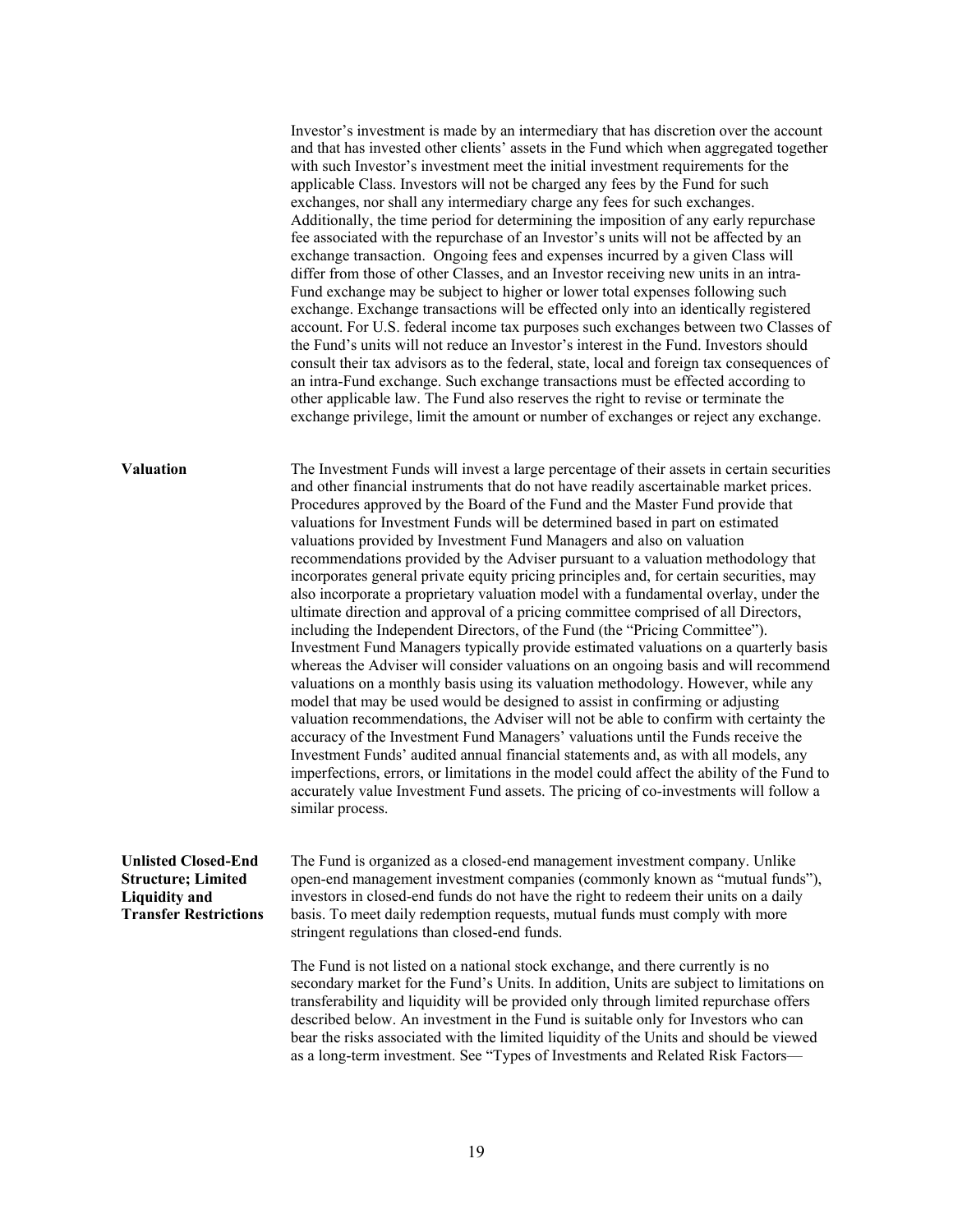Limitations on Transfer; Units Not Listed; No Market for Units" and "Repurchases of Units and Transfers."

**Repurchases of Units by the Fund**  Investors do not have the right to require the Fund to redeem their Units. To provide a limited degree of liquidity to Investors, the Fund may, from time to time, offer to repurchase Units pursuant to written tenders by Investors. Repurchases will be made at such times, in such amounts and on such terms as may be determined by the Board, in its sole discretion. In determining whether the Fund should offer to repurchase Units, the Board will consider the recommendations of the Adviser and the Sponsor as to the timing of such an offer, as well as a variety of operational, business and economic factors. The Adviser and the Sponsor anticipate that they will recommend to the Board that the Fund offer to repurchase Units from Investors on a quarterly basis, with such repurchases to occur as of the last day of March, June, September, and December (or, if any such date is not a business day, on the immediately preceding business day). The Adviser and the Sponsor also expect that, generally, they will recommend to the Board that each repurchase offer should apply to up to 5% of the net assets of the Fund although any particular recommendation may exceed such percentage. Each repurchase offer will generally commence approximately 100 days prior to the applicable repurchase date.

> Since all or substantially all of the Fund's assets will be invested in the Master Fund, the Fund does not expect to conduct a repurchase offer of Units unless the Master Fund contemporaneously conducts a repurchase offer of its units. Likewise, the Fund expects to conduct repurchase offers contemporaneously with any repurchase offer by the Master Fund.

> If a repurchase offer is oversubscribed by Investors who tender Units, the Fund may extend the repurchase offer, repurchase a pro rata portion of the Units tendered, or take any other action permitted by applicable law. Under unusual market conditions, the Adviser and the Sponsor anticipate that they may not recommend to the Board that the Fund conduct a repurchase offer in any particular quarter if the Fund's repurchase offers in the two immediately preceding quarters were oversubscribed by a substantial amount in the opinion of the Adviser and the Sponsor. In addition, the Fund may cause the repurchase of an Investor's Units if, among other reasons, the Fund determines that such repurchase would be in the interest of the Fund.

The Master Fund will make repurchase offers, if any, to all holders of Master Fund Interests, including the Fund and other investors in the Master Fund. The Fund does not expect to make a repurchase offer that is larger than the portion of the Master Fund's corresponding repurchase offer expected to be available for acceptance by the Fund. Consequently, the Fund will conduct repurchase offers on a schedule and in amounts that will depend on the Master Fund's repurchase offers. Such repurchase offers principally will be funded by cash and cash equivalents, as well as by the sale of certain liquid securities. The Fund may need to suspend or postpone repurchase offers if it is required to dispose of interests in Investment Funds and is not able to do so in a timely manner.

A 2.00% early repurchase fee will be charged by the Fund with respect to any repurchase of Units from an Investor at any time prior to the day immediately preceding the one-year anniversary of the Investor's purchase of the Units. Such repurchase fee will be retained by the Fund and will benefit the Fund's remaining Investors. Units tendered for repurchase will be treated as having been repurchased on a "first in-first out" basis. An early repurchase fee payable by an Investor may be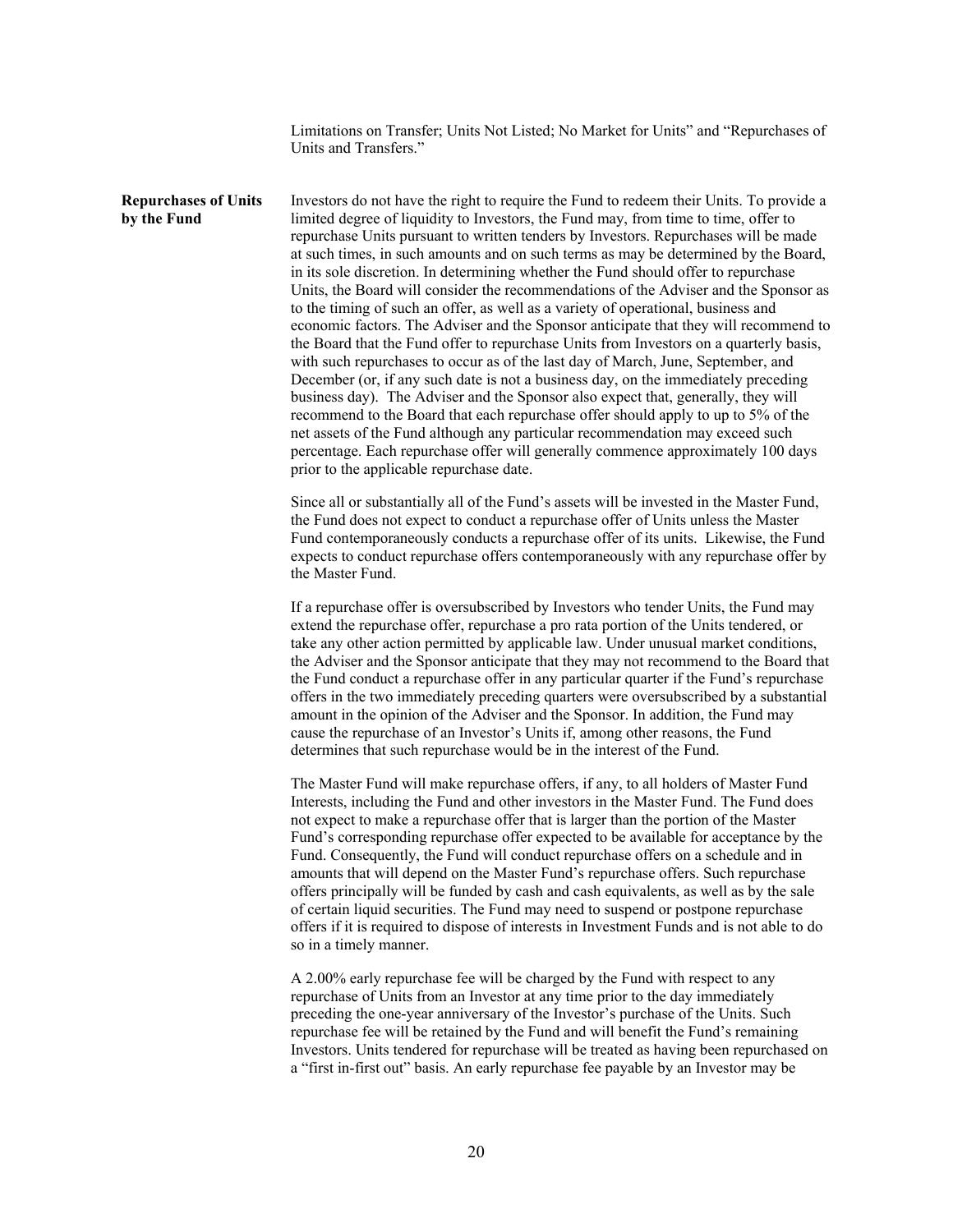waived by the Fund in circumstances where the Board determines that doing so is in the best interests of the Fund.

**Summary of Taxation** Each of the Fund and the Master Fund (but not the Subsidiaries) has elected to be treated as a RIC under Subchapter M of the Code and intends each year to qualify and to be eligible to be treated as such. A fund, such as the Fund or the Master Fund, that qualifies as a RIC is not subject to U.S. federal income tax to the extent its income is timely distributed to its investors in a manner qualifying for the dividends-paid deduction. In order to qualify for treatment as a RIC, the Fund and Master Fund must, among other things, satisfy a diversification test, a 90% gross income test and a requirement that it distribute at least 90% of its income and net short-term gains in the form of deductible dividends. The Fund generally expects to satisfy the requirements to qualify and be eligible to be treated as a RIC, provided that the Master Fund also meets these requirements; the Fund currently expects that the Master Fund will meet these requirements. Nonetheless, there can be no assurance that either the Fund or the Master Fund will so qualify or be eligible.

> Certain of the Investment Funds or co-investments in which the Fund (through the Master Fund) invests may be classified as partnerships for U.S. federal income tax purposes. For the purpose of satisfying certain of the requirements for qualification as a RIC, the Fund will be required to look through to the character of the income of, and will likely be required to look through to the character of the assets and investments held by such Investment Funds or co-investments treated as partnerships for U.S. federal income tax purposes. However, Investment Funds and co-investments generally are not obligated to disclose the contents of their portfolios. This lack of transparency may make it difficult for the Adviser to monitor the sources of the Fund's income and the diversification of its assets, and its ability to otherwise comply with Subchapter M of the Code, and ultimately may limit the universe of Investment Funds and co-investments in which the Fund can invest. Furthermore, although the Fund expects to receive information from each Investment Fund Manager regarding its investment performance on a regular basis, in most cases there is little or no means of independently verifying this information.

If the Fund or Master Fund were to fail to qualify as a RIC or to satisfy the distribution requirement in any taxable year, that Fund would be subject to tax on its taxable income at corporate rates, whether or not distributed to its Investors, and all distributions out of earnings and profits would be taxable to Investors as ordinary income. In addition, the Fund or the Master Fund could be required to recognize unrealized gains, pay substantial taxes and interest, and make distributions (which could be subject to interest charges) before requalifying as a RIC that is accorded special tax treatment.

Provided the Fund qualifies as a RIC, distributions from the Fund generally will be taxable to Investors as ordinary income or net capital gains, whether or not such distributions are reinvested in Units. An Investor that is not subject to tax on its income will generally not be required to pay tax on amounts distributed to it by the Fund, provided that such Investor's acquisition of its Units is not debt-financed within the meaning of Section 514 of the Code. The Fund will inform Investors of the amount and character of its distributions to Investors.

See "Certain Tax Considerations" and "Types of Investments and Related Risk Factors—Tax Risks" below for additional information.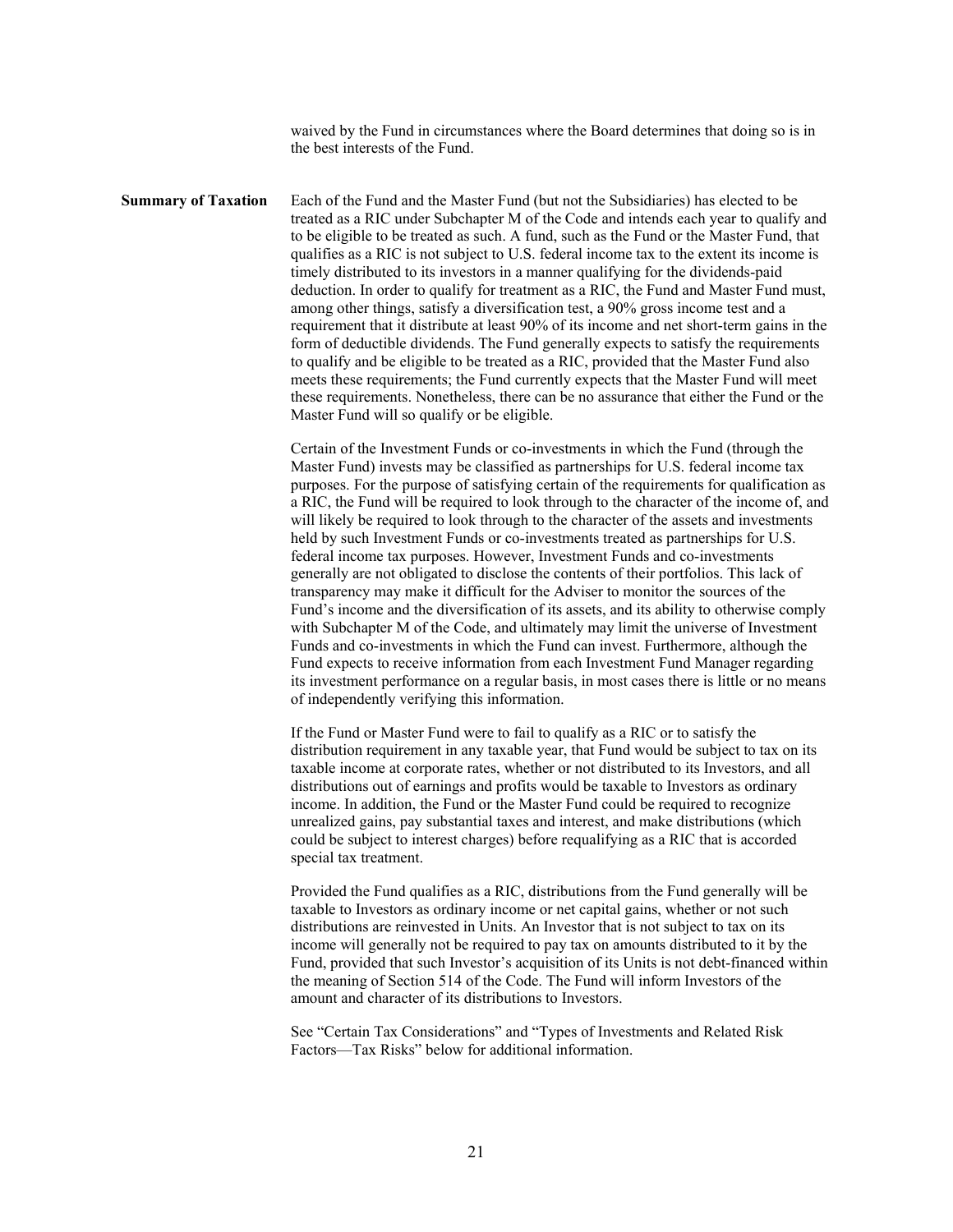| <b>ERISA Plans and</b><br><b>Other Tax-Exempt</b><br><b>Entities</b> | Investors subject to the Employee Retirement Income Security Act of 1974, as<br>amended ("ERISA"), and Section 4975 of the Code, including employee benefit plans,<br>individual retirement accounts (each, an "IRA"), and Keogh plans may purchase<br>Units. Because the Fund is registered as an investment company under the 1940 Act,<br>the underlying assets of the Fund will not be considered to be "plan assets" subject to<br>the fiduciary responsibility and prohibited transaction rules of ERISA and Section<br>4975 of the Code. Thus, it is not intended that the Adviser will be a "fiduciary" within<br>the meaning of ERISA with respect to the assets of any "benefit plan investor" within<br>the meaning of ERISA that becomes an Investor, solely as a result of the Investor's<br>investment in the Fund. See "ERISA Considerations" below for additional<br>information. |
|----------------------------------------------------------------------|---------------------------------------------------------------------------------------------------------------------------------------------------------------------------------------------------------------------------------------------------------------------------------------------------------------------------------------------------------------------------------------------------------------------------------------------------------------------------------------------------------------------------------------------------------------------------------------------------------------------------------------------------------------------------------------------------------------------------------------------------------------------------------------------------------------------------------------------------------------------------------------------------|
| <b>Reports to Investors</b>                                          | The Fund will furnish to Investors, as soon as practicable after the end of each taxable<br>year, information on Form 1099-DIV as required by law to assist the Investors in<br>preparing their tax returns. The Fund will also prepare and transmit to Investors<br>unaudited semi-annual reports and audited annual reports (when each becomes<br>available) within sixty (60) days after the close of the period for which the report is<br>being made, or as otherwise required by the 1940 Act. It is anticipated that reports<br>regarding the Fund's operations during each quarter will be posted to the Fund's<br>investor web portal, as well as monthly performance updates that focus on quantitative<br>performance.                                                                                                                                                                 |
| <b>Term</b>                                                          | The Fund's term is perpetual unless the Fund is otherwise terminated under the terms<br>of the Fund's organizational documents.                                                                                                                                                                                                                                                                                                                                                                                                                                                                                                                                                                                                                                                                                                                                                                   |
| <b>Risk Factors</b>                                                  | While the benefits of investing in private equity may be considerable, private equity is<br>not for everyone. Private equity investments involve significant risks, including a total<br>loss of capital. The risks associated with private equity arise from several factors<br>including: limited diversification, the use of leverage, limited liquidity and capital<br>calls made on short notice (failure by the Master Fund to meet capital call obligations<br>may result in significantly negative consequences including a total loss of investment).<br>Except as otherwise noted herein, references in this section to the "Master Fund" also<br>include the Subsidiaries, which share the same risks as the Master Fund. Additional<br>risks involved in investing in the Fund include:                                                                                               |
|                                                                      | <b>General Risks</b>                                                                                                                                                                                                                                                                                                                                                                                                                                                                                                                                                                                                                                                                                                                                                                                                                                                                              |
|                                                                      | Loss of capital, up to the entire amount of an Investor's investment.                                                                                                                                                                                                                                                                                                                                                                                                                                                                                                                                                                                                                                                                                                                                                                                                                             |
|                                                                      | Investing in an entity that has a limited operating history, and indirectly in<br>$\bullet$<br>Investment Funds that may also be newly organized and therefore have no, or<br>only limited, operating histories.                                                                                                                                                                                                                                                                                                                                                                                                                                                                                                                                                                                                                                                                                  |
|                                                                      | The Fund's Units represent illiquid securities of an unlisted closed-end fund,<br>٠<br>are not listed on any securities exchange or traded in any other market, and<br>are subject to substantial limitations on transferability.                                                                                                                                                                                                                                                                                                                                                                                                                                                                                                                                                                                                                                                                 |
|                                                                      | The Adviser and Investment Fund Managers may face conflicts of interest.<br>٠                                                                                                                                                                                                                                                                                                                                                                                                                                                                                                                                                                                                                                                                                                                                                                                                                     |
|                                                                      | <b>Investment Program Risks</b>                                                                                                                                                                                                                                                                                                                                                                                                                                                                                                                                                                                                                                                                                                                                                                                                                                                                   |

# 22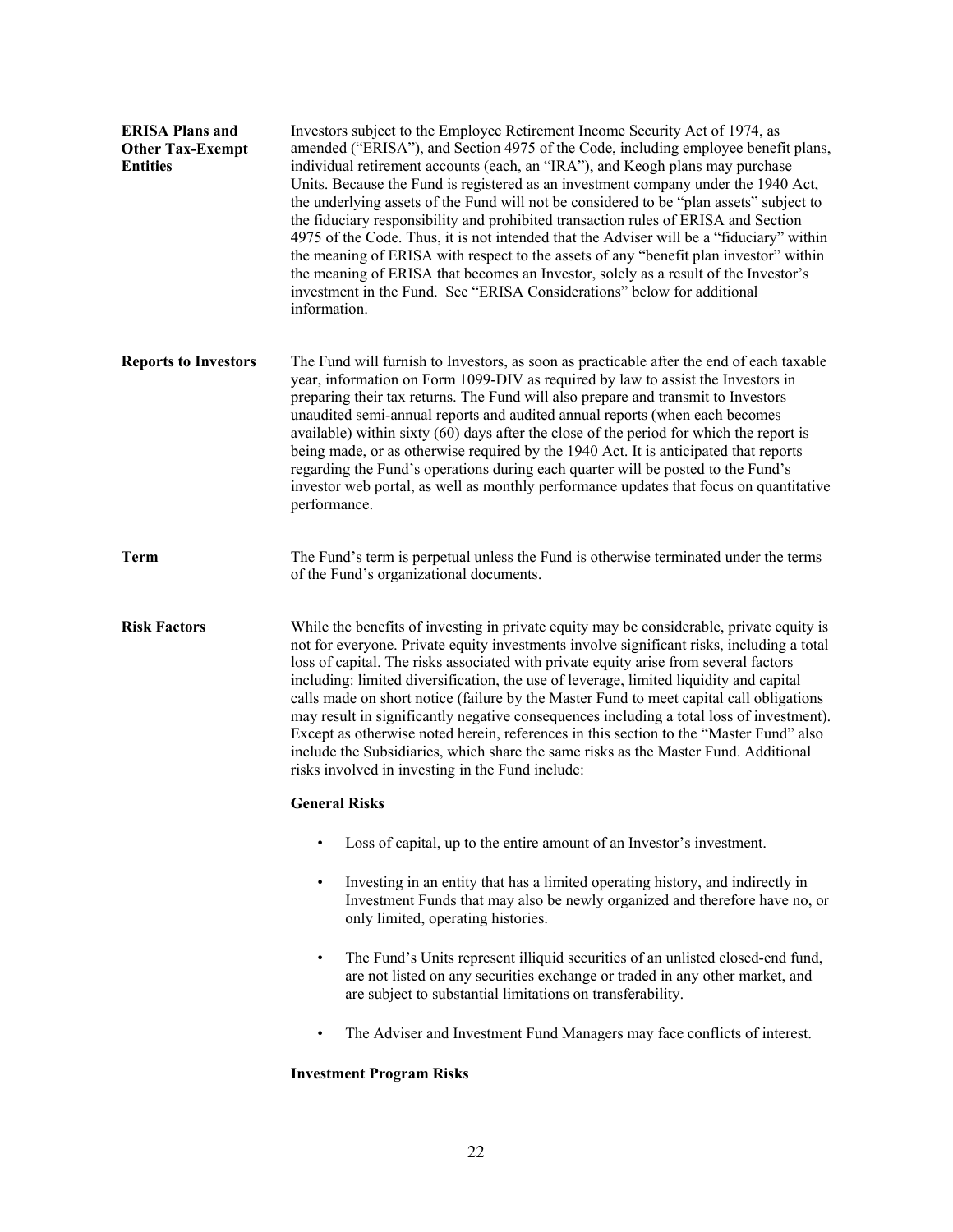- The Fund's performance depends upon the performance of the Master Fund and the Investment Fund Managers and selected strategies, the adherence by such Investment Fund Managers to such selected strategies, the instruments used by such Investment Fund Managers, the Adviser's ability to select Investment Fund Managers and strategies and effectively allocate Master Fund assets among them and the co-investments selected by the Adviser. The Fund is organized to provide Investors with a multi-strategy investment program and not as an indirect way to gain access to any particular Investment Fund.
- The Fund's investment portfolio through the Master Fund will consist of Investment Funds which hold securities issued primarily by privately held companies, and will also consist of investments directly in companies, and operating results for the portfolio companies in a specified period will be difficult to predict. Such investments involve a high degree of business and financial risk that can result in substantial losses.
- The securities in which an Investment Fund Manager may invest, or in which the Master Fund may invest directly as a co-investment, may be among the most junior in a portfolio company's capital structure and, thus, subject to the greatest risk of loss. Generally, there will be no collateral to protect an investment once made.
- Subject to the limitations and restrictions of the 1940 Act, the Fund and the Master Fund may borrow money or otherwise utilize leverage through a credit facility or other arrangements for investment purposes, to satisfy repurchase requests and for other temporary purposes, which may increase the Fund's volatility.
- Subject to the limitations and restrictions of the 1940 Act, the Master Fund may use derivative transactions, primarily equity options and swaps, for hedging purposes. Options and swaps transactions present risks arising from the use of leverage (which increases the magnitude of losses), volatility, the possibility of default by a counterparty, and illiquidity. Use of options and swaps transactions for hedging purposes by the Master Fund could present significant risks, including the risk of losses in excess of the amounts invested.
- An Investment Fund Manager's investments, depending upon strategy, and the Master Fund's co-investments, may be in companies whose capital structures are highly leveraged. Such investments involve a high degree of risk in that adverse fluctuations in the cash flow of such companies, or increased interest rates, may impair their ability to meet their obligations, which may accelerate and magnify declines in the value of any such portfolio company investments in a down market.
- Fund Investors will bear two layers of fees and expenses: asset-based fees and expenses at the Fund and the Master Fund level, and asset-based fees, carried interests, incentive allocations or fees and expenses at the Investment Fund level.
- By investing in the Subsidiaries, the Master Fund is indirectly exposed to the risks associated with each Subsidiary's investments, which are the same risks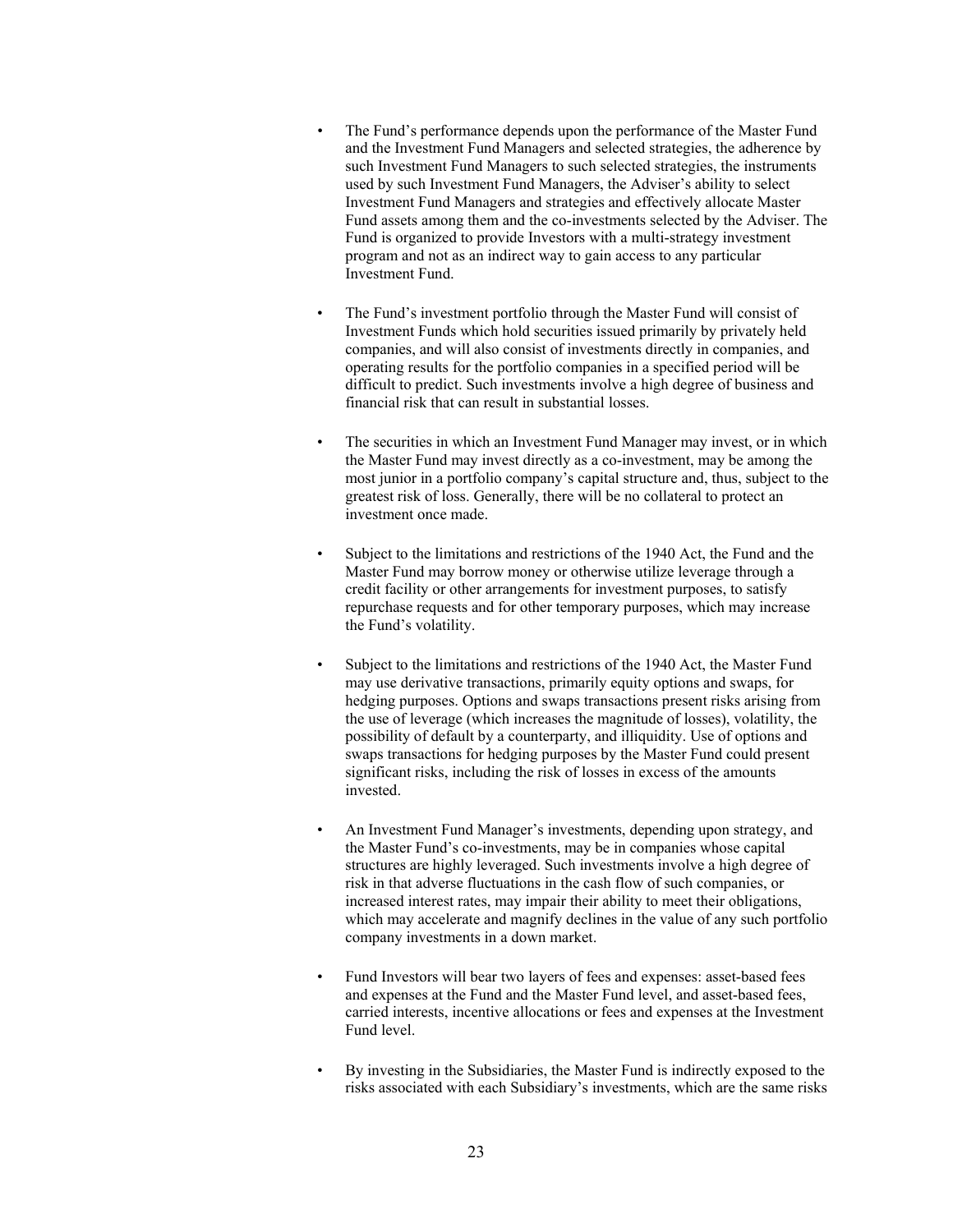associated with the Master Fund's investments. Neither Subsidiary is registered under the 1940 Act, but each Subsidiary will comply with certain sections of the 1940 Act and be subject to the same policies and restrictions as the Master Fund as they relate to the investment portfolio.

- The Fund and the Master Fund are non-diversified funds, which means that the percentage of each Fund's assets that may be invested in the securities of a single issuer is not limited by the 1940 Act, although it will be limited by each of the Fund's and the Master Fund's intention to qualify as a RIC under the Code. As a result, the investment portfolios of the Fund and the Master Fund may be subject to greater risk and volatility than if investments had been made in the securities of a broad range of issuers.
- Fund Investors will have no right to receive information about the Investment Funds or Investment Fund Managers, and will have no recourse against Investment Funds or their Investment Fund Managers.
- Each of the Fund and the Master Fund (but not the Subsidiaries) intends to qualify as a RIC under the Code; this will limit the percentage of each Fund's assets that may be invested in the securities of a single issuer. If either the Fund or the Master Fund fails to qualify as such, it may be subject to increased income tax liability.
- The Fund and the Master Fund are subject to the risk that Investment Fund Managers may not provide information sufficient to ensure that each of the Fund and the Master Fund qualifies as a RIC under the Code.
- The Master Fund is permitted to invest up to 25% of its total assets in the Corporate Subsidiary, a Delaware limited liability company that has elected to be treated as a corporation for U.S. federal income tax purposes. A RIC generally does not take into account income earned by a U.S. corporation in which it invests unless and until the corporation distributes such income to the RIC as a dividend. Where, as here, the Corporate Subsidiary is organized in the U.S., the Corporate Subsidiary will be liable for an entity-level U.S. federal income tax on its income from U.S. and non-U.S. sources, as well as any applicable state taxes, which will reduce the Master Fund's return on its investment in the Corporate Subsidiary. If a net loss is realized by the Corporate Subsidiary, such loss is not generally available to offset the income of the Master Fund. Changes in the tax laws of the United States and/or the State of Delaware could result in the inability of the Master Fund and/or the Corporate Subsidiary to operate as described in this prospectus and the Fund's SAI and could adversely affect the Fund and its members.
- The Fund is subject to, and indirectly invests in Investment Funds that are subject to, risks associated with legal and regulatory changes applicable to private equity funds, such as the Investment Funds, hedge funds, and real estate funds.
- The Fund may invest indirectly a substantial portion of its assets in Investment Funds that follow a particular type of investment strategy, which may expose the Fund to the risks of that strategy.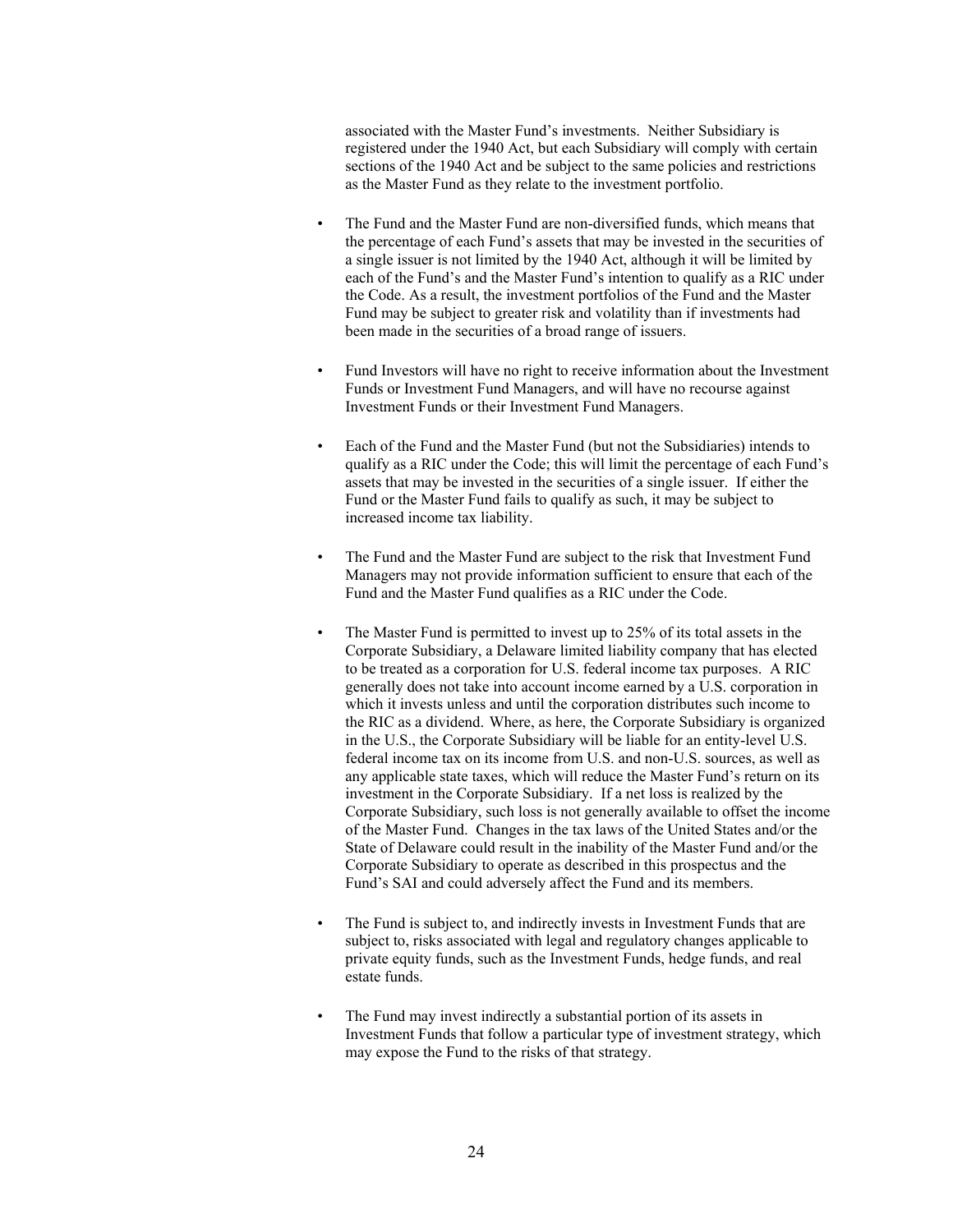- The Master Fund's investments in Investment Funds, and many of the investments held by the Investment Funds, and the Master Fund's coinvestments, will be priced in the absence of a readily available market and may be priced based on determinations of fair value. The values assigned to fair value investments are based on available information and do not necessarily represent amounts that might ultimately be realized in the future, since such amounts depend on future developments inherent in long-term investments. Because of the inherent uncertainty of valuation, those estimated values may differ significantly from the values that would have been used had a ready market for the investments existed, and the differences could be material. Neither the Adviser nor the Board will be able to confirm independently the accuracy of the Investment Fund Managers' valuations (which are unaudited, except at year-end) or the co-investment valuations. This risk is exacerbated to the extent that Investment Funds generally provide valuations only on a quarterly basis. While such information is provided on a quarterly basis, the Fund will provide valuations, and will issue Units, on a monthly basis.
- The Master Fund may not be able to vote on matters that require the approval of Investment Fund investors, including matters that could adversely affect the Master Fund's investment in such Investment Fund.
- The Fund, through the Master Fund, may receive from an Investment Fund an in-kind distribution of securities that are illiquid or difficult to value and difficult to dispose of.
- The Master Fund may invest in a number of Investment Funds, resulting in investment-related expenses that may be higher than if the Master Fund invested in only one Investment Fund.
- Investment Funds located outside of the U.S. may be subject to withholding taxes in such jurisdictions, which may reduce the return of the Fund and its Investors.
- Investment Funds will not be registered as investment companies under the 1940 Act, and, therefore, the Fund's investments in Investment Funds will not benefit from the protections of the 1940 Act.
- The Fund and the Master Fund are registered as investment companies under the 1940 Act, which may limit such funds' investment flexibility or access to certain types of investments, including secondary investments, compared to a fund that is not so registered.
- Investment Fund Managers may invest the Investment Funds' assets in securities of early-stage venture investments which may result in or contribute to significant losses to the Fund.
- To maintain liquidity and to fund Investment Fund capital calls, the Master Fund may invest in ETFs designed to track equity indexes and in cash and short-term securities. The Adviser expects that, even when fully invested, the Master Fund may from time to time hold up to 30% of its assets in liquid investments.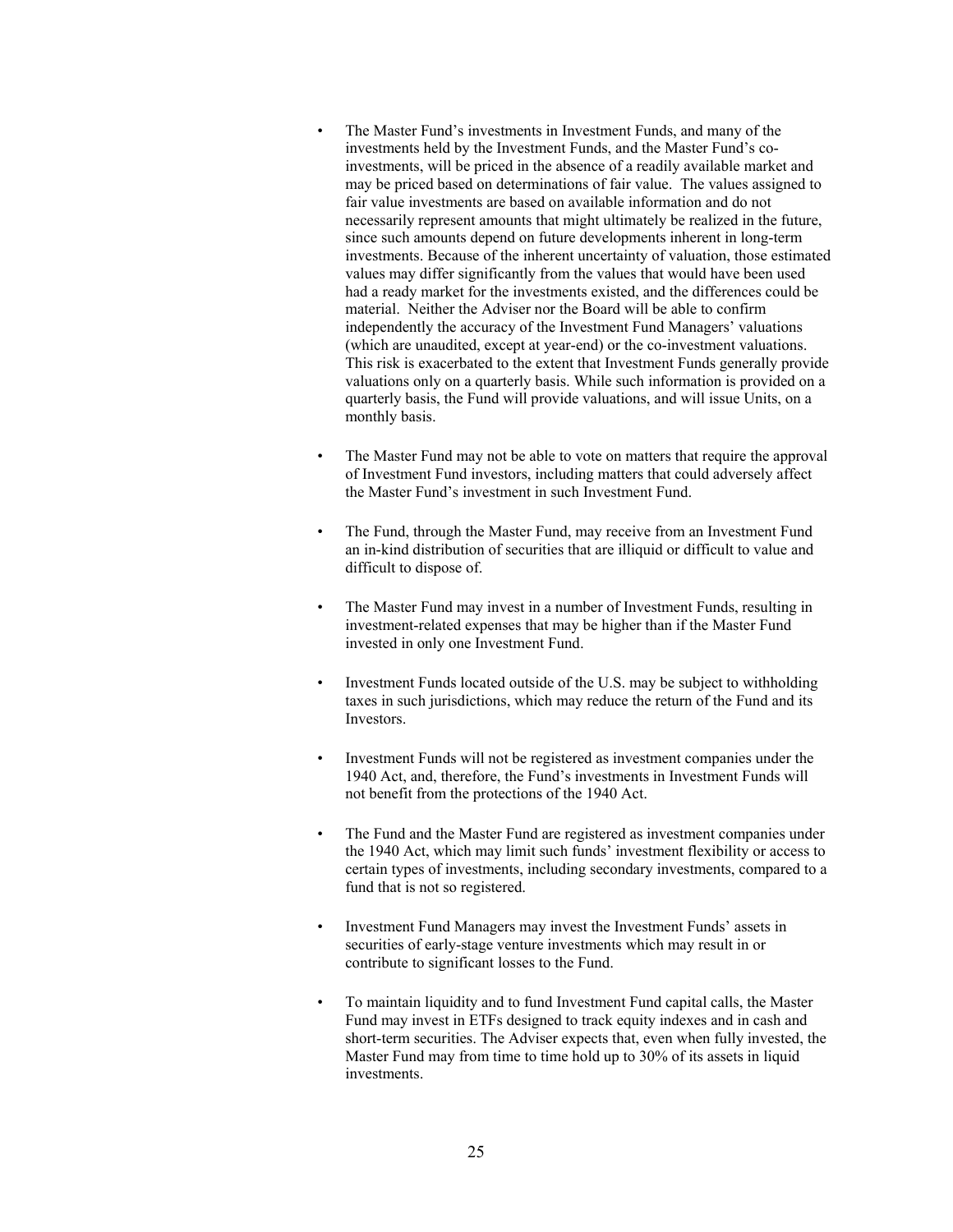The risks of investment in an ETF typically reflect the risks of the types of instruments in which the ETF invests. When the Master Fund invests in ETFs, Investors of the Fund bear indirectly their proportionate share of their fees and expenses, as well as their share of the Fund's fees and expenses. As a result, an investment by the Master Fund in an ETF could cause the Fund's operating expenses (taking into account indirect expenses such as the fees and expenses of the ETF) to be higher and, in turn, performance to be lower than if it were to invest directly in the instruments underlying the investment company or ETF. The trading in an ETF may be halted if the trading in one or more of the ETF's underlying securities is halted.

The risks of ETFs designed to track equity indexes may include passive strategy risk (the ETF may hold constituent securities of an index regardless of the current or projected performance of a specific security or a particular industry, market sector, country, or currency, which could cause returns to be lower or higher than if an active strategy were used), non-correlation risk (the ETF's return may not match the returns of the relevant index), equity securities risk (the value of equity securities will rise and fall in response to the activities of the company that issued them, general market conditions, and/or economic conditions), market trading risks (the ETF faces market trading risks, including losses from trading in secondary markets and disruption in the creation/redemption process of the ETF), and concentration risk (to the extent the ETF or underlying index's portfolio is concentrated in the securities of a particular geography or market segment, the ETF may be adversely affected by the performance of that market, may be subject to increased price volatility, and may be more susceptible to adverse economic, market, political, or regulatory occurrences affecting that market).

The Master Fund may maintain a sizeable cash position in anticipation of funding capital calls. Even though the Master Fund may maintain a sizeable position in cash and short-term securities, it may not contribute the full amount of its commitment to an Investment Fund at the time of its admission to the Investment Fund. Instead, the Master Fund will be required to make incremental contributions pursuant to capital calls issued from time to time by the Investment Fund.

Holding a sizeable cash position may result in lower returns than if the Master Fund employed a more aggressive "over-commitment" strategy. However, an inadequate cash position presents other risks to the Fund and the Master Fund, including an adverse impact on the Master Fund's ability to fund capital contributions, the Fund's ability to pay for repurchases of Units tendered by Investors or each of the Fund's and the Master Fund's ability to meet expenses generally. Moreover, if the Master Fund defaults on its commitment to an Investment Fund or fails to satisfy capital calls to an Investment Fund in a timely manner then, generally, it will be subject to significant penalties, including the complete forfeiture of the Master Fund's investment in the Investment Fund. Any failure by the Master Fund to make timely capital contributions in respect of its commitments may (i) impair the ability of the Fund and the Master Fund to pursue its investment program, (ii) force the Master Fund to borrow through a credit facility or other arrangements, (iii) indirectly cause the Fund, and, indirectly, the Investors to be subject to certain penalties from the Investment Funds (including the complete forfeiture of the Master Fund's investment in an Investment Fund),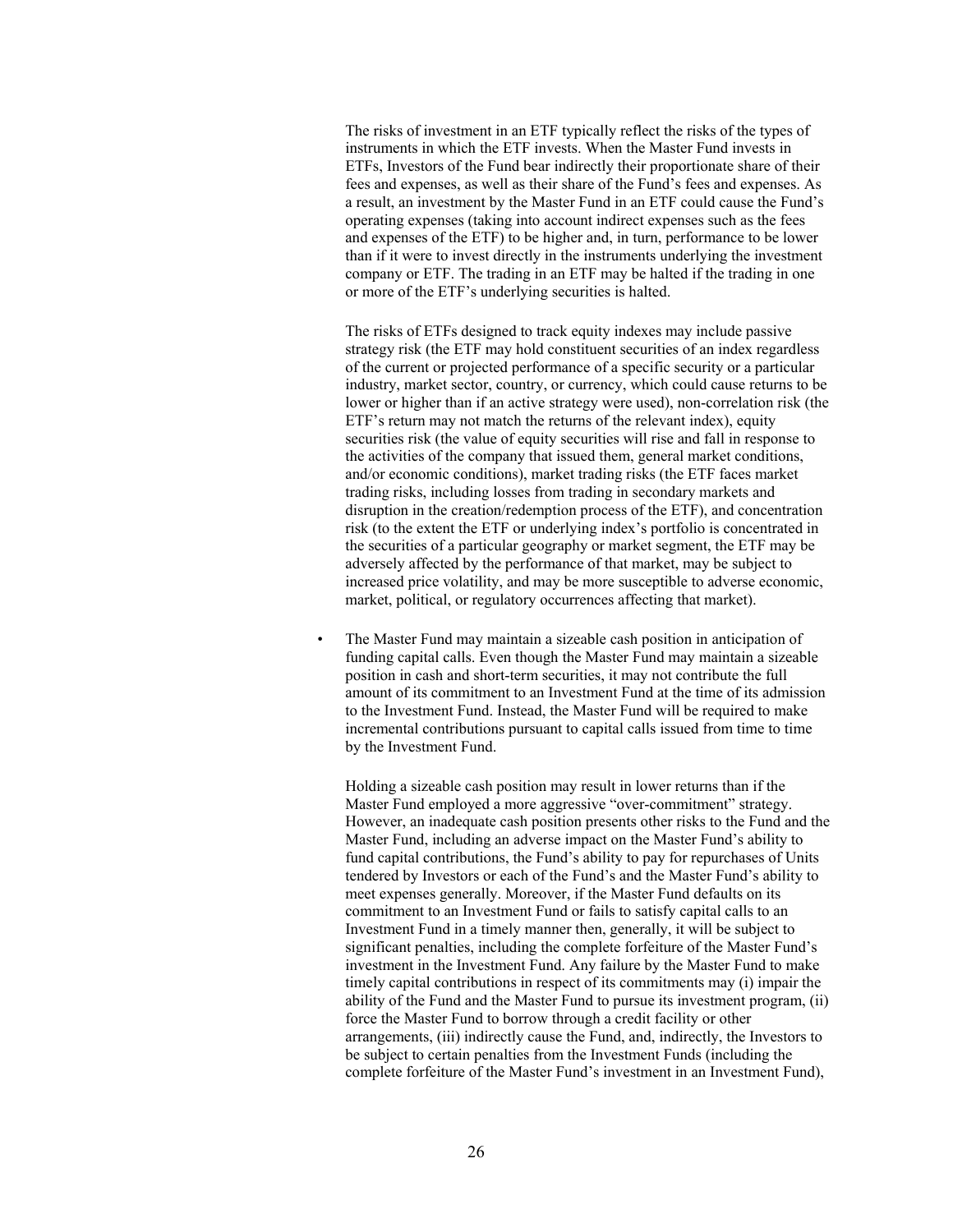or (iv) otherwise impair the value of the Fund's investments (including the devaluation of the Fund).

• Investment Fund Managers may invest the Investment Funds' assets in securities of non-U.S. issuers, including those in emerging markets, and the Master Fund's assets may be invested in Investment Funds that may be denominated in non-U.S. currencies, thereby exposing the Fund to various risks that may not be applicable to U.S. securities. Investment in foreign issuers or securities principally traded outside the United States may involve special risks due to foreign economic, political, and legal developments, including favorable or unfavorable changes in currency exchange rates, exchange control regulations (including currency blockage), expropriation, nationalization or confiscatory taxation of assets, and possible difficulty in obtaining and enforcing judgments against foreign entities. The Fund, the Master Fund and/or an Investment Fund may be subject to foreign taxation which may reduce the Fund's yield.

Issuers of foreign securities are subject to different accounting, custody, reporting, and disclosure requirements than U.S. issuers. The securities of some foreign governments, companies, and securities markets are less liquid, and at times more volatile, than comparable U.S. securities and securities markets. Foreign brokerage commissions and related fees also are generally higher than in the United States. Investment Funds that invest in foreign securities also may be affected by different custody and/or settlement practices or delayed settlements in some foreign markets. The laws of some foreign countries may limit an Investment Fund's ability to invest in securities of certain issuers located in those countries.

- While the Master Fund seeks opportunities to deploy capital in any way consistent with its investment objectives and strategies, the Master Fund may be more concentrated due to its anticipated focus on co-investments and/or secondaries. This increased concentration may subject the Master Fund, and thus the Fund, to greater risk and volatility than if the Master Fund were less concentrated. In addition, while the Master Fund seeks opportunities to deploy capital in any way consistent with its investment objectives and strategies, the Master Fund may hold a substantial portion of its assets in ETFs, cash and short term investments as it seeks desirable investments for the private equity portion of the Master Fund's portfolio.
- The Master Fund may invest a significant portion of its assets in private infrastructure fund investments and co-investments, which focus on utilities infrastructure (e.g., conventional and renewable power and transmission, electricity, gas and water networks) and/or transportation infrastructure (e.g., airports, ports, railways, and roads). Concentration in these sectors may subject the Master Fund, and thus the Fund, to greater risk and volatility than if investments had been made in issuers in a broader range of industries.
- An Investment Fund Manager may focus on a particular industry or sector (e.g., energy, utilities, transportation, financial services, healthcare, real estate, credit, consumer products, natural resources, precious metals, industrials, and technology), which may subject the Investment Fund, and thus the Fund, through the Master Fund, to greater risk and volatility than if investments had been made in issuers in a broader range of industries. The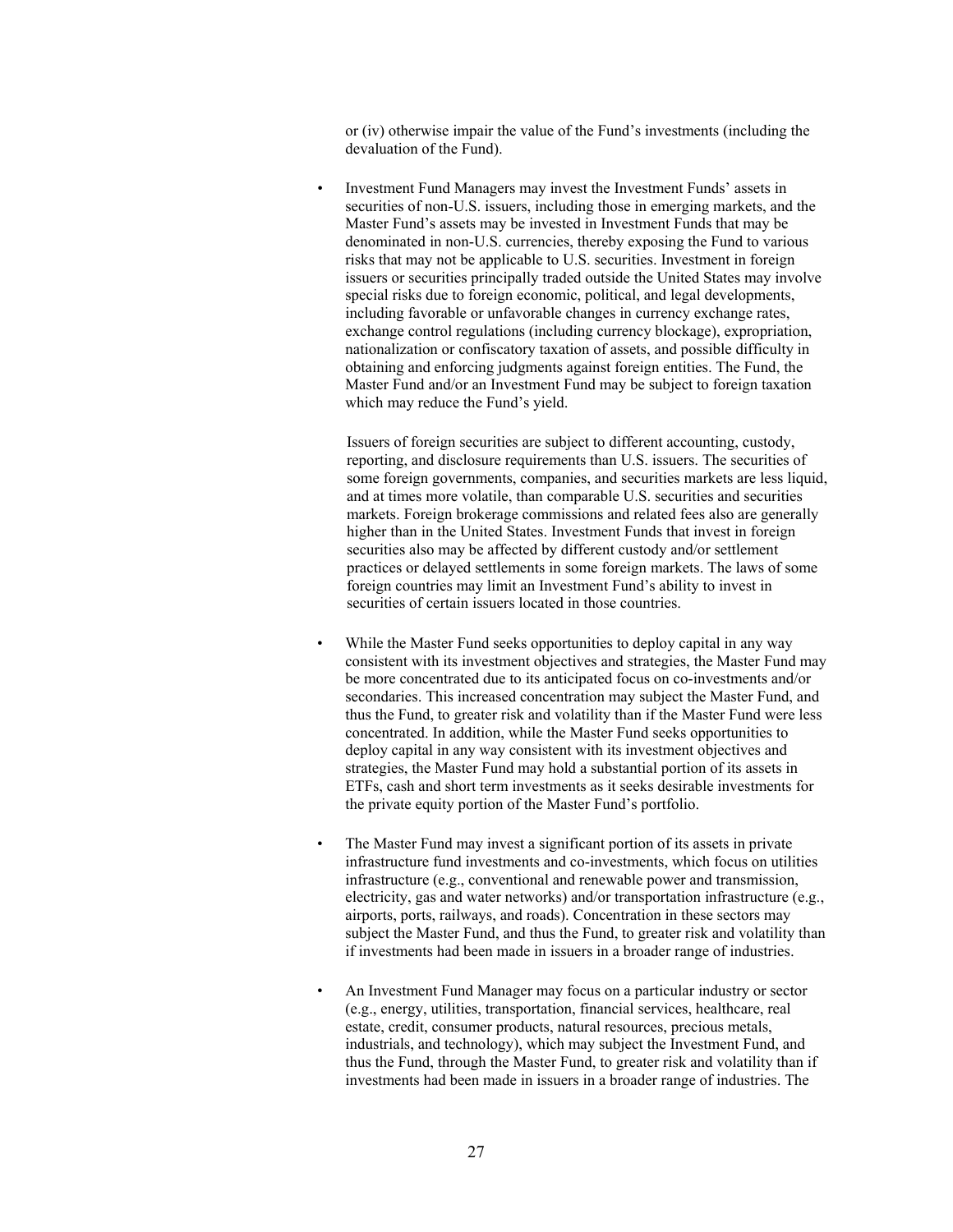Master Fund is not currently allocating capital to real estate investments but reserves the right to hold such investments in the future.

- An Investment Fund Manager may focus on a particular country or geographic region, which may subject the Investment Fund, and thus the Fund, through the Master Fund, to greater risk and volatility than if investments had been made in issuers in a broader range of geographic regions.
- An Investment Fund's assets may be invested in a limited number of securities, or portfolio companies which may subject the Investment Fund, and thus the Fund, to greater risk and volatility than if investments had been made in a larger number of securities.
- Secondary investments may be acquired based on incomplete or imperfect information, and may expose the Fund, through the Master Fund, to contingent liabilities, counterparty risks, reputational risks and execution risks. Additionally, the absence of a recognized "market" price means that the Master Fund cannot be assured that it is realizing the most favorable price in connection with trades in secondaries.
- The realization of portfolio company investments made as co-investments may take longer than would the realization of investments under the sole control of the Adviser or the Fund or Master Fund, because the co-investors may require an exit procedure requiring notification of the other co-investors and possibly giving the other co-investors a right of first refusal or other such contractually limiting right.
- Third-party co-investors may also have economic or business interests or goals that are inconsistent with those of the Fund or Master Fund, or may be in a position to take or block action in a manner contrary to the Fund's or Master Fund's investment objectives.
- The Fund or Master Fund may indirectly make binding commitments to coinvestment vehicles without an ability to participate in their management and control and with no or limited ability to transfer its interests in such coinvestment vehicles.
- The Fund and Master Fund also generally will not have control over any of the underlying portfolio companies and will not be able to direct the policies or management decisions of such portfolio companies.

**No assurance can be given that the Fund's investment program will be successful. Accordingly, the Fund should be considered a speculative investment that entails substantial risks, and a prospective Investor should invest in the Fund only if it can sustain a complete loss of its investment. An investment in the Fund should be viewed only as part of an overall investment program.**

See "Types of Investments and Related Risk Factors."

**Application for Units** The stated minimum initial investment in the Fund is \$5,000,000 for the Class 2 Units, \$25,000,000 for the Class 3 Units, \$50,000,000 for the Class 4 Units, and \$50,000 for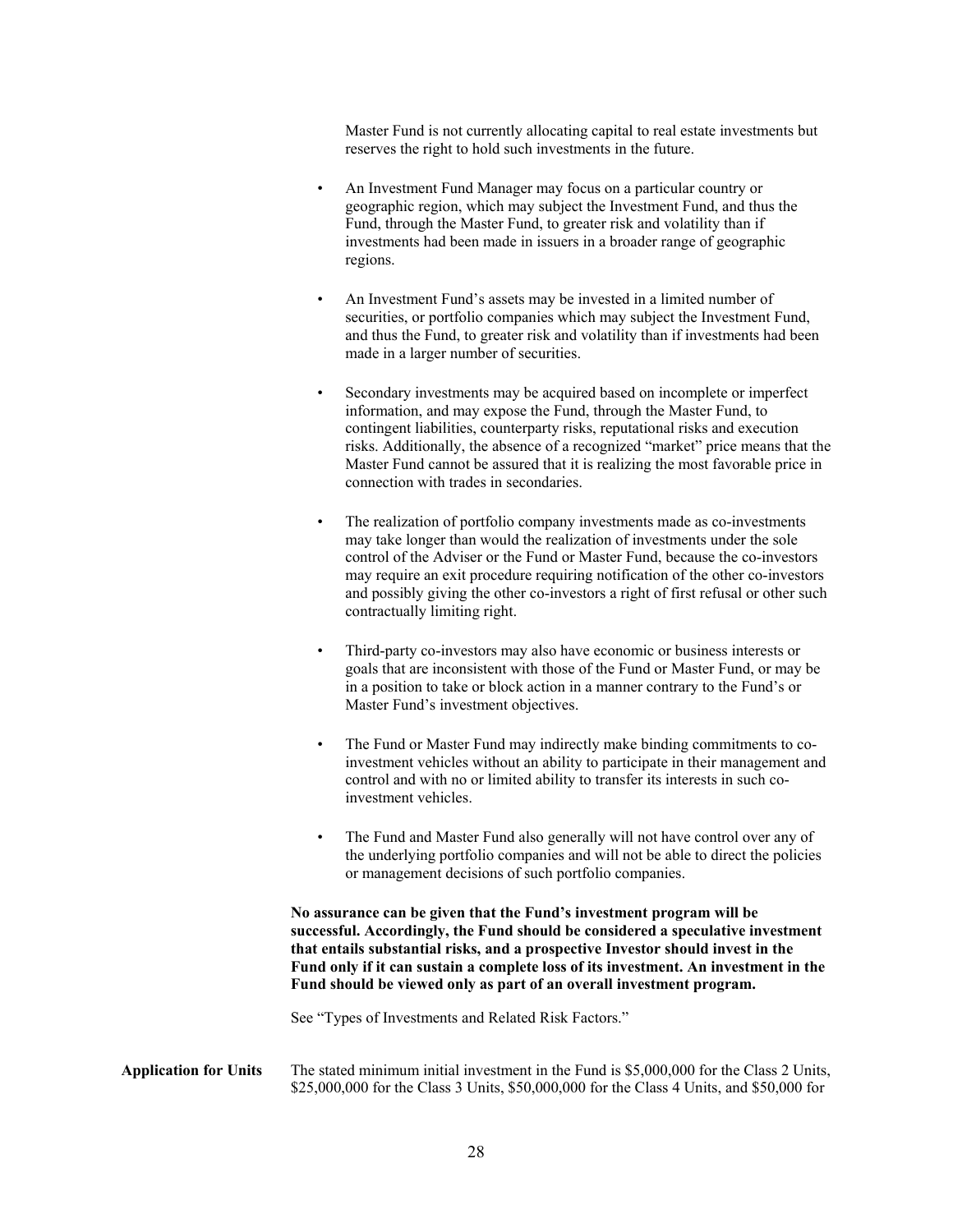the Class 5 Units. The minimum additional investment in the Fund is \$10,000. Prior to July 31, 2020, the minimum initial investment in the Fund was \$25,000 for the Class 2 Units, \$1,000,000 for the Class 3 Units and \$25,000,000 for the Class 4 Units. Existing investors and registered investment advisers that had accounts or client assets invested in the Fund and/or had a distribution relationship with the Fund as of July 31, 2020 may continue to purchase Units at the prior investment minimums. Investors should review the prospectus for Class 1 units of the Fund to determine whether they are eligible to invest in such units.

The minimum initial and additional investment amounts may be waived for investments by current or retired officers and Directors of the Fund and other funds managed by the Adviser or Sponsor, as well as their family members; current or retired officers, directors, and employees of the Adviser or Sponsor and certain participating affiliated companies of the Adviser or Sponsor; the immediate family members of any such officer, director, or employee (including parents, grandparents, spouses, children, grandchildren, siblings, fathers/mothers-in-law, sisters/brothers-inlaw, daughters/sons-in-law, nieces, nephews, and domestic partners); and a trust or plan established primarily for the benefit of any of the foregoing persons. In addition, the minimums may be reduced by the Fund in the discretion of the Adviser or Sponsor based on consideration of various factors, including the Investor's overall relationship with the Adviser or Sponsor, the Investor's holdings in other funds affiliated with the Adviser or Sponsor, and such other matters as the Adviser or Sponsor may consider relevant at the time. The Fund may, in the sole discretion of the Adviser or Sponsor, also aggregate the accounts of clients of registered investment advisers and other financial intermediaries whose clients invest in the Fund for purposes of determining satisfaction of minimum investment amounts. The Fund may accept initial and additional purchases of Units as of the first business day of each calendar month, and proceeds relating to such purchases will represent the Fund's capital and become the Fund's assets on such business day.

Any amounts received in advance of initial or additional purchases of Units are placed in a non-interest-bearing account with The Bank of New York Mellon, the custodian to the Fund, prior to the amounts being invested in the Fund. The Fund reserves the right to reject any purchase of Units (including when the Fund has reason to believe that such purchase would be unlawful or when the Fund believes that it cannot appropriately determine its net asset value due to market or other circumstances beyond its control). Unless otherwise required by applicable law, any amount received in advance of a purchase ultimately rejected by the Fund will be returned to the prospective Investor without interest.

**Additional Information about the Fund**  The Directors of the Fund oversee generally the operations of the Fund. The Fund enters into contractual arrangements with various parties, including among others the Adviser, the Sponsor, the Distributor and the Fund's custodian, transfer agent, and accountants, each of whom provides services to the Fund. Investors are not parties to any such contractual arrangements or intended beneficiaries of those contractual arrangements, and those contractual arrangements are not intended to create in any Investor any right to enforce such arrangements against the service providers or to seek any remedy thereunder against the service providers, either directly or on behalf of the Fund.

> Neither this Prospectus nor any contract that is an exhibit hereto is intended to, nor does it, give rise to any agreement or contract between the Fund and any Investor, or give rise to any contractual or other rights in any individual Investor, group of Investors or other person other than any rights conferred explicitly by federal or state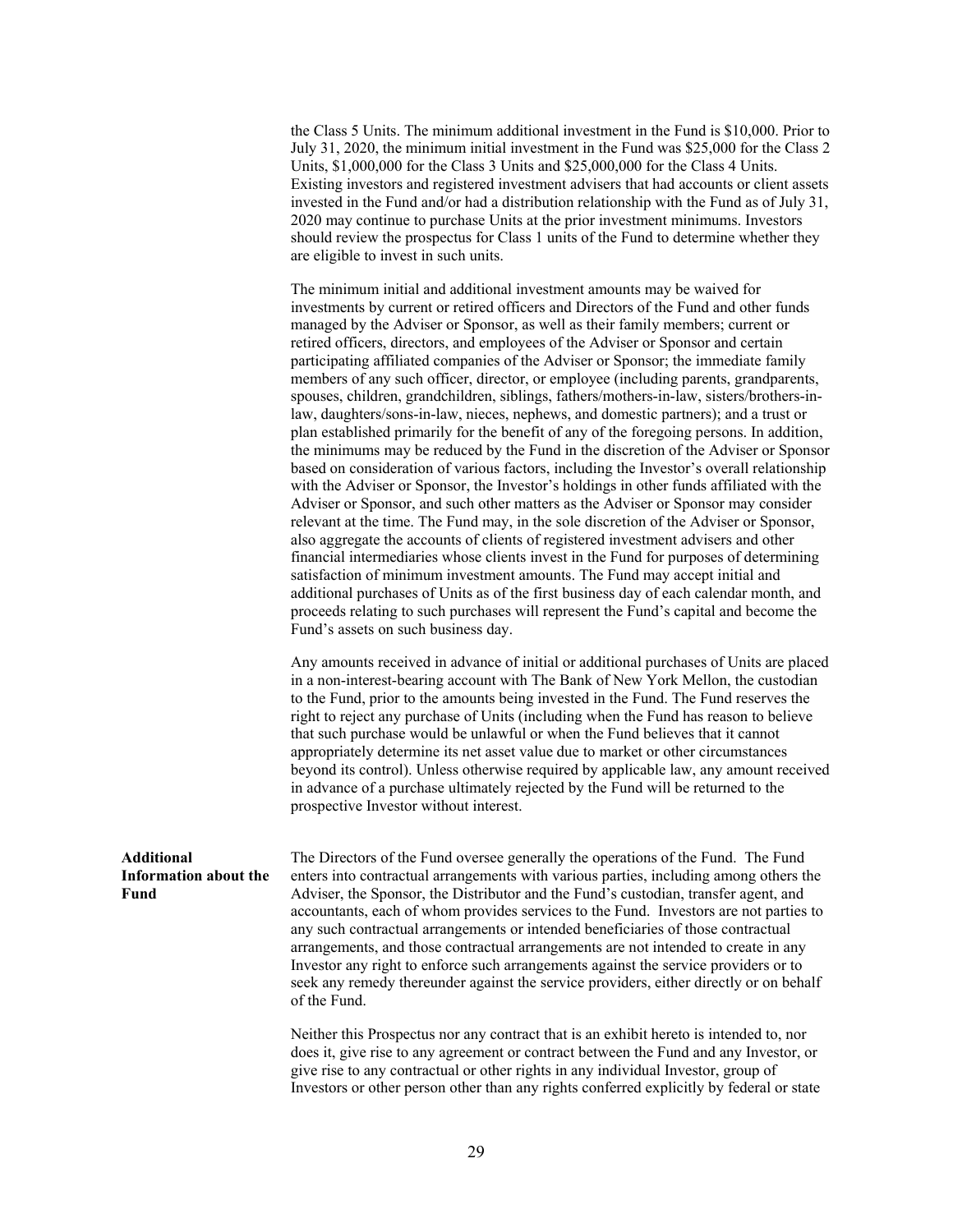|                                                                  | securities laws that may not be waived. See "Additional Information-Board<br>Management of the Fund."                                                                                                                                                                                                                                                                                                                                                                                                                                                                                                                                                                                                                                                         |
|------------------------------------------------------------------|---------------------------------------------------------------------------------------------------------------------------------------------------------------------------------------------------------------------------------------------------------------------------------------------------------------------------------------------------------------------------------------------------------------------------------------------------------------------------------------------------------------------------------------------------------------------------------------------------------------------------------------------------------------------------------------------------------------------------------------------------------------|
| <b>Additional</b><br>Information about the<br><b>Master Fund</b> | The Directors of the Master Fund oversee generally the operations of the Master Fund.<br>The Master Fund enters into contractual arrangements with various parties, including<br>among others the Adviser, the Sponsor and the Master Fund's custodian, transfer<br>agent, and accountants, each of whom provides services to the Master Fund. Investors<br>are not parties to any such contractual arrangements or intended beneficiaries of those<br>contractual arrangements, and those contractual arrangements are not intended to<br>create in any Investor any right to enforce such arrangements against the service<br>providers or to seek any remedy thereunder against the service providers, either<br>directly or on behalf of the Master Fund. |
|                                                                  | Neither this Prospectus nor any contract that is an exhibit hereto is intended to, nor<br>does it, give rise to any agreement or contract between the Master Fund and any<br>Investor or give rise to any contractual or other rights in any individual Investor,<br>group of Investors or other person other than any rights conferred explicitly by federal<br>or state securities laws that may not be waived. See "Additional Information-Board<br>Management of the Fund."                                                                                                                                                                                                                                                                               |

### **SUMMARY OF FUND EXPENSES**

The following table illustrates the expenses and fees that the Fund expects to incur and that Investors can expect to bear directly or indirectly. Investors will indirectly bear fees and expenses of the Master Fund, which are reflected in the following chart and in the example below.

|                                                                                                                                                                                                                                                                                                                                                                                       | Class 2    | Class 3    | Class 4    | Class 5        |
|---------------------------------------------------------------------------------------------------------------------------------------------------------------------------------------------------------------------------------------------------------------------------------------------------------------------------------------------------------------------------------------|------------|------------|------------|----------------|
| <b>Investor Transaction Expenses</b>                                                                                                                                                                                                                                                                                                                                                  |            |            |            |                |
| Maximum sales load (as a percentage of purchase<br>amount)                                                                                                                                                                                                                                                                                                                            | None       | None       | None       | $3.50\%^{(1)}$ |
| Maximum early repurchase fee (as a percentage of<br>repurchased amount) <sup>(2)</sup>                                                                                                                                                                                                                                                                                                | $2.00\%$   | 2.00%      | $2.00\%$   | $2.00\%$       |
| <b>Annual Expenses</b> (as a percentage of net assets<br>attributable to Units)                                                                                                                                                                                                                                                                                                       |            |            |            |                |
| Management Fee <sup>(3)</sup>                                                                                                                                                                                                                                                                                                                                                         | $0.70\%$   | $0.70\%$   | $0.70\%$   | $0.70\%$       |
| Distribution and/or Service Fee <sup>(4)</sup>                                                                                                                                                                                                                                                                                                                                        | $0.50\%$   | 0.25%      | $0.00\%$   | $1.00\%$       |
| Other Expenses $(5)$                                                                                                                                                                                                                                                                                                                                                                  | 1.26%      | 1.26%      | 1.26%      | 1.26%          |
| Acquired Fund Fees and Expenses <sup>(6)</sup>                                                                                                                                                                                                                                                                                                                                        | 1.42%      | $1.42\%$   | 1.42%      | $1.42\%$       |
| <b>Total Annual Expenses</b>                                                                                                                                                                                                                                                                                                                                                          | 3.88%      | $3.63\%$   | 3.38%      | 4.38%          |
| Fee Waiver and Expense Reimbursements <sup>(7)</sup>                                                                                                                                                                                                                                                                                                                                  | $(0.12)\%$ | $(0.12)\%$ | $(0.12)\%$ | $(0.12)\%$     |
| Total Annual Fund Operating Expenses After Fee<br>$\mathbf{W}$ . $\mathbf{H}$ $\mathbf{H}$ $\mathbf{H}$ $\mathbf{H}$ $\mathbf{H}$ $\mathbf{H}$ $\mathbf{H}$ $\mathbf{H}$ $\mathbf{H}$ $\mathbf{H}$ $\mathbf{H}$ $\mathbf{H}$ $\mathbf{H}$ $\mathbf{H}$ $\mathbf{H}$ $\mathbf{H}$ $\mathbf{H}$ $\mathbf{H}$ $\mathbf{H}$ $\mathbf{H}$ $\mathbf{H}$ $\mathbf{H}$ $\mathbf{H}$ $\mathbf$ | 3.76%      | $3.51\%$   | 3.26%      | 4.26%          |

Waiver and Expense Reimbursements<sup>(7)</sup>

(1) Investors purchasing Class 5 Units may be charged a sales load of up to 3.50% of the Investor's subscription. The table assumes the maximum sales load is charged. Investments will be subject to a sales load in the amounts set forth below: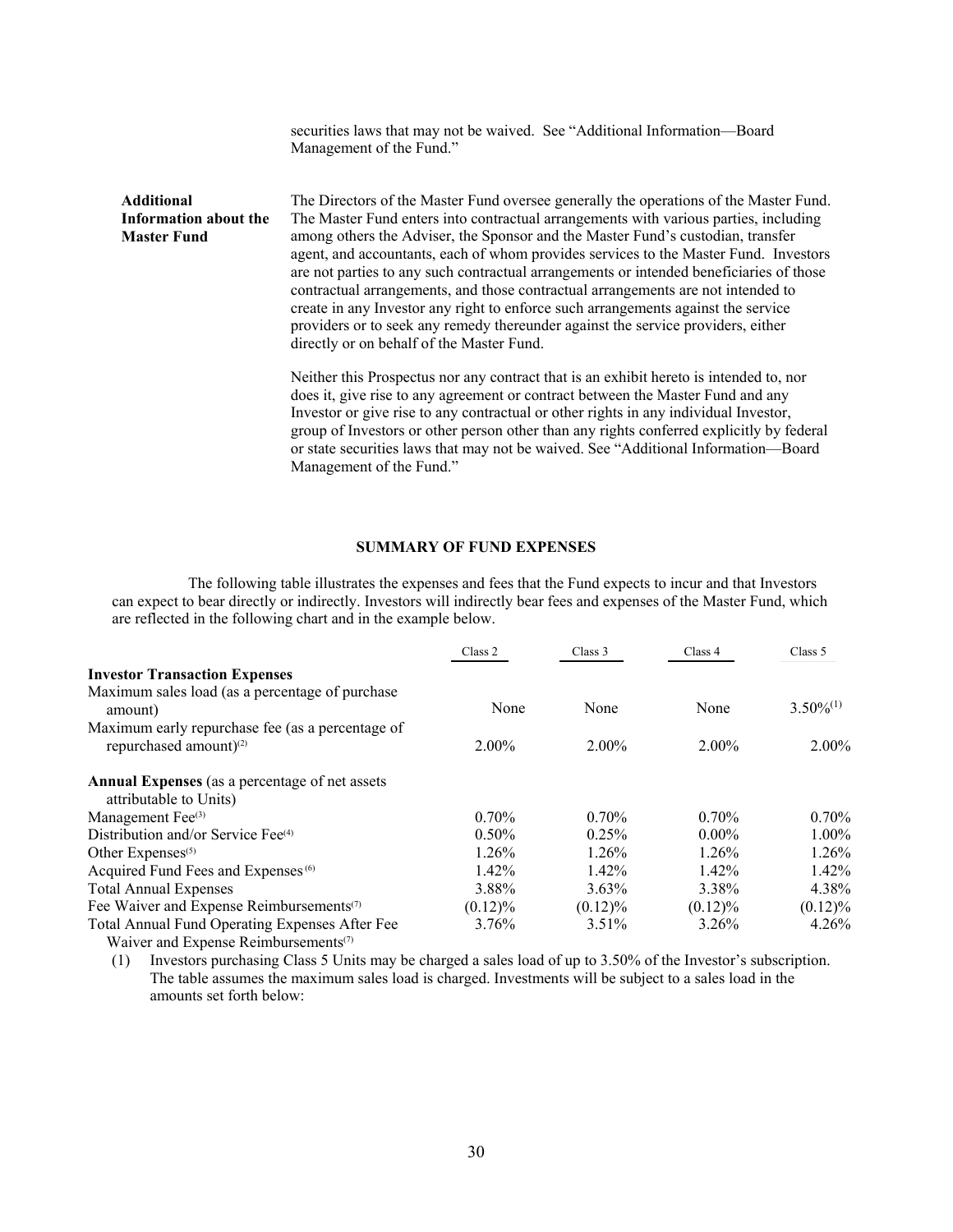| <b>Investment Amount</b> | <b>Sales Load</b> |
|--------------------------|-------------------|
| Less than $$250,000$     | 3.50%             |
| $$250,000 - $499,999$    | 2.50%             |
| $$500,000 - $999,999$    | $2.00\%$          |
| \$1,000,000 or more      | $0.00\%$          |

See "Management of the Fund—The Distributor and Distribution Arrangements." The Distributor may elect to reduce, otherwise modify or waive the sales load with respect to certain investors. See "Application for Investment Program."

- (2) A 2.00% early repurchase fee payable to the Fund will be charged with respect to the repurchase of an Investor's Units at any time prior to the day immediately preceding the one-year anniversary of an Investor's purchase of the Units (on a "first in-first out" basis). An early repurchase fee payable by an Investor may be waived by the Fund, in circumstances where the Board determines that doing so is in the best interests of the Fund and in a manner that will not discriminate unfairly against any Investor. The early repurchase fee will be retained by the Fund for the benefit of the remaining Investors. See "Repurchases of Units and Transfers."
- (3) The management fee shown is payable in part by the Master Fund and in part by each Subsidiary, but will be borne indirectly by Investors as a result of the Fund's investment in the Master Fund. The Master Fund will pay the Adviser a management fee at the annual rate of 0.70% of the Master Fund's net asset value (excluding the assets attributable to each Subsidiary) as of the end of each month, and each Subsidiary will pay the Adviser a management fee at the annual rate of 0.70% of such Subsidiary's net asset value as of the end of each month. For purposes of determining the management fee payable to the Adviser for any month, net asset value is calculated prior to giving effect to the payment of such management fee and prior to the deduction of any other asset-based fees (e.g., any administration fee) payable by the Master Fund or a Subsidiary, as applicable, to either the Adviser or the Sponsor and prior to giving effect to any purchases or repurchases of interests of the Master Fund or a Subsidiary, as applicable, or any distributions by the Master Fund or a Subsidiary, as applicable, occurring as of or around the end of such month.
- (4) The Class 2, Class 3 and Class 5 Units will pay the Distributor the Distribution and/or Service Fee at an annualized rate of 0.50% of the net assets of the Fund that are attributable to Class 2 Units, 0.25% of the net assets of the Fund that are attributable to Class 3 Units and 1.00% of the net assets of the Fund that are attributable to Class 5 Units, in each case determined as of the end of each month. The Fund will also pay the Distributor an ongoing distribution and/or service fee with respect to the Class 1 units of the Fund, which are offered in a separate prospectus. These Distribution and/or Service Fees are paid for distribution and investor services provided to Investors (such as responding to Investor inquiries and providing information regarding investments in Units of the Fund; processing purchase, exchange, and redemption requests by beneficial owners of Units; placing orders with the Fund or its service providers for Units; providing sub-accounting with respect to Units beneficially owned by Investors; and processing dividend payments for Units of the Fund on behalf of Investors). The Distributor may pay all or a portion of the Distribution and/or Service Fee to Selling Agents that provide distribution and investor services to Investors. For purposes of determining the Distribution and/or Service Fee payable to the Distributor for any month, net asset value is calculated prior to giving effect to the payment of the Distribution and/or Service Fee and prior to the deduction of any other asset-based fees (e.g., the management fee and any administration fee).
- (5) Expense information has been restated to reflect current fees. Except with respect to fees and expenses incurred in connection with the Master Fund's credit facility, which are estimated for the current fiscal year, "Other Expenses" are based on expenses incurred during the fiscal year ended March 31, 2021. "Other Expenses" include fees and expenses incurred in connection with the Master Fund's credit facility, professional fees and other expenses, including, without limitation, administration fees, custody fees, trustee fees, insurance costs, financing costs and other expenses that the Fund bears directly and indirectly through the Master Fund.
- (6) Includes fees and expenses of the Investment Funds in which the Master Fund invests. Some or all of the Investment Funds in which the Master Fund intends to invest charge carried interests, incentive fees, or allocations based on the Investment Funds' performance. The Investment Funds in which the Master Fund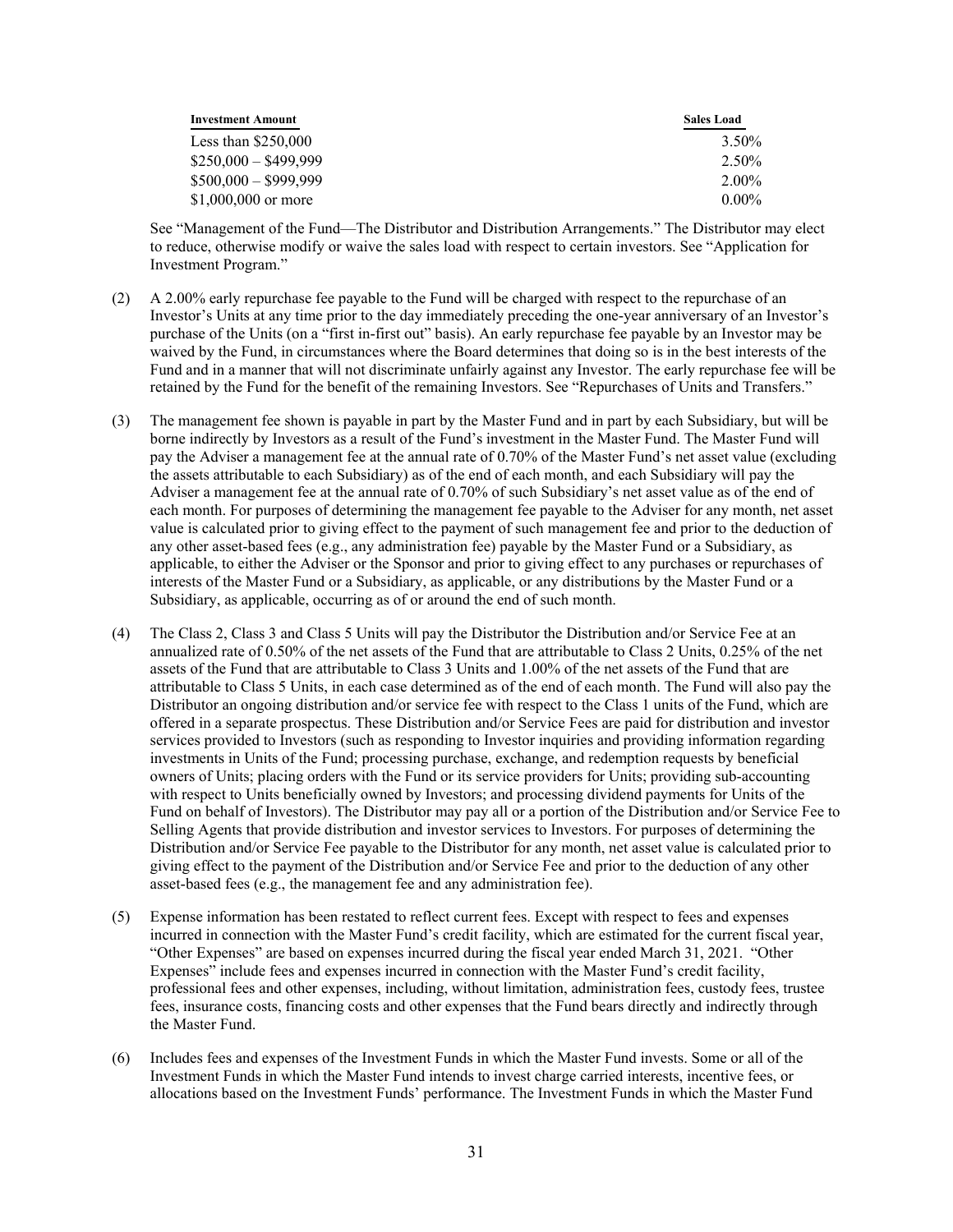intends to invest generally charge a management fee of 1.00% to 2.00%, and approximately 20% of net profits as a carried interest allocation. The "Acquired Fund Fees and Expenses" disclosed above are based on historic returns of the Investment Funds in which the Master Fund invests, which may change substantially over time and, therefore, significantly affect "Acquired Fund Fees and Expenses." The 1.42% shown as "Acquired Fund Fees and Expenses" reflects operating expenses of the Investment Funds (i.e., management fees, administration fees, and professional and other direct, fixed fees and expenses of the Investment Funds). The "Acquired Fund Fees and Expenses" disclosed above, however, do not reflect any performance-based fees or allocations paid by the Investment Funds that are calculated solely on the realization and/or distribution of gains, or on the sum of such gains and unrealized appreciation of assets distributed in-kind, as such fees and allocations for a particular period may be unrelated to the cost of investing in the Investment Funds.

(7) The Adviser has entered into an "Expense Limitation and Reimbursement Agreement" with the Fund, the Master Fund and each Subsidiary (for purposes of this section, the Master Fund and the Subsidiaries are referred to collectively as the "Underlying Funds") to waive the management fees payable by the Underlying Funds and pay or reimburse the Fund's expenses (whether borne directly or indirectly through and in proportion to the Fund's direct or indirect interest in the Underlying Funds) such that the Fund's total annual operating expenses (exclusive of certain "Excluded Expenses" listed below) do not exceed 1.45% per annum of the Fund's net assets as of the end of each calendar month (the "Expense Cap"). "Excluded Expenses" is defined to include (i) the Fund's proportional share of (a) fees, expenses, allocations, carried interests, etc. of the private equity investment funds and co-investments in portfolio companies in which any Underlying Fund invests (including all acquired fund fees and expenses); (b) transaction costs, including legal costs and brokerage commissions, of any Underlying Fund associated with the acquisition and disposition of primary interests, secondary interests, co-investments, ETF investments, and other investments; (c) interest payments incurred by any Underlying Fund, (d) fees and expenses incurred in connection with any credit facilities obtained by any Underlying Fund; (e) taxes of any Underlying Fund; (f) extraordinary expenses of any Underlying Fund (as determined in the sole discretion of the Adviser), which may include non-recurring expenses such as, for example, litigation expenses and shareholder meeting expenses; (g) fees and expenses billed directly to a Subsidiary by any accounting firm for auditing, tax and other professional services provided to the Subsidiary; and (h) fees and expenses billed directly to a Subsidiary for custody and fund administration services provided to the Subsidiary; and (ii) (a) any investment management fee paid by the Fund; (b) acquired fund fees and expenses of the Fund; (c) transaction costs, including legal costs and brokerage commissions, of the Fund; (d) interest payments incurred by the Fund; (e) fees and expenses incurred in connection with any credit facilities obtained by the Fund; (f) the Distribution and/or Service Fees (as applicable) paid by the Fund; (g) taxes of the Fund; and (h) extraordinary expenses of the Fund (as determined in the sole discretion of the Adviser), which may include non-recurring expenses such as, for example, litigation expenses and shareholder meeting expenses. Expenses that are subject to the Expense Limitation and Reimbursement Agreement include, but are not limited to, each Underlying Fund's investment management fee, the Funds' administration, custody, transfer agency, recordkeeping, fund accounting and investor services fees, the Funds' professional fees (outside of professional fees related to transactions), the Funds' organizational costs and fees and expenses of Fund Directors. To the extent that the Fund's total annual operating expenses for any month exceed the Expense Cap, the Adviser will pay or reimburse the Fund for expenses and/or waive the management fee payable by any of the Underlying Funds to the extent necessary to eliminate such excess. The Fund, or, with respect to the waived management fee, the applicable Underlying Funds, will be obligated to pay the Adviser all such amounts paid, waived, or reimbursed by the Adviser pursuant to the Expense Cap, provided that (A) the amount of such additional payment in any year, together with all expenses of the Fund (whether borne directly or indirectly through and in proportion to the Fund's direct or indirect interest in the Underlying Funds), in the aggregate, would not cause the Fund's total annual operating expenses, whether borne directly or indirectly through and in proportion to the Fund's direct or indirect interest in the Underlying Funds, exclusive of Excluded Expenses, in any such year to exceed the lesser of any expense limitation in place at the time of payment or the expense limitation in place at the time of waiver or reimbursement, (B) the amount of such additional payment shall be borne pro rata by all Fund Investors or, with respect to each Underlying Fund, by all such Underlying Fund's unitholders, as applicable, and (C) no such additional payments by the Fund, or, with respect to any waived management fees, the applicable Underlying Fund, will be made with respect to amounts paid, waived, or reimbursed by the Adviser more than thirty-six (36) months after the date such amounts are paid, waived, or reimbursed by the Adviser. The Expense Limitation and Reimbursement Agreement shall remain in effect until such time that the Adviser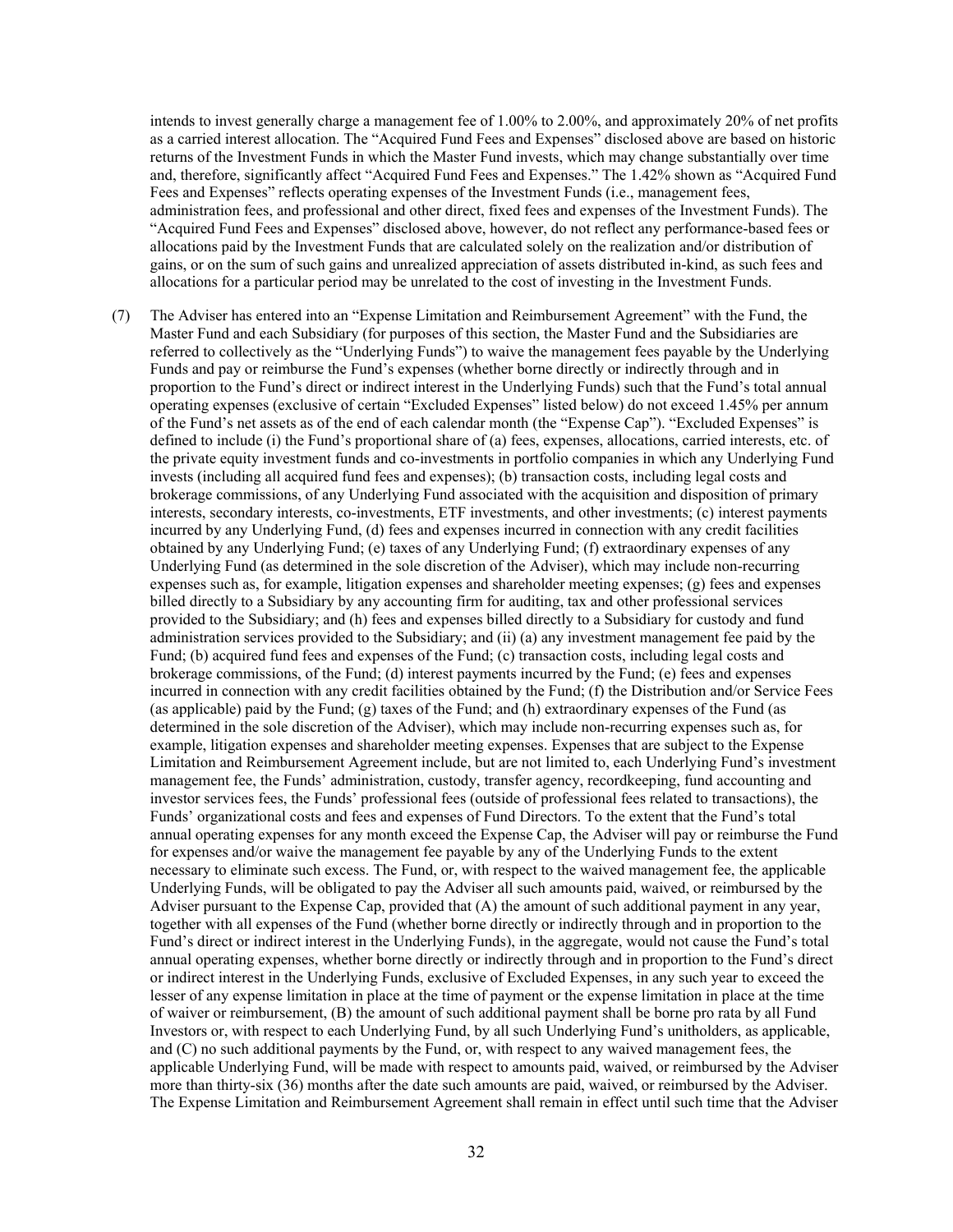ceases to be the investment adviser of the Fund or upon mutual agreement among the Adviser and the Board of the Fund.

The purpose of the table above is to assist you in understanding the various costs and expenses you will bear directly or indirectly as an Investor in the Fund. The table assumes the reinvestment of all dividends and distributions at net asset value. For a more complete description of the various fees and expenses of the Fund, see "Fees and Expenses."

#### Example

You would pay the following expenses on a \$1,000 investment, assuming a 5% annual return:

|               | ı Year | 3 Years | 5 Years | 10 Years |
|---------------|--------|---------|---------|----------|
| Class 2 Units | \$58   | \$115   | \$194   | \$400    |
| Class 3 Units | \$56   | \$108   | \$182   | \$378    |
| Class 4 Units | \$53   | \$100   | \$170   | \$356    |
| Class 5 Units | \$96   | \$160   | \$244   | \$462    |

The example does not present actual expenses and should not be considered a representation of future expenses. Actual expenses may be greater or less than those shown. Moreover, the Fund's actual rate of return may be greater or less than the hypothetical 5% return shown in the example above; if the actual return were greater, the amount of fees and expenses would increase.

#### **FINANCIAL HIGHLIGHTS**

The financial highlights table is intended to help you understand the Fund's financial performance for the past five fiscal years (or since inception). The financial data for the fiscal year ended March 31, 2021 is derived from the Fund's financial statements, which have been audited by KPMG LLP, the Fund's independent registered public accounting firm, whose report, along with the Fund's financial statements, is included in the Fund's annual report to shareholders which is available upon request.

| <b>Class 2 Financial Highlights</b>                  |                                      |        |               |        |               |        |              |        |              |        |                                |                 |
|------------------------------------------------------|--------------------------------------|--------|---------------|--------|---------------|--------|--------------|--------|--------------|--------|--------------------------------|-----------------|
|                                                      | For the fiscal years ended March 31, |        |               |        |               |        |              |        |              |        | For the fiscal<br>period ended |                 |
|                                                      |                                      | 2021   | 2020          |        | 2019          |        | 2018         |        | 2017         |        |                                | March 31, 2016* |
| Class 2 Units**                                      |                                      |        |               |        |               |        |              |        |              |        |                                |                 |
| Net Asset Value, Beginning of<br>Period              | $\mathcal{S}$                        | 13.76  | $\mathcal{S}$ | 14.19  | $\mathcal{S}$ | 13.27  | $\mathbb{S}$ | 11.68  | $\mathbb{S}$ | 10.27  | $\mathbb{S}$                   | 10.12           |
| Income (Loss) from Investment<br><b>Operations:</b>  |                                      |        |               |        |               |        |              |        |              |        |                                |                 |
| Net investment $loss1,2$                             |                                      | (0.09) |               | (0.07) |               | (0.07) |              | (0.06) |              | (0.05) |                                | (0.02)          |
| Net realized and unrealized<br>gain from investments |                                      | 4.89   |               | 0.61   |               | 1.31   |              | 1.66   |              | 1.46   |                                | 0.17            |
| Total from investment<br>operations                  |                                      | 4.80   |               | 0.54   |               | 1.24   |              | 1.60   |              | 1.41   |                                | 0.15            |
| <b>Less Distributions to Investors</b><br>from:      |                                      |        |               |        |               |        |              |        |              |        |                                |                 |
| Net investment income                                |                                      |        |               |        |               | (0.27) |              |        |              |        |                                |                 |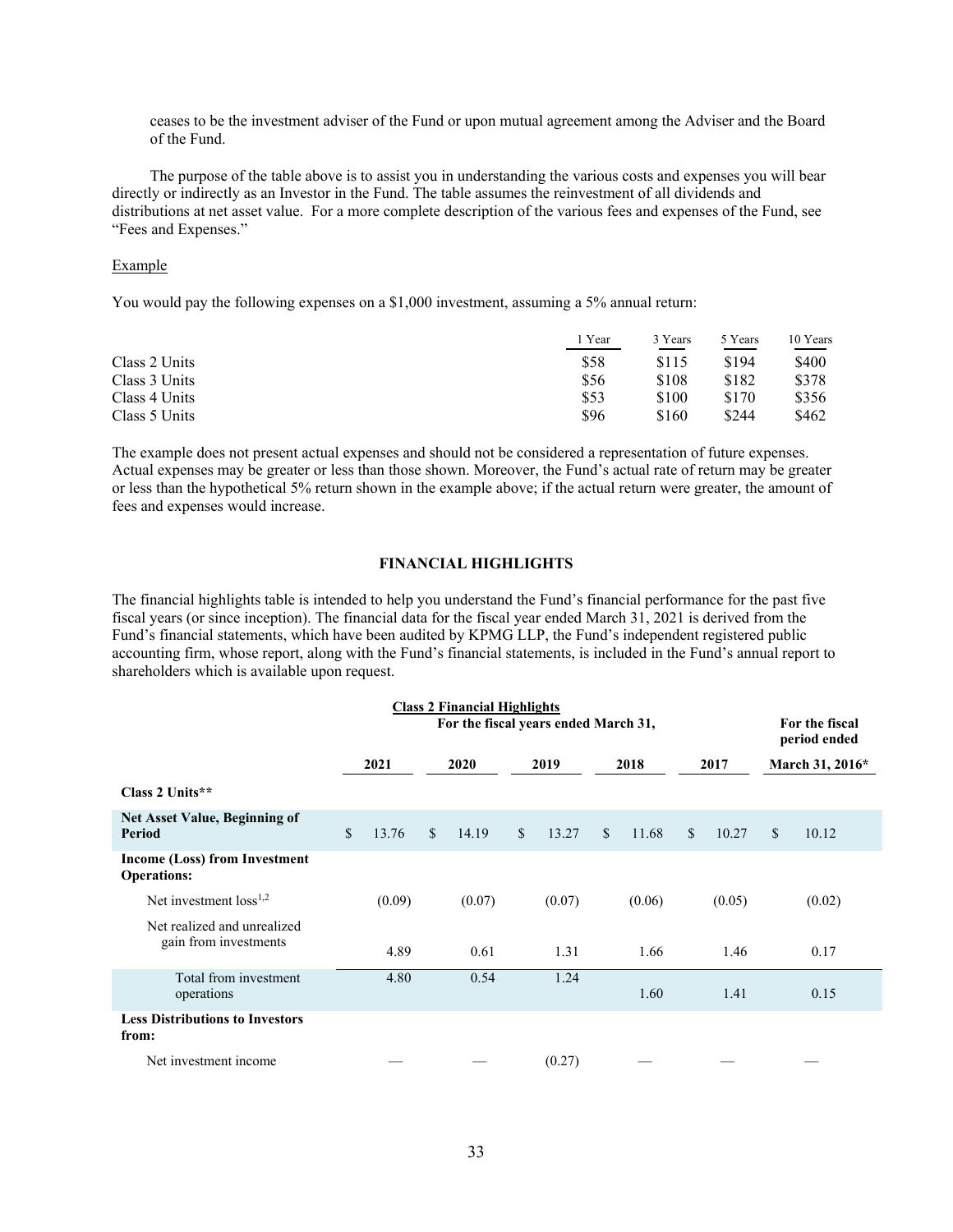| Net realized gain on<br>investments                                | (0.17)                | (0.97)                | (0.05)                | (0.01)             |                        |                       |
|--------------------------------------------------------------------|-----------------------|-----------------------|-----------------------|--------------------|------------------------|-----------------------|
| <b>Net Asset Value, End of Period</b>                              | 18.39<br>\$           | $\mathbb{S}$<br>13.76 | $\mathbb{S}$<br>14.19 | \$<br>13.27        | $\mathcal{S}$<br>11.68 | $\mathbb{S}$<br>10.27 |
|                                                                    |                       |                       |                       |                    |                        |                       |
| Total Return <sup>1</sup>                                          | 35.12%                | 3.64%                 | 9.53%                 | 13.69%             | 13.73%                 | $1.48\%$ <sup>6</sup> |
| <b>Ratio/Supplemental Data:</b>                                    |                       |                       |                       |                    |                        |                       |
| Ratio of net expenses to<br>average net assets                     | $0.56\%$ <sup>3</sup> | $0.50\%$              | 0.50%                 | 0.50%              | $0.50\%$               | $0.50\%$ <sup>7</sup> |
| Ratio of gross expenses to<br>average net assets <sup>4</sup>      | $1.57\%$ <sup>3</sup> | $2.11\%$              | 4.16%                 | 9.57%              | 23.40%                 | 65.12%                |
| Ratio of net investment loss to<br>average net assets <sup>1</sup> | $(0.56\%)$            | $(0.50\%)$            | $(0.50\%)$            | $(0.50\%)$         | $(0.50\%)$             | $(0.50\%)^7$          |
| Portfolio turnover rate (Master<br>Fund)                           | $0\%$                 | $0\%$                 | 59%                   | $0\%$ <sup>5</sup> | $0\%^5$                | $2\%^{6}$             |
| Net assets, end of period (in<br>thousands)                        | \$73,555              | \$33,062              | \$11,955              | \$1,430            | \$202                  | \$10                  |

\* Class commenced operations on October 1, 2015.<br>\*\* Effective July 31, 2020, Advisory Class Units were renamed Class 2 Units.

Total return and net investment income would have been lower had certain expenses not been offset.<br>
Per Unit numbers have been calculated using average Units.<br>
3 Such ratio includes recoupment of waived/reimbursed fees fro

<sup>4</sup> Excludes the impact of expense reimbursements or fee waivers and expense reductions, but includes expense recoupments and non-reimbursable expenses, if any, such as interest and taxes.<br>
<sup>5</sup><br>
<sup>6</sup><br>
Not annualized

 $\frac{6}{7}$  Not annualized.

Annualized.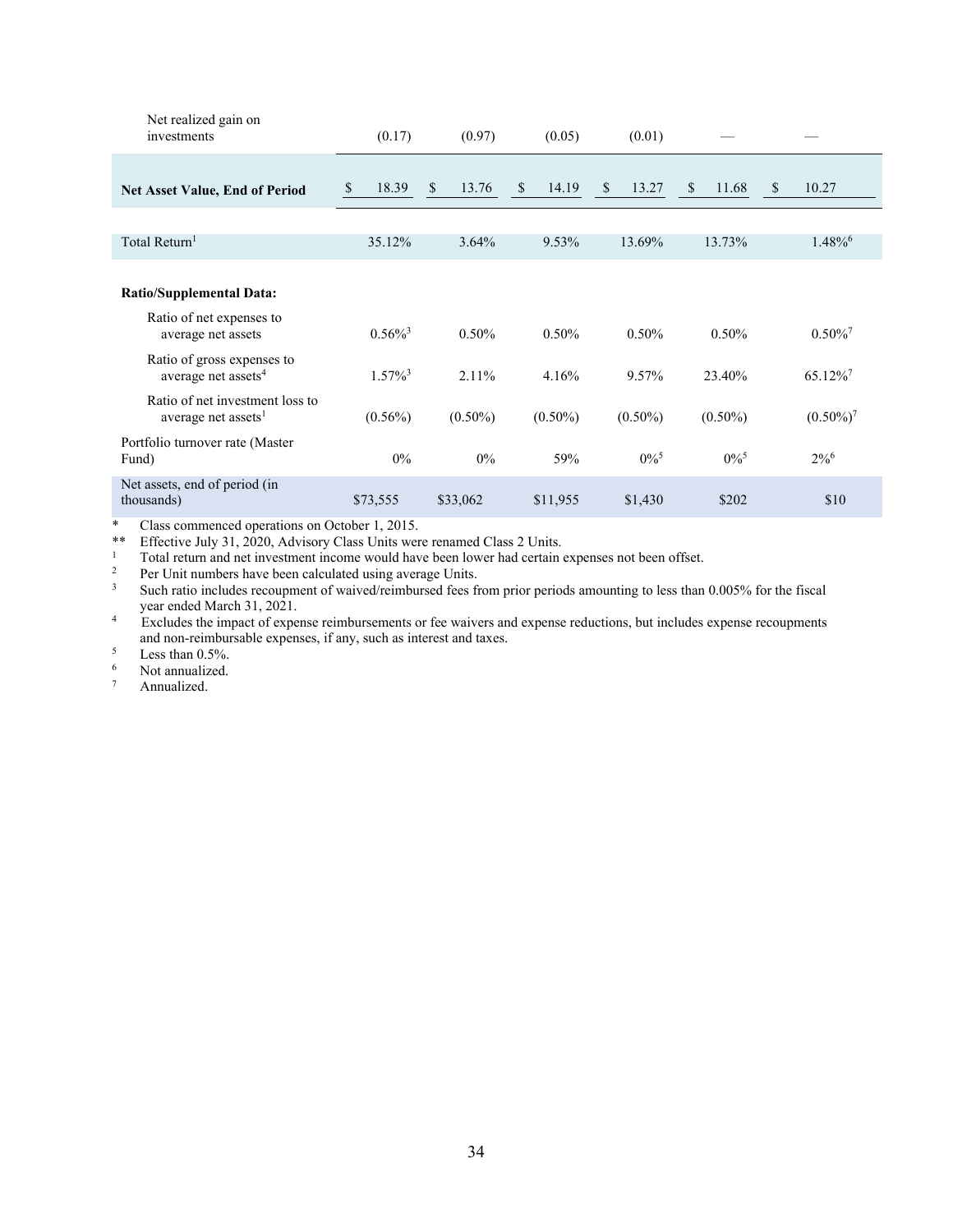# **Class 3 Financial Highlights**

|                                                                       | For the fiscal years ended March 31, |                       |    |            |    |            |    |                    |    |                    | For the fiscal period |                          |
|-----------------------------------------------------------------------|--------------------------------------|-----------------------|----|------------|----|------------|----|--------------------|----|--------------------|-----------------------|--------------------------|
|                                                                       |                                      | 2021                  |    | 2020       |    | 2019       |    | 2018               |    | 2017               |                       | ended<br>March 31, 2016* |
| Class 3 Units**                                                       |                                      |                       |    |            |    |            |    |                    |    |                    |                       |                          |
| <b>Net Asset Value, Beginning</b><br>of Period                        | $\mathbb S$                          | 13.91                 | \$ | 14.30      | \$ | 13.37      | \$ | 11.73              | \$ | 10.29              | \$                    | 10.12                    |
| Income (Loss) from<br><b>Investment Operations:</b>                   |                                      |                       |    |            |    |            |    |                    |    |                    |                       |                          |
| Net investment loss <sup>1,2</sup>                                    |                                      | (0.05)                |    | (0.04)     |    | (0.03)     |    | (0.03)             |    | (0.03)             |                       | (0.01)                   |
| Net realized and<br>unrealized gain from<br>investments               |                                      | 4.94                  |    | 0.62       |    | 1.30       |    | 1.68               |    | 1.47               |                       | 0.18                     |
| Total from<br>investment<br>operations                                |                                      | 4.89                  |    | 0.58       |    | 1.27       |    | 1.65               |    | 1.44               |                       | 0.17                     |
| <b>Less Distributions to</b><br><b>Investors from:</b>                |                                      |                       |    |            |    |            |    |                    |    |                    |                       |                          |
| Net investment income                                                 |                                      |                       |    |            |    | (0.29)     |    |                    |    |                    |                       |                          |
| Net realized gain on<br>investments                                   |                                      | (0.17)                |    | (0.97)     |    | (0.05)     |    | (0.01)             |    |                    |                       |                          |
| Net Asset Value, End of<br><b>Period</b>                              | $\mathbb{S}$                         | 18.63                 | \$ | 13.91      | \$ | 14.30      | \$ | 13.37              | \$ | 11.73              | \$                    | 10.29                    |
| Total Return <sup>1</sup>                                             |                                      | 35.39%                |    | 3.89%      |    | 9.70%      |    | 14.06%             |    | 13.99%             |                       | $1.68\%$ <sup>6</sup>    |
| <b>Ratio/Supplemental Data:</b>                                       |                                      |                       |    |            |    |            |    |                    |    |                    |                       |                          |
| Ratio of net expenses to<br>average net assets                        |                                      | $0.30\%$ <sup>3</sup> |    | 0.25%      |    | 0.25%      |    | 0.25%              |    | 0.25%              |                       | $0.25\%$ <sup>7</sup>    |
| Ratio of gross expenses<br>to average net assets <sup>4</sup>         |                                      | $1.32\%$ <sup>3</sup> |    | 1.86%      |    | 3.91%      |    | 9.32%              |    | 23.15%             |                       | 64.86%7                  |
| Ratio of net investment<br>loss to average net<br>assets <sup>1</sup> |                                      | $(0.30\%)$            |    | $(0.25\%)$ |    | $(0.25\%)$ |    | $(0.25\%)$         |    | $(0.25\%)$         |                       | $(0.25\%)^7$             |
| Portfolio turnover rate<br>(Master Fund)                              |                                      | 0%                    |    | $0\%$      |    | 59%        |    | $0\%$ <sup>5</sup> |    | $0\%$ <sup>5</sup> |                       | $2\%^{6}$                |
| Net assets, end of period (in<br>thousands)                           | \$                                   | 153,552               | \$ | 58,897     |    | \$17,122   | \$ | 1,672              | \$ | 1,149              | $\mathbb{S}$          | 10                       |

\* Class commenced operations on October 1, 2015.

Total return and net investment income would have been lower had certain expenses not been offset.<br>
<sup>2</sup> Per Unit numbers have been calculated using average Units.<br>
<sup>3</sup> Such ratio includes recoupment of waived/reimbursed fe year ended March 31, 2021. 4 Excludes the impact of expense reimbursements or fee waivers and expense reductions, but includes expense recoupments

and non-reimbursable expenses, if any, such as interest and taxes. 5 Less than 0.5%.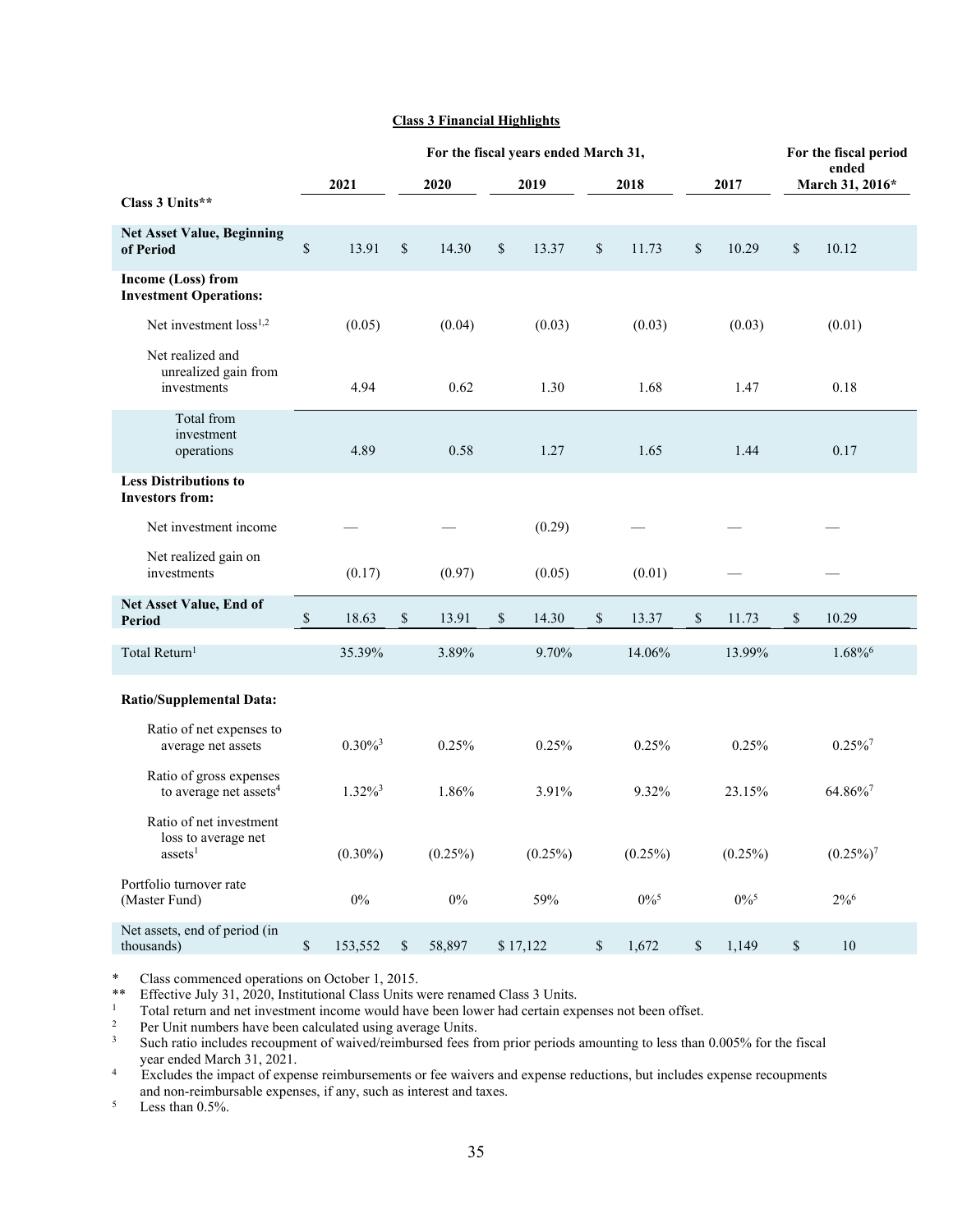$\frac{6}{7}$  Not annualized.

Annualized.

# **Class 4 Financial Highlights**

|                                                                                |                       | For the fiscal<br>period ended |                                              |                        |                       |             |                       |
|--------------------------------------------------------------------------------|-----------------------|--------------------------------|----------------------------------------------|------------------------|-----------------------|-------------|-----------------------|
|                                                                                | 2021                  | 2020                           | For the fiscal years ended March 31,<br>2019 | 2018                   | 2017                  | 2016        | March 31, 2015*       |
| Class 4 Units**                                                                |                       |                                |                                              |                        |                       |             |                       |
| <b>Net Asset Value, Beginning</b><br>of Period                                 | \$<br>14.06           | \$<br>14.41                    | \$13.44                                      | <sup>\$</sup><br>11.77 | 10.30<br>$\mathbb{S}$ | \$<br>10.20 | 10.00<br>\$           |
| Income (Loss) from<br><b>Investment Operations:</b>                            |                       |                                |                                              |                        |                       |             |                       |
| Net investment income<br>$(\text{loss})^{1,2}$                                 | (0.01)                | $(0.00)^3$                     | $(0.00)^3$                                   | $(0.00)^3$             | 0.00                  | (0.01)      | (0.01)                |
| Net realized and<br>unrealized gain from<br>investments                        | 5.00                  | 0.62                           | 1.33                                         | 1.68                   | 1.47                  | 0.11        | 0.21                  |
| Total from<br>investment<br>operations                                         | 4.99                  | 0.62                           | 1.33                                         | 1.68                   | 1.47                  | 0.10        | 0.20                  |
| <b>Less Distributions to</b><br><b>Investors from:</b>                         |                       |                                |                                              |                        |                       |             |                       |
| Net investment income                                                          |                       |                                | (0.31)                                       |                        |                       |             |                       |
| Net realized gain on<br>investments                                            | (0.17)                | (0.97)                         | (0.05)                                       | (0.01)                 |                       |             |                       |
| Net Asset Value, End of<br><b>Period</b>                                       | \$<br>18.88           | \$<br>14.06                    | \$<br>14.41                                  | \$<br>13.44            | $\mathbb{S}$<br>11.77 | \$<br>10.30 | \$<br>10.20           |
| Total Return <sup>1</sup>                                                      | 35.72%                | 4.15%                          | 10.11%                                       | 14.26%                 | 14.27%                | 0.98%       | $2.00\%$ <sup>8</sup> |
| <b>Ratio/Supplemental Data:</b>                                                |                       |                                |                                              |                        |                       |             |                       |
| Ratio of net expenses to<br>average net assets                                 | $0.05\%$ <sup>4</sup> | $0.00\%$ <sup>5</sup>          | $0.00\%$ <sup>5</sup>                        | $0.00\%$ <sup>5</sup>  | $0.00\%$              | 0.07%       | $0.25\%$ <sup>9</sup> |
| Ratio of gross expenses<br>to average net assets <sup>6</sup>                  | $1.07\%$ <sup>4</sup> | 1.61%                          | 3.66%                                        | 9.07%                  | 22.90%                | 73.90%      | 271.189               |
| Ratio of net investment<br>income (loss) to<br>average net assets <sup>1</sup> | $(0.05\%)$            | $(0.00\%)^5$                   | $(0.00\%)^5$                                 | $(0.00\%)^5$           | $0.00\%$              | $(0.07\%)$  | $(0.25\%)^9$          |
| Portfolio turnover rate<br>(Master Fund)                                       | $0\%$                 | $0\%$                          | 59%                                          | $0\%$ <sup>7</sup>     | $0\%$ <sup>7</sup>    | 2%          | 56%8                  |
| Net assets, end of period (in<br>thousands)                                    | \$<br>5,095           | 3,144<br>$\mathbb{S}$          | \$3,868                                      | 3,680<br>$\mathbb{S}$  | \$2,794               | \$2,327     | $\mathcal{S}$<br>951  |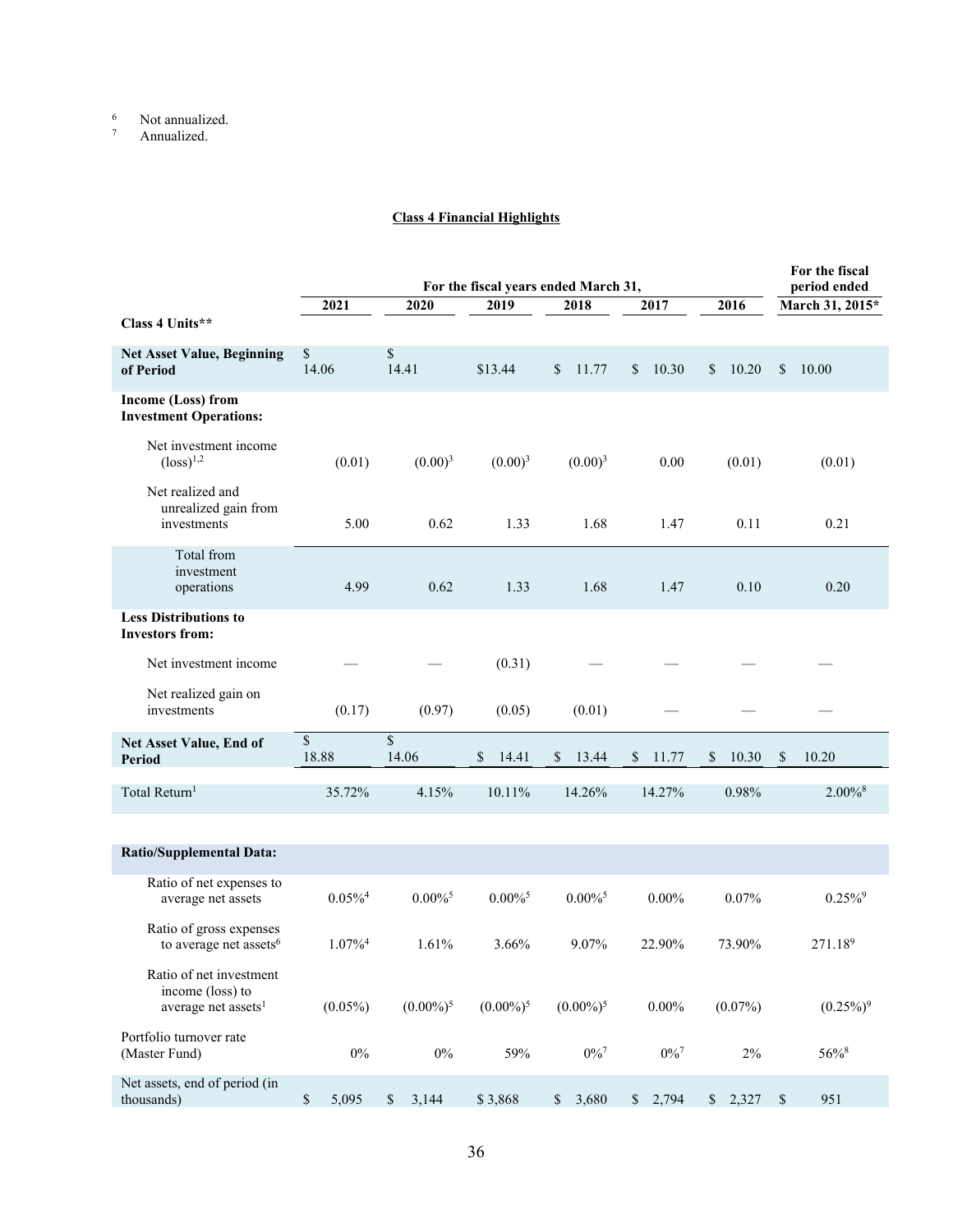- 
- \* Class commenced operations on October 1, 2014.<br>\*\* Effective July 31, 2020, Institutional Plus Class Units were renamed Class 4 Units.
- Total return and net investment income would have been lower had certain expenses not been offset.<br>
<sup>2</sup><br>
Per Unit numbers have been calculated using average Units.<br>
<sup>3</sup><br>
Less than (0.005).<br>
<sup>4</sup><br>
Such ratio includes recounm
- 
- 
- Such ratio includes recoupment of waived/reimbursed fees from prior periods amounting to less than 0.005% for the fiscal year ended March 31, 2021.
- $\frac{5}{6}$  Less than 0.005% or (0.005%).
- Excludes the impact of expense reimbursements or fee waivers and expense reductions, but includes expense recoupments and non-reimbursable expenses, if any, such as interest and taxes.<br>
<sup>7</sup><br>
<sup>8</sup><br>
<sup>8</sup><br> **Annualized.**
- 
- 
- Annualized.

### **Class 5 Financial Highlights**

|                                                                    | For the fiscal period ended March 31,<br>$2021*$ |
|--------------------------------------------------------------------|--------------------------------------------------|
| <b>Class 5 Units</b>                                               |                                                  |
| Net Asset Value, Beginning of Period                               | $\mathcal{S}$<br>14.37                           |
| <b>Income (Loss) from Investment Operations:</b>                   |                                                  |
| Net investment $loss1,2$                                           | (0.11)                                           |
| Net realized and unrealized gain from<br>investments               | 3.92                                             |
| Total from investment operations                                   | 3.81                                             |
| <b>Less Distributions to Investors from:</b>                       |                                                  |
| Net realized gain on investments                                   | (0.17)                                           |
| <b>Net Asset Value, End of Period</b>                              | \$<br>18.01                                      |
| Total Return <sup>1</sup>                                          | $26.73\%$ <sup>3</sup>                           |
|                                                                    |                                                  |
| <b>Ratio/Supplemental Data:</b>                                    |                                                  |
| Ratio of net expenses to average net assets                        | $1.05\%^{4,5}$                                   |
| Ratio of gross expenses to average net<br>assets $6$               | $2.07\%^{4,5}$                                   |
| Ratio of net investment loss to average net<br>assets <sup>1</sup> | $(1.05\%)^4$                                     |
| Portfolio turnover rate (Master Fund)                              | $0\%^{3}$                                        |
| Net assets, end of period (in thousands)                           | \$13                                             |

\* Class commenced operations on July 31, 2020.

1 Total return and net investment income would have been lower had certain expenses not been offset.<br>
<sup>2</sup> Per Unit numbers have been calculated using average Units.<br>
<sup>3</sup> Annualized.<br>
<sup>4</sup> Annualized.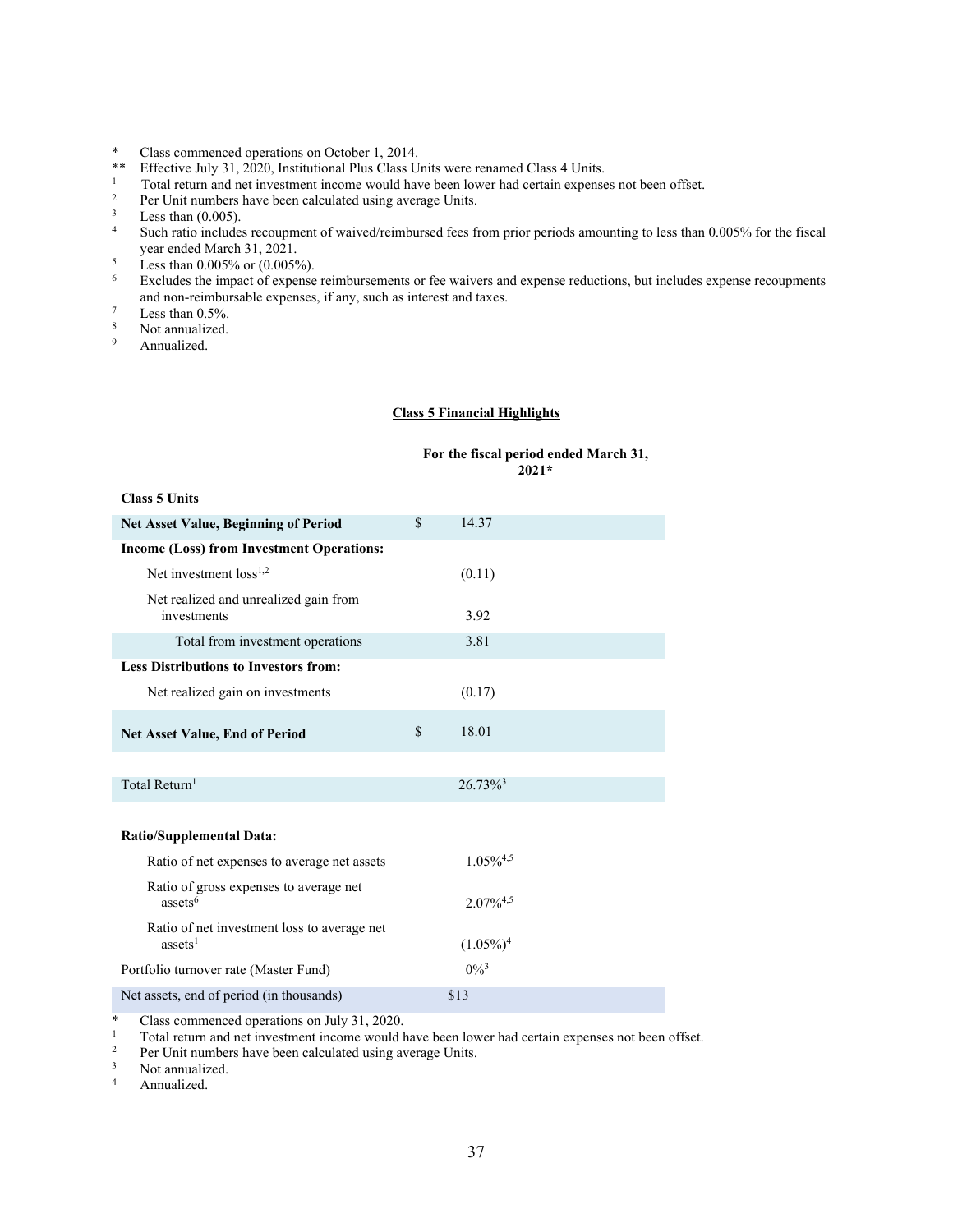- <sup>5</sup> Such ratio includes recoupment of waived/reimbursed fees from prior periods amounting to less than 0.005% for the fiscal year ended March 31, 2021.<br>Excludes the impact of expense reimbursements or fee waivers and expense reductions, but includes expense recoupments
- and non-reimbursable expenses, if any, such as interest and taxes.

# **PRIVACY POLICY**

This Privacy Policy covers the practices of the Fund and applies to the nonpublic personal information of its Investors and former Investors (to the extent required by applicable law, including Gramm-Leach-Bliley Act ("GLBA") requirements).

The Fund may collect nonpublic personal information about Investors that the law allows or requires the Fund to have in order to conduct its business and properly service its accounts.

The Fund only uses and re-discloses third-party information in accordance with the purpose for which it is received and does not share with other nonaffiliated third parties (other than Fund service providers), unless the original third party could have legally shared with such a party.

The Fund does not disclose any nonpublic personal information about Investors or former Investors to nonaffiliated third parties, except in accordance with the GLBA. In no circumstances does the Fund share credit-related information, such as income, total wealth, or other credit header information, with nonaffiliated third parties, other than in their capacity as service providers of the Fund.

The Fund has relationships with nonaffiliated third parties that require the Fund to share Investor information in order for the third party to carry out its services for the Fund. These nonaffiliated third parties provide marketing, administration or other related services to the Fund and/or carry out marketing activities on the Fund's behalf. Each of these nonaffiliated third parties described in this exception is required to enter into a joint marketing or other agreements with the Administrator. These agreements include confidentiality provisions as required by GLBA privacy regulations. These provisions ensure that the nonaffiliated third party only uses and re-discloses Investor nonpublic personal information for the purpose for which it was originally disclosed.

The Fund may also share information when it is necessary to effect, administer, or enforce a transaction for an Investor or if an Investor initiates a request for the Fund to share information with an outside party. All requests by Investors must be received in writing from the Investor or the Investor's authorized representative.

It also may be necessary under anti-money laundering and similar laws to disclose information about Investors in order to accept subscriptions from them. The Fund also will release information about Investors if compelled to do so by law in connection with any government request or investigation, or if any Investors direct the Fund to do so.

## **USE OF PROCEEDS**

The proceeds will be invested in accordance with the Fund's investment objective and strategies as soon as practicable. The Fund invests substantially all of its assets in the Master Fund.

The Master Fund may invest a portion of the proceeds of the offering, which may be a substantial portion, directly, or indirectly through a Subsidiary, in primary and secondary investments in Investment Funds and co-investments in portfolio companies pursuant to the Master Fund's investment objective and principal strategies. Notwithstanding the foregoing, the Adviser anticipates that it may take up to 3 months to invest all or substantially all of the proceeds from a sale of Units in accordance with the Master Fund's investment objective and policies. The Adviser anticipates this to be the case because of the limited opportunities that exist to invest in primaries, secondaries and co-investment opportunities. In addition to the foregoing, during such period, the Adviser anticipates investing the private equity portion of the Master Fund's portfolio primarily in co-investments and/or secondaries of Investment Funds.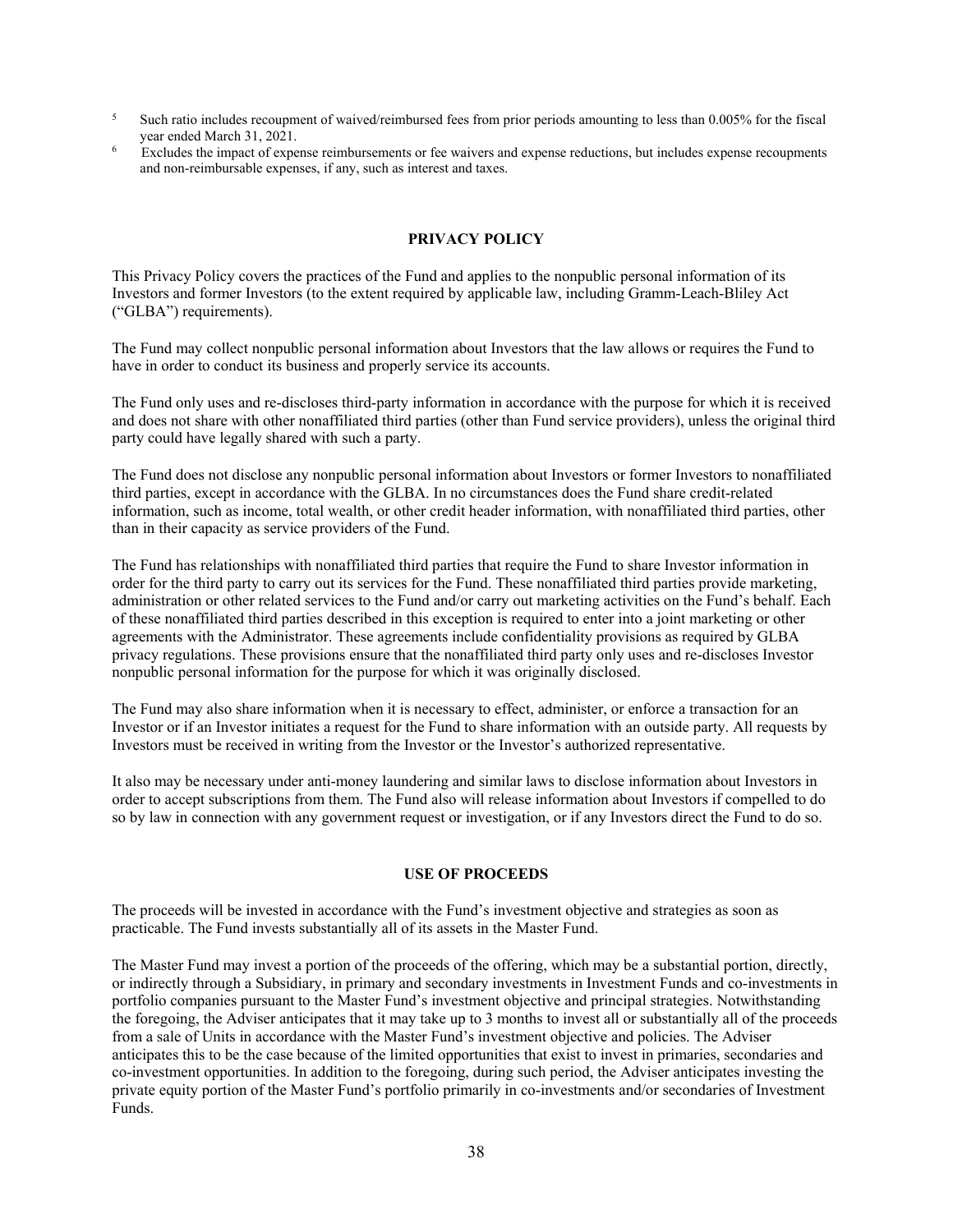To maintain liquidity and to fund Investment Fund capital calls, the Master Fund may invest in ETFs designed to track equity indexes and in cash and short-term securities. In addition, the Master Fund may use derivative instruments, primarily equity options and swaps (and, to a lesser extent, futures and forwards), for hedging purposes to help protect the value of its ETF investments, and may also invest in dividend paying equities or ETFs of dividend paying equities. Furthermore, while the Master Fund seeks opportunities to deploy capital in any way consistent with its investment objectives and strategies, the Master Fund may hold a substantial portion of its assets in ETFs, cash and short term investments as it seeks for desirable investments for the private equity portion of the Master Fund's portfolio.

### **THE FUND**

The Fund, which is registered under the 1940 Act as a closed-end, non-diversified, management investment company, was organized as a Delaware limited liability company on May 16, 2014. The Fund's principal office is located at One Stamford Plaza, 263 Tresser Boulevard, Suite 949, Stamford, Connecticut 06901, and its telephone number is (877) 355-1566. The Fund invests all or substantially all of its assets in ownership interests in the Master Fund. The Master Fund is a closed-end, non-diversified management investment company, organized as a Delaware limited liability company on May 16, 2014 and registered under the 1940 Act. Investment advisory services are provided to the Fund and the Master Fund by the Adviser pursuant to the Investment Management Agreements. The individuals who serve on the Board are responsible for monitoring and overseeing the Fund's investment program. The Master Fund Board, which currently has the same composition as the Board, has overall responsibility for monitoring and overseeing the investment program of the Master Fund. See "Management of the Fund."

# **STRUCTURE**

The Fund is a specialized investment vehicle that incorporates both features of an unregistered private investment fund and features of a closed-end investment company that is registered under the 1940 Act. Private investment funds (such as private equity funds) are collective asset pools that typically offer their securities privately, without registering such securities under the Securities Act. Securities offered by private investment funds are typically sold in large minimum denominations (often at least \$5 million to \$20 million) to a limited number of institutional investors. The managers of such funds are generally compensated through asset-based fees and incentive-based/carried interest allocations. Registered closed-end investment companies are typically managed more conservatively than most private investment funds because of the requirements and restrictions imposed on them by the 1940 Act. Compared to private investment funds, registered closed-end companies may have more modest minimum investment requirements, and generally offer their units to a broader range of investors. Advisers to such investment companies, such as the Adviser, are typically compensated through asset-based fees.

Investors purchase Units in the Fund. Units may be purchased as of the first business day of each month based upon the Fund's net asset value as of the close of business on the business day immediately preceding such date.

Similar to private investment funds, Units of the Fund are sold in relatively large minimum denominations to high net worth and institutional investors. In contrast to many private investment funds, however, the Fund is permitted to offer Units to an unlimited number of Eligible Investors. The Fund was designed to permit certain sophisticated Investors to participate in an investment program that employs private equity strategies without requiring, among other things, Investors to commit the more substantial minimum investments required by many private investment funds, and without subjecting the Fund to the same restrictions on the number of Eligible Investors as are imposed on many of those private investment funds.

#### **INVESTMENT PROGRAM**

The Fund's investment objective is to seek long-term capital appreciation. In pursuing its investment objective, the Fund invests substantially all of its assets in the Master Fund. The Master Fund has the same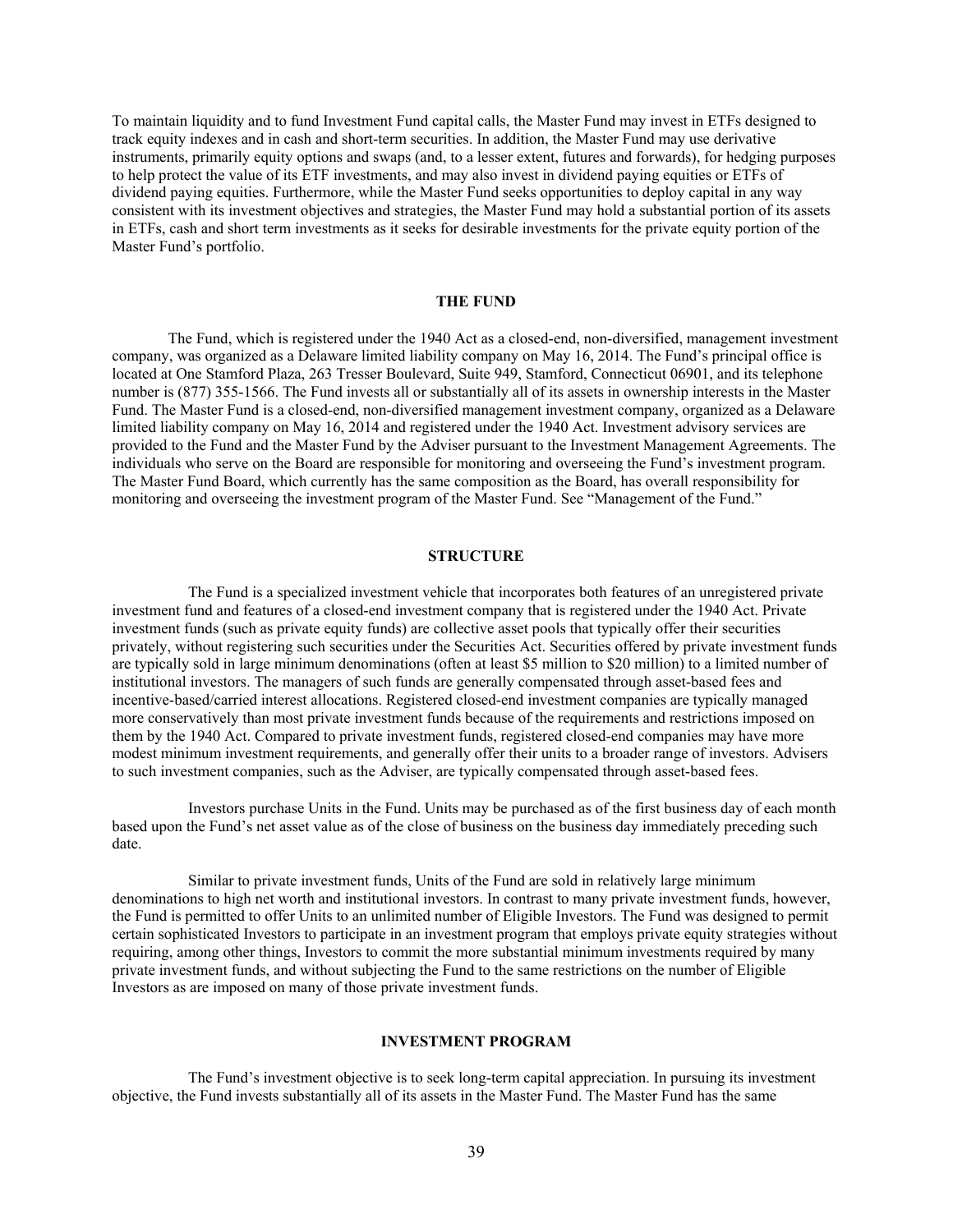investment objective as the Fund and will seek to achieve its investment objective by investing predominantly in interests in Investment Funds and co-investments in portfolio companies. In addition to units of the Master Fund, the Fund may hold a portion of its assets in cash to pay for current operating expenses. Each Investment Fund is managed by the general partner or manager (or equivalent) of the Investment Fund (such general partner, manager, or equivalent in respect of any Investment Fund being hereinafter referred to as the "Investment Fund Manager" of such Investment Fund) under the direction of the portfolio managers or investment teams selected by the Investment Fund Manager.

Under normal circumstances, the Master Fund expects to invest primarily in any of (i) private equity investments of any type, including primary and secondary investments in private equity, infrastructure and other private asset funds ("Investment Funds") and investments in companies that are typically made alongside one or more Investment Funds ("Co-Investment Opportunities"), (ii) exchange-traded funds ("ETFs") designed to track equity indexes and (iii) cash, cash equivalents and other short-term investments. The allocation among these types of investments may vary from time to time, especially during the initial years of the Master Fund's investment operations.

The Master Fund may make investments directly or indirectly through its two Subsidiaries. Each Subsidiary has the same investment objective and strategies as the Master Fund and, like the Fund and the Master Fund, is managed by the Adviser. The Master Fund may invest up to 25% of its total assets in the Corporate Subsidiary. The Master Fund's investment in the Corporate Subsidiary permits the Master Fund to pursue its investment objective and strategies in a potentially tax-efficient manner. The Master Fund may also invest a portion of its assets in the Lead Fund. The Lead Fund was organized for the purpose of facilitating the Master Fund's use of a revolving credit facility. Except as otherwise provided, references to the Master Fund's investments include each Subsidiary's investments for the convenience of the reader.

The Adviser believes that the Master Fund's investment program will offer a unique approach to private equity investing for Eligible Investors who previously have not had access to high quality private equity Investment Funds. In pursuing the Master Fund's investment objective, the Adviser will allocate capital in the private equity portion of the portfolio across primary and secondary investments in Investment Funds and co-investments in portfolio companies. The Adviser will seek to invest across a broad spectrum of Investment Funds (e.g., buyout, growth capital, special situations, credit, private infrastructure, real estate, real assets, and other private asset funds), determined by a diverse selection of geographies (e.g., North America, Europe, Asia, and emerging markets) and vintage years. Notwithstanding the foregoing, while the Master Fund seeks opportunities to deploy capital in any way consistent with its investment objectives and strategies, the Adviser to date has invested the private equity portion of its portfolio primarily in co-investments and/or secondaries of Investment Funds. The Master Fund is not currently allocating capital to real estate investments but reserves the right to hold such investments in the future. At any given time, the Master Fund's geographic diversification may be overweighted to one geography, with a corresponding underweighting of, or potentially even the exclusion of, other geographies. In addition, the Master Fund's ability to access certain types of investment opportunities, including secondary investments, may be limited by legal, regulatory or tax considerations related to the Master Fund's status as a registered investment company, resulting in periods during which the Master Fund may not have any exposure to such investments.

The Fund and the Master Fund have been structured with the intent of seeking to alleviate or reduce a number of the burdens typically associated with private equity investing, such as funding capital calls on short notice, reinvesting distribution proceeds, meeting large minimum commitment amounts, and receiving tax reporting on potentially late Schedule K-1s. To maintain liquidity and to fund Investment Fund capital calls, the Master Fund may invest in ETFs designed to track equity indexes and in cash and short-term securities. In addition, the Master Fund may use derivative instruments, primarily equity options and swaps (and, to a lesser extent, futures and forwards), for hedging purposes to help protect the value of its ETF investments, and may also invest in dividend paying equities or ETFs of dividend paying equities. Furthermore, while the Master Fund seeks opportunities to deploy capital in any way consistent with its investment objectives and strategies, the Master Fund may hold a substantial portion of its assets in ETFs, cash and short term investments as it seeks desirable investments for the private equity portion of the Master Fund's portfolio.

In addition to the foregoing, the Master Fund may utilize a revolving credit facility to satisfy repurchase requests, to meet capital calls and to otherwise provide the Master Fund with temporary liquidity.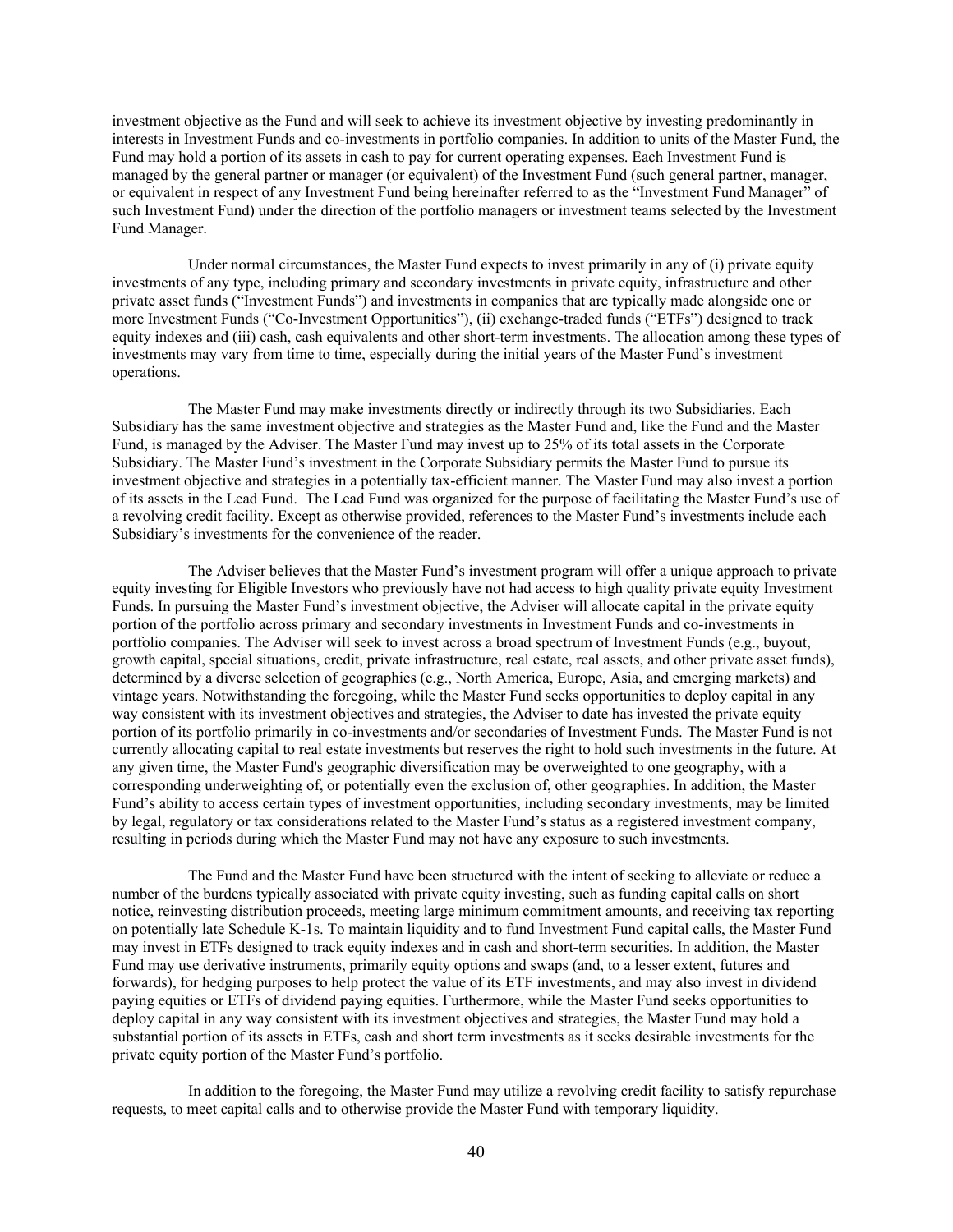The Master Fund has obtained an exemptive order from the SEC that permits the Master Fund to invest alongside affiliates, including certain public or private funds managed by the Adviser and its affiliates, subject to certain terms and conditions.

### **Investment Philosophy**

Registered investment companies, such as the Fund and the Master Fund, are generally subject to significant regulatory restrictions with respect to selling securities short and using leverage and derivatives. The Investment Funds generally are not subject to the same investment restrictions as the Master Fund or the Fund, and are generally subject to few investment limitations, including investment limitations under the 1940 Act or the Code. While the 1940 Act applies to the Master Fund and the Fund, the Investment Funds are not subject to the 1940 Act.

By investing in the Fund, Investors gain access to funds managed by Investment Fund Managers whose services are generally not available to the investing public, or who may otherwise restrict the number and type of persons whose money will be managed. Investing in the Fund also permits Investors to invest with Investment Fund Managers without being subject to the high minimum investment requirements typically charged by such Investment Fund Managers. The Fund should also benefit from its exposure to a number of different investment styles. Investing through various Investment Fund Managers that employ different strategies may reduce the volatility inherent in a direct investment by the Fund with a single Investment Fund Manager.

### **Investment Strategies**

The Master Fund seeks to provide investors with long-term capital appreciation by, after the initial investment period, investing a substantial portion of its assets in a diverse portfolio of Investment Funds.

The principal elements of the Adviser's investment strategy include: (i) allocating the assets of the Master Fund across Investment Funds, portfolio companies, and other assets; (ii) seeking to secure access to attractive investment opportunities that the Adviser believes offer attractive value; (iii) seeking to manage the Master Fund's investment level and liquidity using the Adviser's commitment strategy; and (iv) seeking to manage risk through ongoing monitoring of the portfolio.

- *Asset Allocation.* With respect to Investment Funds, the Master Fund will define a strategic asset allocation that seeks to benefit from long-term diverse investments through exposure to different geographic markets, investment types, and vintage years. The Adviser seeks to implement a proactive approach to portfolio construction, defining strategic goals and reviewing the portfolio's development on an on-going basis. This approach enables the Adviser to construct portfolios that the Adviser believes are appropriately diverse and reflect the Adviser's assessment of sector and valuation themes. To seek to achieve the targeted strategic asset allocation, the Master Fund will allocate its capital among primary and secondary investments in Investment Funds and pursue co-investment opportunities alongside Investment Funds.
- *Access.* The Fund will seek to provide Investors with access to investments that are generally unavailable to the investing public due to resource requirements and high investment minimums.
- *Commitment Strategy.* The Adviser intends to manage the Master Fund's commitment strategy with a view towards balancing liquidity while maintaining a high level of investment.
- *Risk Management.* The long-term nature of private equity investments requires a commitment to ongoing risk management. The Adviser seeks to maintain close contact with the Investment Fund Managers and to monitor the performance of individual Investment Funds and co-investments by tracking operating information and other pertinent details.

**No guarantee or representation is made that the investment program of the Fund, the Master Fund, or any Investment Fund will be successful, that the various Investment Funds selected will produce positive returns or that the Fund and the Master Fund will achieve their investment objective. The Adviser also may invest the Master Fund's assets in Investment Funds that engage in investment strategies other than those described in this Prospectus, and may sell the Master Fund's portfolio holdings at any time.**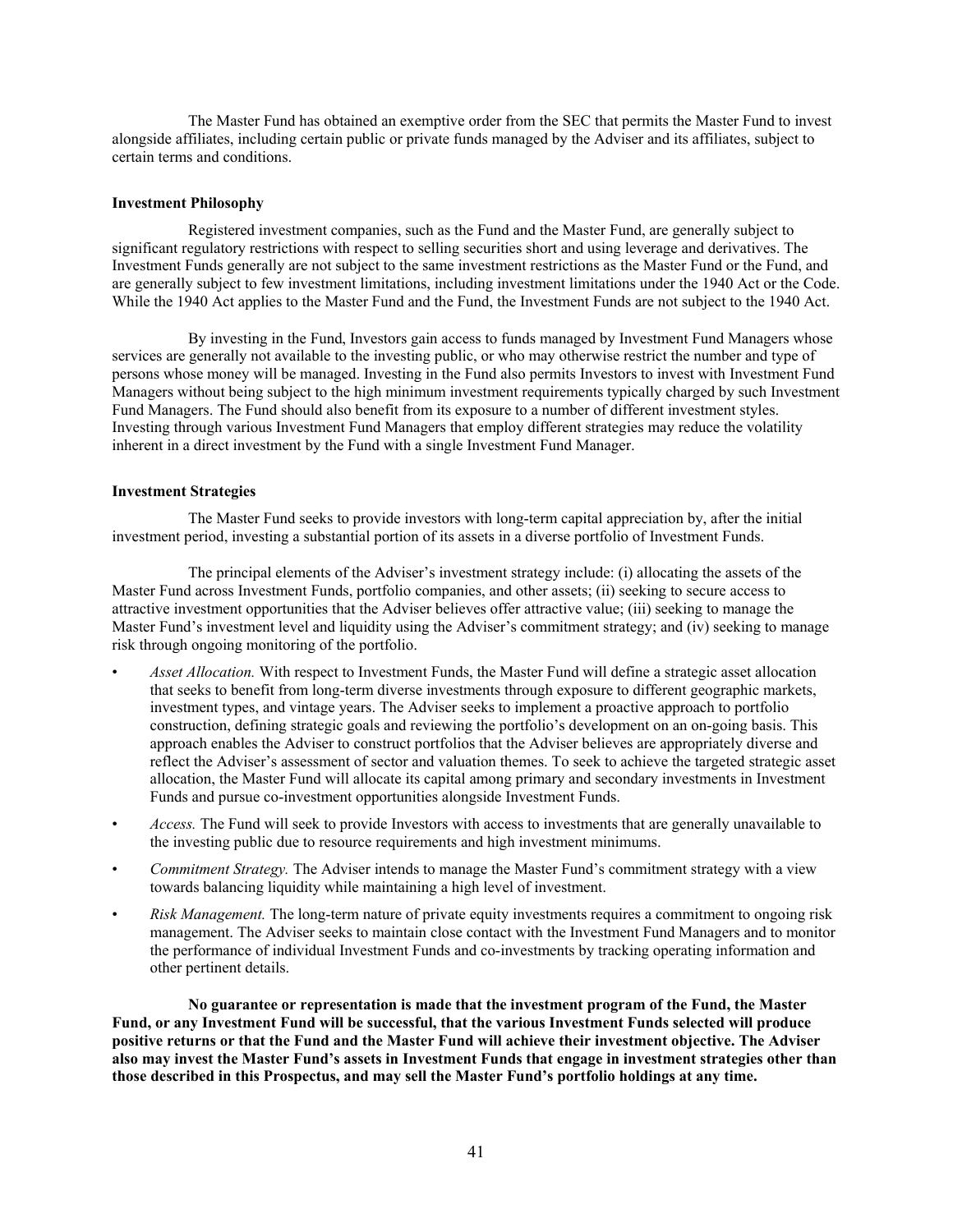### **Private Equity**

Private equity is a common term for investments that are typically made in non-public companies through privately negotiated transactions. Private equity investors generally seek to acquire quality assets at attractive valuations and use operational expertise to enhance value and improve portfolio company performance. Buyout funds acquire private and public companies, as well as divisions of larger companies. Private equity specialists then seek to uncover value enhancing opportunities in portfolio companies, unlock the value of the portfolio company and reposition it for sale at a multiple of invested equity.

Private equity investments are typically made in non-public companies through privately negotiated transactions. Private equity investments may be structured using a range of financial instruments, including common and preferred equity, convertible securities, subordinated debt and warrants or other derivatives.

Private equity funds, often organized as limited partnerships, are the most common vehicles for making private equity investments. In such funds, investors usually commit to provide up to a certain amount of capital when requested by the fund's manager or general partner. The general partner then makes private equity investments on behalf of the fund. The fund's investments are usually realized, or "exited" after a three to seven year holding period through a private sale, an initial public offering (IPO) or a recapitalization. Proceeds of such exits are then distributed to the fund's investors. The funds themselves typically have a term of ten to thirteen years.

The private equity market is diverse and can be divided into several different segments. These include the type and financing stage of the investment, the geographic region in which the investment is made and the vintage year.

Investments in private equity have increased significantly over the last 20 years, driven principally by large institutional investors seeking increased returns and portfolio efficiency. It is now common for large pension funds, endowments and other institutional investors to allocate significant assets to private equity.

#### **Buyouts, Growth Capital, Special Situations, Venture Capital/Other**

In the private equity asset class, the term "financing stage" is used to describe investments (or funds that invest) in companies at a certain stage of development. The different financing stages may have distinct risk, return and correlation characteristics, and play different roles within a diverse private equity portfolio. Broadly speaking, private equity investments can be broken down into four financing stages: buyout, growth capital, special situations, and venture capital. These categories may be further subdivided based on the investment strategies that are employed (e.g., credit investments or real estate investments).

- *Buyouts.* Control investments in established, cash flow positive companies are usually classified as buyouts. Buyout investments may focus on small-, mid-, large-, or mega-capitalization companies, and such investments collectively represent a substantial majority of the capital deployed in the overall private equity market. The use of debt financing, or leverage, is prevalent in buyout transactions – particularly in the largeand mega-cap segment. Overall, debt financing typically makes up 50-70% of the price paid for a company.
- *Growth Capital.* Typically involves minority investments in established companies with strong growth characteristics. Companies that receive growth capital investments typically are profitable businesses that need capital for organic and acquisition growth strategies and shareholder liquidity.
- *Special Situations.* A broad range of investments including mezzanine, distressed debt, infrastructure, energy/utility investing and turnarounds may be classified as special situations.
- *Venture Capital/Other.* Investments in new and emerging companies are usually classified as venture capital. Such investments are often in technology and healthcare-related industries. Companies financed by venture capital are generally not cash flow positive at the time of investment and may require several rounds of financing before the company can be sold privately or taken public. Venture capital investors may finance companies along the full path of development or focus on certain sub-stages (usually classified as seed, early and late stage) in partnership with other investors. It is not anticipated that venture capital will be a meaningful portion of the Master Fund's allocations.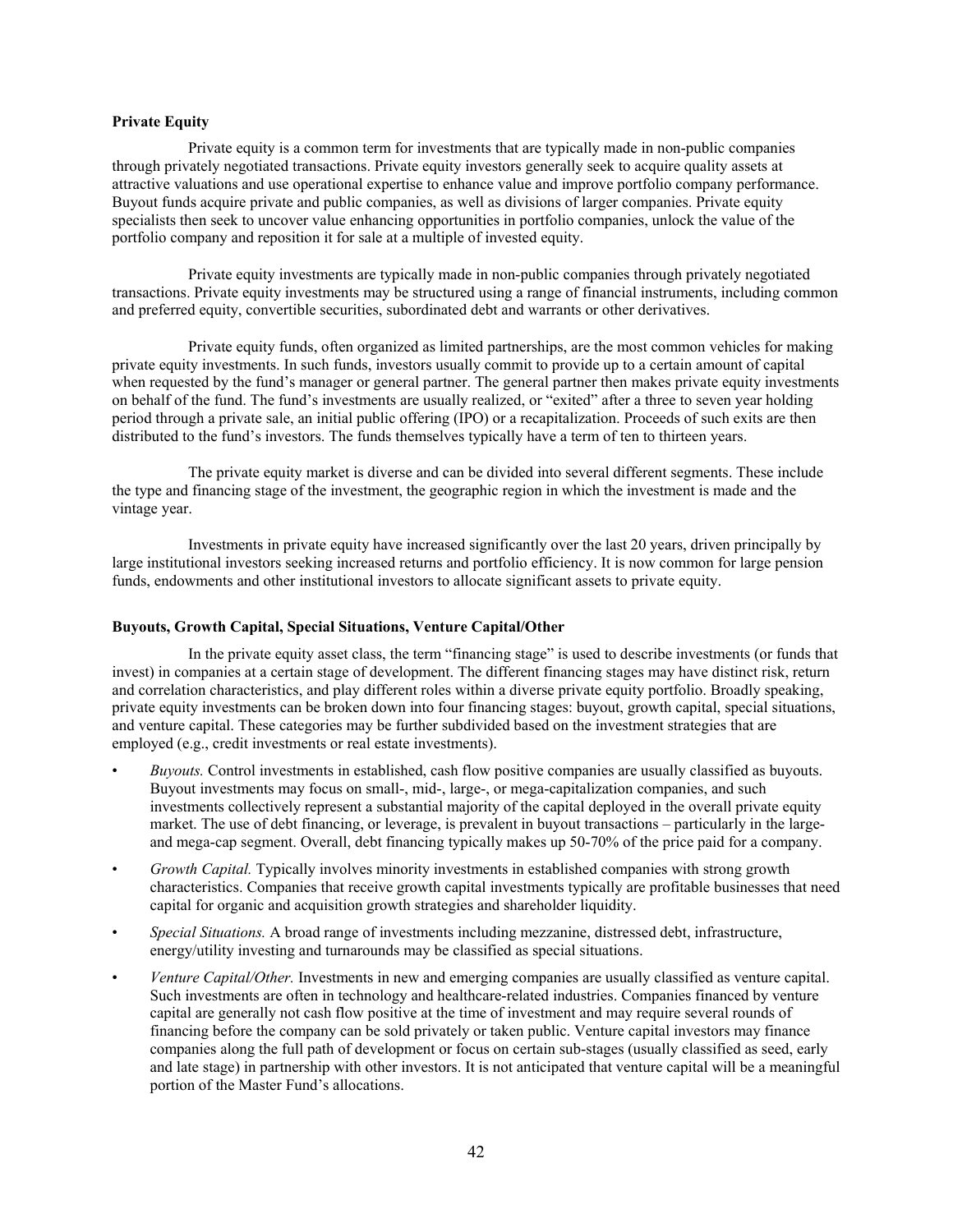# **Private Equity Investment Types**

Some of the investments that the Adviser will consider with respect to the Master Fund include, but are not limited to:

• *Primary Investments.* Primary investments (primaries) are interests or investments in newly established private equity funds that are typically acquired by way of subscription during their fundraising period. Most private equity fund sponsors raise new funds only every two to four years, and many top-performing funds are closed to new investors. Because of the limited windows of opportunity for making primary investments in particular funds, strong relationships with leading fund sponsors are highly important for primary investors.

Primary investors subscribe for interests during an initial fundraising period, and their capital commitments are then used to fund investments in a number of individual operating companies during a defined investment period. The investments of the fund are usually unknown at the time of commitment, and investors typically have little or no ability to influence the investments that are made during the fund's life. Because primary investors must rely on the expertise of the fund manager, an accurate assessment of the manager's capabilities is essential.

Primary investments typically exhibit a value development pattern, commonly known as the "J-curve," in which the fund's net asset value typically declines moderately during the early years of the fund's life as investment-related fees and expenses are incurred before investment gains have been realized. As the fund matures and portfolio companies are sold, the pattern typically reverses with increasing net asset value and distributions to fund investors. There can be no assurance, however, that any or all primary investments made by the Master Fund will exhibit this pattern of investment development. Primary investments are usually ten to thirteen years in duration, while underlying investments in portfolio companies generally have a three to seven year duration, if not longer.

- *Secondary Investments.* Secondary investments (secondaries) are interests in existing private equity funds that are acquired in privately negotiated transactions, typically after the end of the private equity fund's fundraising period. Secondary investments may play an important role in a diverse private equity portfolio. Because secondaries typically already have invested in portfolio companies, they are viewed as more mature investments than primaries and further along in their development pattern. As a result, their investment returns may not exhibit a pronounced J-curve pattern expected to be achieved by primaries in their early stages. In addition, secondaries typically provide earlier distributions than primaries. Past performance is not indicative of future results. There can be no assurance, however, that any or all secondary investments made by the Master Fund will exhibit this pattern of investment development. In addition, the Master Fund's ability to access secondary investments may be limited by legal, regulatory or tax considerations related to the Master Fund's status as a registered investment company, resulting in periods during which the Master Fund may not have any exposure to such investments.
- *Direct Investments/Co-Investments.* Direct investments involve acquiring (directly or indirectly) an interest in securities issued by an operating company. Co-investments represent opportunities to separately invest in specific portfolio companies that are otherwise represented in an Investment Fund. Such investments are typically made as co-investments alongside private equity funds, and are usually structured such that the lead investor holds a controlling interest. Co-investments are typically offered to Investment Fund investors when the Investment Fund Manager believes that there is an attractive investment for the Investment Fund but the total size of the potential holding exceeds the targeted size for the Investment Fund. Direct investments and co-investments, unlike investments in Investment Funds, generally do not bear an additional layer of fees or bear significantly reduced fees. It is anticipated that Co-Investment Vehicles will be formed and managed by third-party fund managers and that neither the Adviser nor the Fund or Master Fund will be able to exercise day to day control over the Co-Investment Vehicles.

# **Portfolio Allocation**

After the initial investment period, the Master Fund's investment process will begin with an allocation framework among: (i) primary and secondary private equity investments and co-investments in portfolio companies; (ii) buyout, growth capital, credit, distressed investments, special situations investments, private infrastructure funds, real estate, real assets, and other private asset funds; and (iii) investments focused in North America, Europe, Asia,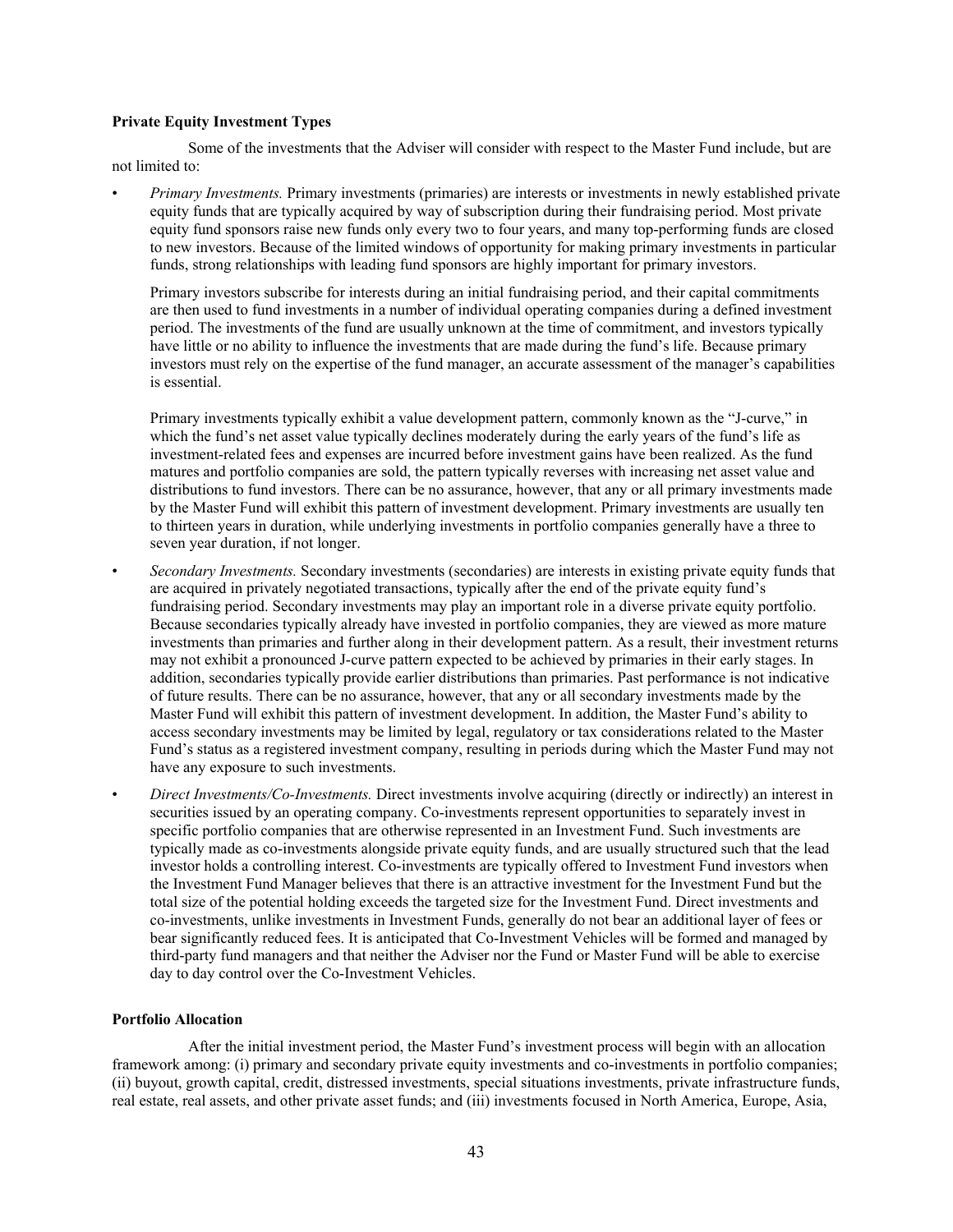and emerging markets. The framework also provides for diverse allocations over vintage years and with respect to individual investments. It is expected that through such diversification, the Master Fund may be able to achieve more consistent returns and lower volatility than would generally be expected if its portfolio were more concentrated in a single fund, geography, sector, vintage year, or a smaller number of funds.

Because of the distinct cash flow characteristics associated with different types of private equity investments, asset allocation is based on both quantitative and qualitative factors.

Over time, the allocation ranges and commitment strategy may be adjusted based on the Adviser's analysis of the private equity market, the Master Fund's existing portfolio at the relevant time, or other pertinent factors.

The Adviser intends to manage the Master Fund's commitment strategy with a view towards balancing liquidity while maintaining a high level of investment. Commitments to private equity funds generally are not immediately invested. Instead, committed amounts are drawn down by private equity funds and invested over time, as underlying investments are identified—a process that may take a period of several years. As a result, without an appropriate commitment strategy, a significant exposure to private equity investments could be difficult to achieve. The Adviser will seek to address this challenge using a commitment strategy designed to provide an appropriate investment level. As disclosed above, the private equity portion of the Master Fund's portfolio to date has been comprised mainly of co-investments and secondary investments and will evolve over time to include primary investments. As such, the proportion of assets allocated to secondary investments, primary investments, and coinvestments will depend on the maturity profile of the existing portfolio and the cash flows into the Master Fund and will be managed to achieve a stated investment strategy. Furthermore, the Master Fund may over-commit to private equity investments—both primaries and secondaries—to provide an appropriate investment level. The Master Fund's exposure to certain types of investments (particularly secondaries) has been minimal at times and may continue to vary depending on legal, regulatory or tax considerations. See "Types of Investments and Related Risk Factors."

To maintain liquidity and to fund Investment Fund capital calls, the Master Fund may invest in ETFs designed to track equity indexes and cash and short term securities. In addition, the Fund may use derivative instruments, primarily equity options and swaps, for hedging purposes to help protect the value of its ETF investments, and may also invest in dividend paying equities or ETFs of dividend paying equities. Furthermore, and as described previously, while the Master Fund seeks opportunities to deploy capital in any way consistent with its investment objectives and strategies, the Master Fund may hold a substantial portion of the Master Fund's assets in ETFs, cash and short term investments as it seeks desirable investments for the private equity portion of the Master Fund's portfolio.

The Master Fund's asset allocation with respect to the private equity portion of its portfolio, when fully deployed, is expected to be as noted below. The Adviser expects that even when the Master Fund's assets are fully invested, a substantial portion of the Master Fund's assets may consist of liquid assets, including ETFs, high quality fixed income securities, money market instruments, money market mutual funds, and other short-term securities, and cash or cash equivalents. At any given time, the Master Fund's geographic diversification may be overweighted to one geography, with a corresponding underweighting of, or potentially even the exclusion of, other geographies.

# **Asset Allocation**

| Financing Stage                                     |                |
|-----------------------------------------------------|----------------|
| Buyout                                              | $40\% - 100\%$ |
| Growth Capital                                      | $0\% - 20\%$   |
| Special Situations/Real Estate/Other Private Assets | $0\% - 40\%$   |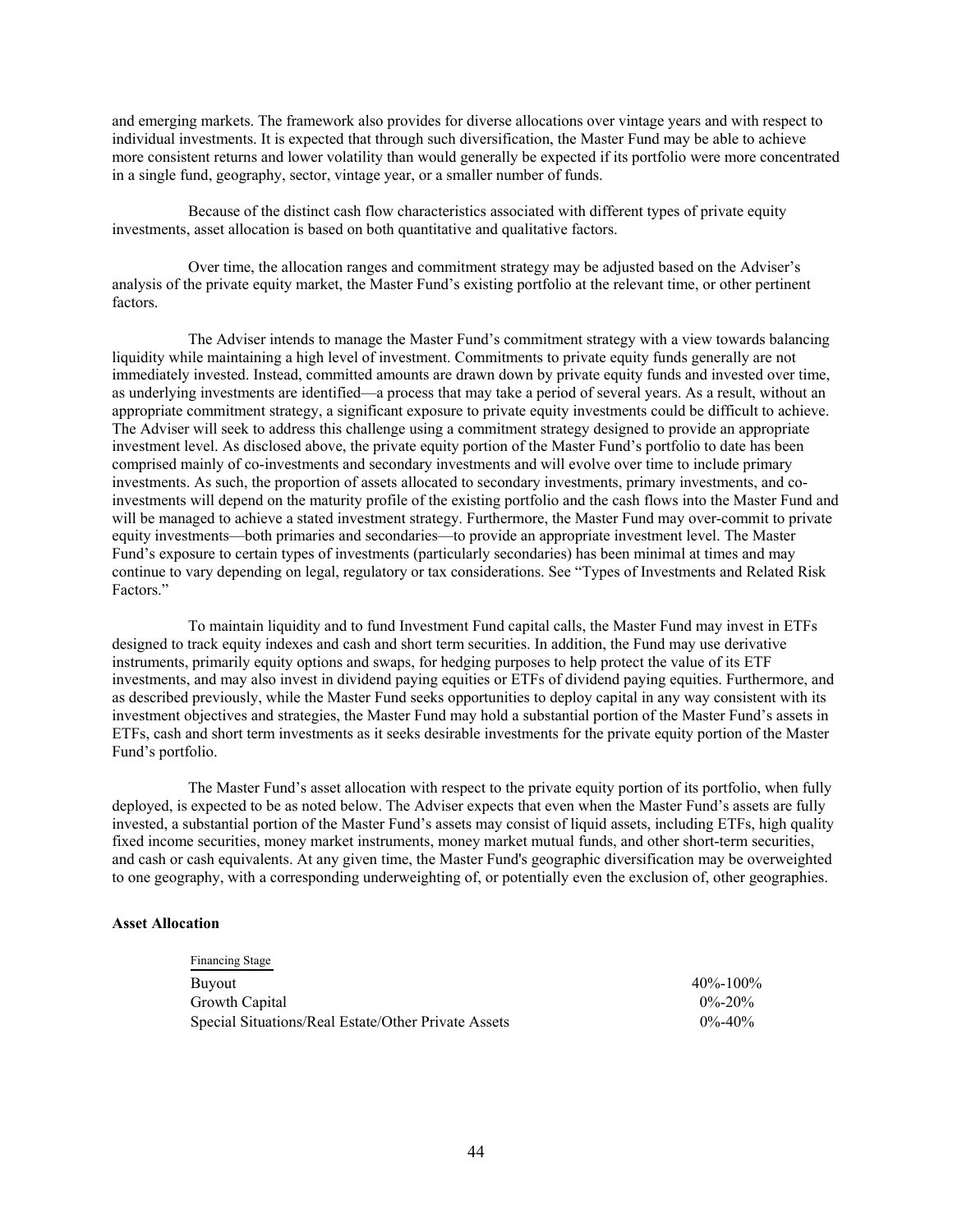| Geographic Region      |                |
|------------------------|----------------|
| North America          | $20\% - 100\%$ |
| Europe                 | $0\% - 40\%$   |
| Asia and Rest of World | $0\% - 40\%$   |

### **Hedging Techniques**

From time to time, the Adviser may employ various hedging techniques in an attempt to reduce certain potential risks to which the Master Fund's portfolio may be exposed. These hedging techniques may involve the use of derivative instruments, including swaps, exchange-listed and over-the-counter put and call options, futures, and forward contracts.

To the extent that the Master Fund's potential exposure in a derivatives transaction is covered by the segregation of cash or liquid assets or otherwise, the Fund and the Master Fund believe that such instruments do not constitute senior securities under the 1940 Act and, accordingly, will not treat them as being subject to the borrowing restrictions of the Fund and the Master Fund.

### **Temporary Defensive Strategies**

The Master Fund may, from time to time in its sole discretion, significantly alter its portfolio as a temporary defensive strategy. A defensive strategy may be employed as an alternative to, or in conjunction with, an option hedging strategy if, in the judgment of the Adviser, the performance of ETFs is likely to be adversely affected by current or anticipated economic, financial, political, or social factors. For defensive purposes, the Master Fund may invest without limit in short-term securities, including high-quality commercial paper, obligations of banks and savings institutions, U.S. Government securities, government agency securities, and repurchase agreements, or it may retain funds in cash. When the Master Fund is invested defensively, it may not meet its investment objective. In addition, the Master Fund may, in the Adviser's sole discretion, hold cash, cash equivalents, other short-term securities or investments in money market funds in significant amount while the Master Fund seeks opportunities to deploy capital in any way consistent with its investment objectives and strategies, pending investment, in order to fund anticipated repurchases, expenses of the Master Fund, or other operational needs, or otherwise in the sole discretion of the Adviser.

#### **Investment Selection**

### Primaries

After the initial investment period, the Adviser intends to invest in a broad spectrum of Investment Funds, determined by a diverse selection of strategies, Investment Fund Managers, geographies, and vintage years. The Adviser's manager selection process seeks to pick high-quality Investment Fund Managers from a broad range of opportunities by incorporating both a top-down and a bottom-up approach. The top-down process seeks to analyze whether each Investment Fund Manager fits within the overall target strategy allocations for the Master Fund, while the bottom-up process seeks to identify the relevant strengths and weaknesses of each Investment Fund Manager and identify the Investment Fund Managers with the greatest potential to deliver superior performance within a given market. The Adviser will select Investment Funds on the basis of strategy, availability, pricing (in the case of secondaries and co-investments), and various qualitative and quantitative criteria, including its analysis of actual and projected cash flows and past performance of an Investment Fund Manager during various time periods and market cycles; and an Investment Fund Manager's reputation, experience, expertise, and adherence to its investment philosophy. Opportunities are sourced through a network of relationships with intermediaries, agents, and investors, and then individually evaluated by the Adviser's and its affiliates' investment professionals using its selection process. See "Investment Program—Due Diligence" below.

#### Secondaries

With respect to investments in secondaries, the Adviser's approach to the market is driven by a strategic approach to asset allocation, value investing, and a focus on asset quality. The Adviser seeks to implement a proactive approach to asset allocation, deciding on strategic goals and reviewing the portfolio's development on an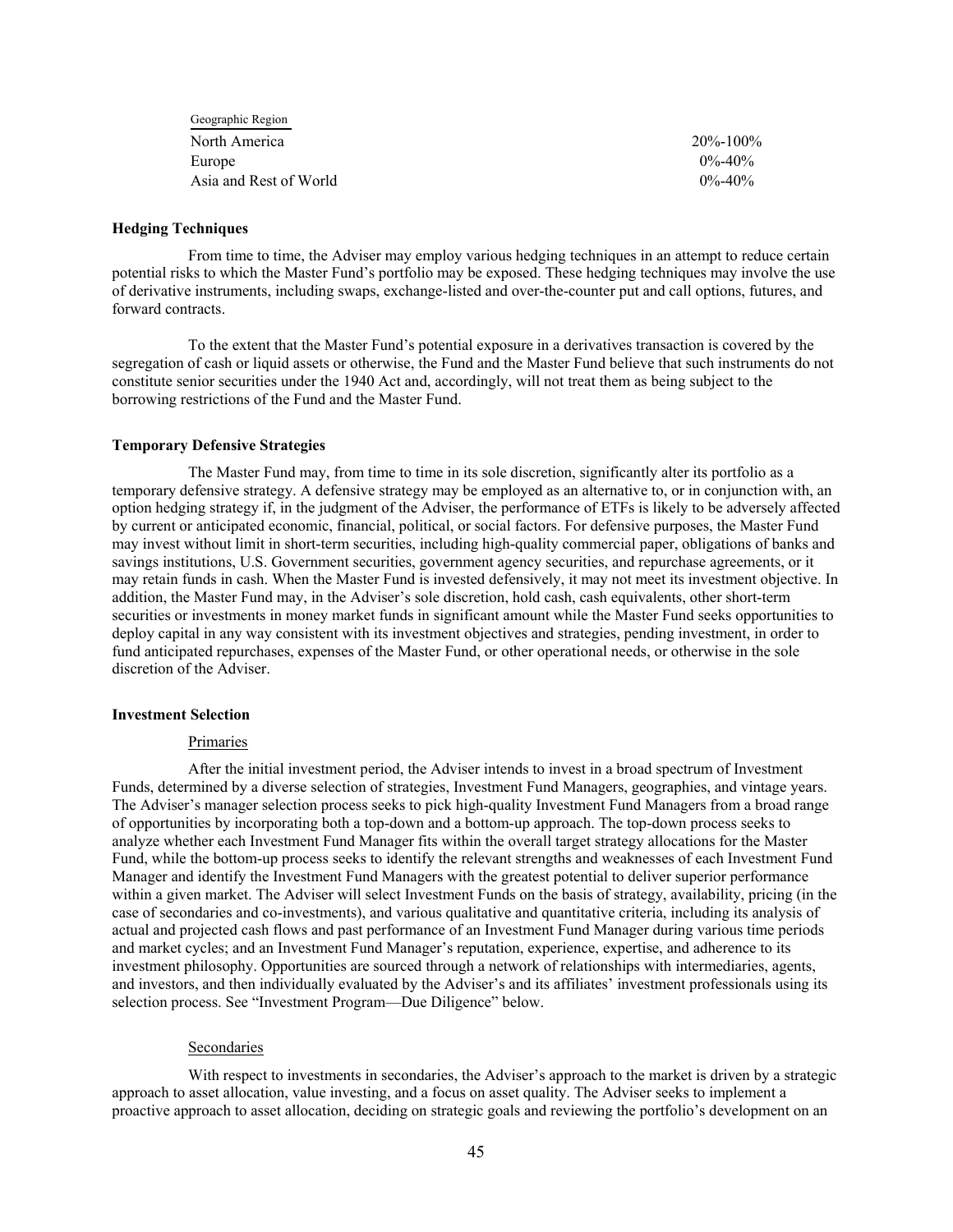on-going basis. This approach enables the Adviser to construct portfolios it believes are appropriately diverse and reflect the Adviser's assessment of sector and valuation themes. The Adviser seeks opportunities to invest in portfolios of assets at a discount to their intrinsic worth, with an emphasis on finding relative value across markets. Opportunities are assessed by reference to cyclically adjusted measures of value on a sector basis, incorporating earnings multiples, dividend ratios, and book value measures, as appropriate. These valuation metrics are used to help support the Adviser's philosophy of focusing on and prioritizing entry value, and helping to identify and favor those assets that the Adviser believes are the most attractively priced secondary transaction opportunities available in the market for the Master Fund at a particular point in time. A key consideration informing the Adviser's secondary investment strategy is manager and asset quality. In sourcing opportunities, the Adviser focuses on funds from historically high-performing management groups, with a close alignment of the Investment Fund Manager's incentives with those of investors, and on developing a diverse portfolio of quality underlying assets with the characteristics to provide upside potential as well as resilience in downside scenarios.

### Co-Investments

The Adviser seeks to identify co-investment opportunities for the Master Fund from a select group of Investment Fund Managers with which the Adviser generally has long-standing relationships. Co-investments are managed by primary fund managers that are screened, analyzed, and monitored by the Adviser. The Adviser focuses on Investment Fund Managers with strong sector expertise and resulting operational capabilities that are well positioned to source, operationally improve, and exit companies successfully. This framework of manager selection within the Adviser's investment programs, and the Adviser's evaluation of current market conditions, determines the amount, quality, and type of co-investments the Adviser is likely to originate.

# **Affiliated Transactions**

The Master Fund has obtained exemptive relief from the SEC permitting the Master Fund to invest alongside other funds managed by the Adviser or its affiliates in a manner consistent with the Master Fund's investment objective and strategies. Pursuant to such exemptive relief, the Master Fund generally is permitted to invest alongside such affiliates if a "required majority" (as defined in Section 57(o) of the 1940 Act) of the Master Fund's Independent Directors concludes that (1) the terms of the transaction, including the consideration to be paid, are reasonable and fair to the Master Fund and its shareholders and do not involve overreaching in respect of the Master Fund or its shareholders on the part of any person concerned, (2) the transaction is consistent with the interests of the Master Fund's shareholders and is consistent with the Master Fund's investment objective and strategies, and (3) the investment by any of the Adviser's affiliates would not disadvantage the Master Fund, and the Master Fund's participation would not be on a basis different from or less advantageous than that on which any of the Adviser's affiliates are investing.

# **Due Diligence**

The Adviser and its personnel use a range of resources to identify and source the availability of promising Investment Funds and co-investment opportunities. The Adviser's diligence process focuses on risk management and investment and operational diligence. The Adviser will select investment strategies and Investment Funds on the basis of availability, pricing in the case of secondaries and various qualitative and quantitative criteria, including the Adviser's analysis of actual and projected cash flows and past performance of an Investment Fund Manager during various time periods and market cycles; and the Investment Fund Managers' reputation, experience, expertise, and adherence to investment philosophy. After making an investment in an Investment Fund, and as part of its ongoing diligence process, the Adviser will seek to: track operating information and other pertinent details; participate in periodic conference calls with Investment Fund Managers and onsite visits where appropriate; review audited and unaudited reports; and monitor turnover in senior Investment Fund personnel and changes in policies. In conjunction with the due diligence process, the tax treatment and legal terms of the investment are considered.

The Adviser and its personnel use a range of sources to identify, evaluate, select, and monitor investments for the Master Fund. The Adviser's investment professionals are involved throughout the process, and draw on the significant resources and insights available through its relationships with Investment Fund Managers. The Adviser's investment committees are responsible for portfolio allocation and final investment decisions.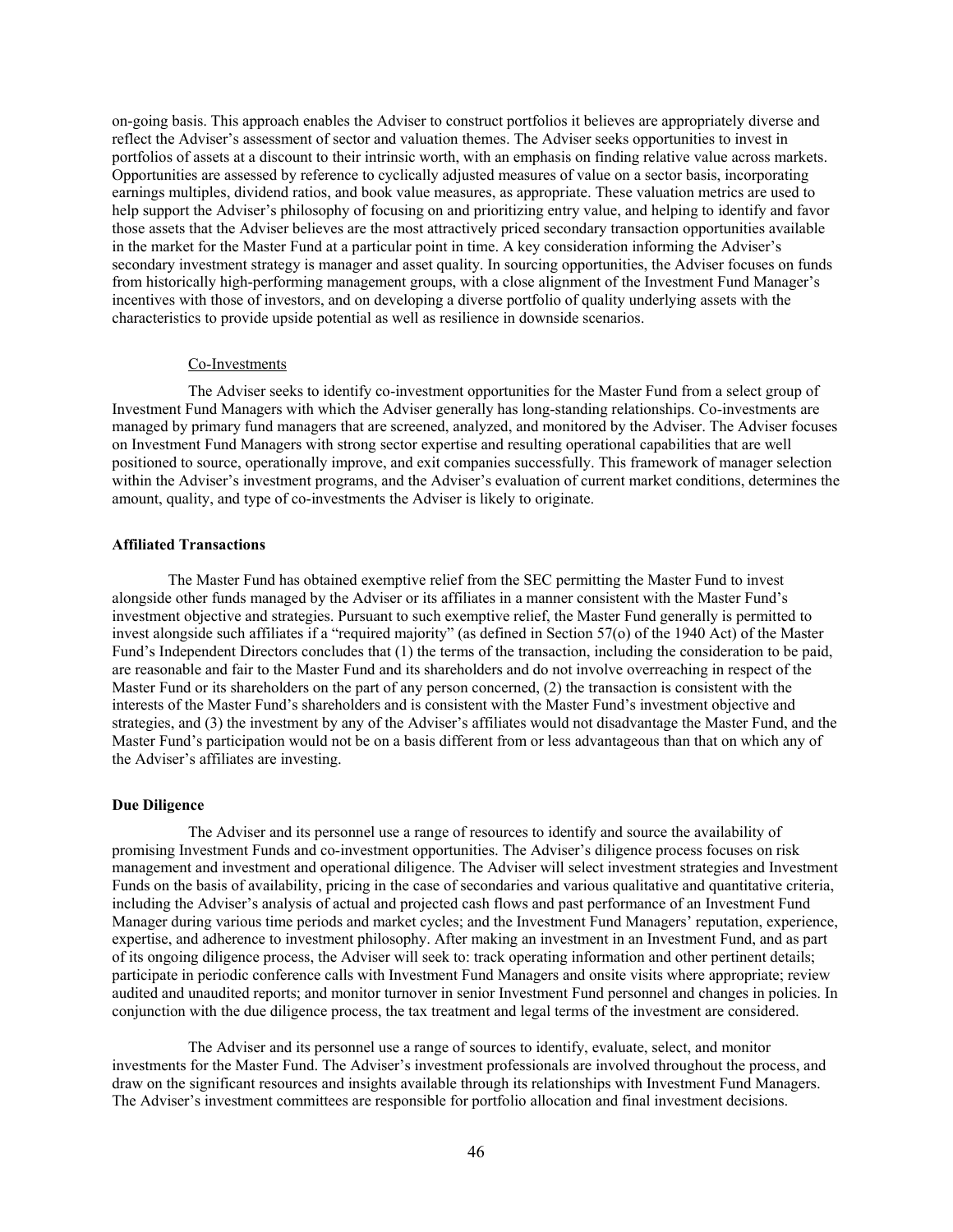The Adviser typically identifies prospective investments from multiple sources, including a network of intermediaries, agents, and investors. The Adviser seeks to maximize the number of available investment opportunities through active research of the market, industry relationships, meetings with managers before they become investable, and knowledge acquired throughout the primary, secondary, and co-investment teams.

Investment opportunities are typically subjected to initial screening. For primary investments, the initial screening is based on initial quantitative research and an introductory meeting with Investment Fund Managers. For secondary investments, deals are screened for other pertinent information, such as vendor motivations and objectives of the vendor, transaction details, and nature of the sale (proprietary or otherwise). For co-investments, the screening process is two-fold, taking account of both the Investment Fund Manager's credentials and the investment opportunity in the target portfolio company. The initial screening process for primary and secondary investment opportunities also incorporates the results of both bottom-up and top-down analyses. The Adviser's bottom-up investment process seeks to identify the Investment Fund Managers with the greatest potential to deliver superior performance within a given market and includes set of investment criteria designed to assess the likelihood of a manager generating superior returns in the future. Top-down analysis seeks to identify themes relevant to portfolio construction, such as key sectors, stages, and strategies, and includes consideration of macroeconomic outlook; strength of financial markets, in particular the strength and depth of the IPO and debt markets; merger and acquisitions activity; regulatory and political environment and deal flow in the underlying private equity market and market of potential private equity targets.

During its due diligence process for primary investments, the Adviser expects to hold a series of onsite meetings with prospective Investment Fund Managers during which qualitative and quantitative evaluation processes may be applied. The Adviser may also hold discussions with underlying portfolio companies of the target Investment Fund or any predecessor fund. The Adviser typically reviews offering documents, performs a systematic analysis of an Investment Fund Manager's track record using proprietary due diligence models, and considers terms of the investment.

During its due diligence process for secondary investments, the Adviser conducts an evaluation of individual companies within the portfolio of the target Investment Funds and seeks to understand key terms, cash flows, valuations, performance, large portfolio company developments, availability of discounts, and historical performance of prior funds, if any. The Adviser also considers the tax issues and legal terms of the investment.

During its due diligence process for co-investments, the Adviser engages in a combination of qualitative and quantitative analysis, assessing the merits and risks of an investment opportunity as well as the capability and experience of the Investment Fund Manager. The Adviser will engage with the lead private equity firm to assess the risks of the business, the value creation thesis, financial performance, and market position. The Adviser typically will meet with management of the target operating company, review due diligence reports prepared on the target operating company, analyze the capital structure and the valuation of the target operating company, conduct financial modeling under various investment cases, and consider the exit strategies for the target company and the terms of the proposed investment.

While the summary above provides an overall framework of diligence processes anticipated to be used by the Adviser, it is not intended to be prescriptive or restrictive to the Adviser's investment work, as flexibility of approach is required. In particular, it should be noted that due diligence is necessarily and deliberately tailored to each investment and may differ across regions and in different situations, based on the experience and judgment of the investment professionals concerned.

After making an investment, and as part of its ongoing monitoring process, the Adviser will seek to (i) track operating information and other information regarding the investment; (ii) participate in periodic conference calls with Investment Fund Managers and conduct onsite visits where appropriate; (iii) review audited and unaudited reports relating to the investment; and (iv) monitor turnover in senior Investment Fund Manager personnel and changes in investment and operational policies and guidelines. In performing some of its due diligence activities, the Adviser will be required to rely on the Investment Fund Managers. No assurance can be given that all performance and other data sought by the Adviser will be accurate or will be provided on a timely basis or in the manner requested.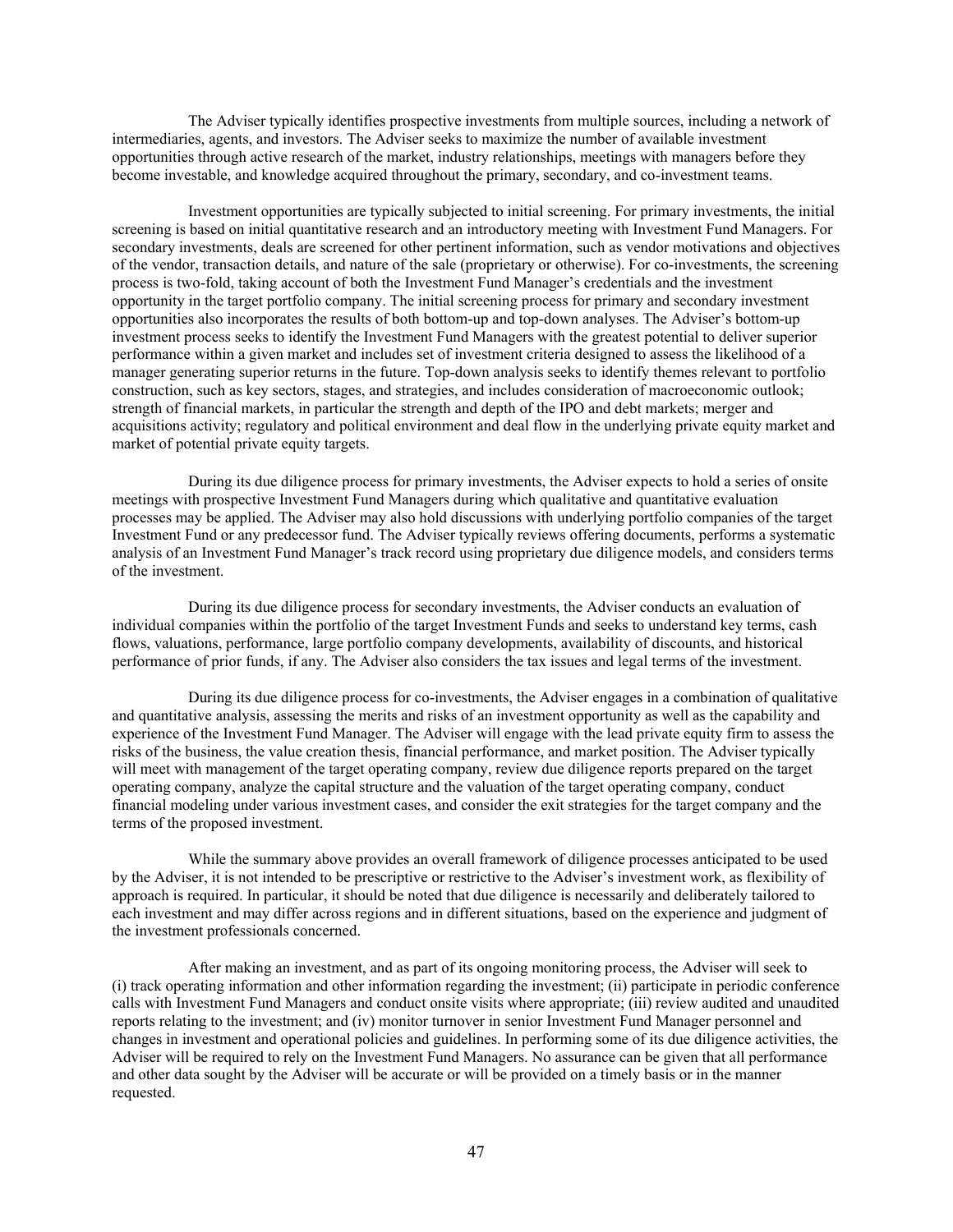The Adviser uses its private equity investment experience through various economic cycles and in different regional markets to inform its diversification strategies, thematic investment strategies, and due diligence process, and to seek to produce attractive risk-adjusted returns. The Adviser utilizes its due diligence and monitoring processes in assessing the past performance and future potential of investments.

# **Portfolio Construction**

The Adviser manages the Master Fund's portfolio with a view towards managing liquidity and maintaining a high investment level and maximizing capital appreciation. Accordingly, the Adviser may make investments and commitments based, in part, on anticipated future distributions from investments. The Adviser also takes other anticipated cash flows into account, such as those relating to new subscriptions, the tender of Units by Investors and any distributions made to Investors.

The Adviser intends to use a range of techniques to reduce the risk associated with the Master Fund's investment strategy. From time to time, these techniques may include, without limitation: (i) diversifying commitments across several geographies and vintage years; (ii) allocating capital among primary investments, secondary investments, and co-investment opportunities; (iii) actively managing cash and liquid assets; (iv) actively monitoring cash flows; (v) seeking to establish a credit line to provide liquidity to satisfy tender requests and capital call obligations, consistent with the limitations and requirements of the 1940 Act; (vi) seeking to invest in ETFs, cash, and short-term securities to provide liquidity to satisfy tender requests and capital calls, consistent with the limitations and requirements of the 1940 Act; and (vii) seeking the use of derivative instruments, primarily equity options and swaps, for hedging purposes to help protect the value of its ETF investments.

The Master Fund expects that a portion of its holdings will consist of liquid assets for purposes of liquidity management. To enhance the Fund's liquidity, particularly in times of possible net outflows through the tender of Units by investors, the Adviser may sell certain of the Master Fund's assets.

After the initial investment period, the Adviser will seek to allocate Master Fund assets among the Investment Funds that, in its view, represent attractive investment opportunities. Allocation depends on the Adviser's assessment of the potential risks and returns of various investment strategies that the Investment Funds utilize as well as expected cash flows of such strategies. The Adviser generally seeks to invest the Master Fund's assets in Investment Funds whose expected risk-adjusted returns are deemed attractive.

The Fund and the Master Fund are both "non-diversified" funds under the 1940 Act. See "Types of Investments and Related Risk Factors—Non-Diversified Status." The Adviser believes, however, that the Master Fund should generally maintain a portfolio of Investment Funds varied by underlying investment strategies, vintage year, geography, and financing stage to diminish the impact on the Fund of any one Investment Fund's losses or poor returns. There is no guarantee that the Master Fund will be able to avoid substantial losses as a result of poor returns with regards to any Investment Funds.

The Adviser will seek to limit the Master Fund's investment in any one Investment Fund or coinvestment to no more than 25% of the Master Fund's gross assets (measured at the time of investment). Where only voting securities may be available for purchase by the Master Fund, the Master Fund may seek to create by contract the same result as owning a non-voting security by entering into a contract, typically before the initial purchase, to relinquish the right to vote in respect of its investment.

The Investment Funds generally are not subject to the Master Fund's or the Fund's investment restrictions and are generally subject to few investment limitations, including investment limitations under the 1940 Act or the Code. While the 1940 Act applies to the Master Fund and the Fund, the Investment Funds are not subject to the 1940 Act.

There can be no assurance that the Fund's or the Master Fund's investment program will be successful, that the objectives of the Fund or the Master Fund with respect to liquidity management will be achieved or that the Master Fund's portfolio design and risk management strategies will be successful. Prospective Investors should refer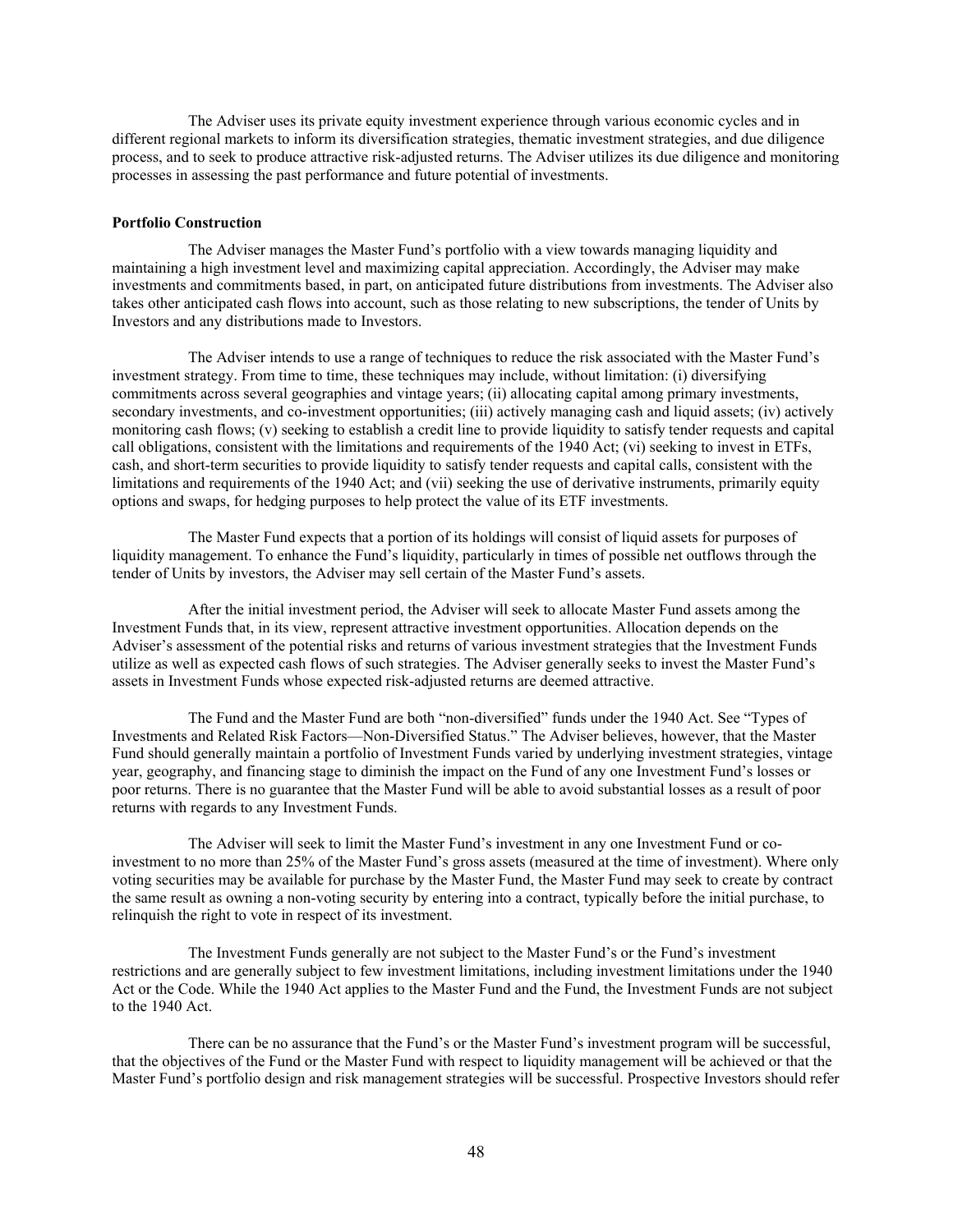to the discussion of the risks associated with the investment strategy and structure of the Fund found under "Types of Investments and Related Risk Factors."

#### **TYPES OF INVESTMENTS AND RELATED RISK FACTORS**

# **General Risks**

Investing in the Fund involves risks, including those associated with investments made by the Investment Funds in which the Master Fund invests. References in this section to the "Master Fund" also include each Subsidiary, which shares the same risks as the Master Fund.

Investment Risk. All investments risk the loss of capital. The value of the Fund's total net assets should be expected to fluctuate. To the extent that the Fund's portfolio (which, for this purpose, means the aggregate investments held by the Master Fund) is concentrated in securities of a single issuer or issuers in a single sector, the risk of any investment decision is increased. An Investment Fund's use of leverage is likely to cause the Fund's average net assets to appreciate or depreciate at a greater rate than if leverage were not used.

An investment in the Fund involves a high degree of risk, including the risk that the Investor's entire investment may be lost. No assurance can be given that the Master Fund's and Fund's investment objective will be achieved. The Fund's performance depends upon the Adviser's selection of Investment Funds, the allocation of offering proceeds thereto and the performance of the Investment Funds. The Investment Funds' investment activities involve the risks associated with private equity investments generally. Risks include adverse changes in national or international economic conditions, adverse local market conditions, the financial conditions of portfolio companies, changes in the availability or terms of financing, changes in interest rates, exchange rates, corporate tax rates and other operating expenses, environmental laws and regulations, and other governmental rules and fiscal policies, energy prices, changes in the relative popularity of certain industries or the availability of purchasers to acquire companies, and dependence on cash flow, as well as acts of God, uninsurable losses, labor strikes, war, terrorism, cyberterrorism, major or prolonged power outages or network interruptions, earthquakes, hurricanes, floods, fires, epidemics or pandemics and other factors which are beyond the control of the Master Fund, the Fund or the Investment Funds. Although the Adviser will attempt to moderate these risks, no assurance can be given that (i) the Investment Funds' investment programs, investment strategies and investment decisions will be successful; (ii) the Investment Funds will achieve their return expectations; (iii) the Investment Funds will achieve any return of capital invested; (iv) the Fund's or the Master Fund's investment activities will be successful; or (v) Investors will not suffer losses from an investment in the Fund.

All investments made by the Investment Funds risk the loss of capital. The Investment Funds' results may vary substantially over time.

Investment Discretion; Dependence on the Adviser. The Adviser has complete discretion to select the Investments Funds as opportunities arise. The Fund, and, accordingly, Investors, must rely upon the ability of the Adviser to identify and implement investments for the Master Fund ("Master Fund Investments") consistent with the Fund's investment objective and consistent with prospectus disclosure. Investors will not receive or otherwise be privy to due diligence or risk information prepared by or for the Adviser in respect of the Master Fund Investments. Through the Fund's interest in the Master Fund, the Fund's assets are indirectly invested in the Master Fund Investments. The Adviser has the authority and responsibility for portfolio construction, the selection of Master Fund Investments and all other investment decisions for the Master Fund. The success of the Fund depends upon the ability of the Adviser to develop and implement investment strategies that achieve the investment objective of the Fund and the Master Fund. Investors will have no right or power to participate in the management or control of the Fund, the Master Fund or the Master Fund Investments, or the terms of any such investments. There can be no assurance that the Adviser will be able to select or implement successful strategies or achieve their respective investment objectives. The Fund is organized to provide Investors access to a multi-strategy investment program and not an indirect way for Investors to gain access to any particular Investment Fund.

Master-Feeder Structure. The Fund and the Master Fund are part of a "master-feeder" structure. The Master Fund may accept investments from other investors, including other investment vehicles that are managed or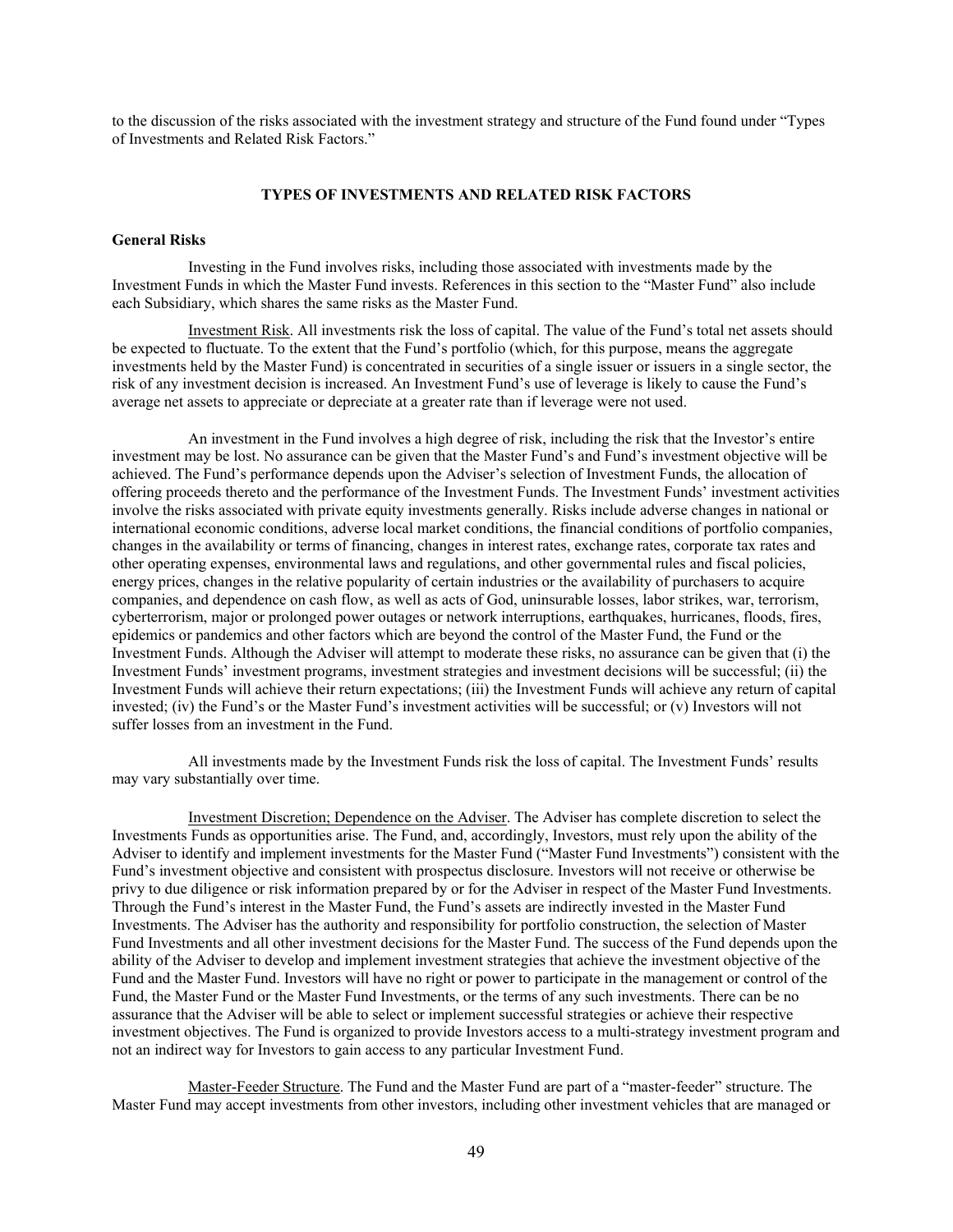sponsored by the Adviser or the Sponsor, or an affiliate thereof, which may or may not be registered under the 1940 Act and which may be established in jurisdictions outside of the U.S. Because each feeder fund may be subject to different investment minimums, feeder-specific expenses, and other terms, one feeder fund may offer access to the Master Fund on more attractive terms, or could experience better performance, than the Fund.

Because the Fund incurs expenses that may not be incurred by other investors investing directly or indirectly in the Master Fund, such investors may experience better performance than Investors in the Fund. Such other investors in the Master Fund may include other registered investment companies, the seed investor and other select investors. Substantial repurchase requests by investors of the Master Fund in a concentrated period of time could require the Master Fund to raise cash by liquidating certain of its investments more rapidly than might otherwise be desirable. This may limit the ability of the Adviser to successfully implement the investment program of the Master Fund and could have a material adverse impact on the Fund. Moreover, regardless of the time period over which substantial repurchase requests are fulfilled, the resulting reduction in the Master Fund's asset base could make it more difficult for the Master Fund to generate profits or recover losses. Investors will not receive notification of such repurchase requests and, therefore, may not have the opportunity to redeem their Units prior to or at the same time as the investors of the Master Fund that are requesting to have their Master Fund Interests repurchased. If other investors in the Master Fund, including the seed investor and other investment vehicles that are managed or sponsored by the Adviser or Sponsor or an affiliate thereof, request to have their Master Fund Interests repurchased, this may reduce the amount of the Fund's Master Fund Interests that may be repurchased by the Master Fund and, therefore, the amount of Units that may be repurchased by the Fund. See "Repurchases of Units and Transfers."

Limitations on Transfer; Units Not Listed; No Market for Units. The transferability of Units is subject to certain restrictions contained in the limited liability company agreement of the Fund, a copy of which is attached as Appendix A to this prospectus (the "LLC Agreement"). Units are not traded on any securities exchange or other market. No secondary market currently exists for Units. Although the Adviser and the Fund expect to recommend to the Board that the Fund offer to repurchase 5% of the Units on a quarterly basis, no assurances can be given that the Fund will do so and any particular recommendation may exceed such percentage. Consequently, Units should only be acquired by Investors able to commit their funds for an indefinite period of time.

Closed-End Fund; Liquidity Risks. The Fund is a non-diversified, closed-end management investment company designed primarily for long-term investors and is not intended to be a trading vehicle. An Investor should not invest in the Fund if the Investor needs a liquid investment. Closed-end funds differ from open-end management investment companies (commonly known as mutual funds) in that investors in a closed-end fund do not have the right to redeem their units on a daily basis at a price based on net asset value. Units in the Fund are not traded on any securities exchange or other market and are subject to substantial restrictions on transfer. Although the Fund may offer to repurchase Units from time to time, an Investor may not be able to tender its Units in the Fund for a substantial period of time.

Repurchase Risks. To provide liquidity to Investors, the Fund may, from time to time, offer to repurchase Units pursuant to written tenders by Investors. Repurchases will be made at such times, in such amounts and on such terms as may be determined by the Board, in its sole discretion. The Fund will conduct repurchase offers on a schedule and in amounts that will depend on the Master Fund's repurchase offers. With respect to any future repurchase offer, Investors tendering Units for repurchase must do so by a date specified in the notice describing the terms of the repurchase offer, which will generally be approximately 75 days prior to the date that the Units to be repurchased are valued by the Fund (the "Valuation Date"). Investors that elect to tender any Units for repurchase will not know the price at which such Units will be repurchased until the Fund's net asset value as of the Valuation Date is able to be determined. The Fund will only provide offers to repurchase concurrent with the Master Fund.

A 2.00% early repurchase fee will be charged by the Fund with respect to any repurchase of Units from an Investor at any time prior to the day immediately preceding the one-year anniversary of the Investor's purchase of Units. Such repurchase fee will be retained by the Fund and will benefit the Fund's remaining Investors. Units tendered for repurchase will be treated as having been repurchased on a "first in-first out" basis. An early repurchase fee payable by an Investor may be waived by the Fund in circumstances where the Board determines that doing so is in the best interests of the Fund.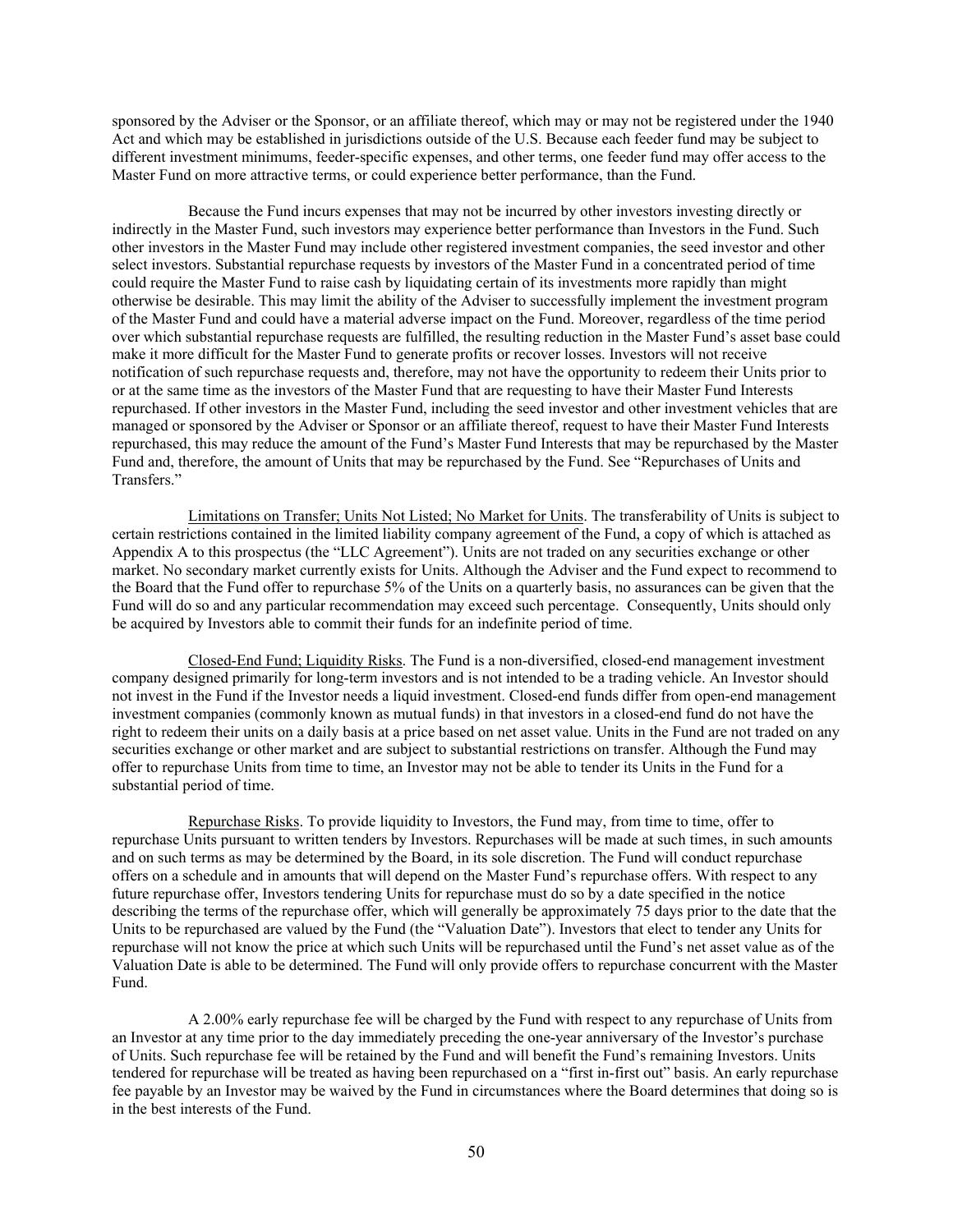The Master Fund may be limited in its ability to liquidate its holdings in Investment Funds to meet repurchase requests. Repurchase offers principally will be funded by cash and cash equivalents, as well as by the sale of certain liquid securities. Accordingly, the Fund may tender fewer Units than Investors may wish to sell, resulting in the proration of Investor repurchases, or the Fund may need to suspend or postpone repurchase offers if it is required to dispose of interests in Investment Funds and is not able to do so in a timely manner. See "Repurchases of Units and Transfers."

Substantial requests for the Fund to repurchase Units could require the Master Fund to liquidate certain of its investments more rapidly than otherwise desirable for the purpose of raising cash to fund the repurchases and could cause the Adviser to sell investments at different times than similar investments are sold by other investment vehicles advised by the Adviser. This could have a material adverse effect on the value of the Units and the performance of the Fund and the Master Fund. In addition, substantial repurchases of Units may decrease the Fund's total assets and accordingly may increase its expenses as a percentage of average net assets. If a repurchase offer is oversubscribed by Investors who tender Units, the Fund may extend the repurchase offer, repurchase a *pro rata* portion of the Units tendered, or take any other action permitted by applicable law. Under unusual market conditions, the Adviser and the Sponsor anticipate that they may not recommend to the Board that the Fund conduct a repurchase offer in any particular quarter if the Fund's repurchase offers in the two immediately preceding quarters were oversubscribed by a substantial amount in the opinion of the Adviser and the Sponsor. If a repurchase offer is oversubscribed, or if the Fund does not conduct a repurchase offer in any particular quarter, investors will have to wait until the next repurchase offer to make another repurchase request. As a result, investors may be unable to liquidate all or a given percentage of their investment in the Fund during a particular quarter.

Distributions In-Kind. The Fund generally expects to distribute to the holder of Units that are repurchased cash or a debt obligation, which may or may not be certificated, and which would entitle such holder to the payment of cash in satisfaction of such repurchase. See "Repurchases of Units and Transfers." However, there can be no assurance that the Fund will have sufficient cash to pay for Units that are being repurchased or that it will be able to liquidate investments at favorable prices to pay for repurchased Units. The Fund has the right to distribute securities as payment for repurchased Units in unusual circumstances, including if making a cash payment would result in a material adverse effect on the Fund. For example, it is possible that the Master Fund may receive securities from an Investment Fund that are illiquid or difficult to value. In such circumstances, the Adviser would seek to dispose of these securities in a manner that is in the best interests of the Master Fund, which may include a distribution in-kind to the Master Fund's investors followed, in turn, by a distribution in-kind to the Fund's Investors. In the event that the Fund makes a distribution of such securities, Investors will bear any risks of the distributed securities and may be required to pay a brokerage commission or other costs in order to dispose of such securities.

Exchange-Traded Funds. To maintain liquidity and to fund Investment Fund capital calls, the Master Fund may invest in ETFs designed to track equity indexes. ETFs are hybrid investment companies that are registered as open-end investment companies or unit investment trusts ("UITs") but possess some of the characteristics of closed-end funds. ETFs in which the Master Fund may invest typically hold a portfolio of common stocks that is intended to track the price and dividend performance of a particular equity index.

The risks of investment in an ETF typically reflect the risks of the types of instruments in which the ETF invests. When the Master Fund invests in ETFs, Investors of the Fund bear indirectly their proportionate share of their fees and expenses, as well as their share of the Fund's fees and expenses. As a result, an investment by the Master Fund in an ETF could cause the Fund's operating expenses (taking into account indirect expenses such as the fees and expenses of the ETF) to be higher and, in turn, performance to be lower than if it were to invest directly in the instruments underlying the investment company or ETF. The trading in an ETF may be halted if the trading in one or more of the ETF's underlying securities is halted.

The risks of ETFs designed to track equity indexes may include passive strategy risk (the ETF may hold constituent securities of an index regardless of the current or projected performance of a specific security or a particular industry, market sector, country, or currency, which could cause returns to be lower or higher than if an active strategy were used), non-correlation risk (the ETF's return may not match the returns of the relevant index), equity securities risk (the value of equity securities will rise and fall in response to the activities of the company that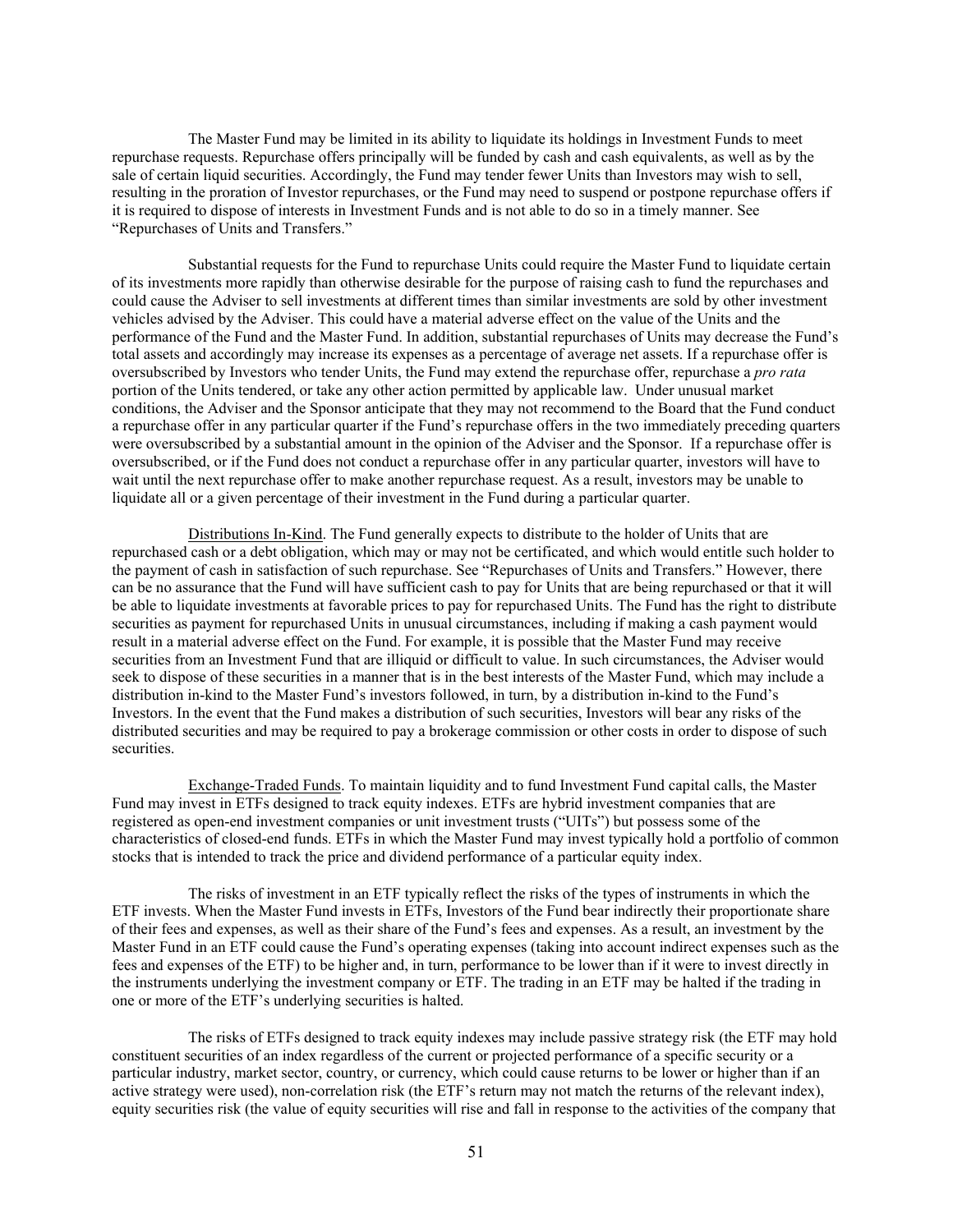issued them, general market conditions, and/or economic conditions), market trading risks (the ETF faces market trading risks, including losses from trading in secondary markets and disruption in the creation/redemption process of the ETF), and concentration risk (to the extent the ETF or underlying index's portfolio is concentrated in the securities of a particular geography or market segment, the ETF may be adversely affected by the performance of that market, may be subject to increased price volatility, and may be more susceptible to adverse economic, market, political, or regulatory occurrences affecting that market). The market value of ETF shares may differ from their net asset value per share. This difference in price may be due to the fact that the supply and demand in the market for ETF shares at any point in time is not always identical to the value of the underlying investments that the ETF holds. There may be times when an ETF share trades at a premium or discount to its net asset value.

The provisions of the 1940 Act may impose certain limitations on the Master Fund's investments in other investment companies, including ETFs. In particular, the 1940 Act, subject to certain exceptions, generally limits a fund's investments in ETFs to no more than (i) 3% of the total outstanding voting stock of any one ETF, (ii) 5% of the fund's total assets with respect to any one ETF, and (iii) 10% of the fund's total assets with respect to ETFs or other investment companies in the aggregate. Notwithstanding the foregoing, the Master Fund may be able to rely on an exemption from some or all of these limitations in accordance with generally available limited exemptions under the 1940 Act or if (i) the ETF in which the Master Fund would like to invest has received an order for exemptive relief from such limitations from the SEC that is applicable to the Master Fund; and (ii) the ETF and the Master Fund take appropriate steps to comply with any terms and conditions in such order. The Master Fund may seek to invest in ETFs that have received an exemptive order from the SEC permitting investment by other funds in the ETFs in excess of the limitations described above, provided that the Master Fund enters into and complies with the terms and conditions of an agreement with each ETF, and the Master Fund complies with the ETF's exemptive order.

The Master Fund's or the Fund's purchase of shares of ETFs may result in the payment by a shareholder of duplicative management fees. Pantheon Ventures (US) LP, the Master Fund's and the Fund's investment adviser (the "Adviser"), will consider such fees in determining whether to invest in other mutual funds. The return on the Master Fund's and the Fund's investments in investment companies will be reduced by the operating expenses, including investment advisory and administrative fees, of such companies.

Wholly-Owned Subsidiaries Risk. By investing in the Subsidiaries, the Master Fund is indirectly exposed to the risks associated with each Subsidiary's investments, which are the same risks associated with the Master Fund's investments. Neither Subsidiary is registered under the 1940 Act, but each Subsidiary will comply with certain sections of the 1940 Act (e.g., it will enter into an investment management agreement with the Adviser that contains the provisions required by Section 15(a) of the 1940 Act (including the requirement of annual renewal), will have an eligible custodian or otherwise meet the criteria of Section 17(f) of the 1940 Act, and, together with the Master Fund on a consolidated basis, will comply with the provisions of Section 8 of the 1940 Act relating to fundamental investment policies, Section 17 relating to affiliated transactions and fidelity bond requirements, Section 18 relating to capital structure and leverage, and Section 31 regarding books and records) and be subject to the same policies and restrictions as the Master Fund as they relate to the investment portfolio. The Master Fund wholly owns and controls each Subsidiary, which, like the Master Fund, is managed by the Adviser, making it unlikely that a Subsidiary will take action contrary to the interests of the Master Fund and its members. In managing a Subsidiary's investment portfolio, the Adviser will manage the Subsidiary's portfolio in accordance with the Master Fund's investment policies and restrictions. There can be no assurance that a Subsidiary's investment objective will be achieved. Changes in the laws of the United States and/or the State of Delaware, under which the Master Fund and the Subsidiaries are organized, could result in the inability of the Master Fund and/or a Subsidiary to operate as described in this prospectus and the Fund's SAI and could adversely affect the Fund and its members.

Borrowing. The Fund and the Master Fund may borrow money in connection with their investment activities—i.e., the Fund and the Master Fund may utilize leverage. The Fund and the Master Fund may borrow money through a credit facility or other arrangements to satisfy repurchase requests from Fund Investors, to pay operating expenses, to fund capital commitments to Investment Funds, and to otherwise provide temporary liquidity. The Master Fund may also borrow money through a credit facility to manage timing issues in connection with the acquisition of its investments, such as providing the Master Fund with temporary liquidity to fund investments in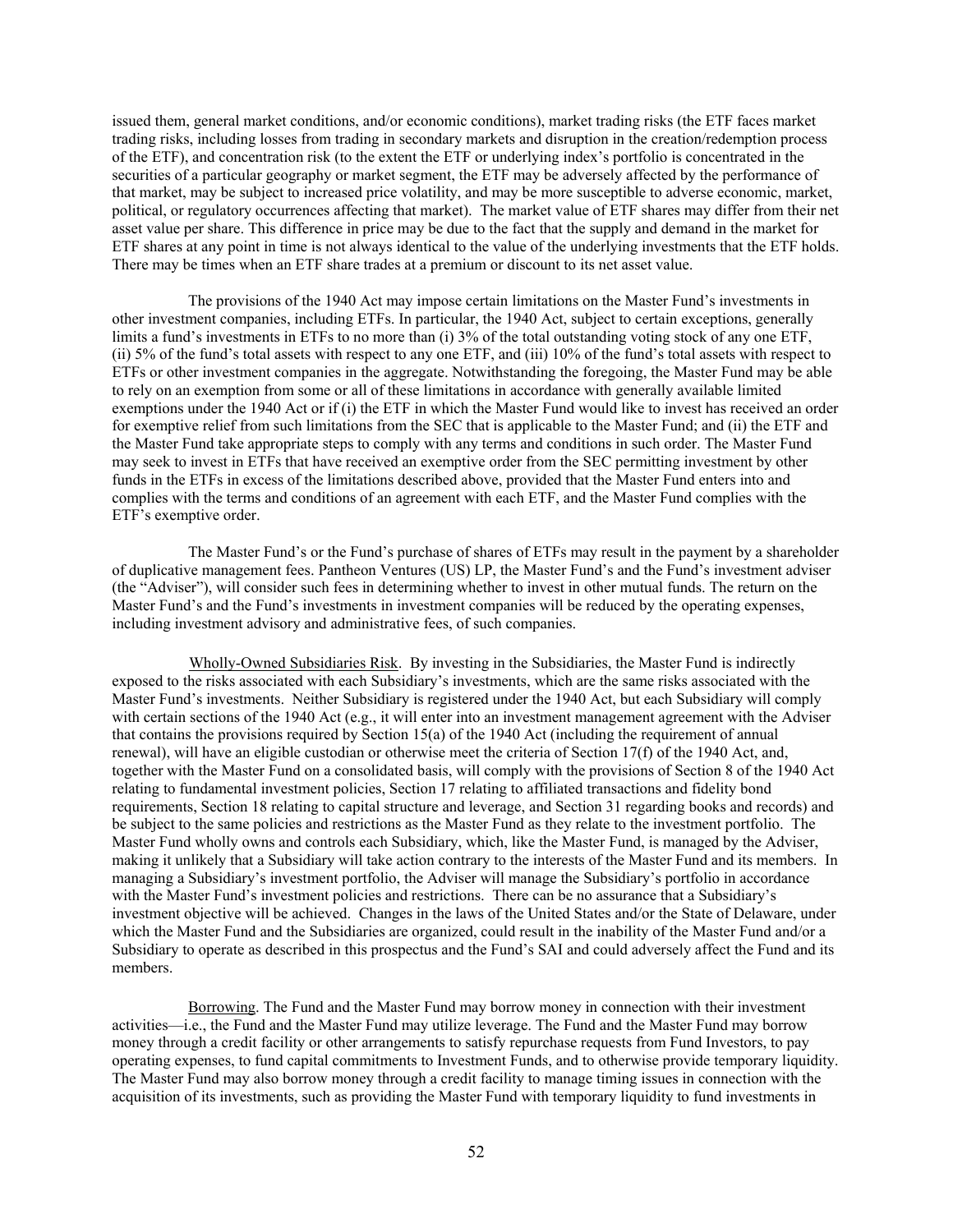Investment Funds in advance of the Master Fund's receipt of distributions from another Investment Fund. The Master Fund has entered into a credit facility for such purposes.

The Fund and the Master Fund may be required to maintain minimum average balances in connection with borrowings or to pay a commitment or other fee to maintain a line of credit. Either of these requirements would increase the cost of borrowing over the stated interest rate. In addition, a lender may terminate or not renew any credit facility. If the Master Fund is unable to access additional credit, it may be forced to sell investments in Investment Funds at inopportune times, which may further depress returns.

The 1940 Act requires a registered investment company to satisfy an asset coverage requirement of 300% of its indebtedness, including amounts borrowed, measured at the time the indebtedness is incurred. This means that the value of the Master Fund's or Fund's total indebtedness may not exceed one-third of the value of its total assets, including the value of the assets purchased with the proceeds of its indebtedness. The 1940 Act also generally restricts the Fund from declaring cash distributions on, or repurchasing, shares unless senior securities representing indebtedness have an asset coverage of not less than 300% after giving effect to such distribution or repurchase.

The Fund or the Master Fund may be required to pay commitment fees and other costs of borrowings under the terms of a credit facility. Moreover, interest on borrowings will be an expense of the Fund. With the use of borrowings, there is a risk that the interest rates paid by the Fund or the Master Fund on the amount it borrows will be higher than the return on the Fund's investments. Such additional costs and expenses may affect the operating results of the Fund. If the Fund or the Master Fund cannot generate sufficient cash flow from investments, they may need to refinance all or a portion of indebtedness on or before maturity. Additionally, uncertainty in the debt and equity markets may negatively impact the Fund's or the Master Fund's ability to access financing on favorable terms or at all. The inability to obtain additional financing could have a material adverse effect on the Fund's operations and on its ability to meet its debt obligations. If it is unable to refinance any of its indebtedness on commercially reasonable terms or at all, the Fund's returns may be harmed.

Hedging. Subject to the limitations and restrictions of the 1940 Act, the Master Fund may use derivative transactions, primarily equity options and swaps (and, to a lesser extent, futures and forwards contracts) for hedging purposes. Options and swaps transactions present risks arising from the use of leverage (which increases the magnitude of losses), volatility, the possibility of default by a counterparty, and illiquidity. Use of options and swaps transactions for hedging purposes by the Master Fund could present significant risks, including the risk of losses in excess of the amounts invested.

*Options*. There are various risks associated with transactions in options. The value of options written by the Master Fund will be affected by many factors, including changes in the value of underlying securities or indices, changes in the dividend rates of underlying securities (or in the case of indices, the securities comprising such indices), changes in interest rates, changes in the actual or perceived volatility of the stock market and underlying securities, and the remaining time to an option's expiration. The Master Fund's ability to use options as part of its investment program depends on the liquidity of the markets in those instruments. There can be no assurance that a liquid market will exist when the Master Fund seeks to close out an option position. If no liquid offset market exists, the Master Fund might not be able to effect an offsetting transaction in a particular option. To realize any profit in the case of an option, therefore, the option holder would need to exercise the option and comply with margin requirements for the underlying instrument. If the Master Fund were unable to close out an option that it had purchased on a security, it would have to exercise the option in order to realize any profit or the option may expire worthless. As the writer of a call option on a portfolio security, during the option's life, the Master Fund foregoes the opportunity to profit from increases in the market value of the security underlying the call option above the sum of the premium and the strike price of the call, but retains the risk of loss (net of premiums received) should the price of the underlying security decline. Similarly, as the writer of a call option on a securities index, the Master Fund foregoes the opportunity to profit from increases in the index over the strike price of the option, though it retains the risk of loss (net of premiums received) should the price of the index decline. If the Master Fund writes a call option and does not hold the underlying security or instrument, the amount of the Investment Fund's potential loss is theoretically unlimited. Stock or index options that may be purchased or sold by the Master Fund may include options not traded on a securities exchange. The risk of nonperformance by the obligor on such an option may be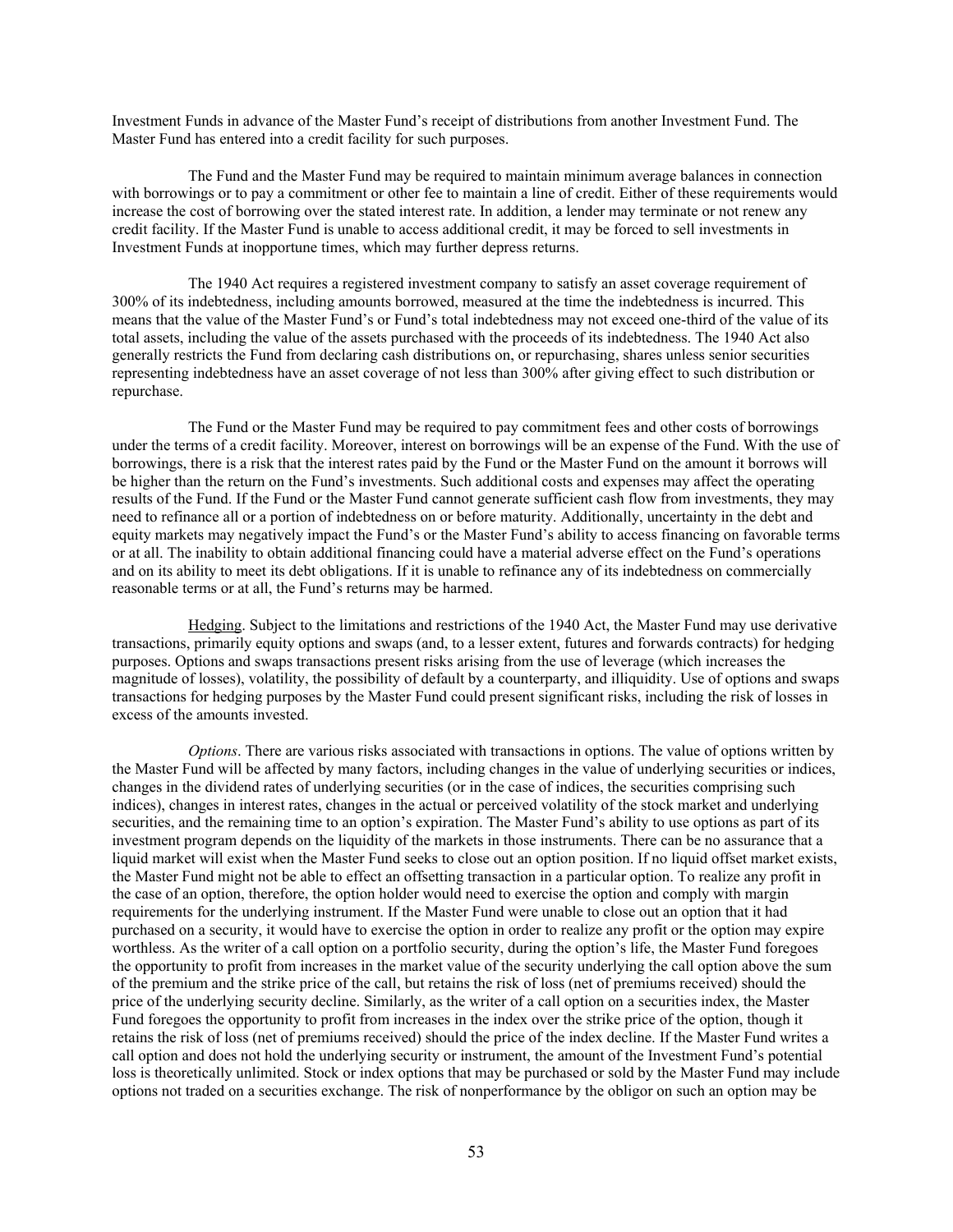greater and the ease with which the Master Fund can dispose of or enter into closing transactions with respect to such an option may be less than in the case of an exchange-traded option.

*Swap Agreements.* Swap agreements are two-party contracts entered into primarily by institutional investors for periods ranging from a few weeks to more than a year. In a standard swap transaction, two parties agree to exchange the returns earned on specified assets, such as the return on, or increase in value of, a particular dollar amount invested at a particular interest rate, in a particular non-U.S. currency, or in a "basket" of securities representing a particular index. The use of swaps is a highly specialized activity that involves investment techniques and risks different from those associated with ordinary securities transactions. The Master Fund's use of swaps could create significant investment leverage.

*Futures and Forwards.* Futures contracts markets are highly volatile and are influenced by a variety of factors, including national and international political and economic developments. In addition, because of the low margin deposits normally required in futures trading, a high degree of leverage is typical of a futures trading account. As a result, a relatively small price movement in a futures contract may result in substantial losses. Positions in futures contracts may be closed out only on the exchange on which they were entered into or through a linked exchange, and no secondary market exists for such contracts. Certain futures exchanges do not permit trading in particular futures contracts at prices that represent a fluctuation in price during a single day's trading beyond certain set limits. If prices fluctuate during a single day's trading beyond those limits, the Master Fund could be prevented from promptly liquidating unfavorable positions and thus be subjected to substantial losses. When used for hedging purposes, an imperfect or variable degree of correlation between price movements of the futures contracts and the underlying investment sought to be hedged may prevent the Master Fund from achieving the intended hedging effect or expose the Master Fund to the risk of loss.

Forward contracts, unlike futures contracts, are not traded on exchanges and are not standardized; rather, banks and dealers act as principals in these markets, negotiating each transaction on an individual basis. Forward trading is substantially unregulated; there is no limitation on daily price movements and speculative position limits are not applicable. Disruptions can occur in any market traded by the Master Fund due to unusually high trading volume, political intervention, or other factors. The imposition of controls by governmental authorities might also limit such forward (and futures) trading to less than that which the Master Fund would otherwise recommend, to the possible detriment of the Master Fund. Market illiquidity or disruption could result in major losses to the Master Fund. In addition, the Master Fund may be exposed to credit risks with regard to counterparties with whom the Master Fund trade as well as risks relating to settlement default. Such risks could result in substantial losses to the Master Fund.

Legal and Regulatory Risks. Recent legal and regulatory changes, and additional legal and regulatory changes that could occur during the term of the Fund and the Master Fund, may substantially affect private equity funds and such changes may adversely impact the performance of the Fund and the Master Fund. The regulation of the U.S. and non-U.S. securities and futures markets and investment funds has undergone substantial change in recent years and such change may continue. Greater regulatory scrutiny may increase the Fund's, the Master Fund's and the Adviser's exposure to potential liabilities. Increased regulatory oversight can also impose administrative burdens on the Fund, the Master Fund and the Adviser, including, without limitation, responding to examinations or investigations and implementing new policies and procedures.

With the passage of the Dodd-Frank Wall Street Reform and Consumer Protection Act (the "Dodd-Frank Act"), there have been extensive rulemaking and regulatory changes that affect private fund managers, the funds that they manage, and the financial industry as a whole. The Dodd-Frank Act, among other things, grants regulatory authorities broad rulemaking authority to implement various provisions of the Act. The impact of the Dodd-Frank Act, and of follow-on regulation, is impossible to predict. There can be no assurance that future regulatory actions authorized by the Dodd-Frank Act will not have a material adverse effect on the Fund, the Master Fund, and the Investment Funds, significantly reduce the profitability of the Fund or the Master Fund, or impair the ability of the Fund, the Master Fund, and the Investment Funds to achieve their investment objectives. The implementation of the Dodd-Frank Act also could adversely affect the Fund and the Master Fund by increasing transaction and/or regulatory compliance costs. In addition, greater regulatory scrutiny may increase the Fund's, the Master Fund's and the Adviser's exposure to potential liabilities. Increased regulatory oversight can also impose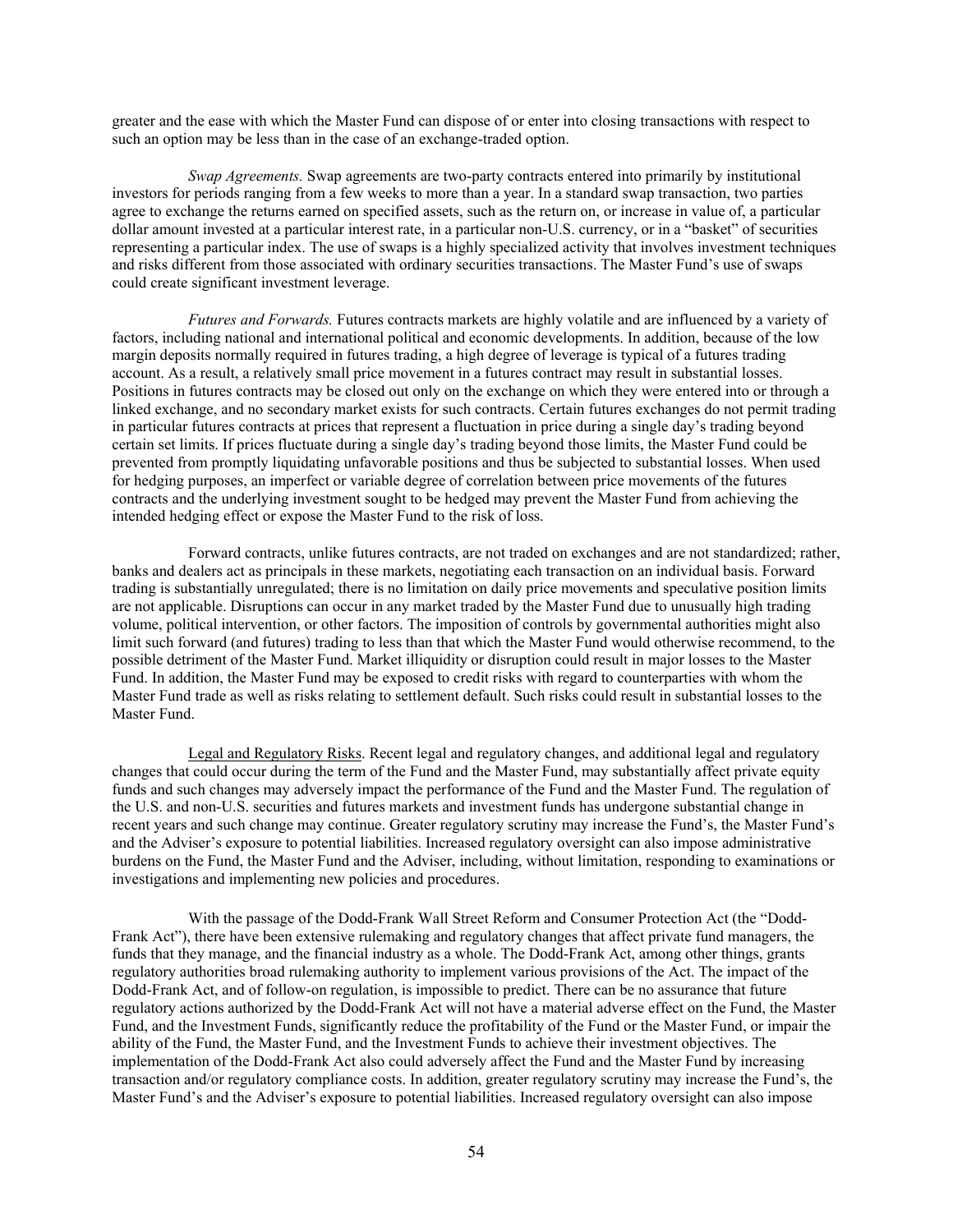administrative burdens on the Fund, the Master Fund and the Adviser, including, without limitation, responding to examinations or investigations and implementing new policies and procedures.

Substantial Fees and Expenses. An Investor in the Fund meeting the eligibility conditions imposed by the Investment Funds, including minimum initial investment requirements that may be substantially higher than those imposed by the Fund, could invest directly in the Investment Funds. In addition, by investing in the Investment Funds through the Fund, an Investor in the Fund will bear a portion of the management fee and other expenses of the Fund and the Master Fund. An Investor in the Fund will also indirectly bear a portion of the asset-based fees, incentive allocations, carried interests or fees and operating expenses borne by the Master Fund as an investor in the Investment Funds. In addition, to the extent that the Master Fund invests in an Investment Fund that is itself a "fund of funds," the Fund will bear a third layer of fees. Each Investment Fund Manager receives any incentive-based allocations to which it is entitled irrespective of the performance of the other Investment Funds and the Fund generally. As a result, an Investment Fund with positive performance may receive compensation from the Master Fund, even if the Master Fund's overall returns are negative. The operating expenses of an Investment Fund may include, but are not limited to, organizational and offering expenses; the cost of investments; administrative, legal and internal and external accounting fees; and extraordinary or non-recurring expenses (such as litigation or indemnification expenses). It is difficult to predict the future expenses of the Fund.

Investments in Non-Voting Stock; Inability to Vote. The Master Fund may hold its interests in the Investment Funds in non-voting form in order to avoid becoming (i) an "affiliated person" of any Investment Fund within the meaning of the 1940 Act and (ii) subject to the 1940 Act limitations and prohibitions on transactions with affiliated persons. Where only voting securities are available for purchase, the Master Fund may seek to create by contract the same result as owning a non-voting security by agreeing to relinquish the right to vote in respect of its investment. The Master Fund may irrevocably waive its rights (if any) to vote its interest in an Investment Fund. The Fund will not receive any consideration in return for entering into a voting waiver arrangement. To the extent that the Master Fund contractually foregoes the right to vote Investment Fund securities, the Master Fund will not be able to vote on matters that may be adverse to the Master Fund's and the Fund's interests. As a result, the Master Fund's influence on an Investment Fund could be diminished, which may consequently adversely affect the Fund and its Investors. Any such waiver arrangement should benefit the Master Fund, as it will enable the Master Fund to acquire more interests of an Investment Fund that the Adviser believes is desirable than the Fund would be able to if it were deemed to be an "affiliate" of the Investment Fund within the meaning of the 1940 Act.

Non-Diversified Status. Each of the Fund and the Master Fund is a "non-diversified" investment company for purposes of the 1940 Act, which means neither is subject to percentage limitations under the 1940 Act on assets that may be invested in the securities of any one issuer. As a result, the Fund's net asset value may be subject to greater volatility than that of an investment company that is subject to diversification limitations. The Master Fund will not, however, invest more than 25% of its gross assets (measured at the time of investment) in any one Investment Fund.

Dilution from Subsequent Offering of Units and Master Fund Interests. The Fund may accept additional subscriptions for Units as determined by the Board, in its sole discretion. Additional purchases will dilute the indirect interests of existing Investors in the Investment Funds prior to such purchases, which could have an adverse impact on the existing Investors' interests in the Fund if subsequent Investment Funds underperform the prior investments in the Investment Funds. In addition, the Master Fund generally accepts additional investments in Master Fund Interests as determined by the Master Fund Board, in its sole discretion. Such additional investments in the Master Fund may dilute the indirect interests of existing investors of the Master Fund, including the Fund, in the Investment Funds made prior to such purchases, which could have an adverse impact on the Master Fund Interests of the existing investors of the Master Fund, including the Fund, if subsequent Investment Funds underperform the prior investments in the Investment Funds.

Valuations Subject to Adjustment. The valuations reported by the Investment Funds based upon which the Master Fund determines its month-end net asset value, the net asset value the Master Fund, and the net asset value of the Fund's Master Fund Interest, may be subject to later adjustment or revision. For example, net asset value calculations may be revised as a result of fiscal year-end audits. Other adjustments may occur from time to time. Because such adjustments or revisions, whether increasing or decreasing the net asset value of the Master Fund, and therefore the Fund, at the time they occur, relate to information available only at the time of the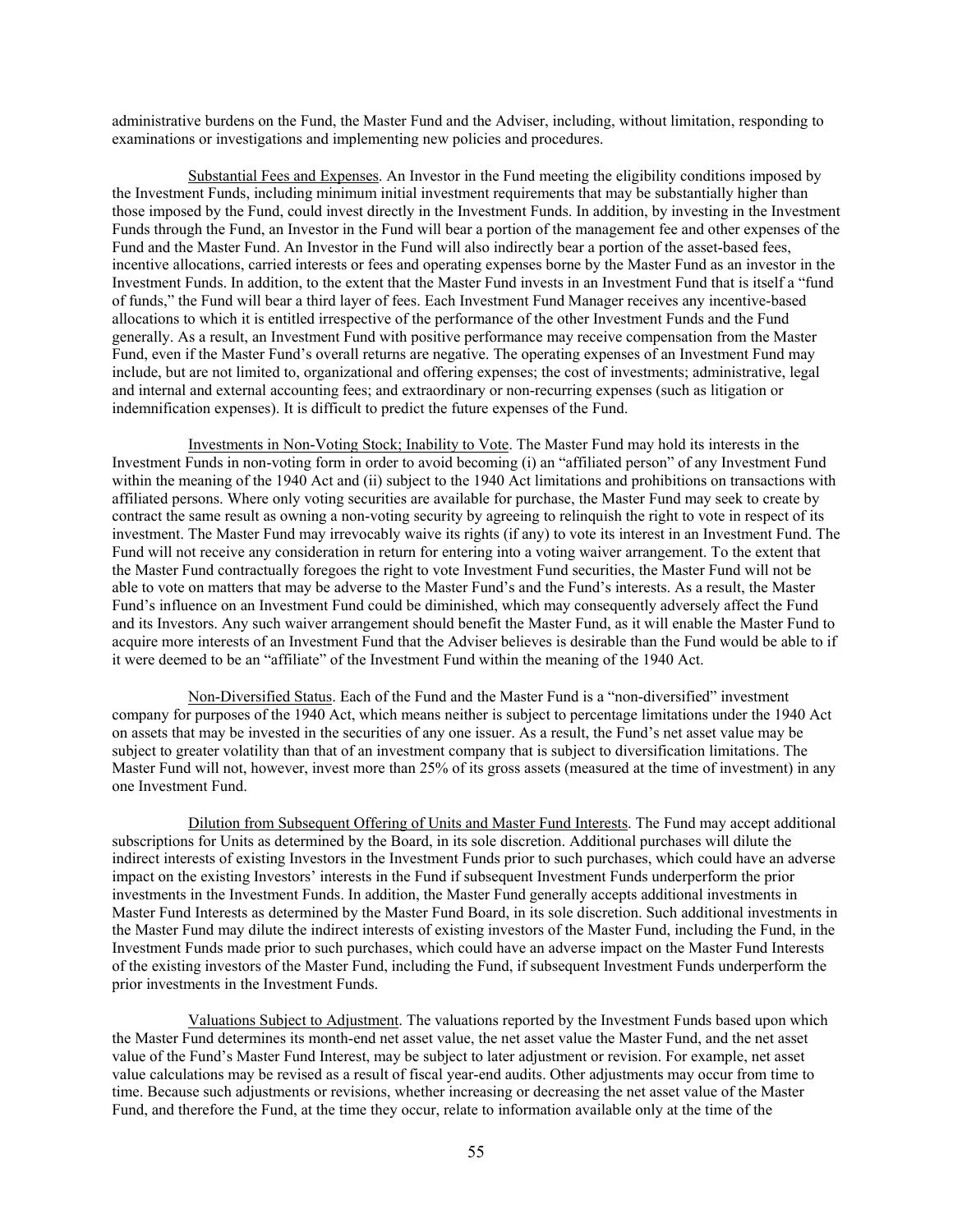adjustment or revision, the adjustment or revision may not affect the amount of the repurchase proceeds of the Fund received by Investors who had their Units repurchased prior to such adjustments and received their repurchase proceeds, subject to the ability of the Fund to adjust or recoup the repurchase proceeds received by Investors under certain circumstances as described in "Repurchases of Units and Transfers." As a result, to the extent that such subsequently adjusted valuations from the Investment Funds, direct private equity investments, the Master Fund, or the Fund adversely affect the Master Fund's net asset value, and therefore the Fund's net asset value, the outstanding Units may be adversely affected by prior repurchases to the benefit of Investors who had their Units repurchased at a net asset value higher than the adjusted amount. Conversely, any increases in the net asset value resulting from such subsequently adjusted valuations may be entirely for the benefit of the outstanding Units and to the detriment of Investors who previously had their Units repurchased at a net asset value lower than the adjusted amount. The same principles apply to the purchase of Units. New Investors may be affected in a similar way.

Reporting Requirements. Investors who beneficially own Units that constitute more than 5% or 10% of a Class of the Fund's Units may be subject to certain requirements under the Securities Exchange Act of 1934, as amended (the "Exchange Act"), and the rules promulgated thereunder. These include requirements to file certain reports with the SEC. The Fund has no obligation to file such reports on behalf of such Investors or to notify Investors that such reports are required to be made. Investors who may be subject to such requirements should consult with their legal advisors.

Limited Operating History of Master Fund Investments. Many of the Investment Funds may have limited operating histories and the information the Master Fund will obtain about such investments may be limited. As such, the ability of the Adviser to evaluate past performance or to validate the investment strategies of such Investment Funds will be limited. Moreover, even to the extent an Investment Fund has a longer operating history, the past investment performance of any of the Master Fund Investments should not be construed as an indication of the future results of such investments, the Master Fund or the Fund, particularly as the investment professionals responsible for the performance of such Investment Funds may change over time. This risk is related to, and enhanced by, the risks created by the fact that the Adviser relies upon information provided to it by the Investment Fund that is not, and cannot be, independently verified.

Nature of Portfolio Companies. The Master Fund may make co-investments in, and the Investment Funds will make direct and indirect investments in, various companies, ventures, and businesses ("Portfolio Companies"), and it is anticipated that the Master Fund will directly invest the private equity portion of its portfolio primarily in Portfolio Companies and/or secondaries while the Master Fund seeks opportunities to deploy capital in any way consistent with its investment objectives and strategies. This may include Portfolio Companies in the early phases of development, which can be highly risky due to the lack of a significant operating history, fully developed product lines, experienced management, or a proven market for their products. The Master Fund Investments may also include Portfolio Companies that are in a state of distress or which have a poor record and which are undergoing restructuring or changes in management, and there can be no assurances that such restructuring or changes will be successful. The management of such Portfolio Companies may depend on one or two key individuals, and the loss of the services of any of such individuals may adversely affect the performance of such Portfolio Companies.

Co-Investment Vehicles. The Master Fund may invest indirectly in Portfolio Companies with third party co-investors by means of co-investment vehicles formed to facilitate such investments ("Co-Investment Vehicles"). It is anticipated that Co-Investment Vehicles will be formed and managed by third-party fund managers and that neither the Adviser nor the Fund or Master Fund will be able to exercise day to day control over the Co-Investment Vehicles. The realization of Portfolio Company investments made as co-investments may take longer than would the realization of investments under the sole control of the Adviser or the Fund or Master Fund because the co-investors may require an exit procedure requiring notification of the other co-investors and possibly giving the other coinvestors a right of first refusal or a right to initiate a buy-sell procedure (i.e*.,* one party specifying the terms upon which it is prepared to purchase the other party's or parties' participation in the investment and the non-initiating party or parties having the option of either buying the initiating party's participation or selling its or their participation in the investment on the specified terms).

Co-Investment Vehicles may involve risks in connection with such third-party involvement, including the possibility that a third-party may have financial difficulties, resulting in a negative impact on such investment, or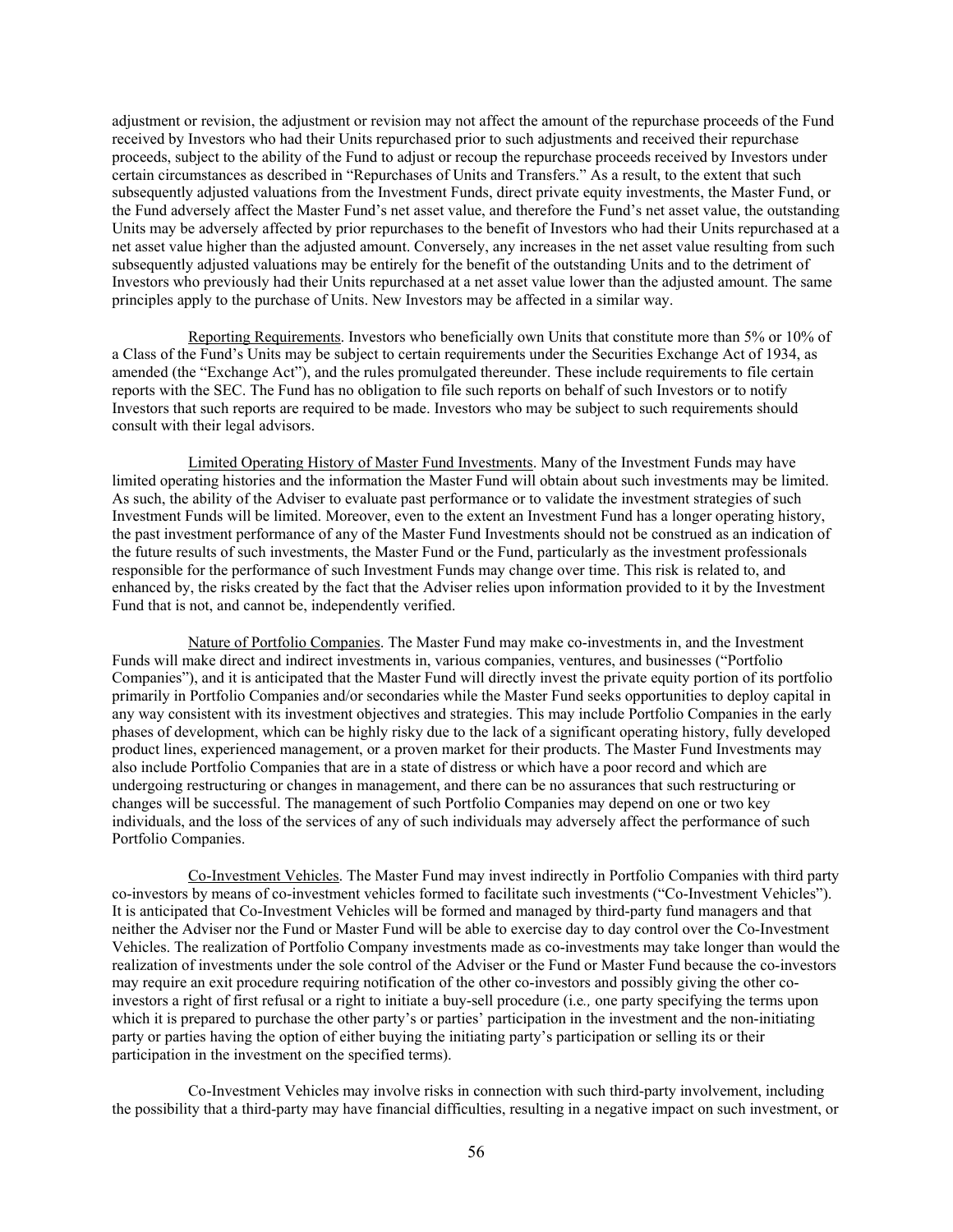that the Fund or Master Fund may in certain circumstances be held liable for the actions of such third-party coinvestor. Third-party co-investors may also have economic or business interests or goals which are inconsistent with those of the Fund or Master Fund, or may be in a position to take or block action in a manner contrary to the Fund's or Master Fund's investment objective. In circumstances where such third parties involve a management group, such third parties may receive compensation arrangements relating to the Co-Investment Vehicles, including incentive compensation arrangements, and the interests of such third parties may not be aligned with the interests of the Fund or Master Fund.

With respect to Co-Investment Vehicles, the Fund and Master Fund will be highly dependent upon the capabilities of the private equity fund managers alongside whom the investment is made. The Fund or Master Fund may indirectly make binding commitments to Co-Investment Vehicles without an ability to participate in their management and control and with no or limited ability to transfer its interests in such Co-Investment Vehicles. In some cases, the Fund or Master Fund will be obligated to fund its entire investment for a Co-Investment Vehicle up front, and in other cases the Fund or Master Fund will make commitments to fund from time to time as called by the managers of the underlying Co-Investment Vehicles. Neither the Adviser nor the Fund or Master Fund will have control over the timing of capital calls or distributions received from Co-Investment Vehicles, or over investment decisions made by such Co-Investment Vehicles.

Through Co-Investment Vehicles and co-investments, the Fund and Master Fund also generally will not have control over any of the underlying Portfolio Companies and will not be able to direct the policies or management decisions of such Portfolio Companies. Thus, the returns to the Fund or Master Fund from any such investments will be dependent upon the performance of the particular Portfolio Company and its management and the Fund will not be able to direct the policies or management decisions of such Portfolio Companies.

Private Equity Investments. Private equity is a common term for investments that are typically made in private or public companies through privately negotiated transactions, and generally involve equity-related finance intended to bring about some kind of change in a private business (e.g., providing growth capital, recapitalizing a company or financing an acquisition). Private equity funds, often organized as limited partnerships, are the most common vehicles for making private equity investments. Investment in private equity involves the same types of risks associated with an investment in any operating company. However, securities issued by private partnerships tend to be more illiquid, and highly speculative. Private equity has generally been dependent on the availability of debt or equity financing to fund the acquisitions of their investments. Depending on market conditions, however, the availability of such financing may be reduced dramatically, limiting the ability of private equity to obtain the required financing.

Venture Capital. An Investment Fund may invest in venture capital. Venture capital is usually classified by investments in private companies that have a limited operating history, are attempting to develop or commercialize unproven technologies or implement novel business plans or are not otherwise developed sufficiently to be self-sustaining financially or to become public. Although these investments may offer the opportunity for significant gains, such investments involve a high degree of business and financial risk that can result in substantial losses, which risks generally are greater than the risks of investing in public companies that may be at a later stage of development.

Debt Securities. An Investment Fund may invest bonds or other debt securities. The value of a debt security may increase or decrease as a result of the following: market fluctuations, increases in interest rates, actual or perceived inability or unwillingness of issuers, guarantors or liquidity providers to make scheduled principal or interest payments or illiquidity in debt securities markets; the risk of low rates of return due to reinvestment of securities during periods of falling interest rates or repayment by issuers with higher coupon or interest rates; and/or the risk of low income due to falling interest rates. To the extent that interest rates rise, certain underlying obligations may be paid off substantially slower than originally anticipated and the value of those securities may fall sharply. A rising interest rate environment may cause the value of fixed income securities to decrease, may adversely impact the liquidity of fixed income securities, and increase the volatility of fixed income markets. If the principal on a debt obligation is prepaid before expected, the prepayments of principal may have to be reinvested in obligations paying interest at lower rates. During periods of falling interest rates, the income received by an Investment Fund may decline. Changes in interest rates will likely have a greater effect on the values of debt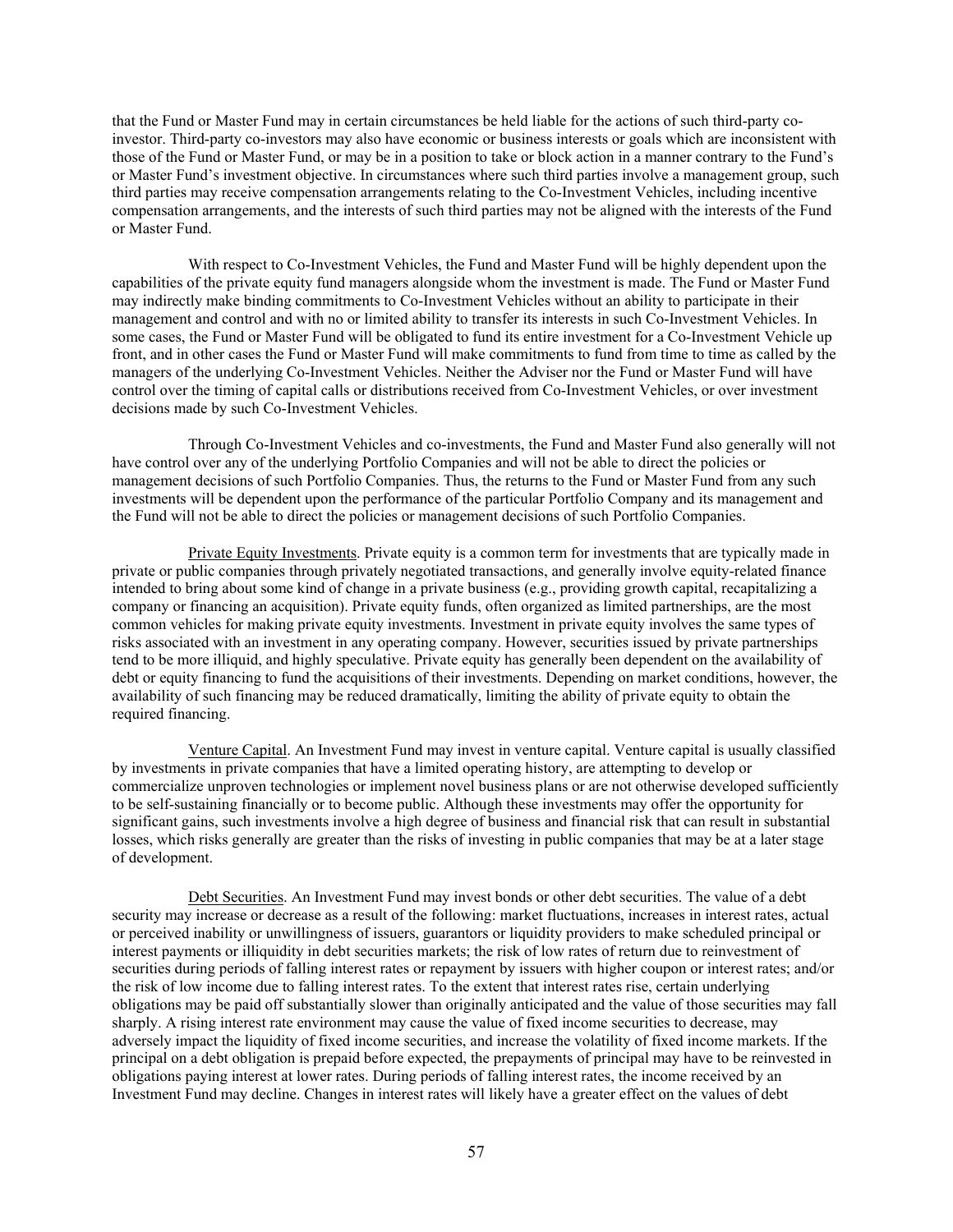securities of longer durations. Returns on investments in debt securities could trail the returns on other investment options, including investments in equity securities.

Credit Risk. An issuer of bonds or other debt securities may be unable or unwilling, or may be perceived (whether by market participants, ratings agencies, pricing services or otherwise) as unable or unwilling, to make timely interest, principal or settlement payments or otherwise honor its obligations. This risk of default for most debt securities is monitored by several nationally recognized statistical rating organizations such as Moody's and S&P. Actual or perceived changes in a company's financial health will affect the valuation of its debt securities. Bonds or debt securities rated BBB/Baa by S&P/Moody's, although investment grade, may have speculative characteristics because their issuers are more vulnerable to financial setbacks and economic pressures than issuers with higher ratings.

Interest Rate Risk. Changes in interest rates can impact bond and debt security prices. As interest rates rise, the fixed coupon payments (cash flows) of debt securities become less competitive with the market and thus the price of the securities will fall. Interest rate risk is generally higher for investments with longer maturities or durations. Duration is the weighted average time (typically quoted in years) to the receipt of cash flows (principal plus interest) for a particular bond, debt security or portfolio, and is used to evaluate such bond's, debt security's or portfolio's interest rate sensitivity. For example, if interest rates rise by one percentage point, the share price of a fund with an average duration of one year would be expected to fall approximately 1% and a fund with an average duration of five years would be expected to decline by about 5%. If rates decrease by one percentage point, the share price of a fund with an average duration of one year would be expected to rise approximately 1% and the share price of a fund with an average duration of five years would be expected to rise by about 5%. During periods of increasing interest rates, an Investment Fund may experience high levels of volatility and shareholder redemptions, and may have to sell securities at times when it would otherwise not do so, and at unfavorable prices, which could reduce the returns of the Fund.

Defaulted Debt Securities and Other Securities of Distressed Companies. The Investment Funds may invest in low grade or unrated debt securities (i.e., "high yield" or "junk" bonds) or investments in securities of distressed companies. Such investments involve substantial risks. For example, high yield bonds are regarded as being predominantly speculative as to the issuer's ability to make payments of principal and interest. Issuers of high yield debt may be highly leveraged and may not have available to them more traditional methods of financing. Therefore, the risks associated with acquiring the securities of such issuers generally are greater than is the case with higher rated securities. In addition, the risk of loss due to default by the issuer is significantly greater for the holders of high yield bonds because such securities may be unsecured and may be subordinated to other creditors of the issuer. Similar risks apply to other private debt securities. Successful investing in distressed companies involves substantial time, effort and expertise, as compared to other types of investments. Information necessary to properly evaluate a distress situation may be difficult to obtain or be unavailable and the risks attendant to a restructuring or reorganization may not necessarily be identifiable or susceptible to considered analysis at the time of investment.

Mezzanine Investments. An Investment Fund may invest in mezzanine loans. Structurally, mezzanine loans usually rank subordinate in priority of payment to senior debt, such as senior bank debt, and are often unsecured. However, mezzanine loans rank senior to common and preferred equity in a borrower's capital structure. Mezzanine debt is often used in leveraged buyout and real estate finance transactions. Typically, mezzanine loans have elements of both debt and equity instruments, offering the fixed returns in the form of interest payments associated with senior debt, while providing lenders an opportunity to participate in the capital appreciation of a borrower, if any, through an equity interest. This equity interest typically takes the form of warrants. Due to their higher risk profile and often less restrictive covenants as compared to senior loans, mezzanine loans generally earn a higher return than senior secured loans. The warrants associated with mezzanine loans are typically detachable, which allows lenders to receive repayment of their principal on an agreed amortization schedule while retaining their equity interest in the borrower. Mezzanine loans also may include a "put" feature, which permits the holder to sell its equity interest back to the borrower at a price determined through an agreed-upon formula. Mezzanine investments may be issued with or without registration rights. Similar to other high yield securities, maturities of mezzanine investments are typically seven to ten years, but the expected average life is significantly shorter at three to five years. Mezzanine investments are usually unsecured and subordinate to other obligations of the issuer.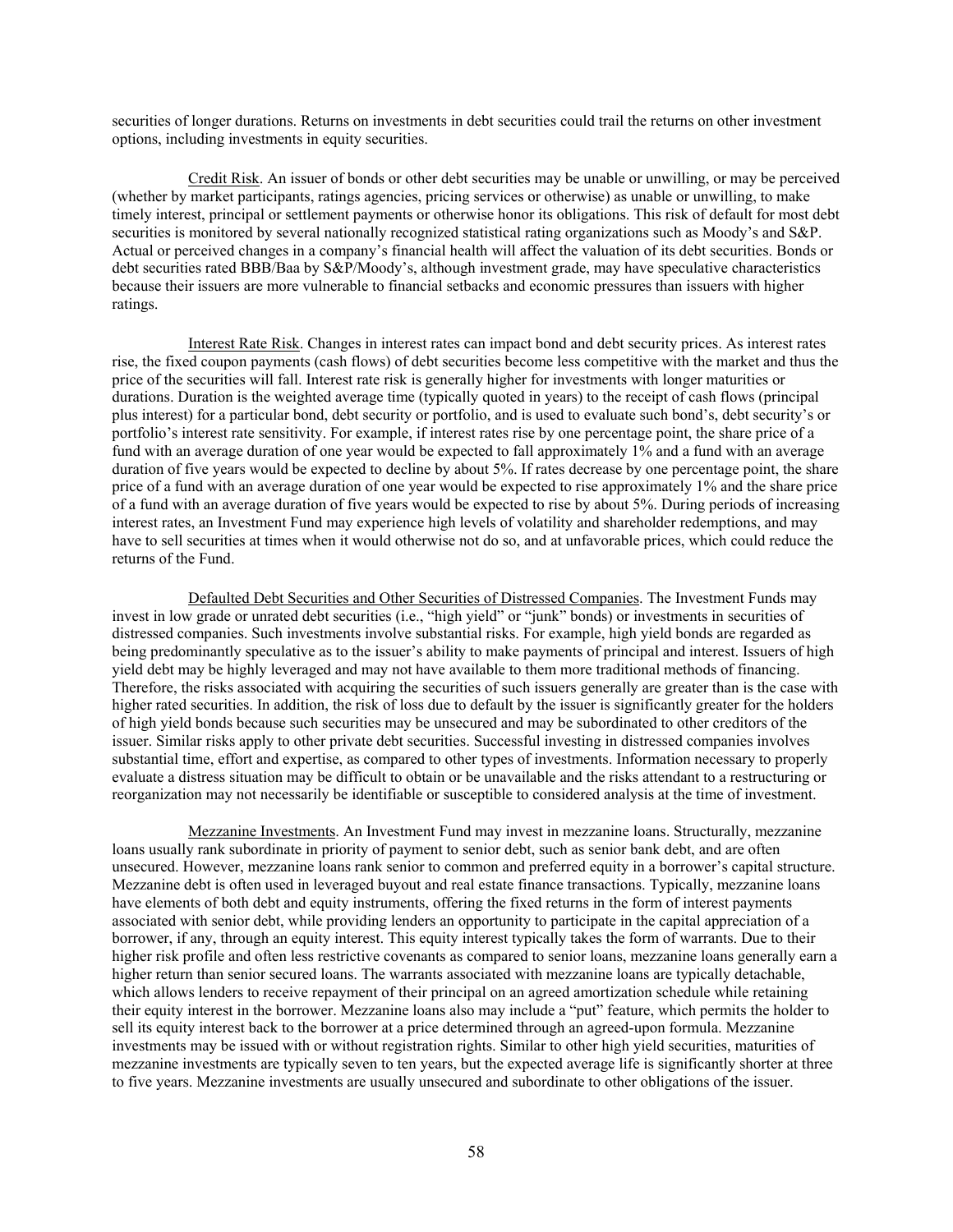Real Estate Investments. The Master Fund may be exposed to real estate risk through its allocation to real estate investments. The residential housing sector in the United States came under considerable pressure for a prolonged period beginning in 2007 and home prices nationwide were down significantly on average. In addition, the commercial real estate sector in the United States was under pressure with prices down significantly on average. Residential and commercial mortgage delinquencies and foreclosures increased over this time period, which led to widespread selling in the mortgage-related market and put downward pressure on the prices of many securities. Accordingly, the instability in the credit markets adversely affected, and could adversely affect in the future, the price at which real estate funds can sell real estate because purchasers may not be able to obtain financing on attractive terms or at all. These developments also adversely affected, and could adversely affect in the future, the broader economy, which in turn adversely affected, and could adversely affect in the future, the real estate markets. Such developments could, in turn, reduce returns from real estate funds or reduce the number of real estate funds brought to market during the investment period, thereby reducing the Master Fund's investment opportunities.

Real estate funds are subject to risks associated with the ownership of real estate, including terrorist attacks, war or other acts that destroy real property (in addition to market risks, such as the events described above). Some real estate funds may invest in a limited number of properties, in a narrow geographic area, or in a single property type, which increases the risk that such real estate fund could be unfavorably affected by the poor performance of a single investment or investment type. These companies are also sensitive to factors such as changes in real estate values and property taxes, interest rates, cash flow of underlying real estate assets, supply and demand, and the management skill and creditworthiness of the issuer. Borrowers could default on or sell investments that a real estate fund holds, which could reduce the cash flow needed to make distributions to investors. In addition, real estate funds may also be affected by tax and regulatory requirements impacting the real estate fund's ability to qualify for preferential tax treatments or exemptions. The Master Fund is not currently allocating capital to real estate investments but reserves the right to hold such investments in the future.

Small- and Medium-Capitalization Companies. Some Investment Funds may invest a portion of their assets in Portfolio Companies with small- to medium-sized market capitalizations. While such investments may provide significant potential for appreciation, they may also involve higher risks than do investments in securities of larger companies. For example, the risk of bankruptcy or insolvency is higher than for larger, "blue-chip" companies.

Geographic Concentration Risks. An Investment Fund may concentrate its investments in specific geographic regions. This focus may constrain the liquidity and the number of Portfolio Companies available for investment by an Investment Fund. In addition, the investments of such an Investment Fund will be disproportionately exposed to the risks associated with the region of concentration.

Foreign Investments. Investment in foreign issuers or securities principally traded outside the United States may involve special risks due to foreign economic, political, and legal developments, including favorable or unfavorable changes in currency exchange rates, exchange control regulations (including currency blockage), expropriation, nationalization or confiscatory taxation of assets, and possible difficulty in obtaining and enforcing judgments against foreign entities. The Fund, the Master Fund and/or an Investment Fund may be subject to foreign taxation on realized capital gains, dividends or interest payable on foreign securities, on transactions in those securities and on the repatriation of proceeds generated from those securities. Transaction-based charges are generally calculated as a percentage of the transaction amount and are paid upon the sale or transfer of portfolio securities subject to such taxes. Any taxes or other charges paid or incurred by the Fund, the Master Fund and/or an Investment Fund in respect of its foreign securities will reduce the Fund's yield.

Issuers of foreign securities are subject to different, often less comprehensive, accounting, custody, reporting, and disclosure requirements than U.S. issuers. The securities of some foreign governments, companies, and securities markets are less liquid, and at times more volatile, than comparable U.S. securities and securities markets. Foreign brokerage commissions and related fees also are generally higher than in the United States. Investment Funds that invest in foreign securities also may be affected by different custody and/or settlement practices or delayed settlements in some foreign markets. The laws of some foreign countries may limit an Investment Fund's ability to invest in securities of certain issuers located in those countries. Foreign countries may have reporting requirements with respect to the ownership of securities, and those reporting requirements may be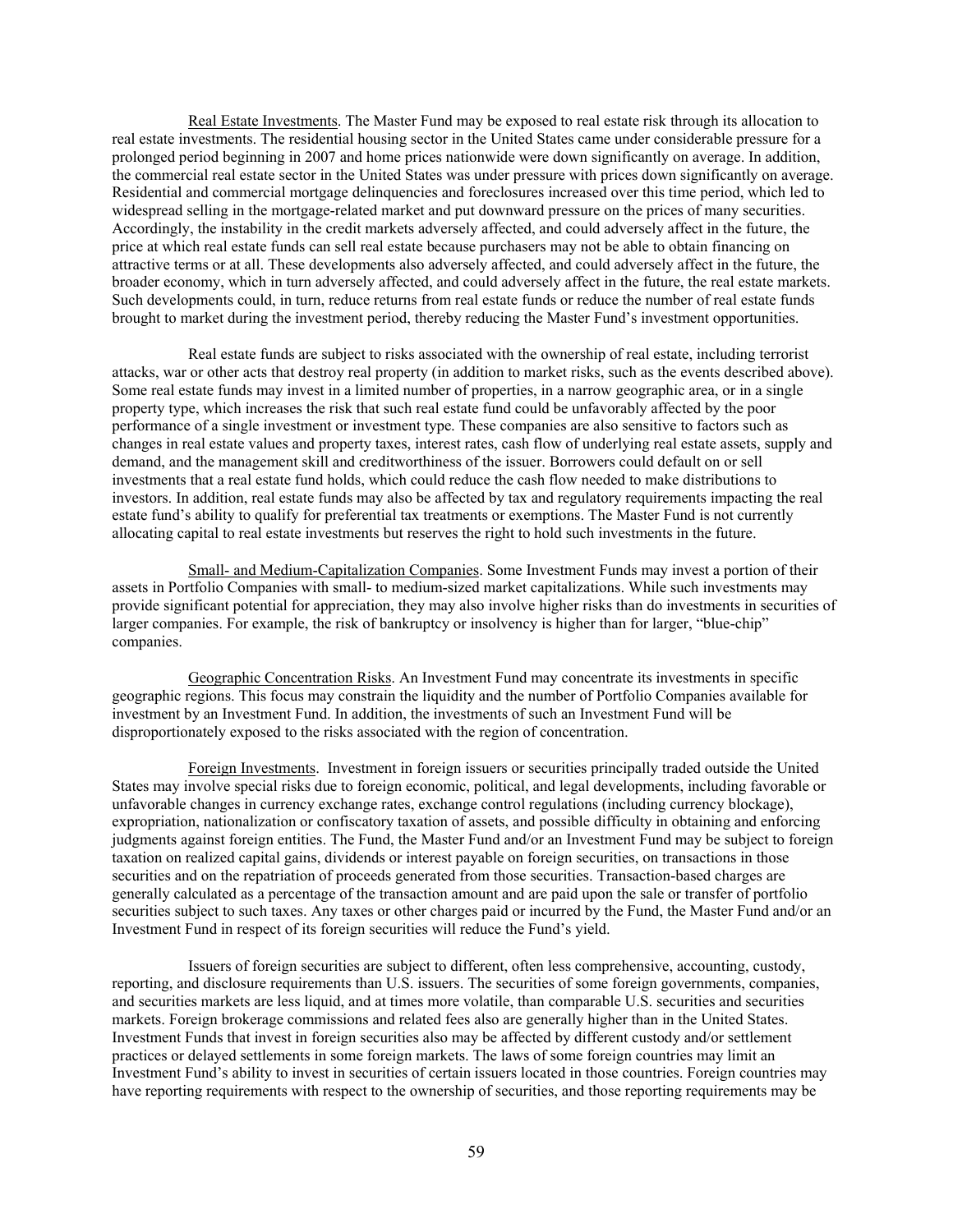subject to interpretation or change without prior notice to investors. No assurance can be given that the Investment Funds will satisfy applicable foreign reporting requirements at all times.

In addition, the tax laws of some foreign jurisdictions in which an Investment Fund may invest are unclear and interpretations of such laws can change over time. As a result, in order to comply with guidance related to the accounting and disclosure of uncertain tax positions under U.S. generally accepted accounting principles ("GAAP"), an Investment Fund may be required to accrue for book purposes certain foreign taxes in respect of its foreign securities or other foreign investments that it may or may not ultimately pay. Such tax accruals will reduce an Investment Fund's net asset value at the time accrued, even though, in some cases, the Investment Fund ultimately will not pay the related tax liabilities. Conversely, an Investment Fund's net asset value will be increased by any tax accruals that are ultimately reversed.

Emerging Markets. Some Investment Funds may invest in Portfolio Companies located in emerging industrialized or less developed countries. Risks particularly relevant to such emerging markets may include greater dependence on exports and the corresponding importance of international trade, higher risk of inflation, more extensive controls on foreign investment and limitations on repatriation of invested capital, increased likelihood of governmental involvement in, and control over, the economies, decisions by the relevant government to cease its support of economic reform programs or to impose restrictions, and less established laws and regulations regarding fiduciary duties of officers and directors and protection of investors.

Sector Concentration. The 1940 Act requires the Fund to state the extent, if any, to which it concentrates investments in a particular industry or group of industries. While the 1940 Act does not define what constitutes "concentration" in an industry, the staff of the SEC takes the position that, in general, investments of more than 25% of a fund's assets in an industry constitutes concentration. The Master Fund or an Investment Fund may concentrate its investments in specific industry sectors, which means each may invest more than 25% of its assets in a specific industry sector. This focus may constrain the liquidity and the number of Portfolio Companies available for investment by an Investment Fund. In addition, the investments of such an Investment Fund will be disproportionately exposed to the risks associated with the industry sectors of concentration.

Utilities and Energy Sectors. Energy companies may be significantly affected by outdated technology, short product cycles, falling prices and profits, market competition and risks associated with using hazardous materials. Energy companies may also be negatively affected by legislation that results in stricter government regulations and enforcement policies or specific expenditures. The Master Fund may invest a significant portion of its assets in private infrastructure fund investments and co-investments, which may include investments with a focus on the utilities and energy sectors, thereby exposing the Master Fund to risks associated with these sectors. Additionally, an Investment Fund may invest in Portfolio Companies in the utilities and energy sectors, exposing the Investment Fund, and thereby the Master Fund, to risks associated with these sectors. Rates charged by traditional regulated utility companies are generally subject to review and limitation by governmental regulatory commissions, and the timing of rate changes will adversely affect such companies' earnings and dividends when costs are rising.

Transportation Sector. Transportation infrastructure companies are subject to a variety of factors that may adversely affect their business or operations, including high interest costs in connection with capital construction programs, the effects of economic slowdowns, adverse changes in fuel prices, labor relations, insurance costs, government regulations, political changes, and other factors. The Master Fund may invest a significant portion of its assets in private infrastructure fund investments and co-investments, which may include investments with a focus on the transportation sector, thereby exposing the Master Fund to risks associated with this sector. Additionally, an Investment Fund may invest in Portfolio Companies in the transportation sector, exposing the Investment Fund, and thereby the Master Fund, to risks associated with this sector.

Technology Sector. Certain technology companies may have limited product lines, markets or financial resources, or may depend on a limited management group. In addition, these companies are strongly affected by worldwide technological developments, and their products and services may not be economically successful or may quickly become outdated.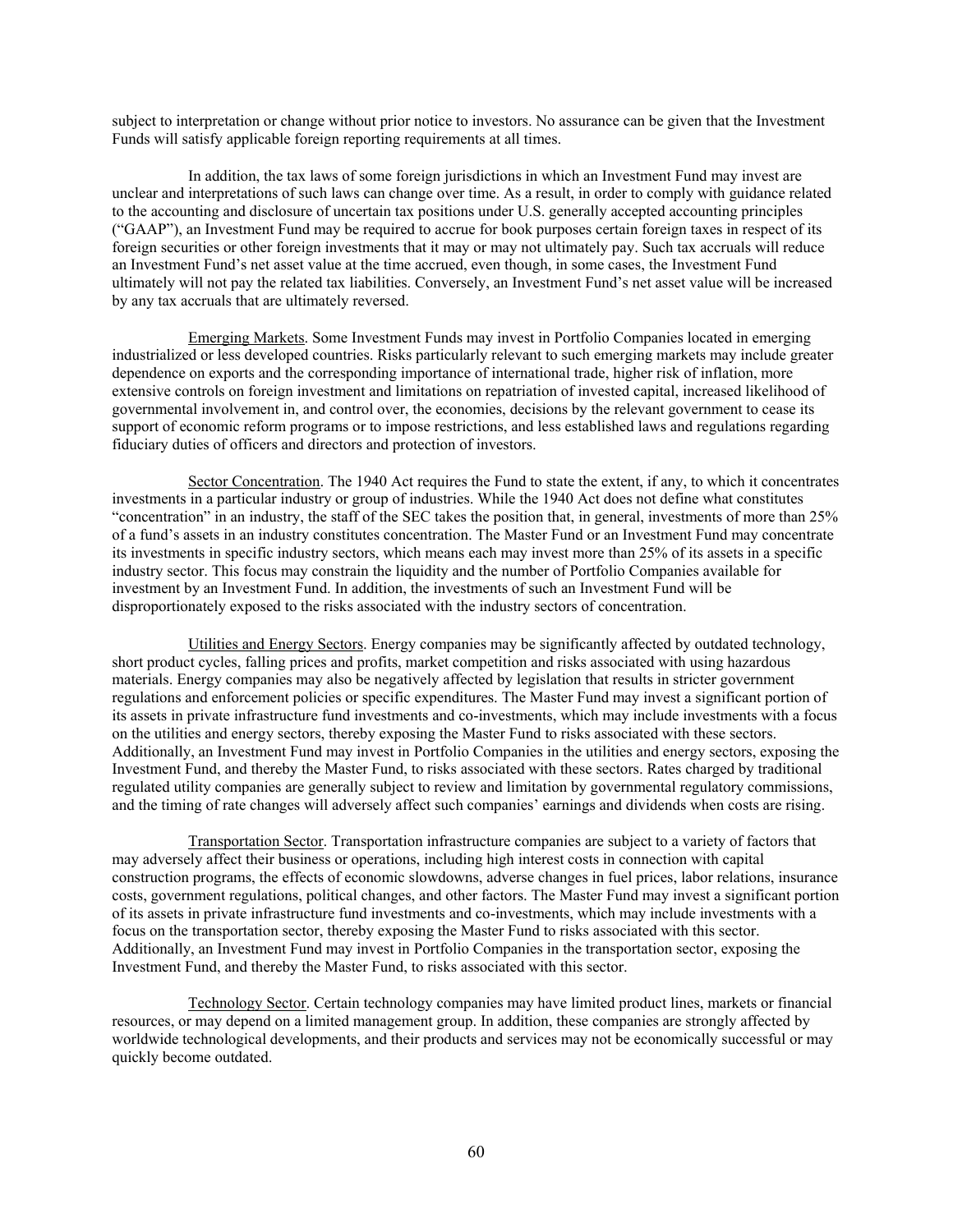Financial Sector. Financial services companies are subject to extensive governmental regulation that may limit the amounts and types of loans and other financial commitments they can make, and the interest rates and fees they can charge. Profitability of such companies is generally dependent on the availability and cost of capital, and can fluctuate as a result of increased competition or changing interest rates.

Natural Resources Sector. Investments in securities of natural resource companies involve risks. The market value of securities of natural resource companies may be affected by numerous factors, including events occurring in nature, inflationary pressures, and international politics. If the Master Fund has significant exposure to natural resource companies, there is the risk that the Master Fund will perform poorly during a downturn in the natural resource sector. For example, events occurring in nature (such as earthquakes or fires in natural resource areas) and political events (such as coups, military confrontations, or acts of terrorism) can affect the overall supply of a natural resource and the value of companies involved in such natural resource. Rising interest rates and general economic conditions may also affect the demand for natural resources.

Precious Metals Sector. Investments related to gold and other precious metals are considered speculative and are affected by a variety of worldwide economic, financial, and political factors. The price of precious metals may fluctuate sharply over short periods of time due to changes in inflation or expectations regarding inflation in various countries, the availability of supplies of precious metals, changes in industrial and commercial demand, precious metals sales by governments, central banks, or international agencies, investment speculation, monetary and other economic policies of various governments, and government restrictions on private ownership of gold and other precious metals. No income is derived from holding physical gold or other precious metals, which is unlike securities that may pay dividends or make other current payments.

Currency Risk. Investment Funds may include direct and indirect investments in a number of different currencies. Any returns on, and the value of such investments may, therefore, be materially affected by exchange rate fluctuations, local exchange control, limited liquidity of the relevant foreign exchange markets, the convertibility of the currencies in question and/or other factors. A decline in the value of the currencies in which the Master Fund investments are denominated against the U.S. dollar may result in a decrease in the Master Fund's and the Fund's net asset value. Forward currency contracts and options may be utilized on behalf of the Fund and the Master Fund by Investment Funds to hedge against currency fluctuations, but Investment Funds are not required to hedge and there can be no assurance that such hedging transactions, even if undertaken, will be effective. Accordingly, the performance of the Fund could be adversely affected by such currency fluctuations.

Risks Relating to Accounting, Auditing and Financial Reporting, etc. The Master Fund and certain of the Investment Funds may invest in Portfolio Companies that do not maintain internal management accounts or adopt financial budgeting, internal audit or internal control procedures to standards normally expected of companies in the United States. Accordingly, information supplied to the Master Fund and the Investment Funds may be incomplete, inaccurate and/or significantly delayed. The Master Fund and the Investment Funds may therefore be unable to take or influence timely actions necessary to rectify management deficiencies in such Portfolio Companies, which may ultimately have an adverse impact on the net asset value of the Fund.

Valuation of the Master Fund's Interests in Investment Funds. A large percentage of the securities in which the Master Fund invests will not have a readily determinable market price and will be fair valued by the Master Fund based on procedures approved by the Board of the Fund and the Master Fund. The valuation of the Master Fund's interests in Investment Funds is ordinarily determined monthly based in part on estimated valuations provided by Investment Fund Managers and also on valuation recommendations provided by the Adviser under the ultimate direction and approval of the Pricing Committee. The Administrator also assists the Pricing Committee in carrying out its duty to approve fair value determinations of the Master Fund's investments. Like the Master Fund's investments, a large percentage of the securities in which the Investment Funds invest will not have a readily determinable market price and will be valued periodically by the Investment Fund. In this regard, an Investment Fund Manager may face a conflict of interest in valuing the securities, as their value may affect the Investment Fund Manager's compensation or its ability to raise additional funds in the future. No assurances can be given regarding the valuation methodology or the sufficiency of systems utilized by any Investment Fund, the accuracy of the valuations provided by the Investment Funds, that the Investment Funds will comply with their own internal policies or procedures for keeping records or making valuations, or that the Investment Funds' policies and procedures and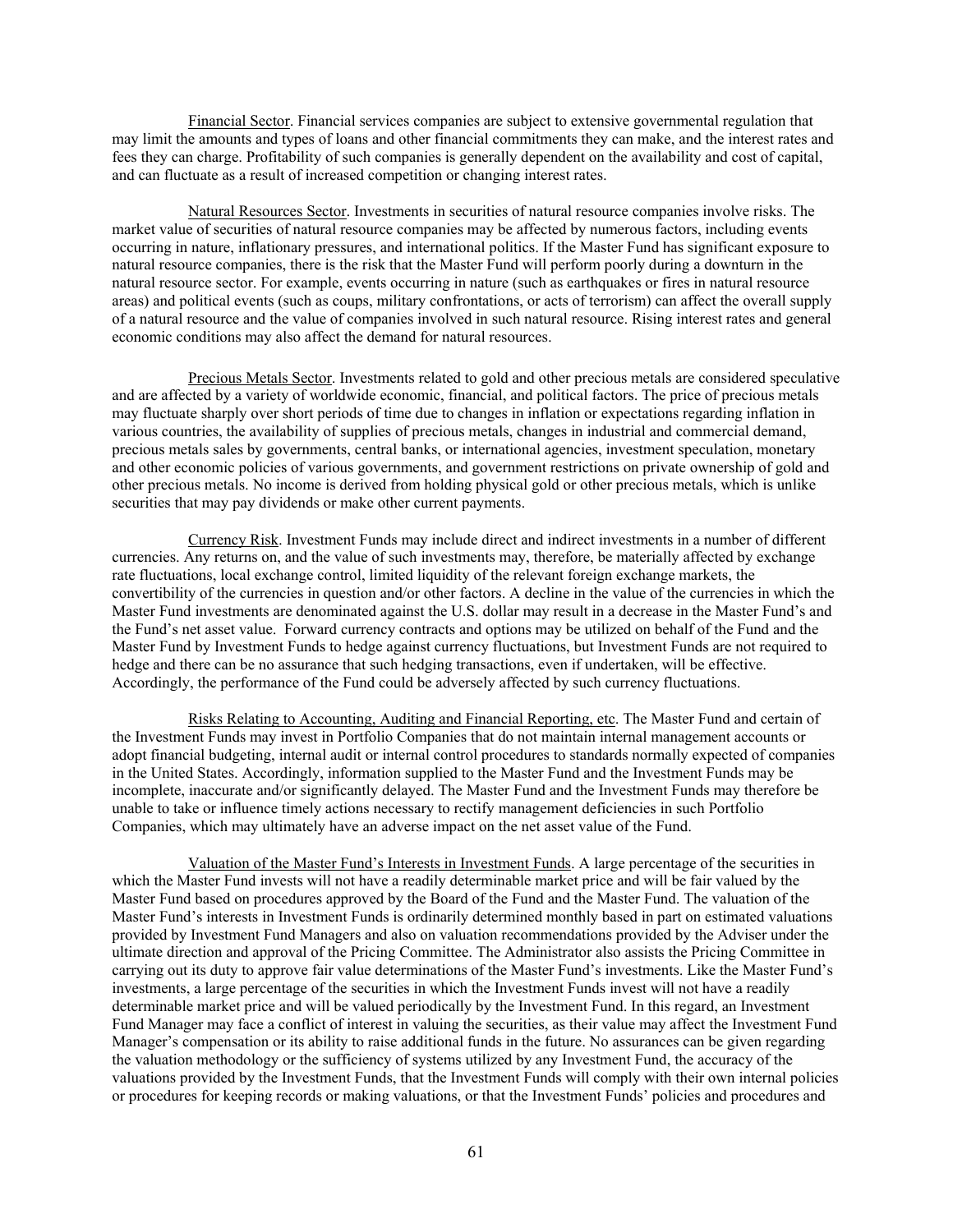systems will not change without notice to the Master Fund. As a result, valuations of the securities may be subjective and could subsequently prove to have been wrong, potentially by significant amounts.

Securities valuation and pricing services policies and procedures adopted by the Board and the Master Fund Board (the "Valuation Procedures") provide that valuations for Investment Funds will be determined based in part on estimated valuations provided by Investment Fund Managers and also on valuation recommendations provided by the Adviser pursuant to a valuation methodology that incorporates general private equity pricing principles and, for certain securities, may also incorporate a proprietary valuation model with a fundamental overlay, under the ultimate direction and approval of the Pricing Committee. The Adviser seeks to maintain accurate Investment Fund valuations by undertaking a detailed assessment of an Investment Fund's valuation procedures prior to investing in the Investment Fund. Based on the methodology, the Adviser may recommend that the Pricing Committee adjust an Investment Fund's periodic valuation, as appropriate. The Fund and the Master Fund run the risk that the Adviser's valuation techniques will fail to produce the desired results. Any imperfections, errors, or limitations in any model that is used could affect the ability of the Master Fund to accurately value Investment Fund assets. By necessity, models make simplifying assumptions that limit their efficacy. Models that appear to explain prior market data can fail to predict future market events. Further, the data used in models may be inaccurate and may not include all knowable information or the most recent information about a company, security, or market factor. In addition, the Adviser may face conflicts of interest in assisting with the valuation of the Fund's and the Master Fund's investments, as the value of the Fund's and the Master Fund's investments will affect the Adviser's compensation. Moreover, Investment Fund Managers typically provide estimated valuations on a quarterly basis whereas the Adviser will consider valuations on an ongoing basis and will recommend valuations on a monthly basis. While any model that may be used would be designed to assist in confirming or adjusting valuation recommendations, the Adviser generally will not have sufficient information in order to be able to confirm with certainty the accuracy of valuations provided by an Investment Fund until the Funds receive the Investment Funds' audited annual financial statements.

An Investment Fund's information could be inaccurate due to fraudulent activity, misevaluation, or inadvertent error. In any case, the Master Fund may not uncover errors for a significant period of time, if ever. Even if the Adviser elects to cause the Master Fund to sell its interests in such an Investment Fund, the Master Fund may be unable to sell such interests quickly, if at all, and could therefore be obligated to continue to hold such interests for an extended period of time. In such a case, the Investment Fund's valuations of such interests could remain subject to such fraud or error, and the Pricing Committee may, in its sole discretion, determine to discount the value of the interests or value them at zero.

Investors should be aware that situations involving uncertainties as to the valuations by Investment Funds could have a material adverse effect on the Fund and the Master Fund if judgments regarding valuations should prove incorrect. Persons who are unwilling to assume such risks should not make an investment in the Fund.

Indemnification of Investment Funds, Investment Fund Managers and Others. The Master Fund may agree to indemnify certain of the Investment Funds and their respective managers, officers, directors, and affiliates from any liability, damage, cost, or expense arising out of, among other things, acts or omissions undertaken in connection with the management of Investment Funds. If the Master Fund were required to make payments (or return distributions) in respect of any such indemnity, the Fund and the Master Fund could be materially adversely affected. Indemnification of sellers of secondaries may be required as a condition to purchasing such securities.

Termination of the Master Fund's Interest in an Investment Fund. An Investment Fund may, among other things, terminate the Master Fund's interest in that Investment Fund (causing a forfeiture of all or a portion of such interest) if the Master Fund fails to satisfy any capital call by that Investment Fund or if the continued participation of the Master Fund in the Investment Fund would have a material adverse effect on the Investment Fund or its assets.

General Risks of Secondary Investments. The overall performance of the Master Fund's secondary investments will depend in large part on the acquisition price paid, which may be negotiated based on incomplete or imperfect information. Certain secondary investments may be purchased as a portfolio, and in such cases the Master Fund may not be able to carve out from such purchases those investments that the Adviser considers (for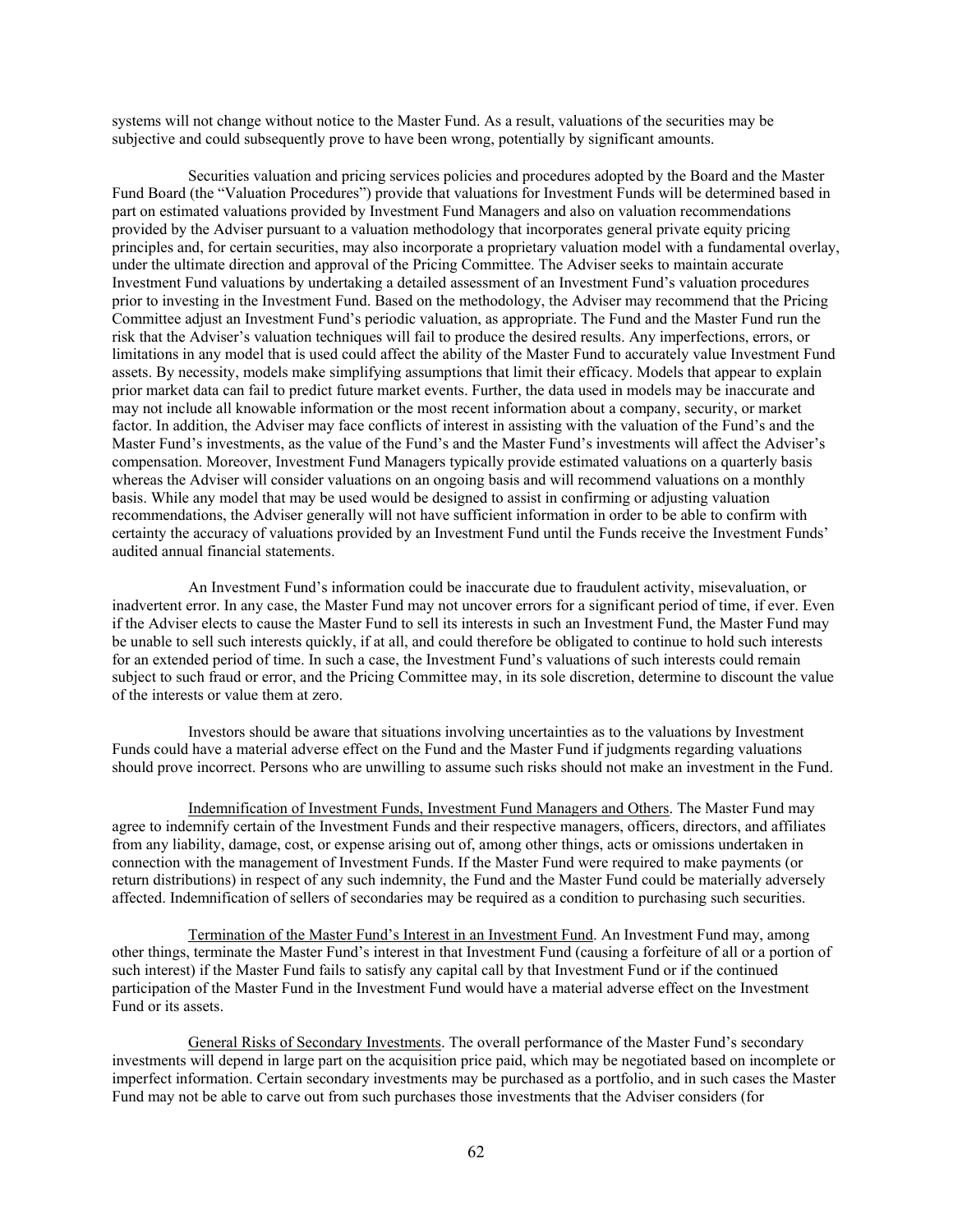commercial, tax, legal or other reasons) less attractive. Where the Master Fund acquires an Investment Fund interest as a secondary investment, the Master Fund will generally not have the ability to modify or amend such Investment Fund's constituent documents (e.g., limited partnership agreements) or otherwise negotiate the economic terms of the interests being acquired. In addition, the costs and resources required to investigate the commercial, tax and legal issues relating to secondary investments may be greater than those relating to primary investments.

Contingent Liabilities Associated with Secondary Investments. Where the Master Fund acquires an Investment Fund interest as a secondary investment, the Master Fund may acquire contingent liabilities associated with such interest. Specifically, where the seller has received distributions from the relevant Investment Fund and, subsequently, that Investment Fund recalls any portion of such distributions, the Master Fund (as the purchaser of the interest to which such distributions are attributable) may be obligated to pay an amount equivalent to such distributions to such Investment Fund. While the Master Fund may be able, in turn, to make a claim against the seller of the interest for any monies so paid to the Investment Fund, there can be no assurance that the Master Fund would have such right or prevail in any such claim. The Adviser does not anticipate that the Master Fund will accrue contingent liabilities with respect to secondary investments often, but each secondary investment bears the risk of being subject to contingent liabilities.

Risks Relating to Secondary Investments Involving Syndicates. The Master Fund may acquire secondary investments as a member of a purchasing syndicate, in which case the Master Fund may be exposed to additional risks including (among other things): (i) counterparty risk, (ii) reputation risk, (iii) breach of confidentiality by a syndicate member, and (iv) execution risk.

Commitment Strategy. The Master Fund anticipates that it will maintain a sizeable cash and/or liquid assets position in anticipation of funding capital calls. The Master Fund will be required to make incremental contributions pursuant to capital calls issued from time to time by Investment Funds.

Holding a sizeable cash and/or liquid assets position may result in lower returns than if the Master Fund employed a more aggressive "over-commitment" strategy. However, an inadequate cash position presents other risks to the Fund and the Master Fund, including the potential inability to fund capital contributions, to pay for repurchases of Units tendered by Investors or to meet expenses generally. Moreover, if the Master Fund defaults on its commitments or fails to satisfy capital calls in a timely manner then, generally, it will be subject to significant penalties, including the complete forfeiture of the Master Fund's investment in the Investment Fund. Any failure by the Master Fund to make timely capital contributions in respect of its commitments may (i) impair the ability of the Fund and the Master Fund to pursue its investment program, (ii) force the Master Fund to borrow through a credit facility or other arrangements, (iii) indirectly cause the Fund, and, indirectly, the Investors to be subject to certain penalties from the Investment Funds (including the complete forfeiture of the Master Fund's investment in an Investment Fund), or (iv) otherwise impair the value of the Fund's investments (including the devaluation of the Fund).

Registered Investment Companies. The Fund and the Master Fund may invest in the securities of other registered investment companies to the extent that such investments are consistent with the Master Fund's investment objective and permissible under the 1940 Act or made pursuant to an exemption under the 1940 Act. Under one provision of the 1940 Act, the Master Fund may not acquire the securities of other registered investment companies if, as a result, (i) more than 10% of the Master Fund's total assets would be invested in securities of other registered investment companies; (ii) such purchase would result in more than 3% of the total outstanding voting securities of any one registered investment company being held by the Master Fund; or (iii) more than 5% of the Master Fund's total assets would be invested in any one registered investment company. These restrictions are applicable to the Fund as well, although there is an exception for the Fund's holding of Master Fund Interests. Other provisions of the 1940 Act are less restrictive provided that the Master Fund or Fund is able to meet certain conditions. These limitations do not apply to the acquisition of units of any registered investment company in connection with a merger, consolidation, reorganization or acquisition of substantially all of the assets of another registered investment company. In addition, the ETFs in which the Fund and Master Fund may invest are subject to exemptive orders that provide relief from, and such investment would not be subject to, these limitations.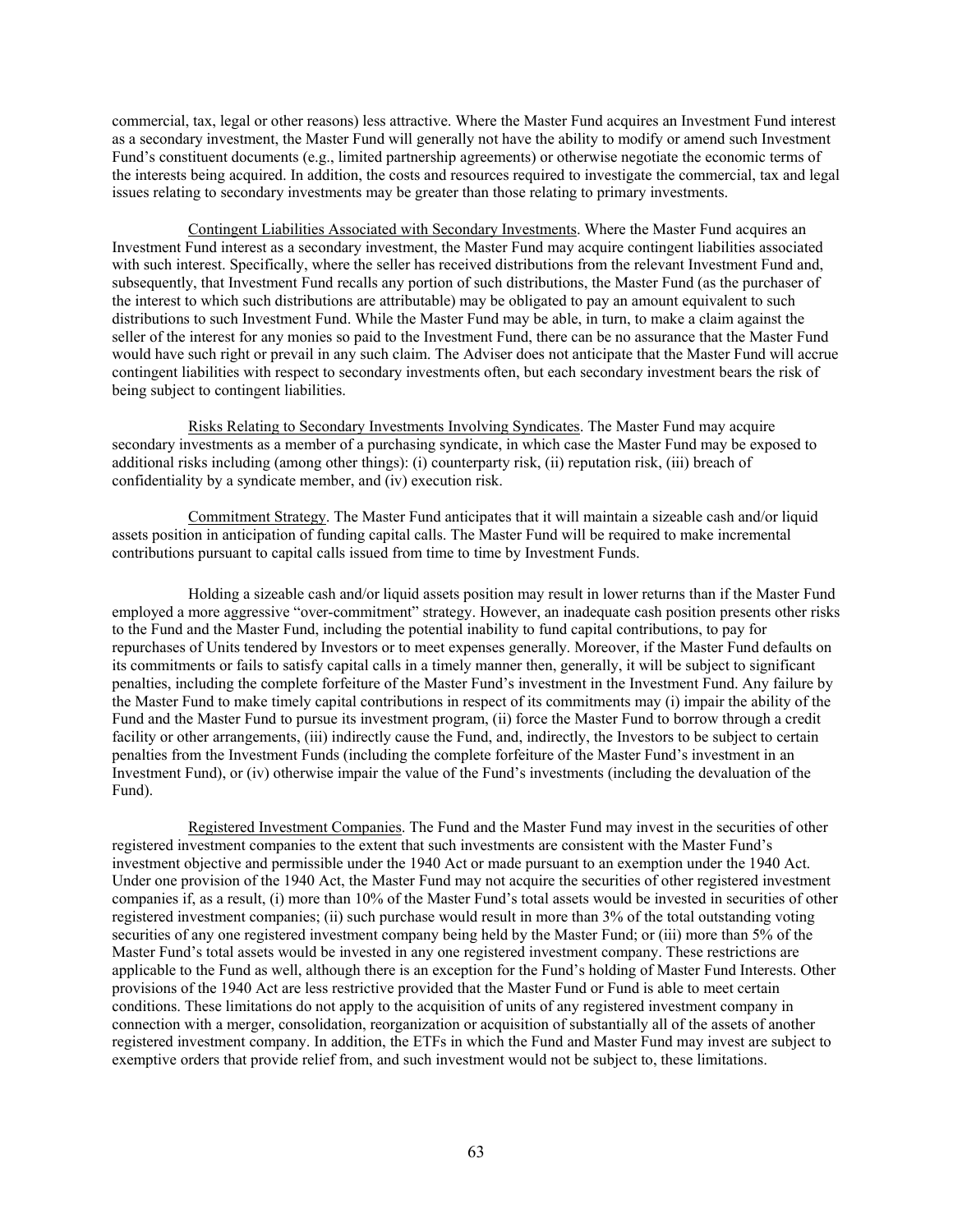The Master Fund or Fund, as a holder of the securities of other investment companies, will bear its *pro rata* portion of the other investment companies' expenses, including advisory fees. These expenses will be in addition to the direct expenses incurred by the Fund.

Cash, Cash Equivalents, Investment Grade Bonds and Money Market Instruments. The Master Fund, the Fund, and Investment Funds may invest, including for defensive purposes, some or all of their respective assets in high quality fixed-income securities, money market instruments, money market mutual funds, and other shortterm securities, or hold cash or cash equivalents in such amounts as the Adviser or Investment Fund Managers deem appropriate under the circumstances. In addition, the Master Fund, the Fund or an Investment Fund may invest in these instruments pending allocation of its respective offering proceeds, and the Master Fund will retain cash or cash equivalents in sufficient amounts to satisfy capital calls from Investment Funds. Money market instruments are high quality, short-term fixed-income obligations, which generally have remaining maturities of one year or less and may include U.S. Government securities, commercial paper, certificates of deposit and bankers acceptances issued by domestic branches of U.S. banks that are members of the Federal Deposit Insurance Corporation, and repurchase agreements.

These investments may be adversely affected by tax, legislative, regulatory, credit, political or government changes, interest rate increases and the financial conditions of issuers, which may pose credit risks that result in issuer default.

Repurchase Agreements. The Master Fund and Investment Funds may enter into repurchase agreements, by which the Fund purchases a security and obtains a simultaneous commitment from the seller to repurchase the security at an agreed-upon price and date (usually seven days or less from the date of original purchase). The resale price typically is in excess of the purchase price and reflects an agreed-upon market interest rate unrelated to the coupon rate on the purchased security. Repurchase agreements are economically similar to collateralized loans by a fund and afford a Fund the opportunity to earn a return on temporarily available cash. The Funds do not have percentage limitations on how much of their total assets may be invested in repurchase agreements. The Funds typically may also use repurchase agreements for cash management and temporary defensive purposes. A Fund may invest in a repurchase agreement that does not produce a positive return to the Fund if the Investment Fund Manager believes it is appropriate to do so under the circumstances (for example, to help protect the Fund's uninvested cash against the risk of loss during periods of market turmoil). While in some cases the underlying security may be a bill, certificate of indebtedness, note or bond issued by an agency, authority or instrumentality of the U.S. government, the obligation of the seller is not guaranteed by the U.S. government and there is a risk that the seller may fail to repurchase the underlying security. In such event, a Fund would attempt to exercise rights with respect to the underlying security, including possible disposition in the market. However, a Fund may be subject to various delays and risks of loss, including (i) possible declines in the value of the underlying security during the period while the Fund seeks to enforce its rights thereto, (ii) possible reduced levels of income and lack of access to income during this period and (iii) inability to enforce rights and the expenses involved in the attempted enforcement, for example, against a counterparty undergoing financial distress.

In certain instances, a Fund may engage in repurchase agreement transactions that are novated to the Fixed Income Clearing Corporation ("FICC"). FICC acts as the common counterparty to all repurchase transactions that enter its netting system and guarantees that participants will receive their cash or securities collateral (as applicable) back at the close of repurchase transaction. While this guarantee is intended to mitigate counterparty/credit risk that exists in the case of a bilateral repurchase transaction, the Fund is exposed to risk of delays or losses in the event of a bankruptcy or other default or nonperformance by the FICC or the FICC sponsoring member through which the Fund acts in connection with such transactions.

Control Positions. Investment Funds may take control positions in companies. The exercise of control over a company imposes additional risks of liability for environmental damage, product defects, failure to supervise and other types of liability related to business operations. In addition, the act of taking a control position, or seeking to take such a position, may itself subject an Investment Fund to litigation by parties interested in blocking it from taking that position. If such liabilities were to arise, or if such litigation were to be resolved in a manner that adversely affected the Investment Funds, those Investment Funds would likely incur losses on their investments.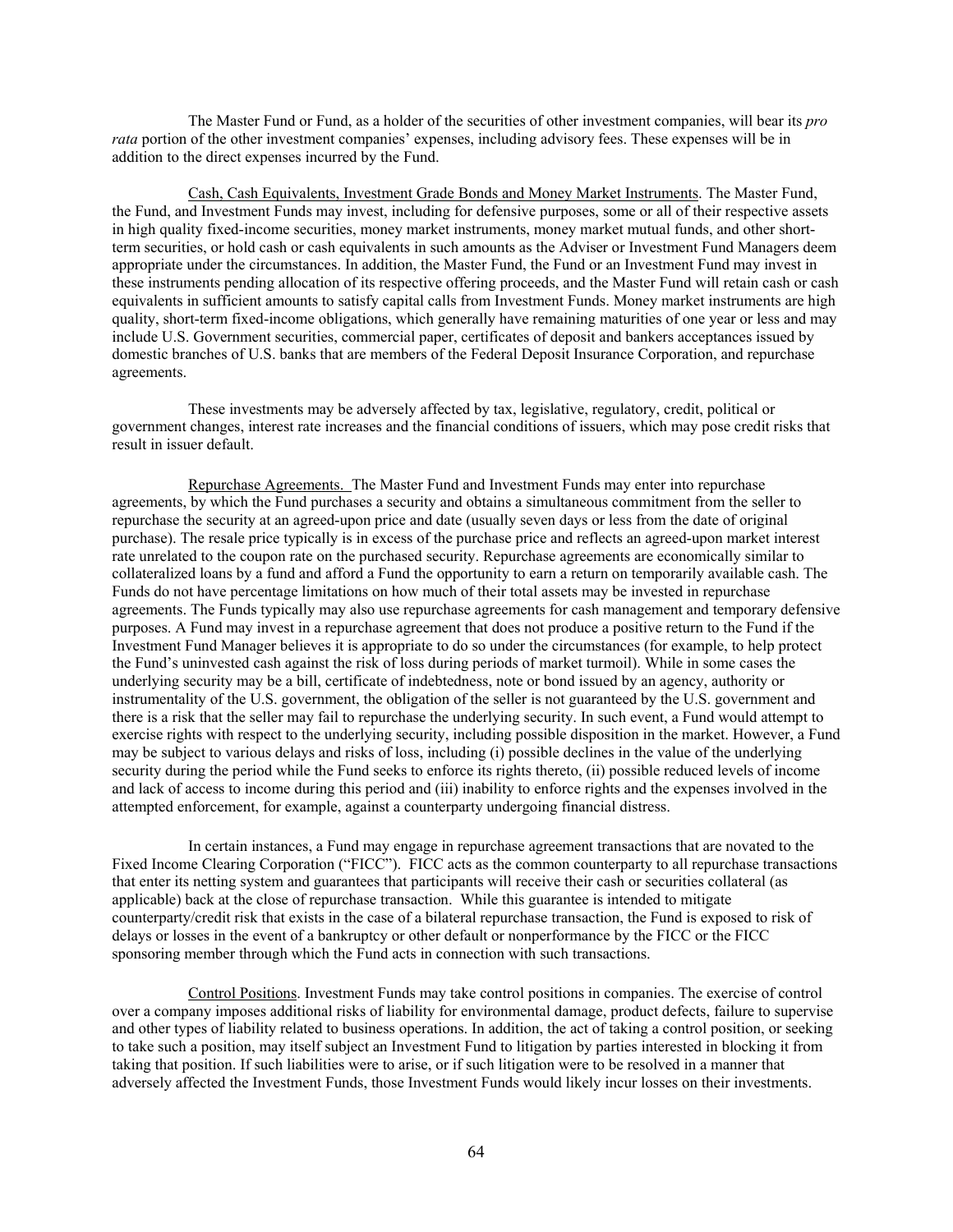Access to Secondary Investments. The Fund and the Master Fund are registered as investment companies under the 1940 Act and are subject to certain restrictions under the 1940 Act, and certain tax requirements, among other restrictions, that limit the Master Fund's ability to make secondary investments, as compared to a fund that is not so registered. Such restrictions may prevent the Master Fund from participating in (or increasing its share of) certain favorable investment opportunities, or may lead to a lack of exposure to a certain type of investment for certain periods of time. The Fund's and the Master Fund's intention to qualify and be eligible for treatment as RICs under the Code can limit their ability to acquire or continue to hold positions in secondary investments that would otherwise be consistent with their investment strategy. The Master Fund incurs additional expenses (compared to a fund that is not registered under the 1940 Act) in determining whether an investment is permissible under the 1940 Act and in structuring investments to comply with the 1940 Act, which reduces returns to investors in the Master Fund, and correspondingly, the Fund.

Market Disruption and Geopolitical Risk. The Fund and the Master Fund are subject to the risk that geopolitical events will disrupt securities markets and adversely affect global economies and markets. War, terrorism, and related geopolitical events (and their aftermath) have led, and in the future may lead, to increased short-term market volatility and may have adverse long-term effects on U.S. and world economies and markets generally. Likewise, natural and environmental disasters, such as, for example, earthquakes, fires, floods, hurricanes, tsunamis and weather-related phenomena generally, as well as the spread of infectious illness or other public health issues, including widespread epidemics or pandemics such as the COVID-19 outbreak in 2020, and systemic market dislocations can be highly disruptive to economies and markets. Those events as well as other changes in non-U.S. and domestic economic and political conditions also could adversely affect individual issuers or related groups of issuers, securities markets, interest rates, credit ratings, inflation, investor sentiment, and other factors affecting the value of investments made by the Investment Funds.

The COVID-19 outbreak in 2020 has resulted in travel restrictions and disruptions, closed borders, enhanced health screenings at ports of entry and elsewhere, disruption of and delays in healthcare service preparation and delivery, quarantines, event cancellations and restrictions, service cancellations or reductions, disruptions to business operations, supply chains and customer activity, lower consumer demand for goods and services, as well as general concern and uncertainty that has negatively affected the economic environment. The impact of this outbreak and any other epidemic or pandemic that may arise in the future could adversely affect the economies of many nations or the entire global economy, the financial performance of individual issuers, borrowers and sectors and the health of capital markets and other markets generally in potentially significant and unforeseen ways. This crisis or other public health crises may also exacerbate other pre-existing political, social and economic risks in certain countries or globally. The duration of the COVID-19 outbreak and its effects cannot be determined with certainty. The foregoing could lead to a significant economic downturn or recession, increased market volatility, a greater number of market closures, higher default rates and adverse effects on the values and liquidity of securities or other assets. Such impacts, which may vary across asset classes, may adversely affect the performance of the Investment Funds.

Given the increasing interdependence between global economies and markets, conditions in one country, market, or region might adversely impact markets, issuers and/or foreign exchange rates in other countries, including the U.S. Continuing uncertainty as to the status of the Euro and the European Monetary Union (the "EMU") has created significant volatility in currency and financial markets generally. Any partial or complete dissolution of the EMU, or any continued uncertainty as to its status, could have significant adverse effects on currency and financial markets, and on the values of the Fund's investments. The United Kingdom left the European Union (commonly known as "Brexit") on January 31, 2020. An agreement between the United Kingdom and the European Union governing their future trade relationship became effective January 1, 2021. Brexit has resulted in volatility in European and global markets and could have negative long-term impacts on financial markets in the United Kingdom and throughout Europe. Significant uncertainty remains in the market regarding the ramifications of the withdrawal of the United Kingdom from the European Union and the arrangements that will apply to the United Kingdom's relationship with the European Union and other countries following its withdrawal; the range and potential implications of possible political, regulatory, economic, and market outcomes are difficult to predict. Moreover, other countries may seek to withdraw from the European Union and/or abandon the euro, the common currency of the European Union. The ultimate effects of these events and other socio-political or geopolitical issues are not known but could profoundly affect global economies and markets. Whether or not a Fund invests in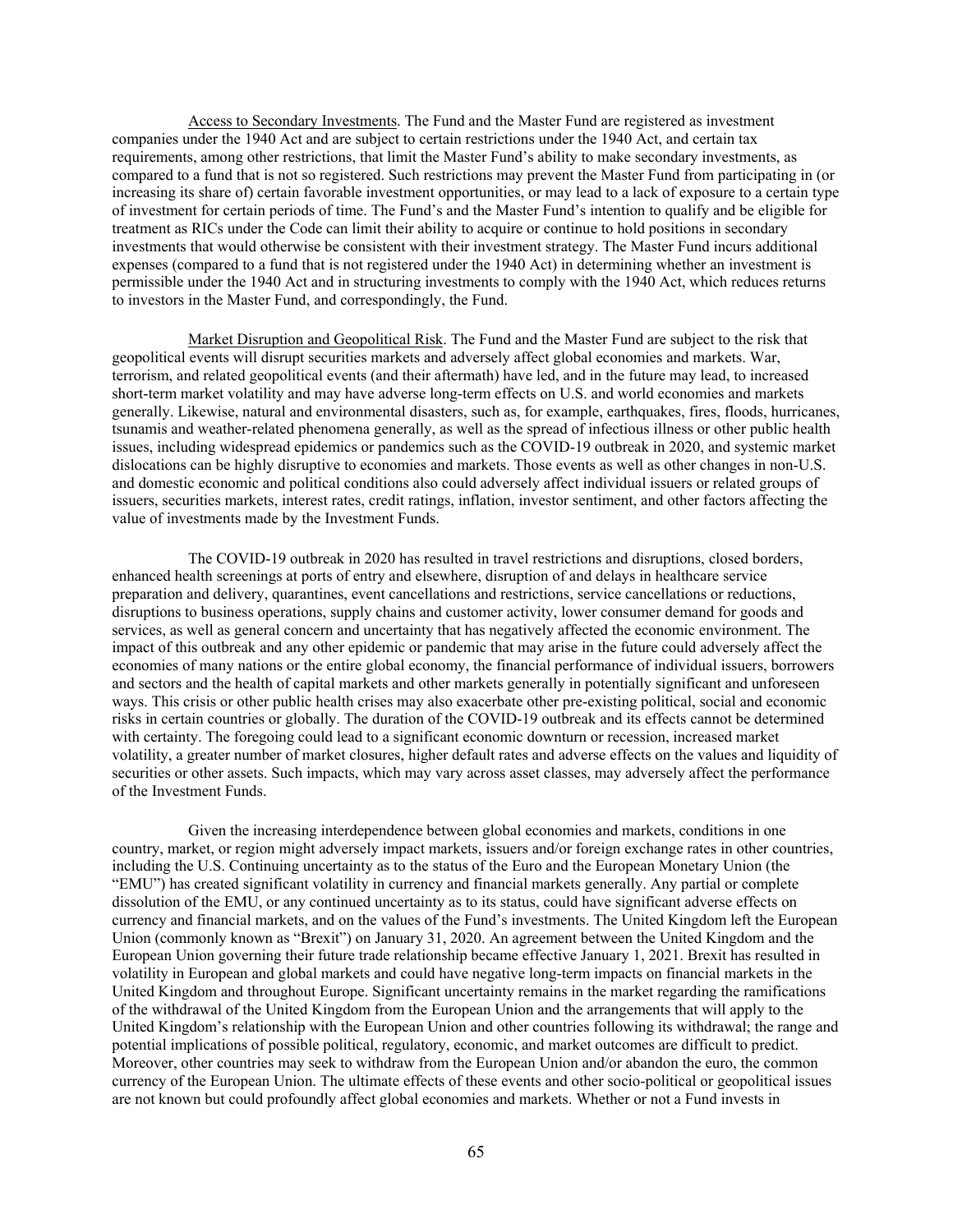securities of issuers located in Europe or with significant exposure to European issuers or countries, these events could negatively affect the value and liquidity of the Fund's investments.

Unexpected political, regulatory and diplomatic events within the United States and abroad, such as the U.S.-China "trade war" that intensified in 2018, may affect investor and consumer confidence and may adversely impact financial markets and the broader economy, perhaps suddenly and to a significant degree. The current political climate and the further escalation of a trade war between China and the United States may have an adverse effect on both the U.S. and Chinese economies, as each country has recently imposed tariffs on the other country's products. In January 2020, the U.S. and China signed a "Phase 1" trade agreement that reduced some U.S. tariffs on Chinese goods while boosting Chinese purchases of American goods. However, this agreement left in place a number of existing tariffs, and it is unclear whether further trade agreements may be reached in the future. Events such as these and their impact on the Fund are difficult to predict and it is unclear whether further tariffs may be imposed or other escalating actions may be taken in the future.

Cyber Security Risk. With the increased use of technologies such as the Internet and the dependence on computer systems to perform business and operational functions, investment companies (such as the Fund and the Master Fund) and their service providers (including the Adviser) may be prone to operational and information security risks resulting from cyber-attacks and/or technological malfunctions. In general, cyber-attacks are deliberate, but unintentional events may have similar effects. Cyber-attacks include, among others, stealing or corrupting data maintained online or digitally, preventing legitimate users from accessing information or services on a website, releasing confidential information without authorization, and causing operational disruption. Successful cyber-attacks against, or security breakdowns of, the Fund, the Master Fund, the Investment Funds, the Adviser, or a custodian, transfer agent, or other affiliated or third-party service provider may adversely affect the Fund or the Investors. For instance, cyber-attacks may interfere with the processing of Investor transactions, affect the Fund's ability to calculate its NAV, cause the release of private Investor information or confidential Fund information, impede trading, cause reputational damage, and subject the Fund to regulatory fines, penalties or financial losses, reimbursement or other compensation costs, and additional compliance costs. Cyber-attacks may render records of Fund or Master Fund assets and transactions, Investor ownership of Units, and other data integral to the functioning of the Fund or Master Fund inaccessible or inaccurate or incomplete. The Fund and the Master Fund may also incur substantial costs for cyber security risk management in order to prevent cyber incidents in the future. The Fund and the Investors could be negatively impacted as a result. While the Adviser has established business continuity plans and systems designed to prevent cyber-attacks, there are inherent limitations in such plans and systems including the possibility that certain risks have not been identified. The Fund and the Master Fund rely on third-party service providers for many of their day-to-day operations, and are subject to the risk that the protections and protocols implemented by those service providers will be ineffective to protect the Fund or the Master Fund from cyberattack. The Adviser does not control the cyber security plans and systems put in place by third-party service providers and such third-party service providers may have limited indemnification obligations to the Adviser or the Fund. Similar types of cyber security risks also are present for the Investment Funds and other issuers of securities in which the Fund invests, which could result in material adverse consequences for such issuers, and may cause the investments of the Investment Funds to lose value.

# **Other Risks**

Investing in the Fund involves risks other than those associated with investments made by the Investment Funds. Some of these risks are described below:

Incentive Allocation Arrangements. Each Investment Fund Manager may receive a performance fee, carried interest or incentive allocation generally equal to 20% of the net profits earned by the Investment Fund that it manages, typically subject to a clawback. These performance incentives may create an incentive for the Investment Fund Managers to make investments that are riskier or more speculative than those that might have been made in the absence of the performance fee, carried interest, or incentive allocation.

Availability of Investment Opportunities. The business of identifying and structuring investments of the types contemplated by the Fund and the Master Fund is competitive, and involves a high degree of uncertainty. The availability of investment opportunities is subject to market conditions and may also be affected by the prevailing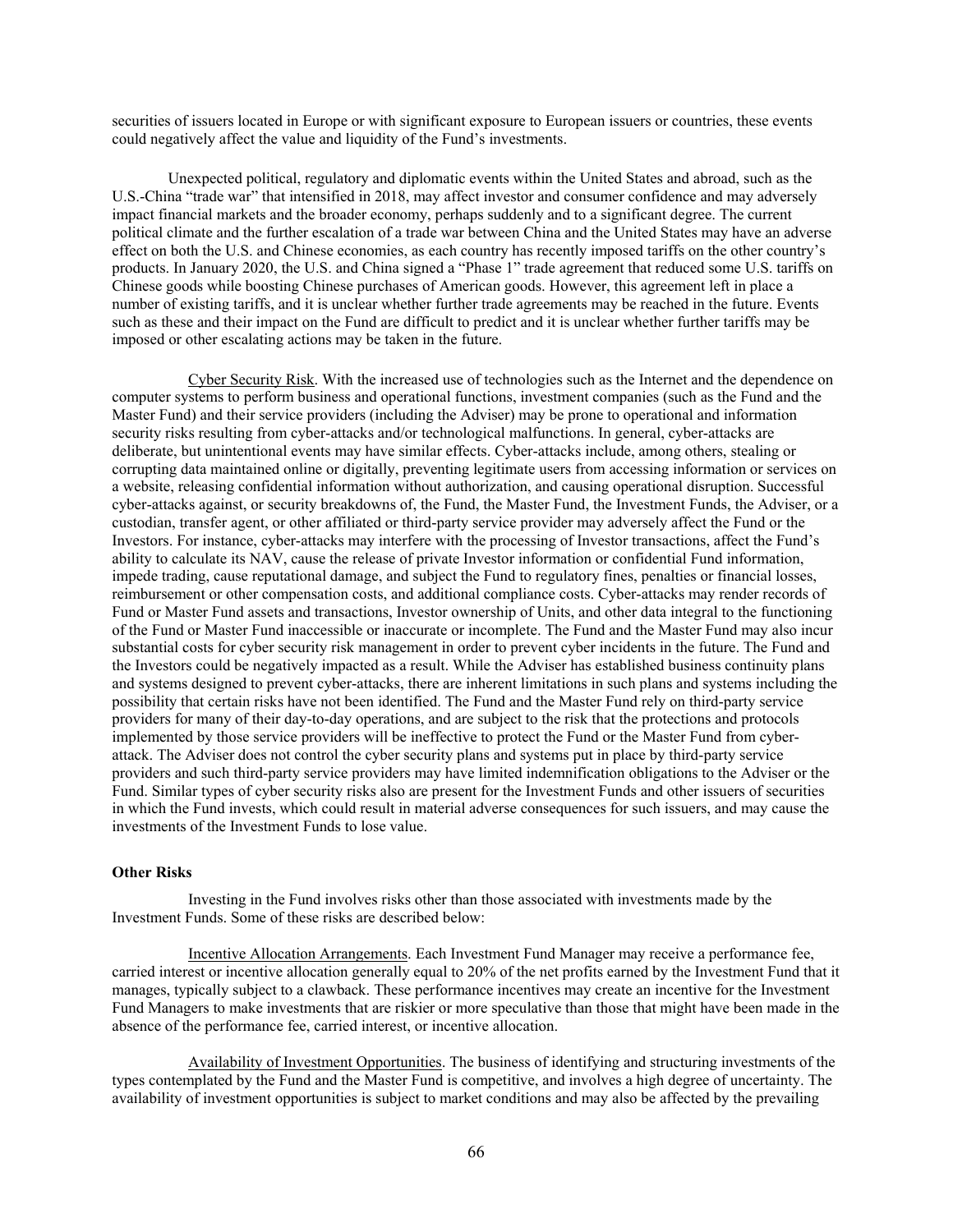regulatory or political climate. The Fund and Master Fund will compete for attractive investments with other prospective Investors and there can be no assurance that the Adviser will be able to identify, gain access to, or complete attractive investments, that the investments which are ultimately made will satisfy all of the Fund's or Master Fund's objectives, or that the Fund or Master Fund will be able to fully invest its assets. Other investment vehicles managed or advised by the Adviser and its affiliates may seek investment opportunities similar to those the Master Fund may be seeking. Consistent with the Adviser's allocation policies, the Adviser will allocate fairly between the Master Fund and such other investment vehicles any investment opportunities that may be appropriate for the Master Fund and such other investment vehicles. Similarly, identifying attractive investment opportunities for an Investment Fund is difficult and involves a high degree of uncertainty. Even if an Investment Fund Manager identifies an attractive investment opportunity, an Investment Fund may not be permitted to take advantage of the opportunity to the fullest extent desired.

The Adviser may sell the Master Fund's holdings of certain of its investments at different times than similar investments are sold by other investment vehicles advised by the Adviser, particularly if significant redemptions in the Fund occur, which could negatively impact the performance of the Master Fund and the Fund.

Inadequate Return. No assurance can be given that the returns on the Fund's investments will be proportionate to the risk of investment in the Fund. Potential Investors should not commit money to the Fund unless they have the resources to sustain the loss of their entire investment.

Inside Information. From time to time, the Master Fund, the Fund or an Investment Fund or their respective affiliates may come into possession of material, non-public information concerning an entity or issuer in which the Master Fund or an Investment Fund has invested or may invest. The possession of such information may limit the Master Fund's or the Investment Fund's ability to buy or sell securities of the issuer.

Recourse to the Fund's Assets. The Fund's assets, including any investments made by the Master Fund and any interest in the Investment Funds held by the Fund through the Master Fund, are available to satisfy all liabilities and other obligations of the Fund. If the Fund becomes subject to a liability, parties seeking to have the liability satisfied may have recourse to the Fund's assets generally and not be limited to any particular asset, such as the asset representing the investment giving rise to the liability.

Possible Exclusion of Investors Based on Certain Detrimental Effects. The Fund may repurchase Fund Units held by an Investor or other person acquiring Units from or through an Investor, if: (i) the Units have been transferred in violation of the LLC Agreement or have vested in any person by operation of law (*i.e.*, the result of the death, bankruptcy, insolvency, adjudicated incompetence or dissolution of the Investor); (ii) any transferee does not meet any investor eligibility requirements established by the Fund from time to time; (iii) ownership of the Units by the Investor or other person likely will cause the Fund to be in violation of, or subject the Fund to additional registration or regulation under, the securities, commodities or other laws of the United States or any other relevant jurisdiction; (iv) continued ownership of the Units by the Investor or other person may be harmful or injurious to the business or reputation of the Fund, the Master Fund, the Adviser or the Sponsor, or may subject the Fund or any Investor to an undue risk of adverse tax or other fiscal or regulatory consequences; (v) any of the representations and warranties made by the Investor or other person in connection with the acquisition of the Units was not true when made or has ceased to be true; (vi) the Investor is subject to special laws or regulations, and the Fund determines that the Investor is likely to be subject to additional regulatory or compliance requirements under these special laws or regulations by virtue of continuing to hold the Units; (vii) the Investor's investment balance falls below \$25,000 or the amount the Board determines from time to time to be a minimum investment in the Fund or rises above the amount the Board determines from time to time to be a maximum investment in the Fund; or (viii) the Fund or the Board determines that the repurchase of the Units would be in the interest of the Fund. These provisions may, in effect, deprive an Investor in the Fund of an opportunity for a return that might be received by other Investors.

Potential Significant Effect of the Performance of a Limited Number of Investments or Strategies. The Adviser expects that the Fund will participate in multiple investments. The Fund may, however, make investments in a limited number of the Investment Funds and/or co-investments and Investment Funds may make investments in a limited number of Portfolio Companies. In either instance, these limited numbers of investments may have a significant effect on the performance of the Fund. In addition, the Fund, through the Master Fund, may invest a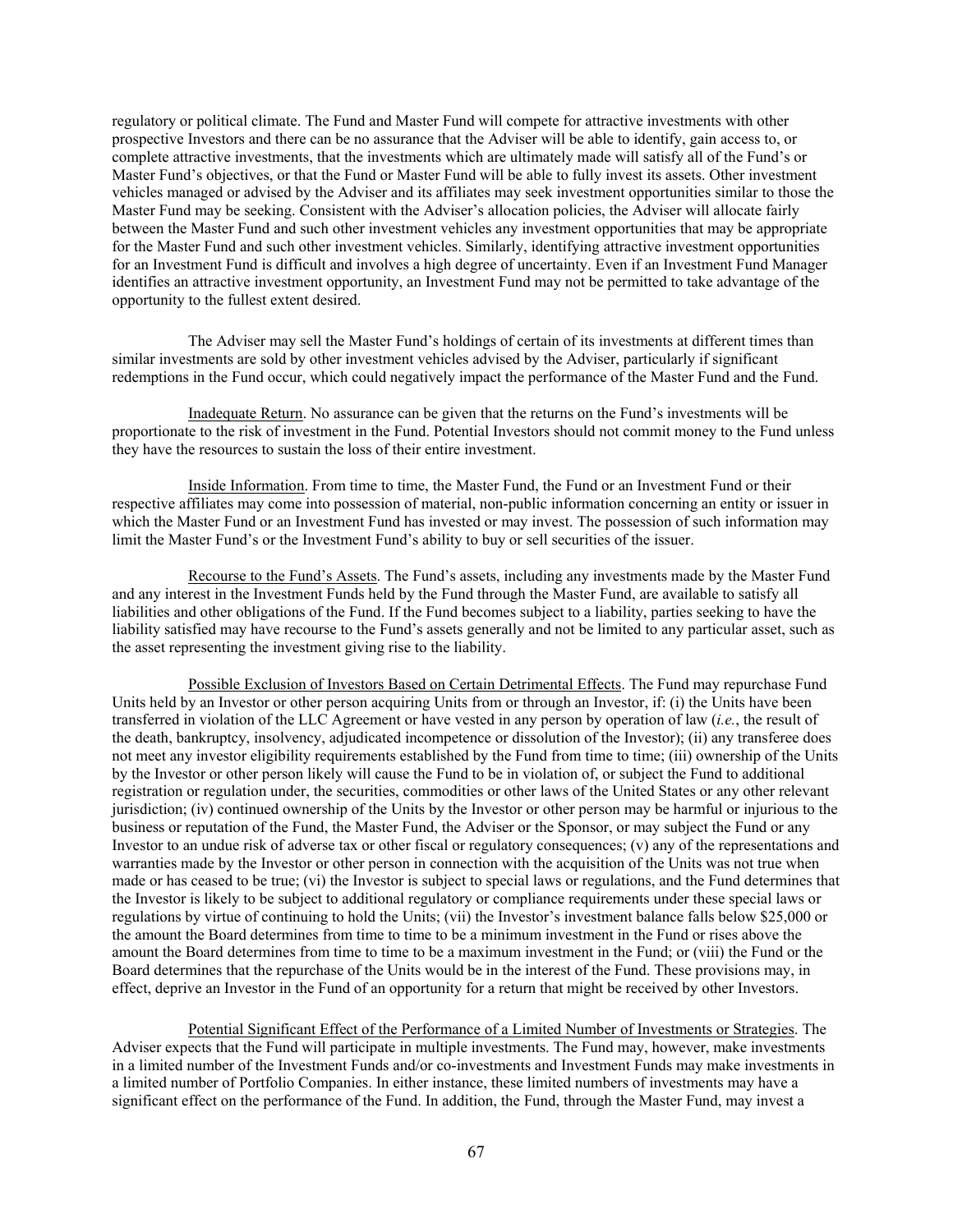substantial portion of its assets in Investment Funds that follow a particular investment strategy. In such event, the Fund would be exposed to the risks associated with that strategy to a greater extent than it would if the Master Fund's assets were invested more broadly among Investment Funds pursuing various investment strategies.

Placement Risk. It is expected that many Investors will invest in the Fund with RIAs. When a limited number of RIAs represents a large percentage of Investors, actions recommended by the RIAs may result in significant and undesirable variability in terms of Investor subscription or tender activity. Additionally, it is possible that if a matter is put to a vote at a meeting of Investors, clients of a single RIA may vote as a block, if so recommended by the RIA.

Tax Risks. Special tax risks are associated with an investment in the Fund. Each of the Fund and the Master Fund intends to qualify and elect to be treated as a RIC under Subchapter M of the Code. As such, the Fund and the Master Fund must satisfy, among other requirements, diversification and 90% gross income requirements, and a requirement that it distribute at least 90% of its income and net short-term gains in the form of deductible dividends. Because the Fund will invest substantially all its assets in the Master Fund, if the Master Fund were to fail to satisfy such requirements, the Fund itself would be unable to satisfy the diversification requirement, and would thus be ineligible for treatment as a RIC.

Each of the aforementioned ongoing requirements for qualification for the favorable tax treatment available to RICs requires that the Adviser obtain information from or about the Investment Funds in which the Master Fund is invested. However, Investment Funds generally are not obligated to disclose the contents of their portfolios. This lack of transparency may make it difficult for the Adviser to monitor the sources of the Master Fund's income and the diversification of its assets, and otherwise to comply with Subchapter M of the Code. Ultimately this may limit the universe of Investment Funds in which the Master Fund can invest.

Investment Funds and co-investments classified as partnerships for U.S. federal income tax purposes may generate income allocable to the Master Fund that is not qualifying income for purposes of the 90% gross income test, described below. In order to meet the 90% gross income test, the Master Fund may structure its investments in a manner that potentially increases the taxes imposed thereon or in respect thereof. Because the Master Fund may not have timely or complete information concerning the amount or sources of such an Investment Fund's or co-investment's income until such income has been earned by the Investment Fund or co-investment or until a substantial amount of time thereafter, it may be difficult for the Master Fund to satisfy the 90% gross income test.

The Master Fund intends to invest a portion of its assets in the Corporate Subsidiary, a Delaware limited liability company that has elected to be treated as a corporation for U.S. federal income tax purposes. A RIC generally does not take into account income earned by a U.S. corporation in which it invests unless and until the corporation distributes such income to the RIC as a dividend. Where, as here, the Corporate Subsidiary is organized in the U.S., the Corporate Subsidiary will be liable for an entity-level U.S. federal income tax on its income from U.S. and non-U.S. sources, as well as any applicable state taxes, which will reduce the Master Fund's return on its investment in the Corporate Subsidiary. If a net loss is realized by the Corporate Subsidiary, such loss is not generally available to offset the income of the Master Fund.

In the event that the Master Fund believes that it is possible that it will fail the asset diversification requirement at the end of any quarter of a taxable year, it may seek to take certain actions to avert such failure, including by acquiring additional investments to come into compliance with the asset diversification tests or by disposing of non-diversified assets. Although the Code affords the Master Fund the opportunity, in certain circumstances, to cure a failure to meet the asset diversification test, including by disposing of non-diversified assets within six months, there may be constraints on the Master Fund's ability to dispose of its interest in an Investment Fund or co-investment that limit utilization of this cure period.

If the Master Fund were to fail to satisfy the asset diversification or other RIC requirements, absent a cure, it would lose its status as a RIC under the Code, in which case the Fund would lose its status as a RIC. Such loss of RIC status could affect the amount, timing and character of the Fund's distributions and would cause all of the Master Fund's and the Fund's taxable income to be subject to U.S. federal income tax at regular corporate rates without any deduction for distributions to Investors. In addition, all distributions (including distributions of net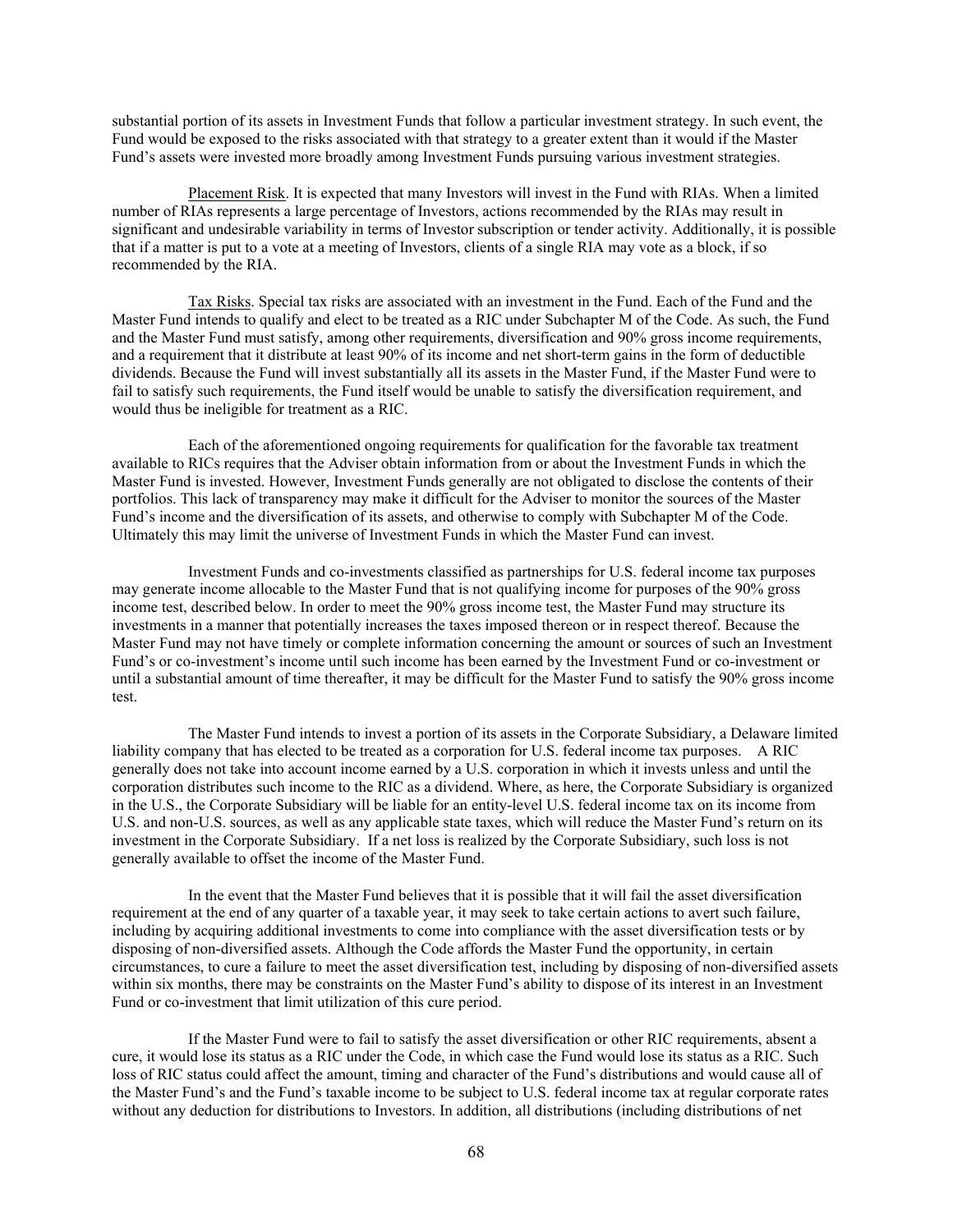capital gain) would be taxed to their recipients as dividend income to the extent of the Fund's current and accumulated earnings and profits. Accordingly, disqualification as a RIC would have a significant adverse effect on the value of the Fund's Units.

Each of the Fund and the Master Fund must distribute at least 90% of its investment company taxable income, in a manner qualifying for the dividends-paid deduction, to qualify as a RIC, and must distribute substantially all its income in order to avoid a fund-level tax. In addition, if the Fund or the Master Fund were to fail to distribute in a calendar year a sufficient amount of its income for such year, it will be subject to an excise tax. The determination of the amount of distributions sufficient to qualify as a RIC and avoid a fund-level income or excise tax will depend on income and gain information that must be obtained from the underlying Investment Funds. The Master Fund's investment in Investment Funds and co-investments will make it difficult to estimate the Master Fund's and thus the Fund's income and gains in a timely fashion. Given the difficulty of estimating Master Fund income and gains in a timely fashion, each year the Master Fund is likely to be liable for a 4% excise tax, and it is possible that the Fund will also be liable for such tax. See "Certain Tax Considerations."

The Master Fund may directly or indirectly invest in Investment Funds, co-investments or Portfolio Companies located outside the United States. Such Investment Funds, co-investments or Portfolio Companies may be subject to withholding taxes or other taxes in such jurisdictions with respect to their investments or operations, as applicable. In addition, adverse U.S. federal income tax consequences can result by virtue of certain foreign investments, including potential U.S. withholding taxes on foreign investment entities with respect to their U.S. investments and potential adverse tax consequences associated with investments in any foreign corporations that are characterized for U.S. federal income tax purposes as "passive foreign investment companies" See "Certain Tax Considerations—Passive Foreign Investment Companies."

**The success of an Investment Fund's activities will typically depend on the ability of the relevant Investment Fund Manager to identify attractive investment opportunities, enhance Portfolio Company value and to see when target improvements/value is reached. The Fund should be considered a speculative investment, and you should invest in the Fund only if you can sustain a complete loss of your investment.**

The above discussions of the various risks associated with the Fund and the Units are not, and are not intended to be, a complete enumeration or explanation of the risks involved in an investment in the Fund. Prospective Investors should read this entire Prospectus and consult with their own advisors before deciding whether to invest in the Fund. In addition, as the Fund's and the Master Fund's investment programs change or develop over time, or market conditions change or develop, an investment in the Fund may be subject to risk factors not described in this Prospectus.

**No guarantee or representation is made that the investment program of the Fund, the Master Fund or any Investment Fund will be successful, that the various Investment Funds selected will produce positive returns or that the Fund and the Master Fund will achieve their investment objective.**

## **CONFLICTS OF INTEREST**

# **The Adviser**

The Adviser or its affiliates provide or may provide investment advisory and other services to various entities. The Adviser, and certain of its investment professionals and other principals, may also carry on substantial investment activities for their own accounts, for the accounts of family members and for other accounts (collectively, with the other accounts advised by the Adviser and its affiliates, "Other Accounts"). The Fund and the Master Fund have no interest in these activities. The Adviser, its affiliates and the Distributor may receive payments from private equity sponsors in connection with such activities. As a result of the foregoing, the Adviser and the investment professionals who, on behalf of the Adviser, will manage the Master Fund's and Fund's investment portfolio will be engaged in substantial activities other than on behalf of the Fund and the Master Fund, may have differing economic interests in respect of such activities, and may have conflicts of interest in allocating their time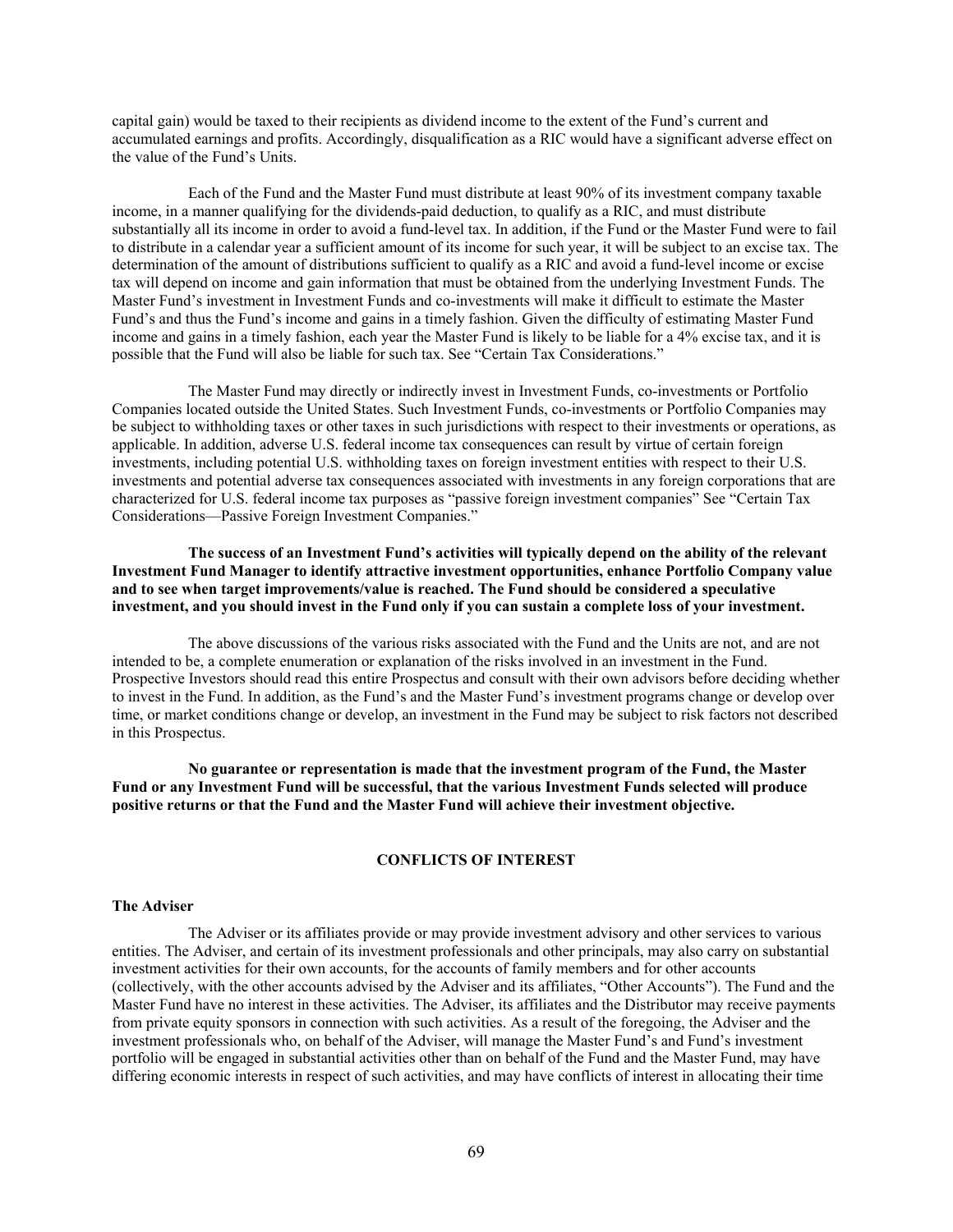and activity between the Master Fund, the Fund and Other Accounts. Such persons will devote only so much of their time as in their judgment is necessary and appropriate.

There also may be circumstances under which the Adviser will cause one or more Other Accounts to commit a larger percentage of its assets to an investment opportunity than to which the Adviser will commit the Master Fund's or Fund's assets. There also may be circumstances under which the Adviser will consider participation by Other Accounts in investment opportunities in which the Adviser does not intend to invest on behalf of the Master Fund or Fund, or vice versa. In allocating investments among the Master Fund, the Fund, and Other Accounts, the Adviser will consider the appropriateness of a particular investment opportunity in light of the investment objectives, strategies, and liquidity needs of the Master Fund, Fund, and Other Accounts and will follow its allocation policies and procedures in order to minimize conflicts of interest.

The Adviser or Distributor may compensate, from its own resources, Selling Agents in connection with the distribution of Units and also in connection with various other services including those related to the support and conduct of due diligence, Investor account maintenance, the provision of information and support services to clients, and the inclusion on preferred provider lists. Such Selling Agents may be affiliated with the Fund, the Master Fund or the Adviser. Such compensation may take various forms, including a fixed fee, a fee determined by a formula that takes into account the amount of client assets invested in the Fund, the timing of investment or the overall net asset value of the Fund, or a fee determined in some other method by negotiation between the Adviser or Distributor and such Selling Agents. Each Selling Agent also may charge Investors, at the Selling Agent's discretion, a distribution fee based on the purchase price of Fund Units purchased by the Investor, and with respect to the Class 5 Units, a Selling Agent may receive the 3.5% upfront sales load. All or a portion of such compensation may be paid by the Selling Agent to the financial advisory personnel involved in the sale of Units. As a result of the various payments that Selling Agents may receive from Investors and the Adviser or Distributor, the amount of compensation that a Selling Agent may receive in connection with the sale of Units in the Fund may be greater than the compensation it may receive for the distribution of other investment products. This difference in compensation may create an incentive for a Selling Agent to recommend the Fund over another investment product.

Selling Agents may be subject to certain conflicts of interest with respect to the Fund. For example, the Fund, the Master Fund, the Adviser, Investment Funds, or Portfolio Companies, or investment vehicles managed or sponsored by the Adviser or Investment Fund Managers, may (i) purchase securities or other assets directly or indirectly from, (ii) enter into financial or other transactions with or (iii) otherwise convey benefits through commercial activities to, a Selling Agent. As such, certain conflicts of interest may exist between such persons and a Selling Agent. Such transactions may occur in the future and generally there is no limit to the amount of such transactions that may occur.

Selling Agents may perform investment advisory and other services for other investment entities with investment objectives and policies similar to those of the Fund, the Master Fund or an Investment Fund. Such entities may compete with the Fund, the Master Fund or the Investment Fund for investment opportunities and may invest directly in such investment opportunities. Selling Agents that invest in an Investment Fund or a Portfolio Company may do so on terms that are more favorable than those of the Fund or the Master Fund.

Selling Agents that act as selling agents for the Fund or the Master Fund also may act as selling agents for an Investment Fund in which the Master Fund invests and may receive compensation in connection with such activities. Such compensation would be in addition to the fees described above. A Selling Agent may pay all or a portion of the fees paid to it to certain of its affiliates, including, without limitation, financial advisors whose clients purchase Units of the Fund. Such fee arrangements may create an incentive for a Selling Agent to encourage investment in the Fund, independent of a prospective Investor's objectives.

A Selling Agent may provide financing, investment banking services or other services to third parties and receive fees therefor in connection with transactions in which such third parties have interests which may conflict with those of the Fund, the Master Fund or an Investment Fund. A Selling Agent may give advice or provide financing to such third parties that may cause them to take actions adverse to the Fund, the Master Fund, an Investment Fund or a Portfolio Company. A Selling Agent may directly or indirectly provide services to, or serve in other roles for compensation for, the Fund, the Master Fund, an Investment Fund or a Portfolio Company. These services and roles may include (either currently or in the future) managing trustee, managing member, general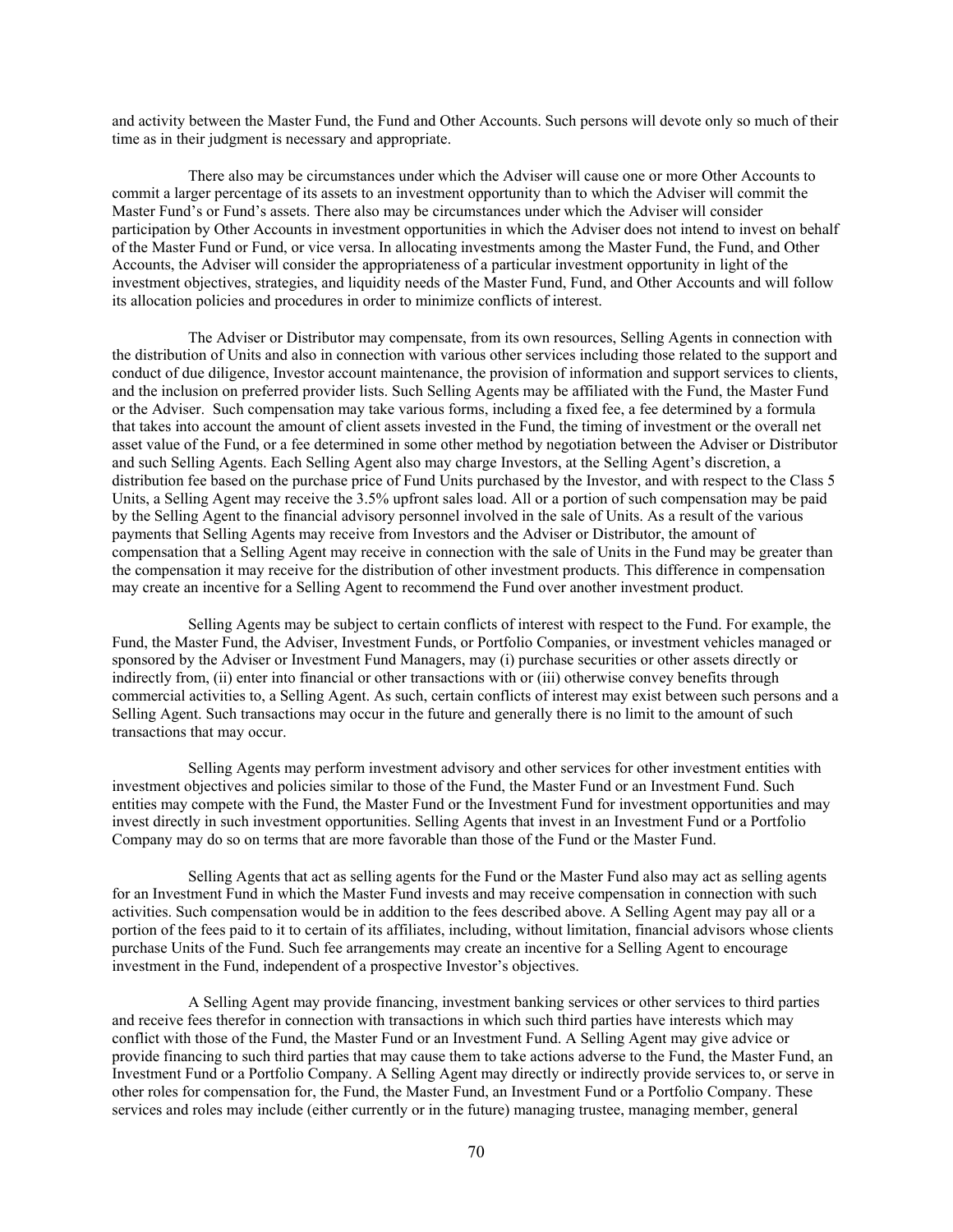partner, investment manager or adviser, investment sub-adviser, distributor, broker, dealer, selling agent and investor servicer, custodian, transfer agent, fund administrator, prime broker, recordkeeper, shareholder servicer, interfund lending servicer, Fund accountant, transaction (e.g., a swap) counterparty and/or lender. A Selling Agent is expected to provide certain of such services to the Fund and the Master Fund in connection with the Fund and the Master Fund obtaining a credit facility, if any.

In addition, issuers of securities held by the Fund, the Master Fund or an Investment Fund may have publicly or privately traded securities in which a Selling Agent is an investor or makes a market. The trading activities of Selling Agents generally will be carried out without reference to positions held by the Fund, the Master Fund or an Investment Fund and may have an effect on the value of the positions so held, or may result in a Selling Agent having an interest in the issuer adverse to the Fund, the Master Fund or the Investment Fund. No Selling Agent is prohibited from purchasing or selling the securities of, otherwise investing in or financing, issuers in which the Fund, the Master Fund or an Investment Fund has an interest.

A Selling Agent may sponsor, organize, promote or otherwise become involved with other opportunities to invest directly or indirectly in the Fund, the Master Fund or an Investment Fund. Such opportunities may be subject to different terms than those applicable to an investment in the Fund, the Master Fund or the Investment Fund, including with respect to fees and the right to receive information.

#### **Participation in Investment Opportunities**

Directors, principals, officers, employees, and affiliates of the Adviser may buy and sell securities or other investments for their own accounts and may have actual or potential conflicts of interest with respect to investments made on behalf of the Master Fund or an Investment Fund or co-investment in which the Master Fund invests. As a result of differing trading and investment strategies or constraints, positions may be taken by directors, principals, officers, employees and affiliates of the Adviser, or by the Adviser for the Other Accounts, or any of their respective affiliates on behalf of their own other accounts ("Investment Fund Manager Accounts") that are the same as, different from or made at a different time than, positions taken for the Master Fund or an Investment Fund or coinvestment.

### **Other Matters**

An Investment Fund Manager may, from time to time, cause an Investment Fund to effect certain principal transactions in securities with one or more Investment Fund Manager Accounts, subject to certain conditions. Future investment activities of the Investment Fund Managers, or their affiliates, and the principals, partners, directors, officers, or employees of the foregoing, may give rise to additional conflicts of interest.

The Adviser and its affiliates will not purchase securities or other property from, or sell securities or other property to, the Master Fund or Fund, except that (i) the Adviser and its affiliates may invest in the Fund and the Master Fund, and (ii) the Master Fund may, in accordance with rules under the 1940 Act, engage in transactions with accounts that are affiliated with the Master Fund or Fund. The transactions referred to in (ii) above would be effected in circumstances in which the Adviser determined that it would be appropriate for the Master Fund to purchase and another client to sell, or the Master Fund to sell and another client to purchase, the same security or instrument on the same day.

Future investment activities of the Adviser and its affiliates and their principals, partners, members, directors, officers or employees may give rise to conflicts of interest other than those described above.

## **MANAGEMENT OF THE FUND**

# **Board of Directors**

The Fund has a Board, currently consisting of Kurt Keilhacker, Eric Rakowski, Victoria Sassine and Christine C. Carsman, which supervises the conduct of the Fund's affairs. The Board has overall responsibility for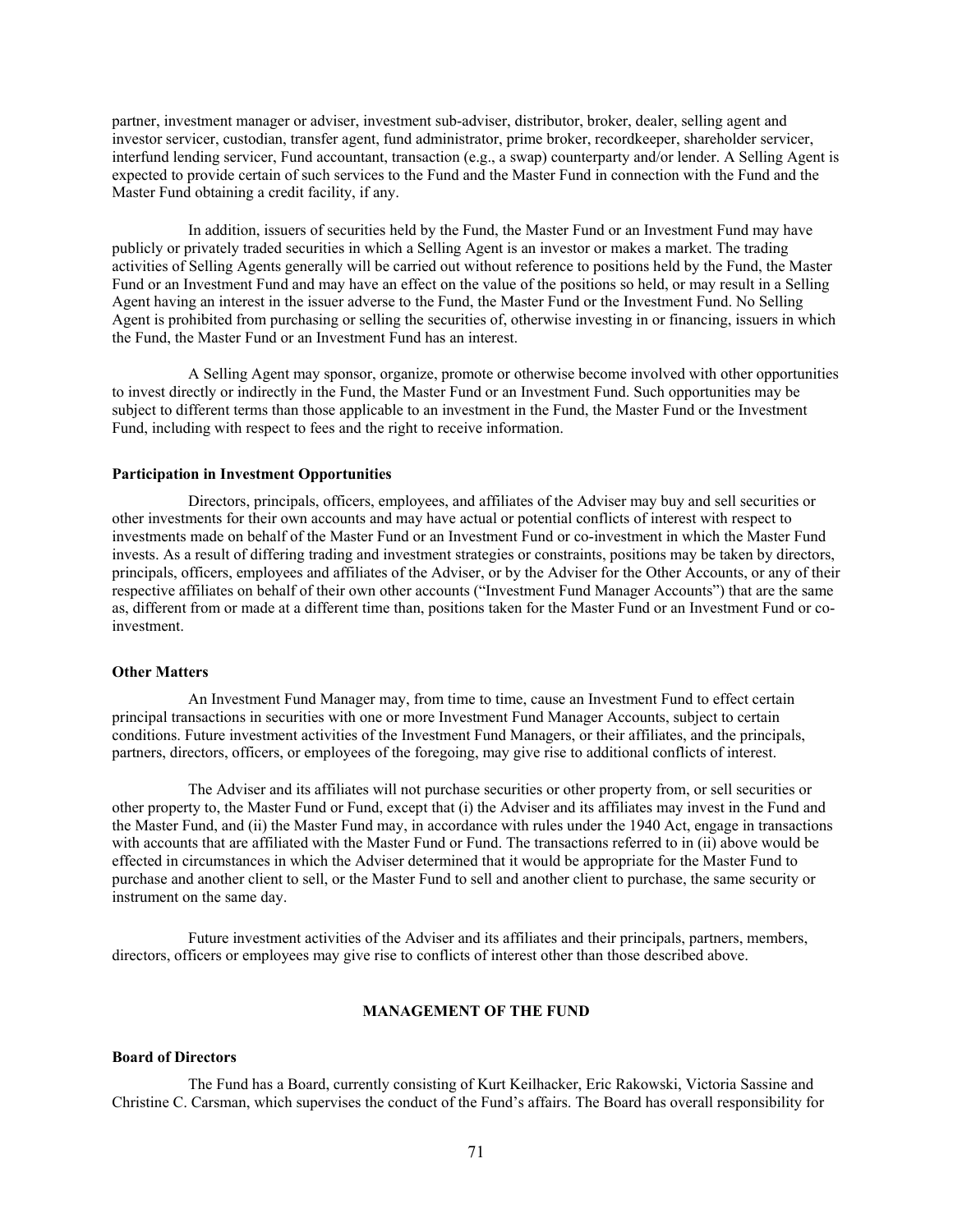monitoring and overseeing the Fund's investment program and its management and operations. Messrs. Keilhacker and Rakowski and Ms. Sassine are persons who are not "interested persons" (as defined in the 1940 Act) of the Fund, and Ms. Carsman is an "interested person" of the Fund. There is no stated term of office for Directors. Each Director serves during the continued lifetime of the Fund until he or she dies, resigns or is removed, or, if sooner, until the next meeting of members called for the purpose of electing Directors and until the election and qualification of his or her successor in accordance with the Fund's organizational documents. Each officer holds office at the pleasure of the Board. The Master Fund's Board of Directors, which currently has the same composition as the Board of the Fund, has overall responsibility for the management and supervision of the business operations of the Master Fund on behalf of the Master Fund's investors, including the Fund. References herein to the "Board" refers to the Board of Directors of the Fund or the Master Fund, as appropriate, and references herein to "Directors" refers to the Directors of the Fund or the Master Fund, as appropriate.

## **The Adviser**

Pantheon Ventures (US) LP serves as the Fund's and Master Fund's investment adviser. The Adviser is a limited partnership organized under the laws of the State of Delaware and is registered as an investment adviser under the Investment Advisers Act of 1940, as amended (the "Advisers Act"). As of December 31, 2020, the Adviser had approximately \$65.9 billion in assets under management and is an adviser to pooled investment vehicles, pension and profit sharing plans, charitable organizations and other entities. Affiliated Managers Group, Inc. ("AMG"), a publicly-traded company, indirectly owns a majority of the interests of the Adviser. AMG (NYSE: AMG) is a global asset management company with equity investments in leading boutique investment management firms.

The Adviser serves as investment adviser to the Fund and the Master Fund pursuant to investment advisory agreements entered into between the Fund and the Adviser and the Master Fund and the Adviser (the "Investment Management Agreements"). The Directors have engaged the Adviser to provide investment advice to the Fund and the Master Fund, in each case under the ultimate supervision of, and subject to any policies established by, the Board. The Adviser allocates the Master Fund's assets and monitors regularly each Investment Fund and coinvestment to determine whether its investment program is consistent with the Master Fund's and Fund's investment objective and whether the Investment Fund's or co-investment's investment performance and other criteria are satisfactory. The Adviser may purchase and sell Investment Funds and co-investments and select additional Investment Funds and co-investments, subject in each case to the ultimate supervision of, and any policies established by, the Board. A discussion of the basis for each Board's approving the Investment Management Agreement is incorporated by reference to the section of each Fund's annual report titled "Approval of Investment Management Agreement." A copy of each of the Fund's and the Master Fund's annual report may be obtained without charge upon request.

### **Additional Information About the Master Fund's Wholly-Owned Subsidiaries**

The Master Fund intends to invest a portion of its assets in the Corporate Subsidiary, a Delaware limited liability company that has elected to be treated as a corporation for U.S. federal income tax purposes, provided that no more than 25% of the Master Fund's total assets may be invested in the Corporate Subsidiary at any quarter end of the Master Fund's taxable year. The Master Fund also intends to invest a portion of its assets in the Lead Fund, a Delaware limited liability company that has elected to be treated as a disregarded entity for U.S. federal income tax purposes.

Each Subsidiary is overseen by its own board of directors. Each Subsidiary's board of directors currently has the same composition as the Board and the Master Fund Board. The Adviser provides investment advisory services to each Subsidiary pursuant to a separate investment management agreement, which has substantially the same terms and provisions as the Fund's and Master Fund's investment management agreements. In consideration of the management fee payable to the Adviser under the investment management agreement between the Adviser and each Subsidiary, the Adviser has agreed to waive the portion of the investment management fee that the Adviser otherwise would have been entitled to receive with respect to any particular month from the Master Fund in an amount equal to the investment management fee paid to the Adviser under each Subsidiary's investment management agreement with the Adviser with respect to such month.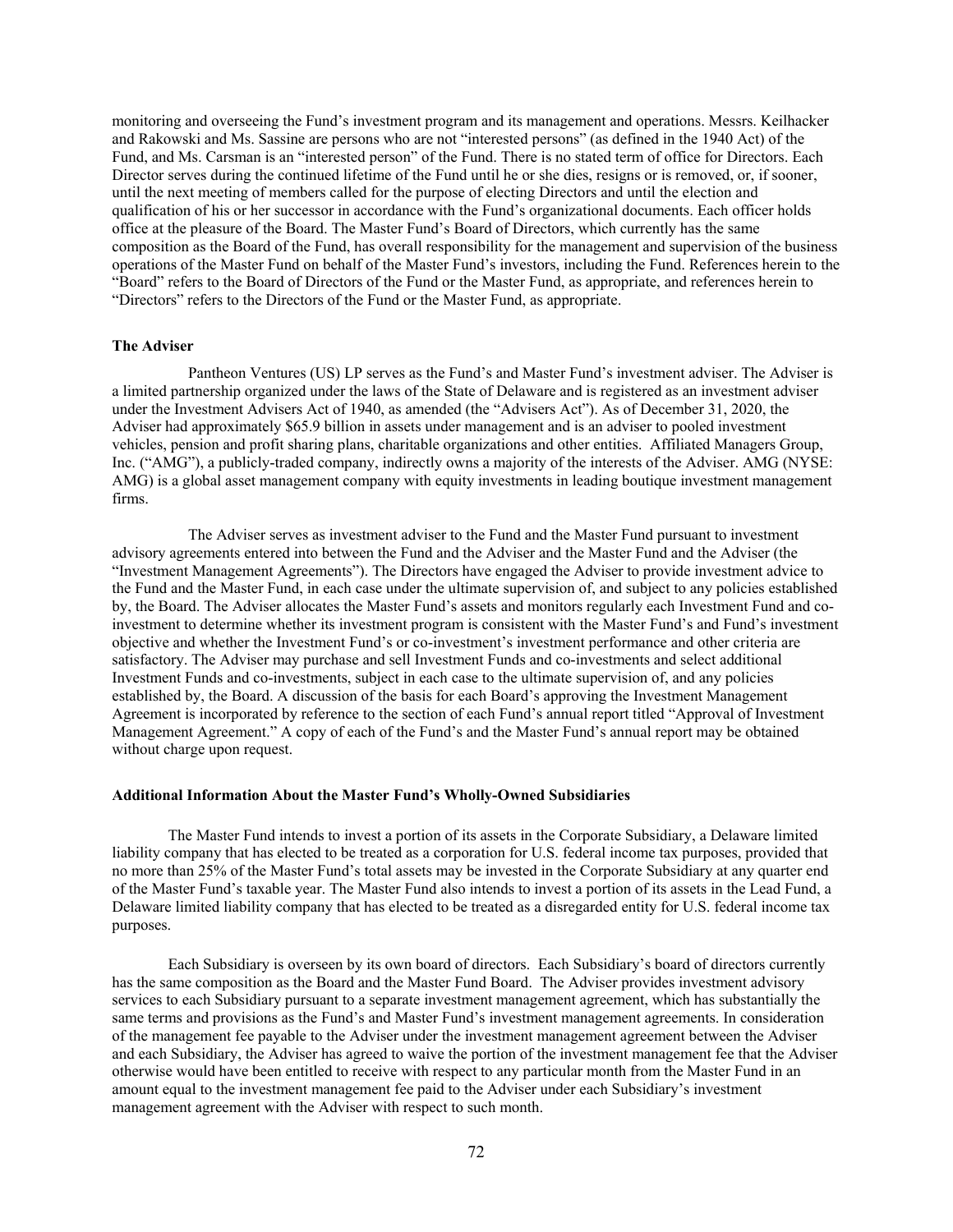In determining which investments should be bought and sold for a Subsidiary, the Adviser will treat the assets of the Subsidiary as if the assets were held directly by the Master Fund. The financial statements of each Subsidiary are consolidated with those of the Master Fund.

A RIC generally does not take into account income earned by a U.S. corporation in which it invests unless and until the corporation distributes such income to the RIC as a dividend. Where, as here, the Corporate Subsidiary is organized in the U.S., the Corporate Subsidiary will be liable for an entity-level U.S. federal income tax on its income from U.S. and non-U.S. sources, as well as any applicable state taxes, which will reduce the Master Fund's return on its investment in the Corporate Subsidiary.

The offices of the Adviser are located at 600 Montgomery Street, 23rd Floor, San Francisco, California 94111, and its telephone number is (415) 249-6200.

#### **Pantheon**

The Adviser is an affiliate of Pantheon Ventures (UK) LLP ("Pantheon UK"), Pantheon Holdings Limited ("Pantheon Holdings"), Pantheon Ventures, Inc. ("Pantheon Ventures"), and Pantheon Ventures (HK) LLP ("Pantheon HK") (together with the Adviser, each of their respective subsidiaries, subsidiary undertakings, successors and assigns, collectively "Pantheon").

Pantheon is a leading international private equity fund investor that has been delivering private equity solutions across a broad range of geographies and strategies for over 30 years. Pantheon's investment strategies include primary fund, secondary fund, co-investment, infrastructure, and customized programs.

## **Investment Management Agreement**

Pursuant to the Investment Management Agreements, the Adviser is responsible, subject to the supervision of the Directors, for formulating a continuing investment program for the Fund and the Master Fund. Each Investment Management Agreement is terminable without penalty, on sixty (60) days' prior written notice by the applicable Board, by vote of a majority of the outstanding voting securities of the Master Fund or Fund, as applicable, or by the Adviser. The Investment Management Agreements have an initial term that expires two years after each of the Fund and the Master Fund, as applicable, has commenced investment operations. Thereafter, each Investment Management Agreement will continue in effect from year to year if its continuance is approved annually by either the Board or the vote of a majority of the outstanding voting securities of the Master Fund or Fund, respectively, provided that, in either event, the continuance also is approved by a majority of the Directors who are not "interested persons" of the Adviser by vote cast in person at a meeting called for the purpose of voting on such approval. Each Investment Management Agreement also provides that it will terminate automatically in the event of its "assignment" (as defined in the 1940 Act).

The contractual terms of the Fund's Investment Management Agreement with the Adviser are substantially the same as the terms of the Master Fund's Investment Management Agreement with the Adviser, except that the Adviser will waive, under separate agreement, the management fee payable by the Fund under the Fund's Investment Management Agreement. In consideration of the management services provided by the Adviser to the Master Fund, the Master Fund will pay the Adviser, out of the Master Fund's assets, the management fee at the annual rate of 0.70% of the Master Fund's net asset value, calculated prior to giving effect to the payment of such management fee and prior to the deduction of any other asset-based fees (e.g., any administration fee) payable by the Master Fund to either the Adviser or the Sponsor and prior to giving effect to any purchases or repurchases of interests of the Master Fund or any distributions by the Master Fund occurring as of or around the end of the month. Furthermore, the Adviser will charge a management fee to each Subsidiary, but the Adviser will also waive, under separate agreement, a portion of the management fee that the Adviser otherwise would have been entitled to receive with respect to any particular month from the Master Fund in an amount equal to the investment management fee paid to the Adviser under each Subsidiary's investment management agreement with the Adviser with respect to such month. A discussion of the factors considered by the Board in renewing the Investment Management Agreement for an additional year is set forth in the Fund's semi-annual report to Investors for the six-month period ending September 30, 2020.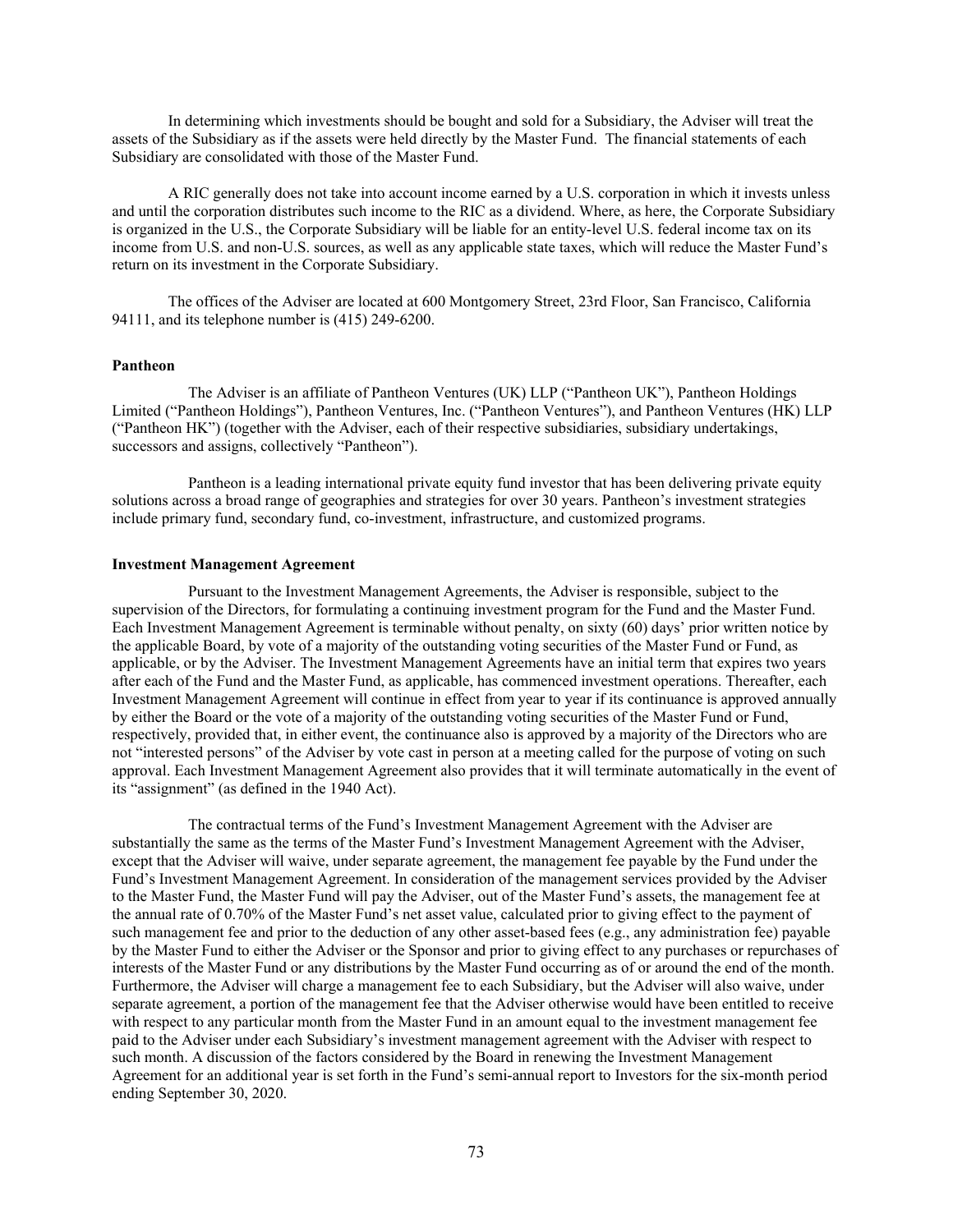The Investment Management Agreements provide that, in the absence of willful misfeasance, bad faith, gross negligence, or reckless disregard of its obligations and duties to the Master Fund or the Fund, as applicable, the Adviser will not be liable to the Master Fund or the Fund, as the case may be, or any investor of the Master Fund or Fund, as the case may be, for any for any act or omission in the course of, or connected with, rendering services under the Investment Management Agreements. The Investment Management Agreements also provide for indemnification, to the fullest extent permitted by law, by the Fund and the Master Fund of the Adviser, its affiliates, and any of their respective partners, members, directors, officers, employees, or investors (each, an "Indemnitee"), against any claim, liability, damage, loss, cost, or expense incurred by the Indemnitee that arise out of or in connection with the performance or non-performance of any of the Adviser's responsibilities under the applicable Investment Management Agreement, provided that the Indemnitee acted in good faith and not opposed to the best interests of the Master Fund or Fund, as applicable, and the claim, liability, damage, loss, cost, or expense is not incurred by reason of the Indemnitee's willful misfeasance, bad faith, gross negligence, or reckless disregard of its obligations to the Master Fund or Fund, as applicable.

#### **Portfolio Management**

While the Adviser's investment committee reviews and approves all investments made by the Fund and the Master Fund, the below portfolio managers are jointly and primarily responsible for the day-to-day management of the Fund and the Master Fund's portfolio and share equal responsibility and authority for managing the Fund and the Master Fund's portfolio.

Susan Long McAndrews. Susan joined Pantheon in 2002. Prior to joining Pantheon, Susan was a principal at Capital Z Partners in Asia. In addition, she was a director at Russell Investments from 1995 to 1998 in its private equity group. Susan received a BA from the University of North Carolina at Chapel Hill in International Studies and Economics and an MA from Stanford University in International Policy Studies. Susan is based in San Francisco and has served as a portfolio manager of the Fund since its inception in October 2014.

Dennis McCrary. Dennis joined Pantheon in 2007. Dennis was previously the head of the U.S. Partnership Team at Adams Street Partners. Previously, Dennis held several investment banking and principal investing positions during a 20-year career with Bank of America and Continental Bank. Dennis received an MBA from the University of Michigan and a BA from Michigan State University. Dennis is based in San Francisco and Chicago and has served as a portfolio manager of the Fund since its inception in October 2014.

Brian Buenneke. Brian joined Pantheon in 2004. Prior to joining Pantheon, Brian spent seven years at HarbourVest Partners, Duke Street Capital and Paul Capital Partners. Brian holds an AB in government from Dartmouth College and a MBA from the Kellogg School of Management at Northwestern University. Brian is based in San Francisco and has served as a portfolio manager of the fund since November 2016.

Matt Garfunkle. Matt joined Pantheon in 1999. Prior to joining Pantheon, Matt worked with Cambridge Associates in their Boston and Menlo Park offices. He holds a BA in History and Economics from Brown University, and is a CFA Charterholder. Matt is based in San Francisco and has served as a portfolio manager of the Fund since January 2017.

Evan Corley. Evan joined Pantheon in 2004. Prior to joining Pantheon, Evan worked at Polaris Venture Partners in Boston and JP Morgan in London. Evan holds a BS in Business Administration, with a concentration in finance and economics, from Boston University's School of Management. Evan is based in San Francisco and has served as a portfolio manager of the Fund since April 2018.

Kevin Dunwoodie. Kevin joined Pantheon in 2008. Prior to joining Pantheon, Kevin worked at Morgan Stanley in New York where he spent over a year as an Associate in the firm's strategy and execution group. Before joining Morgan Stanley, Kevin spent two years at Pacific Corporate Group in La Jolla as a Private Equity Analyst and, prior to that, two years at Deutsche Bank Alex Brown as an Investment Banking Analyst in the firm's consumer group. Kevin graduated Magna Cum Laude with a finance degree from the University of Notre Dame, earned his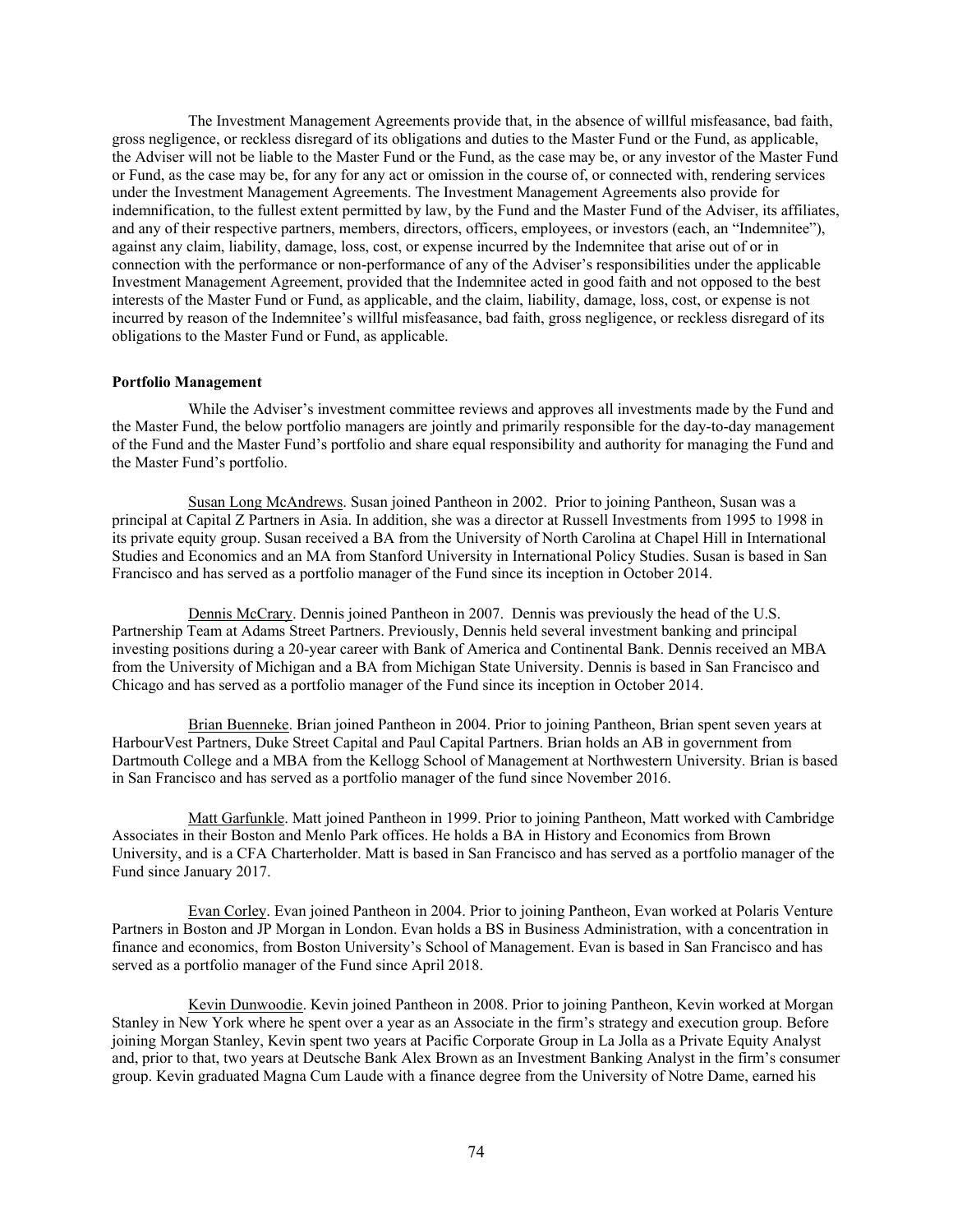MBA from Harvard Business School and is a CFA charterholder. Kevin is based in San Francisco and has served as a portfolio manager of the Fund since February 2019.

Kathryn Leaf. Kathryn joined Pantheon in 2008. Prior to joining Pantheon, Kathryn was with GIC Special Investments. Before that, Kathryn was responsible for direct investments at Centre Partners, a New Yorkbased private equity firm. Kathryn holds a BA and MA in Modern Languages from Oxford University. Kathryn is based in San Francisco and has served as a portfolio manager of the Fund since February 2019.

Jeff Miller. Jeff joined Pantheon in 2008. Prior to joining Pantheon, Jeff was a principal at Allied Capital. Previously, Jeff was a vice president in Lehman Brothers' investment banking division. Jeff holds a BA in Economics and Mathematics from Gustavus Adolphus College and a MBA from Northwestern University. Jeff is a CFA Charterholder. Jeff is based in San Francisco and has served as a portfolio manager of the Fund since February 2019.

Rudy Scarpa. Rudy joined Pantheon in 2007. Prior to joining Pantheon, Rudy was previously a partner at Coller Capital where he was a key member of the senior team. Prior to Coller Capital, Rudy worked at Thomas H. Lee Putnam Ventures, Merrill Lynch and Skadden Arps. Rudy received his BS at Indiana University and his JD from New York University School of Law. Rudy is based in New York and has served as a portfolio manager of the Fund since February 2019.

#### **Other Service Providers to the Fund and Master Fund**

#### **Administrator**

AMG Funds LLC (the "Administrator") serves as the Administrator for the Fund. The Administrator's principal business address is One Stamford Plaza, 263 Tresser Boulevard, Suite 949, Stamford, Connecticut 06901. The Administrator is an indirect, wholly-owned subsidiary of AMG. As a result of its affiliation with AMG, the Administrator is an affiliate of the Adviser. The Administrator performs certain administration, accounting, and investor services for the Fund. In consideration for these services, the Fund pays the Administrator a fee based on the average net assets of the Fund (the "Administration Fee"), calculated prior to giving effect to the payment of the Administration Fee and prior to the deduction of any other asset-based fees (e.g., the management fee, the Distribution and/or Service Fee and any other administration fee).

The Administrator maintains certain of the Fund's and Master Fund's accounts, books, and other documents required to be maintained under the 1940 Act at One Stamford Plaza, 263 Tresser Boulevard, Suite 949, Stamford, Connecticut 06901. Other such accounts, books, and other documents are maintained at the offices of the Adviser (600 Montgomery Street, 23rd Floor, San Francisco, California 94111 or 1095 Sixth Avenue, 32nd Floor, New York, New York 10036), or the Custodian (111 Sander Creek Parkway, 2nd Floor, East Syracuse, New York 13057).

#### **Transfer Agent**

BNY Mellon Investment Servicing (US) Inc., P.O. Box 9769, Providence, Rhode Island 02940, serves as Transfer Agent to the Fund. The Transfer Agent performs certain transfer agency, recordkeeping, fund accounting, and investor services for the Fund.

#### **Custodian**

The Bank of New York Mellon, a subsidiary of The Bank of New York Mellon Corporation (the "Custodian"), 111 Sander Creek Parkway, 2nd Floor, East Syracuse, New York 13057, serves as a custodian and fund accounting agent for the Fund and Master Fund. The Custodian is responsible for holding all cash assets and portfolio securities of the Fund and the Master Fund in connection with the Fund's and the Master Fund's investments, releasing and delivering assets as directed by the Fund and the Master Fund, maintaining bank accounts in the names of the Fund and the Master Fund, receiving for deposit into such accounts payments for units of the Fund and the Master Fund, collecting income and other payments due the Fund and the Master Fund with respect to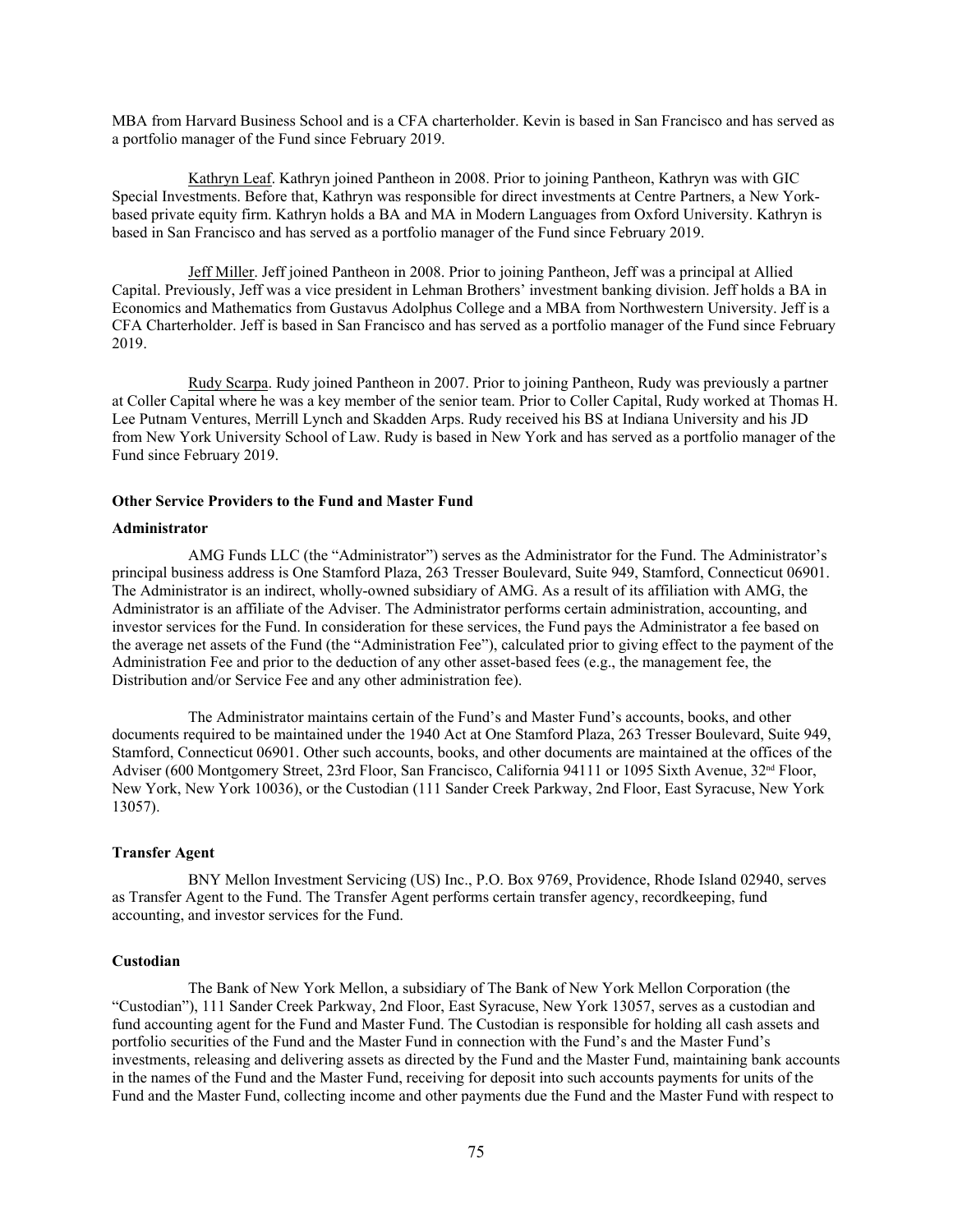investments, paying out monies of the Fund and the Master Fund, and providing certain fund accounting services to the Fund and the Master Fund.

The Custodian may maintain custody of the Fund's assets with domestic and foreign sub-custodians (which may be banks, trust companies, securities depositories and clearing agencies) approved by the Board. Assets of the Fund are not held by the Adviser or commingled with the assets of other accounts other than to the extent that securities are held in the name of a custodian in a securities depository, clearing agency, or omnibus customer account of such custodian.

#### **The Distributor and Distribution Arrangements**

AMG Distributors, Inc. (the "Distributor") acts as the distributor of the Fund's Units on a best efforts basis. The Distributor's principal address is One Stamford Plaza, 263 Tresser Boulevard, Suite 949, Stamford, Connecticut 06901. The Distributor is a wholly-owned subsidiary of the Administrator.

The Class 2, Class 3 and Class 4 Units are publicly offered at current NAV per unit. The Class 5 Units are publicly offered at current NAV per unit, plus a maximum sales load of up to 3.50%. The sales load will be deducted out of the Investor's subscription amount, and will not constitute part of an Investor's capital contribution to the Fund or part of the assets of the Fund. The Distributor is not obligated to buy from the Fund any of the Units and does not intend to make a market in the Units. The Fund is not obligated to sell any Units that have not been placed with Investors that meet all applicable requirements to invest in the Fund. Investors should consult with their financial intermediaries about any additional fees or charge they might impose.

The Fund will pay the Distributor a Distribution and/or Service Fee at an annual rate of 0.50% of the net assets of the Class 2 Units, 0.25% of the net assets of the Class 3 Units and 1.00% of the net assets of the Class 5 Units as of the end of each month, calculated prior to giving effect to the payment of the Distribution and/or Service Fee and prior to the deduction of any other asset-based fees (e.g., the management fee and any administration fee), for distribution and investor services provided to Investors of each applicable Class (such as responding to Investor inquiries and providing information regarding investments in the Fund; processing purchase, exchange, and redemption requests by beneficial owners; placing orders with the Fund or its service providers; providing subaccounting with respect to Units beneficially owned by Investors; and processing dividend payments for the Fund on behalf of Investors). The Fund will also pay the Distributor an ongoing distribution and/or service fee with respect to the Class 1 units of the Fund, which are offered in a separate prospectus. The Distributor may pay all or a portion of the Distribution and/or Service Fee to one or more sub-distributors ("Sub-Distributors") or Selling Agents that provide distribution and investor services to Investors. The Distributor has appointed Pantheon Securities, LLC as a Sub-Distributor under a sub-distribution agreement pursuant to which Pantheon Securities, LLC may carry out certain of the Distributor's obligations in return for a portion of the Distribution and/or Service Fee.

With respect to Class 2, Class 3, and Class 5 Units, the Fund pays the Distribution and/or Service Fees (as applicable) pursuant to its Distribution and Service Plan, which it has voluntarily adopted and implemented in conformity with Rule 12b-1. In conformity with Rule 12b-1, when the Distribution and Service Plan was adopted, the Board, including the Independent Directors who have no direct or indirect financial interest in the operation of the Distribution and Service Plan, concluded that there is a reasonable likelihood that the Distribution and Service Plan will benefit the Fund and its Investors. In further conformity with Rule 12b-1, the Distribution and Service Plan contains the following provisions, among others: (i) quarterly reports are to be provided to the Board regarding the amounts expended under the Distribution and Service Plan and the purposes for which such expenditures were made; (ii) the Distribution and Service Plan will continue only as long as its continuance is approved at least annually by the Board and the Independent Directors who have no direct or indirect financial interest in the operation of the Distribution and Service Plan or any agreement related to such Plan, acting in person at a meeting called for the purpose of voting on the Distribution and Service Plan; (iii) any material amendment to the Distribution and Service Plan must be approved by the Board and the Independent Directors who have no direct or indirect financial interest in the operation of the Distribution and Service Plan, acting in person at a meeting called for said purpose; and (iv) any amendment to increase materially the costs which the units of a Class may bear for distribution services pursuant to the Distribution and Service Plan shall be effective only upon approval by a vote of a majority of the outstanding units of such Class and by a majority of the Independent Directors who have no direct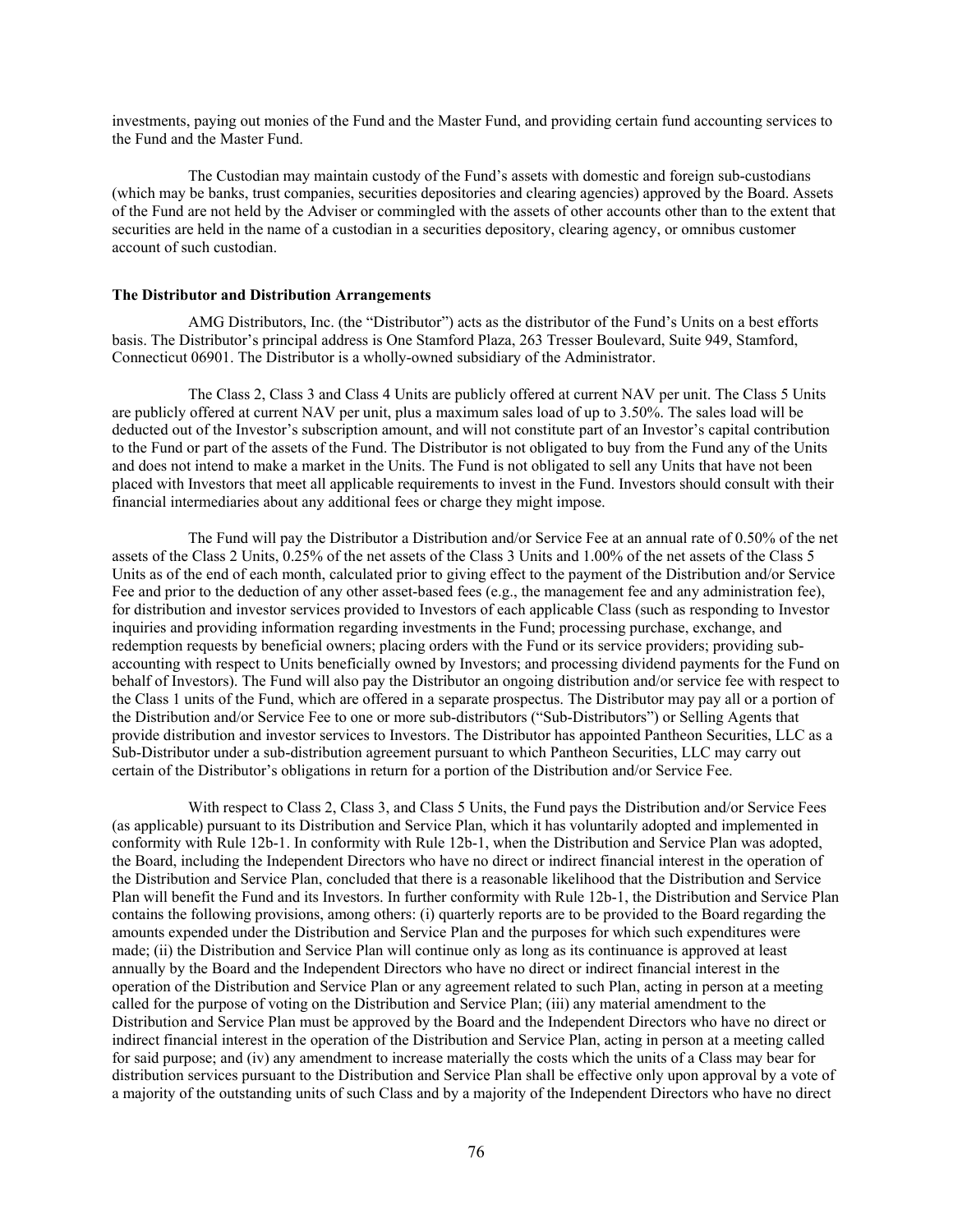or indirect financial interest in the operation of the Distribution and Service Plan. The Distribution and Service Plan is terminable without penalty at any time by a vote of a majority of the Independent Directors who have no direct or indirect financial interest in the operation of the Distribution and Service Plan, or by a vote of the holders of a majority of the outstanding units of the applicable Class of the Fund.

The Adviser or the Distributor may compensate certain Selling Agents, out of its own assets and not as an additional charge to the Fund or the Master Fund, in connection with the sale and/or distribution of Units or the retention and/or servicing of Investor accounts. The level of such payments may be substantial and may be different for different Selling Agents. These payments may create incentives on the part of a Selling Agent to view the Fund favorably compared with investment funds that do not make these payments, or that make smaller payments. In addition to the above, the Adviser may compensate the Distributor, out of its own assets and not as an additional charge to the Fund or the Master Fund, in connection with the sale and/or distribution of Units or the retention and/or servicing of Investor accounts. Such Selling Agents may be affiliated with the Fund, the Master Fund or the Adviser.

## **Independent Registered Public Accounting Firm**

KPMG LLP, 345 Park Avenue, New York, New York 10154, is the independent registered public accounting firm for the Fund and the Master Fund. KPMG LLP conducts an annual audit of the financial statements of the Fund and the Master Fund and may provide other audit, tax and related services.

### **Legal Counsel**

Ropes & Gray LLP, Three Embarcadero Center, San Francisco, California 94111-4006, acts as legal counsel to the Fund and the Master Fund.

## **FEES AND EXPENSES**

#### **Fees and Expenses**

The Adviser will bear all of its own costs incurred in providing investment advisory services to the Fund and the Master Fund. For purposes of this section, the "Master Fund" includes each Subsidiary. The Fund will bear (whether borne directly or indirectly through and in proportion to, the Fund's interest in the Master Fund) all expenses incurred in the business and investment program of the Fund, including all costs related to its organization and offering of Units, and any charges and fees to which the Fund is subject as an investor in the Investment Funds.

The Fund (and thus, indirectly, the Investors) will bear all expenses incurred in the business of the Fund and, through its investment in the Master Fund, a pro-rata portion of the operating expenses of the Master Fund, including, but not limited to the following:

• all expenses related to its investment program, including, but not limited to: (i) expenses borne indirectly through the Master Fund's investments in the Investment Funds, or expenses borne through the Fund's investments in the Investment Funds, if applicable in each case, including, without limitation, any fees and expenses charged by the Investment Fund Managers (such as management fees, performance, carried interests, or incentive fees or allocations, monitoring fees, property management fees, and redemption or withdrawal fees); (ii) all costs and expenses directly related to portfolio transactions and positions for the Fund's account, such as direct and indirect expenses associated with the Master Fund's or the Fund's investments in Investment Funds or co-investments (whether or not consummated), and enforcing the Fund's and Master Fund's rights in respect of such investments; (iii) transfer taxes and premiums; (iv) taxes withheld on non-U.S. dividends or other non-U.S. source income; (v) professional fees (including, without limitation, the fees and expenses of consultants, attorneys and experts); and (vi) if applicable, brokerage commissions, interest and commitment fees on loans and debit balances, borrowing charges on securities sold short, dividends on securities sold but not yet purchased and margin fees;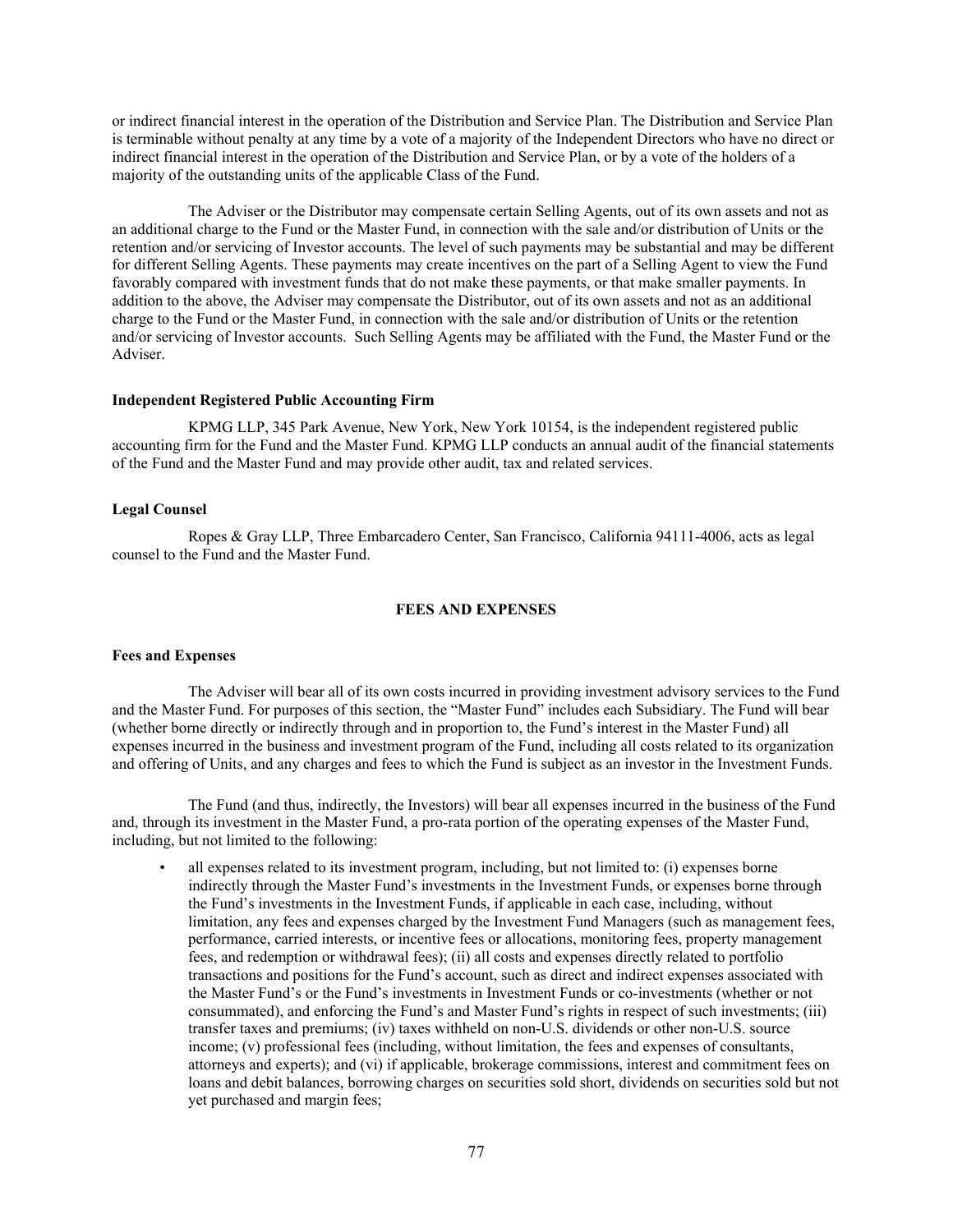- the management fee and Administration Fee;
- any Distribution and/or Service Fees based on the net assets attributable to a Class of Units and any other distribution or service fees to be paid by the Fund pursuant to a plan adopted in accordance with Rule 12b-1 under the 1940 Act;
- all costs and expenses (including costs and expenses associated with the organization and initial registration of the Fund and the Master Fund) associated with the operation and registration of the Fund and the Master Fund, including, without limitation, all costs and expenses associated with the repurchase offers, offering costs, and the costs of compliance with any applicable federal or state laws;
- fees of the Independent Directors of the Fund and the independent directors of the Master Fund and the fees and expenses of independent counsel thereto, and the costs and expenses of holding any meetings of the Board or Investors for the Fund or the Master Fund that are regularly scheduled, permitted or required to be held under the terms of the LLC Agreement, the 1940 Act or other applicable law;
- a portion, as determined by the Board, of the expenses attributable to implementing the Fund's and the Master Fund's compliance program;
- the fees and disbursements of any attorneys, accountants, independent registered public accounting firms, and other consultants and professionals engaged on behalf of the Fund and the Independent Directors and the Master Fund and its independent directors;
- the costs of a fidelity bond and any liability or other insurance obtained on behalf of the Fund, or the Directors or the officers of the Fund, or the Master Fund, or the directors or the officers of the Master Fund;
- recordkeeping, custody and transfer agency fees and expenses of the Fund and the Master Fund;
- all costs and expenses of preparing, setting in type, printing and distributing reports and other communications to Investors or potential investors or the Master Fund's investors or potential investors;
- all expenses of computing the Fund's and the Master Fund's net asset value, including any equipment or services obtained for the purpose of valuing the Fund's and the Master Fund's investment portfolio, including appraisal and valuation services provided by third parties;
- all charges for equipment or services used for communications between the Fund or the Master Fund and any custodian, or other agent engaged by the Fund or the Master Fund;
- fees of custodians, other service providers to the Fund or the Master Fund including transfer agents and depositaries (including The Depository Trust & Clearing Corporation and National Securities Clearing Corporation), and other persons providing administrative services to the Fund or the Master Fund;
- any extraordinary expenses, including, without limitation, litigation or indemnification expenses, excise taxes and costs incurred in connection with holding and/or soliciting proxies for a meeting of Investors or investors of the Master Fund;
- all taxes to which the Fund or the Master Fund may be subject, directly or indirectly, and whether in the United States, any state thereof or any other U.S. or non-U.S. jurisdictions; and
- such other types of expenses as may be approved from time to time by the Board or the Master Fund Board.

Except as set forth in the Investment Management Agreements, the Adviser shall be entitled to reimbursement from the Fund for any of the above expenses that the Adviser pays on behalf of the Fund or from the Master Fund for any of the above expenses that the Adviser pays on behalf of the Master Fund.

The Fund will bear certain ongoing offering costs associated with the Fund's continuous offering of Units (mostly filing and printing expenses). Offering costs cannot be deducted for tax purposes by the Fund or the Fund's Investors.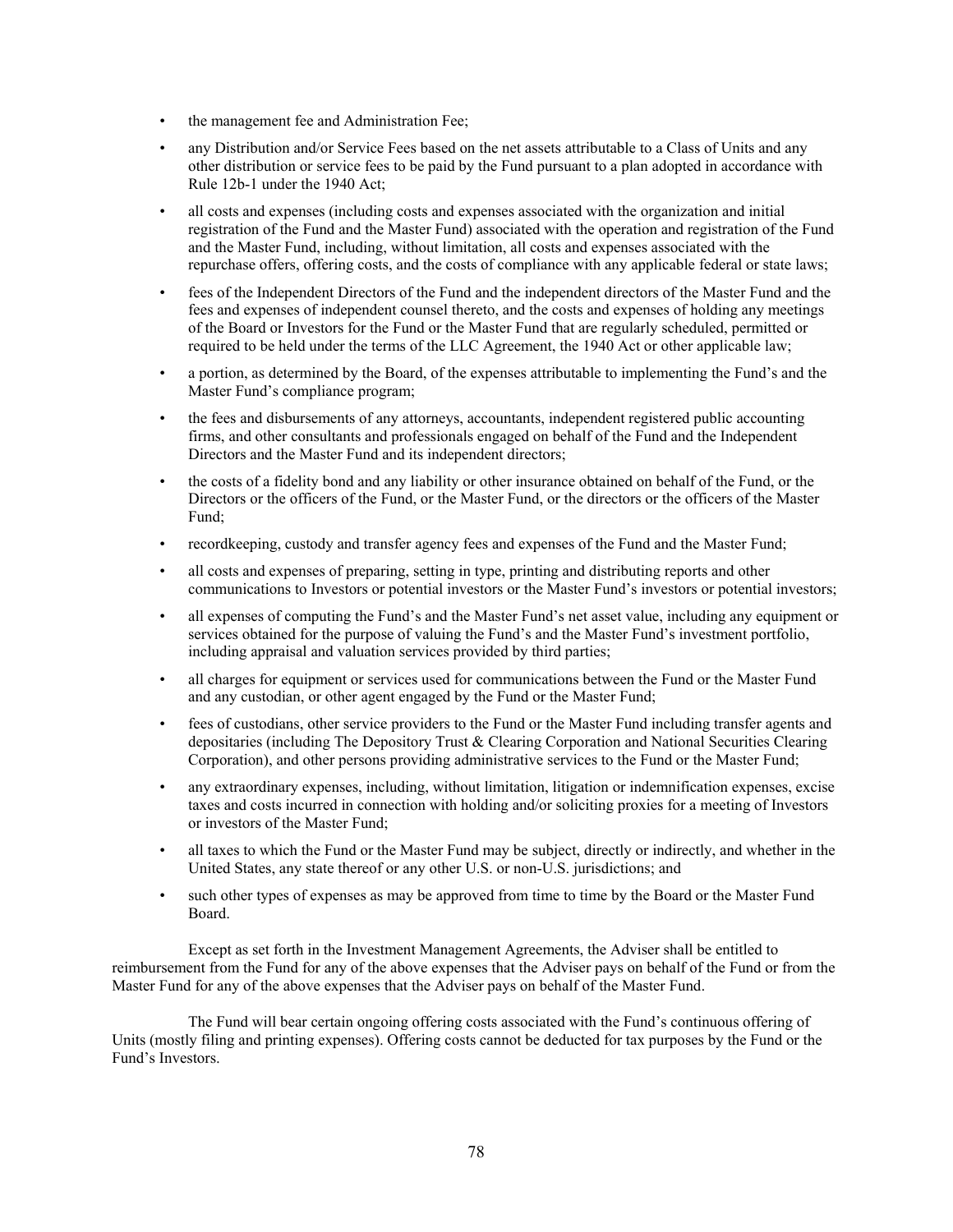The Investment Funds bear various expenses in connection with their operations similar to those incurred by the Fund. Investment Fund Managers generally assess asset-based fees to, and receive incentive-based allocations from, the Investment Funds. As a result, the investment returns of the Investment Funds will be reduced. As an investor in the Investment Funds, the Master Fund, and therefore the Fund, will bear its proportionate share of the expenses and fees of the Investment Funds and will also be subject to incentive allocations to the Investment Fund Managers.

## **Expense Limitation and Reimbursement Agreement**

The Adviser has entered into an "Expense Limitation and Reimbursement Agreement" with the Fund, the Master Fund and each Subsidiary (for purposes of this section, the Master Fund and the Subsidiaries are referred to collectively as the "Underlying Funds") to waive the management fee payable by the Underlying Funds and pay or reimburse the Fund's expenses (whether borne directly or indirectly through and in proportion to the Fund's direct or indirect interest in the Underlying Funds) such that the Fund's total annual operating expenses (exclusive of certain "Excluded Expenses" listed below) do not exceed 1.45% per annum of the Fund's net assets as of the end of each calendar month (the "Expense Cap"). "Excluded Expenses" is defined to include (i) the Fund's proportional share of (a) fees, expenses, allocations, carried interests, etc. of the private equity investment funds and coinvestments in portfolio companies in which any Underlying Fund invests (including all acquired fund fees and expenses); (b) transaction costs, including legal costs and brokerage commissions, of any Underlying Fund associated with the acquisition and disposition of primary interests, secondary interests, co-investments, ETF investments, and other investments; (c) interest payments incurred by any Underlying Fund, (d) fees and expenses incurred in connection with any credit facilities obtained by any Underlying Fund; (e) taxes of any Underlying Fund; (f) extraordinary expenses of any Underlying Fund (as determined in the sole discretion of the Adviser), which may include non-recurring expenses such as, for example, litigation expenses and shareholder meeting expenses; (g) fees and expenses billed directly to a Subsidiary by any accounting firm for auditing, tax and other professional services provided to the Subsidiary; and (h) fees and expenses billed directly to a Subsidiary for custody and fund administration services provided to the Subsidiary; and (ii) (a) any investment management fee paid by the Fund; (b) acquired fund fees and expenses of the Fund; (c) transaction costs, including legal costs and brokerage commissions, of the Fund; (d) interest payments incurred by the Fund; (e) fees and expenses incurred in connection with any credit facilities obtained by the Fund; (f) the Distribution and/or Service Fees (as applicable) paid by the Fund; (g) taxes of the Fund; and (h) extraordinary expenses of the Fund (as determined in the sole discretion of the Adviser), which may include non-recurring expenses such as, for example, litigation expenses and shareholder meeting expenses. Expenses that are subject to the Expense Limitation and Reimbursement Agreement include, but are not limited to, each Underlying Fund's investment management fee, the Funds' administration, custody, transfer agency, recordkeeping, fund accounting and investor services fees, the Funds' professional fees (outside of professional fees related to transactions), the Funds' organizational costs and fees and expenses of Fund Directors. To the extent that the Fund's total annual operating expenses for any month exceed the Expense Cap, the Adviser will pay or reimburse the Fund for expenses and/or waive the management fee payable by any of the Underlying Funds to the extent necessary to eliminate such excess. The Fund, or, with respect to the waived management fees, the applicable Underlying Funds, will be obligated to pay the Adviser all such amounts paid, waived, or reimbursed by the Adviser pursuant to the Expense Cap, provided that (A) the amount of such additional payment in any year, together with all expenses of the Fund (whether borne directly or indirectly through and in proportion to the Fund's direct or indirect interest in the Underlying Funds), in the aggregate, would not cause the Fund's total annual operating expenses, whether borne directly or indirectly through and in proportion to the Fund's direct or indirect interest in the Underlying Funds, exclusive of Excluded Expenses, in any such year to exceed the lesser of any expense limitation in place at the time of payment or the expense limitation in place at the time of waiver or reimbursement, (B) the amount of such additional payment shall be borne pro rata by all Fund Investors or, with respect to each Underlying Fund, by all such Underlying Fund's unitholders, as applicable, and (C) no such additional payments by the Fund, or, with respect to any waived management fees, the applicable Underlying Fund, will be made with respect to amounts paid, waived, or reimbursed by the Adviser more than thirty-six (36) months after the date such amounts are paid, waived, or reimbursed by the Adviser. The Expense Limitation and Reimbursement Agreement shall remain in effect until such time that the Adviser ceases to be the investment adviser of the Fund or upon mutual agreement among the Adviser and the Board of the Fund.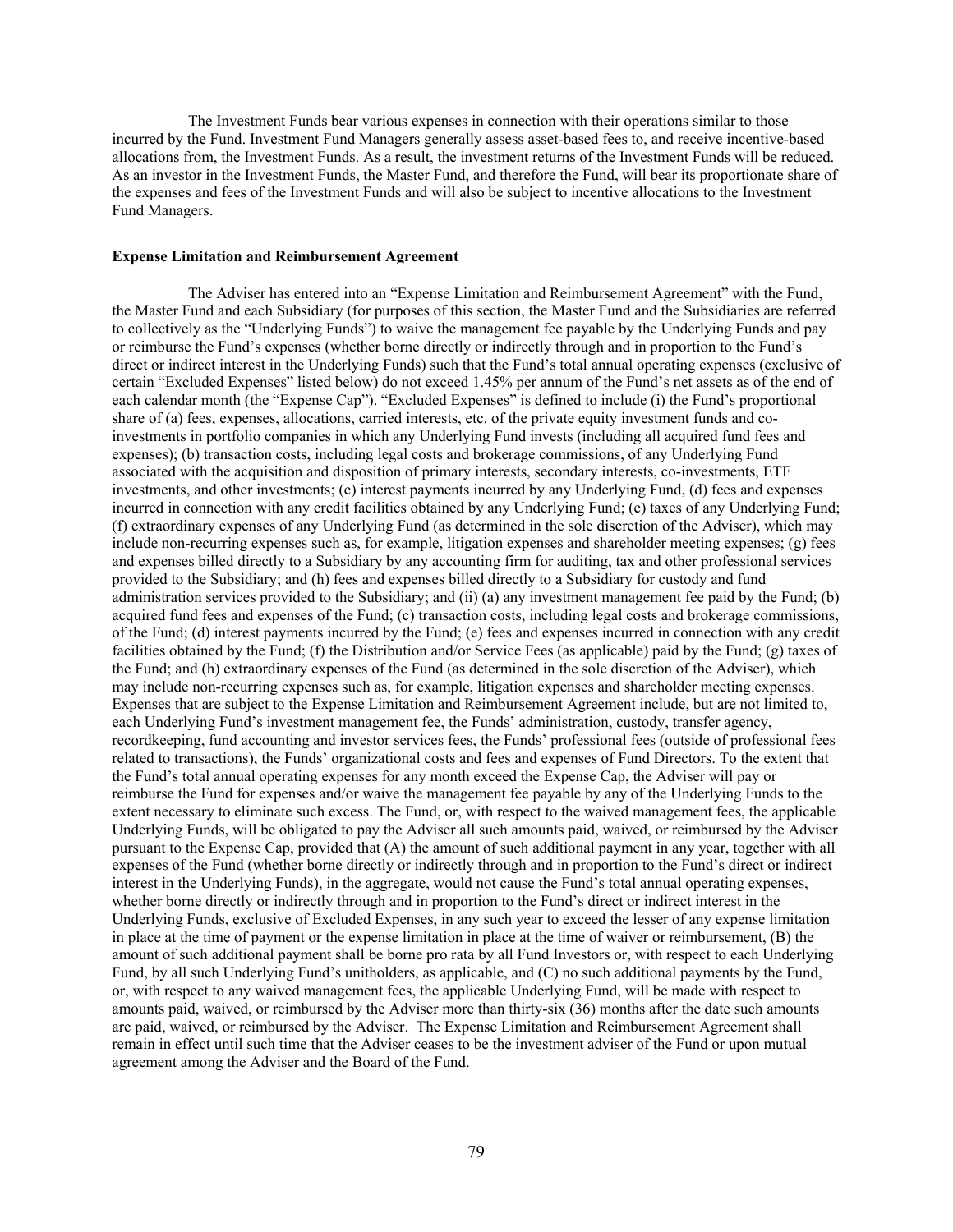## **DESCRIPTION OF UNITS**

#### **General**

The Fund is a limited liability company organized under the laws of the state of Delaware and has elected to be treated as a RIC for U.S. federal income tax purposes. The Fund is authorized to issue an unlimited number of units and may divide the units into one or more Classes. The units are currently offered in five Classes: Class 1, Class 2, Class 3, Class 4 and Class 5. This Prospectus offers Class 2, Class 3, Class 4, and Class 5 Units of the Fund. Class 1 units are offered in a separate prospectus. Each Class has separate investment minimum and fee arrangements. The members of the Fund are entitled to one vote for each unit held of the Fund (or Class thereof), on matters on which units of the Fund (or Class thereof) shall be entitled to vote. Each unit, when issued and paid for in accordance with the terms of this offering, will be fully paid and non-assessable. Any meeting of Investors may be called by the Board or Investors holding one-third of the total number of votes eligible to be cast by all Investors at such meeting. Except for the exercise of their voting privileges, Investors will not be entitled to participate in the management or control of the Fund's business, and may not act for or bind the Fund.

All units of a Class are equal as to right of repurchase by the Fund, dividends and other distributions, and voting rights and currently have no preemptive or other subscription rights.

An Investor is permitted to exchange units between Classes of the Fund, provided that the Investor's aggregate investment meets the minimum initial investment requirements in the applicable Class, that the units of the applicable Class are eligible for sale in the Investor's state of residence and that the units are otherwise available for offer and sale. Investors should review the prospectus for Class 1 units of the Fund to determine whether they are eligible to invest in such units. When an individual Investor cannot meet the initial investment requirements of the applicable Class, exchanges of units from one Class to the applicable Class will be permitted if such Investor's investment is made by an intermediary that has discretion over the account and that has invested other clients' assets in the Fund which when aggregated together with such Investor's investment meet the initial investment requirements for the applicable Class. Investors will not be charged any fees by the Fund for such exchanges, nor shall any intermediary charge any fees for such exchanges. Additionally, the time period for determining the imposition of any early repurchase fee associated with the repurchase of an Investor's units will not be affected by an exchange transaction. Ongoing fees and expenses incurred by a given Class will differ from those of other Classes, and an Investor receiving new units in an intra-Fund exchange may be subject to higher or lower total expenses following such exchange. Exchange transactions will be effected only into an identically registered account. Exchange transactions will not be treated as a redemption for federal income tax purposes. Investors should consult their tax advisors as to the federal, foreign, state and local tax consequences of an intra-Fund exchange. Such exchange transactions must be effected according to other applicable law. The Fund also reserves the right to revise or terminate the exchange privilege, limit the amount or number of exchanges or reject any exchange.

Investors are not liable for further calls or assessments, except that an Investor may be obligated to repay any funds wrongfully distributed to such Investor. The Fund will send periodic reports (including financial statements) to all Investors. The Fund does not intend to hold annual meetings of Investors. Investors are entitled to receive dividends only if and to the extent declared by the Board and only after the Board has made provision for working capital and reserves as it in its sole discretion deems advisable. Units are not available in certificated form. With very limited exceptions, Units are not transferable and liquidity will be provided principally through limited repurchase offers. See "Types of Investments and Related Risk Factors—Limitations on Transfer; Units Not Listed; No Market for Units."

Except as otherwise required by any provision of the LLC Agreement or of the 1940 Act, any action requiring a vote of Investors shall be effective if taken or authorized by the affirmative vote of a majority of the total number of votes eligible to be cast by Investors that are present in person or by proxy at the meeting. In the event of any voluntary or involuntary liquidation, dissolution or winding up of the Fund, after payment of all of the liabilities of the Fund, Investors generally are entitled to share ratably in all the remaining assets of the Fund.

Except as otherwise required by any provision of the LLC Agreement or of the 1940 Act, (i) those candidates for election to be a Director receiving a plurality of the votes cast at any meeting of Members shall be elected as Directors, and (ii) all other actions of the Members taken at a meeting shall require the affirmative vote of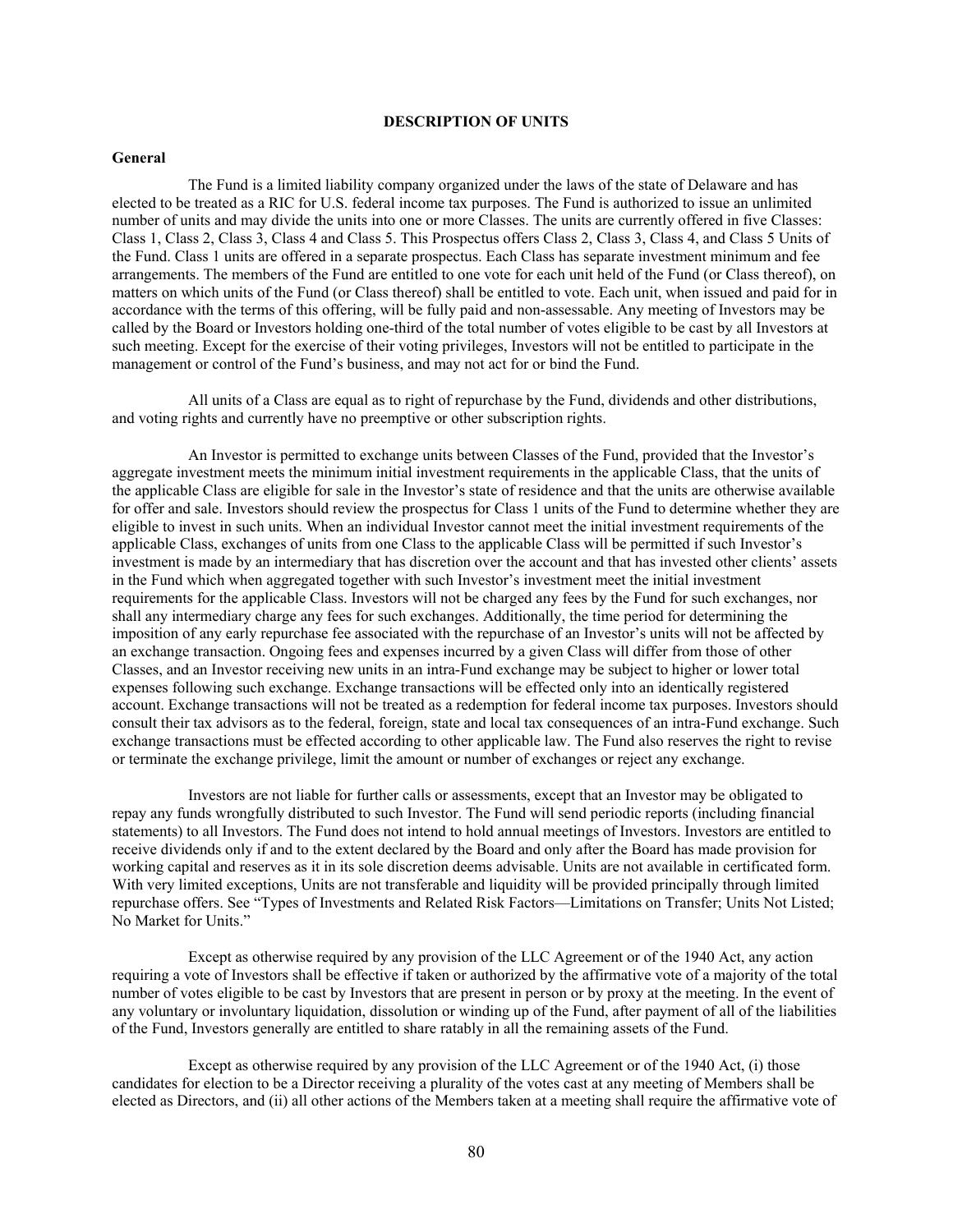Members holding a majority of the total number of votes eligible to be cast by those Members who are present in person or by proxy at such meeting.

## **Outstanding Securities as of June 1, 2021**

| (1)<br><b>Title of Class</b> | (2)<br>Amount<br><b>Authorized</b> | (3)<br><b>Amount Held by</b><br><b>Registrant for</b><br>its Account | 14)<br>Amount<br>Outstanding<br><b>Exclusive of Amount</b><br>Shown Under (3) |
|------------------------------|------------------------------------|----------------------------------------------------------------------|-------------------------------------------------------------------------------|
| Class $2$ Units <sup>1</sup> | Unlimited                          |                                                                      | 4,586,592                                                                     |
| Class $3$ Units <sup>2</sup> | Unlimited                          |                                                                      | 10,354,314                                                                    |
| Class $4$ Units <sup>3</sup> | Unlimited                          |                                                                      | 269,803                                                                       |
| Class $5$ Units <sup>4</sup> | Unlimited                          |                                                                      | 704                                                                           |

**(4)**

<sup>1</sup> Prior to July 31, 2020, Class 2 was known as the Advisory Class.

<sup>2</sup> Prior to July 31, 2020, Class 3 was known as the Institutional Class.

<sup>3</sup> Prior to July 31, 2020, Class 4 was known as the Institutional Plus Class. Prior to October 1, 2015, the Institutional Plus Class was known as the Advisory Class.<br><sup>4</sup> Class 5 commenced operations on July 31, 2020.

## **DISTRIBUTION POLICY; DIVIDENDS**

The Fund expects that dividends will be paid annually on the Units in amounts representing substantially all of the net investment income, if any, earned each year. Payments on the Units may vary in amount depending on investment income received, the class of Units held and expenses of operation.

The Fund reserves the right to distribute to Investors substantially all of any net capital gain realized on investments on an annual basis. A distribution by the Fund potentially may be treated as a return of capital for federal income tax purposes. A return of capital is not taxable, but it reduces an Investor's tax basis in its Units, thus reducing any loss or increasing any gain on a subsequent taxable disposition by the Investor of its Units. See "Taxes - Taxation of Investors - Distributions by the Fund" in the SAI.

The net asset value of each Unit that an Investor owns will be reduced by the amount of the distributions or dividends that the Investor receives in respect of Units.

An Investor's dividends and capital gain distributions will be automatically reinvested if the Investor does not instruct the Administrator otherwise. An Investor who elects not to reinvest will receive both dividends and capital gain distributions in cash. The Fund may limit the extent to which any distributions that are returns of capital may be reinvested in the Fund.

Units will be issued at their net asset value on the ex-dividend date; there is no sales load or other charge for reinvestment. Investors may elect initially not to reinvest by indicating that choice on the Subscription Booklet. Investors are free to change their election at any time by contacting the Administrator. Your request must be received by the Fund before the record date to be effective for that dividend or capital gain distribution.

The Fund reserves the right to suspend at any time the ability of Investors to reinvest distributions and to require Investors to receive all distributions in cash, or to limit the maximum amount that may be reinvested, either as a dollar amount or as a percentage of distributions. The Fund may determine to do so if, for example, the amount being reinvested by Investors exceeds the available investment opportunities that the Adviser considers suitable for the Fund.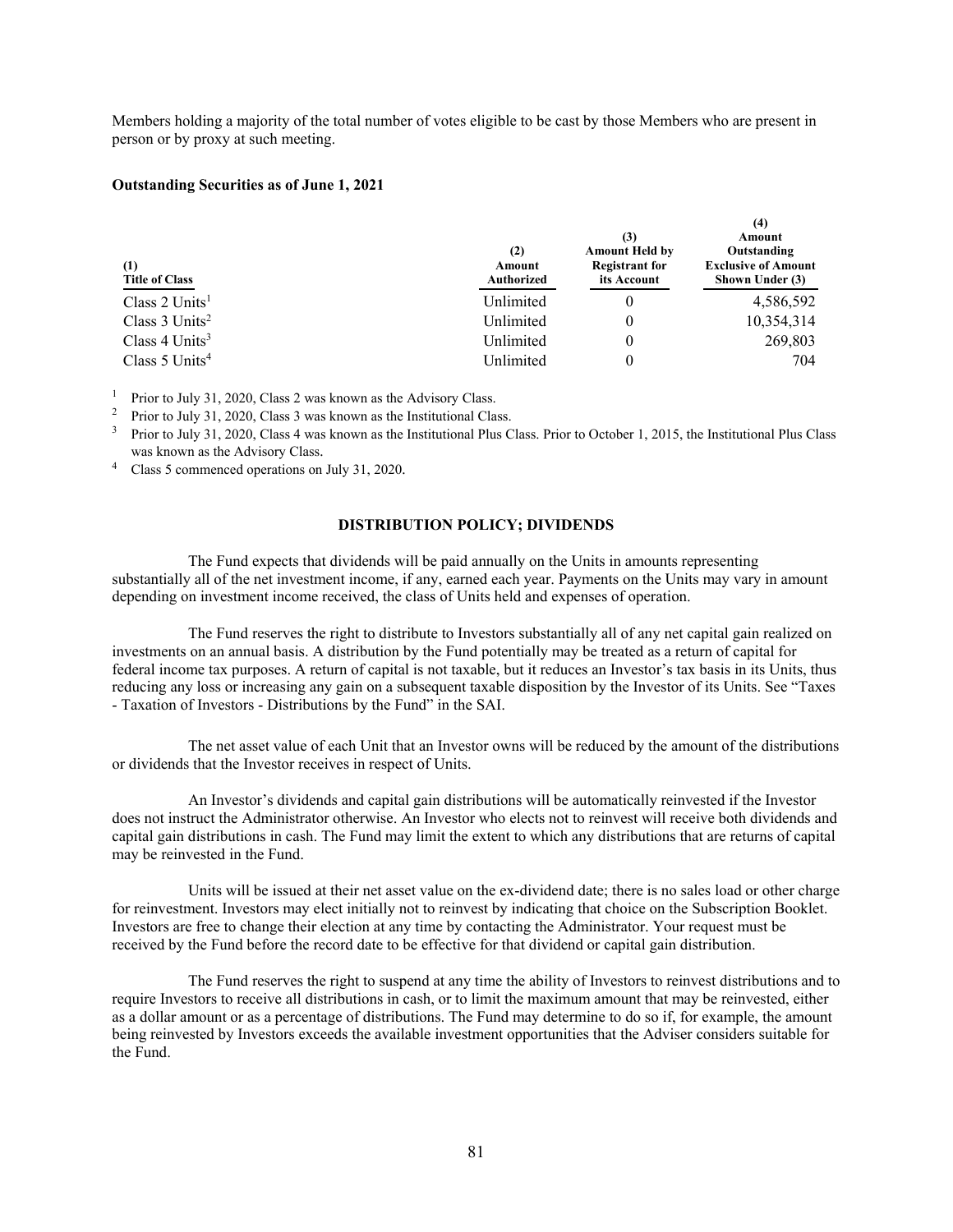## **APPLICATION FOR INVESTMENT**

## **Purchase Terms**

The Fund may accept initial and additional purchases of Units as of the first business day of each calendar month. Each prospective Investor will be required to complete a Subscription Booklet and certify that the Units being purchased are being acquired by an Eligible Investor. If available funds and the application are not received and accepted prior to the applicable Closing Date, the order will not be accepted at such Closing Date. The Fund will not be obligated to sell any Units, including Units that have not been placed with Eligible Investors. The Fund does not issue the Units purchased (and an investor does not become an Investor with respect to such Units) until the beginning of the day on the applicable purchase date, i.e., the first business day of the relevant calendar month. Consequently, purchase proceeds do not represent capital of the Fund, and do not become assets of the Fund, until such date.

Any amounts received in advance of initial or additional purchases of Units are placed in a non-interestbearing escrow account prior to the amounts' being invested in the Fund, in accordance with Rule 15c2-4 under the Exchange Act. The purchase amount will be released from the escrow account only after the Investor's order is accepted and then only as of the applicable purchase date. If a Subscription Booklet is not accepted by the Fund by the Closing Date, the subscription will not be accepted at such Closing Date and will be held in the escrow account by the Fund's escrow agent until the next Closing Date. The Fund reserves the right to reject any purchase of Units in its sole and absolute discretion (including, without limitation, when the Fund has reason to believe that such purchase would be unlawful or when the Fund believes that it cannot appropriately determine its net asset value due to market or other circumstances beyond its control). Unless otherwise required by applicable law, any amount received in advance of a purchase ultimately rejected by the Fund will be returned to the prospective Investor.

The Fund has registered under the Securities Act \$1,000,000,000 in Class 1, Class 2, Class 3, Class 4 and Class 5 units for sale. Class 1 units of the Fund are offered in a separate prospectus. Units will be publicly offered at current NAV per unit, plus any applicable sales load. Investors purchasing Class 5 Units may be charged a sales load of up to 3.5% of the amount of the Investor's purchase, in the manner set forth below:

| <b>Investment Amount</b> | <b>Sales Load</b> |
|--------------------------|-------------------|
| Less than $$250,000$     | $3.5\%$           |
| $$250,000 - $499,999$    | $2.5\%$           |
| $$500,000 - $999,999$    | $2.0\%$           |
| $$1,000,000$ or more     | $0.0\%$           |

 The sales load for Class 5 Units will be deducted out of the investor's subscription amount, and will not constitute part of an investor's capital contribution to the Fund or part of the assets of the Fund. No Sales Load may be charged without the consent of the Distributor. The Distributor may elect to reduce, otherwise modify or waive the sales load with respect to any investor on behalf of: (i) purchasers for whom the Distributor, the Adviser, or one of their affiliates acts in a fiduciary, advisory, custodial, or similar capacity; (ii) employees and retired employees (including spouses, children, and parents of employees and retired employees) of the Distributor, the Adviser, and any affiliates of the Distributor or the Adviser; (iii) Directors and retired Directors of the Fund (including spouses, children, and parents of Directors and retired Directors); (iv) purchasers who use proceeds from an account for which the Distributor, the Adviser, or one of their affiliates acts in a fiduciary, advisory, custodial, or similar capacity, to purchase Units; (v) clients of brokers, dealers, investment advisers, financial planners or other financial services firms with which the Fund has a special arrangement; (vi) participants in an investment advisory or agency commission program under which such participant pays a fee to an investment adviser or other firm for portfolio management or brokerage services; (vii) orders placed on behalf of other investment companies that the Distributor or an affiliated company distributes; and (viii) orders placed on behalf of purchasers who have previously invested in the Fund or other funds advised or distributed (as applicable) by the Adviser, the Distributor, and any affiliates of the Adviser or the Distributor in amounts that, if combined with the new order for Units of the Fund, may qualify the purchaser for a lesser sales load (or a complete waiver of the sales load). To receive a sales load waiver in conjunction with any of the above categories, an investor must, prior to the time of purchase, inform the Fund about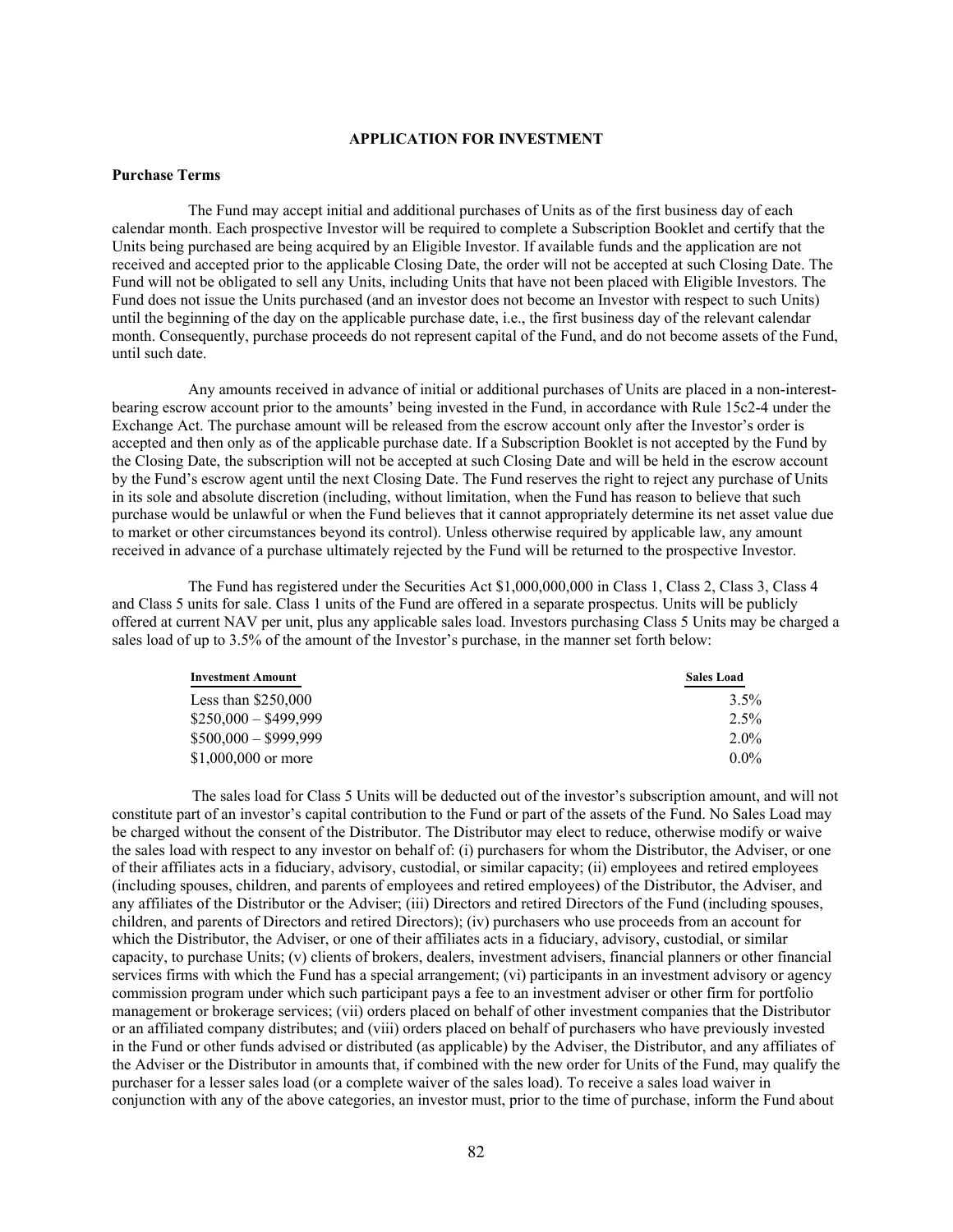the investor's eligibility for the waiver of the sales load and give the Fund sufficient information to permit the Distributor to confirm that the investor qualifies for such a waiver. Notwithstanding any waiver, investors remain subject to eligibility requirements set forth in this Prospectus.

The stated minimum initial investment in the Fund is \$5,000,000 for the Class 2 Units, \$25,000,000 for the Class 3 Units, \$50,000,000 for the Class 4 Units, and \$50,000 for the Class 5 Units, and the minimum additional investment in the Fund is \$10,000. Prior to July 31, 2020, the minimum initial investment in the Fund was \$25,000 for the Class 2 Units, \$1,000,000 for the Class 3 Units and \$25,000,000 for the Class 4 Units. Existing investors and registered investment advisers that had accounts or client assets invested in the Fund and/or had a distribution relationship with the Fund as of July 31, 2020 may continue to purchase Units at the prior investment minimums. Investors should review the prospectus for Class 1 units of the Fund to determine whether they are eligible to invest in such units. The above minimums may be reduced by the Fund in the discretion of the Adviser or Sponsor based on consideration of various factors, including the Investor's overall relationship with the Adviser or Sponsor, the Investor's holdings in other funds affiliated with the Adviser or Sponsor, and such other matters as the Adviser or Sponsor may consider relevant at the time. For employees or directors of the Adviser, Sponsor, and each of their affiliates, and directors of other investment companies advised or sponsored by the Sponsor, and members of the immediate families of any of the foregoing, and, in the discretion of the Adviser or Sponsor, attorneys, service providers, or other professional advisors engaged on behalf of the Fund or its directors, and members of their immediate families, the minimum required initial investment in the Fund is \$10,000 and the minimum additional investment in the Fund is \$5,000, which minimums may be reduced by the Fund in the discretion of the Adviser or Sponsor.

To help the government fight terrorism and money laundering activities, federal law requires all financial institutions to obtain, verify, and record information that identifies each Investor. As a result, Investors will need to identify the name, address, date of birth, and other identifying information about the Investors. If an Investor's identity cannot be verified, the Investor may be restricted from conducting additional transactions and/or have their investment liquidated. In addition, any other action required by law will be taken.

## **Eligible Investors**

Units will be offered only to Eligible Investors. This means that to purchase Units of the Fund, a prospective Investor will be required to certify that the Units are being acquired directly or indirectly for the account of an "accredited investor" as defined in Rule 501(a) of Regulation D promulgated under the Securities Act. An "accredited investor" includes, among other investors, a natural person who has a net worth (or a joint net worth with that person's spouse or spousal equivalent), excluding the value of such natural person's primary residence, immediately prior to the time of purchase in excess of \$1 million, or income in excess of \$200,000 (or joint income with the investor's spouse or spousal equivalent in excess of \$300,000) in each of the two preceding years and has a reasonable expectation of reaching the same income level in the current year, a natural person who holds in good standing certain qualifying (as designated by the Commission) professional certifications, designations or credentials, and certain legal entities with total assets exceeding \$5 million. Existing Investors seeking to purchase additional Units will be required to qualify as Eligible Investors at the time of the additional purchase. The Adviser may from time to time impose stricter or less stringent eligibility requirements. Investors may only purchase Units through the Distributor or through a RIA that has entered into an arrangement with the Distributor for such RIA to offer Class 2, Class 3 and Class 4 Units in conjunction with a "wrap" fee, asset allocation or other managed asset program sponsored by such RIA. Any such RIA may impose additional eligibility requirements for Investors who purchase Units through such RIA. Notwithstanding the foregoing, the Sponsor, Adviser and Distributor retain the discretion to accept direct subscriptions for Units. Investors should review the prospectus for Class 1 units of the Fund to determine whether they are eligible to invest in such units.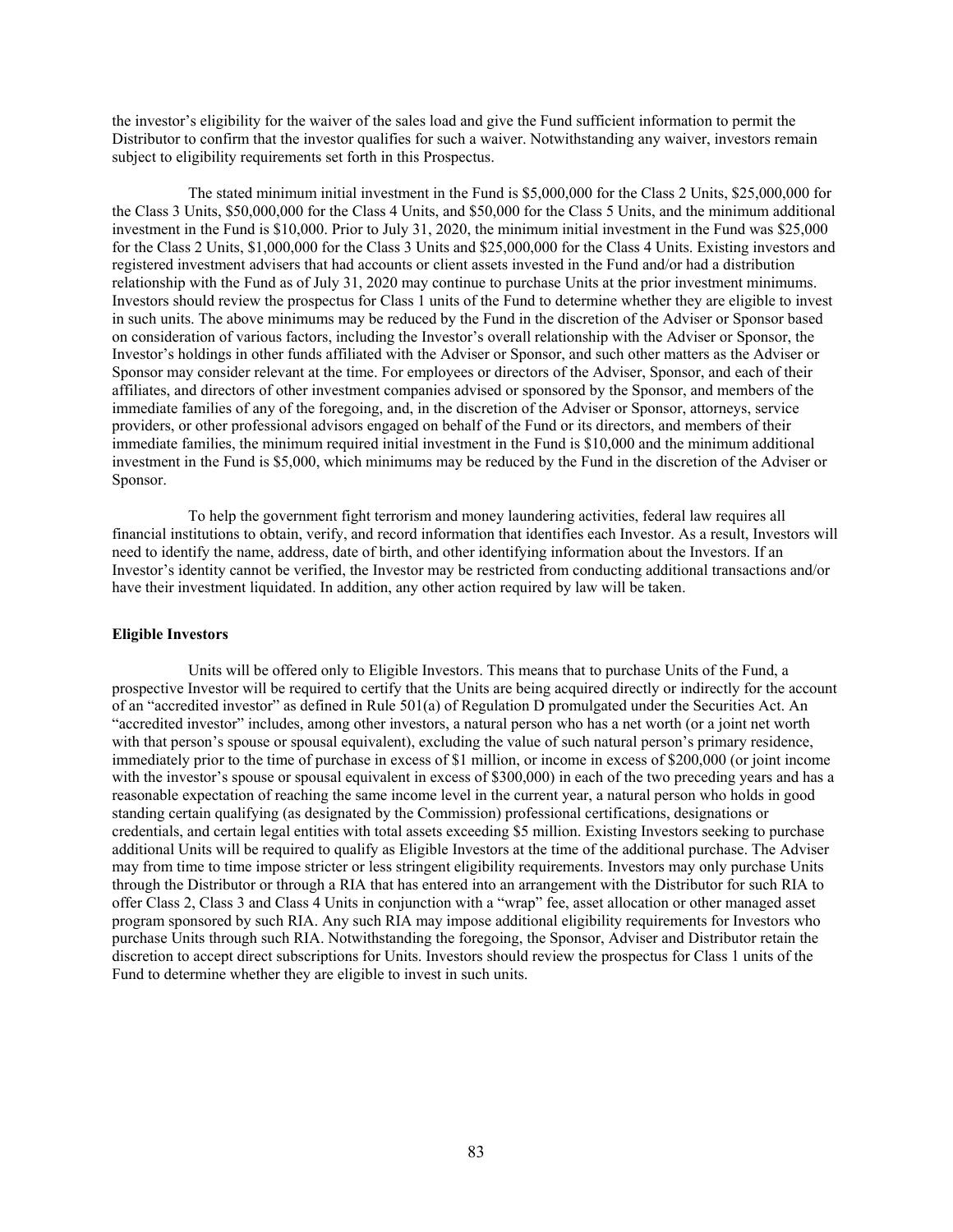## **REPURCHASES OF UNITS AND TRANSFERS**

#### **No Right of Redemption**

No Investor or other person holding Units acquired from an Investor has the right to require the Fund to redeem any Units. No public market for Units currently exists. As a result, Investors may not be able to liquidate their investment other than through repurchases of Units by the Fund, as described below.

## **Periodic Repurchases**

The Fund intends to provide liquidity to Investors by offering to repurchase Units pursuant to written tenders by Investors. Repurchases will be made at such times, in such amounts and on such terms as may be determined by the Board, in its sole discretion. Investors tendering Units for repurchase must do so by a date specified in the notice describing the terms of the repurchase offer, which will generally be approximately 75 days prior to the date that the Units to be repurchased are valued by the Fund. Investors that elect to tender their Units in the Fund will not know the price at which such Units will be repurchased until such valuation date.

Since all or substantially all of the Fund's assets will be invested in the Master Fund, the Fund will generally find it necessary to liquidate a portion of its Master Fund Interests in order to satisfy repurchase requests. Because Master Fund Interests are not redeemable solely at the discretion of the Fund, the Fund may withdraw a portion of its Master Fund Interest only pursuant to repurchase offers by the Master Fund. Therefore, the Fund does not expect to conduct a repurchase offer of Units unless the Master Fund contemporaneously conducts a repurchase offer for Master Fund Interests. Likewise, the Fund expects to conduct a repurchase offer of Units contemporaneously with any repurchase offer by the Master Fund.

In determining whether the Fund should offer to repurchase Units, the Board will consider the recommendations of the Adviser as to the timing of such an offer, as well as a variety of operational, business, and economic factors. The Adviser expects that, generally, it will recommend to the Board that the Fund offer to repurchase Units from Investors on a quarterly basis and that each repurchase offer made during the calendar quarters (i.e., quarters ending March 31, June 30, September 30, and December 31) should apply to no more than 5% of the net assets of the Fund, although any particular recommendation may exceed such percentage.

In determining whether to accept a recommendation to conduct a repurchase offer at any such time, the Board will consider the following factors, among others:

- whether the Master Fund is making a contemporaneous repurchase offer for interests therein, and the aggregate value of interests the Master Fund is offering to repurchase;
- whether any Investors have requested to tender Units to the Fund;
- the liquidity of the Fund's and the Master Fund's assets (including fees and costs associated with disposing of the Fund's and the Master Fund's interests in underlying Investment Funds);
- the investment plans and working capital and reserve requirements of the Fund;
- the relative economies of scale of the tenders with respect to the size of the Fund;
- the history of the Fund in repurchasing Units, including the results of prior repurchase offers;
- the availability of information as to the value of the Fund's and the Master Fund's investments in underlying Investment Funds;
- the existing conditions of the securities markets and the economy generally, as well as political, national or international developments or current affairs;
- any anticipated tax consequences to the Fund of any proposed repurchases of Units; and
- the recommendations of the Adviser or Sponsor.

The Fund will repurchase Units from Investors pursuant to written tenders on terms and conditions that the Board determines to be fair to the Fund and to all Investors. When the Board determines that the Fund will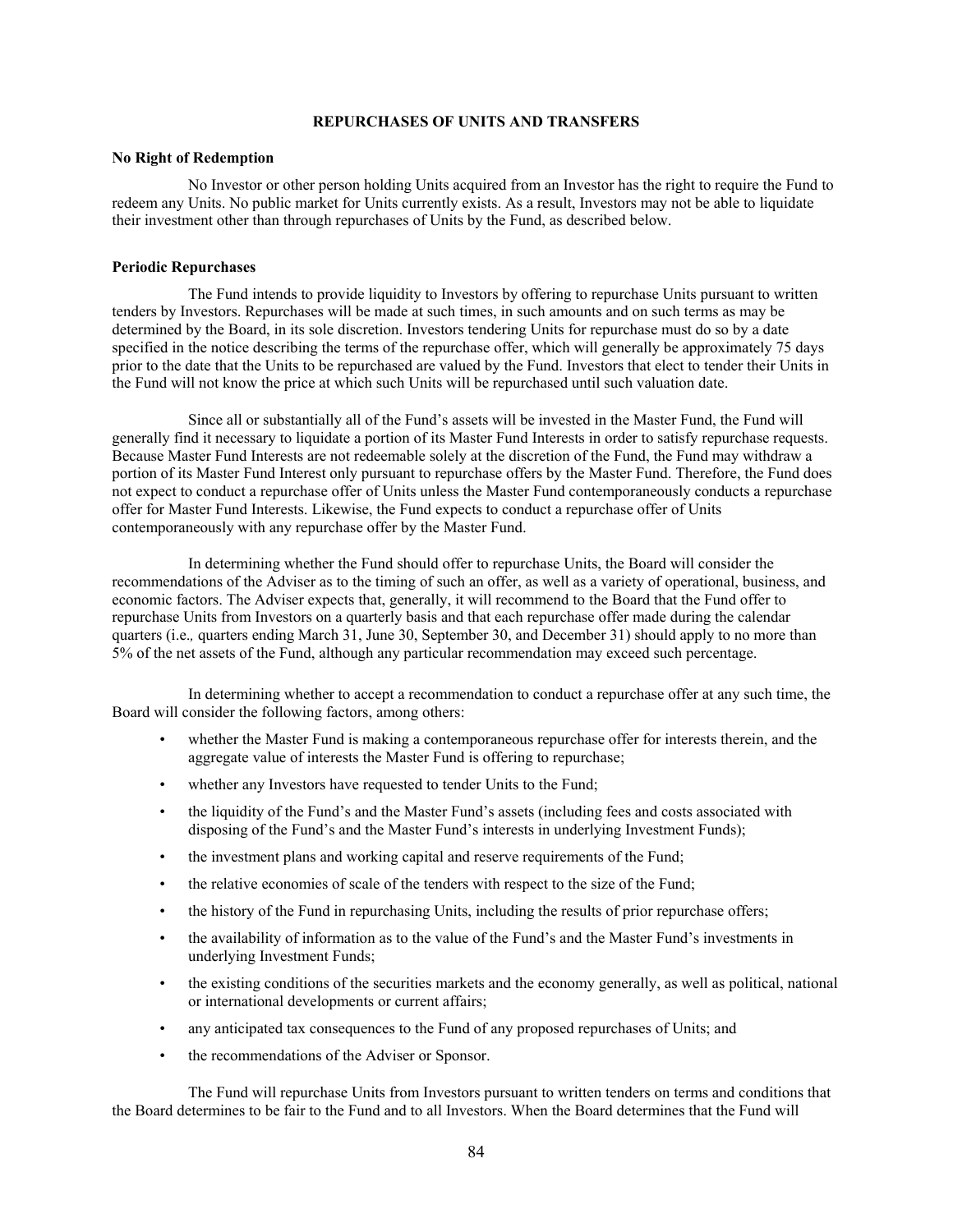repurchase Units, notice will be provided to Investors describing the terms of the offer, containing information Investors should consider in deciding whether to participate in the repurchase opportunity, and containing information on how to participate. Investors deciding whether to tender their Units during the period that a repurchase offer is open may obtain the applicable Class's net asset value per unit by contacting the Adviser during the period.

Subject to applicable law, the LLC Agreement provides, as applicable, that if an Investor submits to the Fund a written request to commence a repurchase offer and the Fund does not, within two years from the date of such written request, commence a repurchase offer of at least 5% of the net assets of the Fund, the Fund will promptly thereafter offer to all then Investors the opportunity to contribute their Units to a special purpose vehicle (an "SPV") to be registered under the 1940 Act or exempt from such registration and having the investment objective to liquidate at least 90% of its assets within three full fiscal years of such contribution. Any such offer to contribute will be made pursuant to an offering registered under the Securities Act, or pursuant to offering exempt from such registration. Any such SPV will not bear any investment advisory or investment management fees after the three fiscal year period. Any such SPV will be organized only if the Fund does not commence a repurchase offer within two years from the date of such written request by an Investor, as described above. The Master Fund will not transfer portfolio securities to the SPV unless the Fund has obtained an exemptive order or received noaction relief from the requirements of Section 17(a) and Section 17(d) of the 1940 Act, and there is no assurance that any such exemptive or no-action relief will be granted.

If a repurchase offer is oversubscribed by Investors who tender Units, the Fund may extend the repurchase offer, repurchase a *pro rata* portion of the Units tendered, or take any other action permitted by applicable law. In addition, the Fund may repurchase Units of Investors if, among other reasons, the Fund determines that such repurchase would be in the interests of the Fund.

Repurchases will be effective after receipt and acceptance by the Fund of eligible written tenders of Units from Investors by the applicable repurchase offer deadline.

The Fund does not impose any charges in connection with repurchases of Units unless the Unit is held for less than one year. A 2.00% early repurchase fee (the "Early Repurchase Fee") will be charged by the Fund with respect to any repurchase of Units from an Investor at any time prior to the day immediately preceding the one-year anniversary of the Investor's purchase of the Units. The Early Repurchase Fee will be retained by the Fund and will be for the benefit of the Fund's remaining Investors. Units tendered for repurchase will be treated as having been repurchased on a "first in – first out" basis. Units will be repurchased by the Fund after the management fee has been deducted from the Fund's assets as of the end of the quarter in which the repurchase occurs (i.e., the accrued management fee for the quarter in which Units are to be repurchased is deducted before effecting the repurchase).

In the event that the Adviser, Sponsor, or any of its affiliates holds Units in the Fund or Interests in the Master Fund in the capacity of an investor, the Units or Interests may be tendered for repurchase in connection with any repurchase offer made by the Fund or the Master Fund, as applicable. The Master Fund will not impose an Early Repurchase Fee on redemptions by its investors.

#### **Procedures for Repurchase of Units**

The Fund expects that payment upon a repurchase of Units will be made in the form of cash or a debt obligation, which may or may not be certificated, and which would entitle the applicable Investor to payment in satisfaction of the repurchase of Units. If the debt obligation is certificated, unless otherwise instructed by the applicable Investor, the Fund will deliver the certificate to the Fund's Transfer Agent to be held on behalf of the applicable Investor until such time as the Fund distributes payment in satisfaction of the repurchase of Units, at which point the certificate will be cancelled. The Fund does not generally expect to distribute securities (other than the debt obligation) as payment for repurchased Units except in unusual circumstances, including if making a cash payment would result in a material adverse effect on the Fund or the Investors, or if the Master Fund has received distributions from Investment Funds in the form of securities that are transferable to the Master Fund's members. Securities which are distributed in-kind in connection with a repurchase of Units may be illiquid. Any in-kind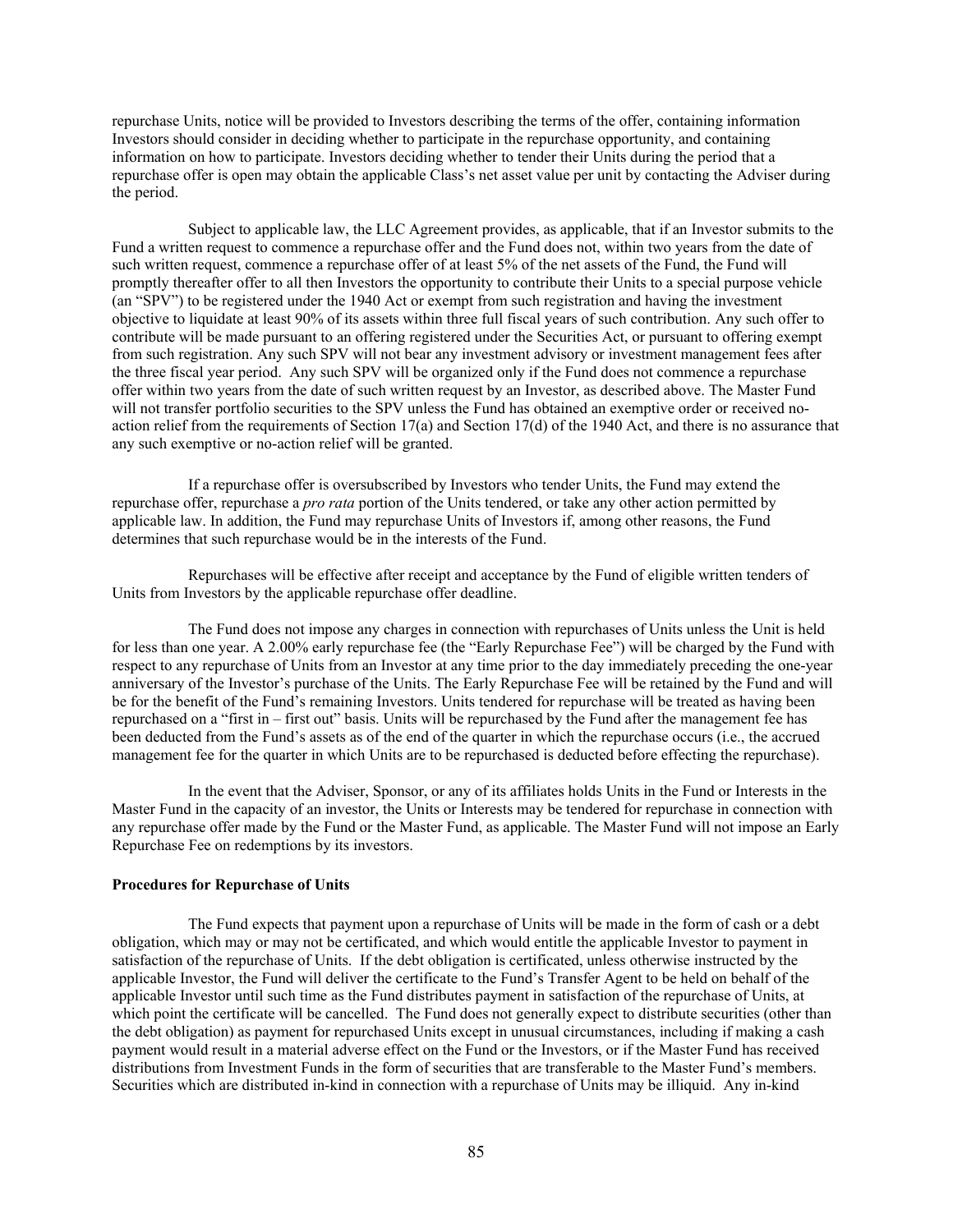distribution of securities will be valued in accordance with the LLC Agreement and will be distributed to all tendering Investors on a proportional basis. See "CALCULATION OF NET ASSET VALUE."

In light of liquidity constraints associated with many of the Master Fund Investments and the fact that the Master Fund may have to liquidate interests in such investments to pay for Master Fund Interests being repurchased in order to fund the repurchase of Units and due to other considerations applicable to the Fund and the Master Fund, the Fund intends to follow the procedures described below in connection with a repurchase of Units:

- The Adviser anticipates that, generally, the Adviser will recommend to the Board that the Fund offer to repurchase Units from Investors on a quarterly basis, with such tender valuation dates to occur as of each March 31, June 30, September 30, and December 31 (each, a "Tender Valuation Date"). Each Tender Valuation Date will be determined by the Board in its sole discretion, and each repurchase offer will generally commence approximately 100 days prior to the applicable Tender Valuation Date. Tenders will be revocable upon written notice to the Fund up to 75 days prior to the Tender Valuation Date (such deadline for revocation being the "Expiration Date"). The value of Units being repurchased will be determined as of the Tender Valuation Date. Within thirty days after the Tender Valuation Date, the Fund will give to each Investor whose Units have been accepted for repurchase cash or issue to such Investor a debt obligation, in each case, entitling the Investor to be paid an amount equal to the value, determined as of the Tender Valuation Date, of the repurchased Units, subject to any post-audit adjustments if the Board determines that a holdback is necessary. As described above, any certificated debt obligation will be held by the Transfer Agent on behalf a tendering Investor.
- If the Fund issues a debt obligation, which may or may not be certificated, the debt obligation will be noninterest bearing and non-transferable and is expected to contain terms providing payment on or before the thirtieth day after the Tender Valuation Date or, if the Fund has requested the repurchase of all or a portion of its Master Fund Interest in order to satisfy the payment, ten business days after the Fund has received the aggregate amount so requested to be repurchased by the Fund from the Master Fund (the "Payment"), subject to any post-audit adjustments if the Board determines that a holdback is necessary. Similarly, when the Fund and other members of the Master Fund request the repurchase of a portion of their Master Fund Interests, the Master Fund is entitled to postpone the Payment in respect of any debt obligation issued in connection therewith until ten business days after the Master Fund has received the aggregate amount anticipated to be received through pending liquidations of Master Fund Investments in order to fund repurchases of Master Fund Interests.

The repurchase of Units is subject to regulatory requirements imposed by the SEC. The Fund's repurchase procedures are intended to comply with such requirements. However, in the event that the Board determines that modification of the repurchase procedures described above is required, appropriate or desired, the Board will adopt revised repurchase procedures as necessary to ensure the Fund's compliance with applicable regulations or as the Board in its sole discretion deems appropriate or desirable in accordance with federal securities regulations. Following the commencement of an offer to repurchase Units, the Fund may suspend, postpone or terminate such offer in certain circumstances upon the determination of a majority of the Board, including a majority of the Independent Directors, that such suspension, postponement or termination is advisable for the Fund and its Investors, including, without limitation, circumstances as a result of which it is not reasonably practicable for either the Fund or the Master Fund to dispose of its investments or to determine its net asset value, and other unusual circumstances.

As described above, in certain circumstances the Board or the Master Fund Board may determine not to conduct a repurchase offer, or to conduct a repurchase offer of less than 5% of the Fund's or the Master Fund's net assets. In particular, during periods of financial market stress, the Master Fund Board may determine that some or all of the Master Fund investments cannot be liquidated at their fair value, making a determination not to conduct repurchase offers more likely. In addition, under certain circumstances, the Board or the Master Fund Board may determine to conduct a repurchase offer of more than 5% of the Fund's or the Master Fund's net assets. Under unusual market conditions, the Adviser and the Sponsor anticipate that they may not recommend to the Board that the Fund conduct a repurchase offer in any particular quarter if the Fund's repurchase offers in the two immediately preceding quarters were oversubscribed by a substantial amount in the opinion of the Adviser and the Sponsor. If a repurchase offer is oversubscribed, or if the Fund does not conduct a repurchase offer in any particular quarter,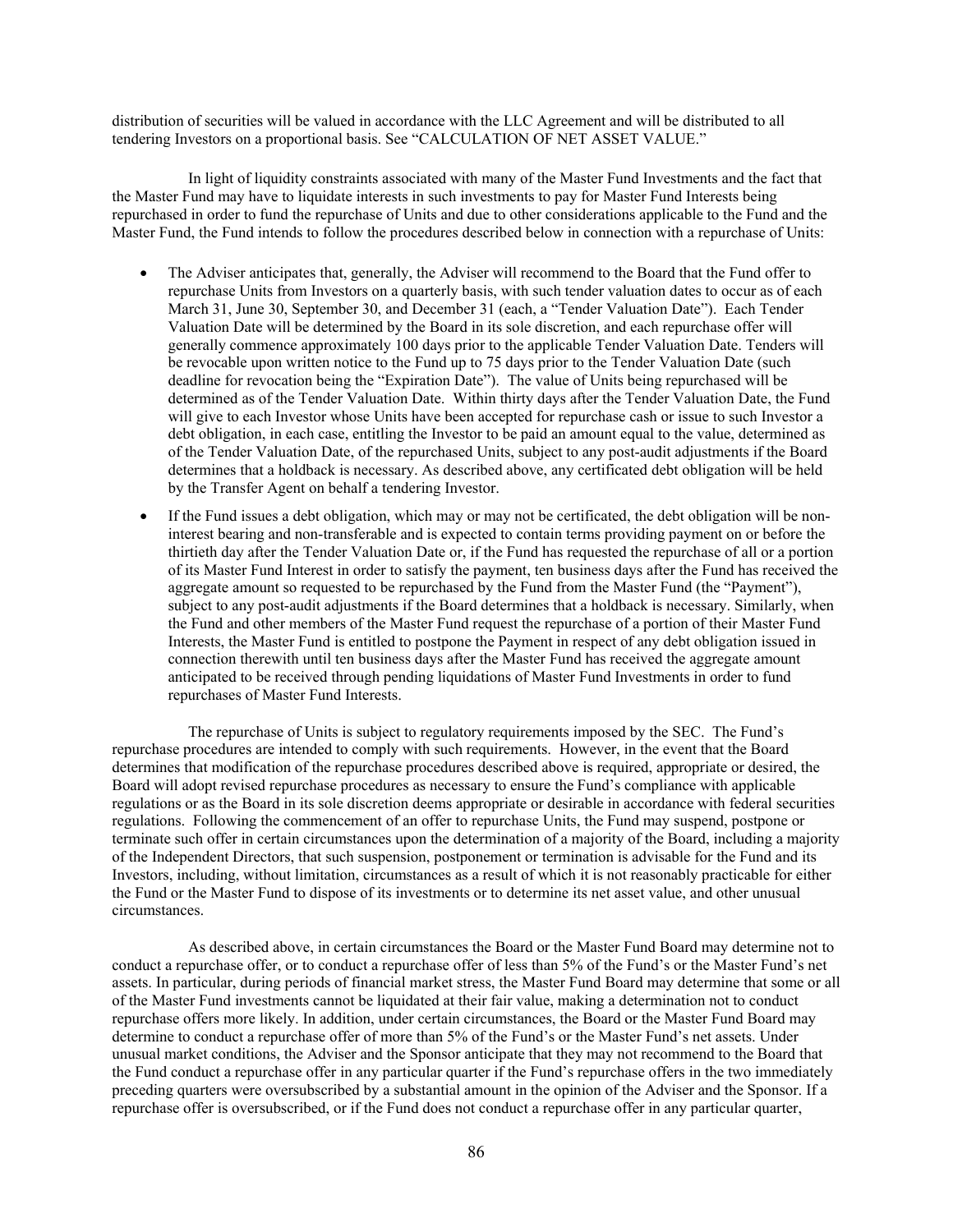investors will have to wait until the next repurchase offer to make another repurchase request. As a result, investors may be unable to liquidate all or a given percentage of their investment in the Fund during a particular quarter.

The Fund may be required to liquidate portfolio holdings earlier than the Adviser would have desired in order to meet the repurchase requests. Such necessary liquidations may potentially result in losses to the Fund, and may increase the Fund's investment related expenses as a result of higher portfolio turnover rates. The Adviser intends to take measures, subject to policies as may be established by the Board, to attempt to avoid or minimize potential losses and expenses resulting from the repurchase of Units. If the Fund borrows to finance repurchases, interest on that borrowing will negatively affect Investors who do not tender their Units in a repurchase offer by increasing the Fund's expenses and reducing any net investment income.

An Investor tendering for repurchase only a portion of its Units must maintain an investment balance of at least \$25,000 after the repurchase is effected. If an Investor tenders an amount that would cause the Investor's investment balance to fall below the required minimum, the Fund reserves the right to repurchase all of the Investor's Units in the Fund.

## **Mandatory Redemption by the Fund**

The Fund may repurchase all or any portion of the Units of an Investor without consent or other action by the Investor or other person if the Fund determines that:

- the Units have been transferred or have vested in any person by operation of law (*i.e.*, the result of the death, bankruptcy, insolvency, adjudicated incompetence, or dissolution of the Investor);
- if any transferee does not meet any investor eligibility requirements established by the Fund from time to time;
- ownership of Units by an Investor or other person is likely to cause the Fund or the Master Fund to be in violation of, or subject the Fund or the Master Fund to additional registration or regulation under, the securities, commodities, or other laws of the United States or any other relevant jurisdiction;
- continued ownership of Units by an Investor may be harmful or injurious to the business or reputation of the Fund, the Master Fund, or the Adviser, or the Sponsor, or may subject the Fund or any Investor to an undue risk of adverse tax or other fiscal or regulatory consequences;
- any of the representations and warranties made by an Investor or other person in connection with the acquisition of Units was not true when made or has ceased to be true;
- with respect to an Investor subject to special laws or regulations, the Investor is likely to be subject to additional regulatory or compliance requirements under these special laws or regulations by virtue of continuing to hold any Units;
- the investment balance of the Investor falls below \$25,000; or
- it would be in the interest of the Fund, as determined by the Board, for the Fund to repurchase the Units.

#### **Dividend Reinvestment**

Unless an Investor is ineligible or otherwise elects, all distributions of dividends (including Capital Gain Dividends (as defined below)) with respect to a Class of Units will be automatically reinvested by the Fund in additional Units of that Class, which will be issued at their net asset value on the ex-dividend date. Election not to reinvest dividends and to instead receive all dividends and capital gain distributions in cash may be made by indicating that choice in the Subscription Booklet or by contacting the Administrator at (877) 355-1566.

## **Transfers of Units**

Units may be transferred only (i) by operation of law pursuant to the death, bankruptcy, insolvency, adjudicated incompetence or dissolution of an Investor or (ii) with the written consent of the Board or Sponsor, which may be withheld in each of its sole and absolute discretion and is expected to be granted, if at all, only in limited circumstances. Notice to the Fund of any proposed transfer must include evidence satisfactory to the Fund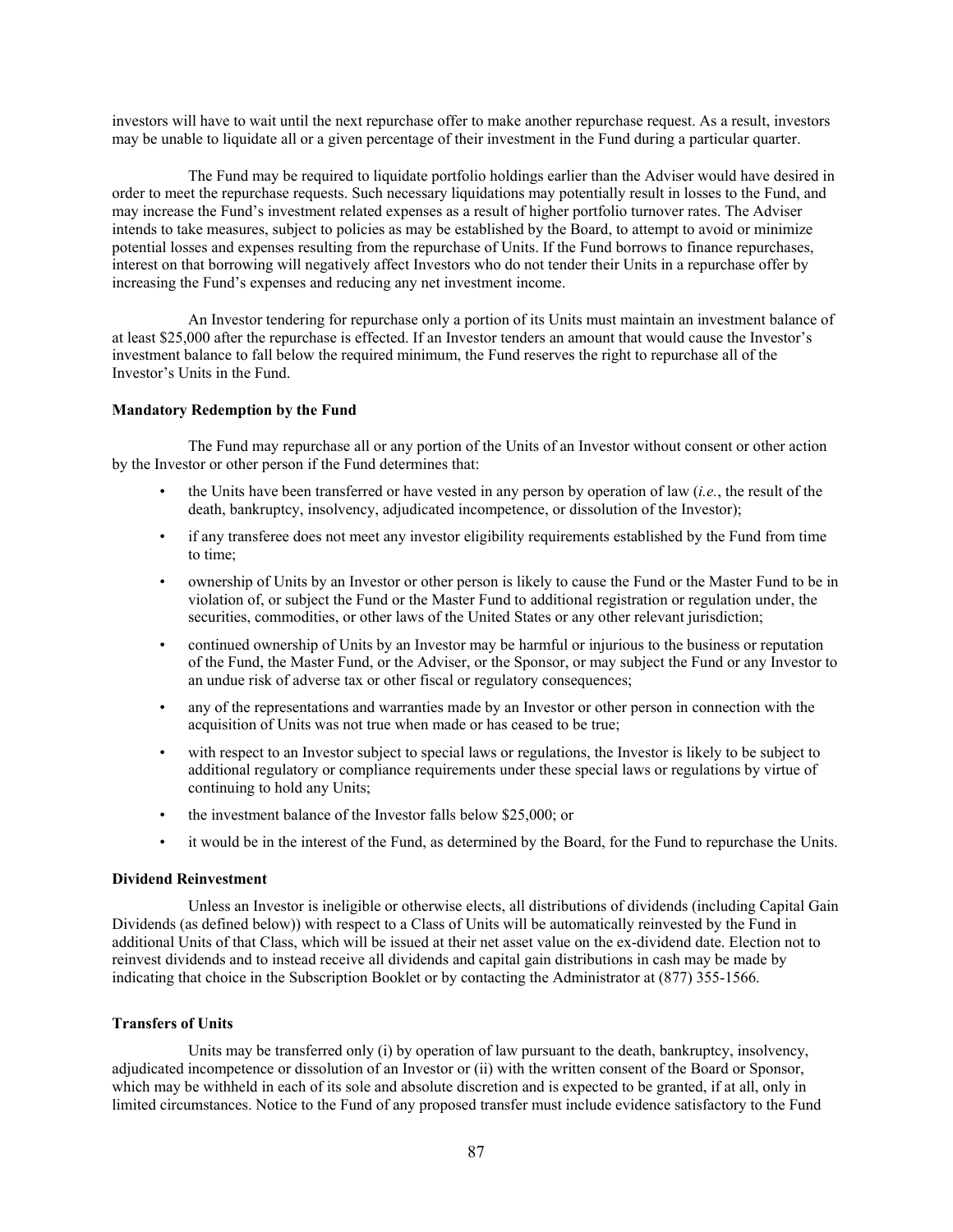that the proposed transferee meets any requirements imposed by the Fund with respect to Investor eligibility and suitability, including the requirement that any Investor at the time of purchase be an Eligible Investor, and must be accompanied by a properly completed Subscription Booklet.

Each Investor and transferee is required to pay all expenses, including attorneys' and accountants' fees, incurred by the Fund in connection with such transfer. If such a transferee does not meet the Investor eligibility requirements, the Fund reserves the right to repurchase the Units transferred.

By purchasing Units of the Fund, each Investor has agreed to indemnify and hold harmless the Fund, the Sponsor, the Adviser, the Directors, the officers of the Fund, each other Investor, and any affiliate of the foregoing against all losses, claims, damages, liabilities, costs and expenses, including legal or other expenses incurred in investigating or defending against any such losses, claims, damages, liabilities, costs and expenses and any judgments, fines and amounts paid in settlement, joint or several, to which such persons may become subject by reason of or arising from any transfer made by such Investor in violation of these provisions or any misrepresentation made by such Investor in connection with any such transfer.

## **CALCULATION OF NET ASSET VALUE**

The net asset value of the Master Fund and each Class of the Fund will be calculated as of the close of business on the last business day of each calendar month, as of the date of any distribution, and at such other times as the Board shall determine (each, a "Determination Date"). In determining its net asset value, each Class of the Fund and the Master Fund will value its investments as of the relevant Determination Date. The net asset value of the Master Fund and of each Class of the Fund will equal the assets of the Master Fund or Class, as applicable, less the liabilities attributable to the Master Fund or Class, including accrued fees and expenses, each determined as of the relevant Determination Date. Because of the differences in distribution and service fees and Class-specific expenses, the per Unit net asset value of each Class will differ.

Because the Fund invests all or substantially all of its assets in the Master Fund, the value of the assets of each Class of the Fund will depend on the value of its *pro rata* interest in the Master Fund investments. The Fund's investments, and the Master Fund's investments in Investment Funds and other private equity investments, will be based on valuations provided by Investment Fund Managers and the Adviser according to the Valuation Procedures, subject to the oversight and approval of the valuations by the Pricing Committee. The Administrator will also assist the Pricing Committee in its approval of the valuation of the Master Fund's investments and will value the ETFs and other securities according to Valuation Procedures approved by the Board and the Master Fund Board for the Fund and the Master Fund. The net asset value of each Class of the Fund may be subject to subsequent adjustment, in the discretion of the Board, in the event that relevant information becomes available following the Fund's annual audit.

The Valuation Procedures provide that, absent a market price, the Master Fund will value its investments in Investment Funds and other private equity investments at fair value. The fair value of such investments as of each Determination Date ordinarily will be the carrying amount (book value) of the Master Fund's interest in such investments as determined by reference to the most recent balance sheet, statement of capital account, or other estimated valuation provided by the relevant Investment Fund Manager as of or prior to the relevant Determination Date as adjusted for any other relevant information known by or calculated by the Adviser at the time the Master Fund values its portfolio, including capital activity and material events occurring between the reference dates of the Investment Fund Manager's valuations and the relevant Determination Date.

As discussed above, a meaningful input in the Fund's valuation of Investment Funds will be the estimated valuations provided by Investment Fund Managers to the Adviser. In reviewing and using as inputs the valuations provided by Investment Fund Managers, the Adviser will use a proprietary valuation methodology that incorporates general private equity pricing principles and, for certain securities, may also incorporate a proprietary valuation model with a fundamental overlay that takes into account all relevant information reasonably available to the Adviser at the time of valuation. The Adviser will consider such information, and may conclude in certain circumstances that the information provided by the Investment Fund Manager does not represent the fair value of a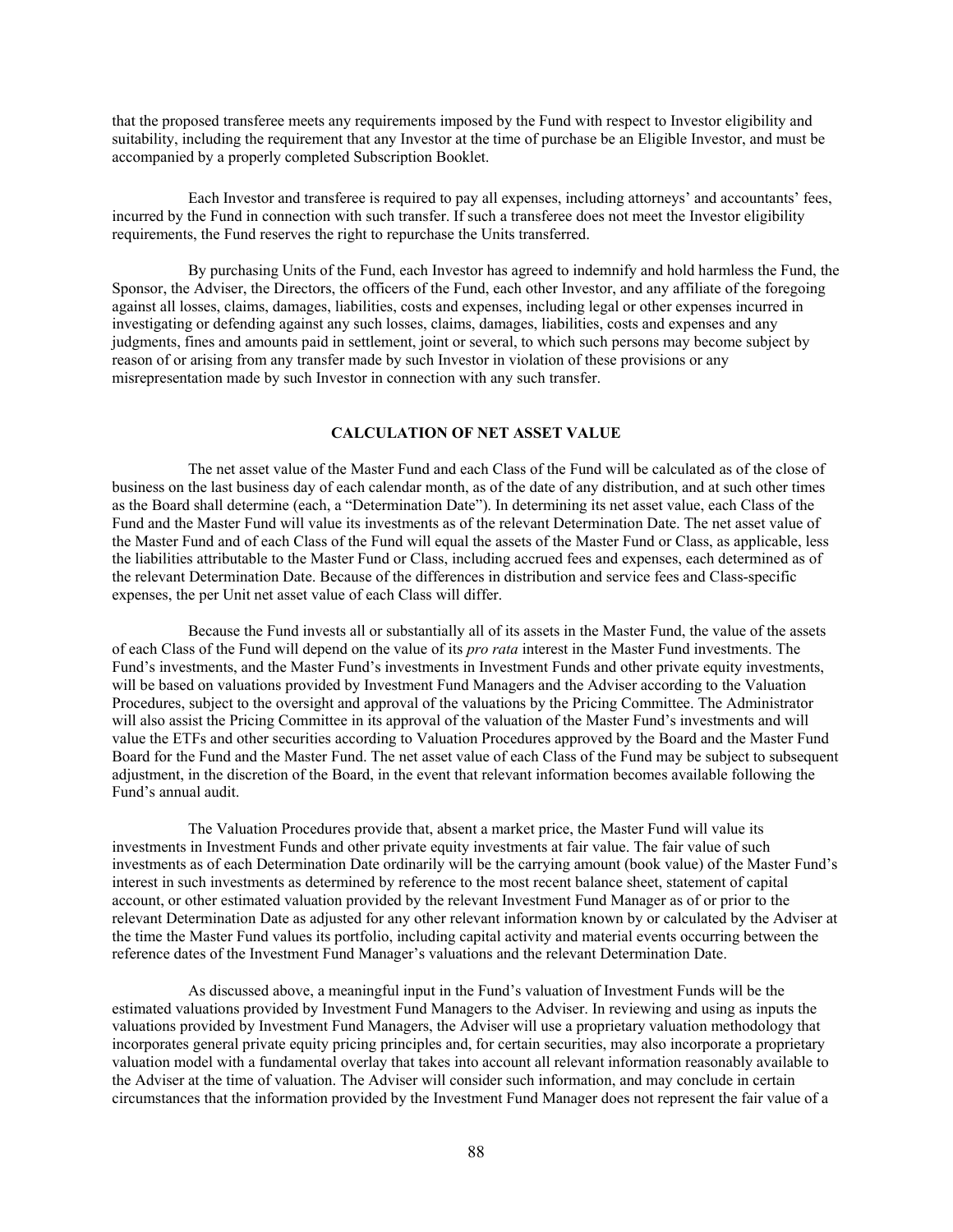particular Investment Fund or other private equity investment. The Adviser's assessment will be provided to the Administrator for presentation to the Pricing Committee, which will consider whether it is appropriate, in light of all relevant circumstances, to adjust the value of such investments. Any such decision will be made in good faith by the Pricing Committee and also will be subject to the review and supervision of the Master Fund Board. The Pricing Committee will be responsible for ensuring that the Valuation Procedures are fair to the Master Fund and consistent with applicable regulatory guidelines.

Investment Fund Managers may adopt a variety of valuation bases and provide differing levels of information concerning Investment Funds and direct private equity investments, and there will generally be no liquid markets for such investments. Consequently, there are inherent difficulties in determining the fair value that cannot be eliminated. The Adviser generally will not be able to confirm with certainty the accuracy of valuations provided by any Investment Fund Managers until the Master Fund receives the Investment Funds' audited financial statements.

To the extent the Fund or the Master Fund holds ETFs or other securities or portfolio instruments that are not investments in Investment Funds or other private equity investments, the Administrator and the Pricing Committee will price each portfolio instrument in the Master Fund or the Fund, as applicable, using one of the independent pricing services approved by the Board or Master Fund Board, unless it is determined pursuant to the Valuation Procedures that market quotations or prices provided by the pricing services are not readily available or are considered unreliable and any market based valuations issued by the pricing services are not readily available or are considered unreliable.

Securities for which a pricing service or other approved source either does not supply a quotation, price, or market based valuation, or supplies a quotation, price, or market based valuation that is believed by the primary pricing service, the Adviser, or the Administrator to be unreliable, will be valued according to fair value procedures specified in the Valuation Procedures. In general, fair value represents a good faith approximation of the current value of an asset and will be used when there is no public market or possibly no market at all for the asset. The fair values of one or more assets may not be the prices at which those assets are ultimately sold and the differences may be significant.

The Adviser and its affiliates act as investment advisers to other clients that may invest in securities for which no public market price exists. Valuation determinations by the Adviser or its affiliates for other clients may result in different values than those ascribed to the same security owned by the Fund or the Master Fund. Consequently, the fees charged to the Fund or the Master Fund may be different than those charged to other clients, since the method of calculating the fees takes the value of all assets, including assets carried at different valuations, into consideration.

Expenses of the Master Fund, including the management fee, are accrued on a monthly basis on the Determination Date and taken into account for the purpose of determining the Master Fund's net asset value. Similarly, expenses of the Fund are accrued on a monthly basis on the Determination Date and taken into account for the purpose of determining the Fund's net asset value.

Prospective Investors should be aware that situations involving uncertainties as to the value of portfolio positions could have an adverse effect on the Master Fund's net asset value and the Fund if the judgments of the Pricing Committee, the Administrator, the Adviser, or the Investment Fund Managers regarding appropriate valuations should prove incorrect.

## **CERTAIN TAX CONSIDERATIONS**

The following discussion offers only a brief outline of the U.S. federal income tax consequences of investing in the Fund and is based on the U.S. federal tax laws in effect on the date hereof. Such tax laws are subject to change by legislative, judicial or administrative action, possibly with retroactive effect. For more detailed information regarding tax considerations, see the SAI. There may be other tax considerations applicable to particular Investors, including Foreign Investors (as defined below). Investors should consult their own tax advisors for more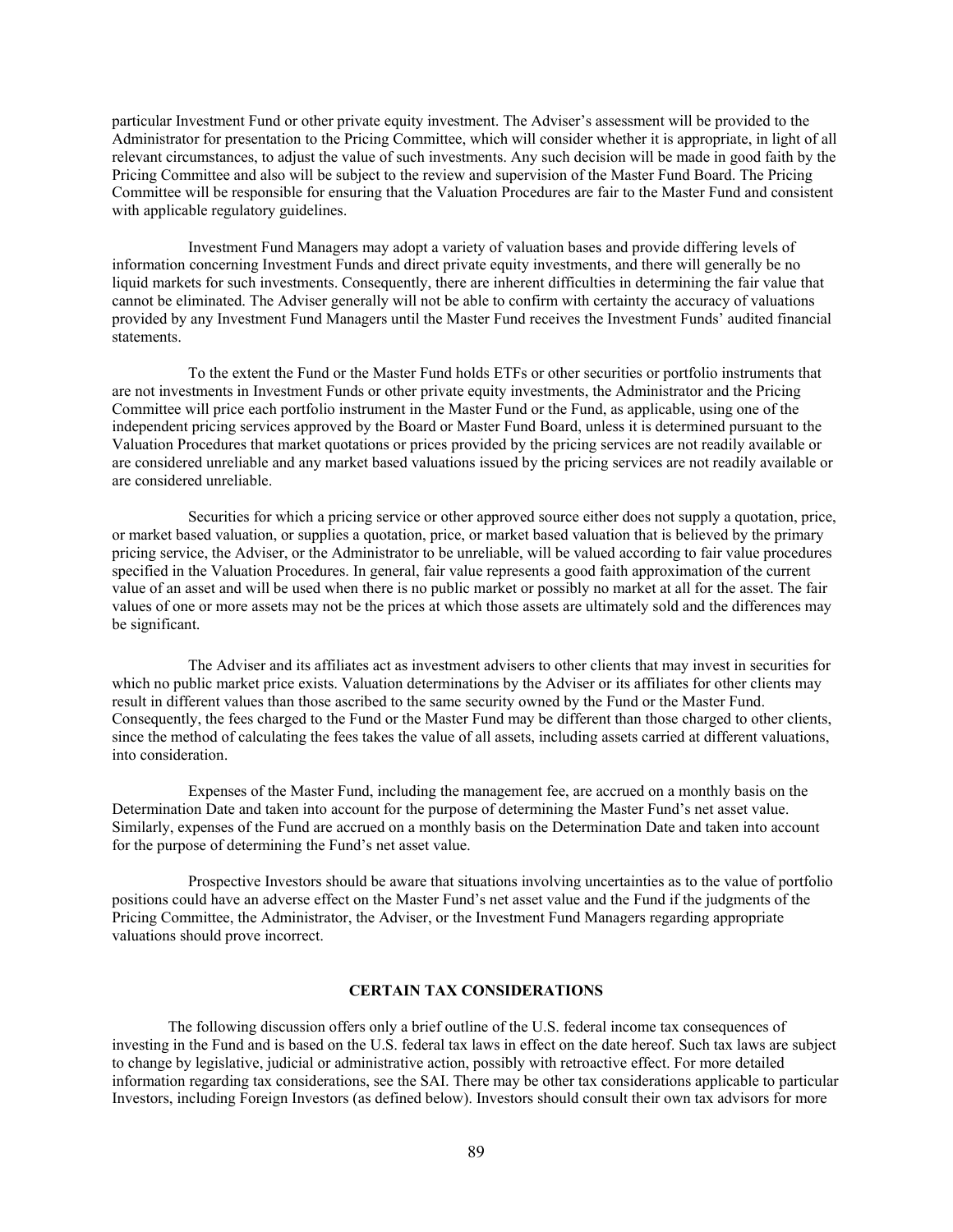detailed information and for information regarding the impact of state, local and foreign taxes on an investment in the Fund.

Special tax rules apply to investments through defined contribution plans and other tax-qualified plans or arrangements. Investors should consult their tax advisors to determine the suitability of Units of the Fund as an investment through such plans and the precise effect of an investment on their particular tax situation.

The Fund invests substantially all of its assets in the Master Fund, and so substantially all of the Fund's income will be as a result of distributions (or deemed distributions) from the Master Fund. Therefore, as applicable, references to the U.S. federal income tax treatment of the Fund, including to the assets owned, income earned by or decisions made by or on behalf of the Fund, will be to or will include the Master Fund, and, as applicable, the assets owned, income earned by or decisions made by or on behalf of the Master Fund.

#### **Taxation of the Fund**

## *Qualification for and Treatment as a Regulated Investment Company*

The Fund has elected to be treated as a RIC under Subchapter M of the Code and intends each year to qualify and to be eligible to be treated as such. In order to qualify for the special tax treatment accorded RICs and their investors, the Fund must, among other things: (a) derive at least 90% of its gross income for each taxable year from (i) dividends, interest, payments with respect to certain securities loans, and gains from the sale or other disposition of stock, securities or foreign currencies, or other income (including but not limited to gains from options, futures, or forward contracts) derived with respect to its business of investing in such stock, securities, or currencies and (ii) net income derived from interests in "qualified publicly traded partnerships" (as defined in the Code); (b) diversify its holdings so that, at the end of each quarter of the Fund's taxable year, (i) at least 50% of the market value of the Fund's total assets consists of cash and cash items, U.S. government securities, securities of other RICs, and other securities limited in respect of any one issuer to a value not greater than 5% of the value of the Fund's total assets and not more than 10% of the outstanding voting securities of such issuer, and (ii) not more than 25% of the value of the Fund's total assets is invested, including through corporations in which the Fund holds a 20% or more voting stock interest, in (x) the securities (other than those of the U.S. government or other RICs) of any one issuer or of two or more issuers each of which the Fund controls and that are engaged in the same, similar, or related trades or businesses, or (y) the securities of one or more "qualified publicly traded partnerships" (as defined in the Code and as discussed further in the SAI); and (c) distribute with respect to each taxable year at least 90% of the sum of its investment company taxable income (as that term is defined in the Code without regard to the deduction for dividends paid—generally taxable ordinary income and the excess, if any, of net short-term capital gains over net long-term capital losses) and net tax-exempt income, for such year, in a manner qualifying for the dividends-paid deduction.

In general, for purposes of the 90% gross income requirement described in (a) above, income derived from a partnership will be treated as qualifying income only to the extent such income is attributable to items of income of the partnership which would be qualifying income if realized directly by the RIC.

If the Fund qualifies as a RIC that is accorded special tax treatment, the Fund will not be subject to U.S. federal income tax on income distributed in a timely manner to its Investors in the form of dividends (including Capital Gain Dividends, as defined below) that qualify for the dividends-paid deduction.

The Fund seeks to achieve its investment objective by investing substantially all of its investable assets in the Master Fund, which itself has elected to be treated and intends to qualify and be eligible to be treated as a RIC. The Fund generally expects to satisfy the requirements to qualify and be eligible to be treated as a RIC, provided that the Master Fund also meets these requirements; the Fund currently expects that the Master Fund will meet these requirements. Nonetheless, there can be no assurance that either the Fund or the Master Fund will so qualify and be eligible. If the Master Fund were to fail to satisfy the 90% gross income or diversification requirement for qualification as a RIC and were not to cure that failure (as described below), the Fund may as a result itself fail to meet the asset diversification test and may be ineligible to or may otherwise not cure such failure.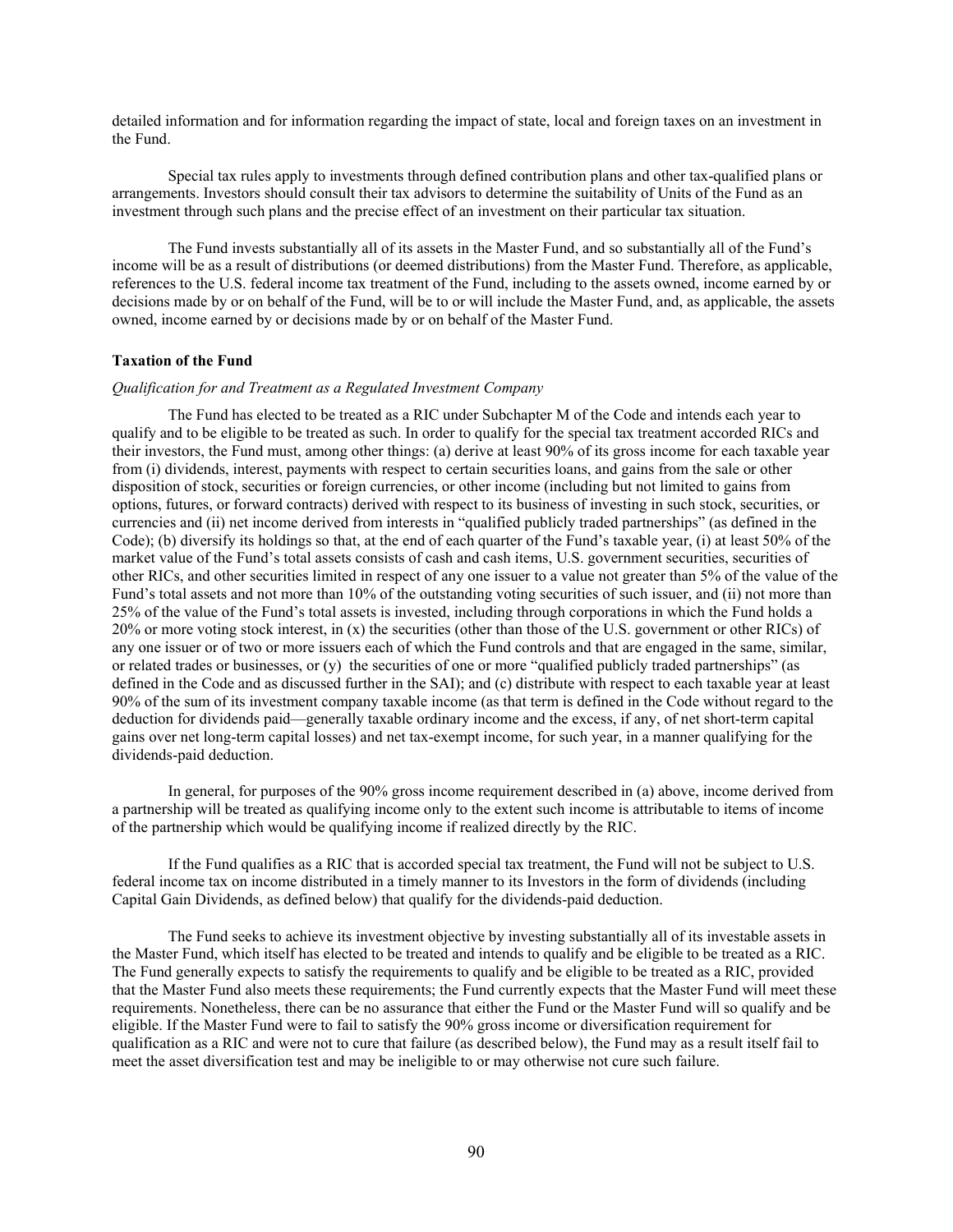The federal income tax rules applicable the Master Fund's investments are unclear in some cases. An adverse determination or future guidance by the IRS with respect to these rules (which determination or guidance could be retroactive) may affect whether the Master Fund, and thus the Fund, has satisfied the requirements to maintain its qualification as a RIC. See "Fund Investments" below.

From time to time, the Fund or the Master Fund may increase its investments in ETFs including in order to increase the percentage of the Fund's or the Master Fund's income constituting qualifying income.

If the Fund were to fail to meet the income, diversification or distribution test described above, the Fund could in some cases cure such failure, including by paying a Fund-level tax or interest, making additional distributions, or disposing of certain assets. If the Fund were ineligible to or otherwise did not cure such failure for any year, or if the Fund were otherwise to fail to qualify as a RIC accorded special tax treatment for such year, the Fund would be subject to tax on its taxable income at corporate rates, and all distributions from earnings and profits, including any distributions of net tax-exempt income and net long-term capital gains, would be taxable to Investors as ordinary income. Some portions of such distributions may be eligible for the dividends-received deduction in the case of corporate Investors and may be eligible to be treated as "qualified dividend income" in the case of Investors taxed as individuals, provided, in both cases, the Investor meets certain holding period and other requirements in respect of the Units of the Fund (as described below). In addition, the Fund could be required to recognize unrealized gains, pay substantial taxes and interest and make substantial distributions before re-qualifying as a RIC that is accorded special tax treatment. As stated above, this discussion of the U.S. federal income tax treatment of the Fund includes the Master Fund. If the Master Fund were to fail to qualify to be treated as a RIC, the Fund would also most likely fail to qualify as a RIC.

The Fund intends to distribute at least annually to its Investors all or substantially all of its investment company taxable income (computed without regard to the dividends-paid deduction), its net tax-exempt income (if any) and reserves the right to distribute annually substantially all its net capital gain. Any taxable income, including any net capital gain, retained by the Fund will be subject to tax at the Fund level at regular corporate rates. In the case of net capital gain, the Fund is permitted to designate the retained amount as undistributed capital gain in a timely notice to its Investors (or the Fund, in the case of the Master Fund making such designation) who would then, in turn, be (i) required to include in income for U.S. federal income tax purposes, as long-term capital gain, their shares of such undistributed amount, and (ii) entitled to credit their proportionate share of the tax paid by the Fund on such undistributed amount against their U.S. federal income tax liabilities, if any, and to claim refunds on a properly filed U.S. tax return to the extent the credit exceeds such liabilities. If the Fund makes this designation, for U.S. federal income tax purposes, the tax basis of Units owned by an Investor of the Fund (or Master Fund Interests owned by the Fund, in the case of the Master Fund making such designation) would be increased by an amount equal under current law to the difference between the amount of undistributed capital gains included in the Investor's gross income under clause (i) of the preceding sentence and the tax deemed paid by the Investor under clause (ii) of the preceding sentence. The Fund is not required to, and there can be no assurance the Fund will, make this designation if it retains all or a portion of its net capital gain in a taxable year.

#### *Excise Tax*

If the Fund were to fail to distribute in a calendar year at least an amount generally equal to the sum of 98% of its ordinary income for such year and 98.2% of its capital gain net income for the one-year period ending October 31 of such year, plus any such amounts retained from the prior year, the Fund would be subject to a nondeductible 4% excise tax on the undistributed amounts. For purposes of the required excise tax distribution, the income and gains of Investment Funds and co-investments treated as partnerships for federal tax purposes will be treated as arising in the hands of the Master Fund at the time realized and recognized by the Investment Funds or coinvestments. Given the difficulty of estimating Master Fund income and gains in a timely fashion, each year the Master Fund is likely to be liable for the 4% excise tax, and it is possible that the Fund will also be liable for such tax.

## *Capital Loss Carryforwards*

Capital losses in excess of capital gains ("net capital losses") are not permitted to be deducted against the Fund's net investment income. Instead, potentially subject to certain limitations, a RIC may carry net capital losses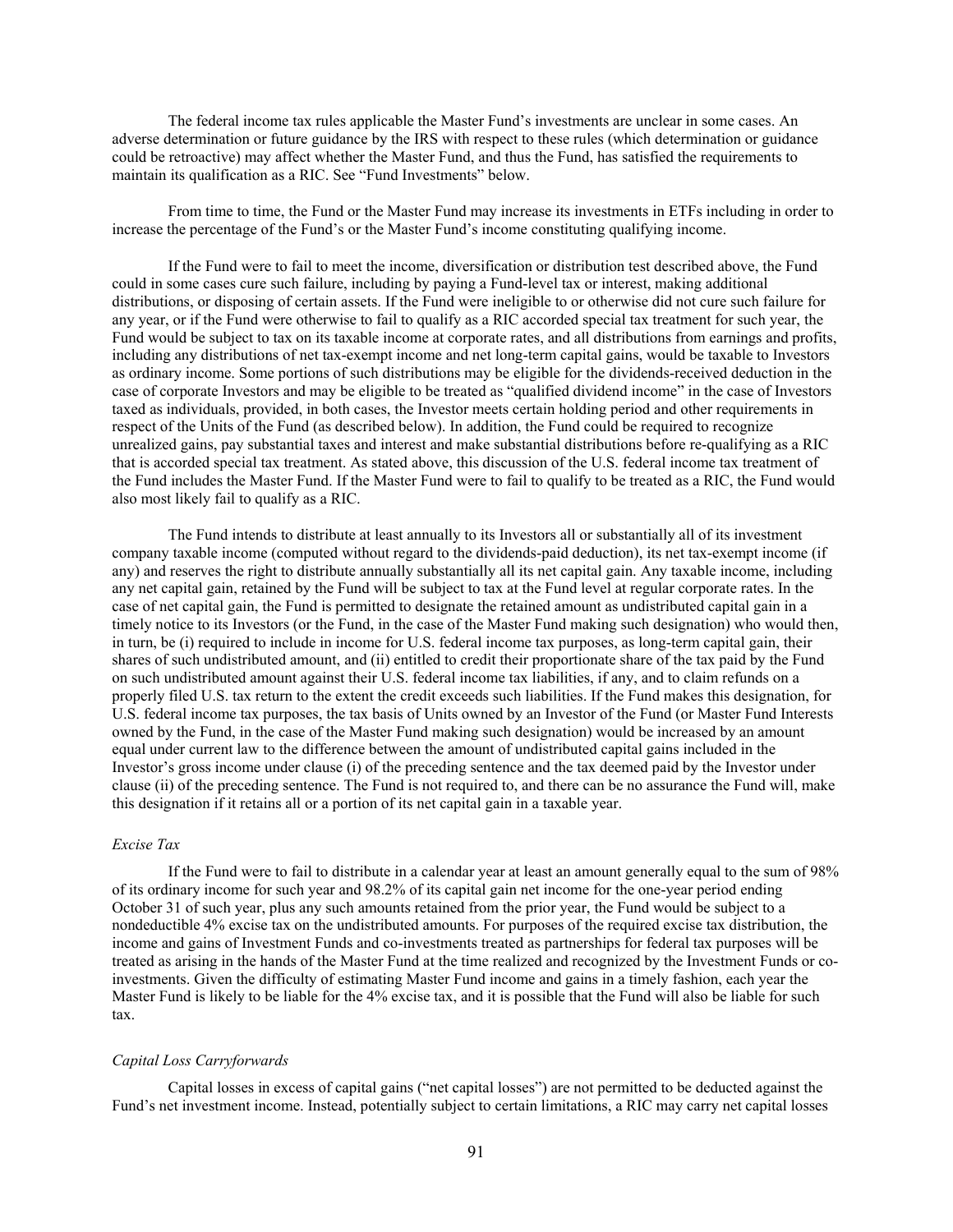from any taxable year forward to subsequent taxable years to offset capital gains, if any, realized during such subsequent taxable years. Distributions from capital gains are generally made after applying any available capital loss carryforwards. Capital loss carryforwards are reduced to the extent they offset current-year net realized capital gains, whether a RIC retains or distributes such gains. A RIC may carry net capital losses forward to one or more subsequent taxable years without expiration. The Fund must apply long-term capital loss carryforwards first against long-term capital gains, and short-term capital loss carry forwards first against short-term capital gains. The Fund's available capital loss carryforwards, if any, will be set forth in its annual report for each fiscal year.

Because a RIC cannot "pass through" its losses to its investors, and thus the Master Fund cannot pass through losses to the Fund, any capital losses the Master Fund recognizes for U.S. federal income tax purposes will remain at the Master Fund level until the Master Fund can use them to reduce future capital gains. Accordingly, the Fund generally does not expect to realize any net capital losses, except possibly in the case where it disposes of a certain portion of its investment in the Master Fund at a loss as part of a tender offer by the Master Fund. For further discussion of the effect on the Fund of net capital losses realized by the Master Fund and of the consequences of a redemption by the Fund of a portion of its investment in the Master Fund, see "Investment in Master Fund" below.

## **Fund Investments**

The Master Fund may invest a significant portion of its assets in Investment Funds and co-investments that are classified as partnerships for U.S. federal income tax purposes.

The Master Fund, and thus the Fund, may be required to recognize items of taxable income and gain prior to the time that the Master Fund receives corresponding cash distributions from an Investment Fund or coinvestment. In such case, the Master Fund might have to borrow money or dispose of investments, including interests in Investment Funds, and the Fund might have to sell interests of the Master Fund, in each case including when it is disadvantageous to do so, in order to make the distributions required in order to maintain their status as RICs and to avoid the imposition of a federal income or excise tax.

Investment Funds and co-investments classified as partnerships for federal income tax purposes may generate income allocable to the Master Fund that is not qualifying income for purposes of the 90% gross income test described above. In order to meet the 90% gross income test, the Master Fund may structure its investments in a way potentially increasing the taxes imposed thereon or in respect thereof. Because the Master Fund may not have timely or complete information concerning the amount and sources of such an Investment Fund's or co-investment's income until such income has been earned by the Investment Fund or co-investment or until a substantial amount of time thereafter, it may be difficult for the Master Fund to satisfy the 90% gross income test.

Furthermore, it may not always be clear how the asset diversification rules for RIC qualification will apply to the Master Fund's investments in Investment Funds or co-investments that are classified as partnerships for federal income tax purposes. It is possible that the Master Fund and the Fund will engage the services of a thirdparty service provider to collect, aggregate and analyze data on the Master Fund's direct and indirect investments in order to ensure that the Master Fund meets the asset diversification test. In the event that the Master Fund believes that it is possible that it will fail the asset diversification requirement at the end of any quarter of a taxable year, it may seek to take certain actions to avert such failure, including by acquiring additional investments to come into compliance with the asset diversification test or by disposing of non-diversified assets. Although the Code affords the Master Fund the opportunity, in certain circumstances, to cure a failure to meet the asset diversification test, including by disposing of non-diversified assets within six months, there may be constraints on the Master Fund's ability to dispose of its interest in an Investment Fund that limit utilization of this cure period.

As a result of the considerations described in the preceding paragraphs, the Fund's and the Master Fund's intention to qualify and be eligible for treatment as RICs can limit their ability to acquire or continue to hold positions in Investment Funds or co-investments that would otherwise be consistent with their investment strategy or can require them to engage in transactions in which they would otherwise not engage, resulting in additional transaction costs and reducing the Fund's return to Investors.

As stated above, unless otherwise indicated, references in this discussion to the Fund's investments, activities, income, gain, and loss include, as applicable, the direct investments, activities, income, gain, and loss of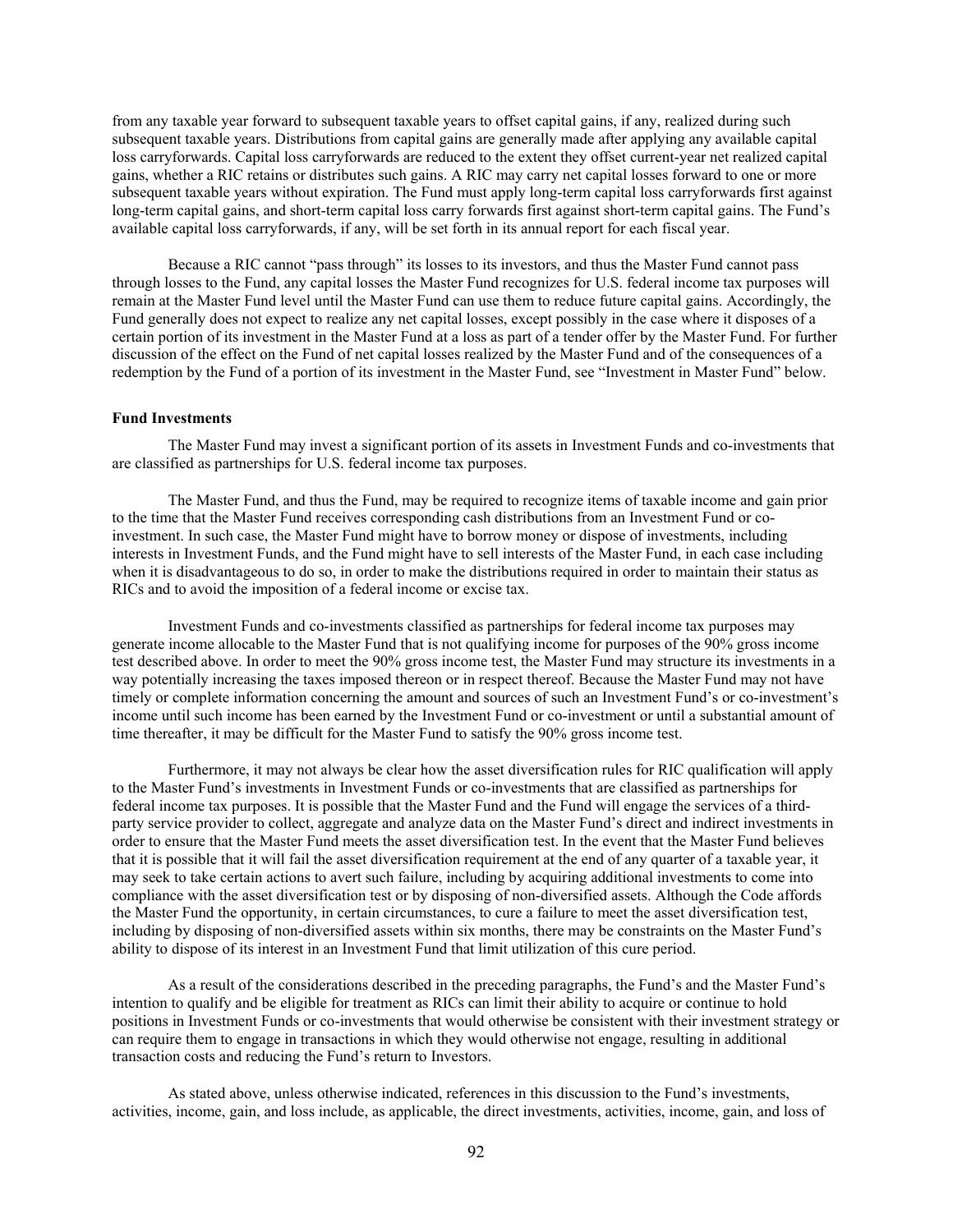Master Fund, as well as those indirectly attributable to the Fund as result of the Master Fund's investment in any Investment Fund (or other entity, including a co-investment or the Lead Fund) that is properly classified as a partnership or disregarded entity for U.S. federal income tax purposes (and not an association or publicly traded partnership taxable as a corporation).

#### *Passive Foreign Investment Companies*

The Master Fund may invest in Investment Funds or in other entities, including co-investments, that are classified as passive foreign investment companies ("PFICs") for U.S. federal income tax purposes, and Investment Funds themselves may invest in entities that are classified as PFICs. Investments in PFICs could potentially subject the Master Fund to a U.S. federal income tax (including interest charges) on distributions received from the company or on proceeds received from the disposition of shares in the company. This tax cannot be eliminated by making distributions to its investors. The Master Fund (or, as applicable, the Investment Fund or another entity) generally may elect to avoid the imposition of that tax by, for example, electing to treat a PFIC in which it holds an interest as a "qualified electing fund" (i.e., make a "QEF election"), in which case the Master Fund will be required to include its share of the PFIC's income and net capital gains annually, regardless of whether it receives any distributions from the PFIC.

In certain circumstances, the Master Fund may be permitted to and elect to mark the gains (and to a limited extent losses) in such PFIC holdings "to the market" as though it had sold (and, solely for purposes of this mark-tomarket election, repurchased) such holdings on the last day of the Master Fund's taxable year. Such gains and losses are treated as ordinary income and loss. If the Master Fund realizes a loss with respect to a PFIC, whether by virtue of selling all or part of its interest in the PFIC or because of the "mark to market" adjustment described above, the loss will be ordinary to the extent of the excess of the sum of the mark-to-market gains over the mark-to-market losses previously recognized with respect to the PFIC. To the extent that the Master Fund's mark-to-market loss with respect to a PFIC exceeds that limitation, the loss will effectively be taken into account in offsetting future mark-to-market gains from the PFIC, and any remaining loss will generally be deferred until the PFIC interests are sold, at which point the loss will be treated as a capital loss.

Where the mark-to-market election is made, it is possible that the Master Fund will be required to recognize income (which generally must be distributed to the Fund, and in turn to the Fund's Investors) in excess of the distributions that it receives in respect of an interest in a PFIC. Accordingly, the Master Fund may need to borrow money or to dispose of investments, potentially including its interests in the PFIC, in order to make the distributions required in order to maintain its status as a RIC and to avoid the imposition of a federal income tax and/or the nondeductible 4% excise tax. There can be no assurances, however, that the Master Fund will be successful in this regard; if the Master were unsuccessful in this regard, it could limit the ability of the Master Fund, and thus, the Fund to qualify and be eligible for treatment as a RIC.

In certain cases, neither the Fund nor the Master Fund will be the party legally permitted to make the QEF election or the mark-to-market election in respect of indirectly held PFICs and, in such cases, will not have control over whether the QEF or mark-to-market election is made.

If neither a "mark-to-market" nor a QEF election is made with respect to an interest in a PFIC, the ownership of the PFIC interest may have significantly adverse tax consequences for the Master Fund, and thus the Fund. In such a case, the holder of the PFIC interest would be subject to an interest charge (at the rate applicable to tax underpayments) on tax liability treated as having been deferred with respect to certain distributions and on gain from the disposition of the interests in a PFIC (collectively referred to as "excess distributions"), even if, in the case where the holder is a RIC, those excess distributions are paid by the RIC as a dividend to its shareholders.

Because it is not always possible to identify a foreign corporation as a PFIC, in certain instances the Fund or the Master Fund may unexpectedly incur the tax and interest charges described above in some instances. Any such tax will reduce the value of an Investor's investment in the Fund.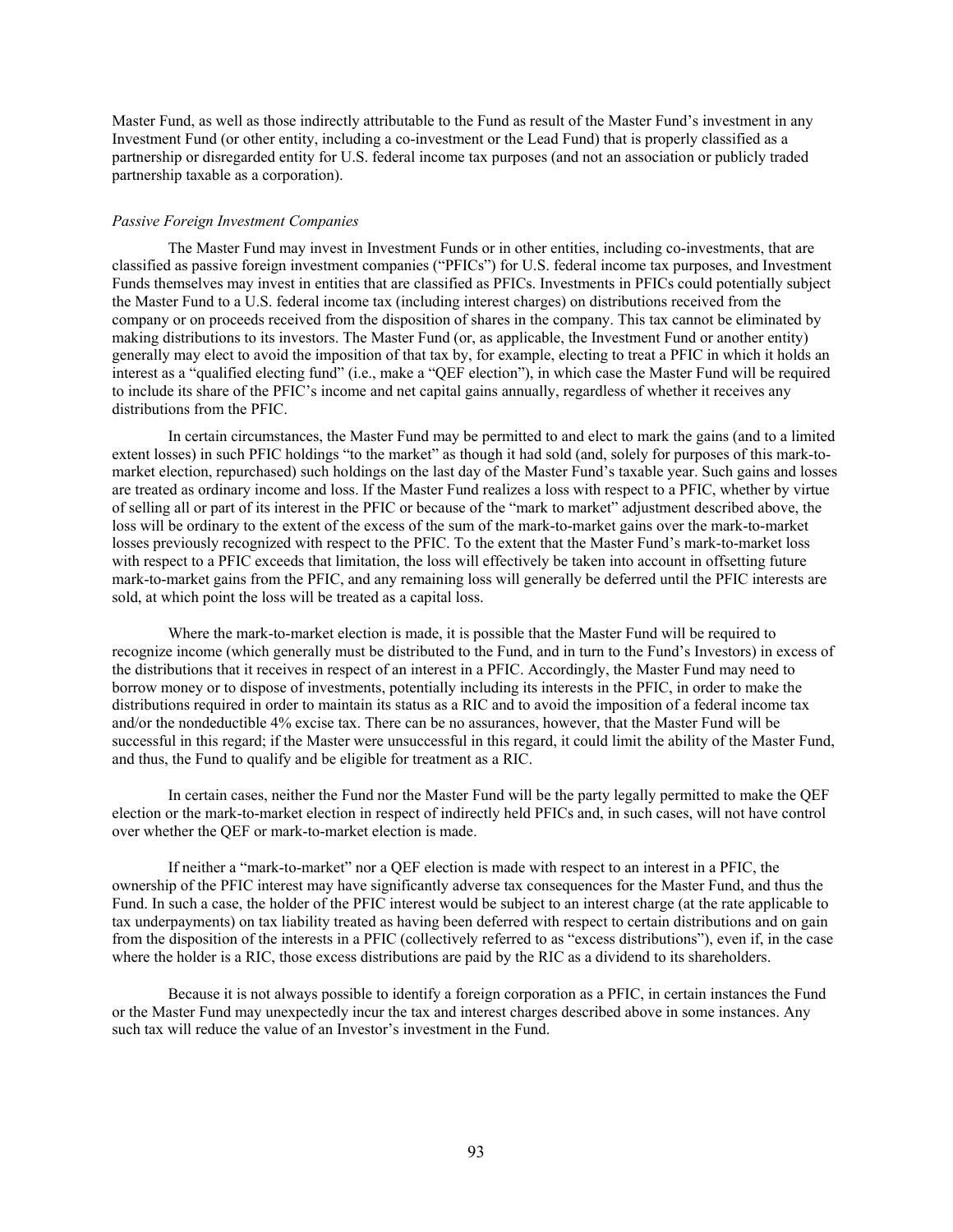## *Investments in Other RICs*

The Fund's investment in the shares of other mutual funds, ETFs or other companies that qualify as a RIC including, as discussed in "Investment in the Master Fund" below, the Master Fund (each, an "underlying RIC") can cause the Fund to be required to distribute greater amounts of net investment income or net capital gain than the Fund would have distributed had it invested directly in the securities held by the underlying RIC, rather than in shares of the underlying RIC. Further, the amount or timing of distributions from the Fund qualifying for treatment as a particular character (e.g., long-term capital gain, exempt interest, eligible for dividends-received deduction, etc.) will not necessarily be the same as it would have been had the Fund invested directly in the securities held by the underlying RIC.

If the Fund receives dividends from an underlying RIC and the underlying RIC reports such dividends as "qualified dividend income," then the Fund is permitted in turn to report a portion of its distributions as qualified dividend income, provided that the Fund meets holding period and other requirements with respect to shares of the underlying RIC.

If the Fund receives dividends from an underlying RIC and the underlying RIC reports such dividends as eligible for the dividends-received deduction, then the Fund is permitted in turn to report its distributions derived from those dividends as eligible for the dividends-received deduction as well, provided the Fund meets holding period and other requirements with respect to shares of the underlying RIC.

#### *Book-Tax Differences*

Certain of the Fund's investments in derivative instruments and foreign currency-denominated instruments, and any of the Fund's transactions in foreign currencies and hedging activities, are likely to produce a difference between the Fund's book income and its taxable income. If such a difference arises, and the Fund's book income is less than its taxable income, the Fund could be required to make distributions exceeding book income to qualify as a RIC that is accorded special tax treatment. In the alternative, if the Fund's book income exceeds its taxable income (including realized capital gains), the distribution (if any) of such excess generally will be treated as (i) a dividend to the extent of the Fund's remaining earnings and profits, (ii) thereafter, as a return of capital to the extent of the recipient's basis in its interests, and (iii) thereafter as gain from the sale or exchange of a capital asset.

#### *Investment in the Master Fund*

Because the Fund will invest all or substantially all of its assets in the Master Fund, its distributable income and gains will normally consist entirely of distributions (or deemed distributions) from the Master Fund and gains and losses on the disposition of units of the Master Fund. To the extent that the Master Fund realizes net losses on its investments for a given taxable year, the Fund will not be able to benefit from those losses unless (i) the losses are capital losses and the Master Fund realizes subsequent capital gains that it can reduce by those losses, or (ii) the Fund is able to recognize its share of the Master Fund's losses when it disposes of units of the Master Fund. Even if the Fund were able to recognize its share of those losses by making such a disposition, a portion of its loss may be recognized as a long-term capital loss, which will not be treated as favorably for U.S. federal income tax purposes as a short-term capital loss or an ordinary deduction. In particular, the Fund will not be able to offset any capital losses from its dispositions of Master Fund units against its ordinary income (including distributions of any net short-term capital gains realized by the Master Fund).

As a result of the foregoing rules, and certain other special rules, it is possible that the amounts of net investment income and net capital gain that the Fund will be required to distribute to Investors will be greater than such amounts would have been had the Fund invested directly in the securities held by the Master Fund, rather than investing in units of the Master Fund. For similar reasons, the amount or timing of distributions from the Fund qualifying for treatment as a particular character (e.g., long-term capital gain, exempt interest, eligibility for dividends-received deduction, etc.) will not necessarily be the same as it would have been had the Fund invested directly in the securities held by the Master Fund.

A redemption, if any, of Master Fund units (including a redemption in connection with a tender offer of the Fund) by the Fund generally will be treated as a distribution under Section 301 of the Code (a "Section 301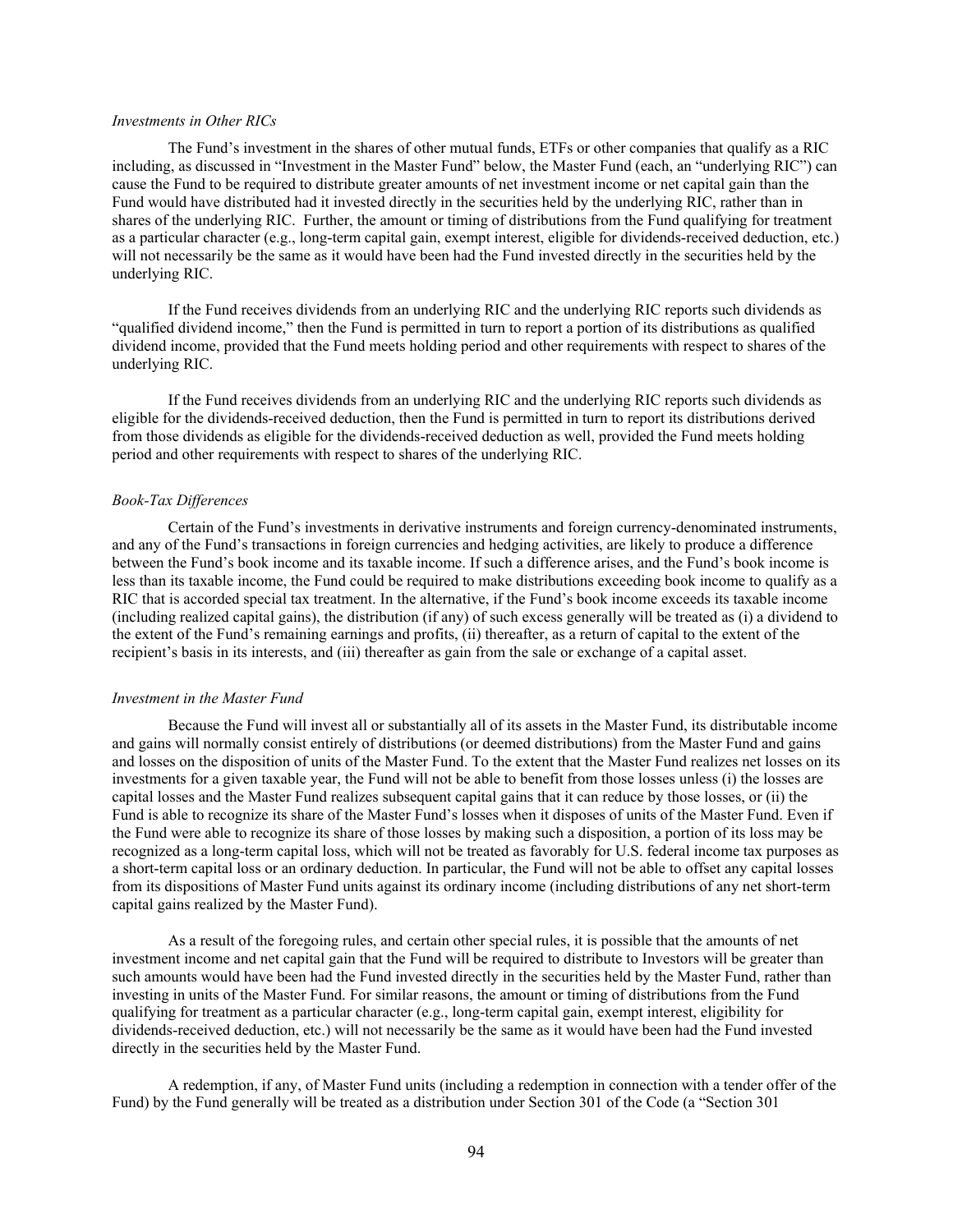distribution") unless the redemption is treated as being any of (i) a complete termination of the Fund's interest in the Master Fund, (ii) "substantially disproportionate" with respect to the Fund or (iii) otherwise "not essentially equivalent to a dividend" under the relevant rules of the Code. The Fund expects that its redemption of Master Fund units, if any, will be treated as Section 301 distributions. A Section 301 distribution is not treated as a sale or exchange giving rise to capital gain or loss, but rather is treated as a dividend to the extent supported by the Master Fund's current and accumulated earnings and profits, with the excess treated as a return of capital reducing the Fund's tax basis in its units, and thereafter as capital gain.

In the case where the Fund is treated as having received a taxable dividend from the Master Fund, there is a risk that non-tendering investors in the Master Fund, and other investors of the Master Fund who tender some but not all of their units therein or not all of whose units therein are repurchased, in each case whose percentage interests in the Master Fund increase as a result of such tender, will be treated as having received a taxable distribution from the Master Fund. The extent of such risk will vary depending upon the particular circumstances of the tender offer, and in particular whether such offer is a single and isolated event or is part of a plan for periodically redeeming units of the Master Fund. Dividend treatment of a tender by the Master Fund would affect the amount and character of income required to be distributed by both the Master Fund and the Fund for the year in which the redemption occurred. It is possible that such a dividend would qualify as qualified dividend income or as a Capital Gain Dividend; otherwise, it would be taxable as ordinary income.

The Master Fund is permitted to invest up to 25% of its total assets in the Corporate Subsidiary, a Delaware limited liability company that has elected to be treated as a corporation for U.S. federal income tax purposes. A RIC generally does not take into account income earned by a U.S. corporation in which it invests unless and until the corporation distributes such income to the RIC as a dividend. Where, as here, the Corporate Subsidiary is organized in the U.S., the Corporate Subsidiary will be liable for an entity-level U.S. federal income tax on its income from U.S. and non-U.S. sources, as well as any applicable state taxes, which will reduce the Master Fund's return on its investment in the Corporate Subsidiary. If a net loss is realized by the Corporate Subsidiary, such loss is not generally available to offset the income of the Master Fund.

#### *Foreign Taxation*

Income, proceeds and gains received by the Fund or Master Fund from sources within foreign countries may be subject to withholding and other taxes imposed by such countries. This will decrease the Fund's yield on securities subject to such taxes. Tax treaties between certain countries and the U.S. may reduce or eliminate such taxes. If more than 50% of the Master Fund's assets at the end of its taxable year consists of the securities of foreign corporations, the Master Fund may elect to permit its investors, including the Fund, to claim a credit or deduction on their U.S. federal income tax returns for their pro rata portions of qualified taxes paid by the Master Fund to foreign countries in respect of foreign securities that the Master Fund has held for at least the minimum period specified in the Code. In such a case, the investors, including the Fund, will include in gross income from foreign sources their pro rata share of such taxes paid by the Master Fund. As discussed above, if the Fund is a qualified fund of funds, it also may elect to pass through to its Investors foreign taxes it has paid or foreign taxes passed through to it by any RIC, including the Master Fund, in which it invests that itself was eligible to elect and did elect to pass through such taxes to Investors (see "Investment in Master Fund" and "Investments in Other RICs" above). Even if the Fund is eligible to make such an election for a given year, it may determine not to do so. If the Fund is not so eligible or does not so elect, foreign taxes, if any, would nonetheless reduce the Fund's taxable income. An Investor's ability to claim an offsetting foreign tax credit or deduction in respect of foreign taxes passed through by the Fund is subject to certain limitations imposed by the Code, which may result in the Investor's not receiving a full credit or deduction (if any) for the amount of such taxes. Investors who do not itemize deductions on their U.S. federal income tax returns may claim a credit (but not a deduction) for such foreign taxes. Investors that are not subject to U.S. federal income tax, and those who invest in the Fund through tax-advantaged accounts (including those who invest through individual retirement accounts or other tax-advantaged retirement plans), generally will receive no benefit from any tax credit or deduction passed through by the Fund.

If the Fund is not eligible to or does not make the above election, the Fund's taxable income will be reduced by the foreign taxes paid or withheld, and Investors will not be entitled separately to claim a credit or deduction with respect to such taxes. Investors are advised to consult their own tax advisers with respect to the treatment of foreign source income and foreign taxes under the U.S. federal income tax laws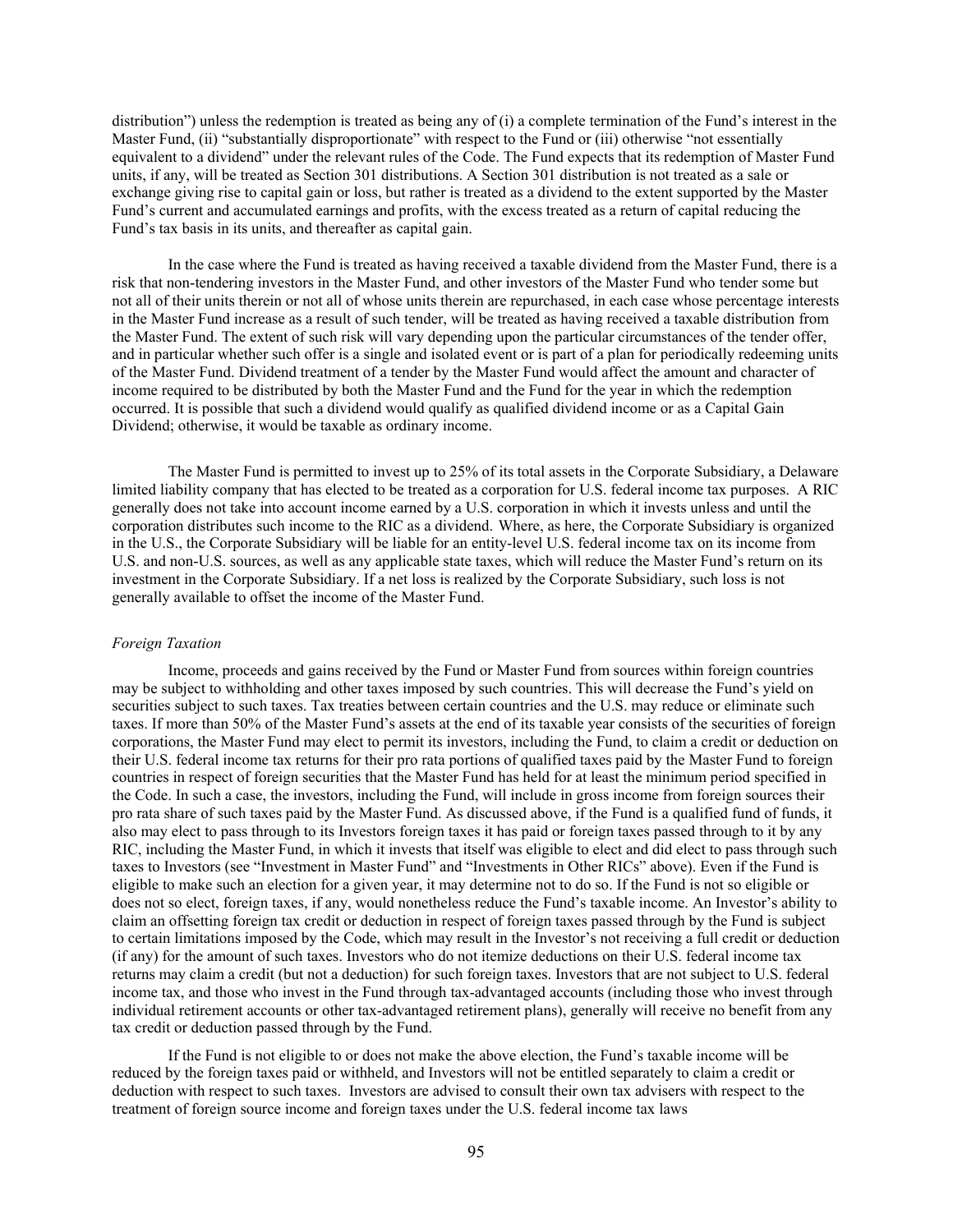## **Taxation of Investors**

#### *Distributions by the Fund*

For U.S. federal income tax purposes, distributions of investment income are generally taxable to Investors as ordinary income. Taxes on distributions of capital gains are determined by how long the Fund owned or is considered to have owned the investments that generated them, rather than how long an Investor has owned his or her interests. In general, the Fund will recognize long-term capital gain or loss on investments it has owned (or is deemed to have owned) for more than one year, and short-term capital gain or loss on investments it has owned (or is deemed to have owned) for one year or less. Distributions of net capital gain (that is, the excess of net long-term capital gain over net short-term capital loss, in each case determined with reference to any loss carryforwards) that are properly reported by the Fund as capital gain dividends ("Capital Gain Dividends") will be taxable to Investors as long-term capital gains includible in net capital gain and taxed to individuals at reduced rates. Distributions from capital gains are generally made after applying any available capital loss carryovers. Distributions of net short-term capital gain (as reduced by any net long-term capital loss for the taxable year) will be taxable to Investors as ordinary income. Distributions of investment income reported by the Fund as derived from "qualified dividend income" will be taxed in the hands of individuals at the rates applicable to net capital gain, provided holding period and other requirements are met at both the Investor and Fund level. The Fund does not expect a significant portion of Fund distributions to be derived from qualified dividend income. Distributions of investment income reported by the Fund as derived from eligible dividends will qualify for the "dividends-received deduction" in the hands of corporate Investors, provided holding period and certain other requirements are met. The Fund does not expect a significant portion of Fund distributions to be eligible for the dividends-received deduction. Treasury Regulations impose special rules in respect of Capital Gain Dividends received through partnership interests constituting "applicable partnership interests" under Section 1061 of the Code.

The Code generally imposes a 3.8% Medicare contribution tax on the net investment income of certain individuals, trusts and estates to the extent their income exceeds certain threshold amounts, and of certain trusts and estates under similar rules. The details of the implementation of this tax, among other issues, remain subject to future guidance. For these purposes, "net investment income" generally includes, among other things (i) distributions paid by the Fund of net investment income and capital gains and (ii) any net gain from the sale, exchange, or other taxable disposition of interests. Investors are advised to consult their tax advisors regarding the possible implications of this additional tax on their investment in the Fund.

As required by federal law, detailed federal tax information with respect to each calendar year will be furnished to each Investor early in the succeeding year.

If the Fund makes a distribution to an Investor in excess of the Fund's current and accumulated earnings and profits in any taxable year, the excess distribution will be treated as a return of capital to the extent of such Investor's tax basis in its interests, and thereafter as capital gain. A return of capital is not taxable, but it reduces an Investor's tax basis in its interests, thus reducing any loss or increasing any gain on a subsequent taxable disposition by the Investor of its interests.

Distributions are taxable as described herein whether Investors receive them in cash or reinvest them in additional interests. A dividend paid to Investors in January generally is deemed to have been paid by the Fund on December 31 of the preceding year, if the dividend was declared and payable to Investors of record on a date in October, November, or December of that preceding year.

Distributions by the Fund to its shareholders that the Fund properly reports as "section 199A dividends," as defined and subject to certain conditions described below, are treated as qualified REIT dividends in the hands of non-corporate shareholders. Non-corporate shareholders are permitted a federal income tax deduction equal to 20% of qualified REIT dividends received by them, subject to certain limitations. Very generally, a "section 199A dividend" is any dividend or portion thereof that is attributable to certain dividends received by a RIC from REITs, to the extent such dividends are properly reported as such by the RIC in a written notice to its shareholders. A section 199A dividend is treated as a qualified REIT dividend only if the shareholder receiving such dividend holds the dividend-paying RIC shares for at least 46 days of the 91-day period beginning 45 days before the shares become ex-dividend, and is not under an obligation to make related payments with respect to a position in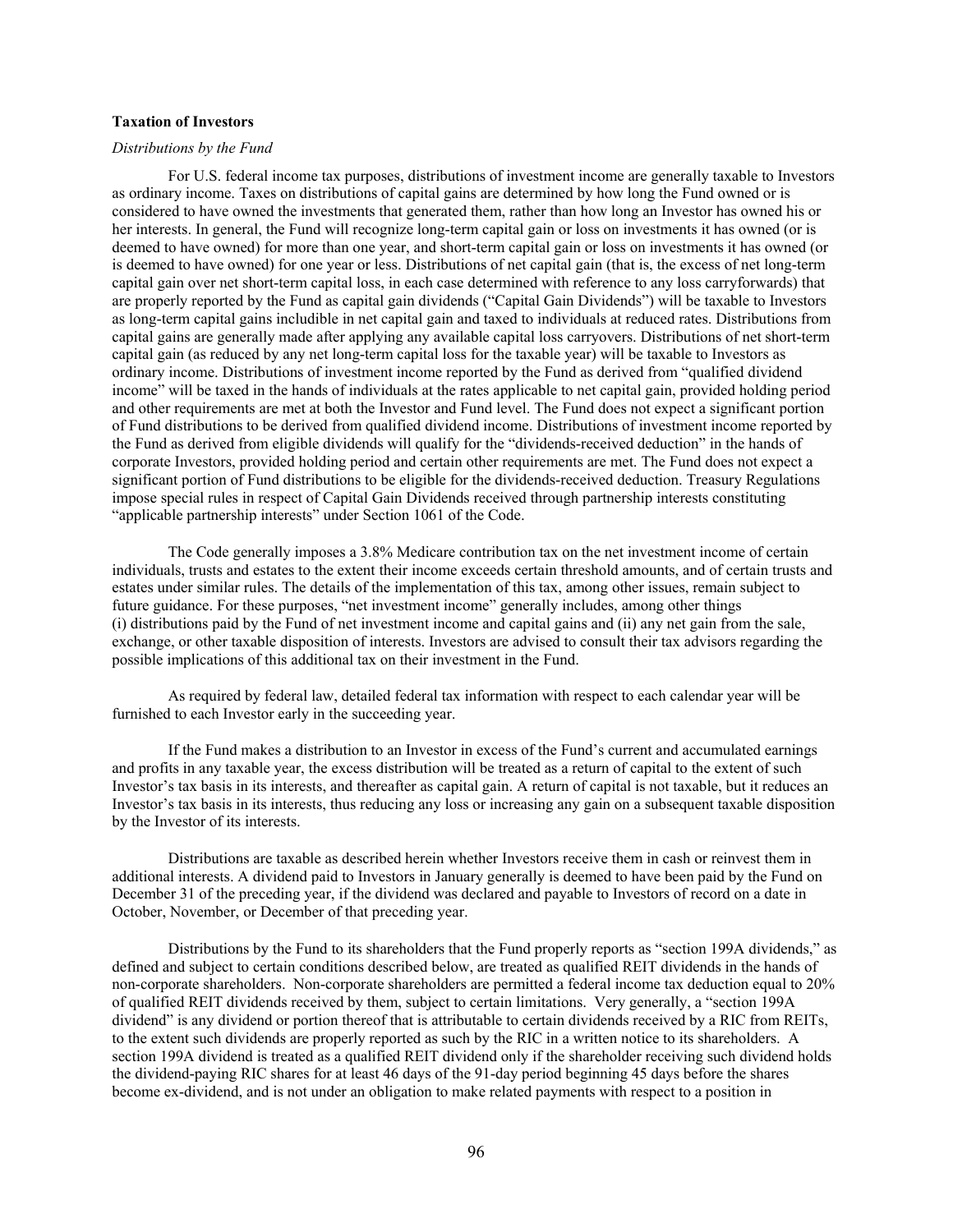substantially similar or related property. The Fund is permitted to report such part of its dividends as section 199A dividends as are eligible, but is not required to do so.

Distributions on the Fund's interests are generally subject to U.S. federal income tax as described herein to the extent they do not exceed the Fund's realized income and gains, even though such distributions may economically represent a return of a particular Investor's investment. Such distributions are likely to occur in respect of interests purchased at a time when the Fund's net asset value reflects either unrealized gains, or realized but undistributed income or gains, that were therefore included in the price the Investor paid. Such distributions may reduce the fair market value of the Fund's interests below the Investor's cost basis in those interests. As described above, the Fund is required to distribute realized income and gains regardless of whether the Fund's net asset value also reflects unrealized losses.

#### *Backup Withholding*

The Fund generally is required to withhold and remit to the U.S. Treasury a percentage of the taxable distributions and redemption proceeds paid to any individual Investor who fails to properly furnish the Fund with a correct taxpayer identification number, who has under-reported dividend or interest income, or who fails to certify to the Fund that he or she is not subject to such withholding.

Backup withholding is not an additional tax. Any amounts withheld may be credited against the Investor's U.S. federal income tax liability, provided the appropriate information is furnished to the IRS.

#### *Tax-Exempt Investors*

Income of a RIC that would be UBTI if earned directly by a tax-exempt entity will not generally be attributed as UBTI to a tax-exempt Investor of the RIC. Notwithstanding this "blocking" effect, a tax-exempt Investor could realize UBTI by virtue of its investment in the Fund if interests in the Fund constitute debt-financed property in the hands of the tax-exempt Investor within the meaning of Section 514(b) of the Code.

A tax-exempt Investor may also recognize UBTI if the Fund recognizes "excess inclusion income" derived from direct or indirect investments in residual interests in REMICs or equity interests in TMPs as described above, if the amount of such income recognized by the Fund exceeds the Fund's investment company taxable income (after taking into account deductions for dividends paid by the Fund).

In addition, special tax consequences apply to charitable remainder trusts ("CRTs") that invest in RICs that invest directly or indirectly in residual interests in REMICs or equity interests in TMPs.

CRTs and other tax-exempt Investors are urged to consult their tax advisors concerning the consequences of investing in the Fund.

Special tax rules apply to investments through defined contribution plans and other tax-qualified plans. Investors should consult their tax advisors to determine the suitability of Units of the Fund as an investment through such plans.

#### *Sale, Exchange or Redemption of Units*

From time to time, the Fund intends to make a tender offer for its Units (as described under "Repurchases of Units and Transfers" above). Investors who tender all Fund interests (as previously defined, "Units") held, or considered to be held, by them will be treated as having sold their interests and generally will realize a capital gain or loss, as discussed in the following paragraph. If an Investor tenders fewer than all of its Units or fewer than all Units tendered are repurchased, such Investor may be treated as having received a so-called "Section 301 distribution," taxable in whole or in part as a dividend upon the tender of its Units, unless the redemption is treated as being either (i) "substantially disproportionate" with respect to such Investor or (ii) otherwise "not essentially equivalent to a dividend" under the relevant rules of the Code. A Section 301 distribution is not treated as a sale or exchange giving rise to capital gain or loss, but rather is treated as a dividend to the extent supported by the Fund's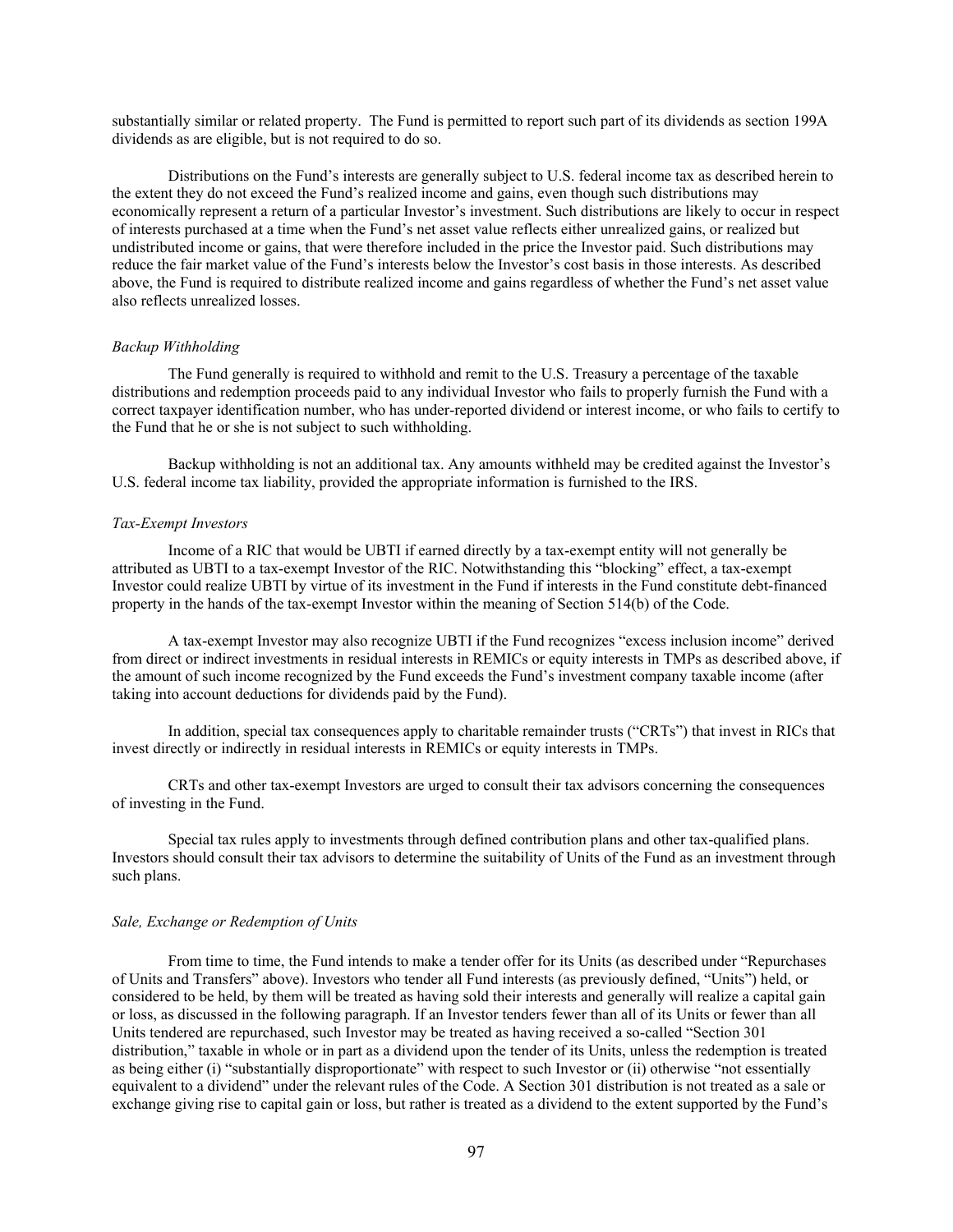current and accumulated earnings and profits, with the excess treated as a return of capital reducing an Investor's tax basis in its Units, and thereafter as capital gain. Where the Investor is treated as receiving a dividend, there is a risk that non-tendering Investors and Investors who tender some but not all of their Units or fewer than all of whose Units are repurchased, in each case whose percentage interests in the Fund increase as a result of such tender, will be treated as having received a taxable dividend distribution from the Fund. The extent of such risk will vary depending upon the particular circumstances of the tender offer, and in particular whether such offer is a single and isolated event or is part of a plan for periodically redeeming Units of the Fund.

The sale, redemption or other taxable disposition of Fund Units that is treated as a sale or exchange generally will give rise to a gain or loss. In general, any gain or loss realized upon a taxable disposition of Units will be treated as long-term capital gain or loss if the Units have been held for more than 12 months. Otherwise, the gain or loss on the taxable disposition of Units will be treated as short-term capital gain or loss. However, any loss realized upon a taxable disposition of Units held by an Investor for six months or less will be treated as long-term, rather than short-term, to the extent of any Capital Gain Dividends received (or deemed received) by the Investor with respect to the Units. Further, all or a portion of any loss realized upon a taxable disposition of Units will be disallowed under the Code's wash-sale rule if other substantially identical Units are purchased, including by means of dividend reinvestment, within 30 days before or after the disposition. In such a case, the basis of the newly purchased Units will be adjusted to reflect the disallowed loss.

To the extent that the Fund recognizes net gains on the liquidation of portfolio securities to meet tenders made pursuant to its tender offers or otherwise repurchases Units, the Fund will be required to make additional distributions to its Investors.

#### *Foreign Investors*

Distributions by the Fund to an Investor that is not a "U.S. person" within the meaning of the Code (a "Foreign Investor") properly reported by the Fund as (1) Capital Gain Dividends, (2) short-term capital gain dividends, and (3) interest-related dividends, each as defined and subject to certain conditions described below, generally are not subject to withholding of U.S. federal income tax.

In general, the Code defines (1) "short-term capital gain dividends" as distributions of net short-term capital gains in excess of net long-term capital losses and (2) "interest-related dividends" as distributions from U.S. source interest income of types similar to those not subject to U.S. federal income tax if earned directly by an individual Foreign Investor, in each case to the extent such distributions are properly reported as such by the Fund in a written notice to investors. The exceptions to withholding for Capital Gain Dividends and short-term capital gain dividends do not apply to (A) distributions to an individual Foreign Investor who is present in the United States for a period or periods aggregating 183 days or more during the year of the distribution and (B) distributions attributable to gain that is treated as effectively connected with the conduct by the Foreign Investor of a trade or business within the United States under special rules regarding the disposition of U.S. real property interests as described below. The exception to withholding for interest-related dividends does not apply to distributions to a Foreign Investor (A) that has not provided a satisfactory statement that the beneficial owner is not a U.S. person, (B) to the extent that the dividend is attributable to certain interest on an obligation if the Foreign Investor is the issuer or is a 10% shareholder of the issuer, (C) that is within certain foreign countries that have inadequate information exchange with the United States, or (D) to the extent the dividend is attributable to interest paid by a person that is a related person of the Foreign Investor and the Foreign Investor is a controlled foreign corporation. If a Fund invests in a RIC that pays such distributions to the Fund, such distributions retain their character as not subject to withholding if properly reported when paid by the Fund to Foreign Investors. The Fund is permitted to report such part of its dividends as interest-related and/or short-term capital gain dividends as are eligible, but is not required to do so.

In the case of Units held through an intermediary, the intermediary may withhold even if the Fund reports all or a portion of a payment as an interest-related or short-term capital gain dividend to Foreign Investors. Foreign Investors should contact their intermediaries regarding the application of these rules to their accounts.

Distributions by the Fund to foreign shareholders other than Capital Gain Dividends, short-term capital gain dividends, and interest-related dividends (e.g. dividends attributable to foreign-source dividend and interest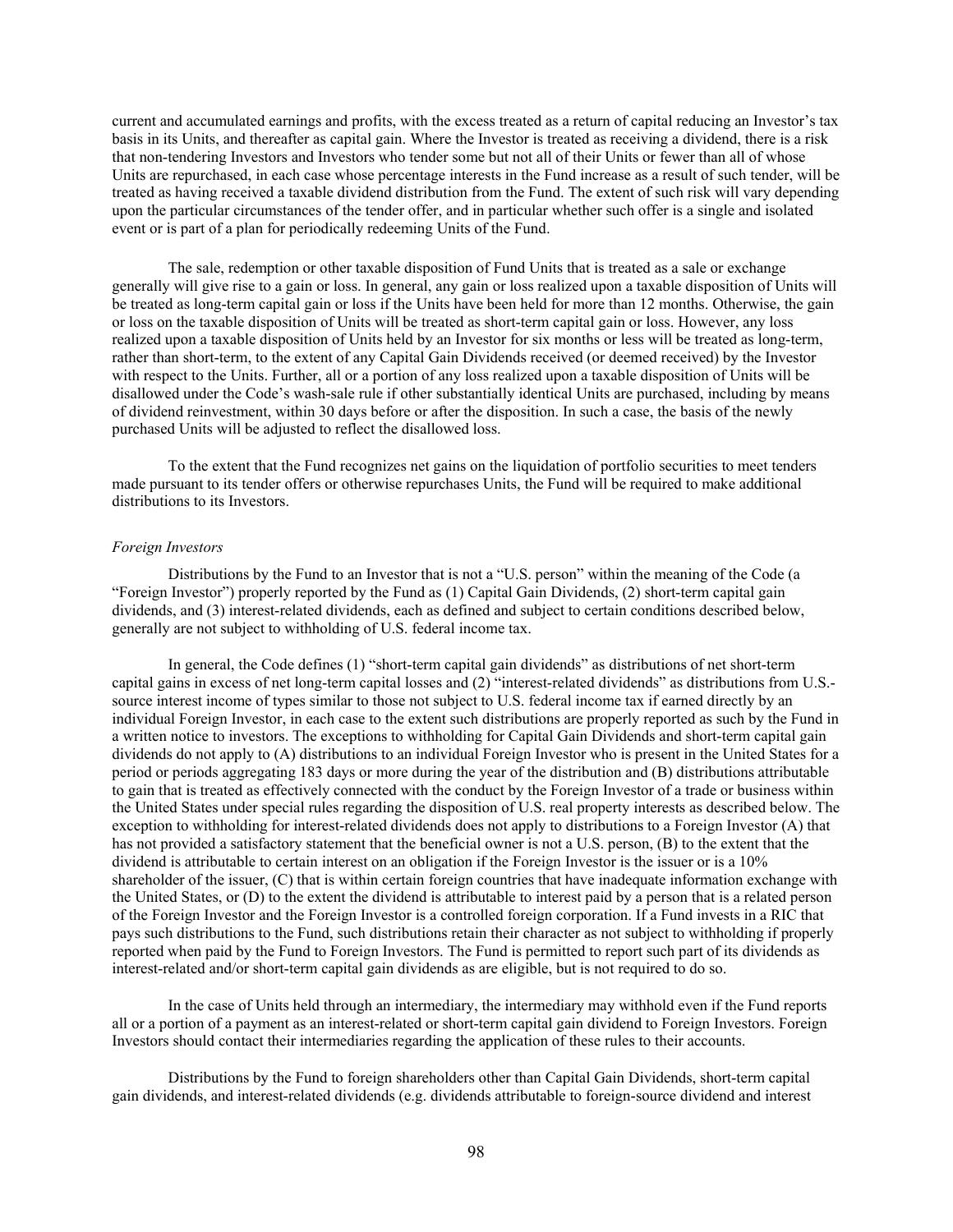income or to short-term capital gains or U.S. source interest income to which the exception from withholding described above does not apply) are generally subject to withholding of U.S. federal income tax at a rate of 30% (or lower applicable treaty rate).

A Foreign Investor is not, in general, subject to U.S. federal income tax on gains (and is not allowed a deduction for losses) realized on the sale of Units unless (i) such gain is effectively connected with the conduct by the Foreign Investor of a trade or business within the United States, (ii) in the case of a Foreign Investor that is an individual, the Investor is present in the United States for a period or periods aggregating 183 days or more during the year of the sale and certain other conditions are met, or (iii) the special rules relating to gain attributable to the sale or exchange of "U.S. real property interests" ("USRPIs") apply to the Foreign Investor's sale of Units (as described below).

 Special rules would apply if the Fund were a qualified investment entity ("QIE"), because it is either a "U.S. real property holding corporation" ("USRPHC") or would be a USRPHC but for the operation of certain exceptions to the definition of USRPIs described below. Very generally, a USRPHC is a domestic corporation that holds USRPIs the fair market value of which equals or exceeds 50% of the sum of the fair market values of the corporation's USRPIs, interests in real property located outside the United States, and other trade or business assets. USRPIs are generally defined as any interest in U.S. real property and any interest (other than solely as a creditor) in a USRPHC or very generally, an entity that has been a USRPHC in the last five years. A Fund that holds, directly or indirectly, significant interests in REITs may be a USRPHC. Interests in domestically controlled QIEs, including REITs and RICs that are QIEs, not-greater-than 10% interests in publicly traded classes of stock in REITs and notgreater-than-5% interests in publicly traded classes of stock in RICs generally are not USRPIs, but these exceptions do not apply for purposes of determining whether the Fund is a QIE. If an interest in the Fund were a USRPI, the Fund would be required to withhold U.S. tax on the proceeds of a share redemption by a greater-than-5% foreign shareholder, in which case such foreign shareholder generally would also be required to file U.S. tax returns and pay any additional taxes due in connection with the redemption.

 If the Fund were a QIE, under a special "look-through" rule, any distributions by the Fund to a Foreign Investor attributable directly or indirectly to (i) distributions received by the Fund from a lower-tier RIC or REIT that the Fund is required to treat as USRPI gain in its hands, and (ii) gains realized on the disposition of USRPIs by a Fund would retain their character as gains realized from USRPIs in the hands of the Fund's Foreign Investors and would be subject to U.S. tax withholding. In addition, such distributions could result in the Foreign Investor being required to file a U.S. tax return and pay tax on the distributions at regular U.S. federal income tax rates. The consequences to a Foreign Investor, including the rate of such withholding and character of such distributions (e.g., as ordinary income or USRPI gain), would vary depending upon the extent of the Foreign Investor's current and past ownership of the Fund. The Fund generally does not expect that it will be a QIE.

Foreign Investors also may be subject to "wash sale" rules to prevent the avoidance of the tax-filing and payment obligations discussed above through the sale and repurchase of Units. In general, if a Foreign Investor disposes of an interest in a domestically controlled QIE during the 30-day period before the ex-dividend date of a distribution that the Foreign Investor would (but for the disposition) have treated as USRPI gain, and acquires, or enters into a contract or option to acquire, a substantially identical interest in that entity during the 61-day period that began on the first day of the 30-day period, the Foreign Investor is treated as having USRPI gain in an amount equal to the portion of such distribution that would have been treated as USRPI gain in the absence of such disposition.

Foreign Investors should consult their tax advisors and, if holding Units through intermediaries, their intermediaries, concerning the application of these rules to their investment in the Fund. Foreign Investors with respect to whom income from the Fund is effectively connected with a trade or business conducted by the Foreign Investor within the United States will in general be subject to U.S. federal income tax on the income derived from the Fund at the graduated rates applicable to U.S. citizens, residents or domestic corporations, whether such income is received in cash or reinvested in Units of the Fund and, in the case of a foreign corporation, may also be subject to a branch profits tax. If a Foreign Investor is eligible for the benefits of a tax treaty, any effectively connected income or gain will generally be subject to U.S. federal income tax on a net basis only if it is also attributable to a permanent establishment maintained by the Foreign Investor in the United States. More generally, Foreign Investors who are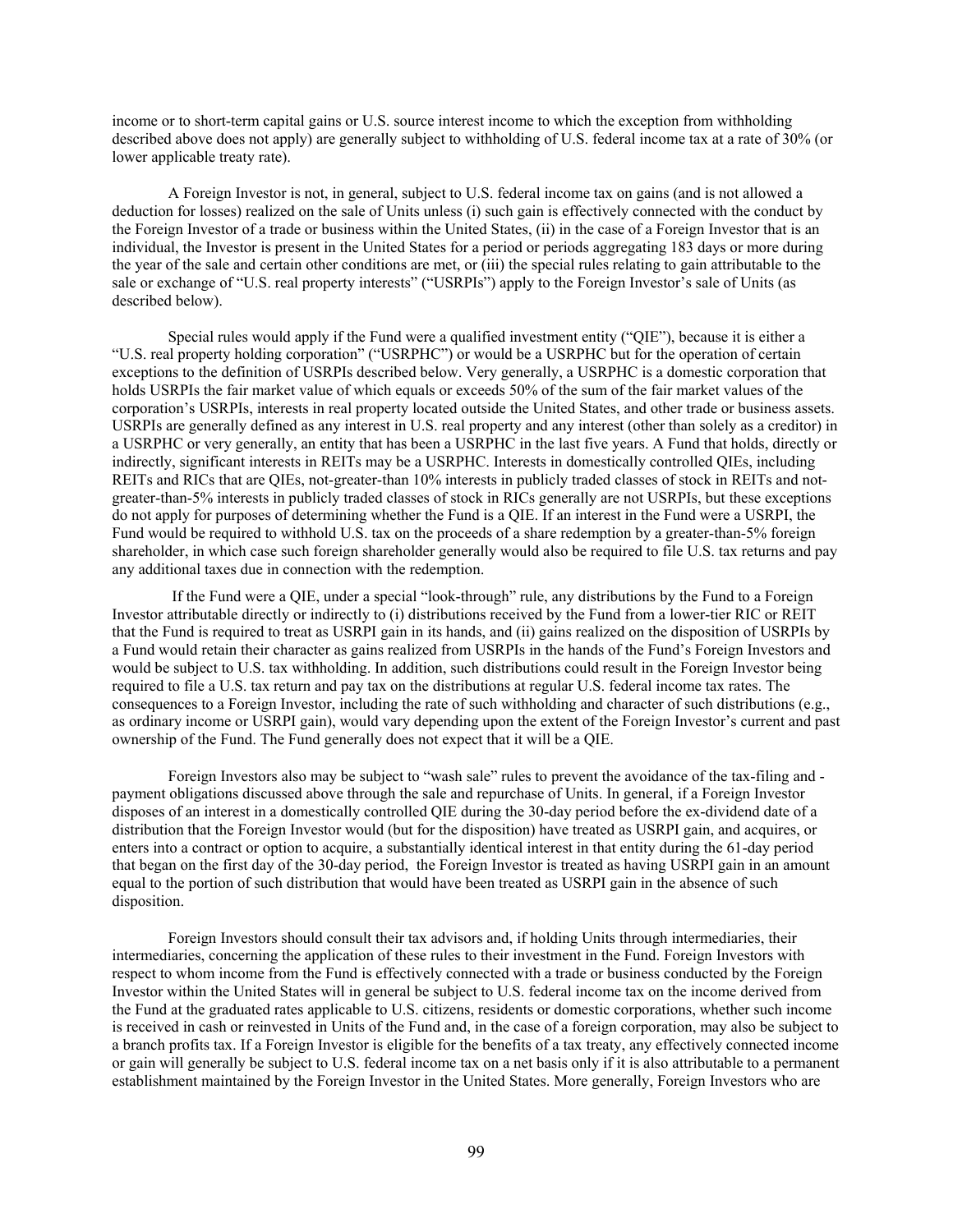residents in a country with an income tax treaty with the United States may obtain different tax results than those described herein, and are urged to consult their tax advisors.

In order to qualify for any exemptions from withholding described above or for lower withholding tax rates under income tax treaties, or to establish an exemption from backup withholding, a Foreign Investor must comply with special certification and filing requirements relating to its non-US status (including, in general, furnishing an IRS Form W-8BEN or substitute form). Foreign Investors should consult their tax advisors in this regard. Special rules (including withholding and reporting requirements) apply to foreign partnerships and those holding Units through foreign partnerships. Additional considerations may apply to foreign trusts and estates. Investors holding Units through foreign entities should consult their tax advisors about their particular situation.

A Foreign Investor may be subject to state and local tax and to the U.S. federal estate tax in addition to the U.S. federal income tax referred to above.

## *Investor Reporting Obligations with Respect to Foreign Bank and Financial Accounts*

Investors that are U.S. persons and own, directly or indirectly, more than 50% of the Fund could be required to report annually their "financial interest" in the Fund's "foreign financial accounts," if any, on FinCEN Form 114, Report of Foreign Bank and Financial Accounts ("FBAR"). Investors should consult a tax advisor, and persons investing in the Fund through an intermediary should consult their intermediary, regarding the applicability to them of this reporting requirement.

## *Other Reporting and Withholding Requirements*

Sections 1471-1474 of the Code and the U.S. Treasury regulations and IRS guidance issued thereunder (collectively, "FATCA") generally require the Fund to obtain information sufficient to identify the status of each of its interest holders under FATCA or under an applicable intergovernmental agreement (an "IGA") between the United States and a foreign government. If an Investor fails to provide the requested information or otherwise fails to comply with FATCA or an IGA, the Fund may be required to withhold under FATCA at a rate of 30% with respect to that Investor on ordinary dividends it pays. The IRS and the Department of Treasury have issued proposed regulations providing that these withholding rules will not apply to the gross proceeds of share redemptions or Capital Gain Dividends the Fund pays. If a payment by the Fund is subject to FATCA withholding, the Fund is required to withhold even if such payment would otherwise be exempt from withholding under the rules applicable to Foreign Investors described above (e.g., short-term capital gain dividends and interest-related dividends).

Each prospective Investor is urged to consult its tax advisor regarding the applicability of FATCA and any other reporting requirements with respect to the prospective Investor's own situation, including investments through an intermediary.

#### *General Considerations*

The U.S. federal income tax discussion set forth above is for general information only. Prospective Investors should consult their tax advisors regarding the specific federal tax consequences of purchasing, holding, and disposing of interests of the Fund, as well as the effects of state, local, foreign, and other tax law and any proposed tax law changes.

#### **ERISA CONSIDERATIONS**

Persons who are fiduciaries with respect to an employee benefit plan or other arrangement subject to ERISA (an "ERISA Plan"), and persons who are fiduciaries with respect to an IRA or Keogh plan, each of which is not subject to ERISA but is subject to the prohibited transaction rules of Section 4975 of the Code (together with ERISA Plans, "Plans") should consider, among other things, the matters described below before determining whether to invest in the Fund.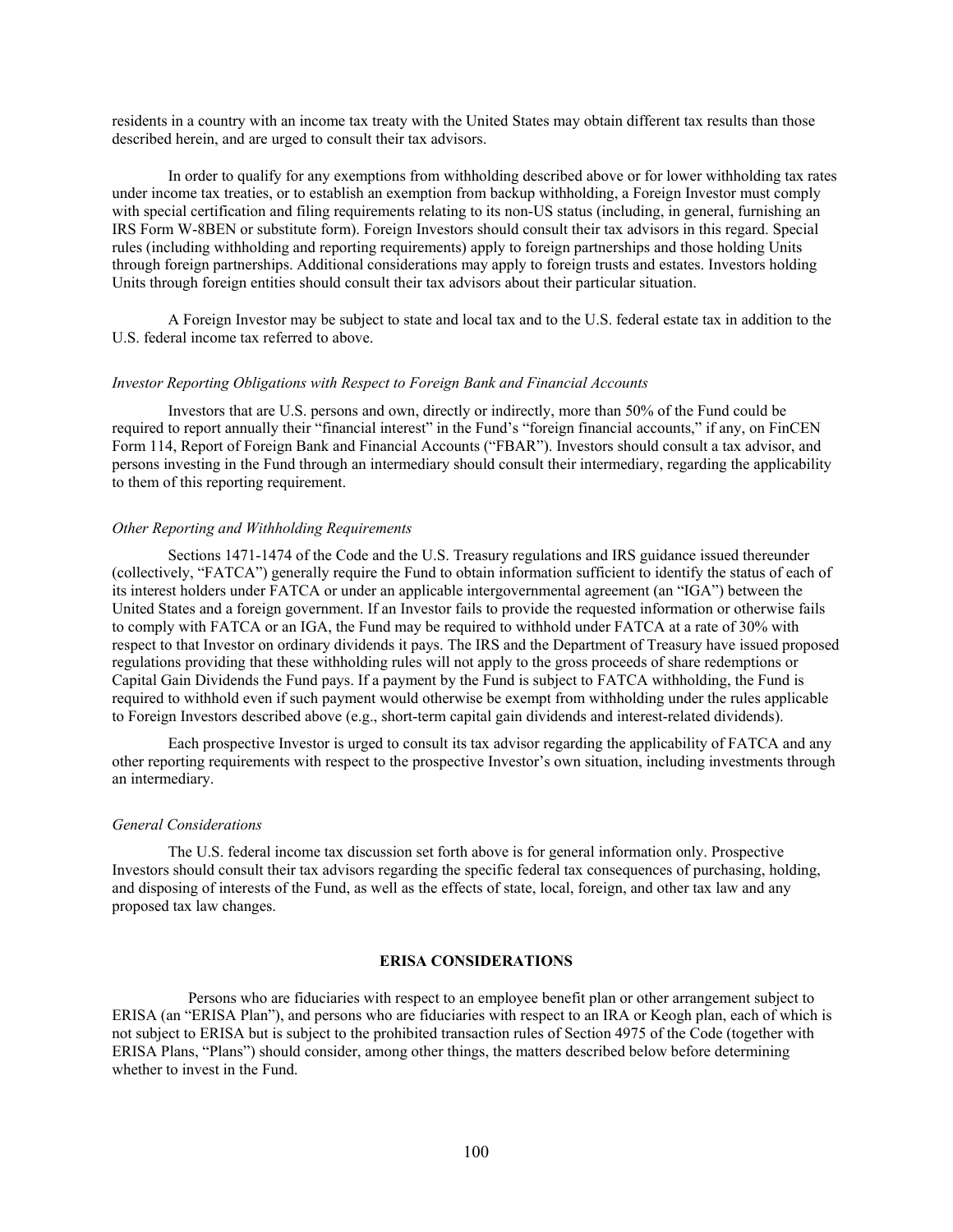ERISA imposes certain general and specific responsibilities on persons who are fiduciaries with respect to an ERISA Plan, including prudence, diversification, an obligation not to engage in a prohibited transaction and other standards. In determining whether a particular investment is appropriate for an ERISA Plan, Department of Labor ("DOL") regulations provide that a fiduciary of an ERISA Plan must give appropriate consideration to, among other things, the role that the investment plays in the ERISA Plan's portfolio, taking into consideration whether the investment is designed reasonably to further the ERISA Plan's purposes, an examination of the risk and return factors, the portfolio's composition with regard to diversification, the liquidity and current return of the total portfolio relative to the anticipated cash flow needs of the ERISA Plan, the income tax consequences of the investment (see "Certain Tax Considerations—Tax-Exempt Investors") and the projected return of the total portfolio relative to the ERISA Plan's funding objectives. Before investing the assets of an ERISA Plan in the Fund, a fiduciary should determine whether such an investment is consistent with its fiduciary responsibilities and the foregoing regulations. For example, a fiduciary should consider whether an investment in the Fund may be too illiquid or too speculative for a particular ERISA Plan, and whether the assets of the ERISA Plan would be sufficiently diversified. If a fiduciary with respect to any such ERISA Plan breaches its responsibilities with regard to selecting an investment or an investment course of action for such ERISA Plan, the fiduciary itself may be held liable for losses incurred by the ERISA Plan as a result of such breach.

Because the Fund is registered as an investment company under the 1940 Act, the underlying assets of the Fund will not be considered to be the assets of any Plan investing in the Fund for purposes of ERISA's (or the Code's) fiduciary responsibility and prohibited transaction rules. Thus, the Adviser will not be a fiduciary within the meaning of ERISA by reason of its authority with respect to the assets of the Fund.

The Adviser will require a Plan which proposes to invest in the Fund to represent that it and any fiduciaries responsible for such Plan's investments (including in its individual or corporate capacity, as may be applicable) are aware of and understand the Fund's investment objective, policies and strategies, and that the decision to invest plan assets in the Fund was made with appropriate consideration of relevant investment factors with regard to the Plan and is consistent with the duties and responsibilities imposed upon fiduciaries with regard to their investment decisions under ERISA and/or the Code.

Certain prospective Investors that are Plans may currently maintain relationships with the Adviser or other entities which are affiliated with the Adviser. Each of such persons may be deemed to be a "party in interest" under ERISA (or "disqualified person" under Section 4975 of the Code) to and/or a fiduciary (under ERISA or Section 4975 of the Code) of any Plan to which it provides investment management, investment advisory or other services. ERISA prohibits (and the Code penalizes) the use of ERISA and Plan assets for the benefit of a party in interest (or disqualified person) and also prohibits (or penalizes) an ERISA or Plan fiduciary from using its position to cause such Plan to make an investment from which it or certain third parties in which such fiduciary has an interest would receive a fee or other consideration. Investors that are Plans should consult with counsel to determine if participation in the Fund is a transaction which is prohibited (or penalized) by ERISA or the Code. Fiduciaries of Investors that are Plans will be required to represent (including in their individual or corporate capacity, as applicable) that the decision to invest in the Fund was made by them as fiduciaries that are independent of such affiliated persons, that such fiduciaries are duly authorized to make such investment decision and that they have not relied on any individualized advice or recommendation of such affiliated persons, as a primary basis for the decision to invest in the Fund, unless such purchase and holding is pursuant to an applicable exemption, such as Prohibited Transaction Class Exemption ("PTCE") 77-3 or PTCE 77-4.

Employee benefit plans which are not subject to ERISA may be subject to other rules governing such plans. Fiduciaries of these plans, whether or not subject to Section 4975 of the Code, should consult with their own legal advisors regarding such matters.

The provisions of ERISA and the Code are subject to extensive and continuing administrative and judicial interpretation and review. The discussion of ERISA and the Code contained in this Prospectus is general and may be affected by future publication of regulations and rulings. Potential Investors that are Plans should consult their legal advisors regarding the consequences under ERISA and the Code of the acquisition and ownership of Units.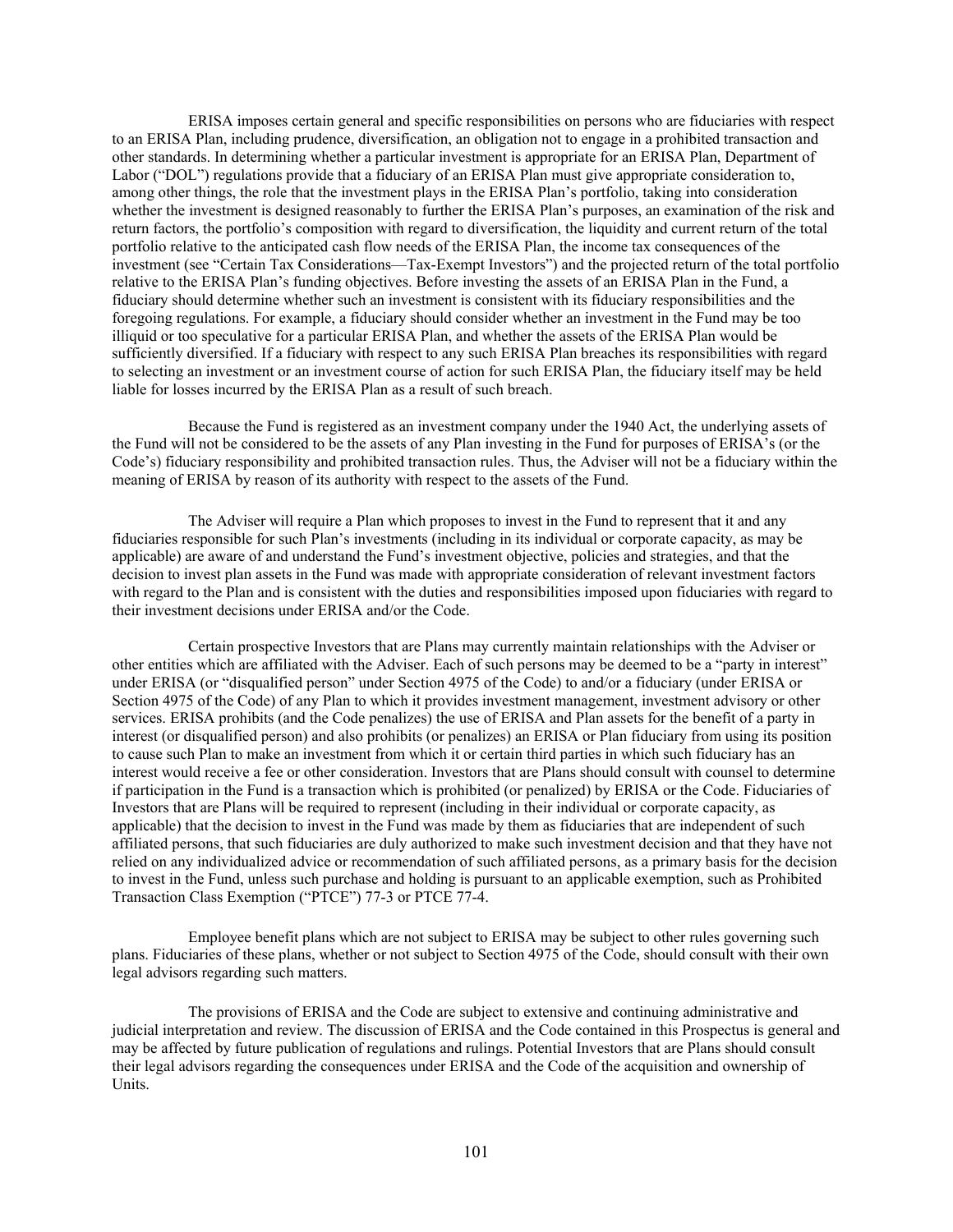## **ADDITIONAL INFORMATION**

The following is a summary description of additional items and of select provisions of the Fund's LLC Agreement and by-laws ("By-Laws") which are not described elsewhere in this Prospectus. With respect to the select provisions of the LLC Agreement, the description of such provisions is not definitive and reference should be made to the LLC Agreement contained in Appendix A.

#### **Board Management of the Fund**

The Directors of the Fund oversee generally the operations of the Fund. The Fund enters into contractual arrangements with various parties, including among others the Adviser, AMG Funds LLC, the Fund's Administrator and Sponsor, the Distributor, and the Fund's custodian, transfer agent, and accountants, each of whom provides services to the Fund. Investors are not parties to any such contractual arrangements or intended beneficiaries of those contractual arrangements, and those contractual arrangements are not intended to create in any Investor any right to enforce such arrangements against the service providers or to seek any remedy thereunder against the service providers, either directly or on behalf of the Fund.

*Forum for Adjudication of Disputes*. The Fund's By-Laws provide that unless the Fund consents in writing to the selection of an alternative forum, the sole and exclusive forum for (i) any action or proceeding brought on behalf of the Fund or the Investors, (ii) any action asserting a claim of breach of a fiduciary duty owed by any Director, officer or other agent of the Fund to the Fund or the Fund's Investors, (iii) any action asserting a claim arising pursuant to any provision of the Delaware Limited Liability Company Act, the Fund's LLC Agreement or By-Laws, (iv) any action to interpret, apply, enforce or determine the validity of the LLC Agreement or By-Laws or any agreement contemplated by any provision of the 1940 Act, LLC Agreement or By-Laws or (v) any action asserting a claim governed by the internal affairs doctrine, shall be the Court of Chancery of the State of Delaware (each, a "Covered Action"), or, if the Court of Chancery of the State of Delaware does not have jurisdiction, the Superior Court of the State of Delaware. The By-Laws further provide that if any Covered Action is filed in a court other than in a federal or state court sitting with the State of Delaware ("a Foreign Action") in the name of any Investor, such Investor shall be deemed to have consented to (i) the personal jurisdiction of the State of Delaware in connection with any action brought in any such courts to enforce the preceding sentence (an "Enforcement Action") and (ii) having service of process made upon such Investor in any such Enforcement Action by service upon such Investor's counsel in the Foreign Action as agent for such Investor.

Any person purchasing or otherwise acquiring or holding any Units of the Fund will be (i) deemed to have notice of and consented to the foregoing paragraph and (ii) deemed to have waived any argument relating to the inconvenience of the forum referenced above in connection with any action or proceeding described in the foregoing paragraph.

This forum selection provision may limit an Investor's ability to bring a claim in a judicial forum that it finds favorable for disputes with Directors, officers or other agents of the Fund and its service providers, which may discourage such lawsuits with respect to such claims. If a court were to find the forum selection provision contained in the By-Laws to be inapplicable or unenforceable in an action, the Fund may incur additional costs associated with resolving such action in other jurisdictions.

Neither this Prospectus nor any contract that is an exhibit hereto is intended to, nor does it, give rise to any agreement or contract between the Fund and any Investor, or give rise to any contractual or other rights in any individual Investor, group of Investors or other person other than any rights conferred explicitly by federal or state securities laws that may not be waived.

*Derivative and Direct Claims of Investors*. The Fund's LLC Agreement provides that an Investor may not commence a proceeding on behalf or for the benefit of the Fund until (i) a written demand has been made upon the Fund to take suitable action, and (ii) 90 days have elapsed from the date the demand was made, or, if the decision whether to reject such demand has been duly submitted to a vote of the Investors, 120 days have elapsed from the date the demand was made, unless in either case the Investor has earlier been notified that the demand has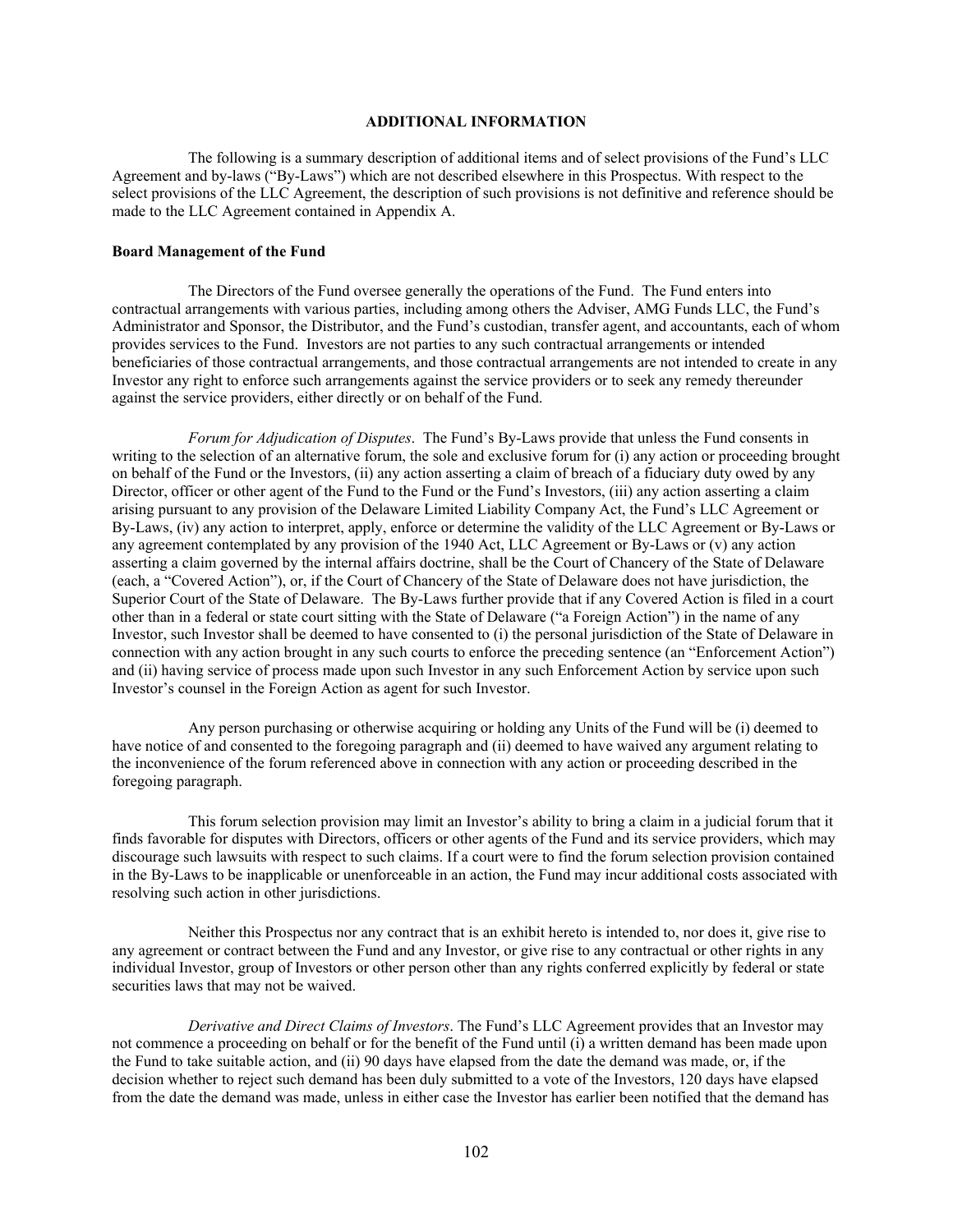been rejected. Any decision by the Board to bring, maintain or settle (or not to bring, maintain or settle) such proceeding, or to vindicate (or not vindicate) any claim on behalf or for the benefit of the Fund, or to submit the matter to a vote of Investors, shall be made by a majority of the Independent Directors in their sole business judgment and shall be binding upon the Investors, and no suit, proceeding or other action shall be commenced or maintained after a decision to reject a demand.

An Investor may not bring or maintain a direct action or claim for monetary damages against the Fund or the Directors predicated upon an express or implied right of action under the LLC Agreement, the Securities Act or the 1940 Act, unless the Investor has obtained authorization from a majority of the Independent Directors to bring the action. In its sole discretion, the Board may submit the matter to a vote of Investors of the Fund. Any decision by a majority of the Independent Directors to settle or to authorize (or not to settle or to authorize) such court action, proceeding or claim, or to submit the matter to a vote of Investors, shall be binding upon the Investor seeking authorization.

### **Liability of Investors**

Investors in the Fund will be members of a limited liability company as provided under Delaware law. Under Delaware law and the LLC Agreement, an Investor will not be liable for the debts, obligations, or liabilities of the Fund solely by reason of being an Investor, except that the Investor may be obligated to repay any funds wrongfully distributed to the Investor.

#### **Duty of Care of the Board and the Adviser**

The LLC Agreement provides that none of the Directors, officers of the Fund, Adviser, or the Sponsor (including any officer, director, member, partner, principal, employee, or agent of the Adviser or Sponsor and each of their respective affiliates) shall be liable to the Fund or any of the Investors for any loss or damage occasioned by any act or omission in the performance of their respective services under the LLC Agreement, unless such loss or damage was due to an act or omission of such person constituting willful misfeasance, bad faith, gross negligence, or reckless disregard of their duties. The LLC Agreement also contains provisions for the indemnification, to the extent permitted by law, of the Directors, officers of the Fund, Adviser, Sponsor, or any of their affiliates, by the Fund, against any damages, liability, and expense to which any of them may be liable; (i) by reason of being or having been a Director or officer of the Fund, the Adviser, the Sponsor or officer, director, member, partner, principal, employee or agent of the Adviser or Sponsor or any of their respective affiliates; or (ii) which arises in connection with the performance of their activities on behalf of the Fund. The rights of indemnification and exculpation provided under the LLC Agreement do not provide for indemnification of a director for any liability, including liability under U.S. federal securities laws which, under certain circumstances, impose liability even on persons that act in good faith, to the extent, but only to the extent, that such indemnification would be in violation of applicable law.

#### **Amendment of the LLC Agreement**

Subject to the limitations of Section 8.1(b) of the LLC Agreement, the LLC Agreement may be amended with the approval of (i) the Board, including a majority of the Independent Directors, if required by the 1940 Act; and (ii) if required by the 1940 Act, the approval of the Investors by such vote as is required by the 1940 Act.

## **Power of Attorney**

By purchasing an interest in the Fund, each Investor will appoint the Sponsor and each of the Directors his or her attorney-in-fact for purposes of filing required certificates and documents relating to the formation and continuance of the Fund as a limited liability company under Delaware law or signing all instruments effecting authorized changes in the Fund or the LLC Agreement and conveyances and other instruments deemed necessary to effect the dissolution or termination of the Fund. With respect to the dissolution of the Fund, the power of attorney will extend to any liquidator of the Fund's assets.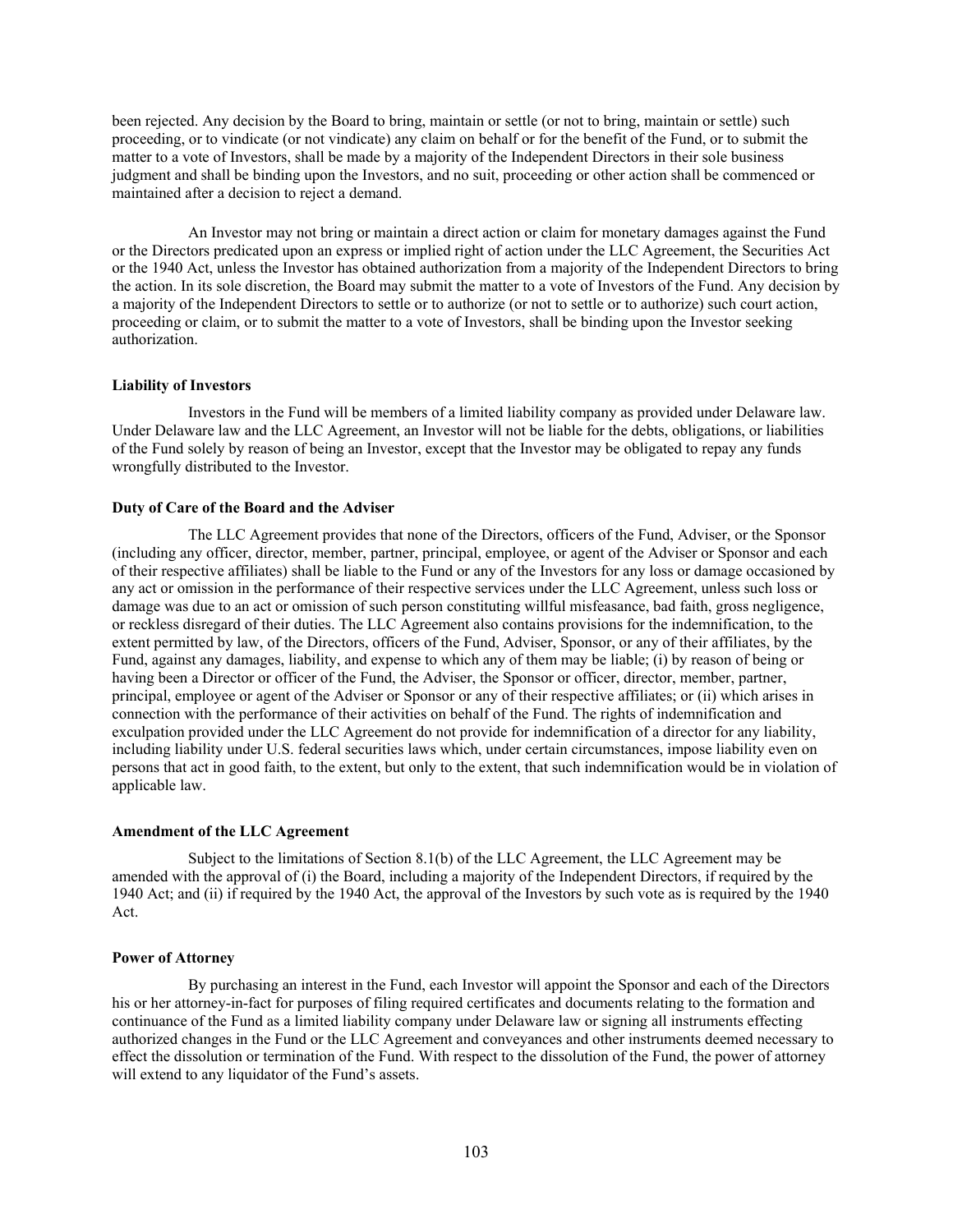The power-of-attorney granted in the LLC Agreement is a special power-of-attorney coupled with an interest in favor of the Sponsor and each of the Directors and as such is irrevocable and continues in effect until all of such Investor's interest in the Fund has been withdrawn pursuant to a periodic tender or transferred to one or more transferees that have been approved by the Board.

## **Term, Dissolution and Liquidation**

The Fund will be dissolved:

- upon the affirmative vote to dissolve the Fund by the Board;
- upon the determination of Investors not to continue the business of the Fund at a meeting called by the Sponsor when no Director remains or if the required number of Directors is not elected within sixty (60) days after the date on which the last Director ceased to act in that capacity;
- at the election of the Sponsor, subject to ratification by the Board; or
- as required by operation of law.

Upon the occurrence of any event of dissolution, the Board, acting directly, or a liquidator under appointment by the Board, is charged with winding up the affairs of the Fund and liquidating its assets. Upon the dissolution of the Fund, its assets are to be distributed (1) first to satisfy the debts and liabilities of the Fund, other than debts and liabilities to Investors, including actual or anticipated liquidation expenses, (2) next to satisfy debts or liabilities owing to the Investors that hold non-interest bearing promissory notes of the Fund as a result of having previously tendered their Units to the Fund for repurchase; (3) next to satisfy debts or liabilities owing to the Investors; and (4) finally to the Investors proportionately in accordance with their investment in the Fund. The Board or liquidator may distribute ratably in kind any assets of the Fund, provided such assets are valued pursuant to provisions of the LLC Agreement.

## **Reports to Investors**

The Fund will furnish to Investors as soon as practicable after the end of each taxable year (and/or each calendar year) such information as is necessary for such Investors to complete U.S. federal and state income tax or information returns, along with any other tax information required by law. The Fund will send to Investors a semiannual and an audited annual report within sixty (60) days after the close of the period for which it is being made, or as otherwise required by the 1940 Act. Quarterly reports from the Adviser regarding the Fund's operations during such period will be posted to the Fund's investor's web portal.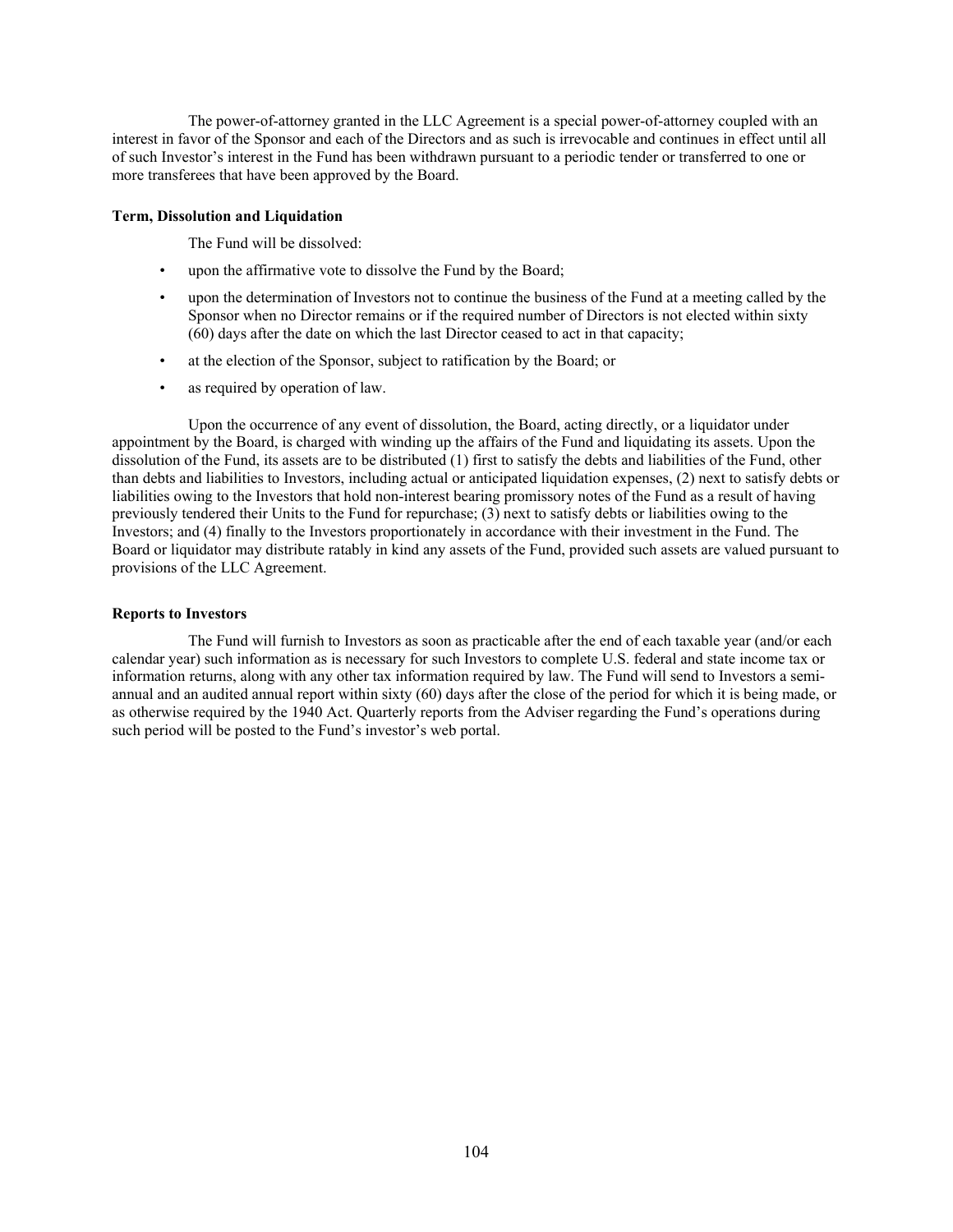## **TABLE OF CONTENTS OF THE SAI**

|                                                                                                 | <b>PAGE</b> |
|-------------------------------------------------------------------------------------------------|-------------|
| <b>INVESTMENT POLICIES</b>                                                                      | 1           |
| FUNDAMENTAL INVESTMENT RESTRICTIONS                                                             |             |
| ADDITIONAL INFORMATION ON INVESTMENT TECHNIQUES OF INVESTMENT FUNDS AND RELATED<br><b>RISKS</b> | 2           |
| MANAGEMENT OF THE FUND                                                                          | 4           |
| PORTFOLIO MANAGEMENT                                                                            | 12          |
| <b>CODES OF ETHICS</b>                                                                          | 15          |
| CONTROL PERSONS AND PRINCIPAL HOLDERS OF SECURITIES                                             | 15          |
| INVESTMENT MANAGEMENT AND OTHER SERVICES                                                        | 16          |
| BROKERAGE ALLOCATION AND OTHER PRACTICES                                                        | 19          |
| PROXY VOTING POLICIES AND PROCEDURES                                                            | 20          |
| CERTAIN U.S. FEDERAL INCOME TAX MATTERS                                                         | 20          |
| FINANCIAL STATEMENTS                                                                            | 36          |
| APPENDIX A: ADVISER PROXY VOTING POLICIES AND PROCEDURES                                        | $A-1$       |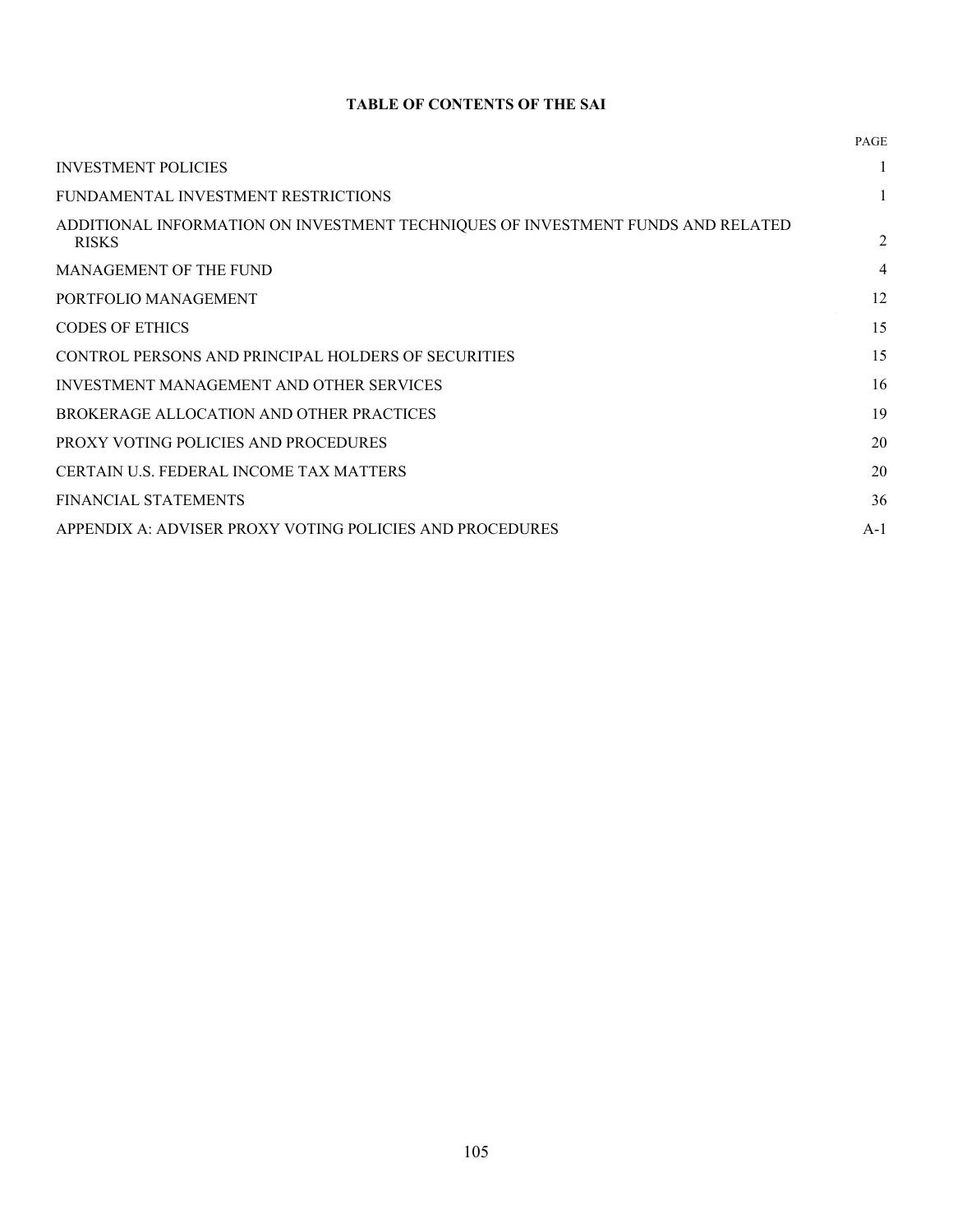# **APPENDIX A: LIMITED LIABILITY COMPANY AGREEMENT**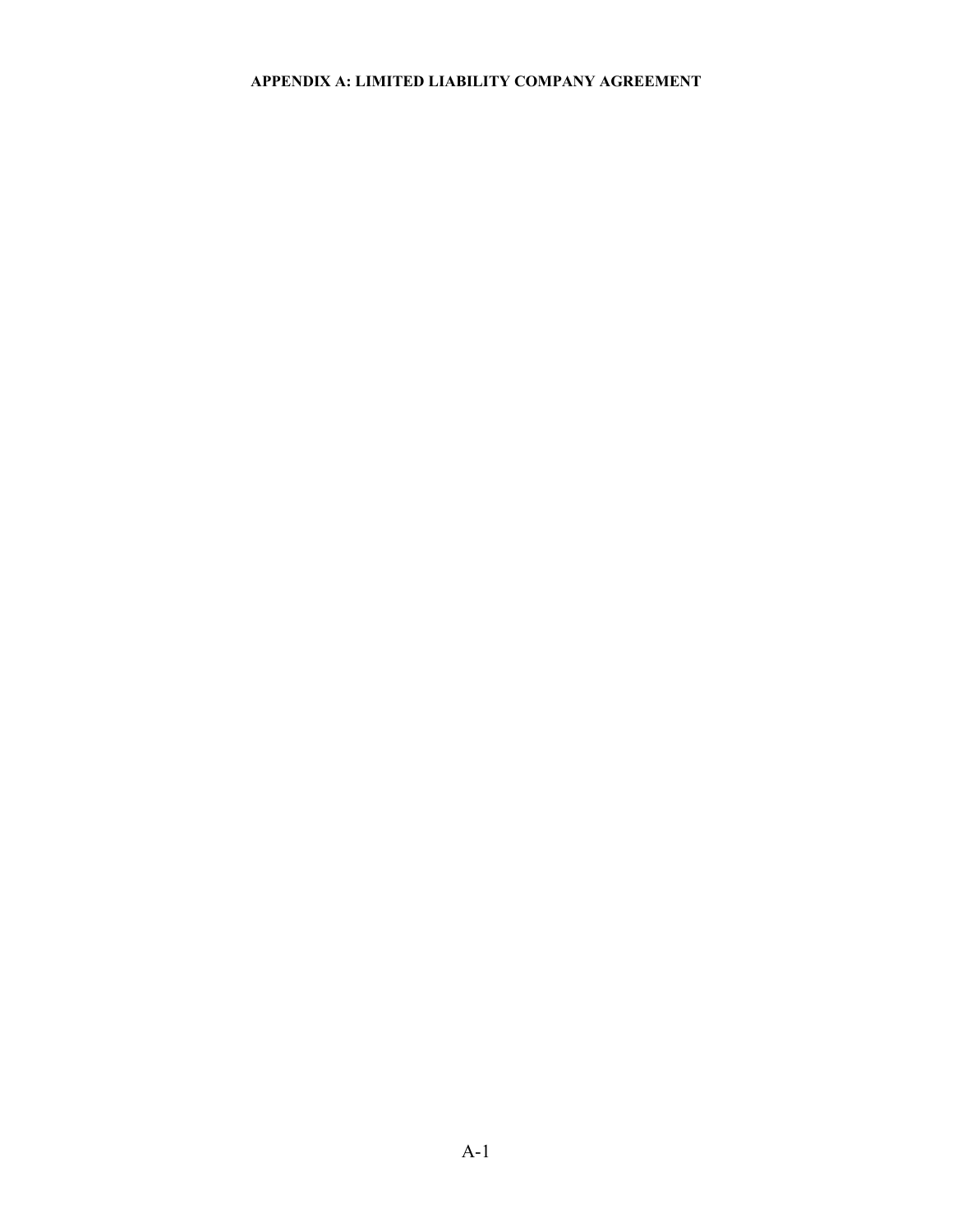## AMENDMENT NO. 1 DATED AS OF OCTOBER 22, 2015 TO THE LIMITED LIABILITY COMPANY AGREEMENT OF AMG PANTHEON PRIVATE EQUITY FUND, LLC DATED AS OF MAY 16, 2014

WHEREAS, pursuant to Section 2.2 of the Limited Liability Company Agreement (the "Limited Liability Company Agreement") of AMG Pantheon Private Equity Fund, LLC (the "Fund"), the Board of Directors of the Fund (the "Board") is permitted to adopt a name for the Fund other than "AMG Pantheon Private Equity Fund"; and

WHEREAS, on September 18, 2015, the Board voted to change the name of the Fund to "AMG Pantheon Fund, LLC," and authorized AMG Funds LLC and the officers of the Fund to amend the Limited Liability Company Agreement to reflect the adoption of the new name of the Fund;

NOW, THEREFORE, consistent with Section 8.1 of the Limited Liability Company Agreement, the Limited Liability Company Agreement is hereby amended as follows:

1. Amendments to the Limited Liability Company Agreement. Effective upon the date hereof, Section 2.2 of the Limited Liability Company Agreement is hereby amended to read in its entirety as follows:

## "2.2 *Name***.**

The name of the Fund shall be "AMG Pantheon Fund, LLC" or such other name as the Board hereafter may adopt upon causing an appropriate amendment to this Agreement to be adopted and to the Certificate to be filed in accordance with the Delaware Act. The Fund's business may be conducted under the name of the Fund or, to the fullest extent permitted by law, any other name or names deemed advisable by the Board."

2. Miscellaneous. Capitalized terms used but not defined in this Amendment have the meanings given in the Limited Liability Company Agreement. Except as expressly provided in this Amendment, the terms and provisions of the Limited Liability Company Agreement remain unmodified and are confirmed as being in full force and effect. This Amendment may be executed in one or more counterparts, each of which shall be deemed an original and all of which taken together shall constitute one and the same instrument. This Amendment shall be governed by and construed in accordance with the laws of the State of Delaware without regard to its conflicts of laws provisions. The headings in this Amendment are inserted for convenience of reference only and shall not be a part of or control or affect the meaning hereof.

[*Remainder of page intentionally left blank*]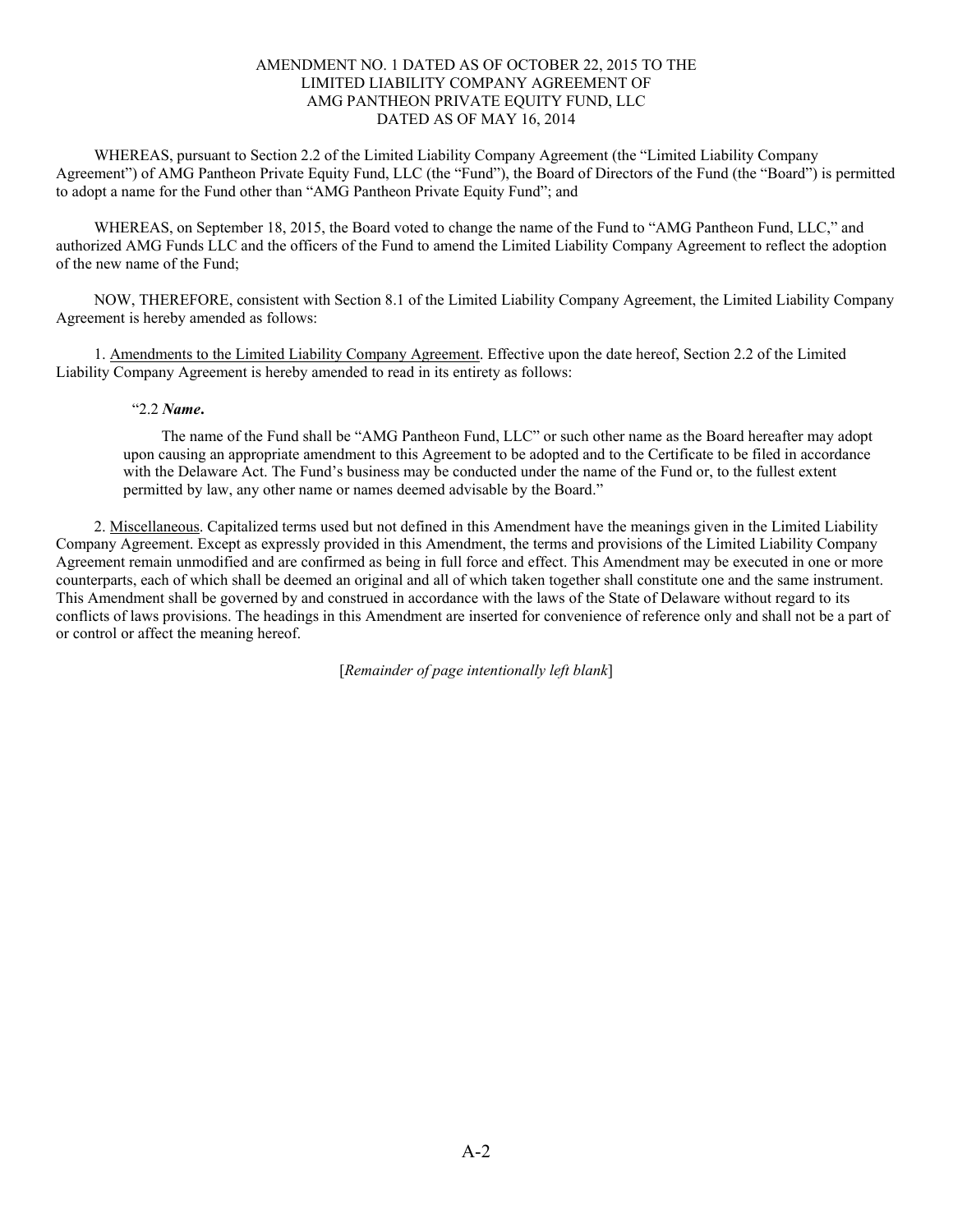# ALL MEMBERS:

By: AMG FUNDS LLC, as attorney-in-fact

By: /s/ Keitha L. Kinne Name: Keitha L. Kinne Title: Chief Operating Officer

# BOARD OF DIRECTORS

- By: /s/ Christine C. Carsman Christine C. Carsman, Director
- By: /s/ Kurt Keilhacker Kurt Keilhacker, Director
- By: /s/ Eric Rakowski Eric Rakowski, Director
- By: /s/ Victoria Sassine Victoria Sassine, Director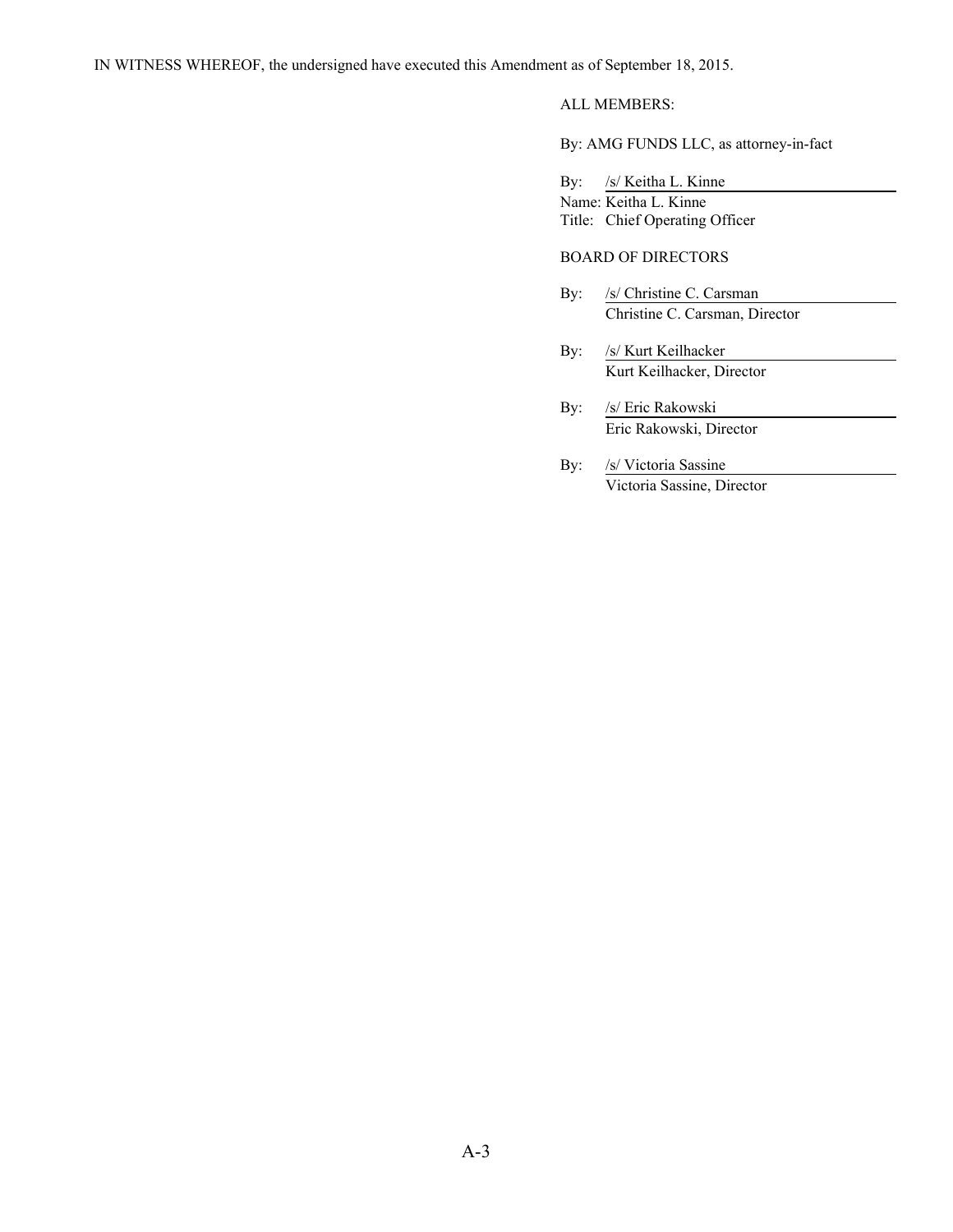# **AMG PANTHEON PRIVATE EQUITY FUND, LLC**

í

# **LIMITED LIABILITY COMPANY AGREEMENT**

Dated and effective as of May 16, 2014 i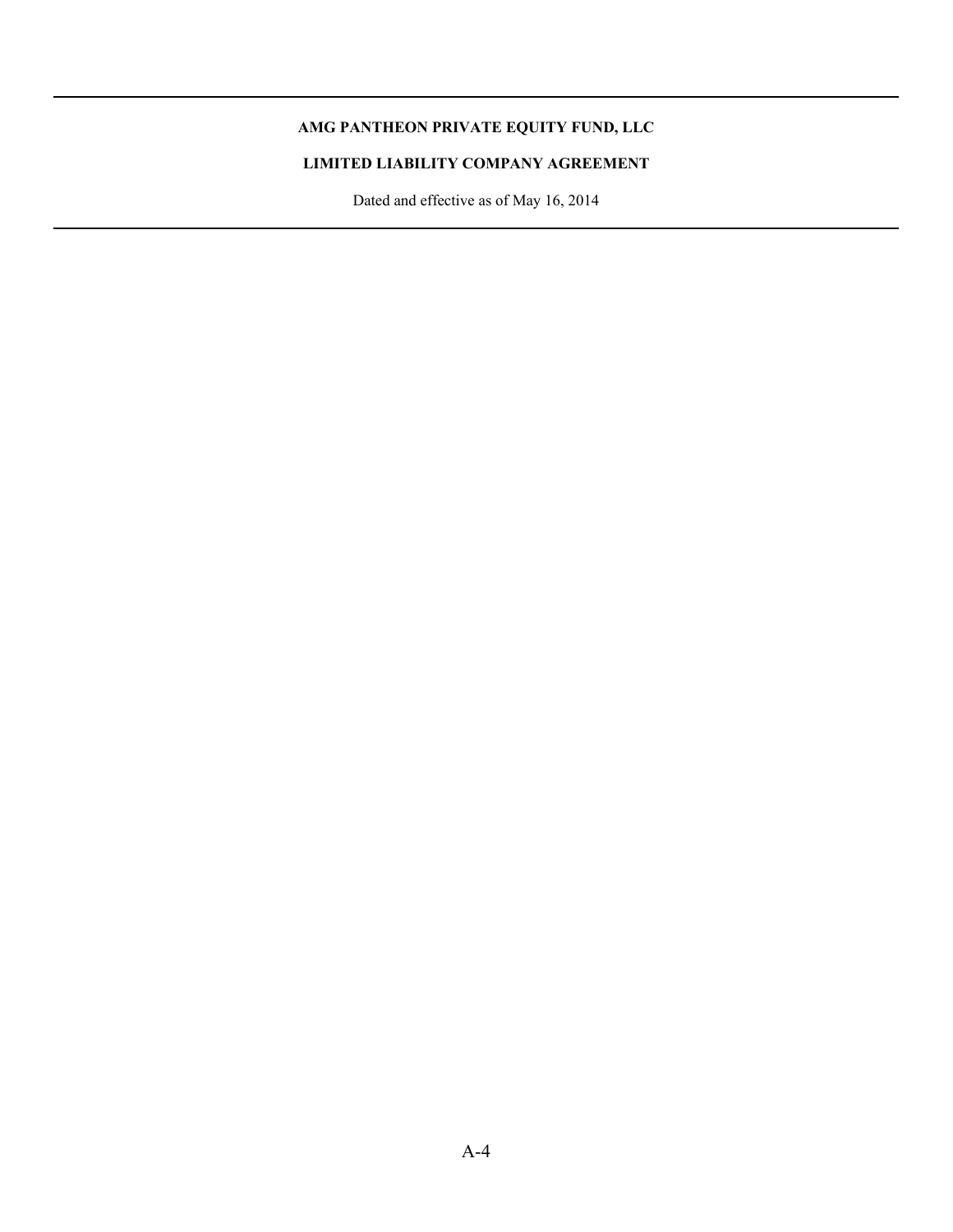# **TABLE OF CONTENTS**

| Page                                                 |                                                                                   |                  |
|------------------------------------------------------|-----------------------------------------------------------------------------------|------------------|
|                                                      | <b>ARTICLE I DEFINITIONS</b>                                                      | 1                |
| ARTICLE II ORGANIZATION; ADMISSION OF MEMBERS; BOARD |                                                                                   |                  |
| 2.1                                                  | Formation of Limited Liability Company.                                           | 4                |
| 2.2                                                  | Name.                                                                             | 5                |
| 2.3                                                  | Principal and Registered Office.                                                  | 5                |
| 2.4                                                  | Duration.                                                                         | 5                |
| 2.5                                                  | Business of the Fund.                                                             | 5                |
| 2.6<br>2.7                                           | The Board.                                                                        | 5<br>6           |
| 2.8                                                  | Members.<br>Organizational Member.                                                | 6                |
| 2.9                                                  | Both Directors and Members.                                                       | 6                |
| 2.10                                                 | Limited Liability.                                                                | 7                |
|                                                      | ARTICLE III MANAGEMENT                                                            | 7                |
| 3.1                                                  | Management and Control.                                                           | $\boldsymbol{7}$ |
| 3.2                                                  | Actions by the Board.                                                             | $\,8\,$          |
| 3.3                                                  | Meetings of Members.                                                              | $\,8\,$          |
| 3.4                                                  | Other Activities of Members, Directors, the Adviser, and the Sponsor.             | 9                |
| 3.5                                                  | Duty of Care.                                                                     | $10\,$           |
| 3.6                                                  | Indemnification.                                                                  | 10               |
| 3.7                                                  | Fees, Expenses and Reimbursement.                                                 | 12               |
| 3.8                                                  | Liabilities and Duties.                                                           | 15               |
|                                                      | ARTICLE IV TERMINATION OF STATUS OR REMOVAL OF ADVISER AND SPONSOR; TRANSFERS AND |                  |
|                                                      | <b>REPURCHASES</b>                                                                | 15               |
| 4.1                                                  | Termination of Status of the Adviser.                                             | 15               |
| 4.2                                                  | Termination of Status of the Sponsor.                                             | 15<br>15         |
| 4.3<br>4.4                                           | Transfer of Units.                                                                | 16               |
|                                                      | Repurchase of Units.                                                              |                  |
|                                                      | <b>ARTICLE V UNITS</b>                                                            | 18               |
| 5.1                                                  | Units.                                                                            | 18               |
|                                                      | ARTICLE VI DISSOLUTION AND LIQUIDATION                                            | 21               |
| 6.1                                                  | Dissolution.                                                                      | 21               |
| 6.2                                                  | Liquidation of Assets.                                                            | 21               |
| ARTICLE VII ACCOUNTING, VALUATIONS AND WITHHOLDING   |                                                                                   |                  |
| 7.1                                                  | Accounting and Reports.                                                           | 22               |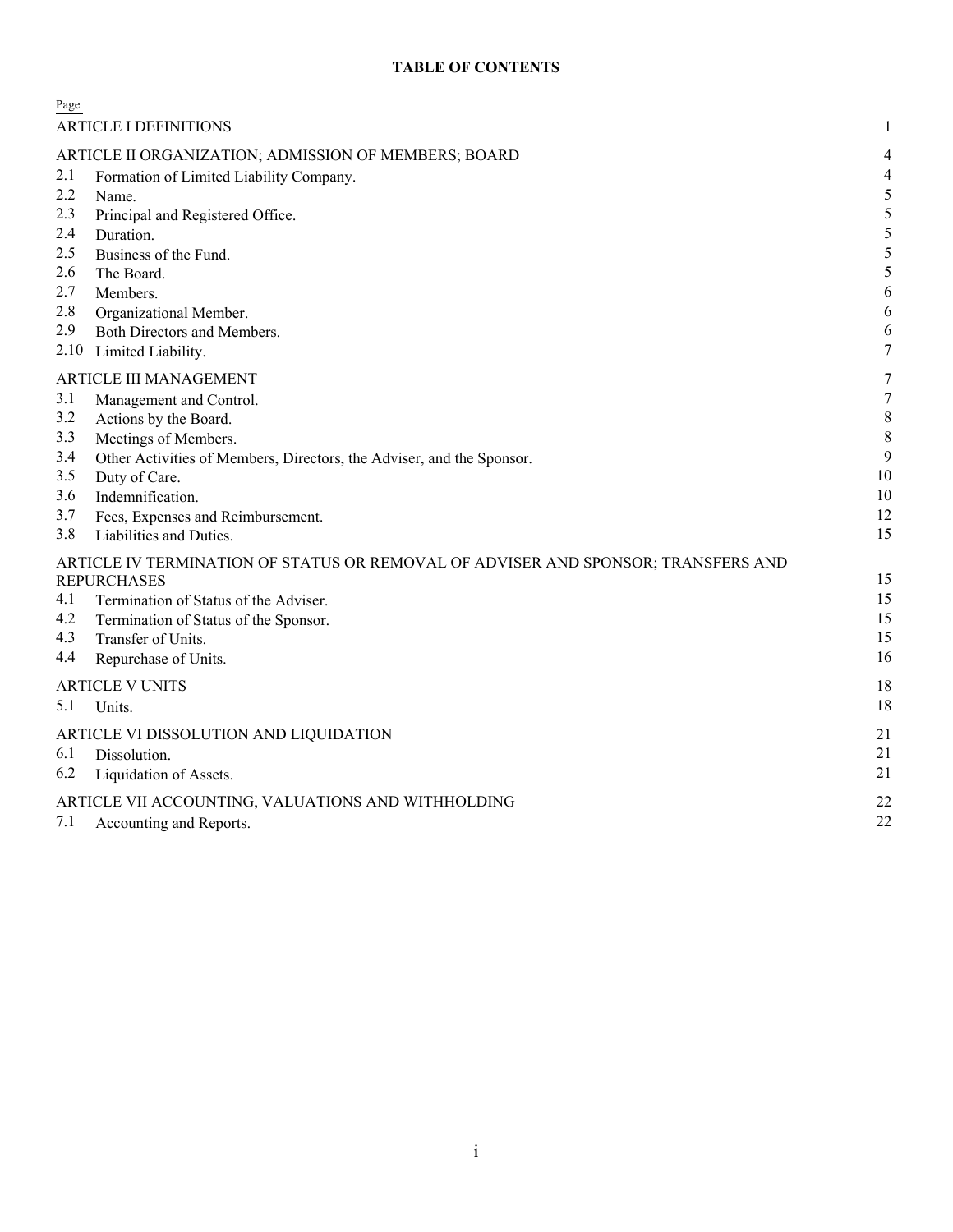| 7.2                                   | Valuation of Assets.                              | 23 |
|---------------------------------------|---------------------------------------------------|----|
| 7.3                                   | Withholding.                                      | 23 |
|                                       |                                                   |    |
| ARTICLE VIII MISCELLANEOUS PROVISIONS | 24                                                |    |
| 8.1                                   | Amendment of Limited Liability Company Agreement. | 24 |
| 8.2                                   | Special Power of Attorney.                        | 25 |
| 8.3                                   | Notices.                                          | 26 |
| 8.4                                   | Agreement Binding Upon Successors and Assigns.    | 26 |
| 8.5                                   | Applicability of 1940 Act and Form N-2.           | 26 |
| 8.6                                   | Choice of Law; Derivative and Direct Claims.      | 26 |
| 8.7                                   | Not for Benefit of Creditors.                     | 27 |
| 8.8                                   | Consents.                                         | 28 |
| 8.9                                   | Merger and Consolidation.                         | 28 |
| 8.10                                  | Pronouns.                                         | 28 |
| 8.11                                  | Confidentiality.                                  | 28 |
| 8.12                                  | Certification of Tax Status.                      | 29 |
| 8.13                                  | Severability.                                     | 29 |
| 8.14                                  | Filing of Returns.                                | 29 |
| 8.15                                  | Tax Election.                                     | 29 |
| 8.16                                  | Entire Agreement.                                 | 30 |
| 8.17                                  | Discretion.                                       | 30 |
| 8.18                                  | Counterparts.                                     | 30 |
| 8.19                                  | Effectiveness.                                    | 30 |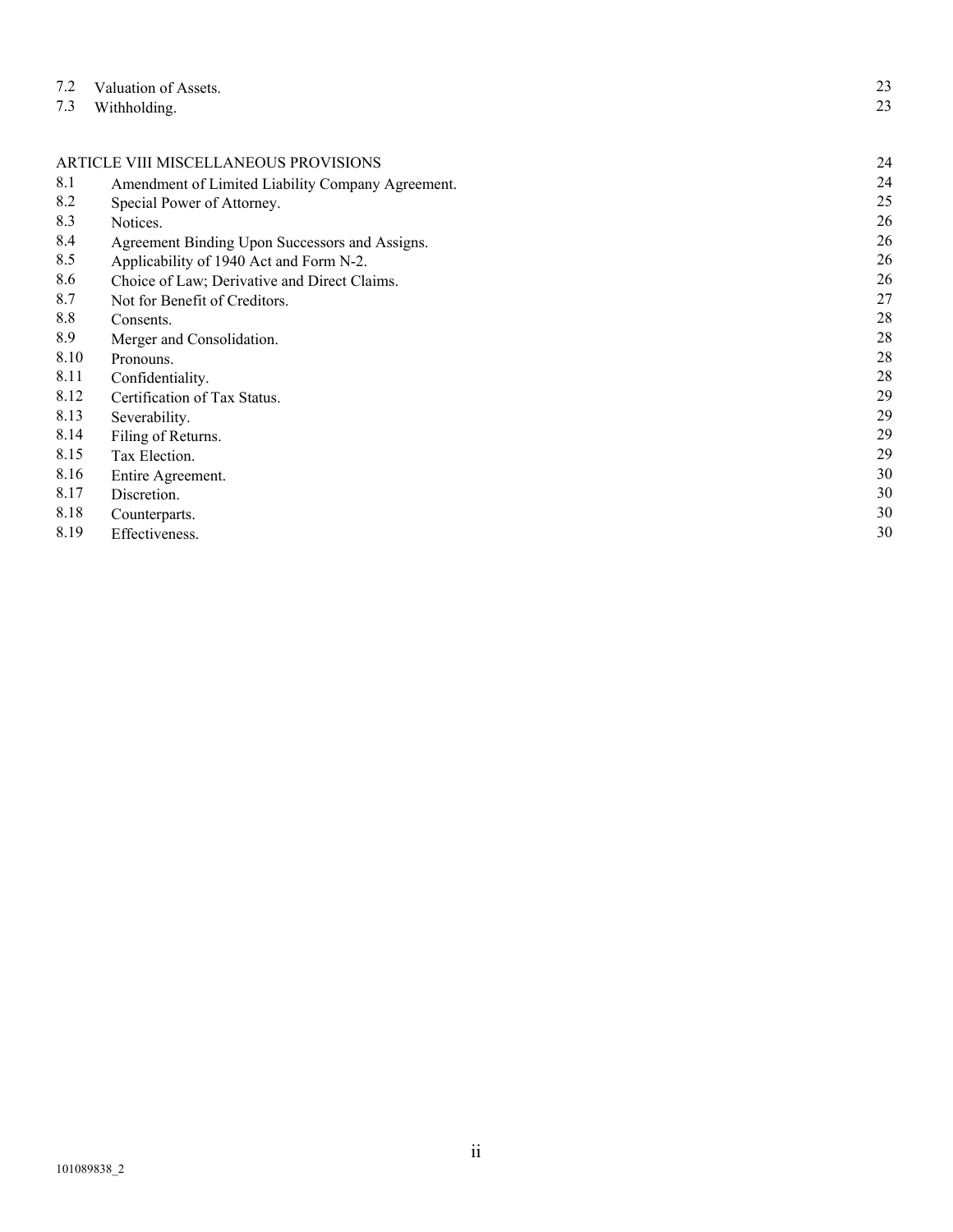### **AMG PANTHEON PRIVATE EQUITY FUND, LLC**

### **LIMITED LIABILITY COMPANY AGREEMENT**

#### THIS LIMITED LIABILITY COMPANY AGREEMENT of AMG PANTHEON PRIVATE EQUITY FUND, LLC (the

"Fund") is dated and effective as of May 16, 2014 by and among the Organizational Member, Pantheon Ventures (US) LP, as Adviser, AMG Funds LLC, as Sponsor, the Directors identified on Schedule I hereto, and each person hereinafter admitted to the Fund in accordance with this Agreement and reflected on the books of the Fund as a Member.

#### *W I T N E S S E T H:*

WHEREAS, the Fund heretofore has been formed as a limited liability company under the Delaware Limited Liability Company Act, pursuant to the Certificate dated as of May 16, 2014 and filed with the Secretary of State of the State of Delaware on May 16, 2014;

NOW, THEREFORE, for and in consideration of the foregoing and the mutual covenants hereinafter set forth, it is hereby agreed as follows:

#### ARTICLE I

# **DEFINITIONS**

For purposes of this Agreement:

**1934 Act** means the Securities Exchange Act of 1934 and the rules, regulations, and orders thereunder, as amended from time to time, or any successor law.

**1940 Act** means the Investment Company Act of 1940 and the rules, regulations, and orders thereunder, as amended from time to time, or any successor law.

**Adviser** means Pantheon Ventures (US) LP in its capacity as investment adviser under the Investment Advisory Agreement, or any successor investment adviser to the Fund.

**Advisers Act** means the Investment Advisers Act of 1940 and the rules, regulations, and orders thereunder, as amended from time to time, or any successor law.

**Affiliate** means affiliated person as such term is defined in the 1940 Act.

**Agreement** means this Limited Liability Company Agreement, as amended and/or restated from time to time.

**Board** means the Board of Directors established pursuant to Section 2.6 hereof.

**Certificate** means the Certificate of Formation of the Fund and any amendments thereto as filed with the office of the Secretary of State of the State of Delaware.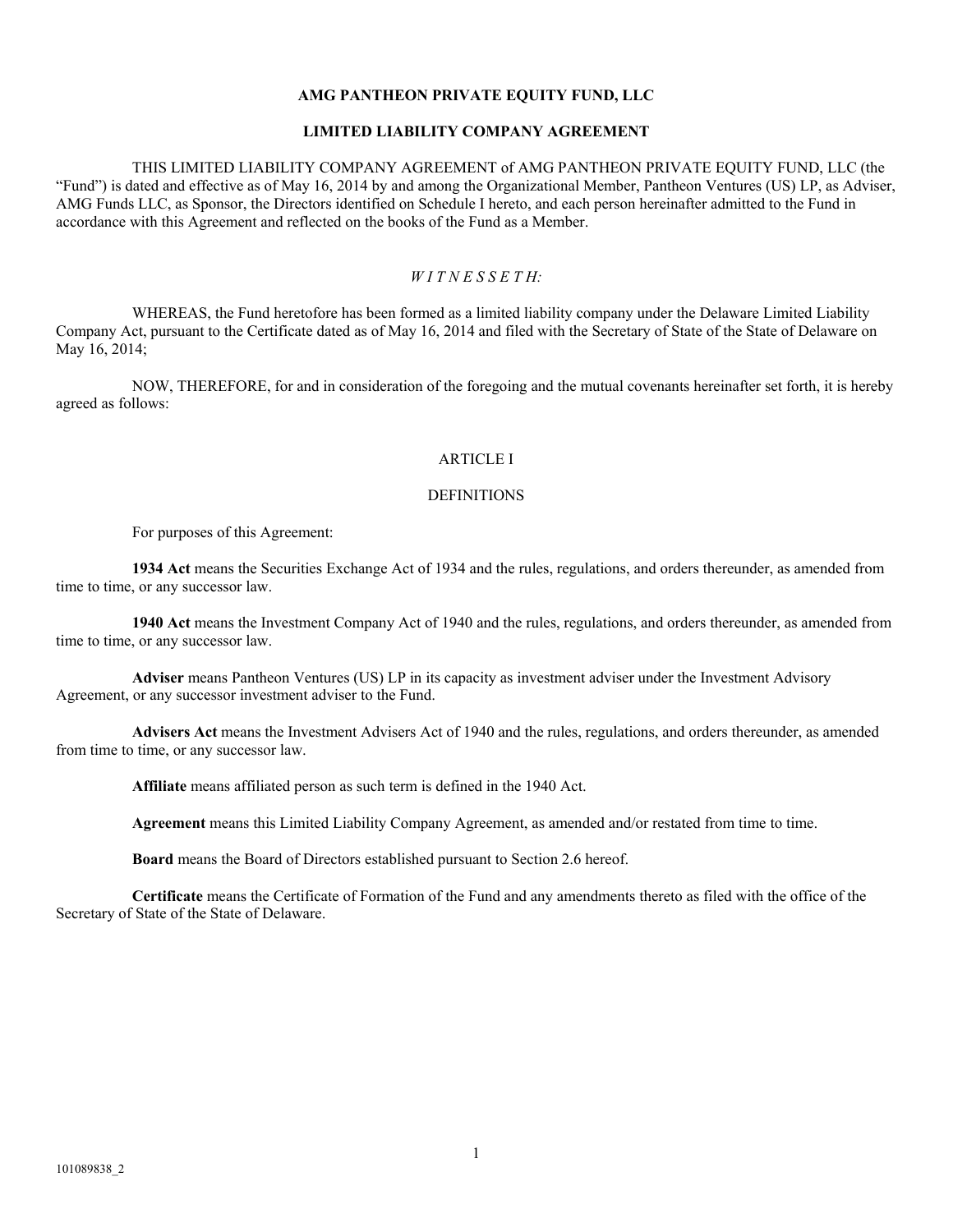**Class** means any division of Units, which is or has been established in accordance with the provisions of Section 5.1

hereof.

**Closing Date** means the first date on or as of which a Member other than the Organizational Member is admitted to the Fund.

**Code** means the United States Internal Revenue Code of 1986, as amended and as hereafter amended from time to time, or any successor law.

**Delaware Act** means the Delaware Limited Liability Company Act (6 <u>Del. C. § 18-101, et seq.</u>) as in effect on the date hereof and as amended from time to time, or any successor law.

**Director** means each natural person listed on Schedule I hereto who serves on the Board and any other natural person who, from time to time, pursuant hereto shall serve on the Board. Each Director shall constitute a "manager" of the Fund within the meaning of the Delaware Act, with such powers and authority as set forth in this Agreement.

**Electronic Transmission** means any form of communication not directly involving the physical transmission of paper that creates a record that may be retained, retrieved and reviewed by the recipient thereof and that may be directly reproduced in paper form by such recipient through an automated process.

**Fiscal Period** means the period commencing on the Closing Date, and thereafter each period commencing on the day immediately following the last day of the preceding Fiscal Period, and ending at the close of business on the first to occur of the following dates:

- (1) the last day of a Fiscal Year;
- (2) the last day of a taxable year (if that day is not the last day of a Fiscal Year);
- (3) the day preceding any day as of which the Fund issues Units;
- (4) the day preceding any day as of which the Fund admits a substituted Member to whom a Unit of a Member has been Transferred (unless there is no change of beneficial ownership); or
- (5) any day on which the Fund makes any distribution to, or repurchases any Units of, any Member.

**Fiscal Year** means the period commencing on the Closing Date and ending on the first March 31<sup>st</sup> following the Closing Date, and thereafter each period commencing on April  $1<sup>st</sup>$  of each year and ending on March  $31<sup>st</sup>$  of the succeeding year (or on the date of a final distribution pursuant to Section 6.2 hereof), unless the Board shall designate another fiscal year for the Fund that is a permissible fiscal year under the Code.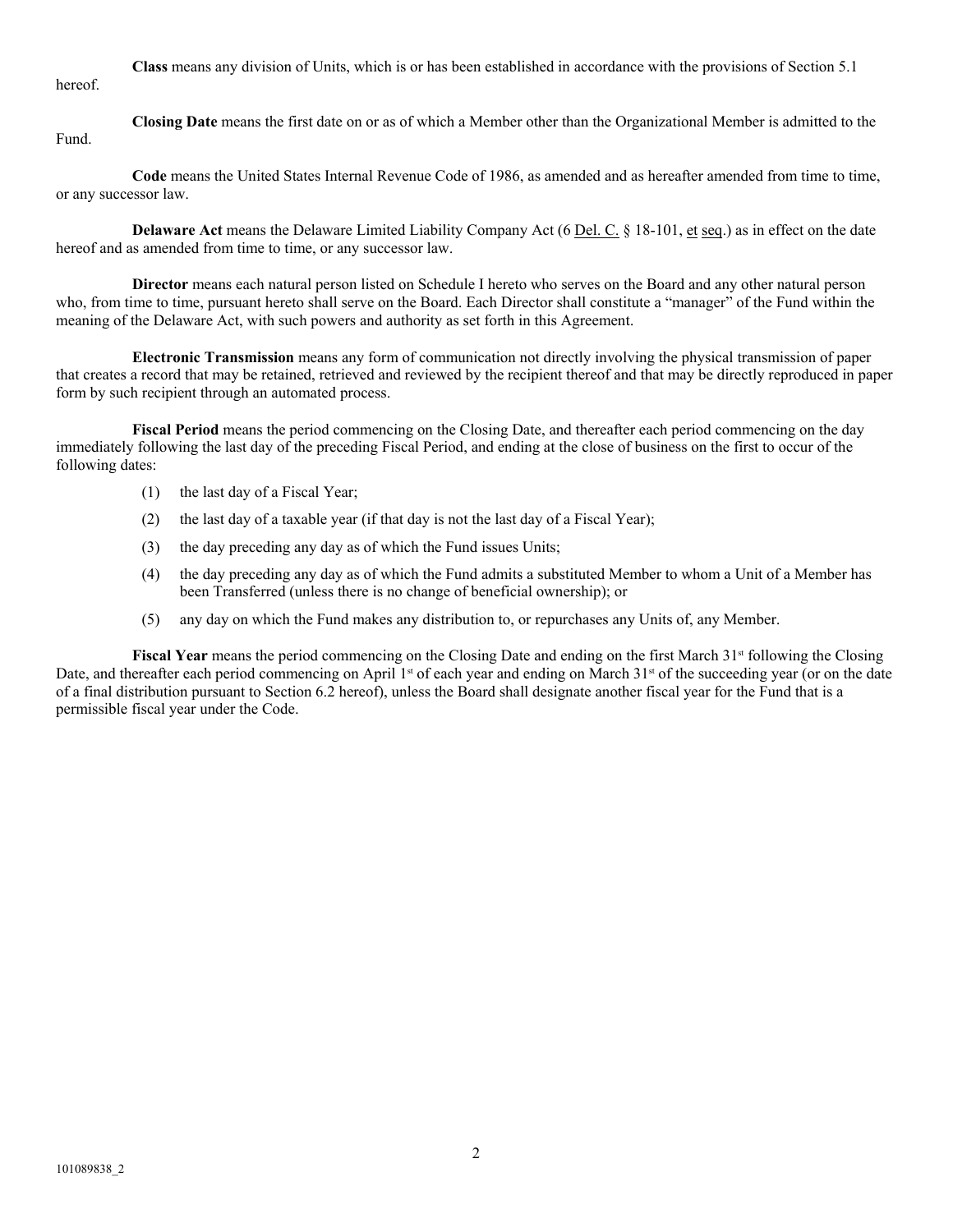**Form N-2** means the Fund's Registration Statement on Form N-2, as amended from time to time, filed with the Securities and Exchange Commission.

**Fund** means the limited liability company governed hereby, as such limited liability company may from time to time be constituted.

**Independent Directors** means those Directors who are not "interested persons" of the Fund as such term is defined in the 1940 Act.

**Insurance** means any insurance policy, the benefits of which are payable to the Fund.

**Investment Advisory Agreement** means an investment advisory agreement entered into between the Adviser and the Fund, or an investment advisory agreement entered into between any successor investment adviser to the Fund and the Fund, as from time to time in effect.

**Investment Funds** means unregistered pooled investment vehicles and registered investment companies that are advised by an Investment Fund Manager.

**Investment Fund Managers** means portfolio managers among which the Fund deploys some or all of its assets.

**Master Fund** means AMG Pantheon Private Equity Master Fund, LLC, or any other investment fund in which, upon approval by the Board and any necessary approval of the Members pursuant to the 1940 Act, the Fund invests all or substantially all of its assets.

**Member** means any Person who is admitted to the Fund in accordance with this Agreement as a member of the Fund until the Fund repurchases the Units of such Person pursuant to Section 4.4 hereof or such Person otherwise ceases to be a member of the Fund, or a substitute Member who is admitted to the Fund pursuant to Section 4.3 hereof, in such Person's capacity as a member of the Fund. For purposes of the Delaware Act, there are no other classes or groups of members other than those established pursuant to Section 5.1.

**Net Assets** means the total value of all assets of the Fund, less an amount equal to all accrued debts, liabilities, and obligations of the Fund, calculated before giving effect to any repurchases of Units.

**Organizational Member** means the Person executing this Agreement in such capacity.

**Person** means any individual, entity, corporation, partnership, association, limited liability company, joint-stock company, trust, estate, joint venture, organization or unincorporated organization or any other "person" as defined in Section 18-101(12) of the Delaware Act.

**Securities** means securities (including, without limitation, equities, debt obligations, options, and other "securities" as that term is defined in Section 2(a)(36) of the 1940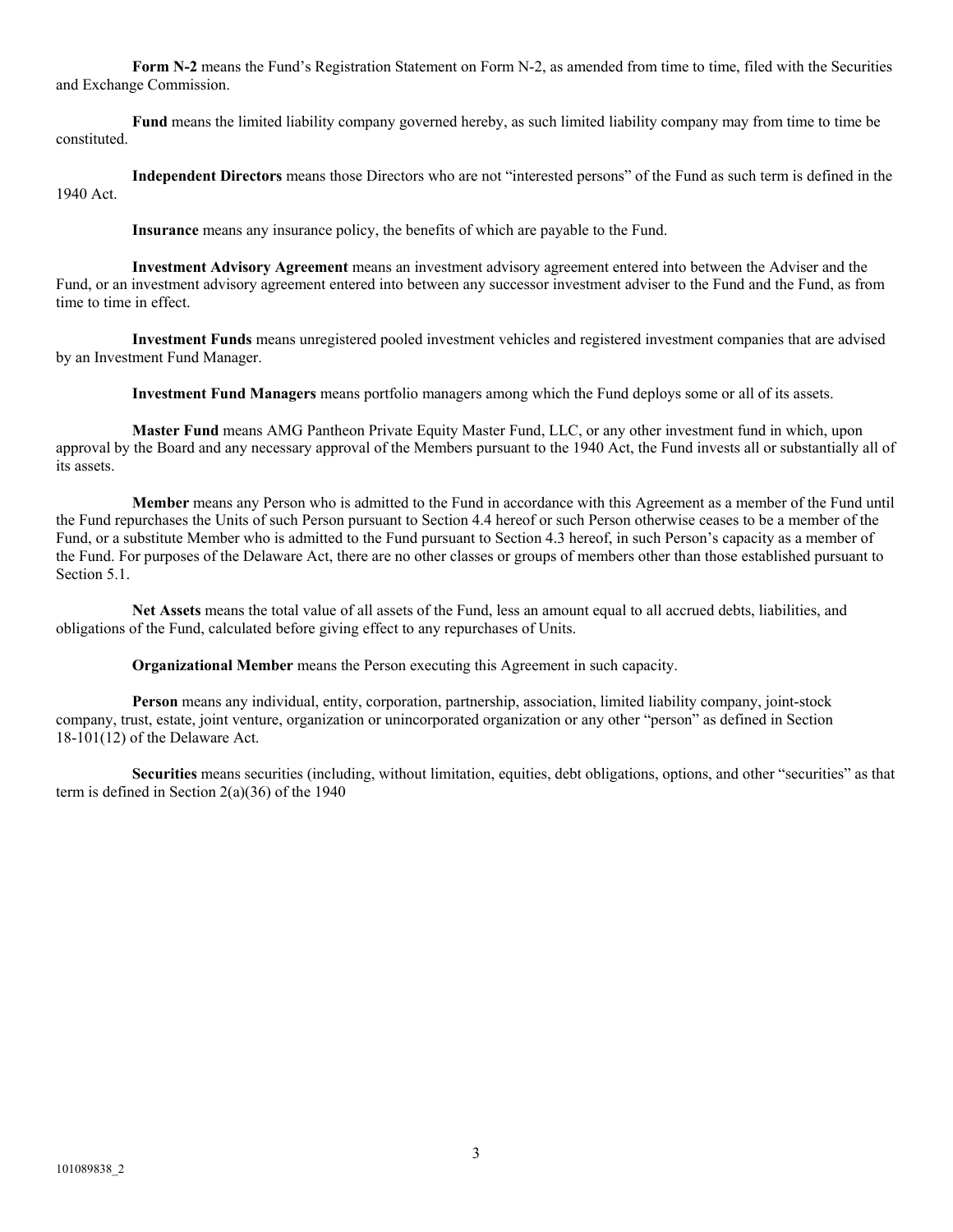Act) and other financial instruments of U.S. and non-U.S. entities, including, without limitation, capital stock, shares of beneficial interests, partnership interests and similar financial instruments, as well as any contracts for forward or future delivery of any security, debt obligation, currency or commodity, all manner of derivative instruments and any contracts based on any index or group of securities, debt obligations, currencies or commodities, and any options thereon.

**Sponsor** means AMG Funds LLC.

**Taxable Year** means the period originally commencing on the Closing Date and ending on the first September 30 following the Closing Date, and thereafter each period commencing on October 1 of each year and ending on September 30 of the succeeding year (or on the date of a final distribution pursuant to Section 6.2 hereof), unless the Board shall designate another fiscal year for the Fund that is a permissible taxable year under the Code.

**Transfer** means the assignment, transfer, sale or other disposition of all or any portion of a Unit, including any right to receive any distributions attributable to a Unit.

**Units** means the equal proportionate shares into which the limited liability company interests of all Members are divided from time to time, each of which represents an interest in the Fund that is equal in all respects to all other Units and as to which the holder hereof has such appurtenant rights and obligations as are set forth in this Agreement, and includes fractions of Units as well as whole Units or, if more than one Class is authorized by the Board, the equal proportionate shares into which each Class of Units shall be divided from time to time, each of which represents an interest in the Fund that is equal in all respects to all other Units of the same Class and as to which the holder thereof has such appurtenant rights and obligations as are set forth in this Agreement, and includes fractions of Units as well as whole Units.

### ARTICLE II

#### ORGANIZATION; ADMISSION OF MEMBERS; BOARD

#### 2.1 *Formation of Limited Liability Company*.

The filing of the Certificate by the Organizational Member, as authorized person within the meaning of the Delaware Act, is hereby ratified and confirmed, and the Organizational Member and any Person or Persons designated by the Board hereby are designated as authorized persons, within the meaning of the Delaware Act, to execute, deliver, and file all certificates (and any amendments and/or restatements thereof, including any amendments and/or restatements of the Certificate) required or permitted by the Delaware Act to be filed in the office of the Secretary of State of the State of Delaware. The Board shall cause to be executed and filed with applicable governmental authorities any other instruments, documents, and certificates which, in the opinion of the Fund's legal counsel, may from time to time be required by the laws of the United States of America, the State of Delaware, or any other jurisdiction in which the Fund shall determine to do business, or any political subdivision or agency thereof, or which such legal counsel may deem necessary or appropriate to effectuate, implement, and continue the valid existence and business of the Fund. The Organizational Member or any officer of the Fund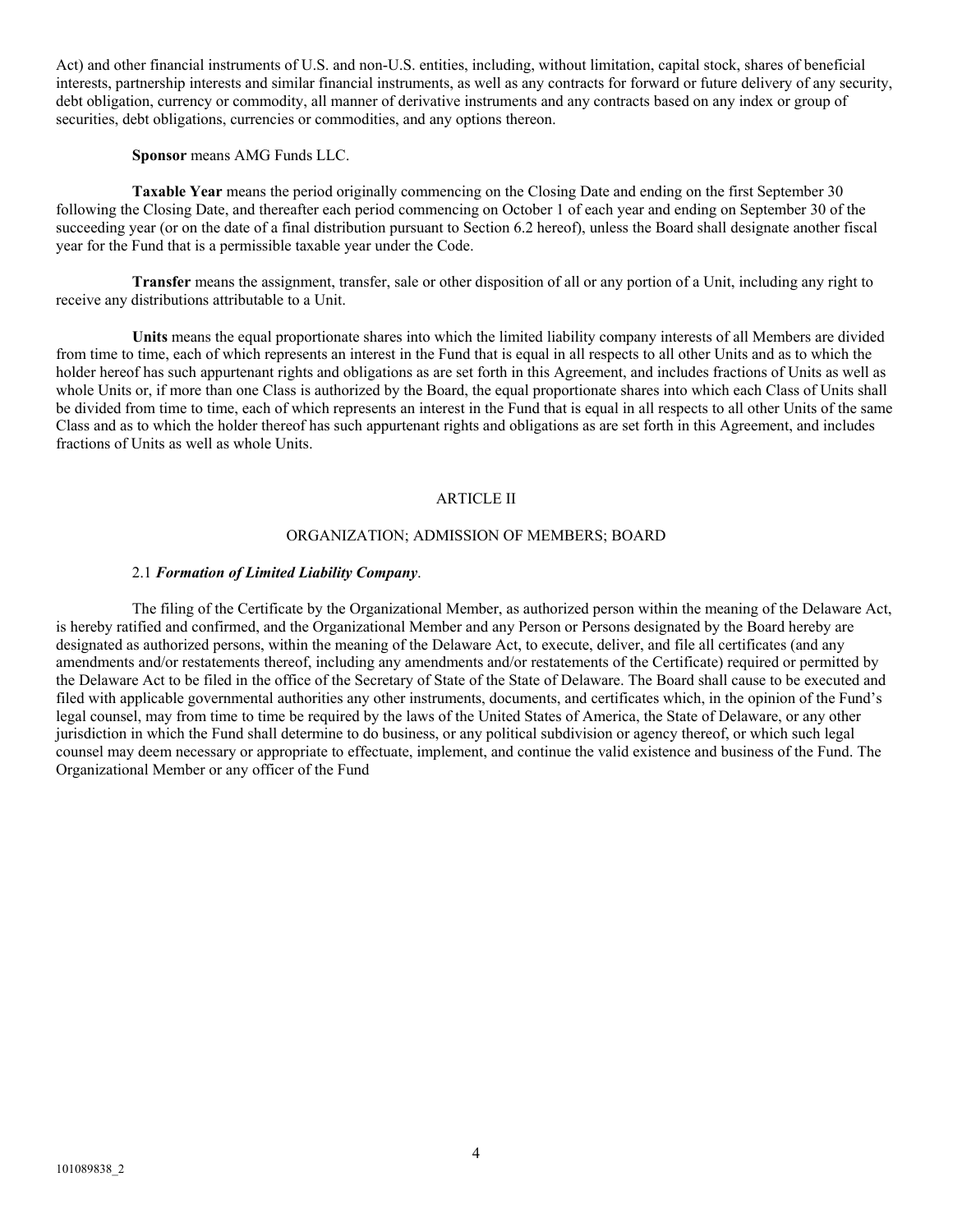is also authorized to obtain on behalf of the Fund an Employer Identification Number from the Internal Revenue Service, EDGAR access codes from the Securities and Exchange Commission, and a CUSIP identifier from CUSIP Global Services. The Organizational Member was admitted to the Fund as a member of the Fund effective as of the time of the filing of the Certificate.

### 2.2 *Name.*

The name of the Fund shall be "AMG Pantheon Private Equity Fund, LLC" or such other name as the Board hereafter may adopt upon causing an appropriate amendment to this Agreement to be adopted and to the Certificate to be filed in accordance with the Delaware Act. The Fund's business may be conducted under the name of the Fund or, to the fullest extent permitted by law, any other name or names deemed advisable by the Board.

# 2.3 *Principal and Registered Office.*

The Fund shall have its principal office at the principal office of the Sponsor, or at such other place designated from time to time by the Board.

The Fund shall have its registered office in the State of Delaware at 1209 Orange Street, Wilmington, DE 19801 and shall have CT Corporation as its registered agent at such registered office for service of process in the State of Delaware, unless a different registered office or agent is designated from time to time by the Board in accordance with the Delaware Act.

## 2.4 *Duration.*

The term of the Fund commenced on the filing of the Certificate with the Secretary of State of the State of Delaware and shall continue until the Fund is dissolved pursuant to Section 6.1 hereof.

## 2.5 *Business of the Fund.*

(a) The business of the Fund is to invest substantially all of its assets in the Master Fund. The Fund also may purchase, sell (including short sales), invest, and trade in Securities, invest its assets in Investment Funds, and engage in any financial or derivative transactions relating thereto or otherwise to engage in such other activities and to exercise such rights and powers as permitted under the Delaware Act.

(b) The Fund shall operate as a closed-end, management investment company in accordance with the 1940 Act and subject to any fundamental policies and investment restrictions set forth in the Form N-2.

## 2.6 *The Board.*

(a) The Organizational Member hereby designates those Persons listed on Schedule I, who shall agree to be bound by the terms of this Agreement pertaining to the obligations of Directors, to serve as Directors on the initial Board. From time to time, the Board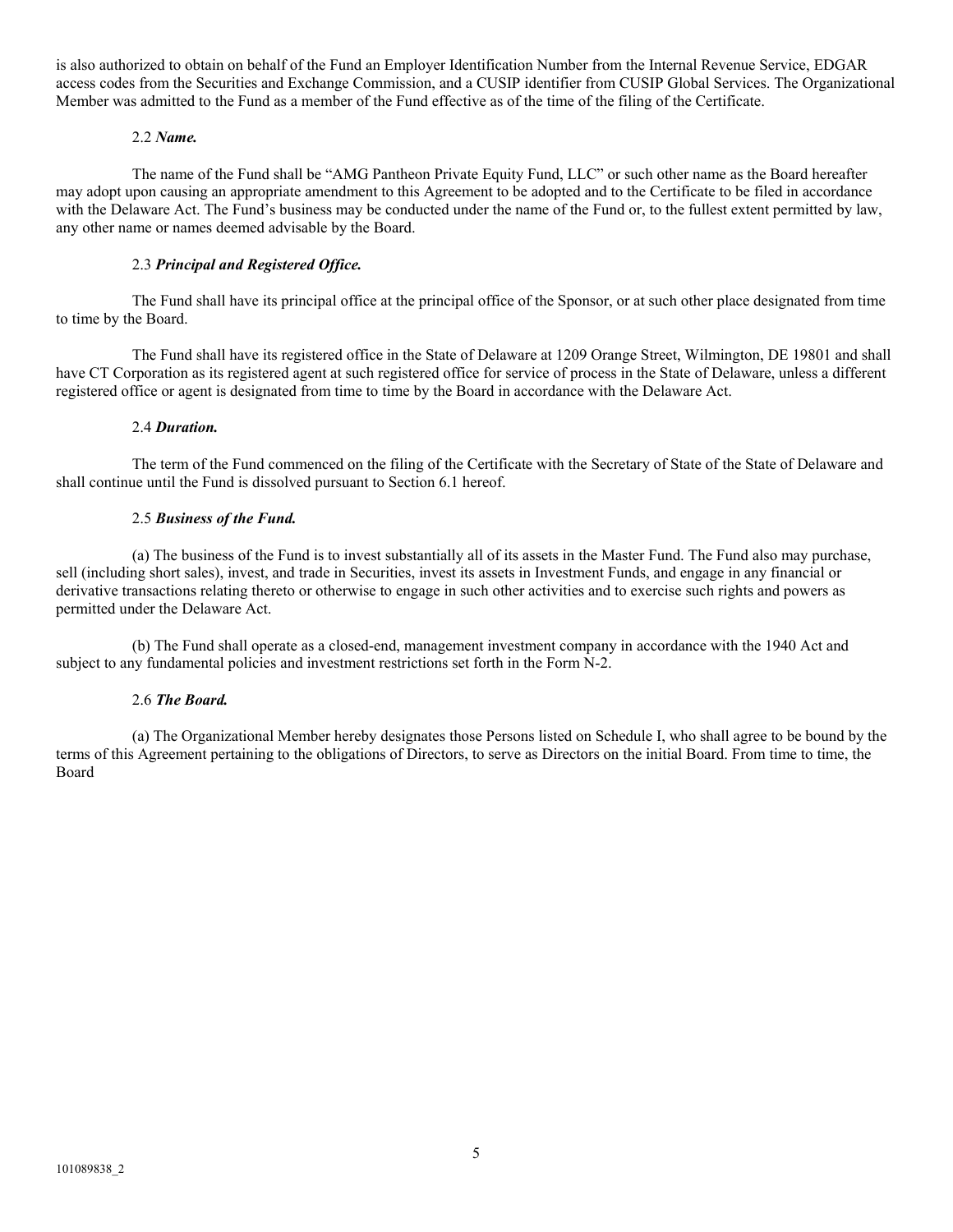may fix the number of Directors or fill vacancies in the Directors, including vacancies arising from an increase in the number of Directors, or remove Directors with or without cause. Each Director shall serve during the continued lifetime of the Fund until he or she dies, resigns or is removed, or, if sooner, until the next meeting of Members called for the purpose of electing Directors and until the election and qualification of his or her successor. At any meeting called for the purpose, a Director may be removed by vote of the holders of two-thirds of the outstanding Units. Any Director may resign at any time by written instrument signed by him or her and delivered to any officer of the Fund or to a meeting of the Board. Such resignation shall be effective upon receipt unless specified to be effective at some other time. Except to the extent expressly provided in a written agreement with the Fund or otherwise authorized by the Board, no Director resigning and no Director removed shall have any right to any compensation for any period following his or her resignation or removal, or any right to damages on account of such removal. The Members may elect Directors at any meeting of Members called by the Board for that purpose and to the extent required by applicable law, including paragraphs (a) and (b) of Section 16 of the 1940 Act. The names and mailing addresses of the Directors shall be set forth in the books and records of the Fund.

(b) If no Director remains, the Sponsor shall promptly call a meeting of the Members, to be held within 60 days after the date on which the last Director ceased to act in that capacity, for the purpose of determining whether to continue the business of the Fund and, if the business shall be continued, of electing one or more Directors. If the Members, voting pursuant to the provisions of Section 3.3, shall determine at such meeting not to continue the business of the Fund or if one or more Directors is not elected within 60 days after the date on which the last Director ceased to act in that capacity, then the Fund shall be dissolved pursuant to Section 6.1 hereof and the assets of the Fund shall be liquidated and distributed pursuant to Section 6.2 hereof.

#### 2.7 *Members.*

The Board may admit one or more Members to the Fund as members of the Fund as of the first business day of each calendar month or at such other times as the Board may determine without the consent of any other Person. Members may be admitted to the Fund subject to the condition that each such Member shall execute an appropriate signature page of this Agreement or an instrument pursuant to which such Member agrees to be bound by all the terms and provisions hereof. The Board, the Sponsor, or any other Person to whom the Board has delegated such authority from time to time, in their absolute discretion, may reject applications for the purchase of Units in the Fund. The admission of any Person as a Member shall be effective upon the revision of the books and records of the Fund to reflect the name and the purchase of Units of such additional Member.

#### 2.8 *Organizational Member.*

[Reserved.]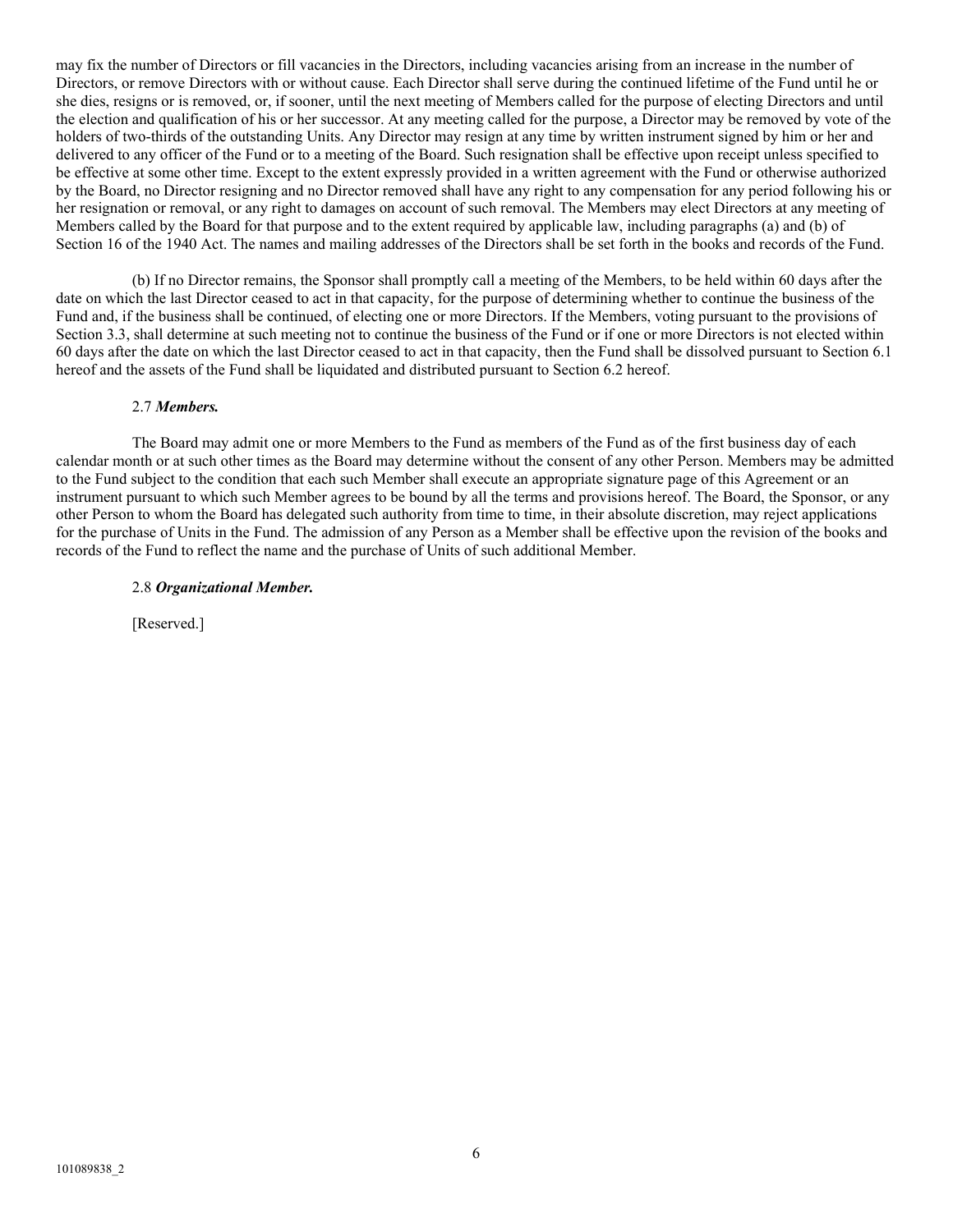### 2.9 *Both Directors, the Adviser, the Sponsor and Members.*

A Person may at the same time be a Director and a Member, the Adviser and a Member, or the Sponsor and a Member, in which event such Person's rights and obligations in each capacity shall be determined separately in accordance with the terms and provisions hereof and as provided in the Delaware Act.

#### 2.10 *Limited Liability.*

Except as otherwise provided under applicable law, none of the Members, Directors, Sponsor, nor, except to the extent provided in Section 3.6 hereof and in the Investment Advisory Agreement, the Adviser, shall be liable personally for the Fund's debts, obligations or liabilities, whether arising in contract, tort or otherwise, solely by reason of being a member or manager of the Fund in an amount in excess of the Units of such Member, plus such Member's share of undistributed profits and assets, except that a Member may be obligated to repay any funds wrongfully distributed to such Member.

### ARTICLE III

#### MANAGEMENT

#### 3.1 *Management and Control.*

(a) The management and control of the business of the Fund shall be vested in the Board, which shall have the right, power, and authority, on behalf of the Fund and in its name, to exercise all rights, powers, and authority of "managers" under the Delaware Act and to do all things necessary and proper to carry out the objective and business of the Fund and its duties hereunder. No Director shall have the authority individually to act on behalf of or to bind the Fund except within the scope of such Director's authority as delegated by the Board. Except to the extent otherwise expressly provided in this Agreement, (i) each Director shall be vested with the same powers, authority, and responsibilities on behalf of the Fund as are customarily vested in each director of a Delaware corporation; and (ii) each Independent Director shall be vested with the same powers, authority, and responsibilities on behalf of the Fund as are customarily vested in each director of a closed-end management investment company registered under the 1940 Act that is organized as a Delaware corporation who is not an "interested person" of such company as such term is defined in the 1940 Act. During any period in which the Fund shall have no Directors, the Adviser shall continue to serve as investment adviser to the Fund, and each of the Adviser and the Sponsor shall have the authority to manage the business and affairs of the Fund, but only until such time as one or more Directors are elected by the Members or the Fund is dissolved in accordance with Section 6.1 hereof.

(b) The Board shall have the exclusive authority and discretion to make any elections required or permitted to be made by the Fund under any provisions of the Code or any other revenue laws.

(c) Members shall have no right to participate in and shall take no part in the management or control of the Fund's business and shall have no right, power, or authority to act for or bind the Fund. Members shall have the right to vote on any matters only as provided in this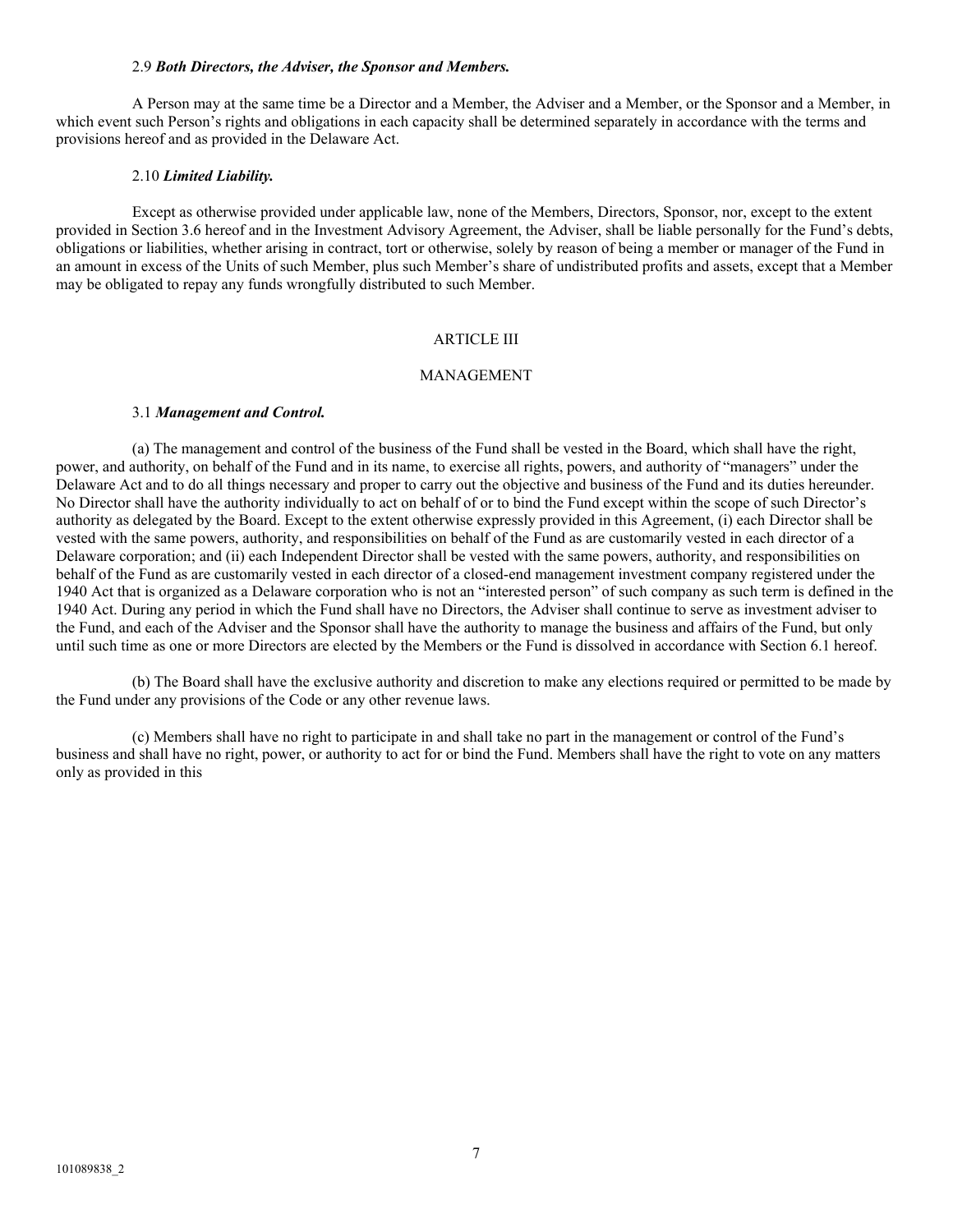Agreement or on any matters that require the approval of the holders of voting securities under the 1940 Act or, subject to the terms of this Agreement, as otherwise required in the Delaware Act.

(d) The Board may delegate to any Person any rights, power, and authority vested by this Agreement in the Board to the extent permissible under applicable law.

### 3.2 *Actions by the Board*.

(a) Unless provided otherwise in this Agreement or a higher or additional standard (e.g. approval by a majority of the Independent Directors) is required by the 1940 Act, any act to be taken by the Board may be taken: (i) by the affirmative vote of a majority of the Directors present at a meeting duly called at which a quorum of the Directors shall be present (in person or by telephone); or (ii) by consent, given in writing or by Electronic Transmission, of a majority of the Directors without a meeting.

(b) The Board may designate from time to time a Chairman who shall preside at all meetings. Meetings of the Board may be called by the Chairman or any two Directors, and may be held on such date and at such time and place as the Board shall determine. Each Director shall be entitled to receive written notice of the date, time, and place of such meeting at least 24 hours in advance of the meeting. Notice need not be given to any Director who shall attend a meeting without objecting to the lack of notice or who shall execute a waiver of notice, given in writing or by Electronic Transmission, with respect to the meeting. Directors may attend and participate in any meeting by conference telephone or other communications equipment which permits all Directors participating in the meeting to hear each other. A majority of the Directors then in office shall constitute a quorum at any meeting.

(c) The Board may designate from time to time agents of the Fund who shall have the same powers and duties to act on behalf of the Fund (including the power to bind the Fund) as are customarily vested in officers of a Delaware corporation or such powers as are otherwise delegated to them by the Board, and designate them as officers of the Fund. The Persons listed on Schedule I are hereby designated as the initial officers of the Fund. Additional or successor officers of the Fund shall be chosen by the Board and shall consist of at least a President and a Secretary.

### 3.3 *Meetings of Members.*

(a) Actions requiring the vote of the Members may be taken at any duly constituted meeting of the Members at which a quorum is present. Except as otherwise provided in Section 2.6(b) hereof, meetings of the Members may be called by the Board or by Members holding one-third of the total number of votes eligible to be cast by all Members, and may be held at such time, date, and place as the Board or, to the extent applicable, the Sponsor, shall determine. The Board shall arrange to provide written notice of the meeting, stating the date, time, and place of the meeting and the record date therefor, to each Member entitled to vote at the meeting at least seven days prior to such meeting. Failure to receive notice of a meeting on the part of any Member shall not affect the validity of any act or proceeding of the meeting, so long as a quorum shall be present at the meeting. Only matters set forth in the notice of a meeting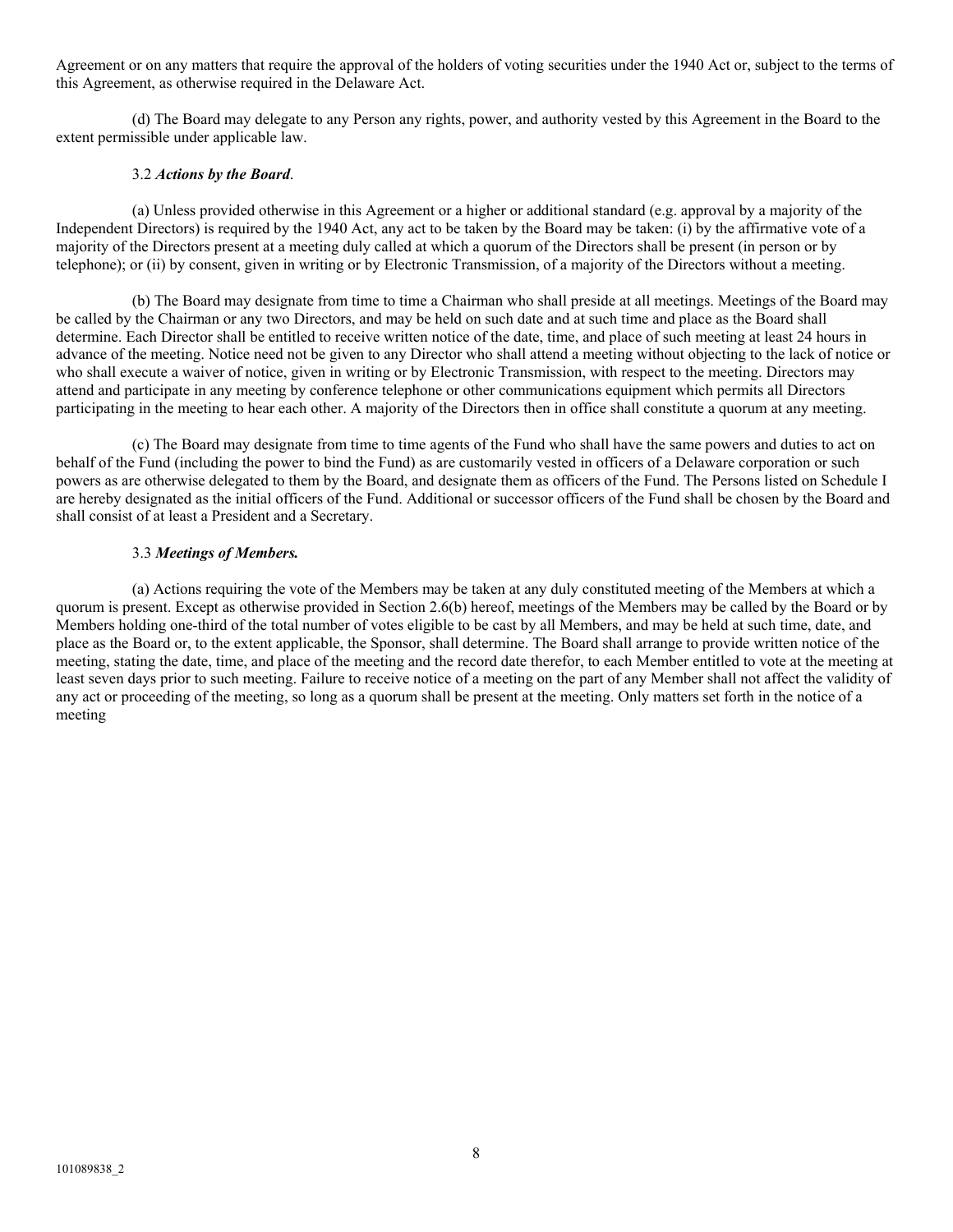may be voted on by the Members at a meeting. The presence in person or by proxy of Members holding one-third of the total number of votes eligible to be cast by all Members as of the record date shall constitute a quorum at any meeting. Any meeting of Members may, by action of a Director or the President of the Fund, be adjourned from time to time with respect to one or more matters to be considered at such meeting, whether or not a quorum is present with respect to such matter, and any adjourned session or sessions may be held, any time after the date set for the original meeting, without the necessity of further notice; upon motion of a Director or the President of the Fund, the question of adjournment may be (but is not required by this Agreement to be) submitted to a vote of the Members, and in that case, any adjournment with respect to one or more matters must be approved by the vote of a majority of the votes cast in person or by proxy at the meeting with respect to the matter or matters adjourned, whether or not a quorum is present with respect to such matter or matters, and, if approved, such adjournment shall take place without the necessity of further notice. Unless a proxy is otherwise limited in this regard, any Units present and entitled to vote at a meeting may, at the discretion of the proxies named therein, be voted in favor of such an adjournment. Except as otherwise required by any provision of this Agreement or of the 1940 Act, (i) those candidates receiving a plurality of the votes cast at any meeting of Members shall be elected as Directors, and (ii) all other actions of the Members taken at a meeting shall require the affirmative vote of Members holding a majority of the total number of votes eligible to be cast by those Members who are present in person or by proxy at such meeting.

(b) On each matter submitted to a vote of Members, unless the Board determines otherwise, all Units of all Classes shall vote as a single class; provided, however, that: (i) as to any matter with respect to which the Board determines that a separate vote of any Class is required by the 1940 Act or other applicable law or is required by attributes applicable to any Class, such requirements as to a separate vote by that Class shall apply; (ii) unless the Board determines that this clause (ii) shall not apply in a particular case, to the extent that a matter referred to in clause (i) above affects more than one Class and the interests of each such Class in the matter are identical, then the Units of all such affected Classes shall vote as a single class; and (iii) as to any matter which does not affect the interests of a particular Class, only the holders of Units of the one or more affected Classes shall be entitled to vote as determined by the Board in its sole discretion.

(c) Subject to Section 3.3(b) above, each Member as of the record date for a meeting of Members shall be entitled to cast at such meeting one vote with respect to each Unit held by the Member, as of the record date (and a proportionate fractional vote in the case of a fractional Unit). The Board or, to the extent applicable, the Sponsor, shall establish a record date not less than 10 nor more than 90 days prior to the date of any meeting of Members to determine eligibility to vote at such meeting and the number of votes which each Member will be entitled to cast thereat, and shall maintain for each such record date a list setting forth the name of each Member entitled to vote at the Meeting and the number of votes that each Member will be entitled to cast at the meeting.

(d) A Member may vote at any meeting of Members by a proxy properly given in writing or by Electronic Transmission or by any other means permitted by applicable law by the Member and filed with the Fund before or at the time of the meeting. A proxy may be suspended or revoked, as the case may be, by the Member giving the proxy by a later writing or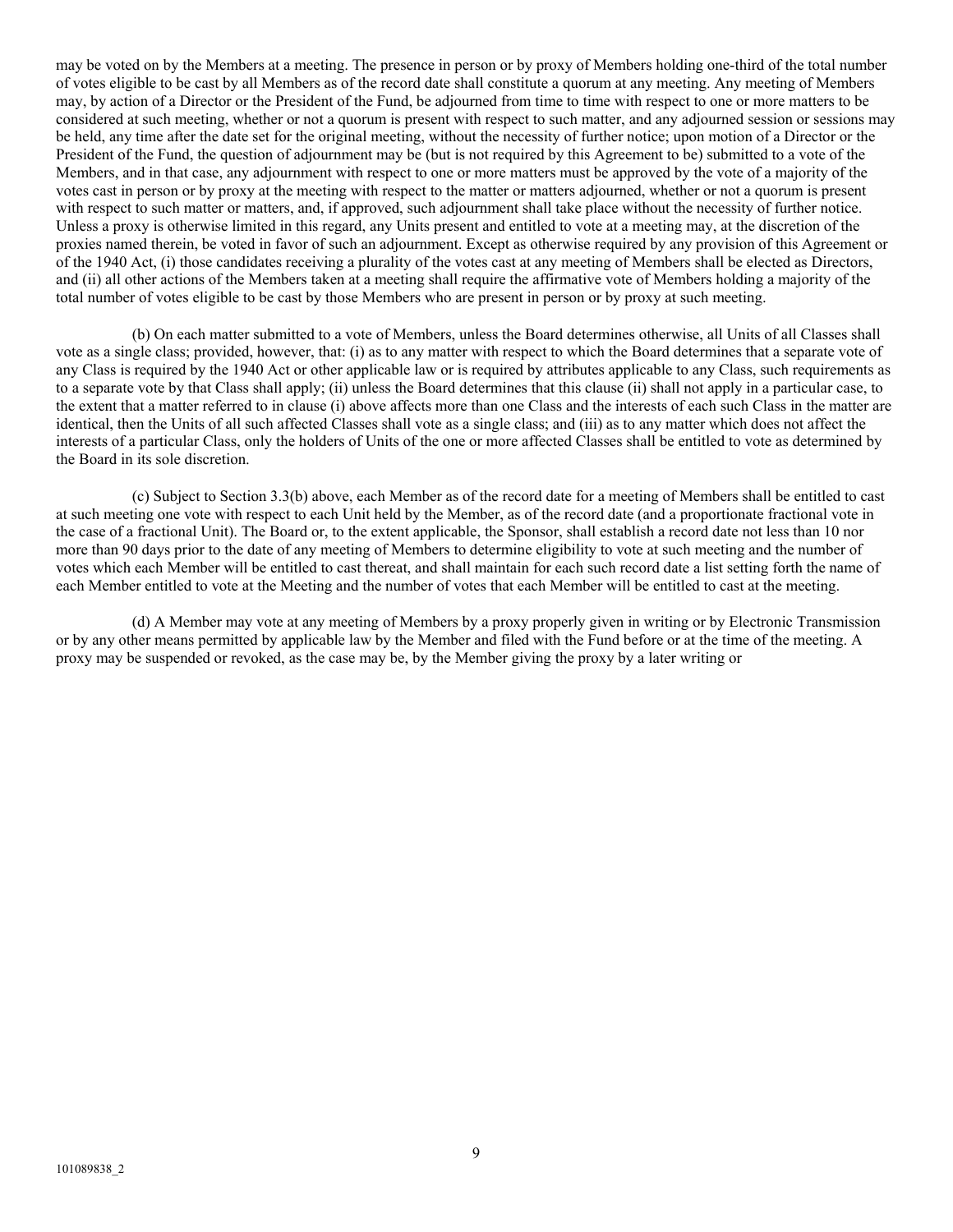Electronic Transmission or by any other means permitted by applicable law delivered to the Fund at any time prior to exercise of the proxy, or if the Member giving the proxy shall be present at the meeting and decide to vote in person. Any action of the Members that is permitted to be taken at a meeting of the Members may be taken without a meeting if consents in writing or by Electronic Transmission are signed by Members holding a majority of the total number of votes eligible to be cast or such greater percentage as may be required in order to approve such action.

### 3.4 *Other Activities of Members, Directors, the Adviser, and the Sponsor.*

(a) None of the Directors or officers of the Fund nor the Adviser or Sponsor shall be required to devote full time to the affairs of the Fund, but shall devote such time as may reasonably be required to perform their obligations under this Agreement and any other agreement they may have with the Fund.

(b) The Adviser, Sponsor, and any Member, officer of the Fund, Director, or Affiliates of any of them, may engage in or possess an interest in other business ventures or commercial dealings of every kind and description, independently or with others, including, but not limited to, acquisition and disposition of Securities and Investment Funds, provision of investment advisory or brokerage services, serving as directors, officers, employees, advisors or agents of other companies, partners of any partnership, members of any limited liability company, or trustees of any trust, or entering into any other commercial arrangements. No Member shall have any rights in or to such activities of the Adviser, Sponsor, or any other Member, officer of the Fund, Director, or Affiliates of any of them, or any profits derived therefrom, and the pursuit of such activities, even if competitive with the activities of the Fund, shall not be deemed wrongful or improper. No such Person shall be liable to the Fund or any Members for breach of any fiduciary or other duty by reason of the fact that such Person takes any such action or pursues or acquires for, or directs an opportunity to another Person or does not communicate such opportunity to the Fund.

### 3.5 *Duty of Care.*

(a) The Directors, officers of the Fund, the Adviser, the Sponsor, including any officer, director, member, partner, principal, employee or agent of the Adviser or Sponsor and each of their respective affiliates, shall not be liable to the Fund or to any of its Members for any loss or damage occasioned by any act or omission in the performance of such Person's services under this Agreement, unless it shall be determined by final judicial decision on the merits from which there is no further right to appeal that such loss is due to an act or omission of such Person constituting willful misfeasance, bad faith, gross negligence, or reckless disregard of the duties involved in the conduct of such Person's duties hereunder.

(b) A Member not in breach of any obligation hereunder or under any agreement pursuant to which the Member subscribed for a Unit shall be liable to the Fund, any other Member or third parties only as required by applicable law or otherwise provided in this Agreement.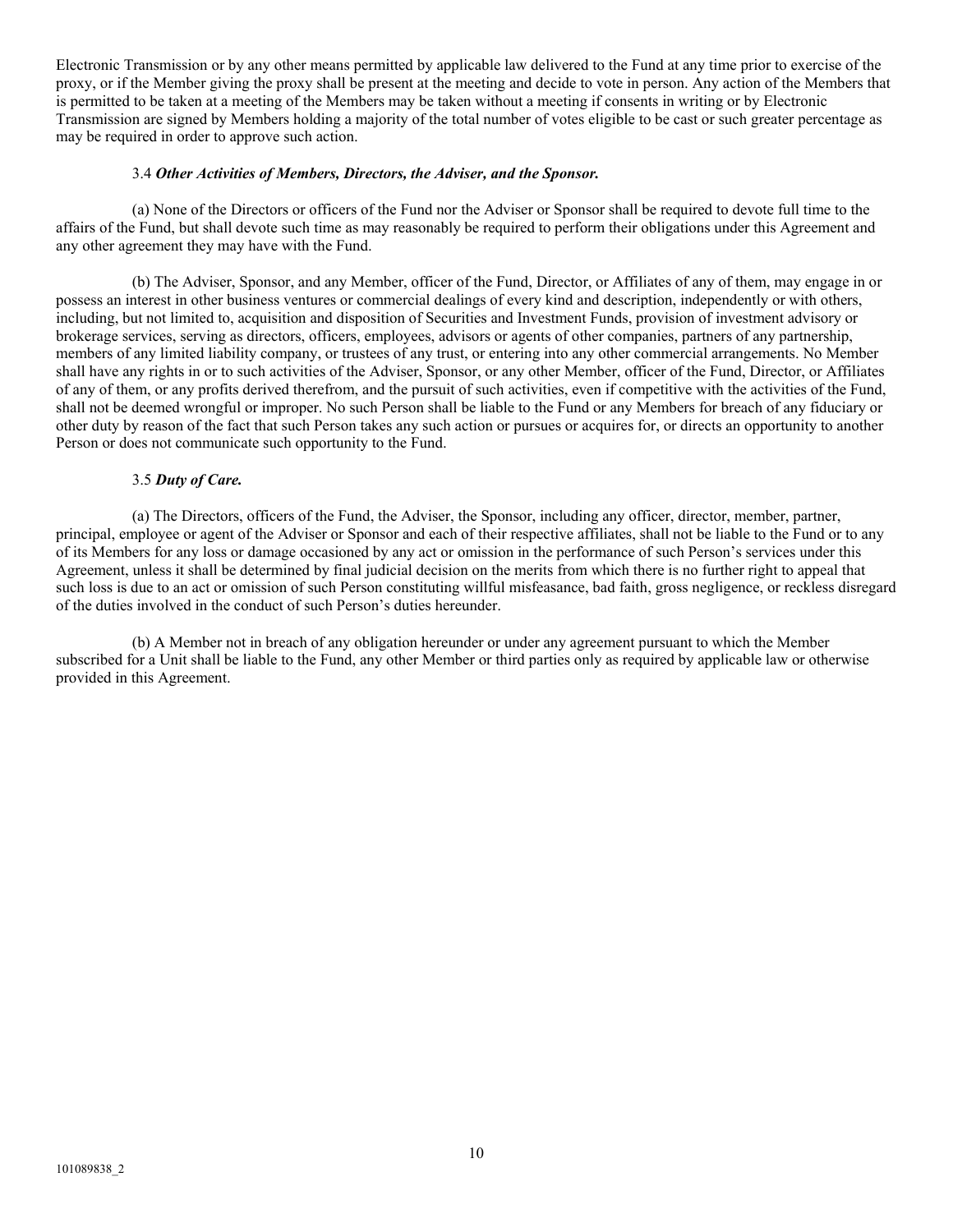### 3.6 *Indemnification.*

(a) To the fullest extent permitted by law, the Fund shall, subject to Section 3.6(b) hereof, indemnify each Director (including for this purpose their executors, heirs, assigns, successors, or other legal representatives), each officer of the Fund, the Adviser, the Sponsor, each officer, director, member, partner, principal, employee or agent of the Adviser or Sponsor, and each of their respective affiliates, and the executors, heirs, assigns, successors or other legal representatives of each of the foregoing, and of any Person who controls or is under common control, or otherwise is affiliated, with the Adviser or Sponsor and their executors, heirs, assigns, successors, or other legal representatives) against all losses, claims, damages, liabilities, costs, and expenses, including, but not limited to, amounts paid in satisfaction of judgments, in compromise, or as fines or penalties, and reasonable counsel fees, incurred in connection with the defense or disposition of any action, suit, investigation, or other proceeding, whether civil or criminal, before any judicial, arbitral, administrative, or legislative body, in which such indemnitee may be or may have been involved as a party or otherwise, or with which such indemnitee may be or may have been threatened, while in office or thereafter, by reason of being or having been a Director, an officer of the Fund, the Adviser, or the Sponsor, any officer, director, member, partner, principal, employee or agent of the Adviser or Sponsor or any of their respective affiliates, or the past or present performance of services to the Fund by such indemnitee, except to the extent such loss, claim, damage, liability, cost, or expense shall have been finally determined in a non-appealable decision on the merits in any such action, suit, investigation, or other proceeding to have been incurred or suffered by such indemnitee by reason of willful misfeasance, bad faith, gross negligence, or reckless disregard of the duties involved in the conduct of such indemnitee's office. The rights of indemnification provided under this Section 3.6 shall not be construed so as to provide for indemnification of an indemnitee for any liability (including liability under federal securities laws which, under certain circumstances, impose liability even on Persons that act in good faith) to the extent (but only to the extent) that such indemnification would be in violation of applicable law, but shall be construed so as to effectuate the applicable provisions of this Section 3.6 to the fullest extent permitted by law.

(b) Expenses, including reasonable counsel fees, so incurred by any such indemnitee (but excluding amounts paid in satisfaction of judgments, in compromise, or as fines or penalties), may be paid from time to time by the Fund in advance of the final disposition of any such action, suit, investigation, or proceeding upon receipt of an undertaking by or on behalf of such indemnitee to repay to the Fund amounts so paid if it shall ultimately be determined that indemnification of such expenses is not authorized under Section 3.6(a) hereof; provided, however, that (i) such indemnitee shall provide security for such undertaking, (ii) the Fund shall be insured by or on behalf of such indemnitee against losses arising by reason of such indemnitee's failure to fulfill his or its undertaking, or (iii) a majority of the Directors (excluding any Director who is seeking advancement of expenses hereunder) or independent legal counsel in a written opinion shall determine based on a review of readily available facts (as opposed to a full trial-type inquiry) that there is reason to believe such indemnitee ultimately will be entitled to indemnification.

(c) As to the disposition of any action, suit, investigation, or proceeding (whether by a compromise payment, pursuant to a consent decree or otherwise) without an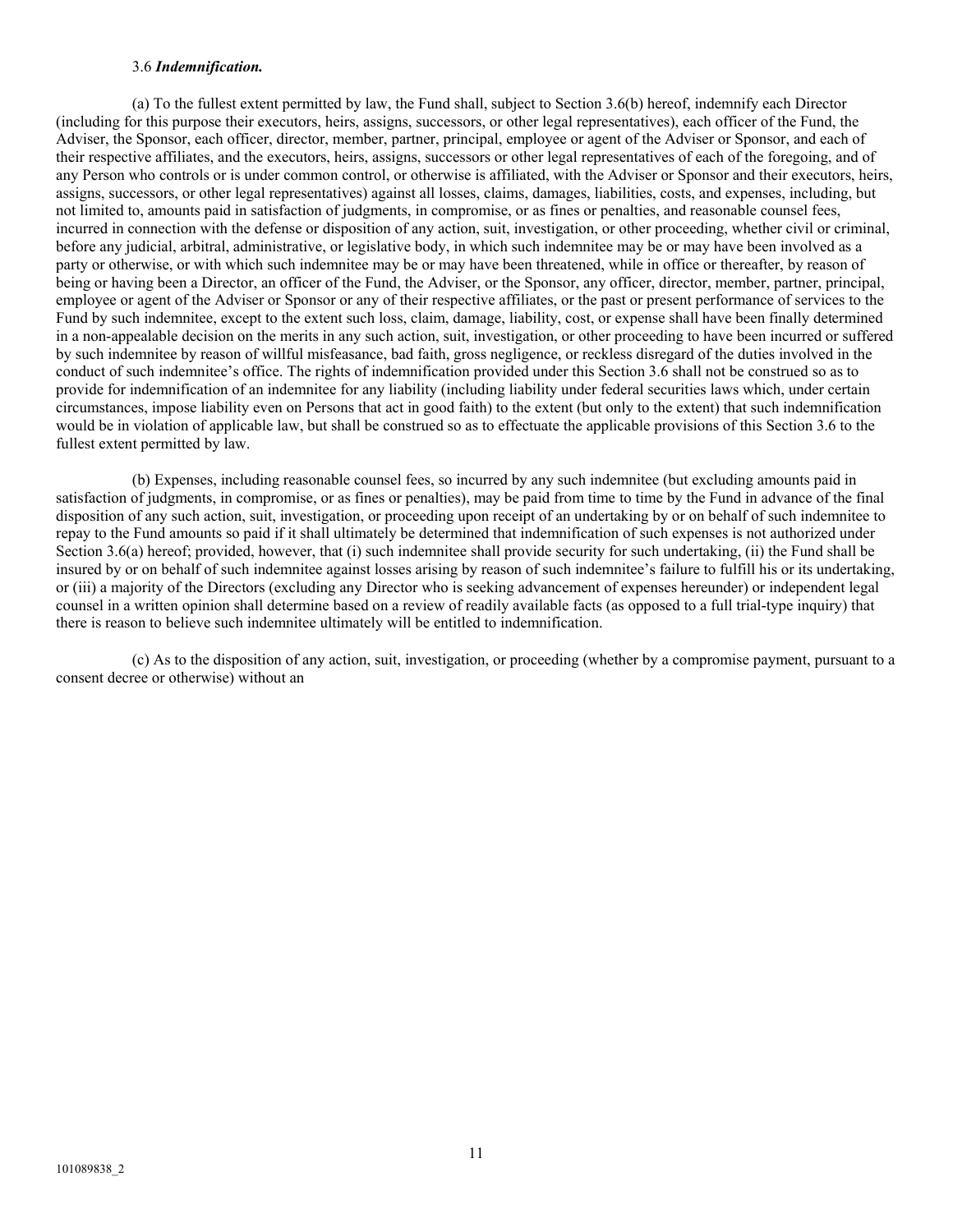adjudication or a decision on the merits by a court, or by any other body before which the proceeding shall have been brought, that an indemnitee is liable to the Fund or its Members by reason of willful misfeasance, bad faith, gross negligence, or reckless disregard of the duties involved in the conduct of such indemnitee's office, indemnification shall be provided pursuant to Section 3.6(a) hereof if (i) approved as in the best interests of the Fund by a majority of the Directors (excluding any Director who is seeking indemnification hereunder) upon a determination based upon a review of readily available facts (as opposed to a full trial-type inquiry) that such indemnitee is not liable to the Fund or its Members by reason of willful misfeasance, bad faith, gross negligence, or reckless disregard of the duties involved in the conduct of such indemnitee's office, or (ii) the Board secures a written opinion of independent legal counsel based upon a review of readily available facts (as opposed to a full trial-type inquiry) to the effect that such indemnitee is not liable to the Fund or its Members by reason of willful misfeasance, bad faith, gross negligence, or reckless disregard of the duties involved in the conduct of such indemnitee's office.

(d) Any indemnification or advancement of expenses made pursuant to this Section 3.6 shall not prevent the recovery from any indemnitee of any such amount if such indemnitee subsequently shall be determined in a decision on the merits in any action, suit, investigation or proceeding involving the liability or expense that gave rise to such indemnification or advancement of expenses to be liable to the Fund or its Members by reason of willful misfeasance, bad faith, gross negligence, or reckless disregard of the duties involved in the conduct of such indemnitee's office. In any suit brought by an indemnitee to enforce a right to indemnification under this Section 3.6 it shall be a defense that, and in any suit in the name of the Fund to recover any indemnification or advancement of expenses made pursuant to this Section 3.6 the Fund shall be entitled to recover such expenses upon a final adjudication that, the indemnitee has not met the applicable standard of conduct set forth in this Section 3.6. In any such suit brought to enforce a right to indemnification or to recover any indemnification or advancement of expenses made pursuant to this Section 3.6, the burden of proving that the indemnitee is not entitled to be indemnified, or to any indemnification or advancement of expenses, under this Section 3.6 shall be on the Fund (or any Member acting derivatively or otherwise on behalf of the Fund or its Members).

(e) An indemnitee may not satisfy any right of indemnification or advancement of expenses granted in this Section 3.6 or to which he, she or it may otherwise be entitled except out of the assets of the Fund, and no Member, the Adviser nor the Sponsor shall be personally liable with respect to any such claim for indemnification or advancement of expenses, except to the extent provided in Section 2.10 hereof.

(f) The rights of indemnification provided hereunder shall not be exclusive of or affect any other rights to which any Person may be entitled by contract or otherwise under law. Nothing contained in this Section 3.6 shall affect the power of the Fund to purchase and maintain liability insurance on behalf of any officer of the Fund, a Director, the Adviser, the Sponsor or other Person.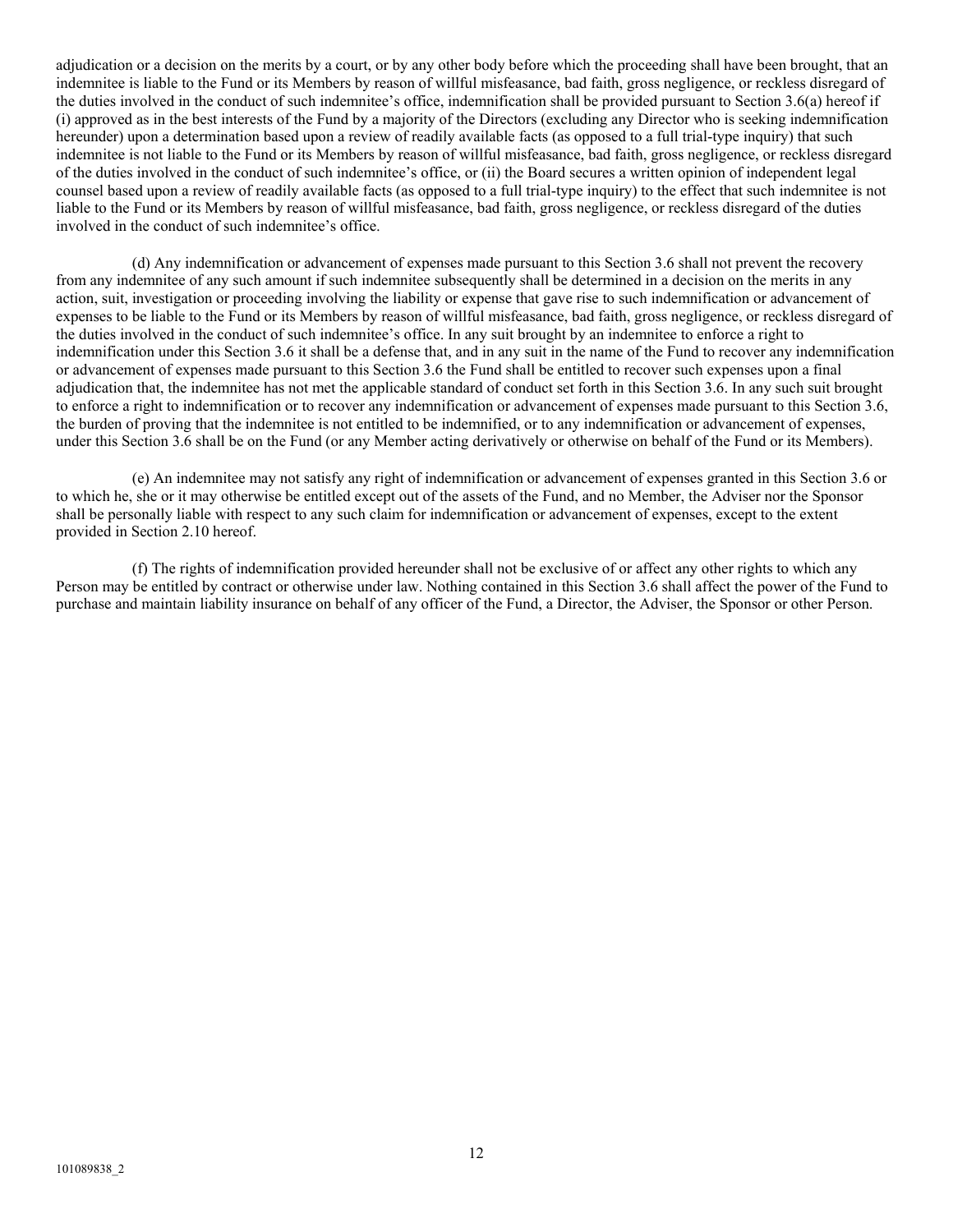### 3.7 *Fees, Expenses and Reimbursement.*

(a) The Board may cause the Fund to compensate each Director for his or her services hereunder. In addition, the Fund shall reimburse the Directors for reasonable out-of-pocket expenses incurred by them in performing their duties under this Agreement.

(b) The Fund shall bear all expenses incurred in the business of the Fund other than those specifically required to be borne by the Adviser pursuant to the Investment Advisory Agreement. Expenses to be borne by the Fund (whether borne directly or indirectly through and in proportion to, the Fund's interest in the Master Fund) (and, thus, indirectly by Members) include, but are not limited to, the following:

- (1) all expenses related to its investment program, including, but not limited to: (i) expenses borne indirectly through the Master Fund's investments in the Investment Funds, or expenses borne through the Fund's investments in the Investment Funds, if applicable in each case, including, without limitation, any fees and expenses charged by the Investment Fund Managers (such as management fees, performance, carried interests, or incentive fees or allocations, monitoring fees, property management fees, and redemption or withdrawal fees); (ii) all costs and expenses directly related to portfolio transactions and positions for the Fund's account, such as direct and indirect expenses associated with the Master Fund's or the Fund's investments in Investment Funds (whether or not consummated), and enforcing the Fund's and Master Fund's rights in respect of such investments; (iii) transfer taxes and premiums; (iv) taxes withheld on non-U.S. dividends or other non-U.S. source income; (v) professional fees (including, without limitation, the fees and expenses of consultants, attorneys and experts); and (vi) if applicable, brokerage commissions, interest and commitment fees on loans and debit balances, borrowing charges on securities sold short, dividends on securities sold but not yet purchased and margin fees;
- (2) the management fee paid by the Fund and the Master Fund to the Adviser in consideration of the advisory and other services provided by the Adviser to the Fund and the Master Fund;
- (3) any distribution and/or service fees to be paid pursuant to a plan adopted in accordance with Rule 12b-1 under the 1940 Act;
- (4) all costs and expenses (including costs and expenses associated with the organization and initial registration of the Fund and the Master Fund) associated with the operation and registration of the Fund and the Master Fund, including, without limitation, all costs and expenses associated with the repurchase offers, offering costs, and the costs of compliance with any applicable Federal or state laws;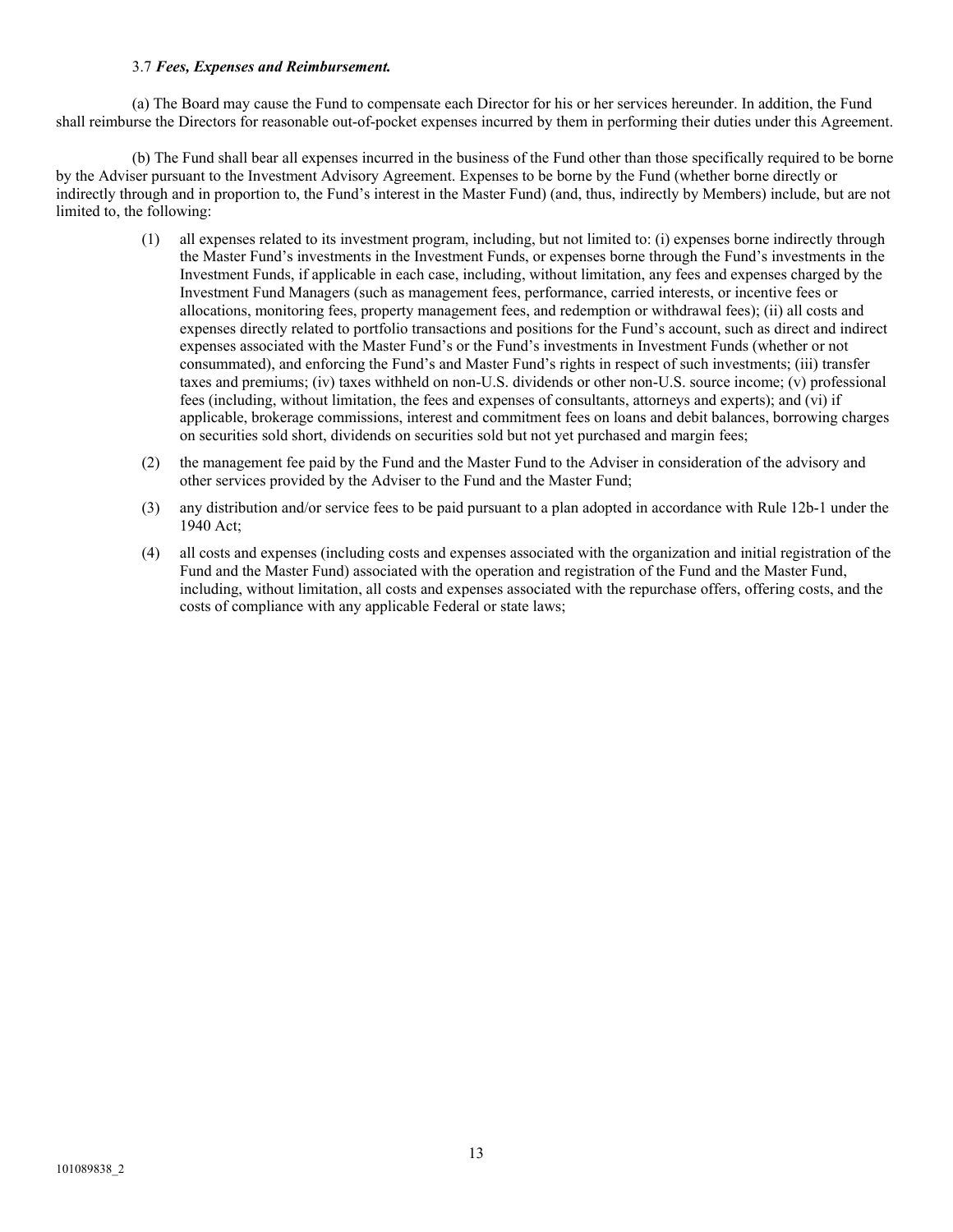- (5) fees of the Independent Directors of the Fund and the independent directors of the Master Fund and the fees and expenses of independent counsel thereto, and the costs and expenses of holding any meetings of the Board or Members, or of the board of directors or members of the Master Fund, in each case that are regularly scheduled, permitted or required to be held under the terms of this Agreement or the limited liability company agreement of the Master Fund, as applicable, the 1940 Act, or other applicable law;
- (6) a portion, as determined by the Board, of the compensation payable to the Fund's and the Master Fund's chief compliance officer, and expenses attributable to implementing the Fund's and the Master Fund's compliance program;
- (7) the fees and disbursements of any attorneys, accountants, independent registered public accounting firms, and other consultants and professionals engaged on behalf of the Fund and the Independent Directors and the Master Fund and its independent directors;
- (8) the costs of a fidelity bond and any liability or other insurance obtained on behalf of the Fund or the Directors or the officers of the Fund or the Master Fund or the directors or the officers of the Master Fund;
- (9) recordkeeping, custody and transfer agency fees and expenses of the Fund and the Master Fund;
- (10) all costs and expenses of preparing, setting in type, printing and distributing reports and other communications to Members or potential members or the Master Fund's members or potential members;
- (11) all expenses of computing the Fund's and the Master Fund's net asset value, including any equipment or services obtained for the purpose of valuing the Fund's and the Master Fund's investment portfolio, including appraisal and valuation services provided by third parties;
- (12) all charges for equipment or services used for communications between the Fund or the Master Fund and any custodian, or other agent engaged by the Fund or the Master Fund;
- (13) fees of custodians, other service providers to the Fund or the Master Fund including transfer agents and depositaries (including The Depository Trust & Clearing Corporation and National Securities Clearing Corporation), and other Persons providing administrative services to the Fund or the Master Fund;
- (14) any extraordinary expenses, including, without limitation, litigation or indemnification expenses, excise taxes and costs incurred in connection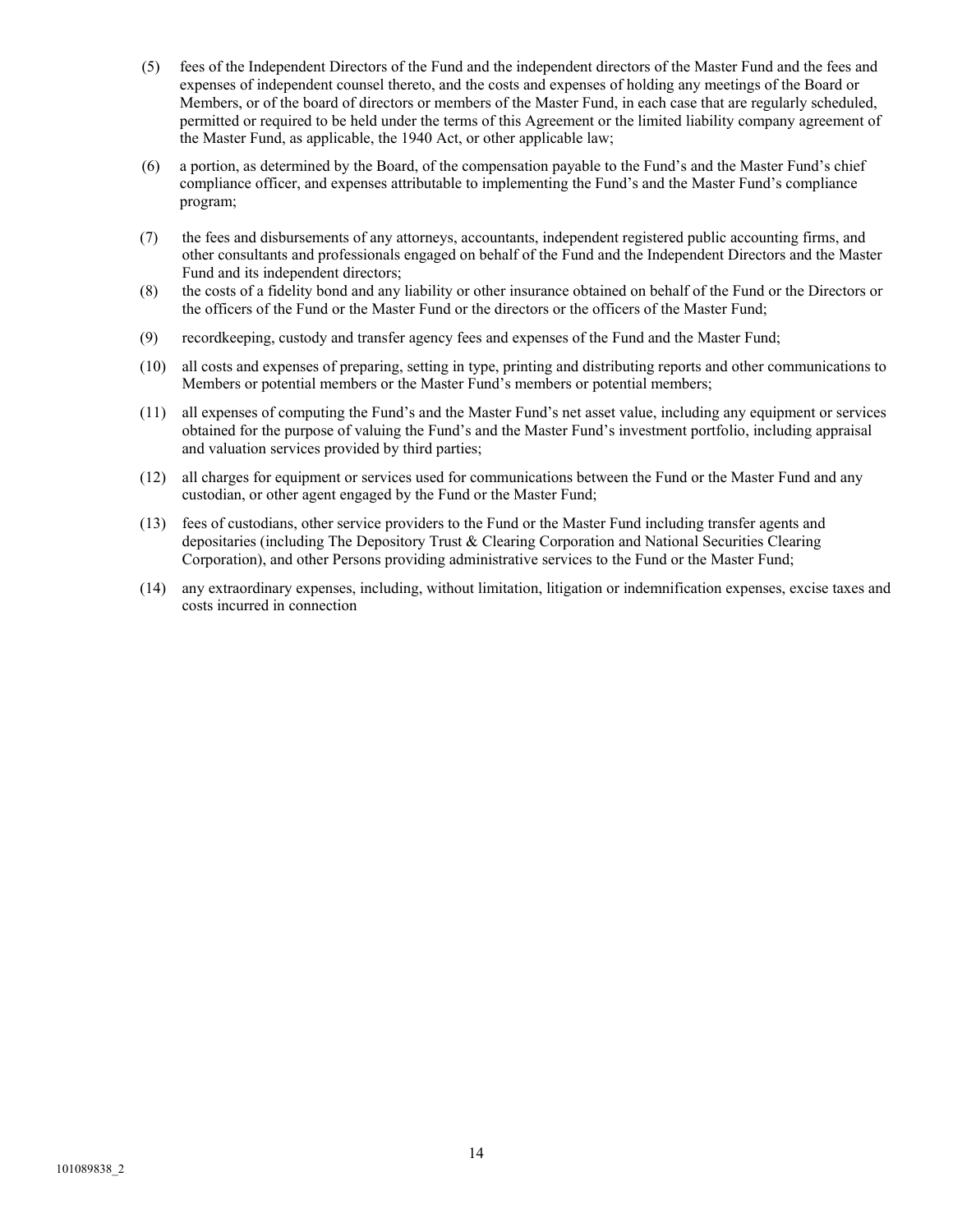with holding and/or soliciting proxies for a meeting of Members or members of the Master Fund;

- (15) all taxes to which the Fund or the Master Fund may be subject, directly or indirectly, and whether in the United States, any state thereof or any other U.S. or non-U.S. jurisdictions; and
- (16) such other types of expenses as may be approved from time to time by the Board or the board of directors of the Master Fund.

Except as set forth in the Investment Advisory Agreement, the Adviser shall be entitled to reimbursement from the Fund for any of the above expenses that the Adviser pays on behalf of the Fund.

(c) The Fund from time to time, alone or in conjunction with other accounts for which the Adviser or Sponsor, or any Affiliate of the Adviser or Sponsor, acts as general partner, managing member or investment adviser, may purchase Insurance in such amounts, from such insurers and on such terms as the Board shall determine.

### 3.8 *Liabilities and Duties*.

To the fullest extent permitted by applicable law, the Members agree that the provisions of this Agreement, to the extent that they restrict or eliminate the duties (including fiduciary duties) and liabilities of a Member, officer of the Fund, a Director or other Person otherwise existing at law or in equity, replace such other duties and liabilities of such Member, officer of the Fund, Director or other Person.

### ARTICLE IV

### TERMINATION OF STATUS OR REMOVAL OF ADVISER AND SPONSOR;

### TRANSFERS AND REPURCHASES

#### 4.1 *Termination of Status of the Adviser.*

The status of the Adviser as Adviser and a manger shall terminate if the Investment Advisory Agreement with the Adviser terminates and the Fund does not enter into a new Investment Advisory Agreement with such Person, effective as of the date of such termination.

#### 4.2 *Termination of Status of the Sponsor.*

The status of AMG Funds LLC as Sponsor and a manager shall terminate if the AMG Funds LLC shall voluntarily withdraw as Sponsor with written notice to the Board.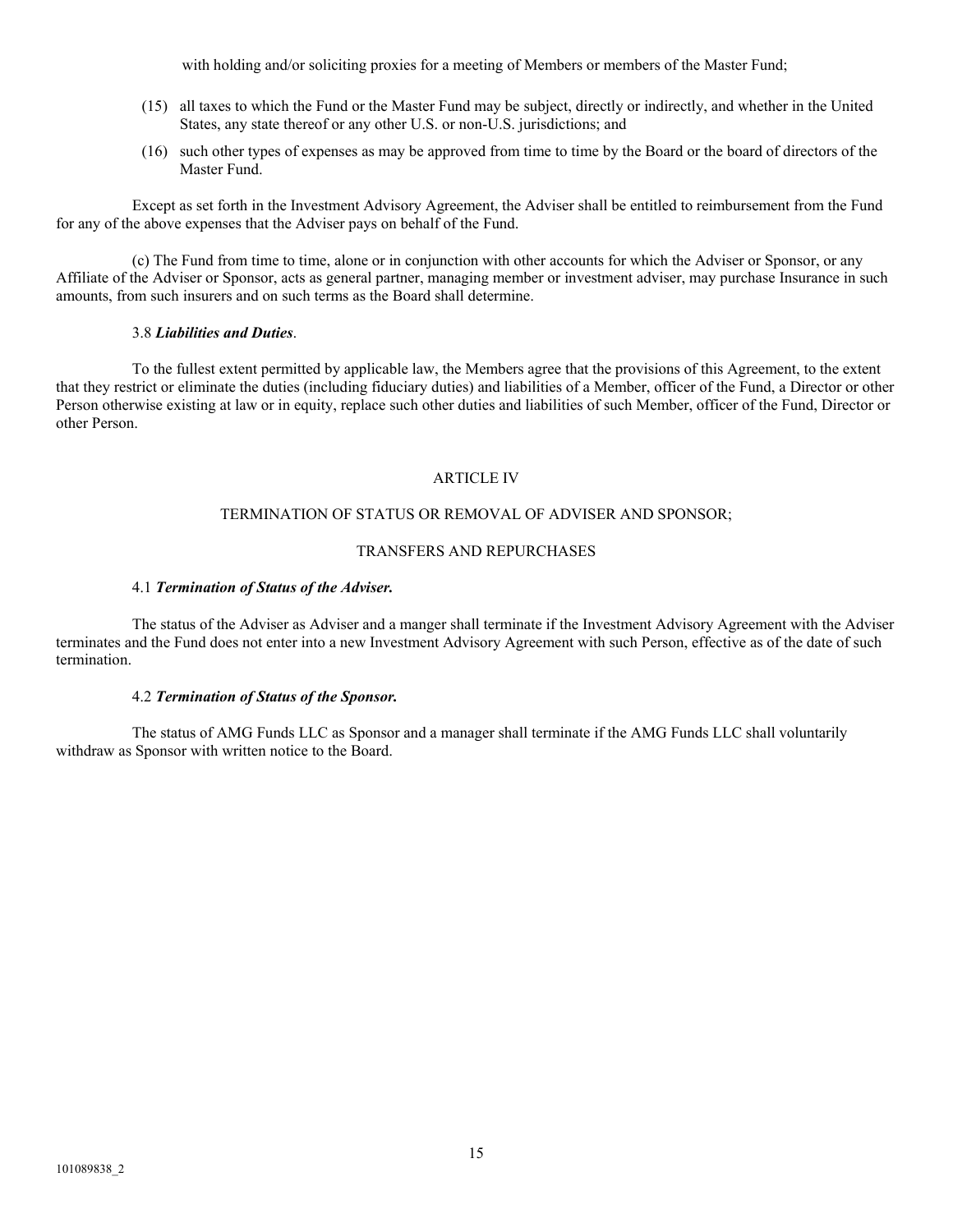### 4.3 *Transfer of Units.*

(a) Units may be Transferred only (i) by operation of law pursuant to the death, bankruptcy, insolvency or dissolution of such Member or (ii) with the written consent of the Board or the Sponsor (which may be withheld in each of its sole and absolute discretion).

(b) If any transferee does not meet any investor eligibility requirements established by the Fund from time to time, or if neither the Board nor the Sponsor consents to a Transfer, the Fund reserves the right to repurchase the transferred Units from the Member's successor pursuant to Section 4.4.

(c) Any transferee that acquires Units by operation of law as the result of the death, divorce, bankruptcy, insolvency, dissolution or adjudication of incompetency of a Member or otherwise, shall be entitled to the right to tender such Units for repurchase by the Fund in connection with an offer to purchase such Units made by the Fund (provided that the Fund need not make any such offer) and shall be entitled to receive any dividend and other distributions paid by the Fund with respect to such Units, but shall not be entitled to the other rights of a Member unless and until such transferee becomes a substituted Member. In no event, however, will any transferee or assignee be admitted as a Member without the consent of the Board or the Sponsor (or a delegate of either of them), which may be withheld in each of its (or each delegate's) sole discretion. The admission to the Fund of any transferee or successor as a substituted Member shall be effective upon such consent and the execution and delivery by, or on behalf of, such substituted Member of either a counterpart of this Agreement or an instrument that constitutes the execution and delivery of this Agreement, without the consent of any other Person.

(d) Any pledge, transfer, or assignment not made in accordance with this Section 4.3 shall be void.

(e) Each transferring Member and transferee agrees to pay all expenses, including attorneys' and accountants' fees, incurred by the Fund in connection with such Transfer. Upon the Transfer to another Person or Persons of a Member's Units, such transferring Member shall cease to be a member of the Fund with respect to such Units. Unless prohibited by applicable law (and then only to the extent so prohibited) each transferring Member shall indemnify and hold harmless the Fund, the Sponsor, the Adviser, the Directors, the officers of the Fund, each other Member, and any Affiliate of the foregoing against all losses, claims, damages, liabilities, costs and expenses (including legal or other expenses incurred in investigating or defending against any such losses, claims, damages, liabilities, costs and expenses or any judgments, fines and amounts paid in settlement), joint or several, to which such Persons may become subject by reason of or arising from (i) any Transfer made by such Member in violation of this Section 4.3 and (ii) any misrepresentation by such Member (or such Member's transferee) in connection with any such Transfer.

## 4.4 *Repurchase of Units.*

(a) Except as otherwise provided in this Agreement, no Member or other Person holding any Units shall have the right to withdraw or tender to the Fund for repurchase of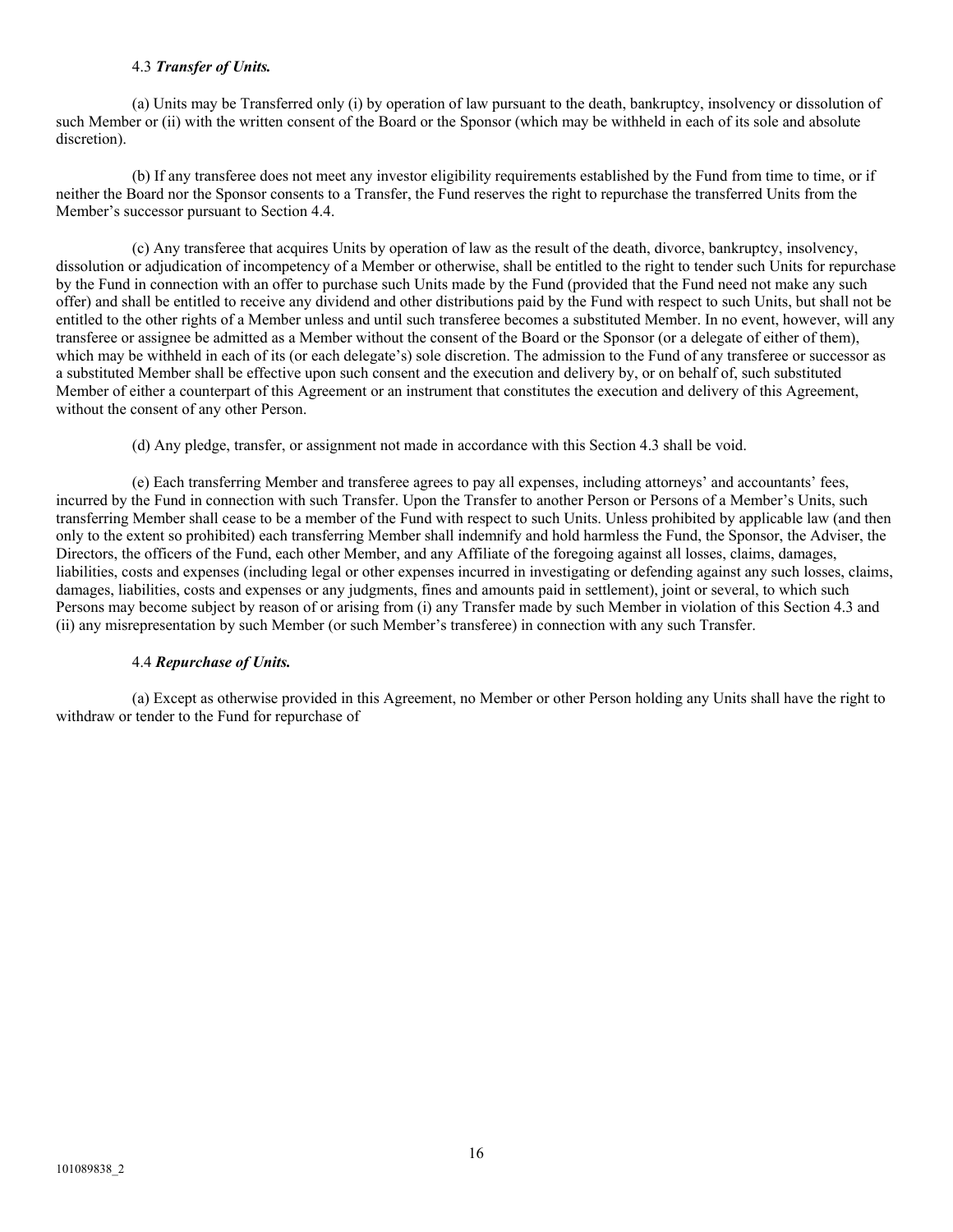any such Units. The Board may from time to time, and in its complete and exclusive discretion and on such terms and conditions as it may determine, cause the Fund to offer to repurchase Units from Members, including the Adviser, Sponsor or any Affiliates thereof, pursuant to written tenders. In determining whether to cause the Fund to offer to repurchase Units from Members pursuant to written tenders, the Board shall consider the following factors, among others:

- (1) whether the Master Fund is making a contemporaneous repurchase offer for interests therein, and the aggregate value of interests the Master Fund is offering to repurchase;
- (2) whether any Members have requested to tender Units to the Fund;
- (3) the liquidity of the Fund's and the Master Fund's assets (including fees and costs associated with disposing of the Fund's and the Master Fund's interests in underlying Investment Funds);
- (4) the investment plans and working capital and reserve requirements of the Fund;
- (5) the relative economies of scale of the tenders with respect to the size of the Fund;
- (6) the history of the Fund in repurchasing Units;
- (7) the availability of information as to the value of the Fund's and the Master Fund's investments in underlying Investment Funds;
- (8) the existing conditions of the securities markets and the economy generally, as well as political, national or international developments or current affairs;
- (9) the anticipated tax consequences to the Fund of any proposed repurchases of Units; and
- (10) the recommendations of the Adviser or Sponsor.

The Board shall cause the Fund to repurchase Units pursuant to written tenders only on terms fair to the Fund and to all Members and Persons holding Units acquired from Members, as applicable.

(b) The Board may cause the Fund to repurchase all or any portion of the Units of a Member or any Person acquiring any Units from or through a Member if the Board determines or has reason to believe that:

(1) such Units have been transferred in violation of Section 4.3 hereof, or such Units have vested in any Person by operation of law (*i.e.,* the result of the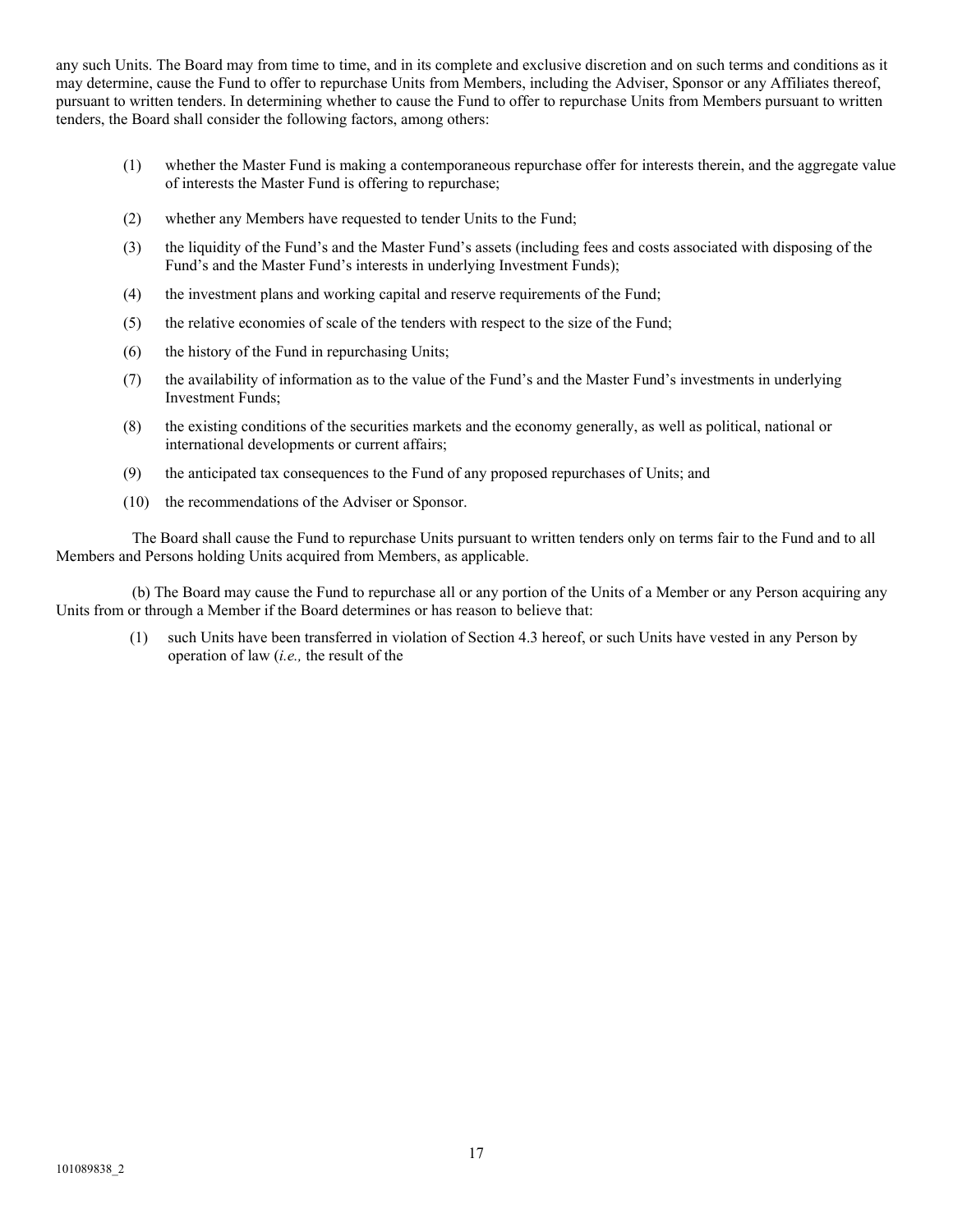death, bankruptcy, insolvency, adjudicated incompetence, or dissolution of the Member);

- (2) if any transferee does not meet any investor eligibility requirements established by the Fund from time to time;
- (3) ownership of such Units by a Member or other Person is likely to cause the Fund or the Master Fund to be in violation of, or require registration of any Units under, or subject the Fund or the Master Fund to additional registration or regulation under, the securities, commodities, or other laws of the United States or any other relevant jurisdiction;
- (4) continued ownership of such Units by a Member may be harmful or injurious to the business or reputation of the Fund, the Master Fund, the Adviser, or the Sponsor, or may subject the Fund or any of the Members to an undue risk of adverse tax or other fiscal or regulatory consequences;
- (5) any of the representations and warranties made by a Member or other Person in connection with the acquisition of Units was not true when made or has ceased to be true;
- (6) with respect to a Member subject to special laws or regulations, the Member is likely to be subject to additional regulatory or compliance requirements under these special laws or regulations by virtue of continuing to hold any Units;
- (7) the investment balance of the Member falls below the amount the Board determines from time to time to be a minimum investment in the Fund or rises above the amount the Board determines from time to time to be a maximum investment in the Fund; or
- (8) it would be in the interests of the Fund, as determined by the Board, for the Fund to repurchase such Units.

(c) Repurchases of Units by the Fund shall be payable in non-interest bearing promissory notes with such terms as determined by the Board in its discretion, unless the Board, in its discretion, determines otherwise, or, in the discretion of the Board, in Securities (or any combination of Securities and cash) of equivalent value. All such repurchases shall be subject to any and all conditions as the Board may impose and shall be effective as of a date set by the Board after receipt by the Fund of all eligible written tenders of Units as of a date set by the Board. The amount due to any Member whose Units are repurchased shall be equal to the net asset value of such Member's Units as applicable as of the effective date of repurchase, subject to any applicable early repurchase fee, and subject to subsequent adjustment, in the discretion of the Adviser or the Sponsor, in the event that additional relevant information becomes available following the Fund's annual audit.

(d) If, at any time after the first two full years of the Fund's operations, a Member submits to the Fund a written request to commence a repurchase offer and the Fund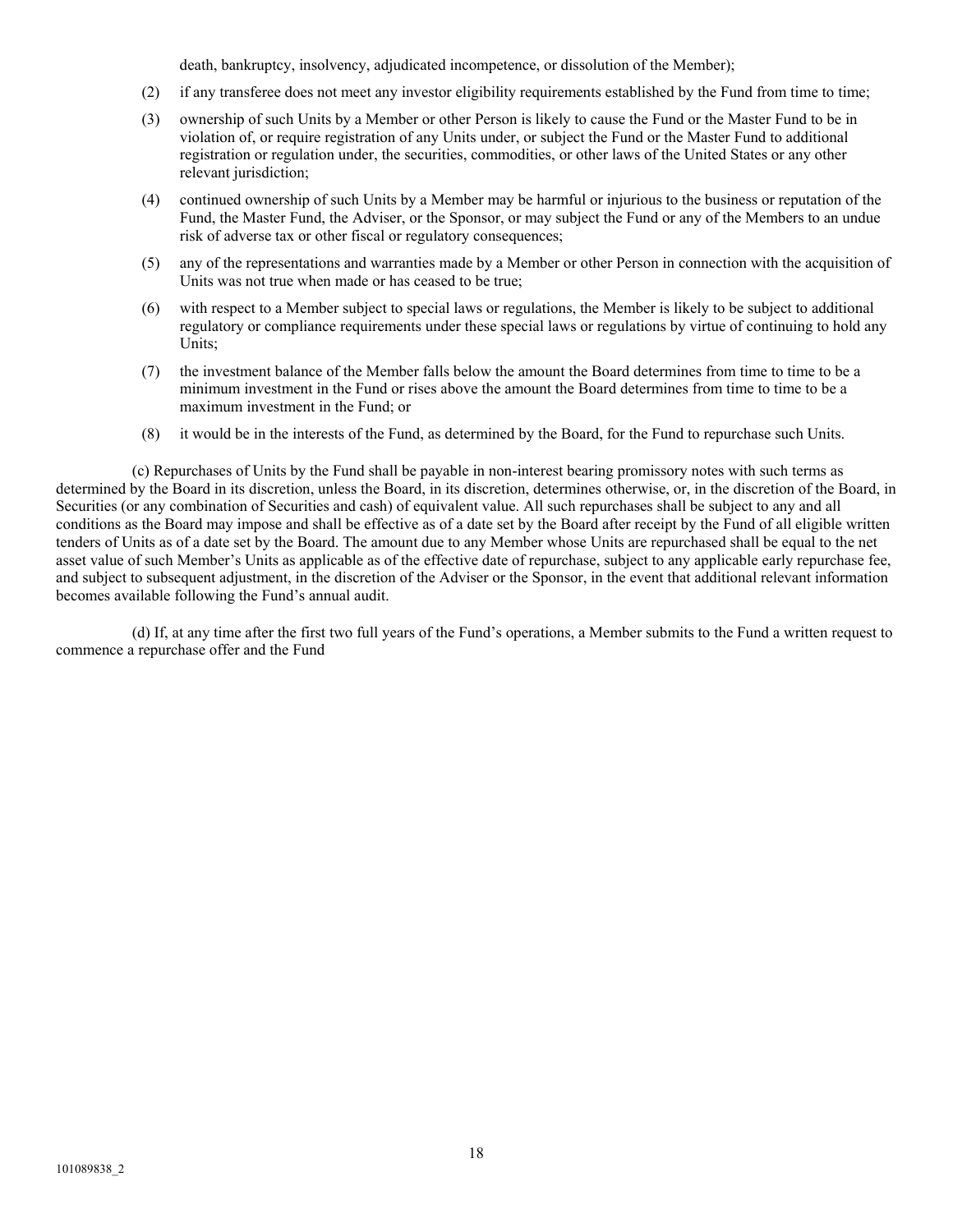does not, within two years from the date of such written request, commence a repurchase offer for at least 5% of the Net Assets of the Fund, the Fund promptly will thereafter offer to all then Members the opportunity to contribute their Units to a special purpose vehicle (an "SPV") to be registered under the 1940 Act or exempt from such registration and having the investment objective to liquidate at least 90% of its assets within three full fiscal years of such contribution. Any such offer to contribute will be made pursuant to an offering registered under the Securities Act of 1933, as amended, or pursuant to offering exempt from such registration. Any SPV organized pursuant to this section will not bear any investment advisory or investment management fees after the three fiscal year period.

#### ARTICLE V

#### UNITS

#### 5.1 *Units.*

(a) The limited liability company interests in the Fund shall be divided into such transferable Units of one or more separate and distinct Classes of Units as the Board, in its sole discretion and without Member approval, from time to time create and establish. The Board shall have full power and authority, in its sole discretion, and without obtaining any prior authorization or vote of the Members of any Class of the Fund (i) to create, establish and designate, and to change in any manner, any initial Class or additional Classes, and to fix such preferences, voting powers, rights and privileges of such Classes, which may be superior to the preferences, voting powers, rights and privileges of any existing class, as the Board may from time to time determine; (ii) to divide or combine the Units or any Classes into a greater or lesser number, provided that such division or combination does not change the proportionate beneficial interest in the assets of the Fund of any Member or other holder of Units or in any way affect the rights of Units; (iii) to classify or reclassify any unissued Units or any Units previously issued and reacquired of any Class into one or more Classes that may be established and designated from time to time; and (iv) to take such other action with respect to the Units as the Board may deem desirable. Except as provided herein, each Unit of a particular Class shall represent an equal proportionate interest in the assets of the Fund (subject to the liabilities of the Fund), and each Unit of a particular Class shall be equal with respect to net asset value per Unit of that Class as against each other Unit of that Class. The rights attaching to all Units of a particular Class shall be identical as to right of repurchase by the Fund, dividends and other distributions (whether or not on liquidation), and voting rights. Unless another time is specified by the Board, the establishment and designation of any Class shall be effective upon the adoption of a resolution by the Board setting forth such establishment and designation and the preferences, powers, rights and privileges of the Units of such Class, whether directly in such resolution or by reference to, or approval of, another document that sets forth such relative rights and preferences of such Class including, without limitation, any registration statement of the Fund, or as otherwise provided in such resolution;

(b) The number of the Fund's authorized Units of each Class and the number of Units that may be issued is unlimited, and, subject to Section 2.7 hereof and Section 5.1(k) hereof, the Board may issue Units of each Class for such consideration and on such terms as they may determine (or for no consideration if issued in connection with a dividend in Units or a split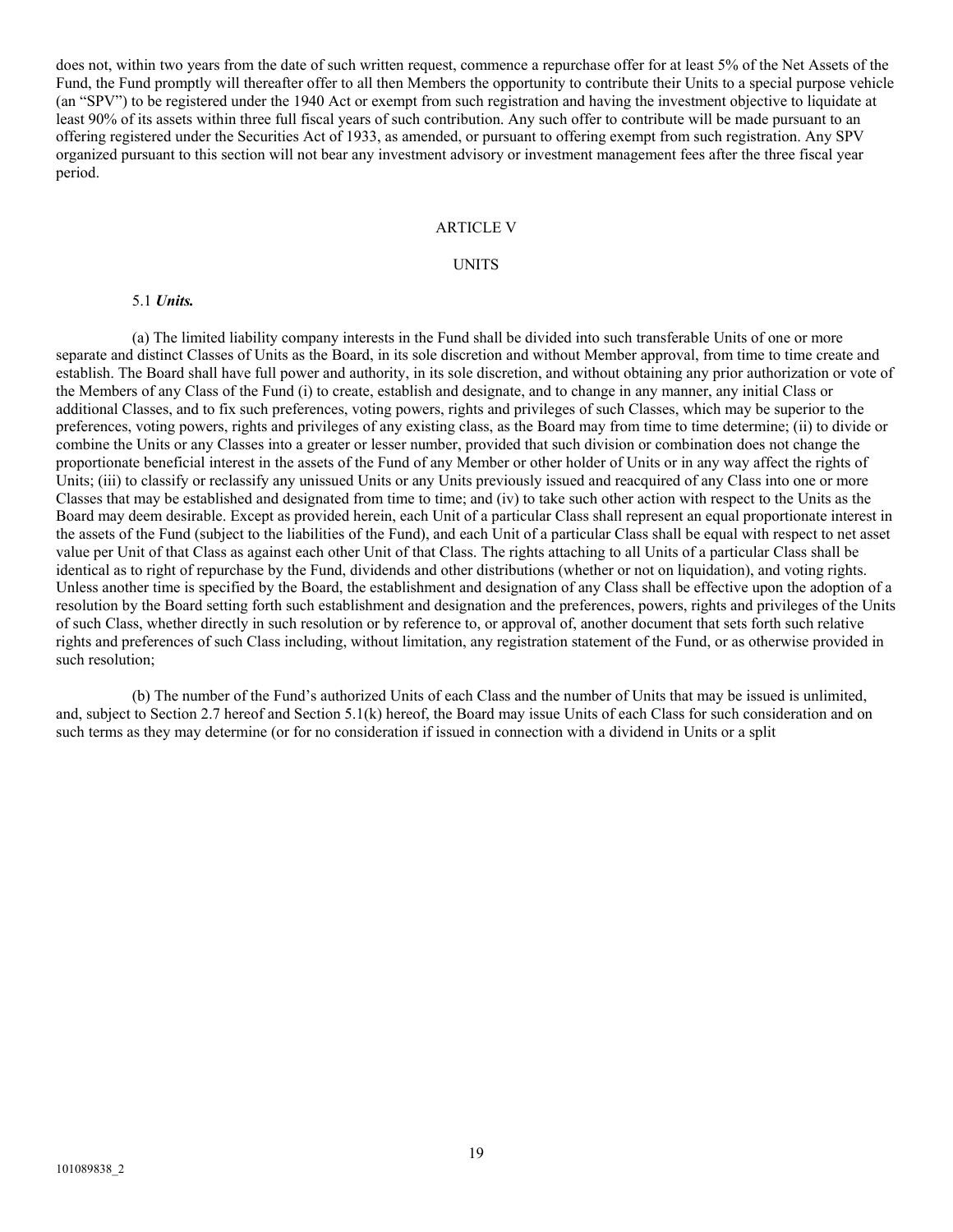of Units), or may reduce the number of issued Units in proportion to the relative net asset value of the Units then outstanding, all without action or approval of the Members. All Units when so issued on the terms determined by the Board shall be fully paid and non-assessable;

(c) All references to Units in this Agreement shall be deemed to be Units of any or all Classes as the context may require. All provisions herein relating to the Fund shall apply equally to each Class of the Fund except as the context otherwise requires;

(d) In accordance with Section 2.8 hereof, any Director, officer or other agent of the Fund (including, without limitation, the Adviser and Sponsor), and any organization in which any such Person is interested may acquire, own, and dispose of Units of the Fund to the same extent as if such Person were not a Director, officer or other agent of the Fund; and the Fund may issue and sell or cause to be issued and sold and may purchase Units from any such Person or any such organization subject only to the limitations, restrictions or other provisions applicable to the sale or purchase of Units generally;

(e) Units shall not be represented by certificates, but only by notation on the Unit records of the Fund, as kept by the Fund or by any transfer or similar agent, as the case may be. The Unit records of the Fund, whether maintained by the Fund or any transfer or similar agent, as the case may be, shall be conclusive as to who are the holders of each Class of Units and as to the number of Units of each Class held from time to time by each such Person;

(f) All consideration received by the Fund for the issue or sale of Units, together with all assets in which such consideration is invested or reinvested, all income, earnings, profits, proceeds thereof, including any proceeds derived from the sale, exchange or liquidation of such assets, and any funds or payments derived from any reinvestment of such proceeds in whatever form the same may be, shall irrevocably belong to the Fund generally and not to the account of any particular Member or holder of Units, subject only to the rights of creditors, and shall be so recorded upon the books of account of the Fund;

(g) The liabilities, expenses, costs, charges and reserves attributable to the Fund shall be charged and allocated to the assets belonging to the Fund generally and not to the account of any particular Member or holder of Units and shall be so recorded upon the books of account of the Fund;

(h) Dividends and distributions on Units may be paid to the Members or holders of Units, with such frequency as the Board may determine, which may be daily or otherwise pursuant to a standing resolution or resolutions adopted only once or with such frequency as the Board may determine, from such of the income, capital gains accrued or realized, and capital and surplus, after providing for actual and accrued liabilities of the Fund and for any reasonable reserves as determined by the Board in its sole discretion. All dividends and distributions on Units shall be distributed pro rata to the Members or other holders of Units in proportion to the number of Units held by such Persons at the date and time of record established for the payment of such dividends or distributions, except that in connection with any dividend or distribution program or procedure the Board may determine that no dividend or distribution shall be payable on Units as to which the Member's purchase order and/or payment have not been received by the time or times established by the Board under such program or procedure.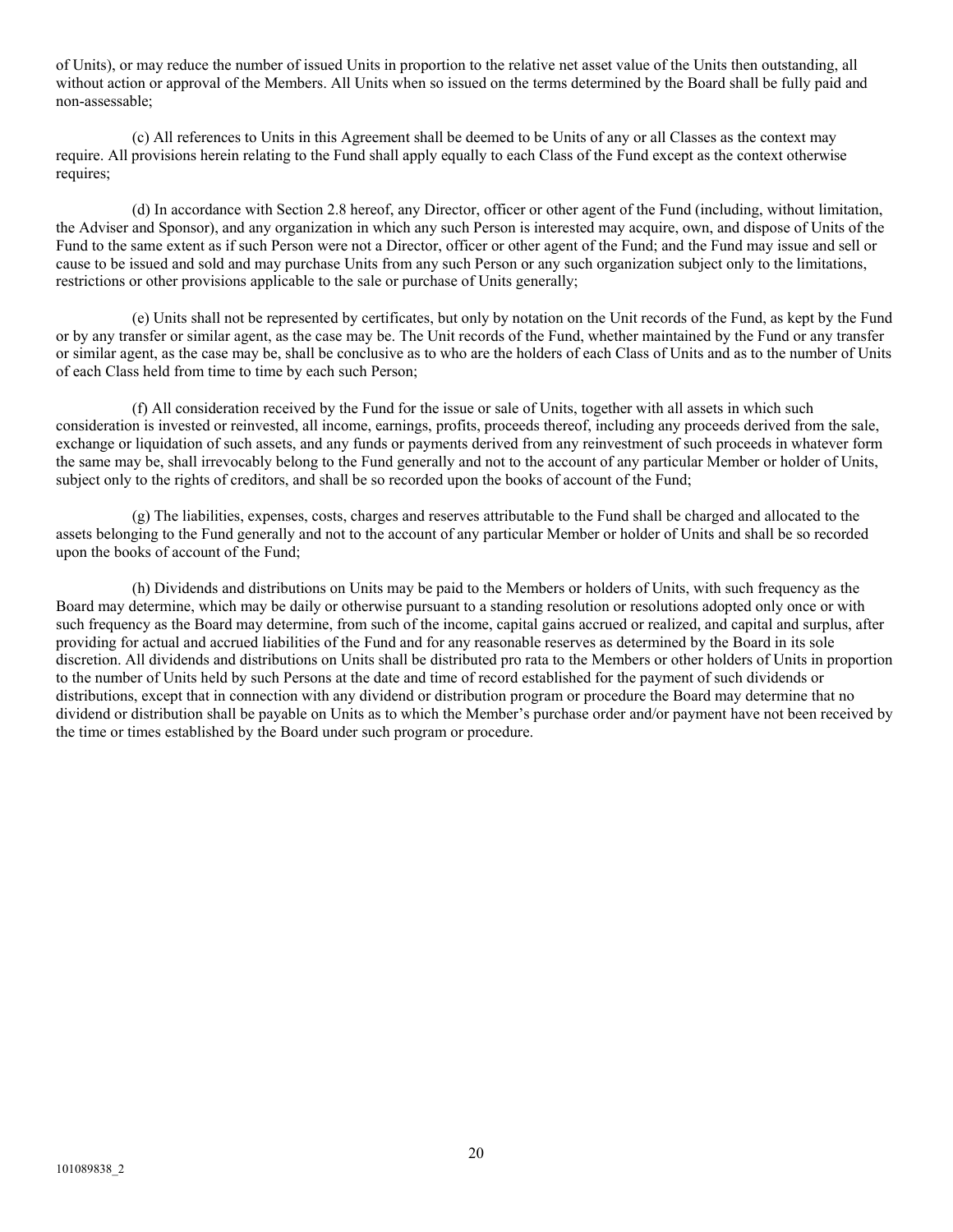Dividends and distributions on Units may be made in cash or Units or a combination thereof as determined by the Board or pursuant to any program that the Board may have in effect at the time for the election by each Member or other holder of Units of the mode of the making of such dividend or distribution to that Person. Any dividend or distribution paid in Units will be paid at the net asset value thereof as determined in accordance with Section 7.2 hereof. Notwithstanding anything in this Agreement to the contrary, the Board may at any time declare and distribute a dividend of Units or other property pro rata among the Members or other holders of Units at the date and time of record established for the payment of such dividends or distributions;

(i) Notwithstanding anything to the contrary contained herein, none of the Directors or the Members, nor any other Person on behalf of the Fund, shall make a distribution to the Members on account of their interest in the Fund if such distribution would violate Section 18-607 of the Delaware Act or any other applicable law;

(j) Units shall be transferable only in accordance with Section 4.3 hereof;

(k) The Board, subject to Section 2.7 hereof, may accept investments in the Fund by way of Unit purchase, from such Persons, on such terms (including minimum purchase amounts) and for such consideration, not inconsistent with the provisions of the 1940 Act, as they from time to time authorize or determine. Such investments may be in the form of cash, Securities or other property in which the Fund is authorized to invest, hold or own, valued as provided in Section 7.2 hereof. The Board may authorize any distributor, principal underwriter, custodian, transfer agent or other Person to accept orders for the purchase or sale of Units that conform to such authorized terms and to reject any purchase or sale orders for Units whether or not conforming to such authorized terms;

(l) Units may be issued as fractions thereof. Any fractional Unit, if outstanding, shall carry proportionately all the rights and obligations of a whole Unit, including those rights and obligations with respect to voting, receipt of dividends and distributions, redemption of Units, and liquidation of the Fund. Fractions of Units shall be calculated to three decimal points.

# ARTICLE VI

## DISSOLUTION AND LIQUIDATION

#### 6.1 *Dissolution.*

(a) The Fund shall be dissolved at any time there are no Members, unless the Fund is continued in accordance with the Delaware Act, or upon the occurrence of any of the following events:

- (1) upon the affirmative vote to dissolve the Fund by the Board;
- (2) upon the determination of the Members not to continue the business of the Fund at a meeting called by the Sponsor in accordance with Section 2.6(b) hereof when no Director remains to continue the business of the Fund or if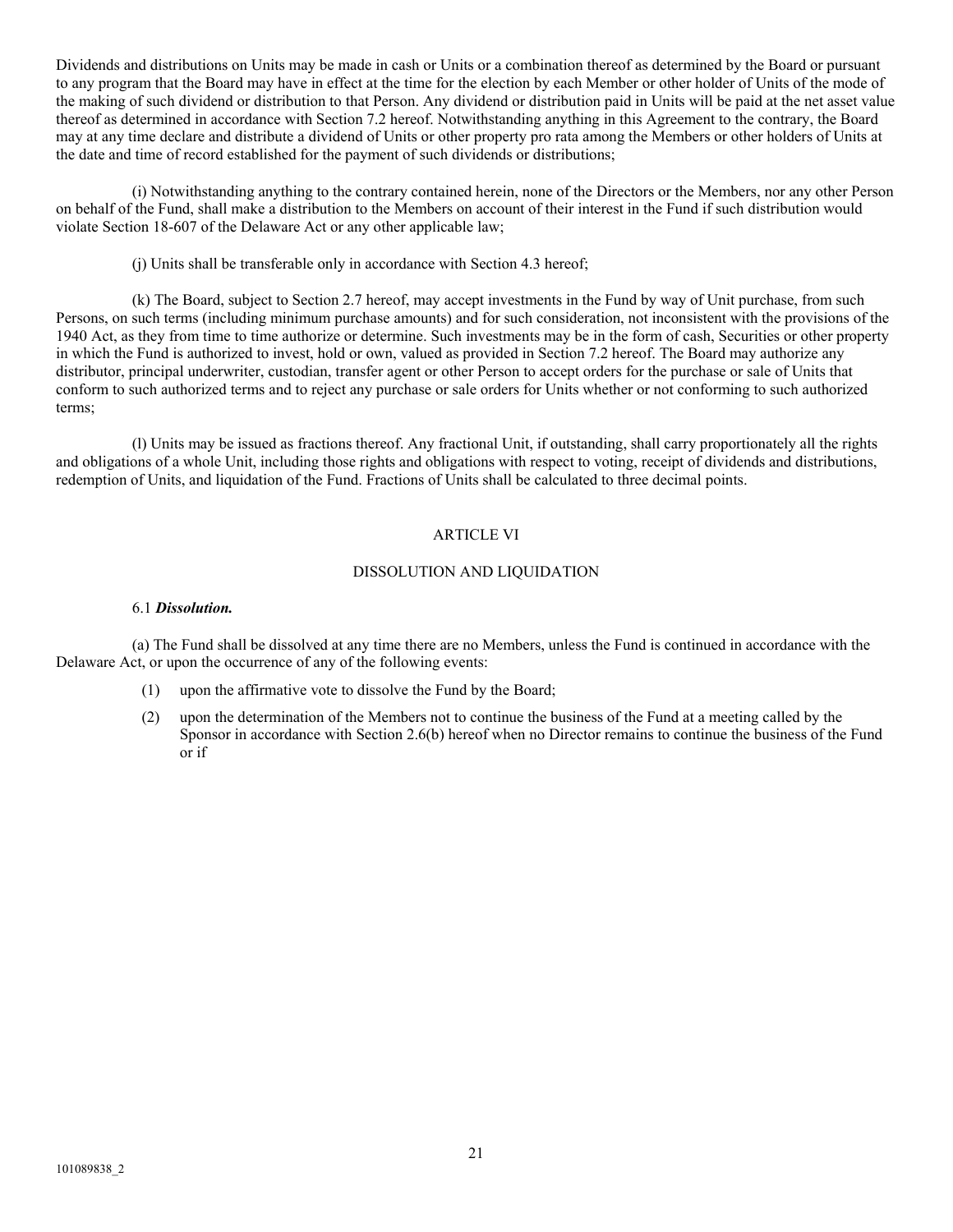the required number of Directors is not elected within 60 days after the date on which the last Director ceased to act in that capacity;

- (3) at the election of the Sponsor to dissolve the Fund; or
- (4) as required by operation of law.

Except as provided above, Members shall not have the authority, by vote or otherwise, to dissolve or cause the dissolution of the Fund. Dissolution of the Fund shall be effective on the day on which the event giving rise to the dissolution shall occur, but the Fund shall not terminate until the assets of the Fund have been liquidated in accordance with Section 6.2 hereof and the Certificate has been canceled.

# 6.2 *Liquidation of Assets.*

(a) Upon the dissolution of the Fund as provided in Section 6.1 hereof, the Board, acting directly or through a liquidator it selects, shall liquidate, in an orderly manner, the business and administrative affairs of the Fund, except that if the Board is unable to perform this function, a liquidator elected by Members holding a majority of the total number of votes eligible to be cast by all Members shall liquidate, in an orderly manner, the business and administrative affairs of the Fund. The proceeds from liquidation shall, subject to the Delaware Act, be distributed in the following manner:

- (1) payments in satisfaction (whether by payment or the making of reasonable provision for payment thereof) of the debts and liabilities of the Fund, including the expenses of liquidation (including legal and accounting expenses incurred in connection therewith), but not including debt and liabilities to Members, up to and including the date that distribution of the Fund's assets to the Members has been completed, shall first be paid on a pro rata basis;
- (2) such debts and liabilities as are owing to current or former Members who hold non-interest bearing promissory notes of the Fund as a result of having previously tendered their Units to the Fund for repurchase shall be paid next in their order of seniority and on a *pro rata* basis,
- (3) such debts, liabilities or obligations as are owing to the Members shall be paid next in their order of seniority and on a *pro rata* basis; and
- (4) the Members shall be paid next, on a *pro rata* basis, in proportion to the relative number of Units held by such Person

(b) Anything in this Section 6.2 to the contrary notwithstanding, but subject to the priorities set forth in Section 6.2(a) above, upon dissolution of the Fund, the Board or other liquidator may distribute ratably in kind any assets of the Fund; *provided, however,* that if any in-kind distribution is to be made, the assets distributed in kind shall be valued pursuant to Section 7.2 hereof as of the actual date of their distribution and charged as so valued and distributed against amounts to be paid under Section 6.2(a) above.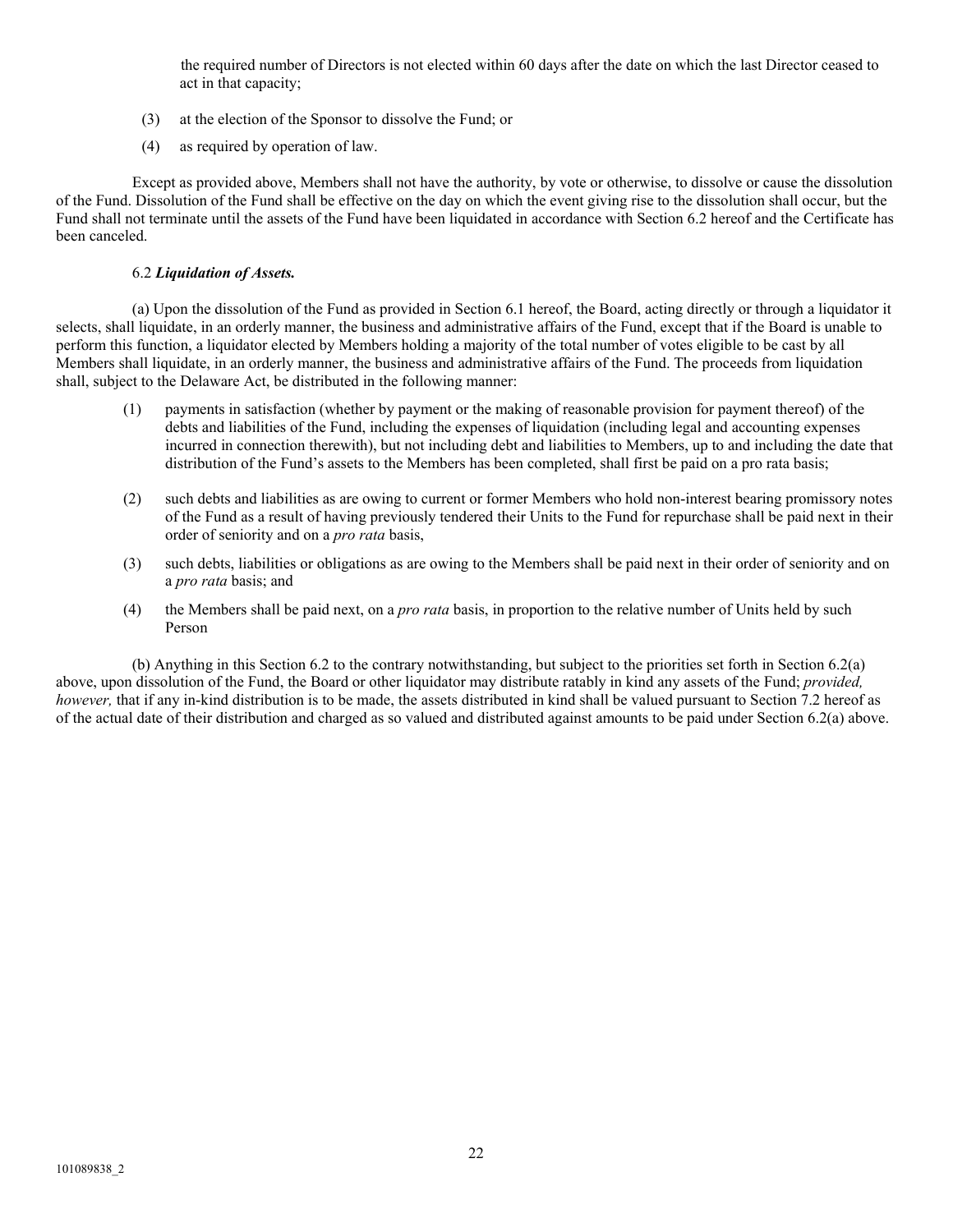### ARTICLE VII

### ACCOUNTING, VALUATIONS AND WITHHOLDING

#### 7.1 *Accounting and Reports.*

(a) The Fund shall adopt for tax accounting purposes any accounting method which the Board shall decide in its sole discretion is in the best interests of the Fund. The Fund's accounts shall be maintained in U.S. currency.

(b) Except as required by the 1940 Act, no Member shall have the right to obtain any other information about the business or financial condition of the Fund, about any other Member or former Member or about the affairs of the Fund. To the fullest extent permitted by Section 18-305(f) of the Delaware Act, each Member agrees that its right to receive information from the Fund with respect to its interest in the Fund is restricted to only those rights to information set forth in this Agreement. No act of the Fund, the Adviser, the Sponsor, or any other Person that results in a Member being furnished any such information shall confer on such Member or any other Member the right in the future to receive such or similar information or constitute a waiver of, or limitation on, the Fund's ability to enforce the limitations set forth in the first sentence of this Section 7.1(b).

### 7.2 *Valuation of Assets.*

(a) Except as may be required by the 1940 Act, the Board shall value or have valued any Securities or other assets and liabilities of the Fund (other than assets invested in Investment Funds) as of the close of business on the last day of each Fiscal Period or more frequently, in the discretion of the Board, in accordance with such valuation procedures as shall be established from time to time by the Board. Assets of the Fund invested in Investment Funds shall be valued at fair value in accordance with procedures adopted by the Board. In determining the value of the assets of the Fund, no value shall be placed on the goodwill or name of the Fund, or the office records, files, statistical data or any similar intangible assets of the Fund not normally reflected in the Fund's accounting records, but there shall be taken into consideration any items of income earned but not received, expenses incurred but not yet paid, liabilities, fixed or contingent, and any other prepaid expenses to the extent not otherwise reflected in the books of account, and the value of options or commitments to purchase or sell Securities or commodities pursuant to agreements entered into prior to such valuation date.

(b) The value of Securities and other assets of the Fund and the net worth of the Fund as a whole determined pursuant to this Section 7.2 shall be conclusive and binding on all of the Members and all parties claiming through or under them.

#### 7.3 *Withholding.*

(a) The Board may withhold and pay over to the Internal Revenue Service (or any other relevant taxing authority) taxes from any distribution to any Member to the extent required by the Code or any other applicable law.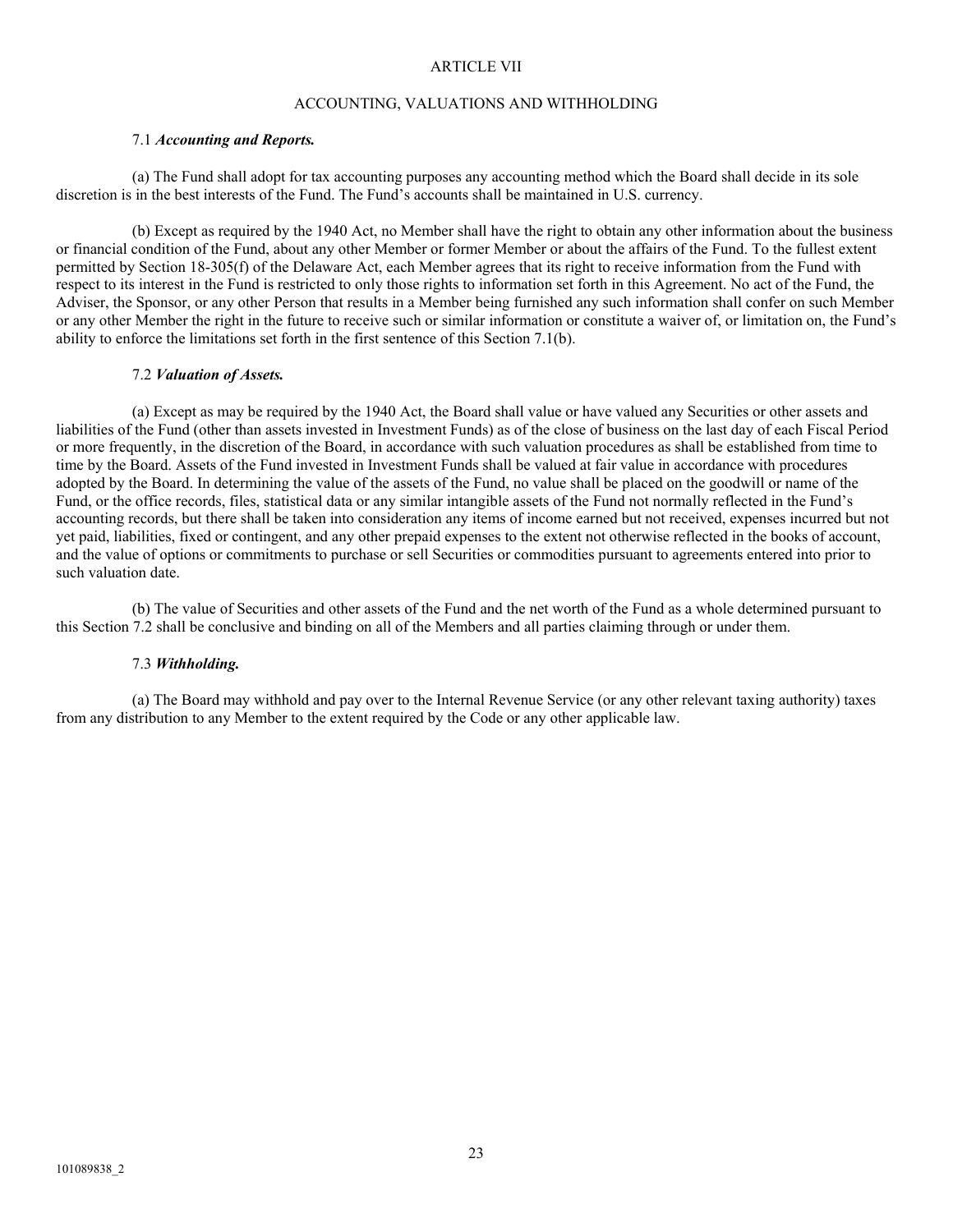(b) For purposes of this Agreement, any taxes so withheld or paid over by the Fund with respect to any amount distributed by the Fund to any Member shall be deemed to be a distribution or payment to such Member, reducing the amount otherwise distributable to such Member pursuant to this Agreement.

(c) The Board shall not be obligated to apply for or obtain a reduction of or exemption from withholding tax on behalf of any Member that may be eligible for such reduction or exemption. To the extent that a Member claims to be entitled to a reduced rate of, or exemption from, a withholding tax pursuant to an applicable income tax treaty, or otherwise, the Member shall furnish the Board with such information and forms as such Member may be required to complete where necessary to comply with any and all laws and regulations governing the obligations of withholding tax agents. Unless prohibited by applicable law (and then only to the extent so prohibited), each Member represents and warrants that any such information and forms furnished by such Member shall be true and accurate and agrees to indemnify the Fund and each of the Members from any and all damages, costs and expenses resulting from the filing of inaccurate or incomplete information or forms relating to such withholding taxes.

## ARTICLE VIII

#### MISCELLANEOUS PROVISIONS

#### 8.1 *Amendment of Limited Liability Company Agreement.*

(a) Except as otherwise provided in this Section 8.1, this Agreement may be amended, in whole or in part, with the approval of (i) the Board (including the vote of a majority of the Independent Directors, if required by the 1940 Act); and (ii) if required by the 1940 Act, the approval of the Members by such vote as is required by the 1940 Act.

- (b) Any amendment that would:
- (1) increase the obligation of a Member to make any contribution to the Fund;
- (2) reduce the rights attaching to the Units held by any Person as against the rights attaching to the Units held by any other Person, except to the extent specifically contemplated by Section 5.1(a); or
- (3) modify the events causing the dissolution of the Fund;

may be made only if (i) the written consent of each Member adversely affected thereby is obtained prior to the effectiveness thereof or (ii) such amendment does not become effective until (A) each Member has received written notice of such amendment (except an amendment contemplated in Section  $8.1(c)(2)$  hereof) and (B) any Member objecting to such amendment has been afforded a reasonable opportunity (pursuant to such procedures as may be prescribed by the Board) to tender his or her Units for repurchase by the Fund (except as otherwise contemplated in Section 8.1(c) hereof).

(c) By way of example only, the Board, at any time without the consent of the Members may: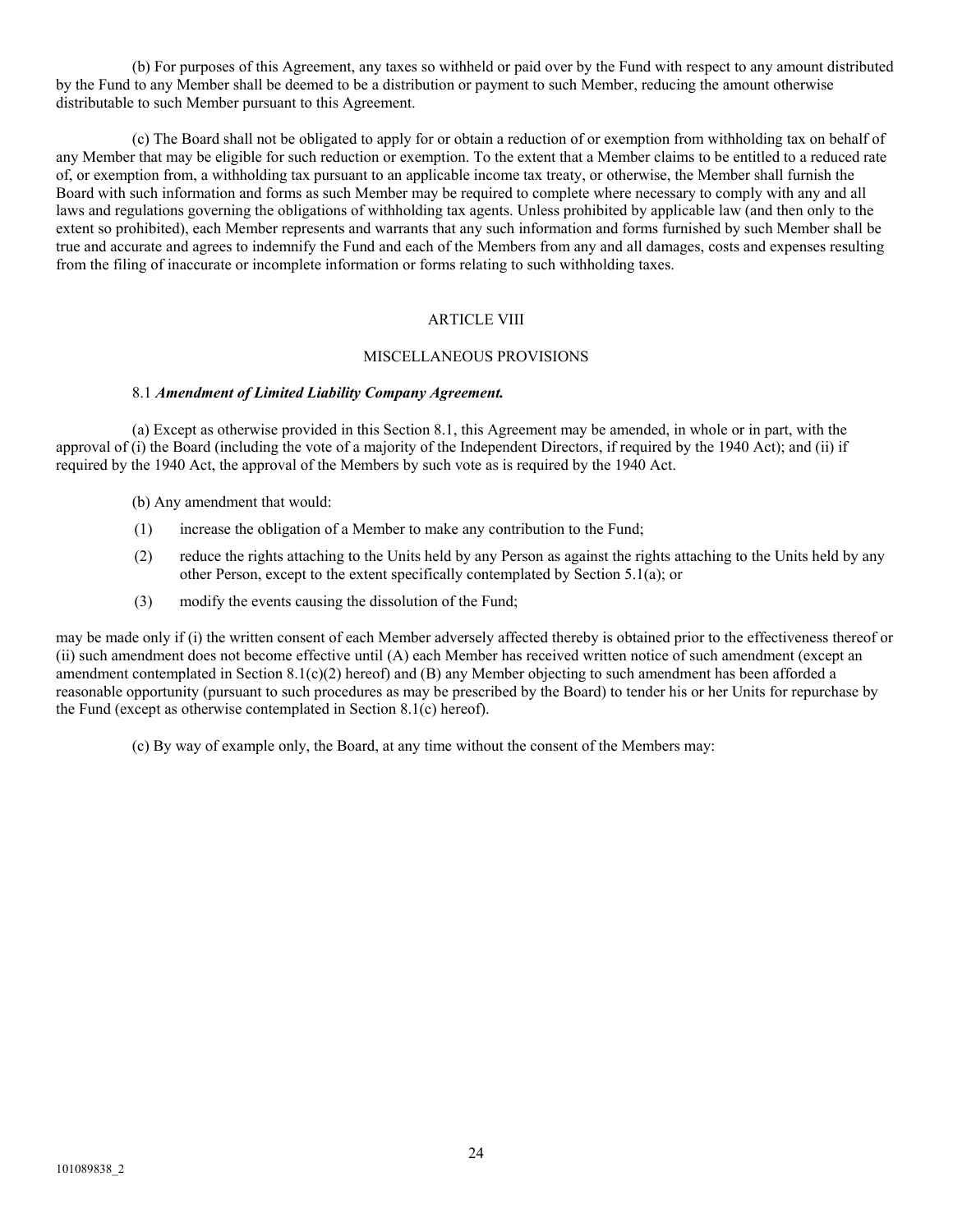- (1) restate this Agreement together with any amendments hereto which have been duly adopted in accordance herewith to incorporate such amendments in a single, integrated document;
- (2) amend this Agreement (other than with respect to the matters set forth in Section 8.1(b) hereof) to effect compliance with any applicable law or regulation or to cure any ambiguity or to correct or supplement any provision hereof which may be inconsistent with any other provision hereof; and
- (3) amend this Agreement, taking due consideration of the interests of the Members as a whole to make such changes as may be necessary or desirable, based on advice of legal counsel to the Fund, to assure the Fund maintains its thencurrent federal tax treatment.

(d) The Board shall give written notice of any proposed amendment to this Agreement to each Member, which notice shall set forth (i) the text of the proposed amendment or (ii) a summary thereof and a statement that the text thereof will be furnished to any Member upon request.

## 8.2 *Special Power of Attorney.*

(a) Each Member hereby irrevocably makes, constitutes and appoints the Sponsor and each of the Directors, acting severally, and any liquidator of the Fund's assets appointed pursuant to Section 6.2 hereof with full power of substitution, the true and lawful representatives and attorneys-in-fact of, and in the name, place and stead of, such Member, with the power from time to time to make, execute, sign, acknowledge, swear to, verify, deliver, record, file and/or publish:

- (1) any amendment to this Agreement which complies with the provisions of this Agreement (including the provisions of Section 8.1 hereof);
- (2) any amendment to the Certificate required because this Agreement is amended or as otherwise required by the Delaware Act; and
- (3) all other such instruments, documents and certificates which, in the opinion of legal counsel to the Fund, from time to time may be required by the laws of the United States of America, the State of Delaware or any other jurisdiction in which the Fund shall determine to do business, or any political subdivision or agency thereof, or which such legal counsel may deem necessary or appropriate to effectuate, implement and continue the valid existence and business of the Fund as a limited liability company under the Delaware Act.

(b) Each Member is aware that the terms of this Agreement permit certain amendments to this Agreement to be effected and certain other actions to be taken or omitted by or with respect to the Fund without such Member's consent. If an amendment to the Certificate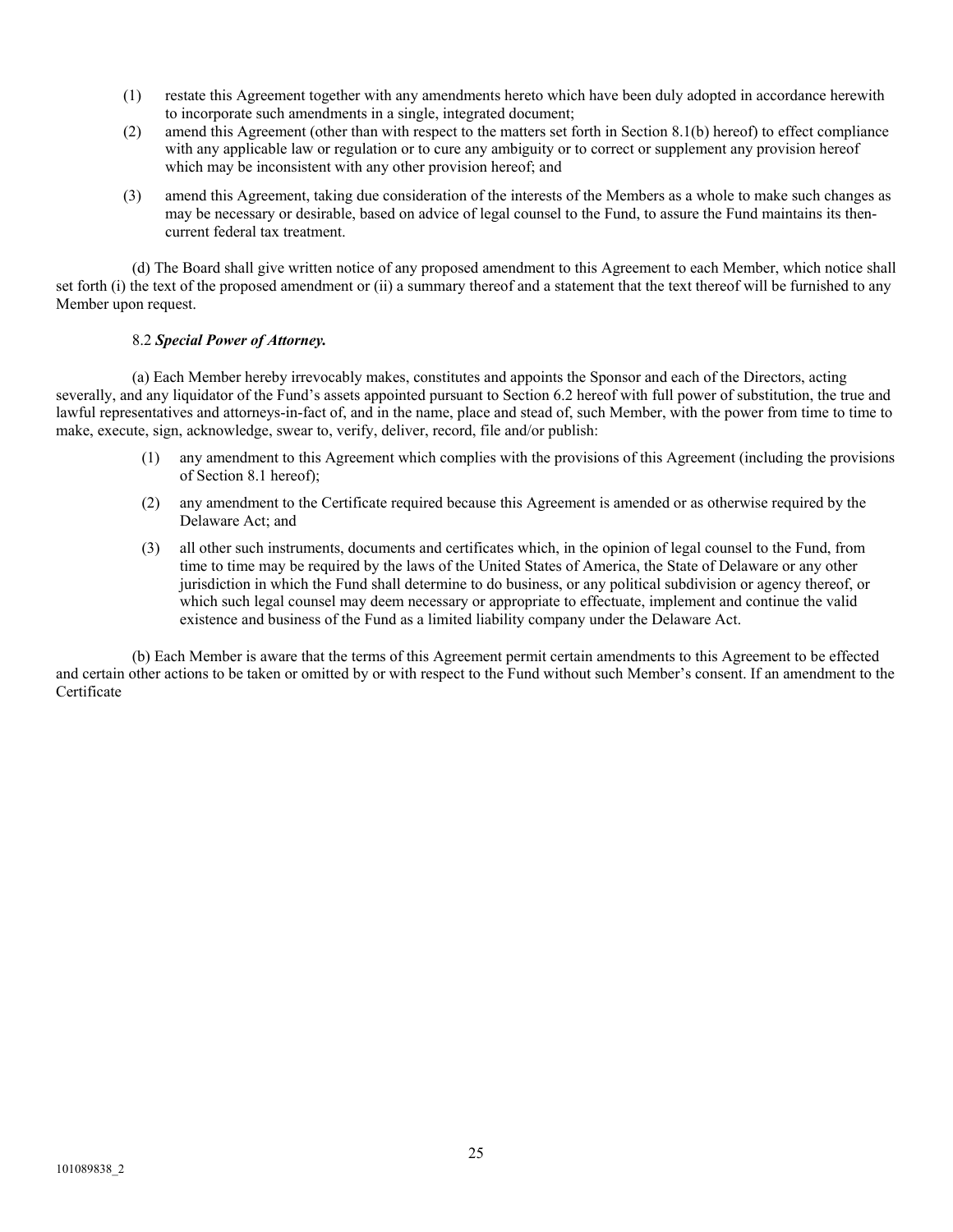or this Agreement or any action by or with respect to the Fund is taken in the manner contemplated by this Agreement, each Member agrees that, notwithstanding any objection which such Member may assert with respect to such action, the attorneys-in-fact appointed hereby are authorized and empowered, with full power of substitution, to exercise the authority granted above in any manner which may be necessary or appropriate to permit such amendment to be made or action lawfully taken or omitted. Each Member is fully aware that each Member will rely on the effectiveness of this special power-of-attorney with a view to the orderly administration of the affairs of the Fund.

(c) Pursuant to Section 18-204(c) of the Delaware Act, this power-of-attorney is a special power-of-attorney and is irrevocable and is coupled with an interest sufficient in law to support an irrevocable power in favor of the Sponsor and each of the Directors, acting severally, and any liquidator of the Fund's assets, appointed pursuant to Section 6.2 hereof, and as such:

- (1) shall be irrevocable and continue in full force and effect notwithstanding the subsequent death, disability, incapacity, dissolution, termination of existence or bankruptcy of, or any other event concerning, any party granting this power-of-attorney, regardless of whether the Fund, the Board or any liquidator shall have had notice thereof; and
- (2) shall survive the delivery of a Transfer by a Member of its Units, except that where the transferee thereof has been approved by the Board or the Sponsor for admission to the Fund as a substituted Member, this power-of-attorney given by the transferor shall survive the delivery of such assignment for the sole purpose of enabling the Board, the Sponsor, or any liquidator to execute, acknowledge and file any instrument necessary to effect such substitution.

#### 8.3 *Notices.*

Notices which may be or are required to be provided under this Agreement shall be made, if to a Member, by regular mail, hand delivery, registered or certified mail return receipt requested, commercial courier service, telex, telecopier or by Electronic Transmission, including e-mail, or, if to the Fund, by registered or certified mail, return receipt requested, and shall be addressed to the respective parties hereto at their addresses as set forth on the books and records of the Fund (or to such other addresses as may be designated by any party hereto by notice addressed to the Fund in the case of notice given to any Member, and to each of the Members in the case of notice given to the Fund). Notices shall be deemed to have been provided when delivered by hand, on the date indicated as the date of receipt on a return receipt or when received if sent by regular mail, Electronic Transmission (including e-mail), commercial courier service, telex or telecopier. A document that is not a notice and that is required to be provided under this Agreement by any party to another party may be delivered by any reasonable means.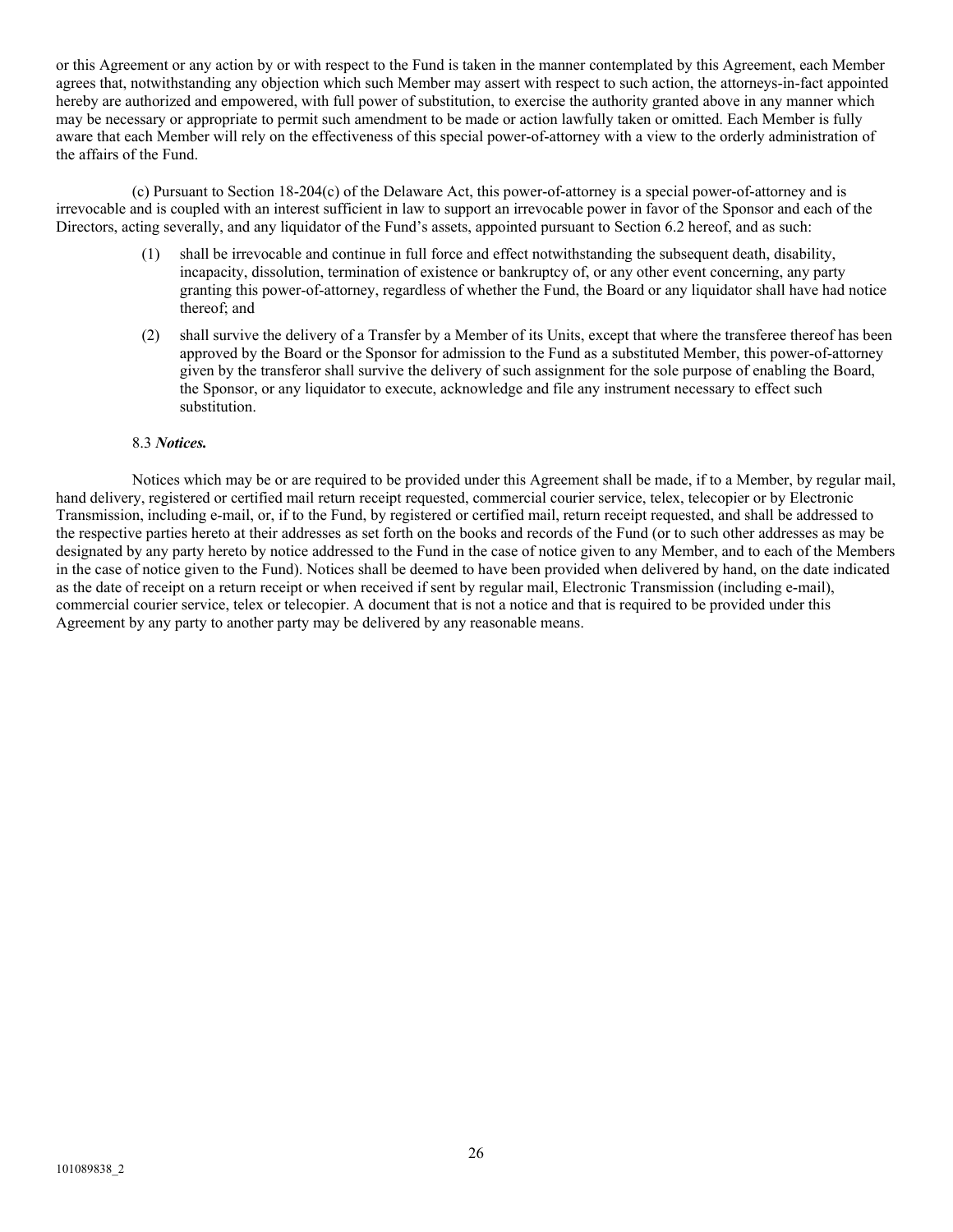### 8.4 *Agreement Binding Upon Successors and Assigns.*

This Agreement shall be binding upon and inure to the benefit of the parties hereto and their respective heirs, successors, assigns, executors, trustees or other legal representatives, but the rights and obligations of the parties hereunder may not be Transferred or delegated except as provided in this Agreement and any attempted Transfer or delegation thereof which is not made pursuant to the terms of this Agreement shall be void.

### 8.5 *Applicability of 1940 Act and Form N-2.*

The parties hereto acknowledge that this Agreement is not intended to, and does not set forth the substantive provisions contained in the 1940 Act and the Form N-2 which affect numerous aspects of the conduct of the Fund's business and of the rights, privileges and obligations of the Members. Each provision of this Agreement shall be subject to and interpreted in a manner consistent with the applicable provisions of the 1940 Act and the Form N-2.

#### 8.6 *Choice of Law; Derivative and Direct Claims.*

(a) Notwithstanding the place where this Agreement may be executed by any of the parties hereto, the parties expressly agree that all the terms and provisions hereof shall be governed by and construed under the laws of the State of Delaware, including the Delaware Act, without regard to the conflict of law principles of such State.

(b) No Member shall commence any proceeding on behalf or for the benefit of the Fund until (i) a written demand has been made upon the Fund to take suitable action, and (ii) 90 days have elapsed from the date the demand was made, or, if the decision whether to reject such demand has been duly submitted to a vote of the Members, 120 days have elapsed from the date the demand was made, unless in either case the Member has earlier been notified that the demand has been rejected. Such demand shall be mailed to the Secretary of the Fund at the Fund's principal office and shall set forth with particularity the nature of the proposed proceeding or claim and the essential facts relied upon by the Member to support the allegations made in the demand. In its sole discretion, the Board may submit the matter to a vote of Members of the Fund or any Class, as appropriate. Any decision by the Board to bring, maintain or settle (or not to bring, maintain or settle) such proceeding, or to vindicate (or not vindicate) any claim on behalf or for the benefit of the Fund, or to submit the matter to a vote of Members, shall be made by a majority of the Independent Directors in their sole business judgment and shall be binding upon the Members, and no suit, proceeding or other action shall be commenced or maintained after a decision to reject a demand. The Fund shall advise the Member submitting such demand whether it requires additional reasonable time within which to conduct an inquiry into the allegations made in the demand. Any Independent Director acting in connection with any demand or any proceeding relating to a claim on behalf or for the benefit of the Fund shall be deemed to be independent and disinterested with respect to such demand, proceeding or claim.

(c) No class of Members shall have the right to bring or maintain a direct action or claim for monetary damages against the Fund or the Directors predicated upon an express or implied right of action under this Agreement or the 1940 Act, nor shall any single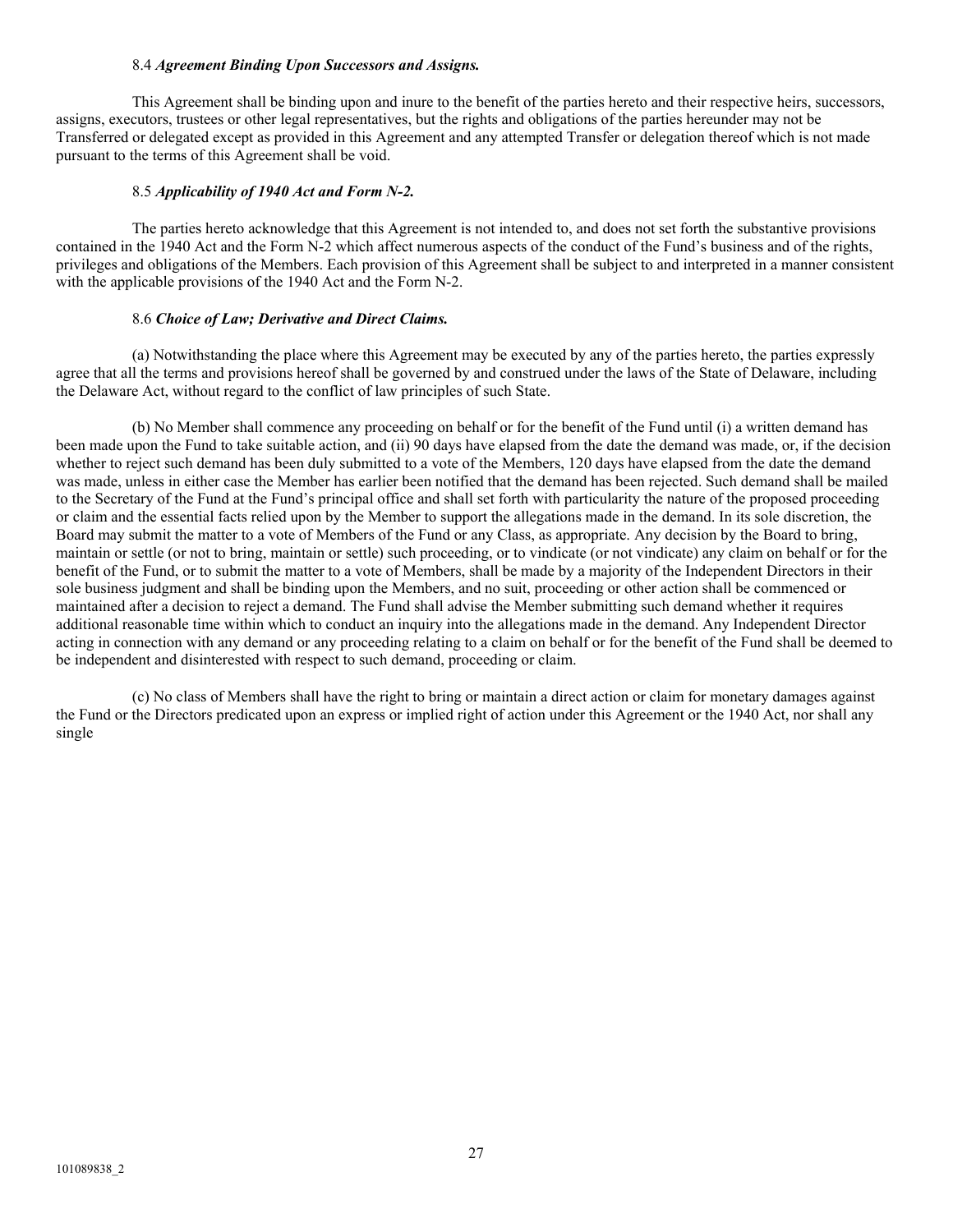Member, who is similarly situated to one or more other Members with respect to an alleged injury, have the right to bring such an action, unless the class of Members or single Member has obtained authorization from a majority of the Independent Directors to bring the action. The requirement of authorization shall not be excused under any circumstances, including claims of alleged interest on the part of the Directors. A request for authorization shall be mailed to the Secretary of the Fund at the Fund's principal office and shall set forth with particularity the nature of the proposed court action, proceeding or claim and the essential facts relied upon by the class of Members or single Member to support the allegations made in the request. The Board shall consider such request within 90 days after its receipt by the Fund. In its sole discretion, the Board may submit the matter to a vote of Members of the Fund. Any decision by a majority of the Independent Directors to settle or to authorize (or not to settle or to authorize) such court action, proceeding or claim, or to submit the matter to a vote of Members, shall be binding upon the class of Members or single Member seeking authorization.

#### 8.7 *Not for Benefit of Creditors.*

The provisions of this Agreement are intended only for the regulation of relations among past, present and future Members, the Adviser, the Sponsor, officers of the Fund, Directors, and the Fund. This Agreement is not intended for the benefit of non-Member creditors and no rights are granted to non-Member creditors under this Agreement (except as provided in Section 3.6).

#### 8.8 *Consents.*

Any and all consents, agreements or approvals provided for or permitted by this Agreement shall be in writing and a signed copy thereof shall be filed and kept with the books of the Fund.

### 8.9 *Merger and Consolidation.*

Unless otherwise required by applicable law, notwithstanding any other provision of this Agreement, the Fund may merge or consolidate with or into one or more limited liability companies formed under the Delaware Act or other business entities (as defined in Section 18-209(a) of the Delaware Act) pursuant to an agreement of merger or consolidation which has been approved by the Board, without the consent of any other Member or Person being required.

#### 8.10 *Pronouns.*

All pronouns shall be deemed to refer to the masculine, feminine, neuter, singular or plural, as the identity of the Person or Persons, firm or corporation may require in the context thereof.

## 8.11 *Confidentiality.*

(a) Each Member covenants that, except as required by applicable law or any regulatory body, it will not divulge, furnish or make accessible to any other Person the name or address (whether business, residence or mailing) of any Member (collectively, "Confidential Information") without the prior written consent of the Board, which consent may be withheld in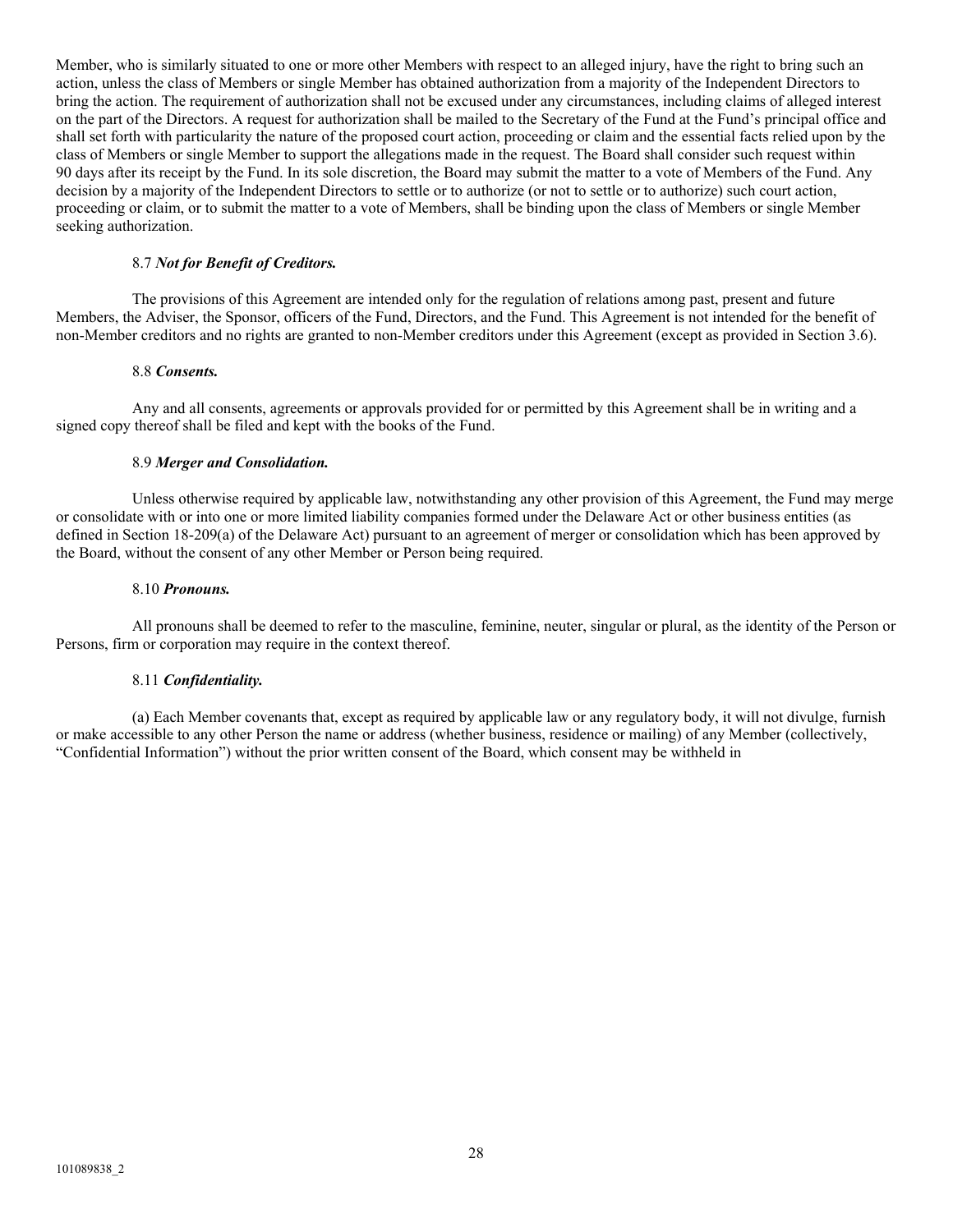its sole discretion, it being understood and agreed that the foregoing provision is not applicable to the Fund.

(b) Each Member recognizes that in the event that this Section 8.11 is breached by any Member or any of its principals, partners, members, directors, officers, employees or agents or any of its affiliates, including any of such affiliates' principals, partners, members, directors, officers, employees or agents, irreparable injury may result to the non-breaching Members and the Fund. Accordingly, in addition to any and all other remedies at law or in equity to which the non-breaching Members and the Fund may be entitled, such Members also shall have the right to obtain equitable relief, including, without limitation, injunctive relief, to prevent any disclosure of Confidential Information, plus reasonable attorneys' fees and other litigation expenses incurred in connection therewith.

(c) Notwithstanding anything to the contrary in this Agreement, the Fund, the Board, the Adviser, and the Sponsor shall each have the right to keep confidential from the Members for such period of time as it deems reasonable any information which the Board, the Adviser, or the Sponsor reasonably believes to be in the nature of trade secrets or other information the disclosure of which the Board, the Adviser, or the Sponsor in good faith believes is not in the best interest of the Fund or could damage the Fund or its business or which the Fund is required by law or by agreement with a third party to keep confidential.

### 8.12 *Certification of Tax Status.*

Unless such certification is not deemed necessary by the Adviser or Sponsor, each Member or transferee of Units from a Member that is admitted to the Fund in accordance with this Agreement shall certify upon admission to the Fund whether he or she is a "United States Person" within the meaning of Section 7701(a)(30) of the Code on forms to be provided by the Fund, as well as such other tax matters as deemed necessary or appropriate by the Fund, Adviser, Sponsor, or Board, and shall notify the Fund within 30 days of any change in such Member's status; each Member or transferee of Units from a Member that is admitted to the Fund in accordance with this Agreement shall, from time to time, provide such tax certification, documentation, waivers, representations or information as requested by the Fund, Adviser, Sponsor, or Board. Any Member who shall fail to provide such certification when requested to do so by the Board may be treated as a non-United States Person for purposes of U.S. Federal tax withholding.

### 8.13 *Severability.*

If any provision of this Agreement is determined by a court of competent jurisdiction not to be enforceable in the manner set forth in this Agreement, each Member agrees that it is the intention of the Members that such provision should be enforceable to the maximum extent possible under applicable law. If any provisions of this Agreement are held to be invalid or unenforceable, such invalidation or unenforceability shall not affect the validity or enforceability of any other provision of this Agreement (or portion thereof).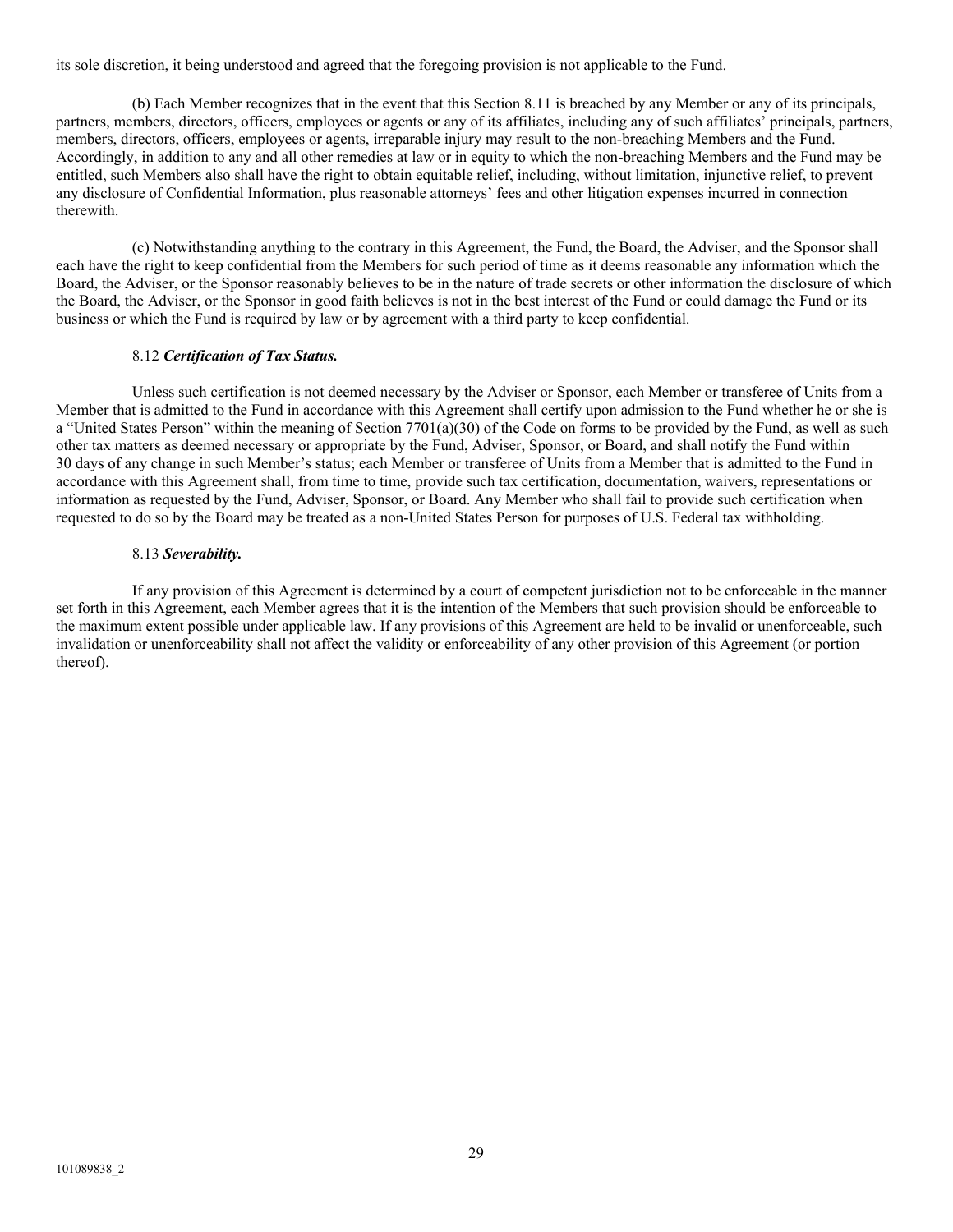#### 8.14 *Filing of Returns.*

The Board or its designated agent shall prepare and file, or cause the accountants of the Fund to prepare and file, a Federal income tax return in compliance with Section 6012 of the Code and any required state and local income tax and information returns for each tax year of the Fund.

### 8.15 *Tax Election.*

The Sponsor, or any officer, Director, or Member (at the request of the Board) is hereby authorized to make any election and to take any necessary or appropriate action in connection therewith to cause the Fund to be classified as an association taxable as a corporation for U.S. Federal tax purposes.

#### 8.16 *Entire Agreement.*

This Agreement (including the Schedule attached hereto which is incorporated herein) constitutes the entire agreement among the parties hereto pertaining to the subject matter hereof and supersedes all prior agreements and understandings pertaining thereto. It is hereby acknowledged and agreed that the Fund, without the consent of any Member, may enter into written agreements which have been approved by the Board ("Other Agreements") with Members, executed contemporaneously with the admission of such Members to the Fund, effecting the terms hereof or of any application in order to meet certain requirements of such Members. The parties hereto agree that any terms contained in an Other Agreement with a Member shall govern with respect to such Member notwithstanding the provisions of this Agreement or of any application.

### 8.17 *Discretion.*

Notwithstanding anything to the contrary in this Agreement or any agreement contemplated herein or in any provisions of law or in equity, whenever in this Agreement, a Person is permitted or required to make a decision (i) in its "sole discretion" or "discretion" or under a grant of similar authority or latitude, such Person shall be entitled to consider only such interests and factors as it desires, including its own interests, and shall, to the fullest extent permitted by law, have no duty or obligation to give any consideration to any interest of or factors affecting the Fund or the Members, or (ii) in its "good faith" or under another express standard, then such Person shall act under such express standard.

#### 8.18 *Counterparts.*

This Agreement may be executed in several counterparts, all of which together shall constitute one agreement binding on all parties hereto, notwithstanding that all the parties have not signed the same counterpart.

8.19 *Effectiveness*. Pursuant to Section 18-201(d) of the Delaware Act, this Agreement shall be effective as of the time of the filing of the Certificate.

*[Signature Page Follows]*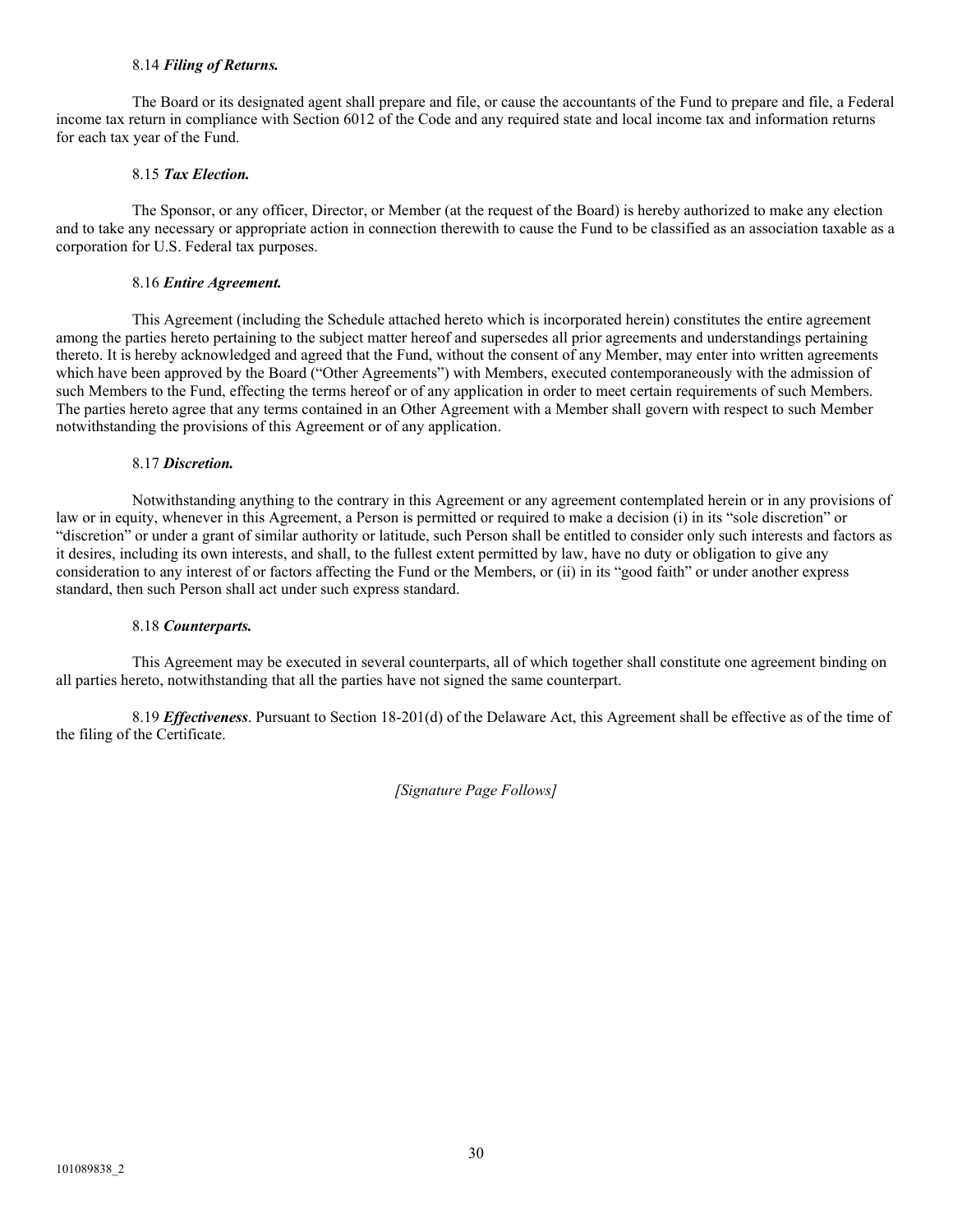### **EACH OF THE UNDERSIGNED ACKNOWLEDGES HAVING READ THIS AGREEMENT IN ITS ENTIRETY BEFORE SIGNING, INCLUDING THE CONFIDENTIALITY CLAUSE SET FORTH IN SECTION 8.11.**

IN WITNESS WHEREOF, the undersigned have executed this Agreement as of the day and year first above written.

### ORGANIZATIONAL MEMBER:

# AMG FUNDS LLC

By: /s/ Jeffrey T. Cerutti<br>Name: Jeffrey T. Cerutti<br>Title: President and Principal Executive Officer

PANTHEON VENTURES (US) LP, as Adviser

By: /s/ T. Sheldon Chang<br>Name: T. Sheldon Chang<br>Title: Managing Director

# AMG FUNDS LLC, as Sponsor

By: /s/ Keitha L. Kinne<br>Name: Keitha L. Kinne<br>Title: Chief Operating Officer